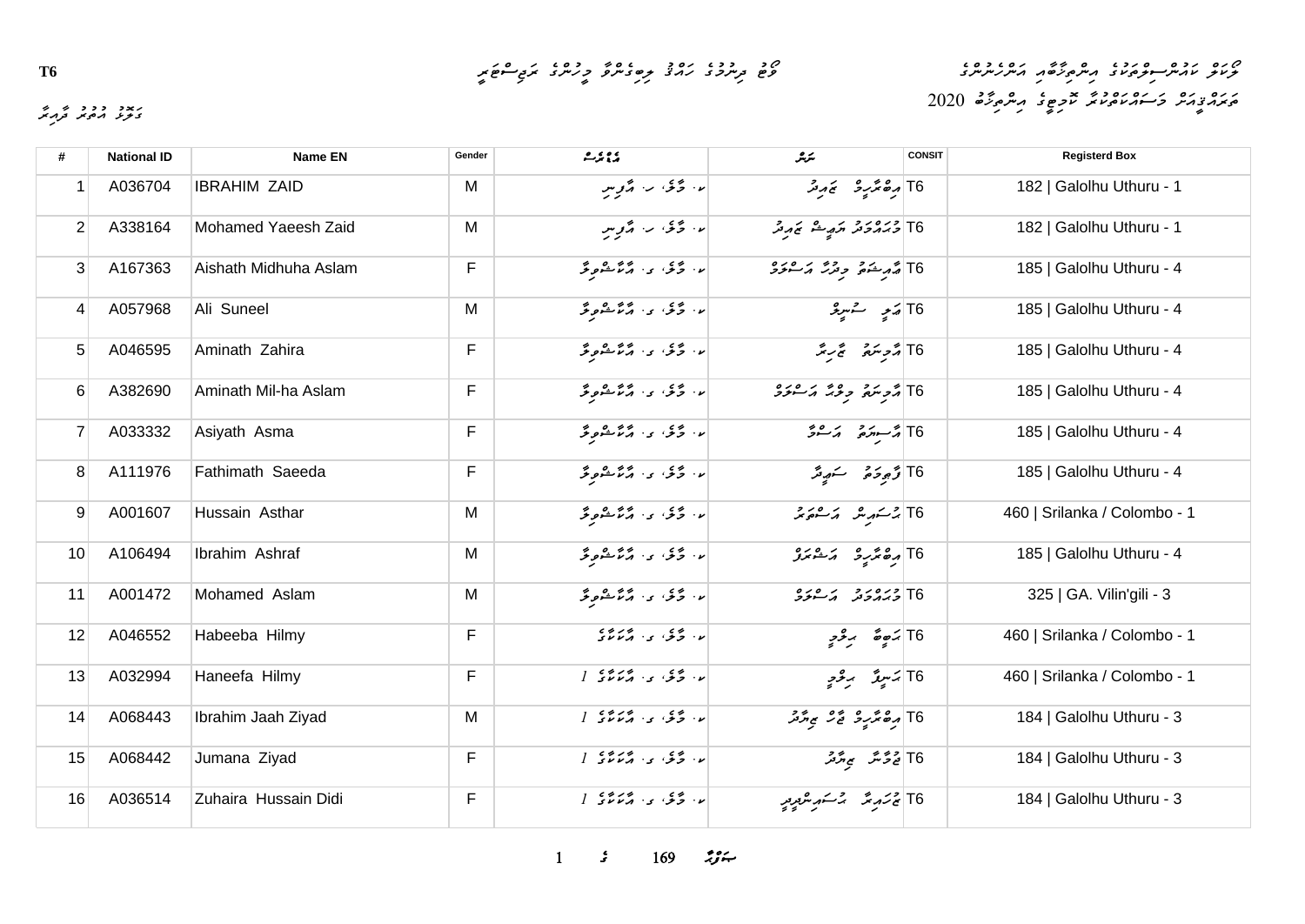*sCw7q7s5w7m< o<n9nOoAw7o< sCq;mAwBoEw7q<m; wBm;vB* م من المسجد المسجد المسجد المسجد المسجد العام 2020<br>مسجد المسجد المسجد المسجد المسجد المسجد المسجد المسجد المسجد ال

# *n8o<n@ q8qAq< q:uBmC*

| 17 | A026370 | Ahmed Rasheed           | M           | u ئۇق، يەس <b>ە</b> ئەيگە                                                                                                                                                                                                        | T6 كەبۇكى قرىنب <i>وت</i> ر                       | 183   Galolhu Uthuru - 2     |
|----|---------|-------------------------|-------------|----------------------------------------------------------------------------------------------------------------------------------------------------------------------------------------------------------------------------------|---------------------------------------------------|------------------------------|
| 18 | A141199 | Aminath Nadhuha         | $\mathsf F$ | ۱۰ ۇي ئ. ئ <sup>ە</sup> يرى                                                                                                                                                                                                      | T6 مُّجِسَمُ مَنْ مَرْتَمُّ                       | 183   Galolhu Uthuru - 2     |
| 19 | A067839 | Mohamed Aris            | M           | لاستخرق بالمتحركة                                                                                                                                                                                                                | T6 <i>وُبَهُ وَبَدْ</i> مَمَّ مِنْ                | 183   Galolhu Uthuru - 2     |
| 20 | A027929 | Aishath Amani Naseem    | $\mathsf F$ | لا د څخه د ام مرمگرس                                                                                                                                                                                                             | T6 مُرمِشَمُ مَرَّسٍ سَرَسِرَ \$                  | 460   Srilanka / Colombo - 1 |
| 21 | A032239 | Aminath Raniya Naseem   | F           | لا د څخه د ام چې په                                                                                                                                                                                                              | T6 <i>مُّجِسَعْهُ</i> مُُسِعُّ سَرَّجَةٌ          | 183   Galolhu Uthuru - 2     |
| 22 | A125274 | Eskil Ibrahim Dahlgaard | M           | لا د څخه د ام هم شر                                                                                                                                                                                                              | T6 كەسىر بوھ كەرە مەم مەم                         | 183   Galolhu Uthuru - 2     |
| 23 | A056403 | Mariyam Rahil Naseem    | $\mathsf F$ | لا د څخه د ام هم شر                                                                                                                                                                                                              | T6 <i>وَيُرْدُوْ بُرْبِ</i> وْ ب <i>َرْبِي</i> وْ | 460   Srilanka / Colombo - 1 |
| 24 | A032240 | Mohamed Miyamon Naseem  | M           | لار محتى الاستراتيب                                                                                                                                                                                                              | T6 <i>وبروبر ومؤوند مرسو</i> د                    | 460   Srilanka / Colombo - 1 |
| 25 | A057322 | Aishath Naeem           | $\mathsf F$ | لار گەنگى ئەرگەسىس                                                                                                                                                                                                               | T6 م <i>جْهِـــتَمَّة سَمِي</i> ـًا               | 183   Galolhu Uthuru - 2     |
| 26 | A033282 | Abdulla Mohamed         | M           | ، دَگَرَ، رَا اگر شَرْ شَرْوَكَرْ                                                                                                                                                                                                | T6 مَهْ مِّرْاللَّهُ وَبَرْمُ وَمَرْ              | 182   Galolhu Uthuru - 1     |
| 27 | A039221 | Adam Mufassir           | M           | ، دَ دَ رَ رُ کُر دَ مُرودَ                                                                                                                                                                                                      | T6 <i>مُحَدَّدُ وَوَمُ</i> سِيمُ                  | 182   Galolhu Uthuru - 1     |
| 28 | A033281 | Fathimath Seema         | $\mathsf F$ | ، دَگَرَ، رَا اگر شَرْ شَرْوَكَرْ                                                                                                                                                                                                | T6 <i>وَّجِوَة بِ</i> وَّ                         | 182   Galolhu Uthuru - 1     |
| 29 | A039303 | Mariyam Saba            | $\mathsf F$ | ، دَ دَ رَ رُ کُر دَ مُرودَ                                                                                                                                                                                                      | $5.202$ $5.02$ $-6$                               | 182   Galolhu Uthuru - 1     |
| 30 | A039220 | Mohamed Munthasir       | M           | ، دَبَّى، رَا الْمُسْتَرْسُوبَّرْ                                                                                                                                                                                                | T6 <i>جەنگەدى جىنگەسى</i> ر                       | 182   Galolhu Uthuru - 1     |
| 31 | A342442 | Aminath Esha Ibrahim    | F           | ر د محکمه د در ده د د د کار د کار د کار د کار د کار د کار د کار د کار د کار د کار د کار د کار د کار د کار د کا<br>د از او کار کار د کار د کار د کار د کار د کار د کار د کار د کار د کار د کار د کار د کار د کار د کار د کار د کا | T6 مُرحِسَةً مِشَّ مِـ8 مُرْبِرَةً                | 183   Galolhu Uthuru - 2     |
| 32 | A074501 | FATHIMATH NAREEMAAN     | $\mathsf F$ | ر د محکمه د در ده د د د کار د کار د کار د کار د کار د کار د کار د کار د کار د کار د کار د کار د کار د کار د کا<br>د از او کار کار د کار کار د کار کار د کار کار د کار کار د کار کار د کار کار د کار کار د کار کار د کار کار د کا | T6 <i>وُّجِوَدَ مَرْبِرةُ مُّرَ</i>               | 183   Galolhu Uthuru - 2     |
| 33 | A009741 | Aminath Abbas           | F           | ر، ۇي بىر ئەھتىگە                                                                                                                                                                                                                | T6 مُح <i>مِّسَمُ مَمْقُتُ</i>                    | 184   Galolhu Uthuru - 3     |

 $2$  *s f***<sub>3</sub>** *n***<sub>2</sub>** *n***<sub>3</sub>** *n***<sub>2</sub> <b>***n*<sub>2</sub> *n*<sub>2</sub> *n*<sub>2</sub> *n*<sub>2</sub> *n*<sub>2</sub> *n*<sub>2</sub> *n*<sub>2</sub> *n*<sub>2</sub> *n*<sub>2</sub> *n*<sub>2</sub> *n*<sub>2</sub> *n*<sub>2</sub> *n*<sub>2</sub> *n*<sub>2</sub> *n*<sub>2</sub> *n*<sub>2</sub> *n*<sub>2</sub> *n*<sub>2</sub> *n*<sub>2</sub> *n*<sub>2</sub>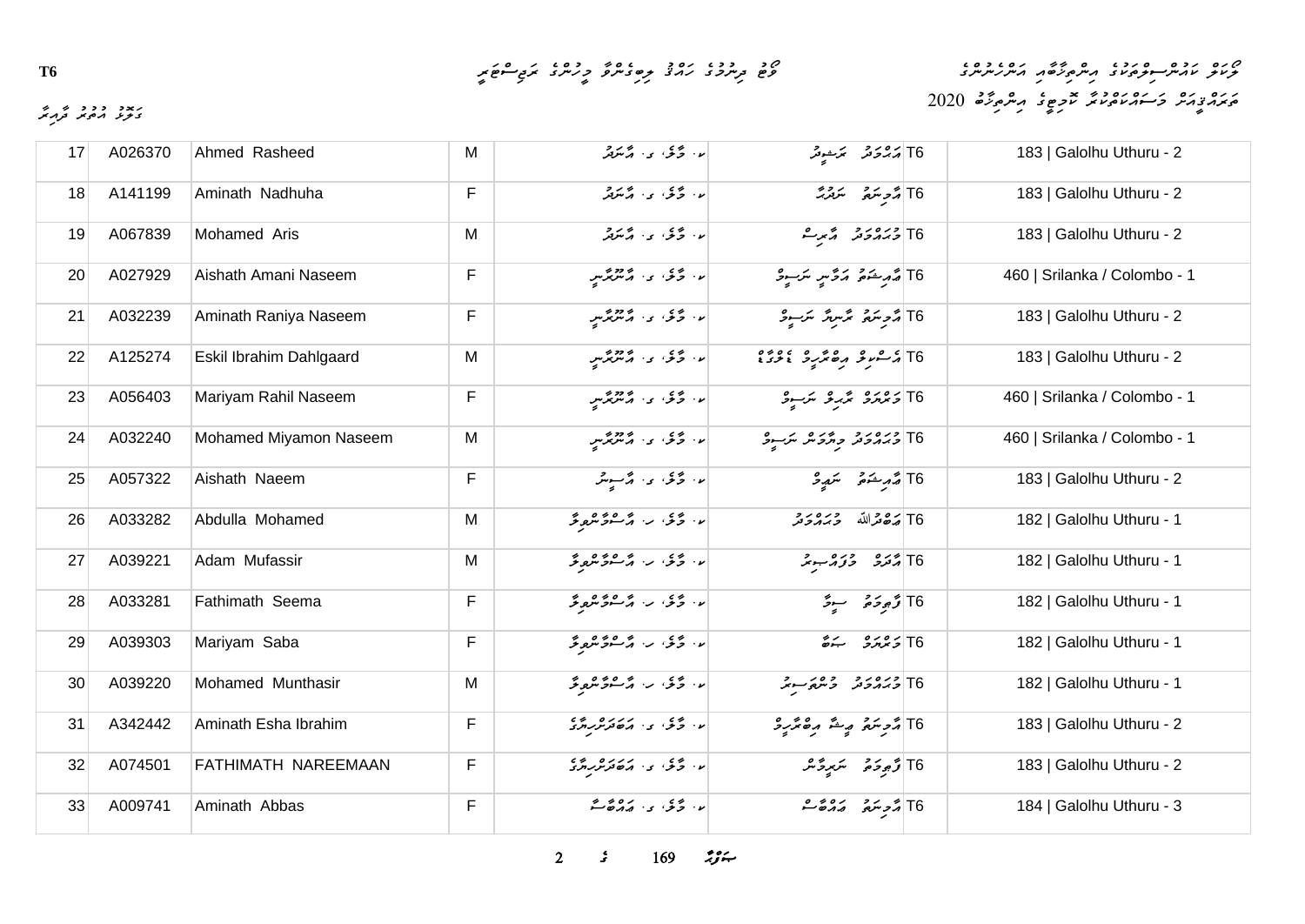*sCw7q7s5w7m< o<n9nOoAw7o< sCq;mAwBoEw7q<m; wBm;vB* م من المسجد المسجد المسجد المسجد المسجد العام 2020<br>مسجد المسجد المسجد المسجد المسجد المسجد المسجد المسجد المسجد ال

| 34 | A059894 | Ahmed Abdul Latheef    | M           | $\sim$ وَكَرْسِ مِنْ مَرْكَرِهِ مَثْرَ                                                                                                                                                                                                                                                   | T6 גُرُدَتَر مُصْرَمْ دُورٌ                             | 388   Feydhoo Ehenihen - 1 |
|----|---------|------------------------|-------------|------------------------------------------------------------------------------------------------------------------------------------------------------------------------------------------------------------------------------------------------------------------------------------------|---------------------------------------------------------|----------------------------|
| 35 | A141364 | Aminath Ahmed          | F           | $\omega$ وَمَوْ $\sim$ وَيَرْوِسُ                                                                                                                                                                                                                                                        | T6  مُرِسَمَةُ مَ <sup>رُ</sup> دَدَ                    | 182   Galolhu Uthuru - 1   |
| 36 | A078930 | Haisam Ahmed           | M           | $\omega$ وَمَحْرٌ رَا مَدَوِيْرٌ $\sim$                                                                                                                                                                                                                                                  | T6 <i>تەب قىلىم قىلى</i> مىتى قىلىم                     | 182   Galolhu Uthuru - 1   |
| 37 | A336577 | Husham Ahmed           | M           | $\omega$ وَمَحْرُ رَبِيْدِ مِنْدَ وَمِثْرَ                                                                                                                                                                                                                                               | T6تحق <i>ى خ</i> ېمىقى                                  | 182   Galolhu Uthuru - 1   |
| 38 | A356910 | Mifthaah Ahmed         | M           | $\omega$ وَمَحْرُ رَا دَرَكْرُو مِكْر                                                                                                                                                                                                                                                    | T6 <i>ووګ<sup>ې</sup>ژ مردون</i> ر                      | 182   Galolhu Uthuru - 1   |
| 39 | A356281 | Nashwaan Ahmed         | M           | $\omega$ وَمَحْرٌ رَا دَرَكْتِهِ مَدْ                                                                                                                                                                                                                                                    | T6 سَ <i>رَجْوُسْ پَرْدُونْر</i> ِ                      | 182   Galolhu Uthuru - 1   |
| 40 | A380750 | Aishath Manaal Ibrahim | F           | لا ژۇ، ئەنگە ئەھم                                                                                                                                                                                                                                                                        | T6 مەم شەق كەنگى م <i>ەھگ</i> رىد <i>ى</i>              | 184   Galolhu Uthuru - 3   |
| 41 | A380749 | AMINATH MALDHA         | $\mathsf F$ | لا د څخه د امکومه شر                                                                                                                                                                                                                                                                     | T6 مَّد <i>ِسَمَّة دَوْمَ</i> ّ                         | 184   Galolhu Uthuru - 3   |
| 42 | A058036 | Ibrahim Riyaz          | M           | $x^2 - 2x^2 - 1$                                                                                                                                                                                                                                                                         | T6 م <i>ِ ھُنَّرِ وَ</i> مُحَمَّدُ مُ                   | 184   Galolhu Uthuru - 3   |
| 43 | A380751 | Mariyam Maisha Ibrahim | F           | لا د څخه د امکومه شر                                                                                                                                                                                                                                                                     | T6 <i>وَجْهَدُوْ وَ<sub>مَ</sub>بِّدُ مِ</i> هْتُرِيْرَ | 184   Galolhu Uthuru - 3   |
| 44 | A062302 | Mohamed Rayyan Ibrahim | M           | $\sqrt{2}$ , $\sqrt{2}$                                                                                                                                                                                                                                                                  | T6 دره در دره بوره بره برر                              | 184   Galolhu Uthuru - 3   |
| 45 | A062222 | Ashir Latheef          | M           | الا . 33 ر. م.35                                                                                                                                                                                                                                                                         | T6 گەھىيەتى كە <i>يو</i> ر                              | 182   Galolhu Uthuru - 1   |
| 46 | A061932 | Noor Shahreen Latheef  | $\mathsf F$ | الا د مختل الراد د کروگر                                                                                                                                                                                                                                                                 | T6 تتريز ڪري <i>پير ڏ<sub>ي</sub>و</i> ڙ                | 182   Galolhu Uthuru - 1   |
| 47 | A035494 | Abdul Rahman Shareef   | M           | $\left  \begin{array}{cc} \mathcal{L}_{\mathcal{L}} & \mathcal{L}_{\mathcal{L}} \end{array} \right $ , $\mathcal{L}_{\mathcal{L}}$ , $\mathcal{L}_{\mathcal{L}}$ , $\mathcal{L}_{\mathcal{L}}$ , $\mathcal{L}_{\mathcal{L}}$ , $\mathcal{L}_{\mathcal{L}}$ , $\mathcal{L}_{\mathcal{L}}$ | T6 رەدەرەم بىر<br>T6 رەس <i>مەدەبىرى بىر ئىمبى</i> ر    | 184   Galolhu Uthuru - 3   |
| 48 | A035011 | Aminath Milna          | $\mathsf F$ | الاستخرى المالك وترويمي                                                                                                                                                                                                                                                                  | T6 مُ <i>جِسَعْہ ج</i> و مُدَّ                          | 184   Galolhu Uthuru - 3   |
| 49 | A076458 | Ali Abdul Latheef      | M           | الا د محکمه الرا از مرکز مرکز                                                                                                                                                                                                                                                            | T6مَعٍ <i>مُـُـھُّدُمُّدَوِدٌ</i>                       | 182   Galolhu Uthuru - 1   |
| 50 | A348922 | Ayaal Ali              | M           | لا د محرک را بروژنگر                                                                                                                                                                                                                                                                     | T6 <i>چنڑ بیٹے چ</i> ر                                  | 182   Galolhu Uthuru - 1   |

*3 sC 169 nNw?mS*

*n8o<n@ q8qAq< q:uBmC*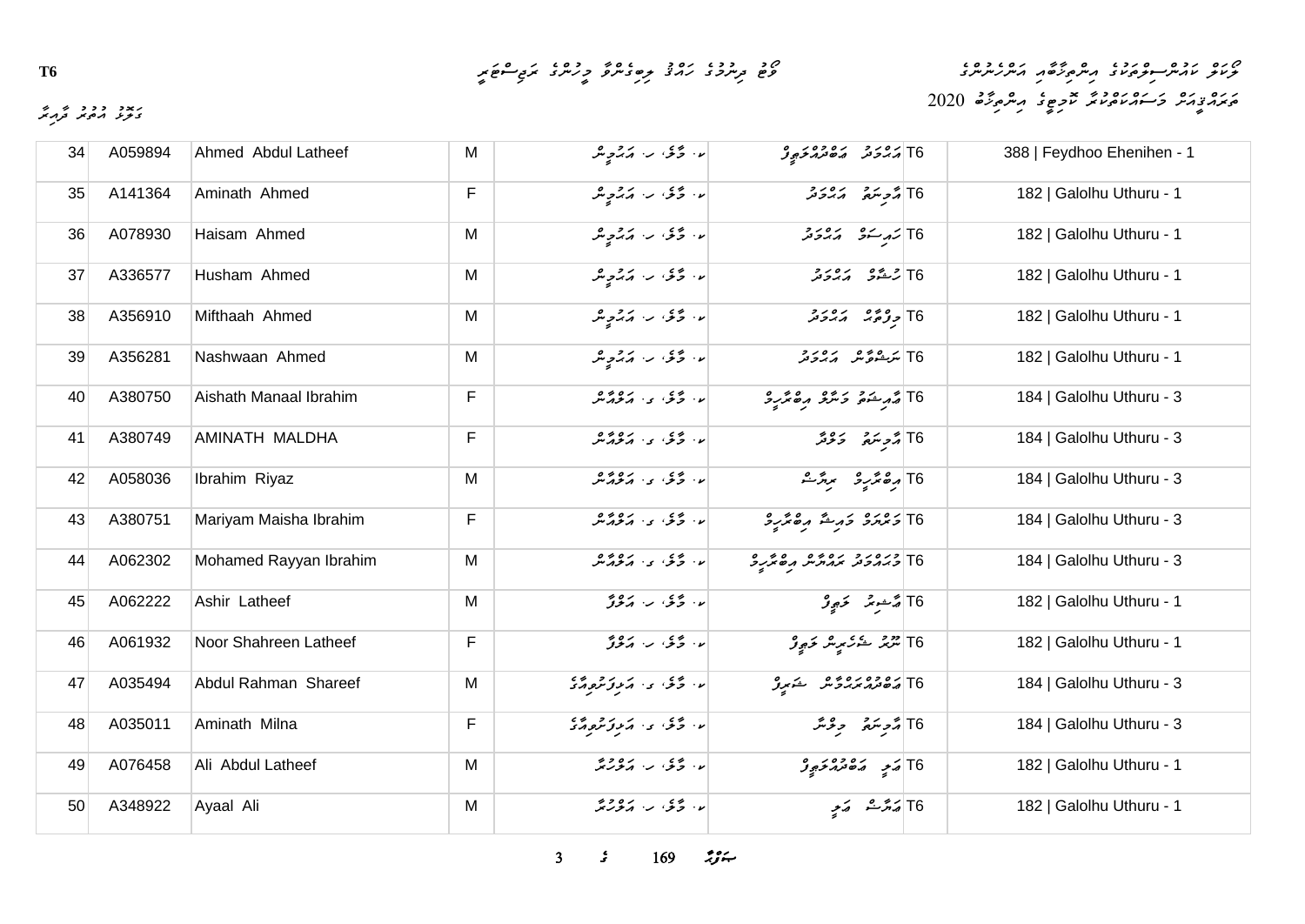*sCw7q7s5w7m< o<n9nOoAw7o< sCq;mAwBoEw7q<m; wBm;vB* م من المسجد المسجد المسجد المسجد المسجد العام 2020<br>مسجد المسجد المسجد المسجد المسجد المسجد المسجد المسجد المسجد ال

| 51 | A348921 | Layaal Ali                    | $\mathsf F$ | ، دې رېږدي                                                                                                                                                                                                                   | T6 تح <i>ەيڅۇ چې</i>                                            | 182   Galolhu Uthuru - 1 |
|----|---------|-------------------------------|-------------|------------------------------------------------------------------------------------------------------------------------------------------------------------------------------------------------------------------------------|-----------------------------------------------------------------|--------------------------|
| 52 | A133005 | Ahmed Nashwan Mohamed         | M           | ا دا د څخه او امکووکړی                                                                                                                                                                                                       | T6 <i>ړ و د و پره ورور</i> و                                    | 185   Galolhu Uthuru - 4 |
| 53 | A025567 | AMINATH NAZIMA                | $\mathsf F$ | لا الحمق الأسروفريري                                                                                                                                                                                                         | T6 مُج <i>سَعُ</i> مُّهْرَ                                      | 185   Galolhu Uthuru - 4 |
| 54 | A023882 | Aminath Naeem                 | F           | د کچې ی پروه ده د                                                                                                                                                                                                            | T6 <i>مُؤسِّعَة سَمِي</i> عً                                    | 183   Galolhu Uthuru - 2 |
| 55 | A011333 | Moosa Mohamed                 | M           | لا د څخه د کموده ده                                                                                                                                                                                                          | T6_ <i>جيڪ جن</i> گر <i>ون</i> ر                                | 183   Galolhu Uthuru - 2 |
| 56 | A150489 | Aishath Shaufa Shareef        | F           | لا د څخه د امکومرگ                                                                                                                                                                                                           | T6 مُرْمِسْمُمْ سُمَرْتُرٌ سُمَعِيرُ                            | 183   Galolhu Uthuru - 2 |
| 57 | A012585 | <b>Ismail Shareef Mohamed</b> | M           | الأرمح في الأراد وتورث                                                                                                                                                                                                       | T6 <sub>م</sub> ر <i>شۇم</i> ۇ ئىبرۇ <i>دىن</i> مەدىر           | 183   Galolhu Uthuru - 2 |
| 58 | A149506 | Mariyam Zeina Shareef         | F           | لاستخف وستمع يمث                                                                                                                                                                                                             | T6 <i>كَمُرْمَرْدْ بْهُ مِ</i> مُّ سُمَى <sub>رِ</sub> رْ       | 183   Galolhu Uthuru - 2 |
| 59 | A055474 | Mohamed Shareef               | M           | لا د څخه د امکولمرگ                                                                                                                                                                                                          | T6 <i>ۇنەۋەتى خەيرۇ</i>                                         | 183   Galolhu Uthuru - 2 |
| 60 | A078637 | Adam Nasheed Umar             | M           | $\stackrel{\circ}{\mathcal{L}}\stackrel{\circ}{\mathcal{L}}\stackrel{\circ}{\mathcal{L}}\stackrel{\circ}{\mathcal{L}}\cdots\stackrel{\circ}{\mathcal{L}}\stackrel{\circ}{\mathcal{L}}\stackrel{\circ}{\mathcal{L}}\cdots$    | T6 <i>مُحَرَّدُ سَبْحِينٌ مُحَمَّدٌ</i>                         | 579   Galolhu Uthuru-5   |
| 61 | A078638 | Ahmed Nasheed Umar            | M           | ، د د ، ، ، ، د د د شور د                                                                                                                                                                                                    | T6 <i>גُرُوَنَرُ</i> سَ <i>نِجِينُ مُ</i> وَنَمُ                | 579   Galolhu Uthuru-5   |
| 62 | A128224 | Ali Umar                      | M           | $\stackrel{\circ}{\mathcal{J}}\stackrel{\circ}{\mathcal{J}}\stackrel{\circ}{\mathcal{J}}\stackrel{\circ}{\mathcal{J}}\cdots$ $\stackrel{\circ}{\mathcal{J}}\stackrel{\circ}{\mathcal{J}}\stackrel{\circ}{\mathcal{J}}\cdots$ | T6 <i>جو چ</i> ې چر                                             | 579   Galolhu Uthuru-5   |
| 63 | A160145 | Ameera Mahaa Inaan Ahmed      | $\mathsf F$ | لا د څخه را پروژگورنگورگ                                                                                                                                                                                                     | T6 <i>أرْحِ مُّدُّ وَكُنَّ مِ</i> مُ <i>دُّرُو أَرْدُو</i> مُدَ | 579   Galolhu Uthuru-5   |
| 64 | A001351 | Aminath Fariedha Umar         | F           | ، دَ دَ رَ پروژگور د                                                                                                                                                                                                         | T6 مَّ <i>جِسَعَۃ وَ بِرِمَّہ مِنْ</i> حَ بَرِ                  | 579   Galolhu Uthuru-5   |
| 65 | A001346 | Fathimath Najwa Umar          | $\mathsf F$ | لا د څخه را پروژگور څو څ                                                                                                                                                                                                     | T6 رُج <i>وحَمْ</i> سَهْعَ مَحَمَد                              | 579   Galolhu Uthuru-5   |
| 66 | A167134 | Hassan Nasheed Umar           | M           | لا د نځنۍ را پروژگورنگورنگ                                                                                                                                                                                                   | T6   يَرْسَدْشْ مَرْسُوشْ مِرْحَ <sup>مْ</sup> رْ               | 579   Galolhu Uthuru-5   |
| 67 | A329767 | Iyaa Mohamed Waheed           | M           | لا د څخه را د دو شوڅ                                                                                                                                                                                                         | T6 م <i>جد وبرود و ب</i> رتر                                    | 579   Galolhu Uthuru-5   |

*n8o<n@ q8qAq< q:uBmC*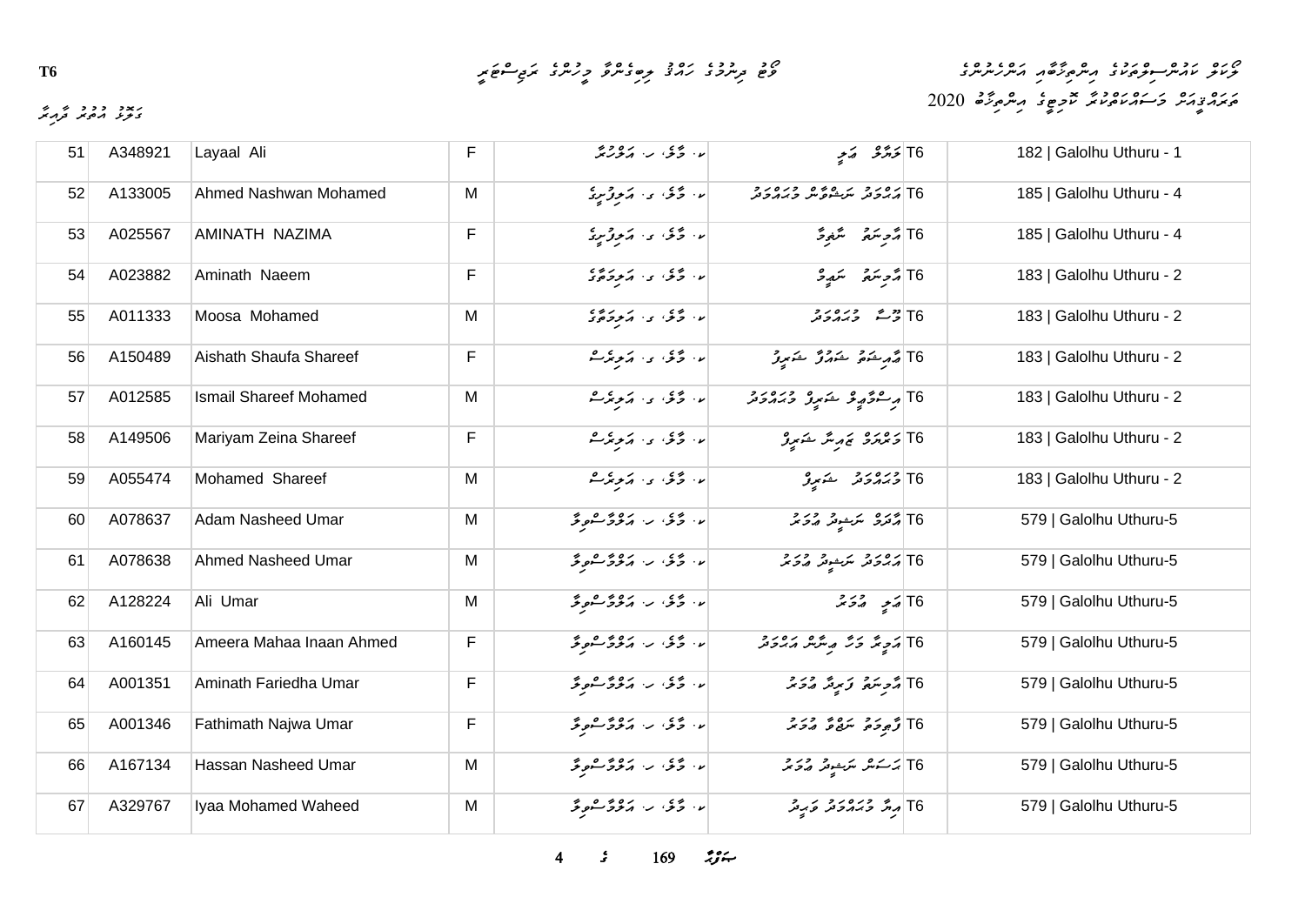*sCw7q7s5w7m< o<n9nOoAw7o< sCq;mAwBoEw7q<m; wBm;vB* م من المسجد المسجد المسجد المسجد المسجد العام 2020<br>مسجد المسجد المسجد المسجد المسجد المسجد المسجد المسجد المسجد ال

| 68 | A001348 | Khadeeja Umar              | F           | ، دى، ر. مەدۋىسمونۇ                                                                                                                                                                                                          | T6 كَتَمَرِيحٌ      مُتَحَمَّرُ               | 579   Galolhu Uthuru-5       |
|----|---------|----------------------------|-------------|------------------------------------------------------------------------------------------------------------------------------------------------------------------------------------------------------------------------------|-----------------------------------------------|------------------------------|
| 69 | A161009 | Mariyam Maasha Jaleel      | $\mathsf F$ | لا د نځنۍ را برونو شونځه                                                                                                                                                                                                     | T6 كَمَرْتَرْدْ   دَّـتْہٗ   يَا وِلْرْ       | 579   Galolhu Uthuru-5       |
| 70 | A001347 | Mariyam Nasheeda Umar      | F           | لا د نځنۍ را برونو شونځه                                                                                                                                                                                                     | T6 كالكريمركي الكراشيوماتي المركز كالرجمي     | 403   Reethi Faru Resort - 1 |
| 71 | A361669 | Mohamed Maahee Anaan Ahmed | M           |                                                                                                                                                                                                                              |                                               | 579   Galolhu Uthuru-5       |
| 72 | A001350 | Mohamed Nasheed Umar       | M           | لا د نځنۍ را پروژگورنځو                                                                                                                                                                                                      | T6 <i>وبرو دو مرش<sub>و</sub>تر م</i> حمد     | 579   Galolhu Uthuru-5       |
| 73 | A001349 | Nashida Umar               | $\mathsf F$ | لا د نځري را د ده د شونځ                                                                                                                                                                                                     | T6 سَّرْجُوسَّر مِرْحَ <sup>مِ</sup> رَ       | 579   Galolhu Uthuru-5       |
| 74 | A124347 | Saarath Umar               | $\mathsf F$ | ، دَ دَ رَ پروژگور د                                                                                                                                                                                                         | T6 گەنمىز مەزىر                               | 579   Galolhu Uthuru-5       |
| 75 | A345505 | Shazra Umar                | $\mathsf F$ | $\stackrel{\circ}{\mathcal{L}}\stackrel{\circ}{\mathcal{L}}\stackrel{\circ}{\mathcal{L}}\stackrel{\circ}{\mathcal{L}}\cdots\stackrel{\circ}{\mathcal{L}}\stackrel{\circ}{\mathcal{L}}\stackrel{\circ}{\mathcal{L}}\cdots$    | T6 شى <i>ق بىر مى تى</i> رىمى                 | 460   Srilanka / Colombo - 1 |
| 76 | A001352 | Umar Ali                   | M           | ، دَ دَ رَ مَرْدَ مَسْعِرْ                                                                                                                                                                                                   | T6 232 <i>مَ</i> ح                            | 579   Galolhu Uthuru-5       |
| 77 | A354153 | YOOSUF MAAHIL MOHAMMED     | M           | لا د محرک را بروژگرونگر                                                                                                                                                                                                      | T6 ا <i>نز حو</i> ثر محرره محدد محدد محمد الس | 579   Galolhu Uthuru-5       |
| 78 | A354152 | Yumna Ma aal Mohamed       | $\mathsf F$ | $\stackrel{\circ}{\mathcal{J}}\stackrel{\circ}{\mathcal{J}}\stackrel{\circ}{\mathcal{J}}\stackrel{\circ}{\mathcal{J}}\cdots$ $\stackrel{\circ}{\mathcal{J}}\stackrel{\circ}{\mathcal{J}}\stackrel{\circ}{\mathcal{J}}\cdots$ | T6 <i>גونڈ خمگ ویم</i> ورو                    | 579   Galolhu Uthuru-5       |
| 79 | A078635 | Zahidha Hassan             | $\mathsf F$ | لا د څخه را د دو شوڅ                                                                                                                                                                                                         | T6 يُح پر تيز سک تير مستقر                    | 579   Galolhu Uthuru-5       |
| 80 | A061204 | Khadeeja Ahmed             | F           | $\downarrow$ ، د د د د د کالبر                                                                                                                                                                                               | T6 كَتَمِيعٌ - <i>مُكْ</i> حَمَّدُ            | 185   Galolhu Uthuru - 4     |
| 81 | A096767 | Ahmed Humood               | M           | لا د محرک را برکانگر                                                                                                                                                                                                         | T6 <i>ړې دي.</i> جوړ                          | 185   Galolhu Uthuru - 4     |
| 82 | A156400 | Ifham Zahir                | M           | ىر، بۇق، بەركەنگە                                                                                                                                                                                                            | T6 <i>مورْدُة</i> جُرِيْرَ                    | 185   Galolhu Uthuru - 4     |
| 83 | A096768 | Mohamed Hammad             | M           | لار ۇي بەركەتل                                                                                                                                                                                                               | T6 <i>وبروبرو برووب</i> ر                     | 185   Galolhu Uthuru - 4     |
| 84 | A063705 | Mohamed Thakurufaanu       | M           | لار ۇي بەركەتل                                                                                                                                                                                                               | T6 <i>دېږورو دوو</i> ر                        | 185   Galolhu Uthuru - 4     |

## *n8o<n@ q8qAq< q:uBmC*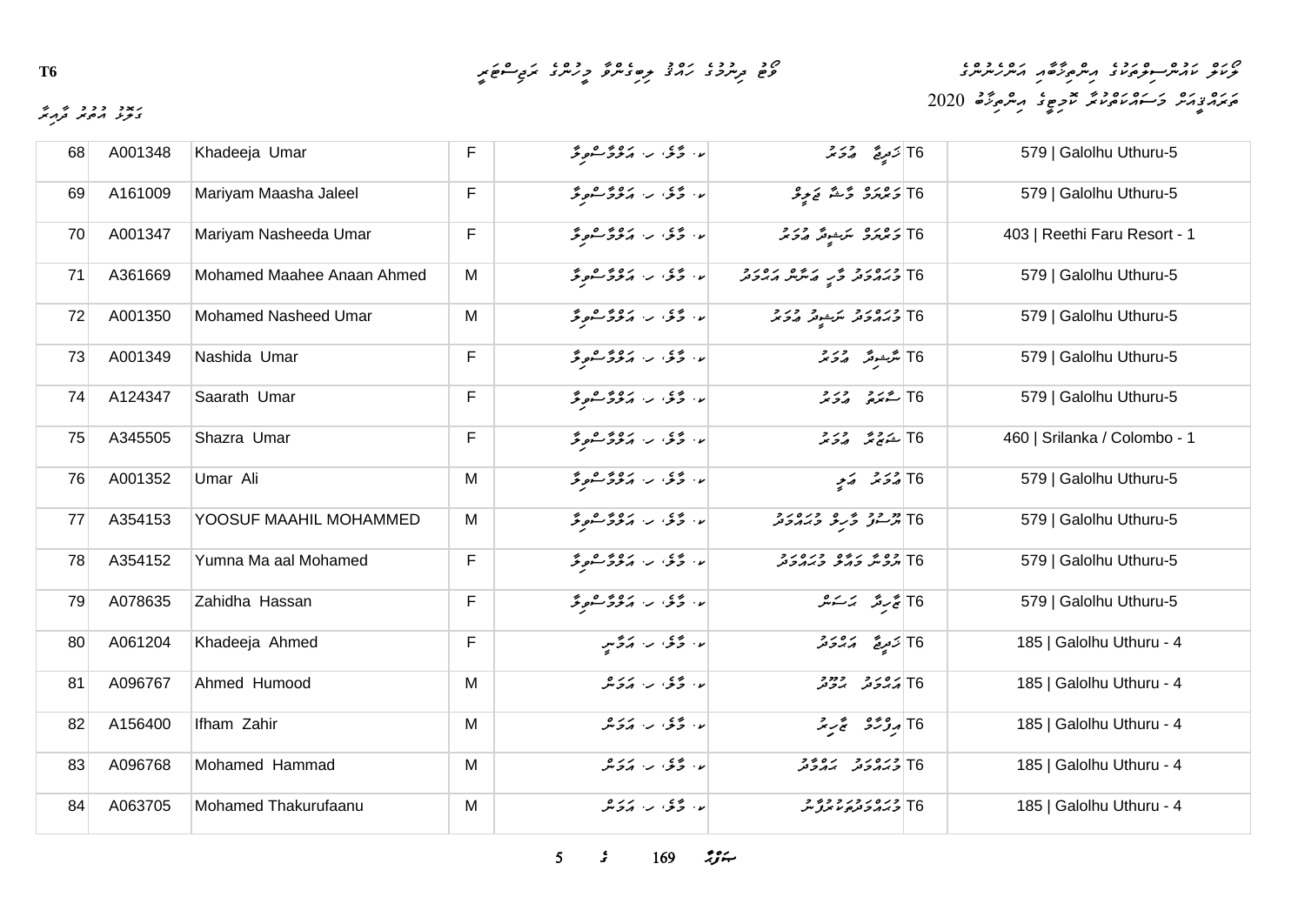*sCw7q7s5w7m< o<n9nOoAw7o< sCq;mAwBoEw7q<m; wBm;vB* م من المسجد المسجد المسجد المسجد المسجد العام 2020<br>مسجد المسجد المسجد المسجد المسجد المسجد المسجد المسجد المسجد ال

| 85  | A061425 | Zubaidha Ahmed Maniku         | F           | لا : ۇقۇل سا ئەكەنلى                       | T6تج <i>ھُورمَّة مُحدَّدَ وَمُرْدَ مِنْ</i>             | 185   Galolhu Uthuru - 4 |
|-----|---------|-------------------------------|-------------|--------------------------------------------|---------------------------------------------------------|--------------------------|
| 86  | A053169 | Dr. Farahanaz Faizal          | F           | $\mathcal{L}_{\mathcal{L}}$ ر المحرس       | T6 ، <i>بى تەندىشى قەبى</i> نىڭ                         | 579   Galolhu Uthuru-5   |
| 87  | A035015 | Ahmed Moosa                   | M           | ئەس ئۇنى سە ئەرگە ئۇ ئىگەنى ئى             | T6 كەبۇر تۇرىم                                          | 579   Galolhu Uthuru-5   |
| 88  | A148779 | Fathimath Hamsa Ahmed         | F           | $\sim$ 32) را مادى مىگرى تى                | T6 زُووَة رَوْتُ مَ <sup>رُود</sup> َ                   | 579   Galolhu Uthuru-5   |
| 89  | A063359 | Fathimath Fiona               | F           | لا د څخه د امکمه                           | T6 <i>وَّجِوَحَةَ و</i> ِرْسَمَّ                        | 183   Galolhu Uthuru - 2 |
| 90  | A055539 | Shareefa Abdul Latheef        | $\mathsf F$ | لا د څو د کار مره مر                       | T6 خىمى <i>ز مەھىرمۇمۇ</i>                              | 183   Galolhu Uthuru - 2 |
| 91  | A056887 | Ramla Ibrahim                 | F           | لا د کلو از مانده گرام و گر                | T6 بَرَدْ دَ مِنْ مَرْرِدْ                              | 182   Galolhu Uthuru - 1 |
| 92  | A057520 | Zulkifuli Zahir               | M           | لا د کال را ما معانی و گر                  | T6 يحور وحو سمج بريز                                    | 182   Galolhu Uthuru - 1 |
| 93  | A050723 | Aishath Manike                | F           | ئارا ئۇقى، ئارا ئارايلىرىگە                | T6 <i>مۇم شەمۇ ئەبىرى</i> گە                            | 185   Galolhu Uthuru - 4 |
| 94  | A057625 | <b>AISHATH NOOSHIN WAHEED</b> | $\mathsf F$ | $\sim$ , $\sim$ , $\sim$ , $\sim$ , $\sim$ | T6 م <i>ۇم شۇمۇ</i> شرىيوسر <i>ك</i> ېرى <i>د</i>       | 185   Galolhu Uthuru - 4 |
| 95  | A057600 | Aminath Nadine Waheed         | $\mathsf F$ | لا د څخه ی په ده ورو په د                  | T6 <i>مُّجِسَعُ سُمُّبِرِسُ وَب</i> ِيْرِ               | 185   Galolhu Uthuru - 4 |
| 96  | A057599 | Vaseema Mohamed               | F           | لا کوي کې هغه کړه کې                       | T6 كۆسى <i>دۇ تەخەم</i> كەتتە                           | 185   Galolhu Uthuru - 4 |
| 97  | A166480 | YOOSUF ISMAIL WAHEED          | M           | لا په څو، د مرغو غرب                       | T6 مركز ويستوفيو قدير                                   | 185   Galolhu Uthuru - 4 |
| 98  | A048371 | Mohamed Junaid                | M           | لا د څخه له د تمکردگر                      | T6 <i>ڈیزوونز</i> قے <i>سَمب</i> قر                     | 579   Galolhu Uthuru-5   |
| 99  | A155633 | Aminath Jumana Abdulla        | $\mathsf F$ | ، د څو، ر ، مگرمه ده،                      | T6 أُمَّ <i>جِ سَمَّةَ</i> فَاحَسَّ أَمَّا هُمْ اللَّهُ | 579   Galolhu Uthuru-5   |
| 100 | A027846 | Abdulla Ahmed                 | M           | لا د محکمه به انگلامگر                     | T6 كەنقەللە كەبەدىر                                     | 120   B. Maalhos - 1     |
| 101 | A027845 | Mohamed Ahmed                 | M           | لا د څخه له د تمکيم تر                     | T6 <i>دې ده د پرون</i> ږ                                | 579   Galolhu Uthuru-5   |

*6 sC 169 nNw?mS*

*n8o<n@ q8qAq< q:uBmC*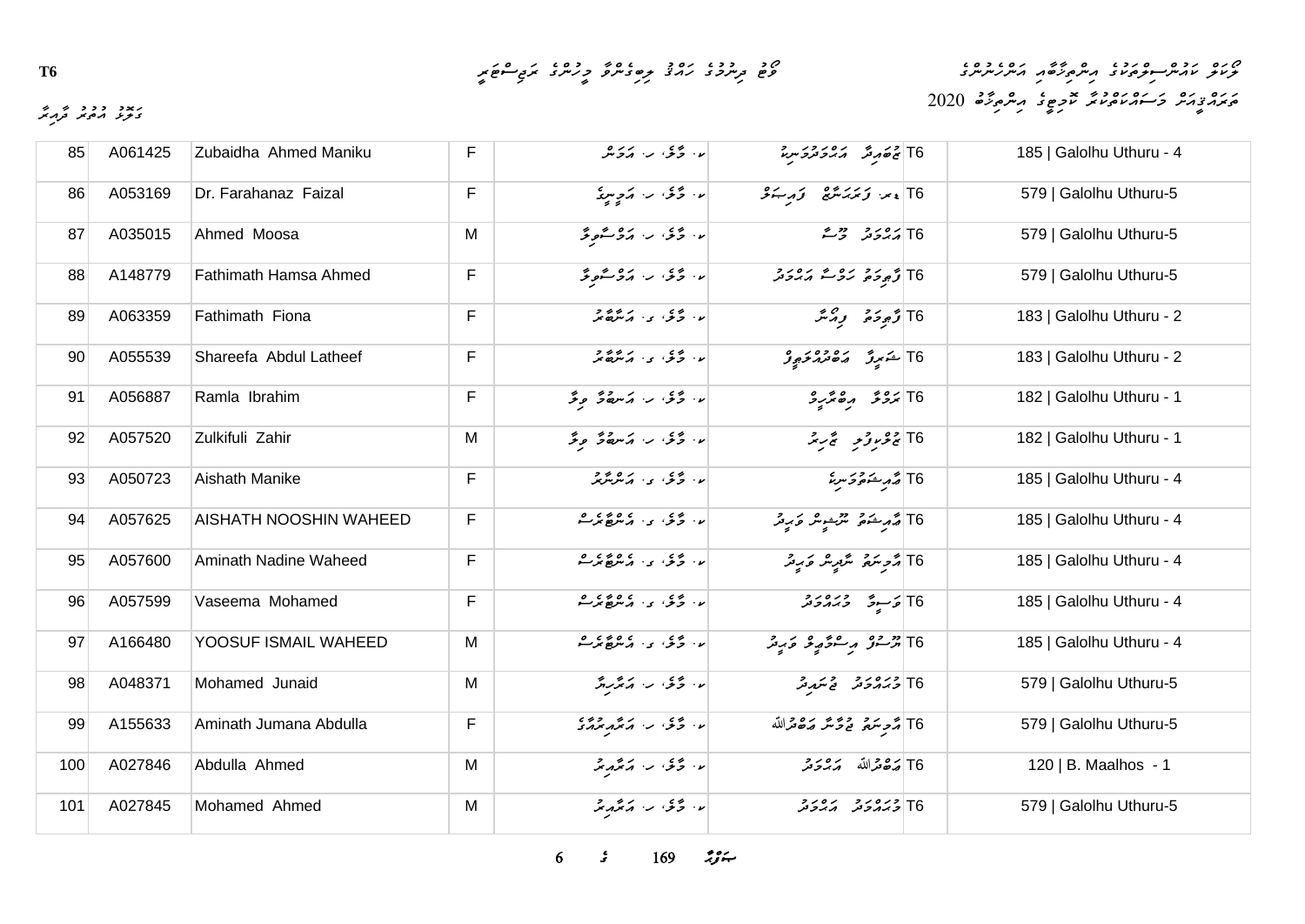*sCw7q7s5w7m< o<n9nOoAw7o< sCq;mAwBoEw7q<m; wBm;vB* م من المسجد المسجد المسجد المسجد المسجد العام 2020<br>مسجد المسجد المسجد المسجد المسجد المسجد المسجد المسجد المسجد ال

| 102 | A114751 | Wafiyya Hassan                 | F           | الاستخفات مكفهف                                                                                                                                                                                                                                                                                                                                                                                                                                                              | T6 <i>قۇچىڭ بى</i> شكىر                                                                                                 | 579   Galolhu Uthuru-5       |
|-----|---------|--------------------------------|-------------|------------------------------------------------------------------------------------------------------------------------------------------------------------------------------------------------------------------------------------------------------------------------------------------------------------------------------------------------------------------------------------------------------------------------------------------------------------------------------|-------------------------------------------------------------------------------------------------------------------------|------------------------------|
| 103 | A043737 | Hassan Shareef                 | M           | $\mathbf{v} \in \mathbb{R}^{2d} \times \mathbb{R}^{2d}$ لامبر                                                                                                                                                                                                                                                                                                                                                                                                                | T6 بَرَسَىمْ شَمِيرٌ                                                                                                    | 184   Galolhu Uthuru - 3     |
| 104 | A340785 | Mohamed Janaanu Hassan Shareef | M           |                                                                                                                                                                                                                                                                                                                                                                                                                                                                              | T6 <i>ورورو في مركز برسكس تحكيل من مركز به الكرماني</i>                                                                 | 184   Galolhu Uthuru - 3     |
| 105 | A160984 | Ma'any Muawiyath Shareef       | F           | لا . د څو، د . د پړې ک                                                                                                                                                                                                                                                                                                                                                                                                                                                       | T6 كَرَمَّسٍ كَرَمُّ مِرْثَرَ حَرَمِيْرٌ                                                                                | 184   Galolhu Uthuru - 3     |
| 106 | A041048 | Muawiyath Shareef              | м           | $25.355 - 2$                                                                                                                                                                                                                                                                                                                                                                                                                                                                 | T6 <i>جُهُّ مِهْرَمْ شَهْرِوْ</i>                                                                                       | 184   Galolhu Uthuru - 3     |
| 107 | A063046 | Ibrahim Shaheem                | M           | $\stackrel{\circ}{\mathcal{S}}\stackrel{\circ}{\mathcal{S}}\stackrel{\circ}{\mathcal{S}}\stackrel{\circ}{\mathcal{S}}\cdots\stackrel{\circ}{\mathcal{S}}\stackrel{\circ}{\mathcal{S}}\stackrel{\circ}{\mathcal{S}}\cdots$                                                                                                                                                                                                                                                    | T6 <i>برھنڙي</i> و خر <i>ي</i> و                                                                                        | 185   Galolhu Uthuru - 4     |
| 108 | A334405 | Mohamed Zaan Shaheem           | M           | $\left  \begin{array}{l} \mathcal{L} \mathcal{L} \mathcal{L} \mathcal{L} \mathcal{L} \end{array} \right. \sim \left  \begin{array}{l} \mathcal{L} \mathcal{L} \mathcal{L} \mathcal{L} \mathcal{L} \end{array} \right  \times \mathcal{L} \mathcal{L} \mathcal{L} \mathcal{L} \mathcal{L} \mathcal{L} \mathcal{L} \mathcal{L} \mathcal{L} \mathcal{L} \mathcal{L} \mathcal{L} \mathcal{L} \mathcal{L} \mathcal{L} \mathcal{L} \mathcal{L} \mathcal{L} \mathcal{L} \mathcal{L$ | T6  <i>وُبُرُودُو چُ</i> رُ حُبُرُ مِنَ                                                                                 | 185   Galolhu Uthuru - 4     |
| 109 | A024735 | Aminath Rasheeda               | $\mathsf F$ | لاستخفى بالمكتفع                                                                                                                                                                                                                                                                                                                                                                                                                                                             | T6 م <i>ُّحِ سَمَّةُ</i> سَمَّسُوشُ                                                                                     | 460   Srilanka / Colombo - 1 |
| 110 | A024734 | <b>Mohamed Shahzan Naseer</b>  | M           | لا د څخه د امکشمې                                                                                                                                                                                                                                                                                                                                                                                                                                                            | T6 <i>وبروبرو حروبج على متهبوبل</i>                                                                                     | 183   Galolhu Uthuru - 2     |
| 111 | A063597 | Ahmed Ashfaag                  | M           | ىن ئۇنق، سەر مەھرى                                                                                                                                                                                                                                                                                                                                                                                                                                                           | T6 كەبرى كى كەرگە ئوگە ئۇ                                                                                               | 182   Galolhu Uthuru - 1     |
| 112 | A063599 | Aishath Shifa                  | $\mathsf F$ | لا، دېڅو، په مړينه وده                                                                                                                                                                                                                                                                                                                                                                                                                                                       | T6 صَّمِيشَةَ حَبَّةً                                                                                                   | 182   Galolhu Uthuru - 1     |
| 113 | A096772 | Fathmath Ifasha                | F           | ىن ئۇنى بەرگە ئەدە                                                                                                                                                                                                                                                                                                                                                                                                                                                           | T6 رَّج <i>وحَة</i> مِرَّسَةَ                                                                                           | 182   Galolhu Uthuru - 1     |
| 114 | A063598 | <b>MOHAMED AFSAR</b>           | M           | لا د محمد به من محمد المسلم المسلم المسلم المسلم المسلم المسلم المسلم المسلم المسلم المسلم المسلم ال                                                                                                                                                                                                                                                                                                                                                                         | T6 <i>جەممى تەرەب ئى</i> ر                                                                                              | 182   Galolhu Uthuru - 1     |
| 115 | A034691 | Ahmed Shameem                  | M           | ر، دی. ر، مردر ۲۶۵۵.<br>ر، دی. ر، مرد سور                                                                                                                                                                                                                                                                                                                                                                                                                                    | T6   كەندى كىم ئىكتىم ئىكتىم ئىكتىم ئىكتار ئىگتا ئىكتار ئىگتا ئىكتاب ئىكتاب ئىگتا ئىگتا ئىگتا ئىگتا ئىگتا ئىگت<br>مەنبە | 63   Sh. Lhaimagu - 1        |
| 116 | A324635 | Abdulla Moosa                  | M           | لا د څخه را مکمونوند                                                                                                                                                                                                                                                                                                                                                                                                                                                         | T6 كەنھەتراللە مىقتەتتە                                                                                                 | 579   Galolhu Uthuru-5       |
| 117 | A036267 | Amin Javed Faizal              | M           | الله د څخه لرا مکرم مولا                                                                                                                                                                                                                                                                                                                                                                                                                                                     | T6  كەرپىر ق <sub>ەھ</sub> يۇ ق <i>ەب</i> ىكى                                                                           | 579   Galolhu Uthuru-5       |
| 118 | A032865 | Fathimath Gasim                | F           | الاستخرى سأهج ميرة                                                                                                                                                                                                                                                                                                                                                                                                                                                           | T6 زَ <sub>ّجو</sub> حَۃ تَخْسِرْتَ                                                                                     | 579   Galolhu Uthuru-5       |

*n8o<n@ q8qAq< q:uBmC*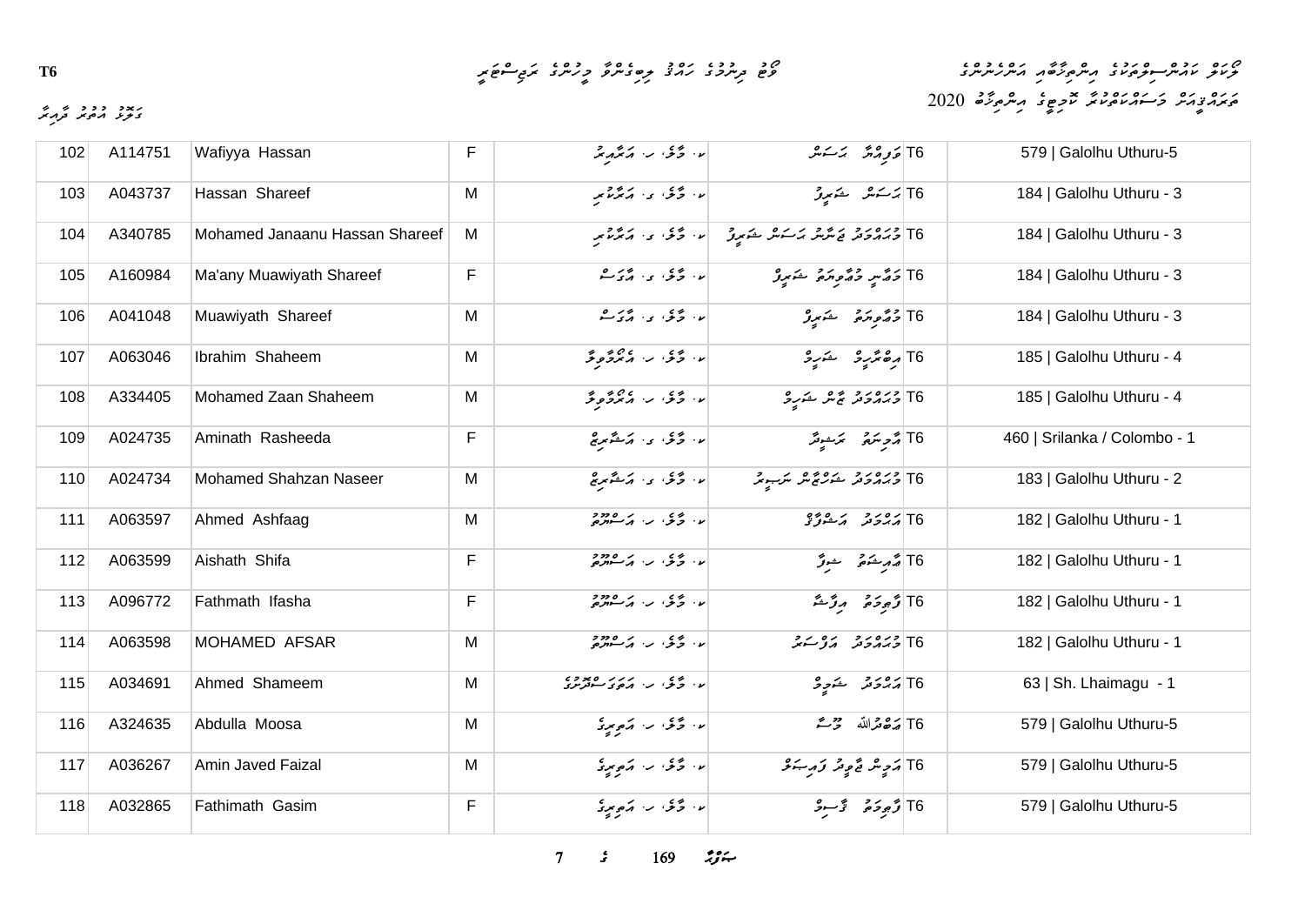*sCw7q7s5w7m< o<n9nOoAw7o< sCq;mAwBoEw7q<m; wBm;vB* م من المسجد المسجد المسجد المسجد المسجد العام 2020<br>مسجد المسجد المسجد المسجد المسجد المسجد المسجد المسجد المسجد ال

| 119 | A036199 | Ibrahim Faizal              | M           | ۱۰ ۇي. ر. م <i>ەمب</i> رى                                           | T6 مەھەرىپى قەمبىكى <i>5</i>                             | 579   Galolhu Uthuru-5   |
|-----|---------|-----------------------------|-------------|---------------------------------------------------------------------|----------------------------------------------------------|--------------------------|
| 120 | A139088 | Ismail Aqib Faizal          | M           | $\mathcal{L}_{\mathcal{S}}$ لا، د گروه برد                          | T6 <sub>م</sub> رےد <i>ۇ<sub>م</sub>ى</i> 5 دىج كەرىكى 5 | 579   Galolhu Uthuru-5   |
| 121 | A038719 | <b>Mohamed Azeem Faizal</b> | M           | $\sim$ وَمَحْرٌ رَا مَاءِ مِرَهْ                                    | T6 <i>وَيَدُوَيْرَ <sub>مَنْ</sub>جِ</i> وْ وَرِجَوْ     | 579   Galolhu Uthuru-5   |
| 122 | A044566 | Ismail Hilmy                | M           | ر، د محمد الله علم دي.<br>مسافر د الله مرکب د برد و                 | T6  <sub>مر</sub> شۇ <sub>م</sub> ۇ بۇي                  | 579   Galolhu Uthuru-5   |
| 123 | A040713 | Mariyam Salih               | F           | ر د محکي را مکمونوروند د ک                                          | T6 كەبە <i>بەدى بەلبە</i> ر                              | 579   Galolhu Uthuru-5   |
| 124 | A130904 | Mohamed Mausoom Ibrahim     | M           | $\begin{bmatrix} 1 & 0 & 0 \\ 0 & 0 & 0 \\ 0 & 0 & 0 \end{bmatrix}$ | T6 دره د د د د ده د ه گرده                               | 579   Galolhu Uthuru-5   |
| 125 | A056235 | Aishath Shuweikar           | F           | $\sim$ وَكَرْسٍ مَاءِ مِرةَ مِنْ                                    | T6 <i>مُ</i> مِسْمَعْ شُوْتَمْ مَرْ                      | 579   Galolhu Uthuru-5   |
| 126 | A327516 | Mohamed Mahrus Ahmed        | M           | $\downarrow$ د د د کاموسو کو                                        | 76 <i>בנסג ב</i> גיל הפני ה                              | 579   Galolhu Uthuru-5   |
| 127 | A076668 | Ahmed Hisham Mohamed        | M           | اللا الحجمي الماسم المكفي                                           | T6 <i>גُودُو بِ</i> حَدُّ وَيَمُووَثَّرَ                 | 182   Galolhu Uthuru - 1 |
| 128 | A076630 | Aishath Thuhfa              | F           | ىر گەنگە ئەرگەم                                                     | T6 مُدمِسْمَعُ مُحْمَدُوَّ                               | 182   Galolhu Uthuru - 1 |
| 129 | A150465 | Aminath Waheeda             | $\mathsf F$ | الأرمح فخزا الأرام وتمالي                                           | T6 مَّ <i>جِسَعَۃ وَب</i> ِعَ <i>ّر</i>                  | 182   Galolhu Uthuru - 1 |
| 130 | A150411 | Hussain Samah               | M           | الأرمح في الإراكاني                                                 | T6  يُرْسَمَّ مِنْ مَسَرَّسُ مِنْ مَسَر                  | 182   Galolhu Uthuru - 1 |
| 131 | A351904 | Mariyam Naifa               | F           | الأرمح فيء المكفية                                                  | T6 <i>خەنگە ئىگە</i> ر                                   | 182   Galolhu Uthuru - 1 |
| 132 | A012510 | Abdulla Rameez              | M           | لار څخه د کامونه                                                    | T6 كَدَهْ قَدْ اللّه مَدَّحِيَّ جَمَّ                    | 335   GDh. Thinadhoo - 1 |
| 133 | A341256 | Ali Rameez                  | M           | لا د څخه د ۱۵ کالونو                                                | T6 <i>ھَ۔</i> پر <i>ُوچ</i>                              | 184   Galolhu Uthuru - 3 |
| 134 | A357004 | Mohamed Rameez              | M           | لا د څخه د ۱۵ کالونو                                                | T6  <i>32,352 بَرْدِ</i> يْح                             | 184   Galolhu Uthuru - 3 |
| 135 | A303935 | <b>Ahmed Zaaid Yazeed</b>   | M           | ، د د کار څو شورگرد                                                 | T6 كەبۇر قىلى قىرىگە ئىلىپ قىر                           | 185   Galolhu Uthuru - 4 |

## *n8o<n@ q8qAq< q:uBmC*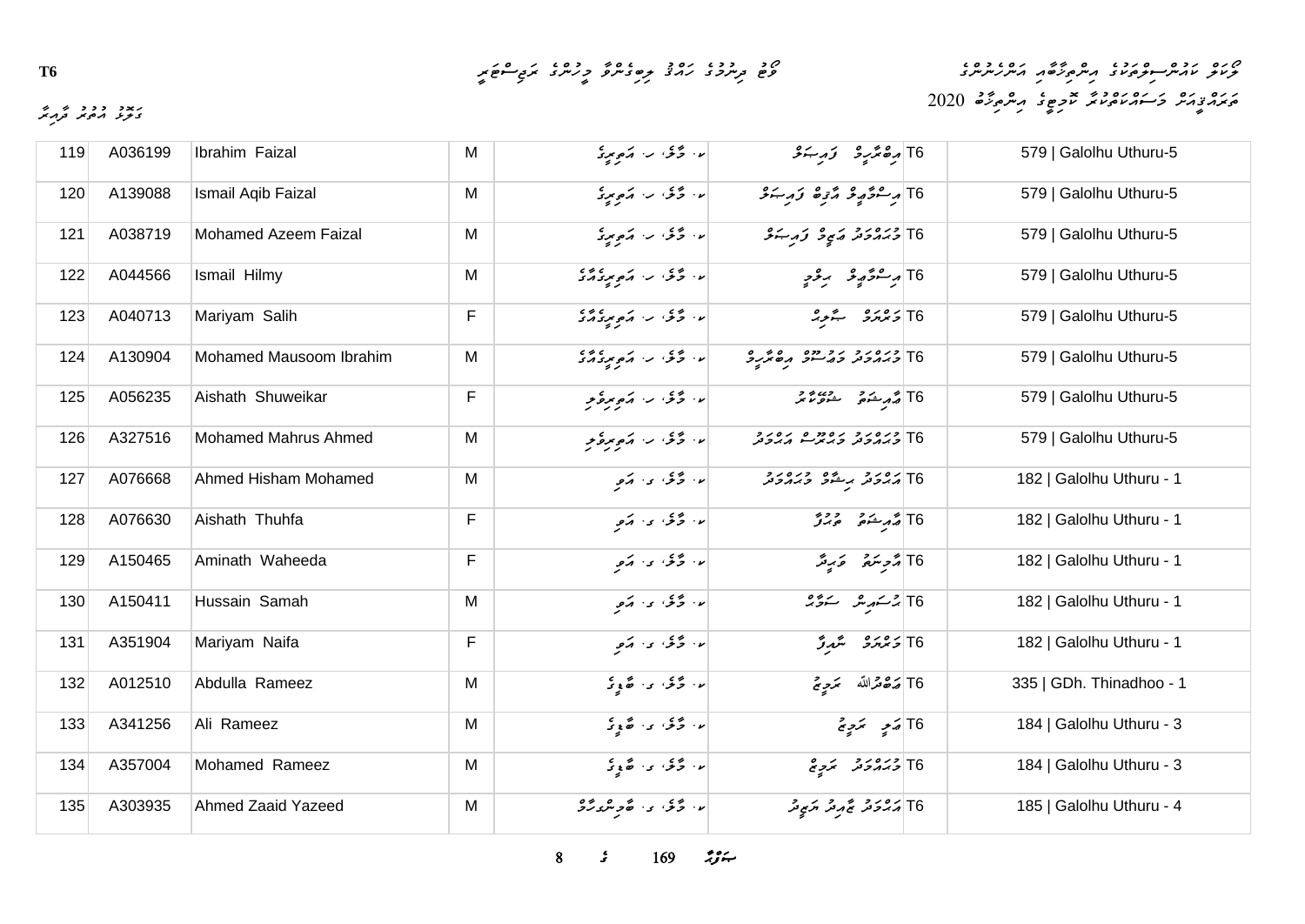*sCw7q7s5w7m< o<n9nOoAw7o< sCq;mAwBoEw7q<m; wBm;vB 2020*<br>*په پوهر وسوډيرونو لومو د موجو د مرمونه* 2020

| 136 | A303936 | Ali Aseel                      | M           |                                                                                  | T6 <i>ڇپ جي ج</i> و                                  | 185   Galolhu Uthuru - 4     |
|-----|---------|--------------------------------|-------------|----------------------------------------------------------------------------------|------------------------------------------------------|------------------------------|
| 137 | A303931 | Aminath Zaaima Yazeed          | F           |                                                                                  | T6 <i>مُوسَعَمُ نَجْهِ وَّ مَنْ بِ</i> مُ            | 185   Galolhu Uthuru - 4     |
| 138 | A153869 | Mohamed Zomin Yazeed           | M           |                                                                                  | T6 <i>وَبَرُوْدُوَ تُدَّوِيْرُ مَنْ وَبِ</i>         | 185   Galolhu Uthuru - 4     |
| 139 | A032852 | Zaeen Ali                      | F           |                                                                                  | T6 <i>تحريثر مک</i> حي                               | 185   Galolhu Uthuru - 4     |
| 140 | A050242 | Zuhudha Ali                    | F           |                                                                                  | T6 تح <sup>2</sup> ی کرم                             | 185   Galolhu Uthuru - 4     |
| 141 | A043469 | Abdulla Miyad                  | M           | پارستختی کار کار محمد محمد کار                                                   | T6 #حدالله م <sub>ح</sub> مدهم                       | 185   Galolhu Uthuru - 4     |
| 142 | A055211 | Aishath Vidaad                 | F           | ، د د د کارېږي د مخ                                                              | T6 م <i>ەمبىشى م</i> وم <i>دى</i> ر                  | 185   Galolhu Uthuru - 4     |
| 143 | A057589 | Aminath Rishaad                | $\mathsf F$ | ، د د د کارېږي د مخ                                                              | T6 مَّ حِسَمَ <sub>هُ م</sub> ِسْمَ <sup>و</sup>     | 185   Galolhu Uthuru - 4     |
| 144 | A043427 | Fathimath Nihad                | F           | ، د د د کارېږي د مخ                                                              | T6 <i>وَّجِ دَمَّةَ</i> مِ <i>رِسَّةَ</i>            | 185   Galolhu Uthuru - 4     |
| 145 | A071860 | Khadeeja Almasa                | $\mathsf F$ | پارستختی کار کار محمد محمد کار                                                   |                                                      | 185   Galolhu Uthuru - 4     |
| 146 | A126142 | Majeedha Shakir                | $\mathsf F$ | پارستختی کار کار محمد محمد کار                                                   | T6 ك <sup>ۆ</sup> مەتتىر ئىشكىرىتىر                  | 185   Galolhu Uthuru - 4     |
| 147 | A041930 | Mariyam Nishad                 | F           | ، د د د کارېږي:                                                                  | T6 كى <i>ئەرىكى بىر يىشى ئى</i> ر                    | 185   Galolhu Uthuru - 4     |
| 148 | A026938 | Zuhurulla Siyaad               | M           | $\begin{bmatrix} 1 & 1 & 1 \\ 2 & 3 & 1 \\ 3 & 3 & 1 \end{bmatrix}$              | T6 ىج2ىخەاللە س <i>ەۋەت</i> ر                        | 185   Galolhu Uthuru - 4     |
| 149 | A045627 | Fathimath Suadha Majidh Shakir | F           | $\mathcal{L}(\mathcal{L}) = \mathcal{L}(\mathcal{L}) = \mathcal{L}(\mathcal{L})$ | T6 <i>وَّجِوَدَةَ</i> حَقَّقَهُ دَّمِينَهُ حَيْمَاءَ | 460   Srilanka / Colombo - 1 |
| 150 | A045628 | Zainab Ali                     | $\mathsf F$ | الاستحق الماست كالمربول                                                          | T6 <i>تج م</i> بترجة م <i>ق</i> عرِ                  | 460   Srilanka / Colombo - 1 |
| 151 | A100020 | Ahmed Vijdhan                  | M           | $\mathcal{E}_{\mathbf{z}}$ ى ئە ھەمدىسى ئى                                       | T6   <i>د ۹۶۶ و قرمر</i><br> -                       | 182   Galolhu Uthuru - 1     |
| 152 | A343671 | Aishath Yaman                  | F           | لا : وَفَوْا را حَدِيمَاسِودَ                                                    | T6 م <i>مَّم</i> رِ يَشَعَرُ مَرَكَبَّرَ             | 182   Galolhu Uthuru - 1     |

*n8o<n@ q8qAq< q:uBmC*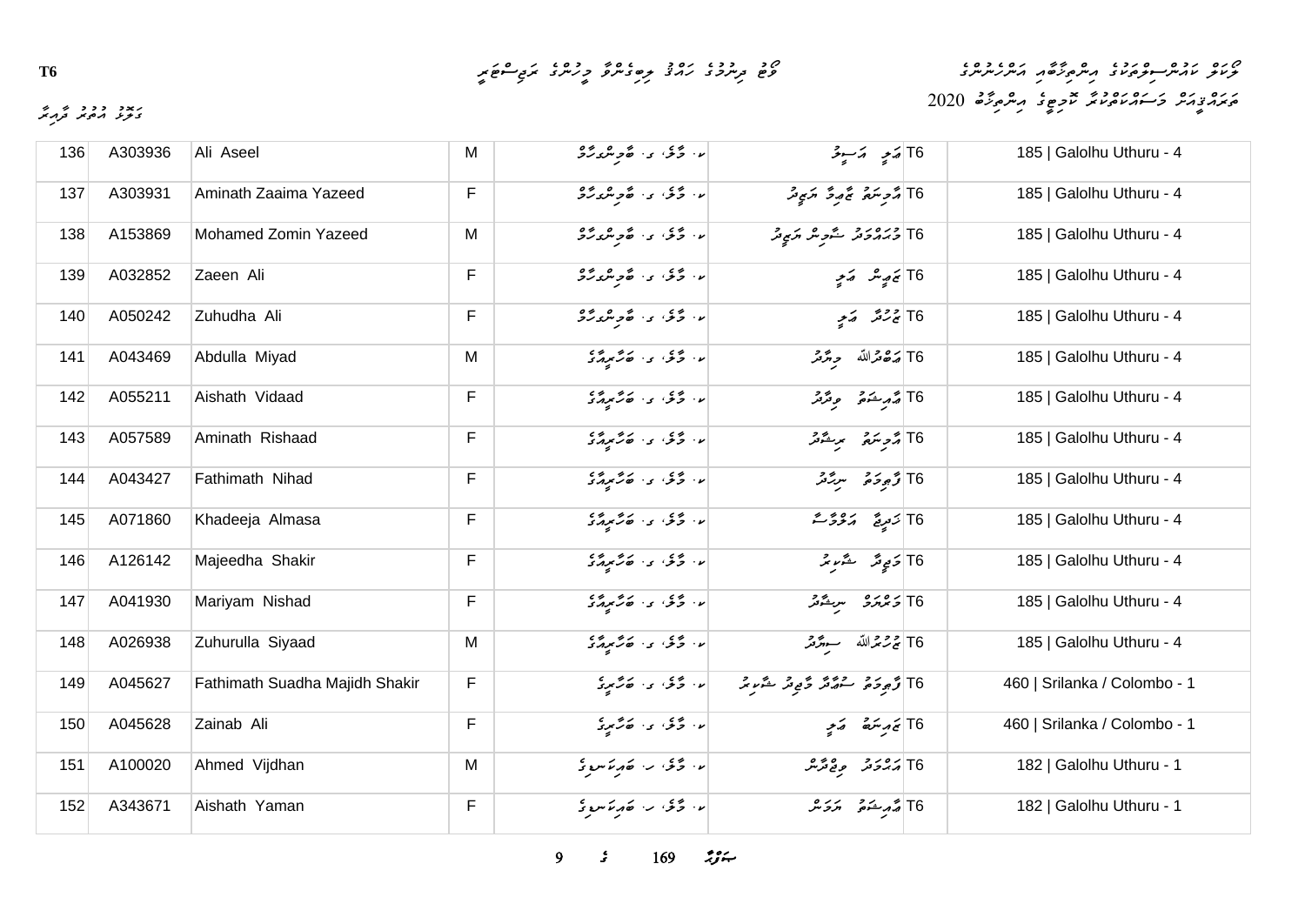*sCw7q7s5w7m< o<n9nOoAw7o< sCq;mAwBoEw7q<m; wBm;vB* م من المرة المرة المرة المرجع المرجع في المركبة 2020<br>مجم*د المريض المربوط المربع المرجع في المراجع المركبة* 

| 153 | A346745 | Ali Anoof                   | M           | لا د محمد الله المعامل دي ک                                                                                                   | T6 <i>ھو م</i> مبرو                            | 182   Galolhu Uthuru - 1     |
|-----|---------|-----------------------------|-------------|-------------------------------------------------------------------------------------------------------------------------------|------------------------------------------------|------------------------------|
| 154 | A365864 | Aminath Anoosa              | F           | لا : وَفَوْا را حَدِيمَاسِودَ                                                                                                 | T6 مَّحِسَمَۃُ مَسَّمَّۃُ                      | 182   Galolhu Uthuru - 1     |
| 155 | A128292 | Fathimath Moosa             | $\mathsf F$ | لاستحق سا كارتكسونج                                                                                                           | T6 رَّجِ دَحَمَّةَ مَحْبَّةً                   | 182   Galolhu Uthuru - 1     |
| 156 | A389508 | <b>Fathimath Eman Ahmed</b> | F           | لا د محمد الله المعامل المحمد و محمد المحمد و محمد المحمد و محمد المحمد و محمد المحمد المحمد و محمد المحمد الم                | T6 <i>وُّجِ حَيْ وَجُمْدِ مَ</i> بِرْحَة مِ    | 182   Galolhu Uthuru - 1     |
| 157 | A105217 | Guraisha Moosa              | $\mathsf F$ | لا : وَفَوْا را حَدِيمَاسِودَ                                                                                                 | T6توترم شده حق <sup>م</sup> ا                  | 182   Galolhu Uthuru - 1     |
| 158 | A096295 | Hassan Manik                | M           | لا د محمد الله المسائل                                                                                                        | T6 ئەسەئىدى بىر <i>ى</i> ز                     | 460   Srilanka / Colombo - 1 |
| 159 | A218684 | Ibrahim Ahmed               | M           | لا د محمد سا ھەر ئاسا ئ                                                                                                       | T6 مەھم <i>گرى مەدە</i> م                      | 182   Galolhu Uthuru - 1     |
| 160 | A341666 | Ifhaam Hassan               | $\mathsf F$ | $\frac{1}{2}$ $\frac{1}{2}$ $\frac{1}{2}$ $\frac{1}{2}$ $\frac{1}{2}$ $\frac{1}{2}$ $\frac{1}{2}$ $\frac{1}{2}$               | T6 <sub>مو</sub> وژو برختر                     | 460   Srilanka / Colombo - 1 |
| 161 | A166008 | Ismail Yameen               | M           | لاستحق سا كارتكسونج                                                                                                           | T6 م <i>ې</i> شۇمۇ مەرىر                       | 182   Galolhu Uthuru - 1     |
| 162 | A166861 | Mariyam Nazaha              | $\mathsf F$ | لاستحق سا كارتكسونج                                                                                                           | T6 كەيمەر ئەرەبىجە <i>5</i>                    | 182   Galolhu Uthuru - 1     |
| 163 | A394251 | Mohamed Salaf               | M           | $\mathcal{L}_{\mathcal{L}}$                                                                                                   | T6 <i>ډېره دي.</i><br>76 <i>ډېره دي</i> ر      | 182   Galolhu Uthuru - 1     |
| 164 | A341665 | Razaan Hassan               | F           | لا د محمد الله المسائل                                                                                                        | T6 يَرَجُّ شَرْ يَرْسَسْ بِي                   | 182   Galolhu Uthuru - 1     |
| 165 | A328059 | Thuga Hassan Ahmed          | $\mathsf F$ | $\frac{1}{2}$ $\frac{1}{2}$ $\frac{1}{2}$ $\frac{1}{2}$ $\frac{1}{2}$ $\frac{1}{2}$ $\frac{1}{2}$ $\frac{1}{2}$               | T6 ۾ پُڇ بُرڪش پر مرد فر                       | 182   Galolhu Uthuru - 1     |
| 166 | A033411 | Abdul Muhsin Adam           | M           | $\frac{1}{5}$                                                                                                                 | T6 مەھىر <i>3 دەمبەر مەد</i> ر                 | 182   Galolhu Uthuru - 1     |
| 167 | A033409 | Aminath Zakariyya           | $\mathsf F$ | $\frac{1}{5}$ $\frac{1}{5}$ $\frac{1}{5}$ $\frac{1}{5}$ $\frac{1}{5}$ $\frac{1}{5}$ $\frac{1}{5}$ $\frac{1}{5}$ $\frac{1}{5}$ | T6 مُرجِسَمُ بِمَ <i>مَ م</i> ِهْتُر           | 182   Galolhu Uthuru - 1     |
| 168 | A150464 | Hassan Suhail               | M           | $\begin{bmatrix} 1 & 1 & 1 \\ 1 & 1 & 1 \\ 1 & 1 & 1 \end{bmatrix}$                                                           | T6   يَرْسَعْرُ مُسْتَرَ <sub>مَ</sub> ةِ لِيَ | 182   Galolhu Uthuru - 1     |
| 169 | A099015 | Hussain Suhail              | M           | $\frac{1}{5}$ $\frac{1}{5}$ $\frac{1}{5}$ $\frac{1}{5}$ $\frac{1}{5}$ $\frac{1}{5}$ $\frac{1}{5}$ $\frac{1}{5}$ $\frac{1}{5}$ | T6 يُرتمبر شريق مستركبر محر                    | 182   Galolhu Uthuru - 1     |

*n8o<n@ q8qAq< q:uBmC*

 $10$  *s*  $169$   $23$   $\div$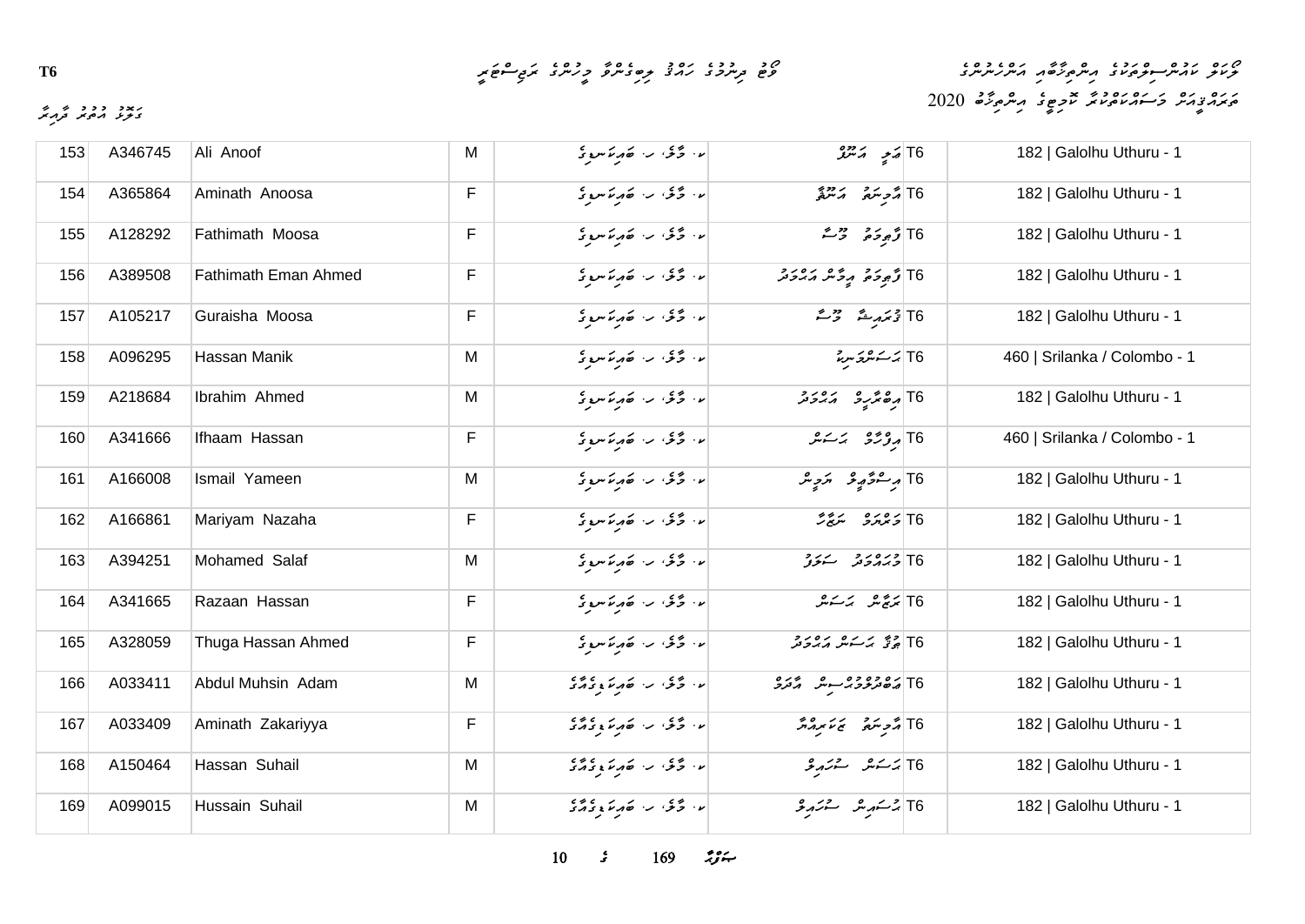*sCw7q7s5w7m< o<n9nOoAw7o< sCq;mAwBoEw7q<m; wBm;vB* م من المرة المرة المرة المرجع المرجع في المركبة 2020<br>مجم*د المريض المربوط المربع المرجع في المراجع المركبة* 

| 170 | A034603 | Maryam Suhaila            | $\mathsf F$ | $\begin{array}{ccc} \mathcal{L} \times \mathcal{L} & \mathcal{L} \times \mathcal{L} \times \mathcal{L} \times \mathcal{L} \times \mathcal{L} \times \mathcal{L} \times \mathcal{L} \times \mathcal{L} \times \mathcal{L} \times \mathcal{L} \times \mathcal{L} \times \mathcal{L} \times \mathcal{L} \times \mathcal{L} \times \mathcal{L} \times \mathcal{L} \times \mathcal{L} \times \mathcal{L} \times \mathcal{L} \times \mathcal{L} \times \mathcal{L} \times \mathcal{L} \times \mathcal{L} \times \mathcal{L} \times \mathcal{L}$ | T6 <i>ۇنگەدى ئىگەد</i> ۇ                      | 182   Galolhu Uthuru - 1     |
|-----|---------|---------------------------|-------------|-------------------------------------------------------------------------------------------------------------------------------------------------------------------------------------------------------------------------------------------------------------------------------------------------------------------------------------------------------------------------------------------------------------------------------------------------------------------------------------------------------------------------------------------|-----------------------------------------------|------------------------------|
| 171 | A034604 | Mohamed Suhail            | M           | $\frac{c}{s}$                                                                                                                                                                                                                                                                                                                                                                                                                                                                                                                             | T6 <i>جەنگە دىنى ئىگە</i> ر                   | 182   Galolhu Uthuru - 1     |
| 172 | A105666 | Niusha Adam               | $\mathsf F$ | $\frac{c}{2}$                                                                                                                                                                                                                                                                                                                                                                                                                                                                                                                             | T6 سر مشهد محمد محمد المحمد الس               | 182   Galolhu Uthuru - 1     |
| 173 | A099017 | Rahula Suhail             | F           | $\frac{c}{2}$                                                                                                                                                                                                                                                                                                                                                                                                                                                                                                                             | T6 ترتر <sup>ي</sup> ق سترتربو                | 182   Galolhu Uthuru - 1     |
| 174 | A326618 | Aishath Thihnan Solih     | $\mathsf F$ | ، دې را غهمو مدینه                                                                                                                                                                                                                                                                                                                                                                                                                                                                                                                        | T6 م <i>ۇم شەق موشۇش جۇم</i> ر                | 182   Galolhu Uthuru - 1     |
| 175 | A060993 | Mariyam Rasheeda          | F           | ، دې را غهمو مدينگر                                                                                                                                                                                                                                                                                                                                                                                                                                                                                                                       | T6 <i>وَجُهُرُوْ - مَرْ</i> خِي <i>رُّ</i> رُ | 182   Galolhu Uthuru - 1     |
| 176 | A040367 | Ahmed Abbas               | M           | $\frac{2706}{270}$ $\cdot$ $\cdot$ $\frac{69}{27}$ $\cdot$ $\cdot$                                                                                                                                                                                                                                                                                                                                                                                                                                                                        | $2522$ $222$ $76$                             | 184   Galolhu Uthuru - 3     |
| 177 | A040369 | Elena Ahmed Abbas         | F           | $\frac{2706}{270}$ $\cdot$ $\cdot$ $\frac{69}{27}$ $\cdot$ $\cdot$                                                                                                                                                                                                                                                                                                                                                                                                                                                                        | T6 كەبەبى <i>گە كەبمۇھەر ھەمگە</i>            | 184   Galolhu Uthuru - 3     |
| 178 | A040366 | <b>Marina Ahmed Abbas</b> | $\mathsf F$ | $\frac{2706}{270}$ $\cdot$ $\cdot$ $\frac{69}{27}$ $\cdot$ $\cdot$                                                                                                                                                                                                                                                                                                                                                                                                                                                                        | T6 كەبىرىگە كەبرە بەرە مەھ                    | 184   Galolhu Uthuru - 3     |
| 179 | A040370 | Mona Ahmed Abbas          | $\mathsf F$ | ىن ئۇنى بىرە ھەدھ                                                                                                                                                                                                                                                                                                                                                                                                                                                                                                                         | T6 كۆش <i>ەر مەدەر مەدەت</i>                  | 184   Galolhu Uthuru - 3     |
| 180 | A010147 | Aishath Shareef           | F           | الاستخراسي المكافح فو                                                                                                                                                                                                                                                                                                                                                                                                                                                                                                                     | T6 <i>۾ُ پِڪُمُ ڪَڀِرُوْ</i>                  | 185   Galolhu Uthuru - 4     |
| 181 | A035849 | <b>LAILA FIRAG</b>        | F           | $\sqrt{2}$ $\sqrt{2}$ $\sqrt{2}$ $\sqrt{2}$ $\sqrt{2}$ $\sqrt{2}$                                                                                                                                                                                                                                                                                                                                                                                                                                                                         | T6 <i>خەرقى وىڭ</i> تى                        | 185   Galolhu Uthuru - 4     |
| 182 | A000370 | Abbas Waheed              | M           | لا د څو، د ه مرده                                                                                                                                                                                                                                                                                                                                                                                                                                                                                                                         | T6 <i>مُمْهُمْ وَبِ</i> تْر                   | 183   Galolhu Uthuru - 2     |
| 183 | A040668 | Aishath Farah Habib       | F           | ر، دې ي. ه سر <i>ن</i>                                                                                                                                                                                                                                                                                                                                                                                                                                                                                                                    | T6 مُرسَوْمٌ وَتَمَدَّ يَرْحِرْهُ             | 460   Srilanka / Colombo - 1 |
| 184 | A040666 | Mohamed Habib             | M           | لا کمی کا کاملان                                                                                                                                                                                                                                                                                                                                                                                                                                                                                                                          | $5.222$ $-2.22$                               | 183   Galolhu Uthuru - 2     |
| 185 | A058205 | Adeela Mohamed Waheed     | $\mathsf F$ | الا الحكى لا كالبرنىگ                                                                                                                                                                                                                                                                                                                                                                                                                                                                                                                     | T6 كەبېرى ئ <i>ۇنەۋەتر كەب</i> ەتر            | 182   Galolhu Uthuru - 1     |
| 186 | A058609 | Aishath Vileena           | F           | الا الحكى لا كالبرنىگ                                                                                                                                                                                                                                                                                                                                                                                                                                                                                                                     | T6 م <i>ۇم شۇمۇھىم</i> بويى <i>گە</i>         | 182   Galolhu Uthuru - 1     |

## *n8o<n@ q8qAq< q:uBmC*

 $11$  *s*  $169$  *if*<sub>i</sub>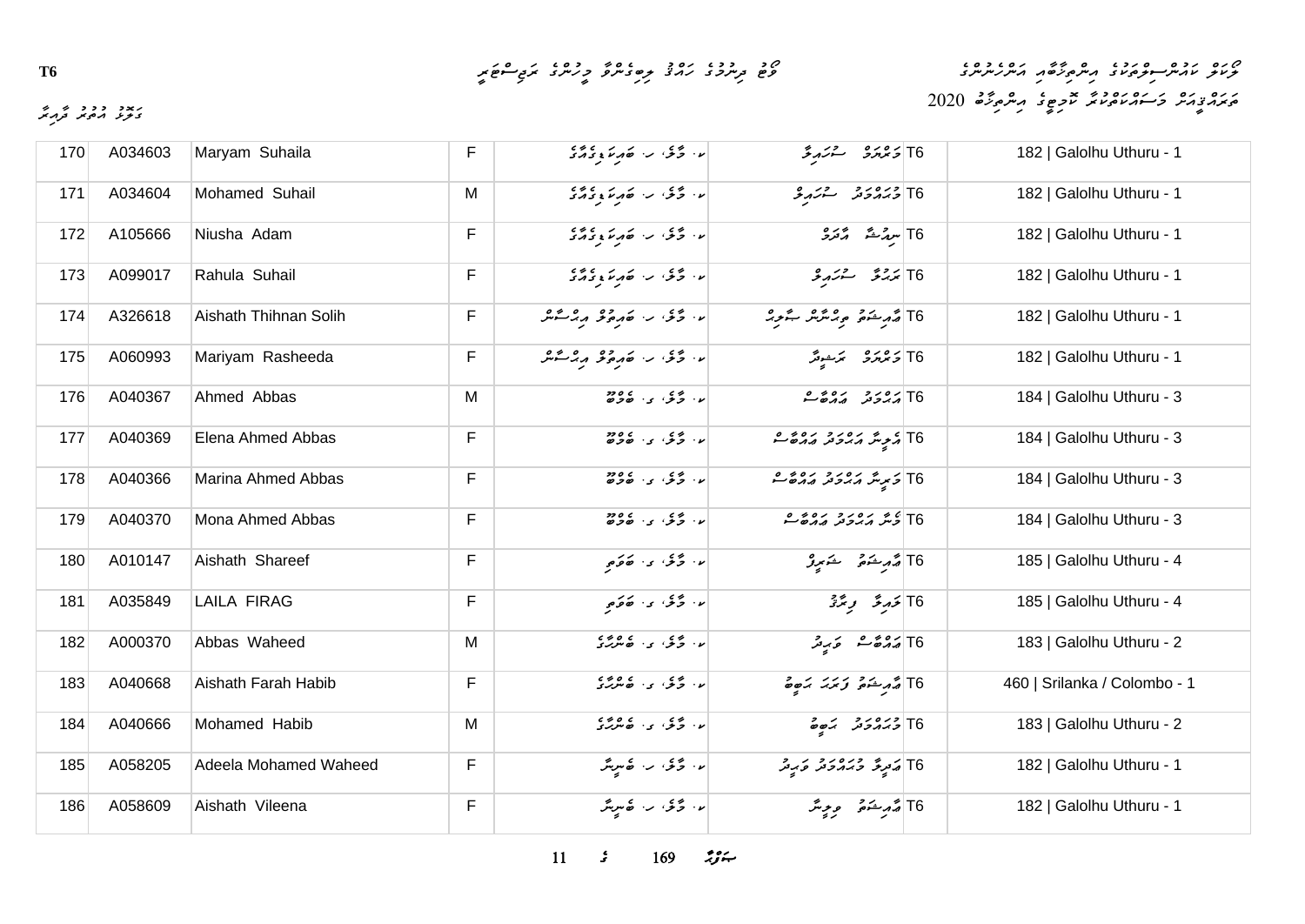*sCw7q7s5w7m< o<n9nOoAw7o< sCq;mAwBoEw7q<m; wBm;vB* م من المرة المرة المرة المرجع المرجع في المركبة 2020<br>مجم*د المريض المربوط المربع المرجع في المراجع المركبة* 

| 187 | A071292 | Fauzan Moosa Faheem  | M           | ئار ئۇنى بار ئاس ئىگە                    | T6 زَرْجٌ عَرْ رَّحْتُ نَ <sub>رْ مِ</sub> وْ     | 182   Galolhu Uthuru - 1 |
|-----|---------|----------------------|-------------|------------------------------------------|---------------------------------------------------|--------------------------|
| 188 | A058610 | Mariyam Aana         | F           | الا الحكى ب كالبريس                      | T6 <i>وَ بُرْدُوْ</i> مُرَمَّر                    | 182   Galolhu Uthuru - 1 |
| 189 | A071479 | Mohamed Fawwaz       | M           | ئار گەنى ب ھائىرىگە                      | T6 32023 2005                                     | 182   Galolhu Uthuru - 1 |
| 190 | A044673 | Abdulla Adhuham      | M           | ر دي . د هر ٥٥٥٥ و در در در در در در د   | T6 مَەمْرَاللە مَعْرَىرْد                         | 185   Galolhu Uthuru - 4 |
| 191 | A056212 | Ali Samah            | M           | ٧٠ رقم ٢٠٠٠ محمد مركز و مركز مركز من     | T6 <i>ړې خو</i> مه                                | 185   Galolhu Uthuru - 4 |
| 192 | A056213 | Aminath Saneetha     |             | ر دي . ځمرچ موجود و مرحزم ځم             | T6 مُجِسَعُ سَسِعُ                                | 185   Galolhu Uthuru - 4 |
| 193 | A328984 | Aminath Rooya Jaufar | $\mathsf F$ | ٢٠ - ٢٤٢ - ٢٠٠٥٩ - ٢٠٠٥٩ - ٢٠٠٥٩         | T6 مُجِسَعَ مَمَمَّدٌ مَمَوَمَ                    | 185   Galolhu Uthuru - 4 |
| 194 | A341089 | Asaal Riffath        | F           | ٧٠ وګڼ د ۵۶۶ مرح د مرکز و هم             | T6 مُنْهُو بِر <i>وْم</i> ُء <sup>ِ</sup>         | 185   Galolhu Uthuru - 4 |
| 195 | A158087 | Fathimath Samha      |             | ١٠ رقمى ٢٥٠٠٠ مرد و د برومونه.           | T6 ز <i>نج وح</i> ق سنونژ                         | 185   Galolhu Uthuru - 4 |
| 196 | A056211 | Ibrahim Shamiu       | M           | ٧٠ رقم ٢٠٠٠ محمد مركز و مركز مركز من     | T6 <sub>م</sub> ەنگەر ئىسىمى ئىسىمى               | 185   Galolhu Uthuru - 4 |
| 197 | A056214 | Ismail Shifaz        | M           |                                          | T6 <sub>م</sub> رگۇم <sub>ۇ</sub> تى خو <i>ۋى</i> | 185   Galolhu Uthuru - 4 |
| 198 | A050813 | Mauroofa Luthfee     | F           | ر د د د څري د مخدم مرکز د مرکز مخه       | T6 <i>حَمَدُ بَيْنَ وَجُورِ</i>                   | 185   Galolhu Uthuru - 4 |
| 199 | A055521 | Mohamed Imran        | M           | ٧٠ رقم ٢٠ محمد مرور د مروم مور           | T6 <i>جەممەتى مەۋىتى</i> ر                        | 185   Galolhu Uthuru - 4 |
| 200 | A046910 | Mohamed Shaam        | M           | ٧٠ رقم ٢٠٠٠ محمد مركز و مركز مركز من     | T6 <i>2222 هُوَ</i>                               | 185   Galolhu Uthuru - 4 |
| 201 | A038231 | Nooruzada Hassan     | $\mathsf F$ | ٧٠ كركر، ٢٥ كامرچ مركز و مركز و كام      | T6 يتر <i>بي</i> ءَ ته برسکار                     | 185   Galolhu Uthuru - 4 |
| 202 | A055359 | Riffath Ali          | M           | ٧٠ كركر، ٢٥ كامرچ مركز و مركز و كام      | T6 <i>برڈمَۃ مَ</i> ی                             | 185   Galolhu Uthuru - 4 |
| 203 | A026674 | Zahida Ali           | F           | ر، وَ فَ) و الله عرب مرد و مرد و مرد و م | T6 تج ب <i>رنگر مک</i> رم                         | 185   Galolhu Uthuru - 4 |

 $12$  *s*  $169$  *i*<sub>s</sub>

*n8o<n@ q8qAq< q:uBmC*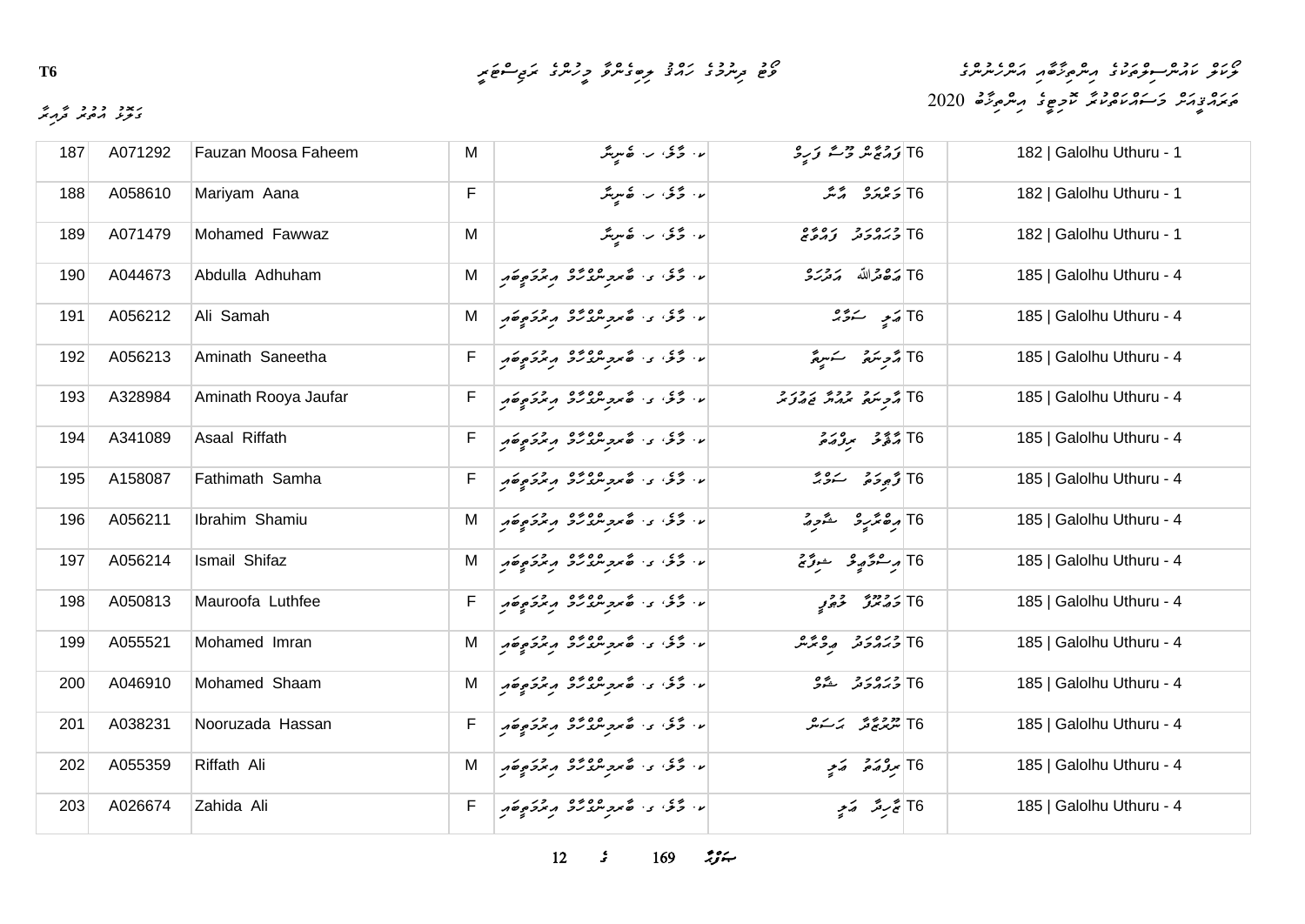*sCw7q7s5w7m< o<n9nOoAw7o< sCq;mAwBoEw7q<m; wBm;vB* م من المرة المرة المرة المرجع المرجع في المركبة 2020<br>مجم*د المريض المربوط المربع المرجع في المراجع المركبة* 

|  | $\theta$ $\theta$ $\theta$ $\theta$ $\theta$ $\theta$ |
|--|-------------------------------------------------------|
|  | ىرىر مەمىر ىرمىر                                      |
|  |                                                       |

| 204 | A124273 | Ibrahim Firushan        | M            |                                                                                             | T6 <i>مەھەرىب</i> ۇ ب <i>ېرىشى</i> ر                   | 185   Galolhu Uthuru - 4     |
|-----|---------|-------------------------|--------------|---------------------------------------------------------------------------------------------|--------------------------------------------------------|------------------------------|
| 205 | A132660 | Abdulla Imdhad Shafeeg  | M            | ر می را م <i>ده،</i><br>را گرگ را هونع                                                      | T6 كەھەراللە م <sub>و</sub> قەتقرىتر خۇر <sub>ىچ</sub> | 182   Galolhu Uthuru - 1     |
| 206 | A164618 | Mariyam Eema Shafeeg    | $\mathsf F$  | ر وي ر. ه وده<br>ر. وگو، ر. ه وقع                                                           | T6 كەيمىرى ب <sub>و</sub> گ ش <i>وپ</i> ۇ              | 182   Galolhu Uthuru - 1     |
| 207 | A305266 | Mohamed Ahnaf Shafeeg   | M            | ر می را م <i>ده،</i><br>را گرگ را هونع                                                      | T6 <i>وَيَدْوَفَرْ مَدْسَنْ حَوِي</i> ْ                | 182   Galolhu Uthuru - 1     |
| 208 | A038027 | Zahira Ali Didi         | F            | د وي ر وده،<br>د وگ                                                                         | T6 تجرير كمبودير                                       | 460   Srilanka / Colombo - 1 |
| 209 | A163076 | Aishath Nisha           | $\mathsf F$  |                                                                                             | T6 مُرشَمُ سِٹَ                                        | 460   Srilanka / Colombo - 1 |
| 210 | A331157 | Mariyam Jaidha          | $\mathsf{F}$ | $\begin{pmatrix} 0 & 0 & 0 & 0 & 0 \\ 0 & 0 & 0 & 0 & 0 \\ 0 & 0 & 0 & 0 & 0 \end{pmatrix}$ | T6 كى <i>جەمگە</i> ئى <i>م</i> ېڭر                     | 185   Galolhu Uthuru - 4     |
| 211 | A037864 | Mohamed Wisham          | M            | $3.6030 + 6.6$                                                                              | T6 <i>وُبَهُ وَبَرْ وَ وَ حُوَّ</i> وْ                 | 185   Galolhu Uthuru - 4     |
| 212 | A157151 | Ahmed Maais Zulfigaaru  | M            | $0.6270$<br>$9.990$ $3.90$                                                                  | T6 <i>גُرُدَوَدُ دُوبِ فَرُوْدِ ذُبْر</i>              | 184   Galolhu Uthuru - 3     |
| 213 | A058218 | Ajwad Ali               | M            | ر وي د ه ودوره<br>را وگ                                                                     | T6 كەنى <i>كەنى ھەم</i> چ                              | 184   Galolhu Uthuru - 3     |
| 214 | A023646 | Ali Moosa               | M            | د کې د ه وووړه<br>د گرمن و هڅوو                                                             | $23$ کیمو سنگر T6                                      | 184   Galolhu Uthuru - 3     |
| 215 | A059087 | Fareesha Ali            | F            | ه د می دره ده ده ده و<br>بر د کوی بر من موبوبو                                              | T6 ترىرىش <i>ە   م</i> ەر                              | 184   Galolhu Uthuru - 3     |
| 216 | A009385 | <b>FARHATH ALI</b>      | M            | ه د محمد و ودوره<br>د گرمی که می موجود                                                      | T6 ت <i>وثرتمى م</i> كو                                | 184   Galolhu Uthuru - 3     |
| 217 | A366522 | Junainath Ajwad         | $\mathsf F$  | $0.6270$<br>$9.990$ $3.90$                                                                  | T6 فے <i>سَمب<sup>ِ س</sup>َمبر مَقوم</i> م            | 184   Galolhu Uthuru - 3     |
| 218 | A158725 | Mohamed Zulfigar        | M            | د وي د ه وده ده و ده.<br>د گرگ د ه گروه                                                     | T6 <i>22,25 نۇۋوقى</i> ر                               | 184   Galolhu Uthuru - 3     |
| 219 | A348184 | Mohamed Yazdhan Hussain | M            | $0.4370$<br>$9.990$ $3.69$ $4.7$                                                            | T6 <i>دره د د مره پره چیس</i> ر ش                      | 184   Galolhu Uthuru - 3     |
| 220 | A079210 | Shafeea Ali             | F            | ه د می<br>۱۷ وگو، <sub>ک</sub> ه هودو                                                       | T6 ڪ <i>ُن<sub>وِم</sub>ُ <sub>مَ</sub>ڇِ</i>          | 184   Galolhu Uthuru - 3     |

*13 s 169 <i>n*<sub>s</sub>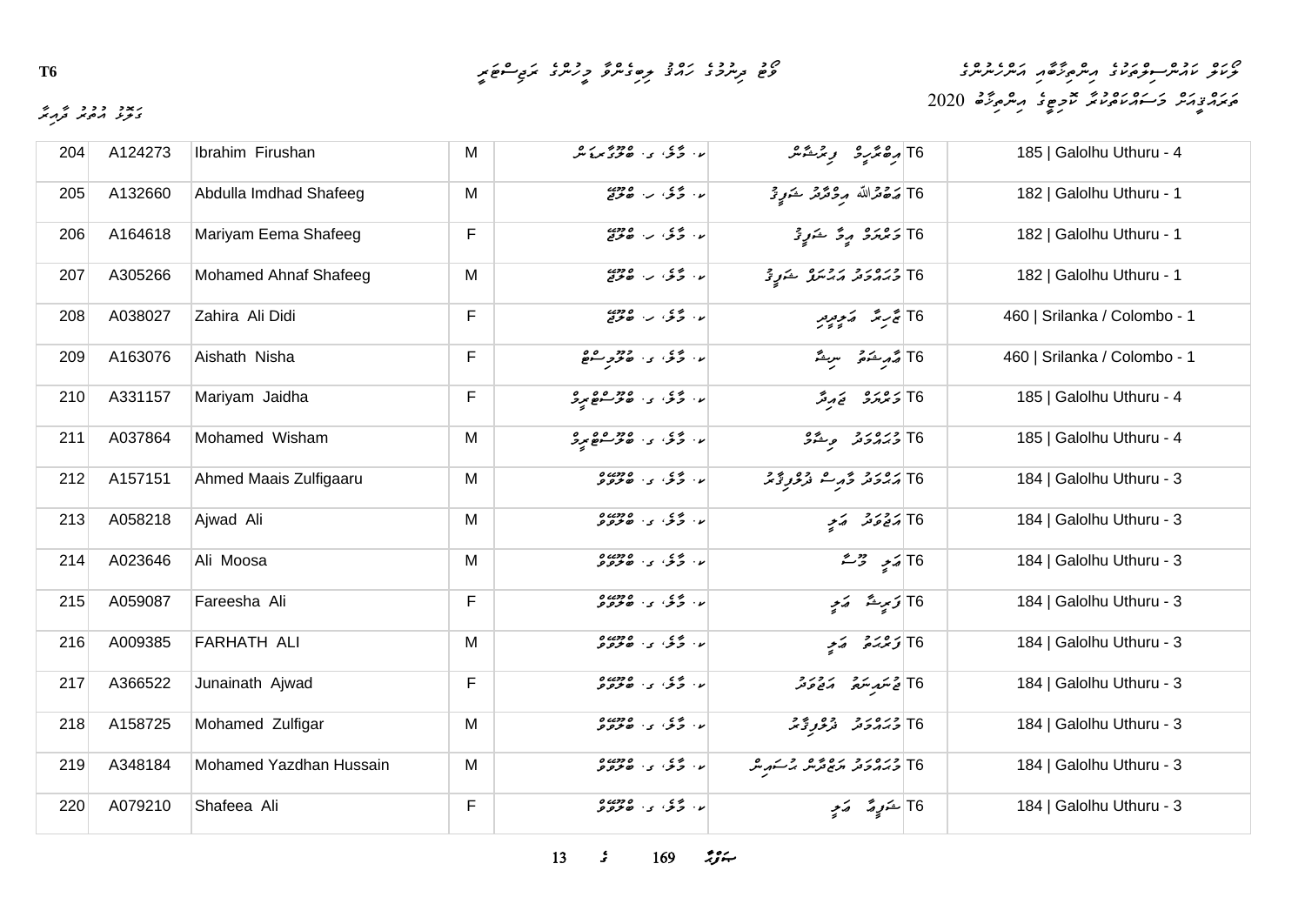*sCw7q7s5w7m< o<n9nOoAw7o< sCq;mAwBoEw7q<m; wBm;vB 2020<sup>, م</sup>وسر در مدد مدرج به مدرم مقرم قرار 2020*<br>موسر المستقرم المستقرم المستقرم المستقرم المستقرم المستقرم المستقرم المستقرم المستقرم المستقرم المستقرم المستقر

| 221 | A033525 | Zulfigaaru Ali                | M | ه د محمد و و وده و ه<br>د د گوش د مسترولو    | T6 نُرْحْرُدٍ تَحْمَدُ مَدَّمٍ                     | 184   Galolhu Uthuru - 3     |
|-----|---------|-------------------------------|---|----------------------------------------------|----------------------------------------------------|------------------------------|
| 222 | A024139 | Ahmed Ajwed                   | M | ر دی.<br>۱۰ گرگ د هغومبرون                   | T6 كەبرى بىر كەن ئەرەپىر                           | 183   Galolhu Uthuru - 2     |
| 223 | A022299 | AMINATH JENINA                | F | ر گوی که موجود وروه<br>راس گوی که هولوسهولوی | T6 مُرْحِسَمُ فَسِرِسٌ                             | 460   Srilanka / Colombo - 1 |
| 224 | A048458 | Hussain Ihsan Musthafa        | M |                                              | T6 پر سر <sub>و</sub> ر مربر شهر ت <i>ی بیروژ</i>  | 183   Galolhu Uthuru - 2     |
| 225 | A035492 | Ilyas Ibrahim                 | M | ر د مې د مرده<br>روگو، د هډلوملولون          | T6 <sub>مر</sub> وزعے م <i>صرّب</i> و              | 183   Galolhu Uthuru - 2     |
| 226 | A047357 | Mariyam Jennifer Musthafa     | F | ر د مې د مرده<br>روگو، د هډلوملولون          | T6 <i>وَجُهْدَوْ</i> فَمِسِرٌ وَجَمَعِي <i>وْ</i>  | 183   Galolhu Uthuru - 2     |
| 227 | A058750 | Mohamed Musthafa Hussain      | M | ر ده ده ده ده در ده در ده در ده د            | T6 دره در د وروره چیکسههای                         | 183   Galolhu Uthuru - 2     |
| 228 | A058644 | Salman Musthafa Hussain       | M | ر گونۍ د موړه ده ده.<br>د گونۍ د ځونومونونو  | T6 ے پی پی پی پی پی پی پی پی پی پی پی پی پی        | 183   Galolhu Uthuru - 2     |
| 229 | A332982 | <b>TALAAYAH ASIA GUNAYDIN</b> | F | ر گوی که هروه دوره<br>در گوی که هروه مروری   | T6 <i>ەڭەڭ ق-مەڭ تىمكە</i> بىرىش                   | 183   Galolhu Uthuru - 2     |
| 230 | A058402 | Aishath Minhath Agil          | F | لا د څو د په ده                              | T6 مەم شەم ب <i>و مەندە مەنب</i> ۇ                 | 183   Galolhu Uthuru - 2     |
| 231 | A048428 | AMINATH WADEEFA               | F | $55 - 55$                                    | T6 <i>مُّحِ سَمَّةً وَم</i> ِرْدً                  | 183   Galolhu Uthuru - 2     |
| 232 | A058401 | <b>FATHMATH MIRFATH AGIL</b>  | F | $528.55 - 1$                                 | T6 <i>وَّجِودَة وِبْرَوْء</i> َ م <i>ُّت</i> وِعْر | 183   Galolhu Uthuru - 2     |
| 233 | A058892 | Mariyam Mizath Agil           | F | لا د څو د په ده ده                           | T6 كەبەر ئەرەپرى ئ <sup>ە</sup> ر قىلىنى ئەر       | 183   Galolhu Uthuru - 2     |
| 234 | A042377 | Fathimath Sama                | F | لا د څخه د هغه څوڅ                           | T6 <i>وُجوح</i> قو سَدَّ                           | 183   Galolhu Uthuru - 2     |
| 235 | A042308 | Shafeega Ibrahim Didi         | F | لا د څخه د هغه د هغه د                       | T6 خَبَرٍ يَنْ مِنْ مُحَمَّدٍ وَمَعِيدٍ            | 183   Galolhu Uthuru - 2     |
| 236 | A039072 | Hassan Afeef                  | M | ر ده ده بروه بروه<br>را گرگ دا هاد ترمرد     | T6  پرسش ک <i>ے پ</i> وٹر                          | 183   Galolhu Uthuru - 2     |
| 237 | A037771 | Mariyam Suha                  | F | د وي.<br>د گرگ د هڅونون                      | T6 كا <i>نتىرى ئى</i> گ                            | 183   Galolhu Uthuru - 2     |

*n8o<n@ q8qAq< q:uBmC*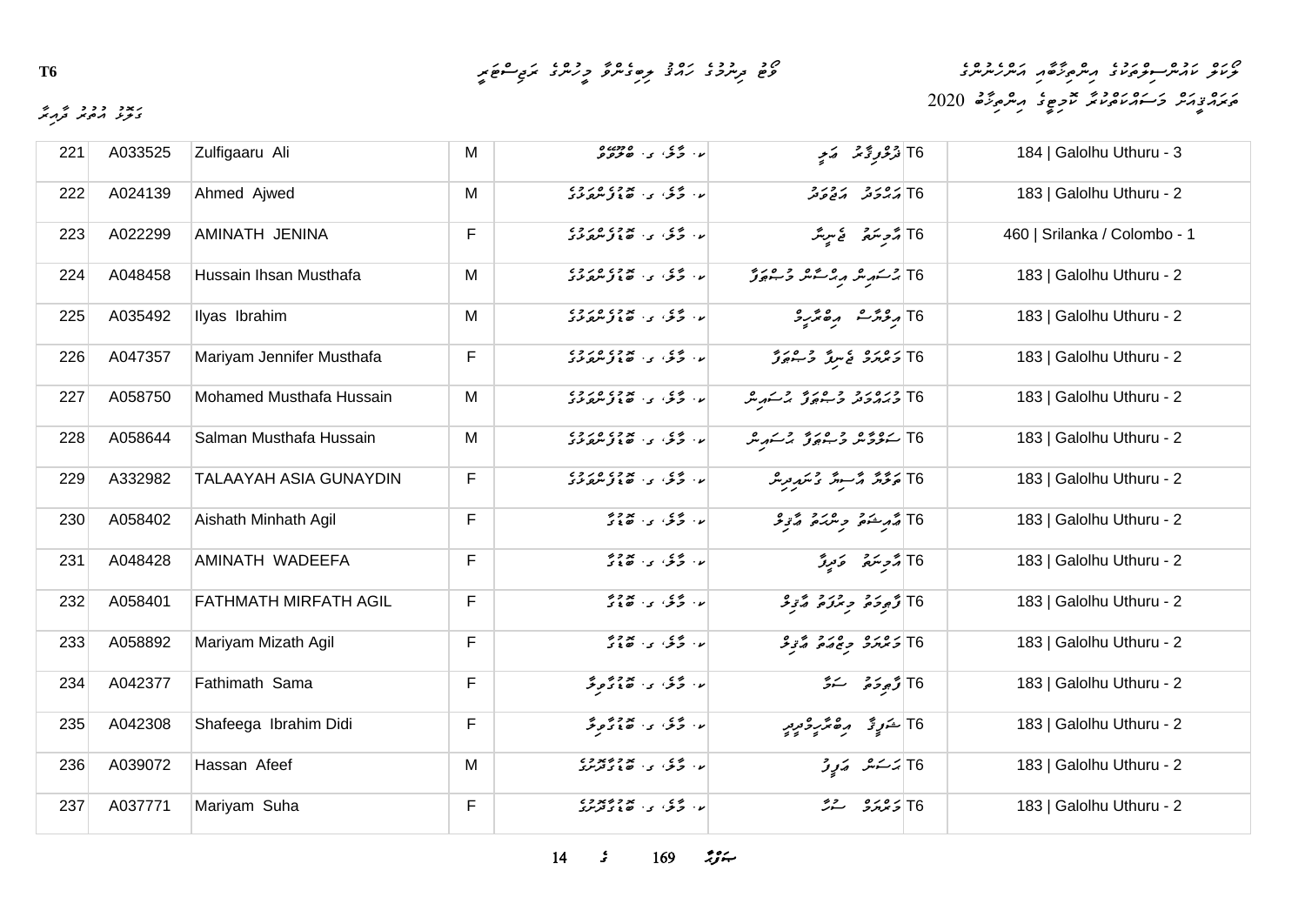*sCw7q7s5w7m< o<n9nOoAw7o< sCq;mAwBoEw7q<m; wBm;vB* م من المسجد المسجد المسجد المسجد المسجد العام 2020<br>مسجد المسجد المسجد المسجد المسجد المسجد المسجد المسجد المسجد ال

# *n8o<n@ q8qAq< q:uBmC*

| 238 | A161175 | Mithyaah Nasheed            | F           | ر دی.<br>را گرمی داده و د ترارد                                                                                                                                                                                                                                                                                     | T6 <i>ڊھ\$ي سَن</i> شِو <i>نْر</i>                                                                                                                                                                                          | 183   Galolhu Uthuru - 2 |
|-----|---------|-----------------------------|-------------|---------------------------------------------------------------------------------------------------------------------------------------------------------------------------------------------------------------------------------------------------------------------------------------------------------------------|-----------------------------------------------------------------------------------------------------------------------------------------------------------------------------------------------------------------------------|--------------------------|
| 239 | A332099 | <b>Maail Ahmed Afaal</b>    | M           | $52x - 55$                                                                                                                                                                                                                                                                                                          | T6 <i>وَ<sub>ّم</sub>و ډورو رووو</i>                                                                                                                                                                                        | 185   Galolhu Uthuru - 4 |
| 240 | A347612 | Raeel Ahmed Afaal           | M           | 228.5.5.7                                                                                                                                                                                                                                                                                                           | T6 بَرَمَ وَ رَوْحَ وَ رَوْحَةً وَ مَرَّوْضً                                                                                                                                                                                | 185   Galolhu Uthuru - 4 |
| 241 | A039453 | Aishath Leesha Mohamed      | $\mathsf F$ | $\frac{1}{2}$ $\frac{1}{2}$ $\frac{1}{2}$ $\frac{1}{2}$ $\frac{1}{2}$ $\frac{1}{2}$ $\frac{1}{2}$ $\frac{1}{2}$ $\frac{1}{2}$ $\frac{1}{2}$ $\frac{1}{2}$ $\frac{1}{2}$ $\frac{1}{2}$ $\frac{1}{2}$ $\frac{1}{2}$ $\frac{1}{2}$ $\frac{1}{2}$ $\frac{1}{2}$ $\frac{1}{2}$ $\frac{1}{2}$ $\frac{1}{2}$ $\frac{1}{2}$ | T6 مُفَقِيدٌ مَنْ مُشَوَّدٌ وَيَدَوَيْتُ                                                                                                                                                                                    | 579   Galolhu Uthuru-5   |
| 242 | A032455 | Fathimath Nathasha Mohamed  | $\mathsf F$ | $\frac{1}{50550}$ $\sqrt{55}$ $v$                                                                                                                                                                                                                                                                                   | T6 <i>وُجِودَة مَعَ شَعْرَ وَبَرْدُونَ</i> ر                                                                                                                                                                                | 579   Galolhu Uthuru-5   |
| 243 | A032454 | Maryam Lareesha Mohamed     | $\mathsf F$ | $\frac{1}{2}$ $\frac{1}{2}$ $\frac{1}{2}$ $\frac{1}{2}$ $\frac{1}{2}$ $\frac{1}{2}$ $\frac{1}{2}$ $\frac{1}{2}$ $\frac{1}{2}$ $\frac{1}{2}$ $\frac{1}{2}$ $\frac{1}{2}$ $\frac{1}{2}$ $\frac{1}{2}$ $\frac{1}{2}$ $\frac{1}{2}$ $\frac{1}{2}$ $\frac{1}{2}$ $\frac{1}{2}$ $\frac{1}{2}$ $\frac{1}{2}$ $\frac{1}{2}$ | T6 كربريو كربريش وبرورو                                                                                                                                                                                                     | 579   Galolhu Uthuru-5   |
| 244 | A032456 | <b>Mohamed Manik</b>        | M           | $51580 - 55.4$                                                                                                                                                                                                                                                                                                      | T6 <i>دېم د وروسره</i>                                                                                                                                                                                                      | 579   Galolhu Uthuru-5   |
| 245 | A037566 | Aishath Ahmed               | $\mathsf F$ | $\frac{1}{2}$ $\frac{1}{2}$ $\frac{1}{2}$ $\frac{1}{2}$ $\frac{1}{2}$ $\frac{1}{2}$ $\frac{1}{2}$ $\frac{1}{2}$                                                                                                                                                                                                     | T6 مُصِنْعَمُ مَ <sup>رُو</sup> دَ                                                                                                                                                                                          | 182   Galolhu Uthuru - 1 |
| 246 | A033791 | Aminath Nasheeda            | $\mathsf F$ | $\frac{1}{2}$ $\frac{1}{2}$ $\frac{1}{2}$ $\frac{1}{2}$ $\frac{1}{2}$ $\frac{1}{2}$ $\frac{1}{2}$ $\frac{1}{2}$                                                                                                                                                                                                     | T6 م <i>ُّ حِ سَمَّةٍ</i> سَمَسْوِمُّ                                                                                                                                                                                       | 182   Galolhu Uthuru - 1 |
| 247 | A037565 | Fathimath Naziya            | $\mathsf F$ | $\frac{1}{2}$ $\frac{1}{2}$ $\frac{1}{2}$ $\frac{1}{2}$ $\frac{1}{2}$ $\frac{1}{2}$ $\frac{1}{2}$ $\frac{1}{2}$ $\frac{1}{2}$                                                                                                                                                                                       | T6 <i>وَّهِ دَهُ</i> سَّمِيهُ                                                                                                                                                                                               | 182   Galolhu Uthuru - 1 |
| 248 | A060874 | Hawwa Nazima                | F           | $31.70 \times 3.3 \times 1$                                                                                                                                                                                                                                                                                         | T6 <i>يَدُمُ</i> مُّهْرَّ                                                                                                                                                                                                   | 182   Galolhu Uthuru - 1 |
| 249 | A001131 | Khadeeja Shakir             | F           | $\overset{c}{\cancel{s}}\overset{c}{\cancel{s}}\overset{c}{\cancel{s}}\overset{c}{\cancel{o}}\cdots\overset{c}{\cancel{s}}\overset{c}{\cancel{s}}\cdots$                                                                                                                                                            | T6 كَتْرِيعٌ صُمَّرٍ مَرَّ                                                                                                                                                                                                  | 182   Galolhu Uthuru - 1 |
| 250 | A138835 | Mariyam Nashida             | F           | $\frac{1}{2}$ $\frac{1}{2}$ $\frac{2}{9}$ $\frac{1}{2}$ $\frac{1}{2}$ $\frac{1}{2}$ $\frac{1}{2}$                                                                                                                                                                                                                   | T6 ك <i>ىرىكى سى</i> بىرىگە                                                                                                                                                                                                 | 182   Galolhu Uthuru - 1 |
| 251 | A001129 | Sultana Shakir              | $\mathsf F$ | $\frac{1}{2}$ $\frac{1}{2}$ $\frac{2}{9}$ $\frac{1}{2}$ $\frac{1}{2}$ $\frac{1}{2}$ $\frac{1}{2}$                                                                                                                                                                                                                   |                                                                                                                                                                                                                             | 182   Galolhu Uthuru - 1 |
| 252 | A068945 | Zeenath Shakir              | F           | $31.20 \times 3.3 \times 10^{-2}$                                                                                                                                                                                                                                                                                   | T6 يې ئىرقم مەش <i>ەبى</i> ر                                                                                                                                                                                                | 182   Galolhu Uthuru - 1 |
| 253 | A103605 | Abdulla Sawad               | M           | $\frac{1}{2}$                                                                                                                                                                                                                                                                                                       | T6 كَرْهْ مْرَاللّه سَعْرَ مْرَ                                                                                                                                                                                             | 182   Galolhu Uthuru - 1 |
| 254 | A157270 | Ahmed Shamaan Abdulla Sawad | M           |                                                                                                                                                                                                                                                                                                                     | 76 م مروم محمد محمد الله سوم من دي من صمير محمد محمد محمد محمد محمد محمد الله عليه محمد محمد محمد الله عليه محمد الله عليه محمد الله عليه محمد الله عليه المحمد الله عليه محمد الله عليه محمد الله عليه محمد الله عليه محمد | 182   Galolhu Uthuru - 1 |
|     |         |                             |             |                                                                                                                                                                                                                                                                                                                     |                                                                                                                                                                                                                             |                          |

 $15$  *s*  $169$  *n***<sub>3</sub>** *n*<sub>3</sub>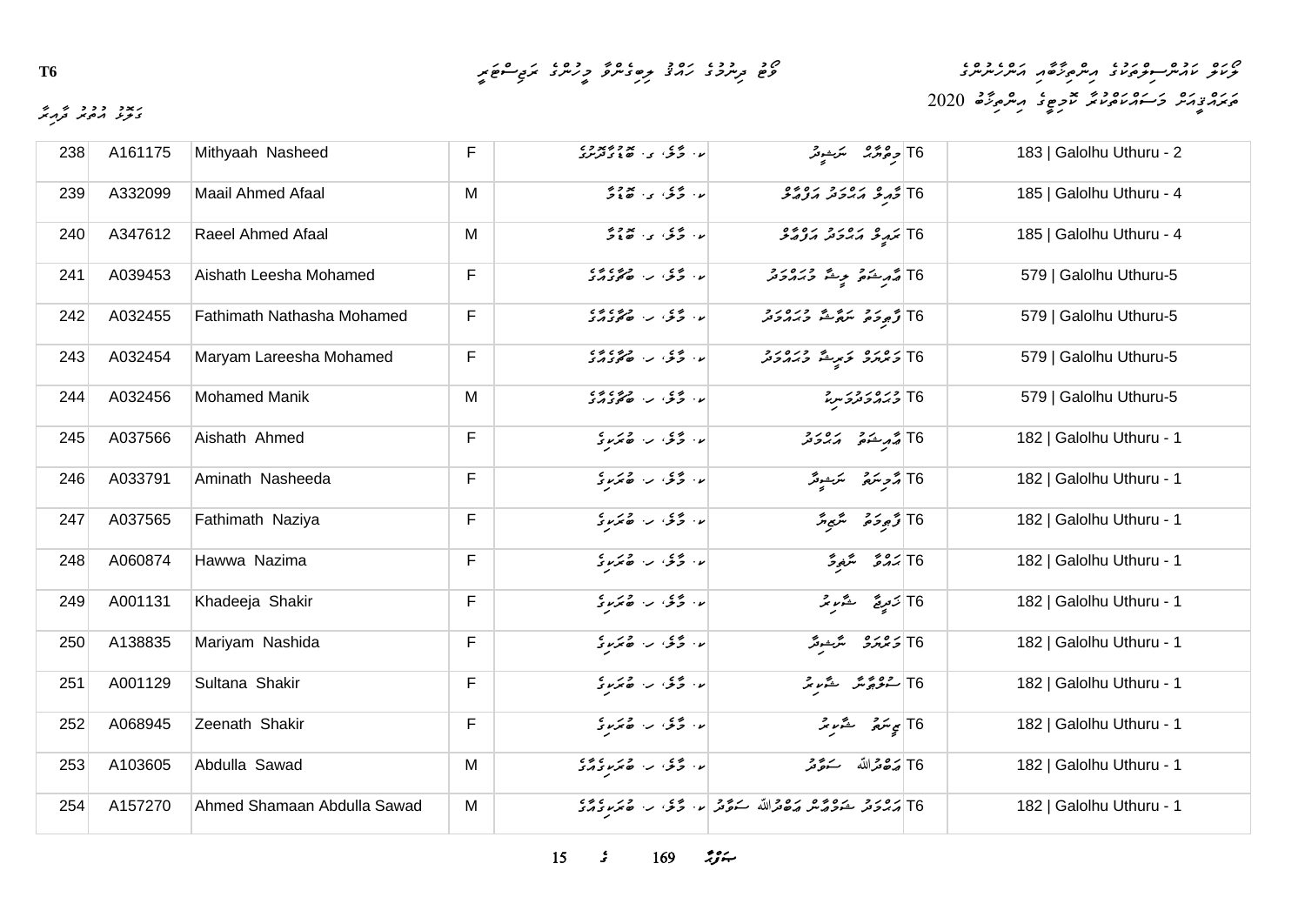*sCw7q7s5w7m< o<n9nOoAw7o< sCq;mAwBoEw7q<m; wBm;vB* م من المرة المرة المرة المرجع المرجع في المركبة 2020<br>مجم*د المريض المربوط المربع المرجع في المراجع المركبة* 

|  |  | $\theta$ $\theta$ $\theta$ $\theta$ $\theta$ $\theta$ $\theta$ |  |
|--|--|----------------------------------------------------------------|--|
|  |  | تأثرغ أمتميم فرميم                                             |  |

| 255 | A348907 | <b>AISHATH SAHAA ABDULLA</b><br>SAWAD | F            |                                                                                                                                                                                                                                                                                                                          | T6 مُرْمِسْوَمْ سَمَّ مُصْرَّاللَّهُ سَعَرَّتْرِ   لا دُنَّى لِهِ صَمَّلٍ وَمُرَ                               | 182   Galolhu Uthuru - 1     |
|-----|---------|---------------------------------------|--------------|--------------------------------------------------------------------------------------------------------------------------------------------------------------------------------------------------------------------------------------------------------------------------------------------------------------------------|----------------------------------------------------------------------------------------------------------------|------------------------------|
| 256 | A325888 | Ali Saif                              | M            | $\frac{1}{2}$                                                                                                                                                                                                                                                                                                            | T6 <i>ھَ۔</i> سَمبروْ                                                                                          | 182   Galolhu Uthuru - 1     |
| 257 | A113831 | <b>AMINATH SHALINY</b>                | $\mathsf{F}$ | $\frac{c}{2}$                                                                                                                                                                                                                                                                                                            | T6 گھ جيڪھ ڪومبر                                                                                               | 182   Galolhu Uthuru - 1     |
| 258 | A074624 | Farahath Naaz                         | $\mathsf{F}$ | $\frac{1}{2}$                                                                                                                                                                                                                                                                                                            | T6 <i>وَتَدَيَّمُ</i> شَيْ                                                                                     | 182   Galolhu Uthuru - 1     |
| 259 | A050953 | Ibrahim Sanah                         | M            | $\frac{1}{5}$                                                                                                                                                                                                                                                                                                            | T6 م <i>وڭ ئۇرۇ سەنىڭ</i>                                                                                      | 182   Galolhu Uthuru - 1     |
| 260 | A033948 | Ismail Sayah                          | M            | $\frac{c}{2}$                                                                                                                                                                                                                                                                                                            | T6 م <i>وسوڤہو جو من</i> ھو                                                                                    | 182   Galolhu Uthuru - 1     |
| 261 | A034046 | Rageeba Hussain                       | $\mathsf{F}$ | $\frac{c}{c}$ $\frac{c}{c}$ $\frac{c}{c}$ $\frac{c}{c}$ $\frac{c}{c}$ $\frac{c}{c}$ $\frac{c}{c}$                                                                                                                                                                                                                        | T6 <i>ىمتى ھەسىمبە</i> مىز                                                                                     | 182   Galolhu Uthuru - 1     |
| 262 | A331767 | Aishath Suma Abdul Latheef            | F            | V CE V CHIVERS V CON                                                                                                                                                                                                                                                                                                     | T6 مُرسُومُ رَمَّةَ مَصْرُمْ مَعْرِهِ مِنْ 16                                                                  | 182   Galolhu Uthuru - 1     |
| 263 | A033792 | Fathimath Aneesa                      | $\mathsf F$  | $\begin{bmatrix} 1 & 0 & 0 & 0 & 0 & 0 & 0 \\ 0 & 0 & 0 & 0 & 0 & 0 & 0 \\ 0 & 0 & 0 & 0 & 0 & 0 & 0 \\ 0 & 0 & 0 & 0 & 0 & 0 & 0 \\ 0 & 0 & 0 & 0 & 0 & 0 & 0 \\ 0 & 0 & 0 & 0 & 0 & 0 & 0 \\ 0 & 0 & 0 & 0 & 0 & 0 & 0 \\ 0 & 0 & 0 & 0 & 0 & 0 & 0 \\ 0 & 0 & 0 & 0 & 0 & 0 & 0 \\ 0 & 0 & 0 & 0 & 0 & 0 & 0 \\ 0 & $ | T6 <i>وُجوحَة مَ</i> سِتَّ                                                                                     | 182   Galolhu Uthuru - 1     |
| 264 | A098094 | Mohamed Shifaz Abdul Latheef          | M            |                                                                                                                                                                                                                                                                                                                          | T6 درەر د مىرگەد رەدەر ۋە                                                                                      | 182   Galolhu Uthuru - 1     |
| 265 | A113413 | Aishath Haleem                        | F            | لار څوکۍ د هغرونکر                                                                                                                                                                                                                                                                                                       | T6 م <i>جەمشىقى بەيدۇ</i>                                                                                      | 73   N. Ken'dhikulhudhoo - 2 |
| 266 | A051199 | Dr. Mohamed Sayyaf Abdul<br>Hakeem    | M            |                                                                                                                                                                                                                                                                                                                          | T6 درورد بروده برودرس و برود و دروه د<br>بره ر<br>٤ م <i>نا</i> جر                                             | 184   Galolhu Uthuru - 3     |
| 267 | A100778 | Hussain Haleem                        | M            | $x^2 - 2x^2 - 5x^2 - 4$                                                                                                                                                                                                                                                                                                  | T6 يُرْسَمَ بِهِ يَرْمِوْ \$                                                                                   | 184   Galolhu Uthuru - 3     |
| 268 | A051035 | Mariyam Sakha Abdul Hakeem            | F            |                                                                                                                                                                                                                                                                                                                          | T6 كالمحمد مركز المتحد المحمد المحمد المحمد المحمد المحمد المحمد المحمد المحمد المحمد المحمد المحمد المحمد الم | 184   Galolhu Uthuru - 3     |
| 269 | A024668 | Madiyana Shujau                       | $\mathsf F$  | $\begin{bmatrix} 2 & 2 & 3 \\ 2 & 3 & 3 \end{bmatrix}$                                                                                                                                                                                                                                                                   | T6 ك <sup>ۆ</sup> رە <i>نگە</i> شۇق <sub>ە</sub> ر                                                             | 579   Galolhu Uthuru-5       |
| 270 | A026123 | Mahjoob Shujau                        | M            | لا په کې له کامونونو کړ                                                                                                                                                                                                                                                                                                  | $222 = 2725$                                                                                                   | 579   Galolhu Uthuru-5       |

 $16$  *s*  $169$  *n***<sub>3</sub>** *n*<sub>3</sub>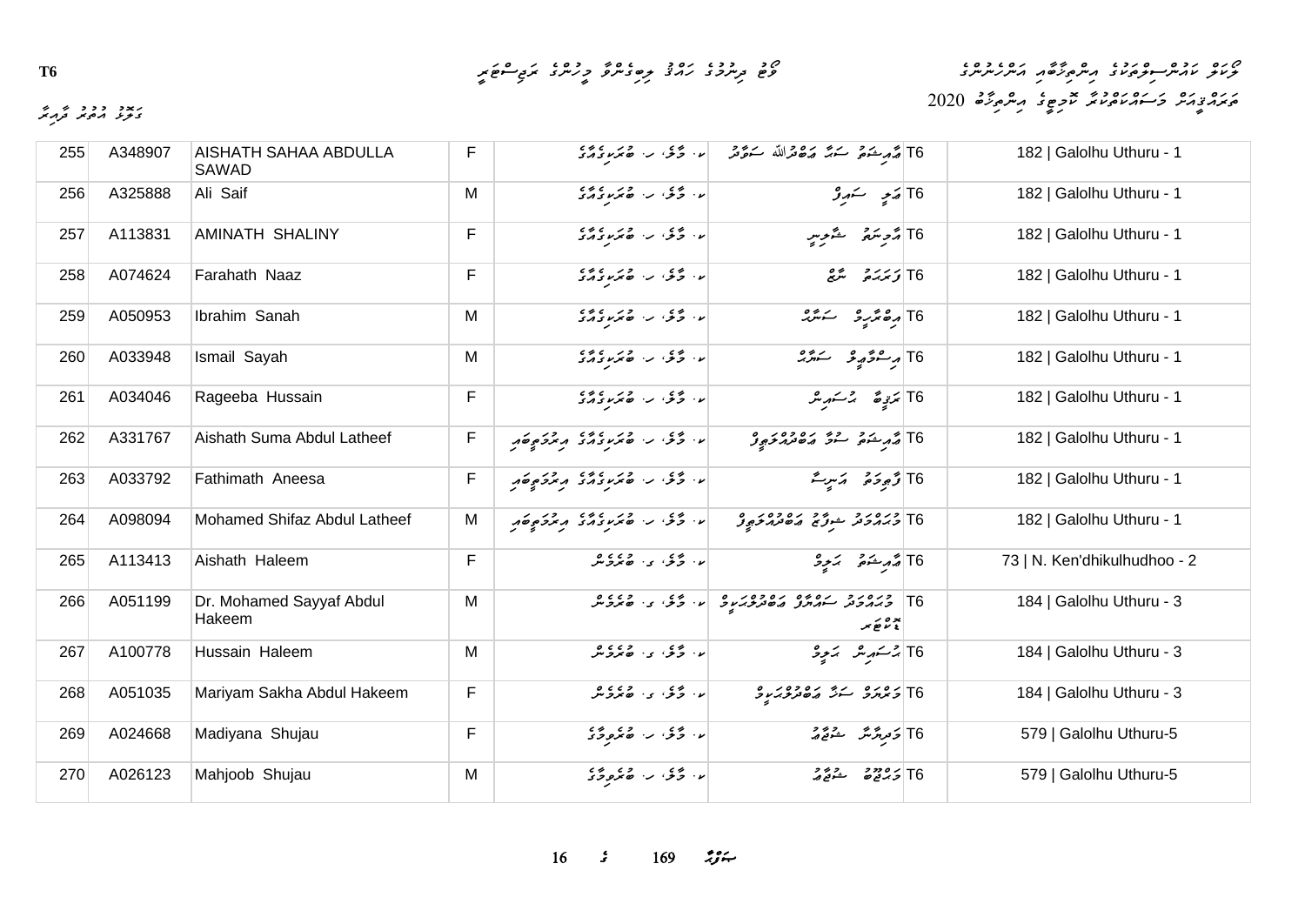*sCw7q7s5w7m< o<n9nOoAw7o< sCq;mAwBoEw7q<m; wBm;vB* م من المسجد المسجد المسجد المسجد المسجد العام 2020<br>مسجد المسجد المسجد المسجد المسجد المسجد المسجد المسجد المسجد ال

| 271 | A033736 | Maimoona Shujau            | F | لا د څخه را ځوړوند                                                                          | T6 <i>كَه<sup>و</sup>دٌ مَدَّمَّةٌ</i> مُسْتَقَرَّةٌ | 579   Galolhu Uthuru-5   |
|-----|---------|----------------------------|---|---------------------------------------------------------------------------------------------|------------------------------------------------------|--------------------------|
| 272 | A043117 | Mamdhooha Shujau           | F | $\begin{bmatrix} 1 & 1 & 1 \\ 2 & 3 & 3 \\ 3 & 3 & 3 \end{bmatrix}$                         | T6 كر <i>ودونت</i> شوق <sub>ه م</sub>                | 579   Galolhu Uthuru-5   |
| 273 | A356608 | Mazaya Muawiyath Shujau    | F |                                                                                             | T6 <i>وَ پَنْ وَ وُ وَ مَرَ وَ وَ وَ وَ</i>          | 579   Galolhu Uthuru-5   |
| 274 | A345237 | Miuvaan Mahjoob Shujau     | M | $\begin{bmatrix} 1 & 1 & 1 \\ 2 & 3 & 3 \\ 3 & 5 & 9 \end{bmatrix}$                         | $75.2$ محمد حدده مشوقه                               | 579   Galolhu Uthuru-5   |
| 275 | A038192 | Muawiyath Shujau           | M | $\begin{bmatrix} 1 & 1 & 1 \\ 2 & 3 & 3 \\ 3 & 5 & 9 \end{bmatrix}$                         | T6 <i>جُهُّوِمَّةٍ</i> شُهُوَّةٍ                     | 579   Galolhu Uthuru-5   |
| 276 | A339207 | Muncef Mahjoob Shujau      | M | $\begin{pmatrix} 1 & 1 & 1 \\ 2 & 3 & 3 \\ 3 & 5 & 9 \end{pmatrix}$                         | 76 وير عام مصروف العام 25                            | 579   Galolhu Uthuru-5   |
| 277 | A056611 | Ali Mohamed Didi           | M | الا د کامل الله کامل کرد دی ا                                                               | T6 كەي تەركە ئەتەبەر بەر                             | 185   Galolhu Uthuru - 4 |
| 278 | A010707 | Aneesa Ibrahim             | F | لا د څخه له ځمکتونکه                                                                        | T6 كەسرىسە مەھەردى<br>76                             | 185   Galolhu Uthuru - 4 |
| 279 | A011095 | Ibrahim Mohamed Didi       | M | $\mathcal{L}^{2}_{\mathbf{z}}$ ر الله کاملاسی                                               | T6 م <i>ِ ھُنگُرِ وَ مُذَكَّدٌ وَ مُ</i> رْمِرِ مِنْ | 185   Galolhu Uthuru - 4 |
| 280 | A000131 | Mohamed Ibrahim Didi       | M | لا د څخه له ځمکتوند                                                                         | T6 <i>22,25 , وەڭرى</i> دىر                          | 185   Galolhu Uthuru - 4 |
| 281 | A000613 | <b>Ahmed Nilam Mohamed</b> | M | الاستحق المستحصر من المعاملة                                                                | T6   كەندى كەرگە ئەرگە ئەرگە ئار                     | 185   Galolhu Uthuru - 4 |
| 282 | A049982 | Ali Nisthar Mohamed        | M | د د د د د د د د د د د د د د                                                                 | T6 كەي س <sup>ەھ</sup> ەم دېرەرد                     | 185   Galolhu Uthuru - 4 |
| 283 | A054333 | Aminath Ibrahim Didi       | F | ر دی.<br>روز داده برس فرس                                                                   | T6 <i>مُوسَع</i> ْ مِر <i>ە مُدَّرِدُ مِ</i> مِدِ    | 185   Galolhu Uthuru - 4 |
| 284 | A049981 | Ismail Niyaz Mohamed       | M | ا در ده ده در دوره ده ده دوره در در دارد و در است.<br>ابن اوگوار در اصلی موسیق افزاد میلادی | T6 رے گھری سرگری ویروزو                              | 185   Galolhu Uthuru - 4 |
| 285 | A007696 | Mariyam Niloofer Mohamed   | F | ا د کامل د د د د د د د د د د د                                                              | T6 كرەپرو سرزى كەرگە كەرلىكى بىر                     | 185   Galolhu Uthuru - 4 |
| 286 | A062098 | Ali Shareef                | M | لا . ۇقرا يە ، ئاشدىمى                                                                      | T6 <i>ڇُڇِ خُمَيِرُ</i>                              | 184   Galolhu Uthuru - 3 |
| 287 | A329186 | Nadhyaan Ali Shareef       | M | لار دمجني المستخليف محتفظ مختلج                                                             | T6 <i>سَرْمَرْمَرَّ مَ</i> مِنْ مِسَمَىِر <i>ِدْ</i> | 184   Galolhu Uthuru - 3 |

*17 sC 169 nNw?mS*

*n8o<n@ q8qAq< q:uBmC*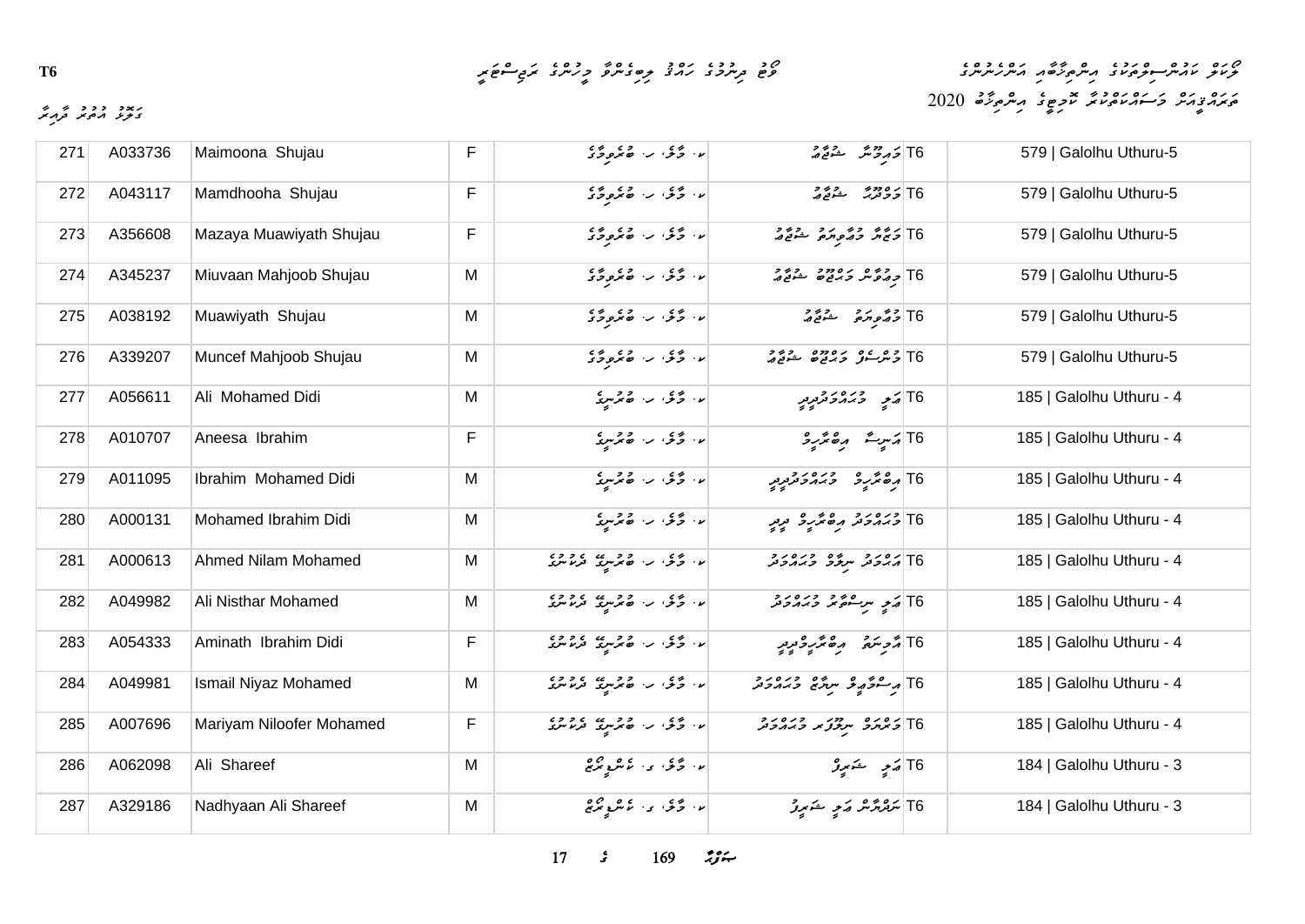*sCw7q7s5w7m< o<n9nOoAw7o< sCq;mAwBoEw7q<m; wBm;vB 2020*<br>*په پوهر وسوړ پاره ولايت موسي اوسر پر شمېر شه* 

| تأثرى ارحوس فرارس |         |                 |
|-------------------|---------|-----------------|
|                   | A329184 | ⊺Nashwaan Ali S |

| 288 | A329184 | Nashwaan Ali Shareef                      | м           | لا بە ئۇق بە ئاشدىن ئىرىم                   | T6 سَ <i>نَدْهُ قُمْرٌ مَ</i> عِ مَسَمِر <i>ُ</i> رٌ                                                                         | 184   Galolhu Uthuru - 3 |
|-----|---------|-------------------------------------------|-------------|---------------------------------------------|------------------------------------------------------------------------------------------------------------------------------|--------------------------|
| 289 | A052909 | Rasheeda Ali                              | $\mathsf F$ | لاستخرق بالمتماش                            | T6 <i>مَرْحومٌ     مَرْمٍ</i>                                                                                                | 185   Galolhu Uthuru - 4 |
| 290 | A066735 | Ismail Riyaz                              | М           | لار گەنگەر ، ئاشقەتلىرگ                     | T6 م <i>ېشۇمۇتىمىتى</i> گىشە                                                                                                 | 184   Galolhu Uthuru - 3 |
| 291 | A154440 | Mohamed Rafhan Ismail                     | M           | لا ئەقتۇرى ئاسقۇمرىش                        | T6 ديره د د برون پر موگه د محمد د                                                                                            | 184   Galolhu Uthuru - 3 |
| 292 | A156854 | Adeel Shareef                             | M           | لا د څخه ی غړی وه                           | T6 كەن <i>بە</i> \$ شەنبوقر                                                                                                  | 184   Galolhu Uthuru - 3 |
| 293 | A055606 | <b>Ismail Shareef</b>                     | M           | لا د څخه د غږمدي                            | T6 م <i>ې</i> شۇمەتى خىمى <i>ل</i> ى                                                                                         | 184   Galolhu Uthuru - 3 |
| 294 | A156853 | Nabeha Shareef                            | F           | لار څخه ی غړی ه                             | T6 سَمِ <i>مِی شَمَعِیوْ</i>                                                                                                 | 184   Galolhu Uthuru - 3 |
| 295 | A099446 | ABDULLA QAID ADAM                         | M           | ، د کار، د کارگرېزدگا                       | T6 كَدَهْتَرَاللَّهُ تَرْمِيتَرَ مَرْتَزَرَّ                                                                                 | 185   Galolhu Uthuru - 4 |
| 296 | A405726 | Abdulla Sharooh Ahmed                     | M           | پارسمى كى ئەستىمى ئەرەپىتى كى               | T6 كَرَهْ مَرْاللَّهُ شَوَيْرُيْهُ كَرَبْرَدَ مَرْ                                                                           | 185   Galolhu Uthuru - 4 |
| 297 | A072280 | Abdullah Qaid Adam                        | M           | پارستخوا کار محمد میں مرکز کا کار میں تحریک | T6 كَدَهْتَرْاللَّهُ تَوْمِيتْر مَرْتَدَدَّ                                                                                  | 185   Galolhu Uthuru - 4 |
| 298 | A054993 | Ahmed Shujau                              | м           | ، د د کار د کارگرېز کار                     | T6 كەبرى ئىرىمى ئىستىدى بىر                                                                                                  | 185   Galolhu Uthuru - 4 |
| 299 | A058818 | Aishath Mausooma                          | F           | پارستخوا کار محمد میں مرکز کا کار میں تحریک | T6 <i>مەم خەستى</i> 76                                                                                                       | 185   Galolhu Uthuru - 4 |
| 300 | A114175 | Aishath Sharoofa Ahmed                    | $\mathsf F$ | ئاس ئۇنى كى ئاس كەنگە ئورگەنى كى            | T6 مەم شىمۇ مەدەرد                                                                                                           | 185   Galolhu Uthuru - 4 |
| 301 | A009798 | Fathmath Mausooma Mohamed<br>Abdul Rahman | $\mathsf F$ |                                             | 76 - دو دو وره دو ره وه ره وه دارد و به دو گردد برگرد و در محمد برگرد و در این در در در در در در در در در در د<br>ا ژه د ده. | 185   Galolhu Uthuru - 4 |
| 302 | A149152 | <b>Haid Hussain Mohamed</b>               | M           | ئاس ئۇنقى كەن ئەس كەرگەن ئوقى               | T6 گەر ئەسكەب ئەرەردىن                                                                                                       | 185   Galolhu Uthuru - 4 |
| 303 | A052773 | Hassan Shujau                             | M           | ، دَ دَ، د گرمهرمرد د                       | T6 كەسكەش مىش <i>قى</i> ئە                                                                                                   | 185   Galolhu Uthuru - 4 |

*18 s 169 <i>n*<sub>s</sub>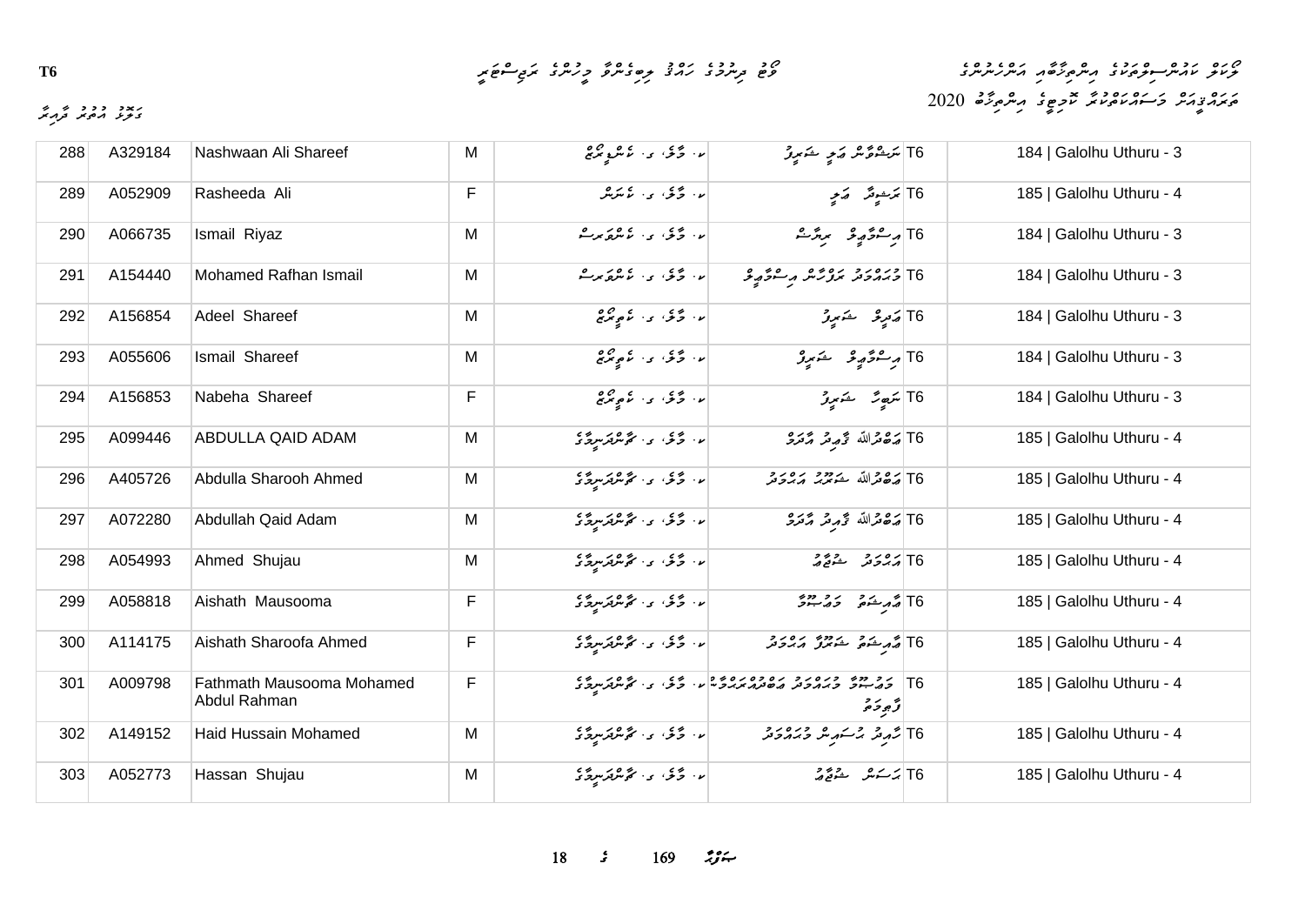*sCw7q7s5w7m< o<n9nOoAw7o< sCq;mAwBoEw7q<m; wBm;vB* م من المسجد المسجد المسجد المسجد المسجد العام 2020<br>مسجد المسجد المسجد المسجد المسجد المسجد المسجد المسجد المسجد ال

# *n8o<n@ q8qAq< q:uBmC*

| 304 | A009799 | Hussain Sujau          | M            | ۱۰ ژنځو، د سرگانگرېز پروگور    | T6 پر مستقب <i>ر میں مستقبر</i>                          | 185   Galolhu Uthuru - 4 |
|-----|---------|------------------------|--------------|--------------------------------|----------------------------------------------------------|--------------------------|
| 305 | A053386 | Ibrahim Sujau          | M            | ئاس ئۇنى كى ئەنگەر ئۇيىتى ئى   | T6 م <i>وھنگرد</i> سنھر                                  | 185   Galolhu Uthuru - 4 |
| 306 | A034857 | Ismail Shujau          | M            | ئاس ئۇنى كى ئاس ئورلىرىدىگى كى | T6 م <i>وسۇم</i> ۇ ھە <i>قە</i> م                        | 185   Galolhu Uthuru - 4 |
| 307 | A131872 | Malak Ibrahim Sujau    | $\mathsf F$  | ئار ئەمى كەن ئەس ئورلىرى ئى    | T6 <i>وَوَنْ مِ</i> صَمَّرِةِ سَنَّهُمُ                  | 185   Galolhu Uthuru - 4 |
| 308 | A103140 | Mathaath Ibrahim Sujau | F            | ئاس ئۇنى كى ئەنگە ئورگە ئە     | T6 <i>جَوْءِ مِ</i> صَمَّرِ شَمَّةٍ مَ                   | 185   Galolhu Uthuru - 4 |
| 309 | A060350 | Suzie Mohamed          | $\mathsf F$  | ئاس ئۇنى كى ئاگە ئۇسرىرىدىگە ئ | T6 سمبي وبرورو<br>76                                     | 185   Galolhu Uthuru - 4 |
| 310 | A050097 | Abdul Ghani Hassan     | M            | لاستخرق الاستخابيب             | T6 <i>مَـُـوفَرُوْمَ</i> سِ بَرَــَمَرُ                  | 184   Galolhu Uthuru - 3 |
| 311 | A151040 | Abidha Ahmed           | F            | الأراقيق الأرامج من            | T6 م <i>مَّەمَّدْ مَدْدَمْد</i>                          | 184   Galolhu Uthuru - 3 |
| 312 | A024862 | Ahmed Fayaz            | M            | الأراقيمي الأرامج من           | T6 كەبرى ئەگەشى                                          | 184   Galolhu Uthuru - 3 |
| 313 | A024863 | Aishath Leena          | $\mathsf{F}$ | لاستخرش الاستخابيب             | T6 <i>مُذہب فوٹر</i>                                     | 184   Galolhu Uthuru - 3 |
| 314 | A101189 | Ali Rilwan             | M            | الأراقيحى المارانجمي           | T6 <i>ڇَجِ برِڪوَنگر</i>                                 | 184   Galolhu Uthuru - 3 |
| 315 | A306521 | Aminath Leena          | $\mathsf F$  | الأستحق والمحمي                | T6 <i>مُّجِسَعُ</i> مِسَّر                               | 184   Galolhu Uthuru - 3 |
| 316 | A101215 | Aminath Nashwa         | F            | الأرا محكى المارا كالمحامل     | T6 مُ <sub>ح</sub> سِّعة سَرَشْتَر                       | 184   Galolhu Uthuru - 3 |
| 317 | A306523 | Fathimath Leena        | $\mathsf F$  | الأراقيمي الأرامج من           | T6 <i>وَّجِودَة</i> مِيسَّ                               | 184   Galolhu Uthuru - 3 |
| 318 | A306525 | Hassan Fayaz           | M            | لاستخرش الاستخابيب             | T6 كەس <i>تەش ق</i> ەتمەشكە                              | 184   Galolhu Uthuru - 3 |
| 319 | A035988 | Hassan Didi            | M            | الأراقيحى المارانجمي           | T6   ئەسەئىرى <i>ر</i>                                   | 184   Galolhu Uthuru - 3 |
| 320 | A101188 | Hussain Fayaz          | M            | الأرا محكى الاراكامي           | T6 يُرتكبر مثر كوتركية على المحمد السياسية<br>مسابقاتهما | 184   Galolhu Uthuru - 3 |

*19 s 169 <i>n*<sub>3</sub> *n*<sub>1</sub>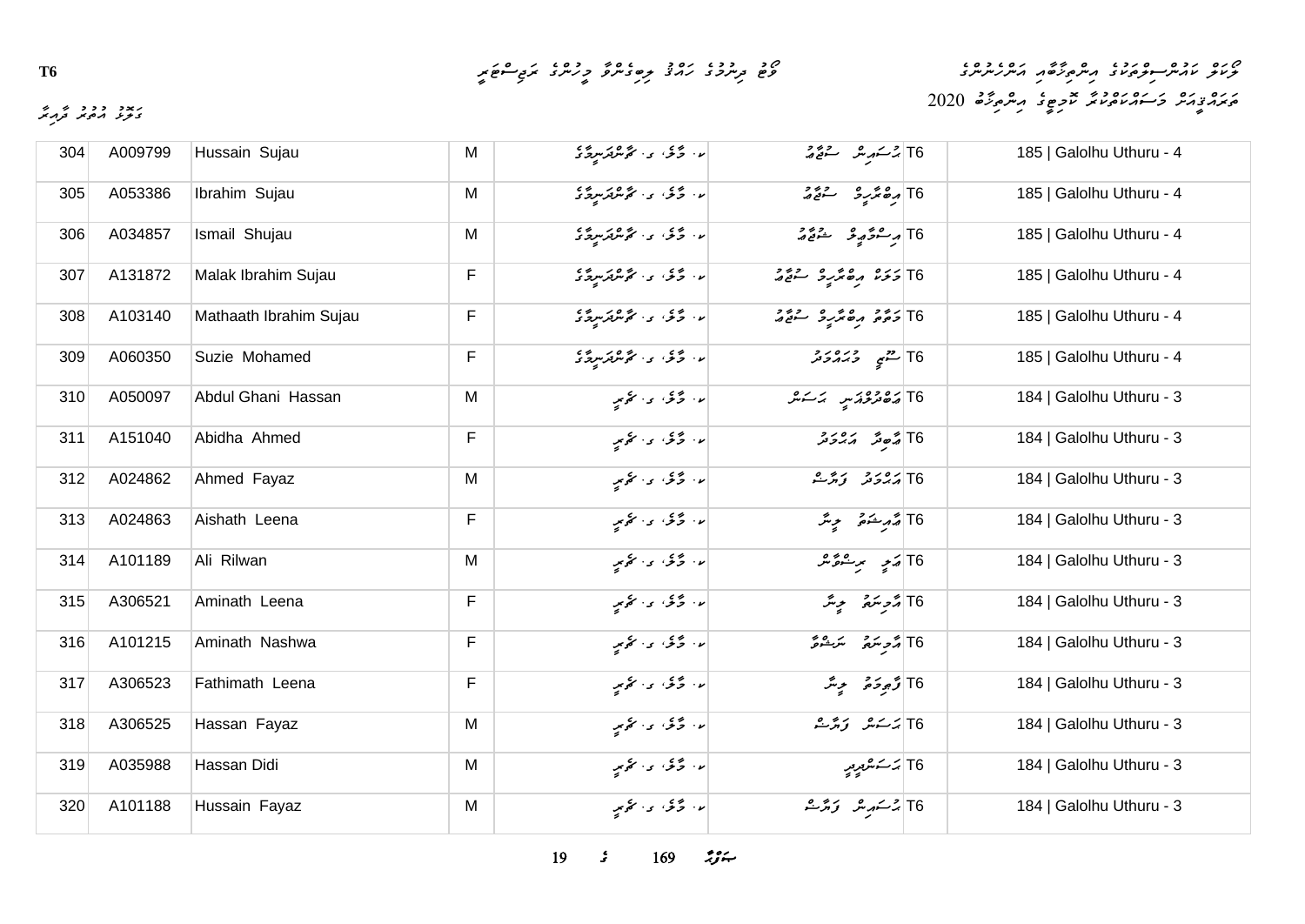*sCw7q7s5w7m< o<n9nOoAw7o< sCq;mAwBoEw7q<m; wBm;vB* م من المسجد المسجد المسجد المسجد المسجد العام 2020<br>مسجد المسجد المسجد المسجد المسجد المسجد المسجد المسجد المسجد ال

| 321 | A161270 | <b>Ibrahim Sharif Ismail</b> | M | په د څخه او د مخومي        | T6 مەھەرىپى ھەمبۇ مەھەمبى                             | 184   Galolhu Uthuru - 3 |
|-----|---------|------------------------------|---|----------------------------|-------------------------------------------------------|--------------------------|
| 322 | A011188 | Ishaaq Ahmed                 | M | الأرا محرش الارائح مي      | T6 م <i>ېرىنىڭ مەمەدى</i> ر                           | 184   Galolhu Uthuru - 3 |
| 323 | A141540 | Jumana Ahmed                 | F | الأرا محمق الأرامج من      | T6 تح <sup>و</sup> مگر <i>م</i> مگرومگر               | 184   Galolhu Uthuru - 3 |
| 324 | A035489 | Maimoona Ahmed               | F | الأرا محمق الأرامج من      | T6 <i>كَهرِدْتُمَّة مُدْوَمَّ</i> ر                   | 184   Galolhu Uthuru - 3 |
| 325 | A125405 | Mohamed Niyaz                | M | الأرا محمق الأرامج من      | T6 <i>دېرونه پې</i> رنځ                               | 184   Galolhu Uthuru - 3 |
| 326 | A035986 | Mohamed Rizwan               | M | الأرا محمق الأرامج من      | T6 <i>32,020 برج و</i> شر                             | 184   Galolhu Uthuru - 3 |
| 327 | A361537 | Nazwan Mohamed               | M | الأرا محكى المارا كالمحامل | T6 ىر <i>ج ۋىدە دېمبر دىر</i>                         | 184   Galolhu Uthuru - 3 |
| 328 | A141538 | Shaffan Gasim                | M | الأرا محمق الارائح مي      | T6 شەر <i>ۇش</i> ئ <sup>ې</sup> سىۋ                   | 184   Galolhu Uthuru - 3 |
| 329 | A394436 | Shammakh Gasim               | M | الأرا محمق الارائح مي      | $3 - 3 - 3 - 76$                                      | 184   Galolhu Uthuru - 3 |
| 330 | A035488 | Zoona Ahmed                  | F | لاستخرق الاستخابيب         | 76 يوني <i>گر مذکر د</i>                              | 184   Galolhu Uthuru - 3 |
| 331 | A035487 | Zulfa Ahmed                  | F | لاستخرق الاستخابيب         | T6 يحو <i>ق پرور</i> و                                | 184   Galolhu Uthuru - 3 |
| 332 | A032001 | <b>Hussain Shanil Hameed</b> | M | لا د څکې د په پېړۍ         | T6 پرڪمبر هر جنگهري بر <sub>حي</sub> تر               | 183   Galolhu Uthuru - 2 |
| 333 | A147216 | <b>ISMAIL SAYAAL HAMEED</b>  | M | لا د څکې د په پېړۍ         | T6 <sub>م</sub> رےد <i>ۇ<sub>م</sub>ى</i> ئەشرى ئەرەر | 183   Galolhu Uthuru - 2 |
| 334 | A032002 | Mohamed Shahul Hameed        | M | لا د څکې د په پېړۍ         | T6 <i>5282 مۇرۇبروتر</i>                              | 183   Galolhu Uthuru - 2 |
| 335 | A052924 | Shakeela Hameed              | F | ىر، بۇي بى كۈنتۈ           | T6 ڪريگ <sub>پرک</sub> ورگر                           | 183   Galolhu Uthuru - 2 |
| 336 | A007363 | Ahmed Faizan                 | M | لا د څو ي ځم شوی           | T6   كەرى قىرىمى ئىس                                  | 183   Galolhu Uthuru - 2 |
| 337 | A007360 | <b>FARZANA ZAHIR</b>         | F | لا د څکې د کاروه           | T6 <i>وَ بِرْبِيٌّ بِرَّ جُ</i> رِبْرُ                | 183   Galolhu Uthuru - 2 |

## *n8o<n@ q8qAq< q:uBmC*

 $20$  *s*  $169$  *n***<sub>3</sub>** *n*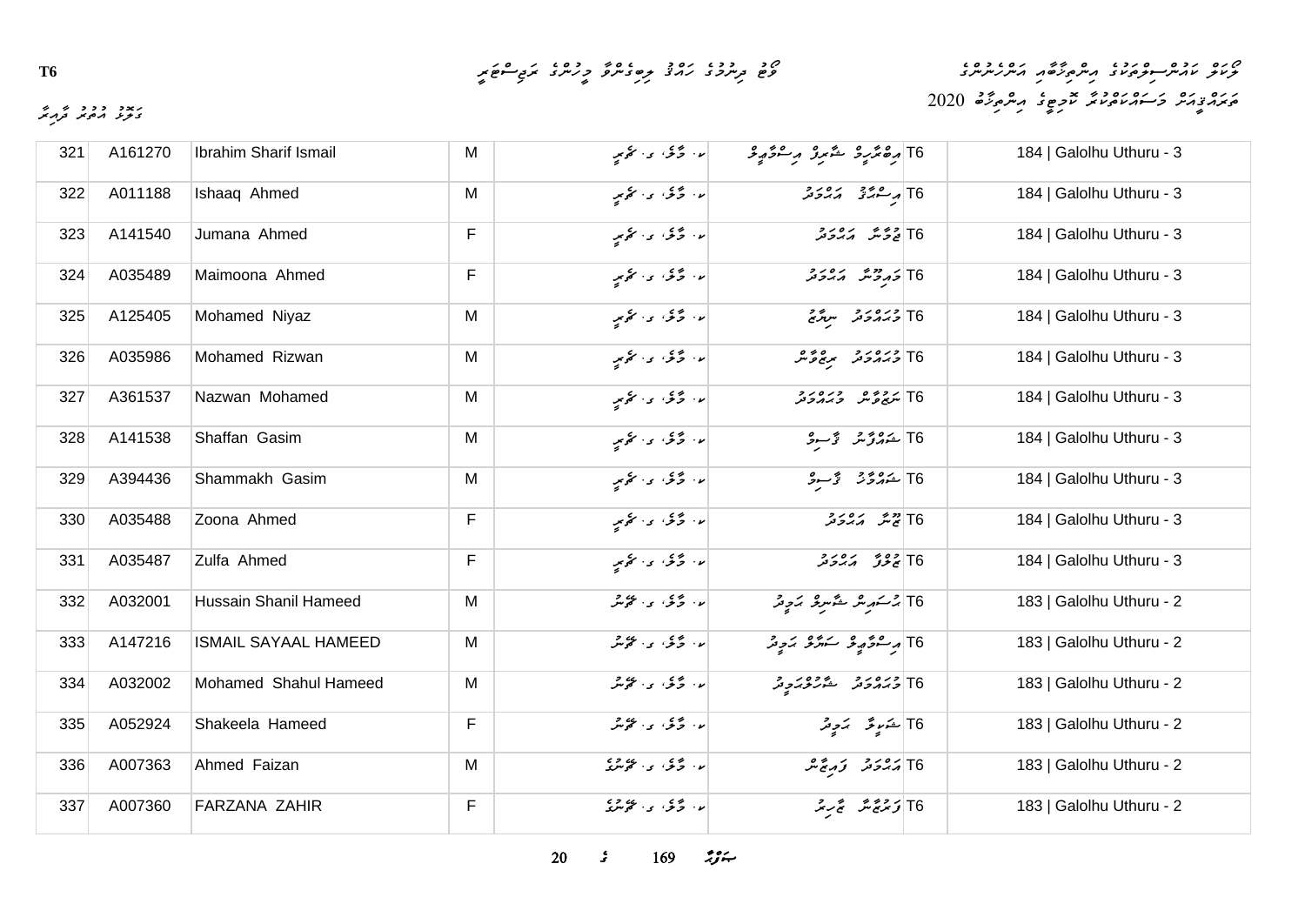*sCw7q7s5w7m< o<n9nOoAw7o< sCq;mAwBoEw7q<m; wBm;vB* م من المسجد المسجد المسجد المسجد المسجد العام 2020<br>مسجد المسجد المسجد المسجد المسجد المسجد المسجد المسجد المسجد ال

## *n8o<n@ q8qAq< q:uBmC*

| 338 | A054364 | Hussain Rasheed                     | M            | ىر بەشتى بى مۇمىرى                | T6 پُرڪوپش پُرَجوپَر                                                          | 183   Galolhu Uthuru - 2     |
|-----|---------|-------------------------------------|--------------|-----------------------------------|-------------------------------------------------------------------------------|------------------------------|
| 339 | A007359 | Ismail Farween                      | M            | لا د څري د کاروه                  | T6 م <i>ې</i> شۇم <i>ېۋ ۆتم</i> وش                                            | 183   Galolhu Uthuru - 2     |
| 340 | A009700 | Mohamed Rasheed                     | M            | ر، گرمی کارونا<br>ران گرمی کاری   | T6 <i>ۇنەممۇمۇ - مەنبى</i> ر                                                  | 183   Galolhu Uthuru - 2     |
| 341 | A007361 | Shafeega Hameed                     | $\mathsf{F}$ | لا د څري د کاروه                  | T6 ڪ <i>وِ ٿا پڌون</i> گ                                                      | 183   Galolhu Uthuru - 2     |
| 342 | A034428 | Ismail Hameed                       | M            | لا ، ۇقۇرى ، ئۇسى ئىگە ئىگە 2     | T6 <sub>م</sub> رےد <i>و پ</i> و کے پروگر                                     | 183   Galolhu Uthuru - 2     |
| 343 | A043990 | Ali Rasheed                         | M            | ر دی.<br>د گون د محمد در در       | T6 <i>مَجِ بَرَحْبِينَ</i>                                                    | 183   Galolhu Uthuru - 2     |
| 344 | A141638 | Insha Hameed                        | $\mathsf{F}$ | ر دی.<br>د گون د محمد در در       | T6 <sub>م</sub> ېرىشق ئەرەتمە                                                 | 183   Galolhu Uthuru - 2     |
| 345 | A043989 | Mohamed Hany                        | M            |                                   | T6 <i>\$22.25 گې</i> ر                                                        | 183   Galolhu Uthuru - 2     |
| 346 | A035166 | Fathimath Suduna Musthafa<br>Waheed | $\mathsf F$  |                                   | 76 كَمُجْمَعُ صَمْرَ مُرْجَعَةً مِنْ مِنْ اللَّهِ وَمَحْزَ مِنْ مَكْفَرِ وَهِ | 182   Galolhu Uthuru - 1     |
| 347 | A051033 | Hussain Sham                        | M            | ، دې را موږي                      | T6 پر <i>شہر مثل مش</i> و                                                     | 182   Galolhu Uthuru - 1     |
| 348 | A033341 | Mariyam Moosa                       | $\mathsf{F}$ | ، دې را موږي                      | T6 كەبەر بۇرىم                                                                | 182   Galolhu Uthuru - 1     |
| 349 | A328117 | Mariyam Zaffa Nazim                 | $\mathsf F$  | $ v ^2$ لا، دې را موړون           | T6 <i>كَمُرْمَرْدْ يَأْمُرْتُ</i> مُرْمَوْدُ                                  | 182   Galolhu Uthuru - 1     |
| 350 | A054391 | Abida Easa                          | F            | لار د محکمه سر مهمور محمد شده است | T6 <i>مُتَّومَّہ م</i> ِتَّ                                                   | 182   Galolhu Uthuru - 1     |
| 351 | A054339 | Ali Manik                           | M            | لار محمومي سارا مى ئەركىت         | T6 <sub>م</sub> حبوحَ <sub>مبرم</sub> ق                                       | 182   Galolhu Uthuru - 1     |
| 352 | A054392 | Fathimath Hussain                   | $\mathsf{F}$ | لار د محکمه را مهم کرد هسته       | T6 <i>وُجِودَة بِرْسَهِي</i> تْر                                              | 460   Srilanka / Colombo - 1 |
| 353 | A130664 | Adam Ibrahim                        | M            | لار څخه ی لای                     | T6 <i>جُدُو م</i> ِ <i>هُ بُرْرٍ \$</i>                                       | 183   Galolhu Uthuru - 2     |
| 354 | A072467 | Ahmed Ibrahim                       | M            | لار څخه ی لای                     | T6 <i>בُجود وڤوَّرٍ</i> و                                                     | 183   Galolhu Uthuru - 2     |

 $21$  *s*  $169$  *n***<sub>3</sub>** *n*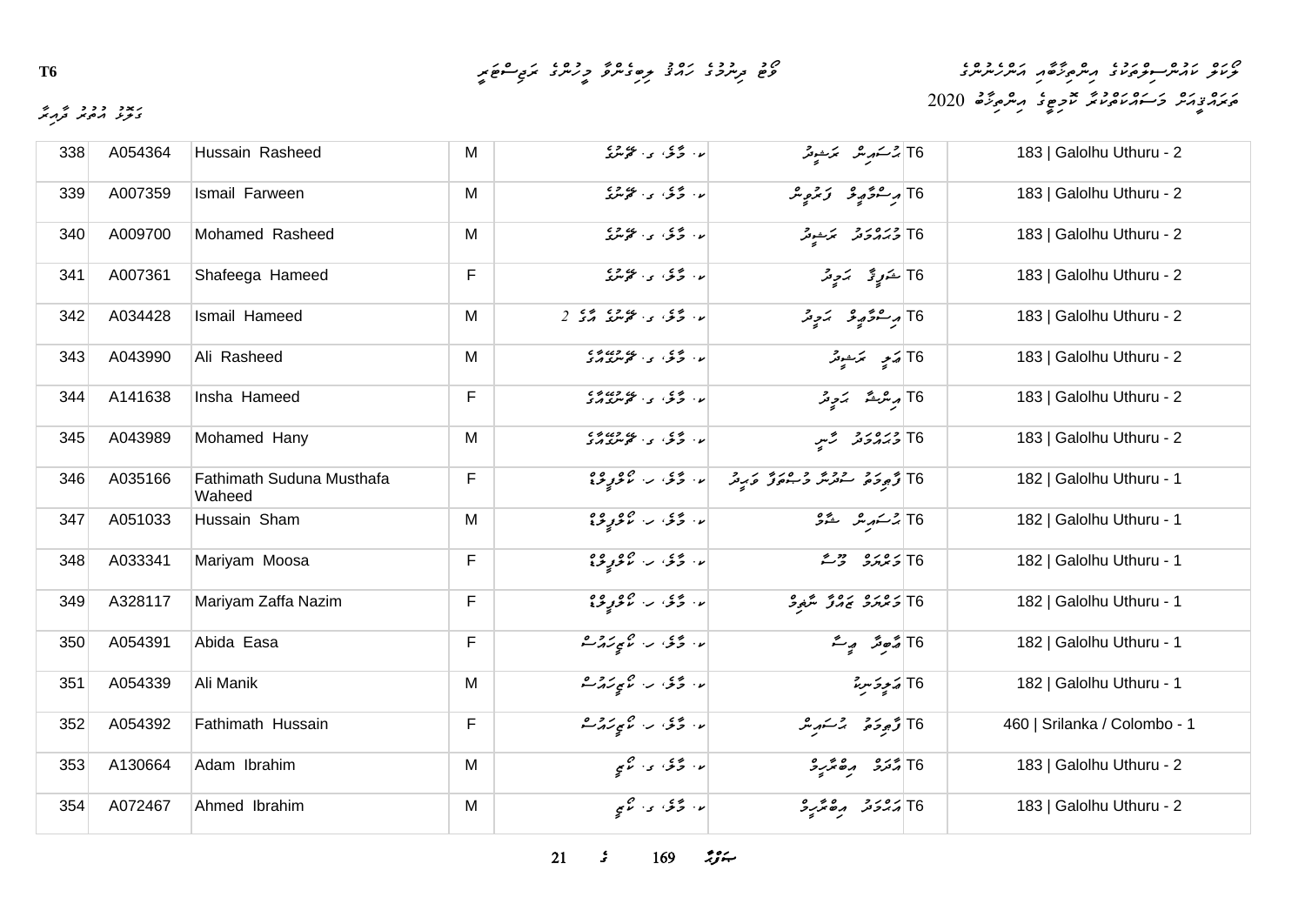*sCw7q7s5w7m< o<n9nOoAw7o< sCq;mAwBoEw7q<m; wBm;vB 2020*<br>*په پوهر وسوډيرونو لومو د موجو د مرمونه* 2020

| 355 | A076971 | Ahmed Nazmee              | M | لار څخه ی لای              | T6 <i>בُرْدُوَ مَنْ جُو</i> رِ                                                                                 | 183   Galolhu Uthuru - 2         |
|-----|---------|---------------------------|---|----------------------------|----------------------------------------------------------------------------------------------------------------|----------------------------------|
| 356 | A308599 | Aminath Nuha Adam         | F | لار څخه ی لای              | T6 أَمُّ حِسَمَةٌ مِنْهُ أَمَّ مَنْ مَنْ                                                                       | 183   Galolhu Uthuru - 2         |
| 357 | A333295 | Fathimath Shiuna Ahmed    | F | لار څخه ی لای              | T6 <i>وُّجِودَة</i> جو <i>مانة مارود</i>                                                                       | 183   Galolhu Uthuru - 2         |
| 358 | A345721 | Ibrahim Shahmu Adam       | M | لار څخه لور ځمنې           | T6 مەھمەر ئەرەر ئەرە                                                                                           | 452   Maafushi Jail - 1          |
| 359 | A206045 | Mariyam Ahmed             | F | لار څخه ی لای              | T6 <i>ڪيمبرو پرورو</i>                                                                                         | 183   Galolhu Uthuru - 2         |
| 360 | A352429 | Mariyam Irasha            | F | لار څخه ی لای              | T6 كەب <i>ىرىدۇ ب</i> ەبۇشە                                                                                    | 183   Galolhu Uthuru - 2         |
| 361 | A149727 | Mariyam Javaadha          | F | لار څخه ی لای              | T6 <i>وَبُرْدُوْ فَاوَّتَرُ</i>                                                                                | 183   Galolhu Uthuru - 2         |
| 362 | A365818 | Mariyam Sajidhaa          | F | لار څخه ی لای              | T6 كەنگەنى ئىسى ئىگەنى ئىگەنى ئىگەن ئىگەن ئىگەن كىتاب ئىگەن كىتاب ئىگەن كىتاب ئىگەن كىتاب ئىگەن ئىگەن ئىگەن كى | 722   Medhufushi Island Resort-1 |
| 363 | A389345 | Migdham Ahmed             | M | لار څخه ی لای              | T6 <sub>ح</sub> ِ وَمَّرَى م <i>َ يُدُوَ</i> مَّر                                                              | 183   Galolhu Uthuru - 2         |
| 364 | A101833 | <b>MOHAMED AMMAN ADAM</b> | M | لار څخه ی لای              | T6 <i>وبروبرو برؤيم</i> م <i>جره</i>                                                                           | 183   Galolhu Uthuru - 2         |
| 365 | A141073 | Saud Naajih Adam          | M | لار څخه ی لای              | T6 ڪر <i>ھ تر گھي جي ھي</i> و                                                                                  | 183   Galolhu Uthuru - 2         |
| 366 | A062061 | <b>Ismail Masroof</b>     | M | لار محتى لار محموم يتموقع  | T6م مِــدْوَّةٍ وَ سِمْرُوْ                                                                                    | 182   Galolhu Uthuru - 1         |
| 367 | A011257 | Aishath Afeef             | F | لا د محكي را الم برست كامل | T6م <i>جميشتم مکون</i> ژ                                                                                       | 182   Galolhu Uthuru - 1         |
| 368 | A050503 | Aminath Shafa Shafeeu     | F | لا د محکي را المالور ۱۳۵   | T6 مَّرْسِمَةٌ حَبَّرٌ حَبَّرٍ مُّ                                                                             | 182   Galolhu Uthuru - 1         |
| 369 | A026059 | Hathif Hilmy              | M | لا د څخه د انګانونوب       | T6 <i>گوؤ بر</i> و <sub>ج</sub>                                                                                | 184   Galolhu Uthuru - 3         |
| 370 | A026057 | Kashif Hilmy              | M | لا د څخه د انګانونوب       | T6 <i>مُّ</i> شِو <i>ژ بر</i> وْرِ                                                                             | 184   Galolhu Uthuru - 3         |
| 371 | A046939 | Mohamed Hilmy             | M | لا د څخه د انګانونومړ      | T6  <i>وبزنگونز برو<sub>ئي</sub></i>                                                                           | 184   Galolhu Uthuru - 3         |

 $22$  *s* **169** *n***<sub>3</sub>** *n* 

*n8o<n@ q8qAq< q:uBmC*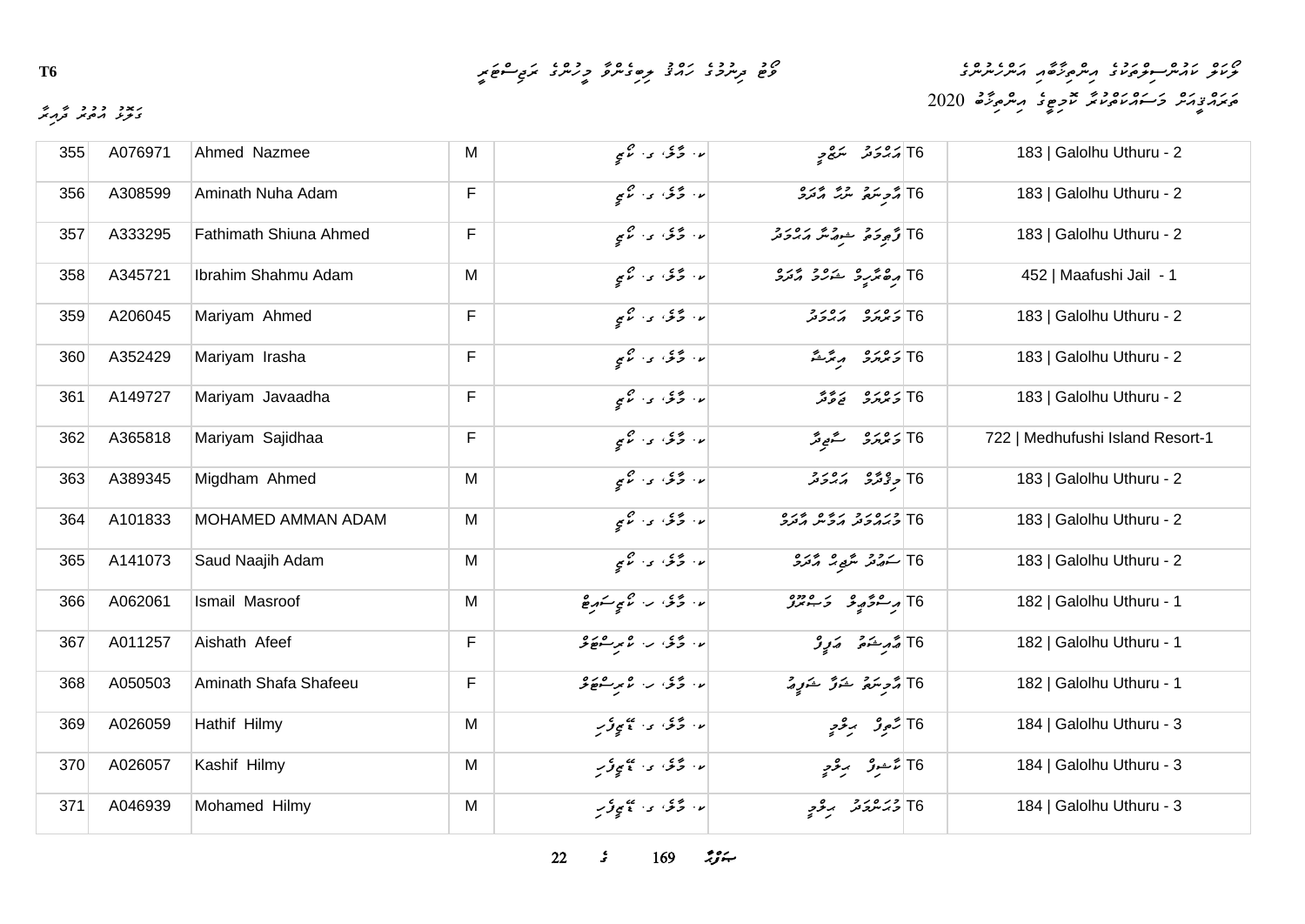*sCw7q7s5w7m< o<n9nOoAw7o< sCq;mAwBoEw7q<m; wBm;vB*  $2020$  مَمَرْكَزِيَّةَ وَسَعْدَ *مَا يَوْمِيَّةُ وَسَعْدِهِ مِسْتَخْ*فَ

183 | Galolhu Uthuru - 2

456 | India / Trivandrum - 1

| 372 | A046938 | Yadhya Hilmy                  | F | لا . ۇقۇرى ، ئايمۇپ                                                                                                                                                                                                                                                                                                            | T6 <i>ټرنگر بر</i> و <sub>تو</sub>    | 184   Galolhu Uthuru - 3 |
|-----|---------|-------------------------------|---|--------------------------------------------------------------------------------------------------------------------------------------------------------------------------------------------------------------------------------------------------------------------------------------------------------------------------------|---------------------------------------|--------------------------|
| 373 | A044191 | Hafeeza Mohamed Didi          | F | $\mathcal{L}$ لا، دېڅو، دا چې دې                                                                                                                                                                                                                                                                                               | T6 <i>ټونځ څخه څونو</i> بر            | 184   Galolhu Uthuru - 3 |
| 374 | A158142 | Muhammad Farrhath Thyib       | М | $\begin{bmatrix} 1 & 0 & 0 & 0 \\ 0 & 0 & 0 & 0 \\ 0 & 0 & 0 & 0 \\ 0 & 0 & 0 & 0 \\ 0 & 0 & 0 & 0 \\ 0 & 0 & 0 & 0 \\ 0 & 0 & 0 & 0 \\ 0 & 0 & 0 & 0 \\ 0 & 0 & 0 & 0 \\ 0 & 0 & 0 & 0 \\ 0 & 0 & 0 & 0 \\ 0 & 0 & 0 & 0 & 0 \\ 0 & 0 & 0 & 0 & 0 \\ 0 & 0 & 0 & 0 & 0 \\ 0 & 0 & 0 & 0 & 0 \\ 0 & 0 & 0 & 0 & 0 \\ 0 & 0 & $ | T6 ورورو رورو برور                    | 184   Galolhu Uthuru - 3 |
| 375 | A374513 | Aishath Maisha Rifau          | F | 33، تروم تر. تركه تر 2115                                                                                                                                                                                                                                                                                                      | T6 مُەمشەر دَەمش مورَّهُ              | 579   Galolhu Uthuru-5   |
| 376 | A069898 | <b>Ahmed Afzal Shareef</b>    | M | ا د گري را گرمگر                                                                                                                                                                                                                                                                                                               | T6 <i>ړېږي پروت کې</i> خ <i>مبرو</i>  | 182   Galolhu Uthuru - 1 |
| 377 | A069900 | Azeeza Abdulla                | F | ئەس قىق سەس قىرىنىڭ                                                                                                                                                                                                                                                                                                            | T6 <i>مَنْ مِنْ مَنْ مَدَّ</i> اللَّه | 182   Galolhu Uthuru - 1 |
| 378 | A050799 | Azlifa Shareef                | F | ا د گري را گرمگر                                                                                                                                                                                                                                                                                                               | T6  رَجْعِرَّ شَهِرْدُ                | 182   Galolhu Uthuru - 1 |
| 379 | A056609 | Fathmath Shareef              | F | الا : 33) را انگریش                                                                                                                                                                                                                                                                                                            | T6 <i>وُجوحَة</i> شَمَعِيقَ           | 182   Galolhu Uthuru - 1 |
| 380 | A069899 | Hassan Afrah Shareef          | M | ئەس ئۇنى ب ئۇيتى                                                                                                                                                                                                                                                                                                               | T6تەسەنگە ئەبەر ئەربۇ                 | 182   Galolhu Uthuru - 1 |
| 381 | A100116 | <b>Ibrahim Anfaal Shareef</b> | M | ئەس ئۇنى سەس ئەتىر                                                                                                                                                                                                                                                                                                             | T6 مەھەرى كەش <i>ۇڭى</i> خەمرى        | 182   Galolhu Uthuru - 1 |
| 382 | A044180 | Mohamed Shareef               | M | الاستخوات فرس                                                                                                                                                                                                                                                                                                                  | T6 <i>ۇنەۋەتى خەيرۇ</i>               | 182   Galolhu Uthuru - 1 |
| 383 | A044204 | Afiya Moosa                   | F | ۱۶ د کمی د کرس دیده                                                                                                                                                                                                                                                                                                            | T6 مُ <i>وِرڈ</i> ترجمنٹ              | 183   Galolhu Uthuru - 2 |
| 384 | A022499 | Ahmed Adil                    | M | $\begin{bmatrix} 2 \times 2 \\ \times 2 \times 2 \times 3 \times 2 \end{bmatrix}$ ، ترس                                                                                                                                                                                                                                        |                                       | 183   Galolhu Uthuru - 2 |
| 385 | A345070 | Ahmed Mish'aal Adly           | M | $\begin{bmatrix} 2 \times 2 \\ \nu \cdot \nu \otimes \nu \end{bmatrix}$ , $\begin{bmatrix} 2 \\ 2 \end{bmatrix}$ , $\begin{bmatrix} 2 \\ 2 \end{bmatrix}$ , $\begin{bmatrix} 2 \\ 2 \end{bmatrix}$                                                                                                                             | T6 <i>ג' وحد و شهر و شرو</i>          | 183   Galolhu Uthuru - 2 |

386 A096144 Ahmed Saif Haleem M *Wkokubnwd .g ,elWm .k cmIlwH cfiaws udwmcHwa* T6

387 A022481 Aminath Naeema F *Wkokubnwd .g ,elWm .k WmIAwn utwnimWa* T6

ر پور در در در بر بر بر<br>کامونو امروپس کرمنگر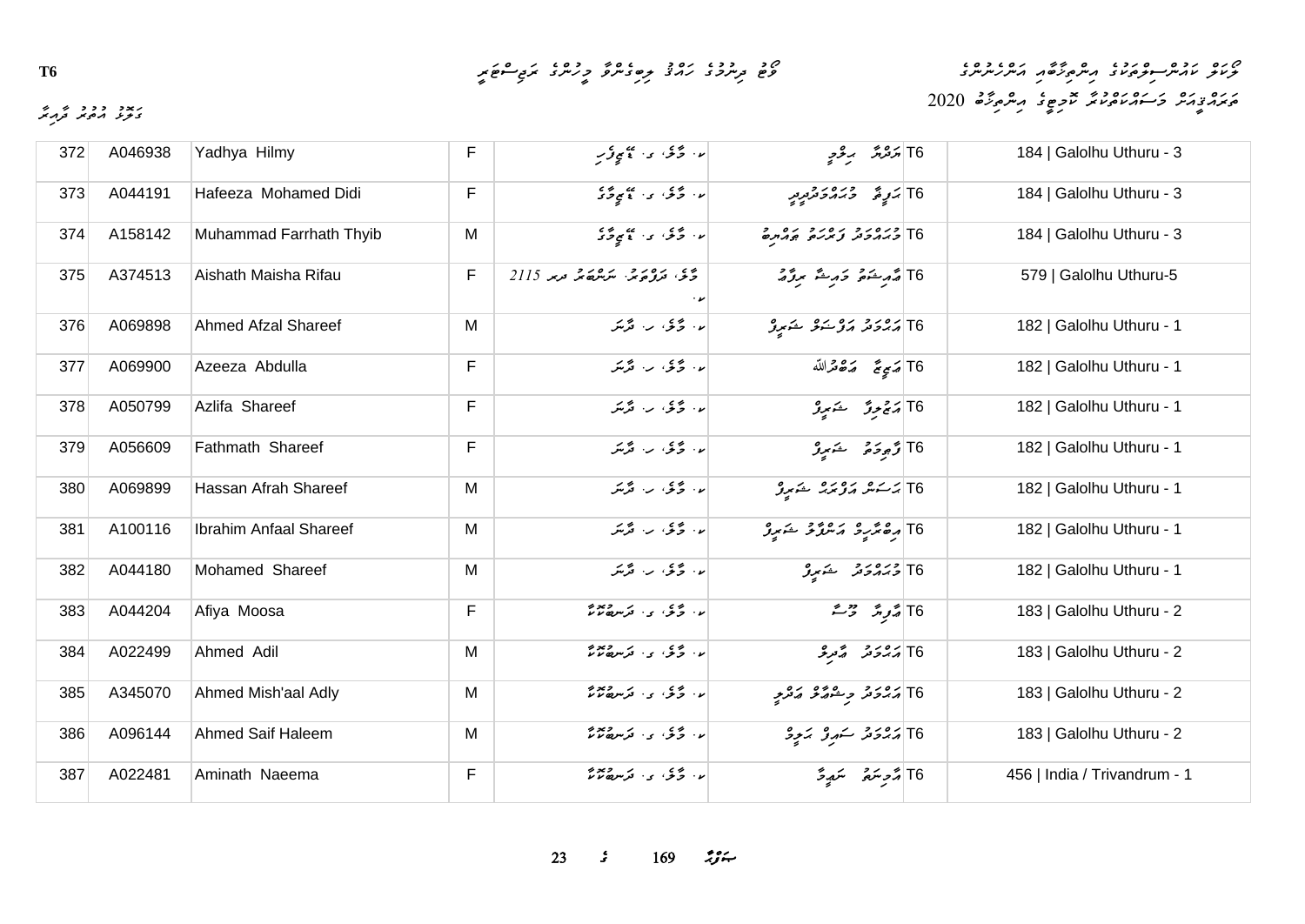*sCw7q7s5w7m< o<n9nOoAw7o< sCq;mAwBoEw7q<m; wBm;vB* م من المسجد المسجد المسجد المسجد المسجد العام 2020<br>مسجد المسجد المسجد المسجد المسجد المسجد المسجد المسجد المسجد ال

| 388 | A349508 | Aminath Juzlan Amir          | F | پارسی کی دی که موضع میکنیم<br>  پارسی کی کی که که موضع میکنیم                                                                                                                                                                                                                                                                                                                                                                                                                                                                                            | T6 أ <i>مُّ مِ سَمَّةَ</i> وَجَعَدَ مُ <i>حَمَّدٍ مُ</i> | 183   Galolhu Uthuru - 2     |
|-----|---------|------------------------------|---|----------------------------------------------------------------------------------------------------------------------------------------------------------------------------------------------------------------------------------------------------------------------------------------------------------------------------------------------------------------------------------------------------------------------------------------------------------------------------------------------------------------------------------------------------------|----------------------------------------------------------|------------------------------|
| 389 | A349510 | Fathimath Imthinan Amir      | F | $\stackrel{\circ}{\mathcal{H}}\stackrel{\times}{\mathcal{H}}\stackrel{\circ}{\mathcal{H}}\stackrel{\circ}{\mathcal{H}}\stackrel{\circ}{\mathcal{H}}\stackrel{\circ}{\mathcal{H}}\stackrel{\circ}{\mathcal{H}}\stackrel{\circ}{\mathcal{H}}\stackrel{\circ}{\mathcal{H}}\stackrel{\circ}{\mathcal{H}}\stackrel{\circ}{\mathcal{H}}\stackrel{\circ}{\mathcal{H}}\stackrel{\circ}{\mathcal{H}}\stackrel{\circ}{\mathcal{H}}\stackrel{\circ}{\mathcal{H}}\stackrel{\circ}{\mathcal{H}}\stackrel{\circ}{\mathcal{H}}\stackrel{\circ}{\mathcal{H}}\stackrel{\$ | T6 <i>وَجوحَمْ مِ</i> حْمِ مَّرْمَّد مَّحْمَد            | 183   Galolhu Uthuru - 2     |
| 390 | A025727 | <b>Fathimath Nisha Moosa</b> | F | $\overset{\circ}{\mathcal{L}}\overset{\times}{\mathcal{L}}$ $\circ$ $\circ$ $\overset{\circ}{\mathcal{L}}\overset{\circ}{\mathcal{L}}\cdot\mathcal{L}$                                                                                                                                                                                                                                                                                                                                                                                                   | T6 <i>وُ<sub>م</sub>ودَمُ</i> سِنَّہُ وَ <i>'َت</i> ُ    | 183   Galolhu Uthuru - 2     |
| 391 | A051467 | Hassan Adeem Moosa           | M | $\overset{\phi\times\phi}{\sim}$ $\sim$ $\overset{\phi\times\phi}{\sim}$ $\sim$ $\sim$ $\sim$ $\sim$                                                                                                                                                                                                                                                                                                                                                                                                                                                     | T6   يَرْسَدُ مَ <sub>حْ</sub> رِدْ وَيْرَ مَّا          | 183   Galolhu Uthuru - 2     |
| 392 | A062165 | Husnu Afrose                 | F | ر، دمجنۍ د ترس <u>ره پ</u> ره                                                                                                                                                                                                                                                                                                                                                                                                                                                                                                                            | T6 يُرِسْعِيمُ مَرُوْمَنِيَّ                             | 183   Galolhu Uthuru - 2     |
| 393 | A051637 | Ibrahim Adheel               | M | ر، دمی، <sub>م</sub> . دکم سه دمه                                                                                                                                                                                                                                                                                                                                                                                                                                                                                                                        | T6 <sub>مر</sub> غ <i>مگرد</i> ی کامریکی                 | 183   Galolhu Uthuru - 2     |
| 394 | A022478 | Mohamed Adly                 | M | ۴۶۵ كۇ، يەر ئىرسى ئىل                                                                                                                                                                                                                                                                                                                                                                                                                                                                                                                                    | T6 <i>3523 كەنگ</i> و                                    | 456   India / Trivandrum - 1 |
| 395 | A056899 | Shiyana Moosa                | F | ر، دُکُو، د، ترسمانده                                                                                                                                                                                                                                                                                                                                                                                                                                                                                                                                    | T6 شەھرىمگر ت <i>ۆ</i> گ                                 | 183   Galolhu Uthuru - 2     |
| 396 | A045866 | Sultana Moosa                | F | ر، دمی، <sub>م</sub> . ترسه دبود                                                                                                                                                                                                                                                                                                                                                                                                                                                                                                                         | T6 كەنزۇش تۇرىم                                          | 183   Galolhu Uthuru - 2     |
| 397 | A167504 | Abdulla Khulaid              | M | ر، دې ر، ترس <u>وره د</u> ه                                                                                                                                                                                                                                                                                                                                                                                                                                                                                                                              | T6 كەچ قىراللە ئە <del>ق</del> رىرىتر                    | 185   Galolhu Uthuru - 4     |
| 398 | A095857 | Ahmed Asnan                  | M | ىن ئۇق ب ئۇشھەم دە                                                                                                                                                                                                                                                                                                                                                                                                                                                                                                                                       | T6 كەندى كەرگە ئەسىر ئىس                                 | 185   Galolhu Uthuru - 4     |
| 399 | A024363 | Aishath Zaina                | F | ىن گۆكى بەلگەن دە                                                                                                                                                                                                                                                                                                                                                                                                                                                                                                                                        | T6 <i>مُقدِينَة تَج</i> دِيثَر                           | 185   Galolhu Uthuru - 4     |
| 400 | A033643 | Ali Manik                    | M | ىن گۆكى بەلگەن دە                                                                                                                                                                                                                                                                                                                                                                                                                                                                                                                                        | T6 ڪ <sub>يپ</sub> وڪس <i>رين</i> ڙ                      | 185   Galolhu Uthuru - 4     |
| 401 | A024285 | Aminath Simna                | F | ر، دې ر، ترس <u>وره د</u> ه                                                                                                                                                                                                                                                                                                                                                                                                                                                                                                                              | T6 أَمُّ حِبَّةٌ مَسِّرْةٌ مُّتَمَّدُّ                   | 185   Galolhu Uthuru - 4     |
| 402 | A357010 | Fathimath Samha              | F | ر، دی. ر. در ده دره د                                                                                                                                                                                                                                                                                                                                                                                                                                                                                                                                    | T6 ر <i>قبوخ</i> تر سك <i>ونة</i>                        | 185   Galolhu Uthuru - 4     |
| 403 | A362219 | Khadheeja Layana             | F | ر، دمجنې ر، ترس <u>ورت</u>                                                                                                                                                                                                                                                                                                                                                                                                                                                                                                                               | T6 كَتْرِيعٌ     كَاثَرْ مَثَّر                          | 185   Galolhu Uthuru - 4     |
| 404 | A362218 | Mariyam Leena                | F | ر، دی. ر. در ده در ده.                                                                                                                                                                                                                                                                                                                                                                                                                                                                                                                                   | T6 <i>5 پروگر</i> م <sub>ح</sub> مد                      | 185   Galolhu Uthuru - 4     |
|     |         |                              |   |                                                                                                                                                                                                                                                                                                                                                                                                                                                                                                                                                          |                                                          |                              |

*n8o<n@ q8qAq< q:uBmC*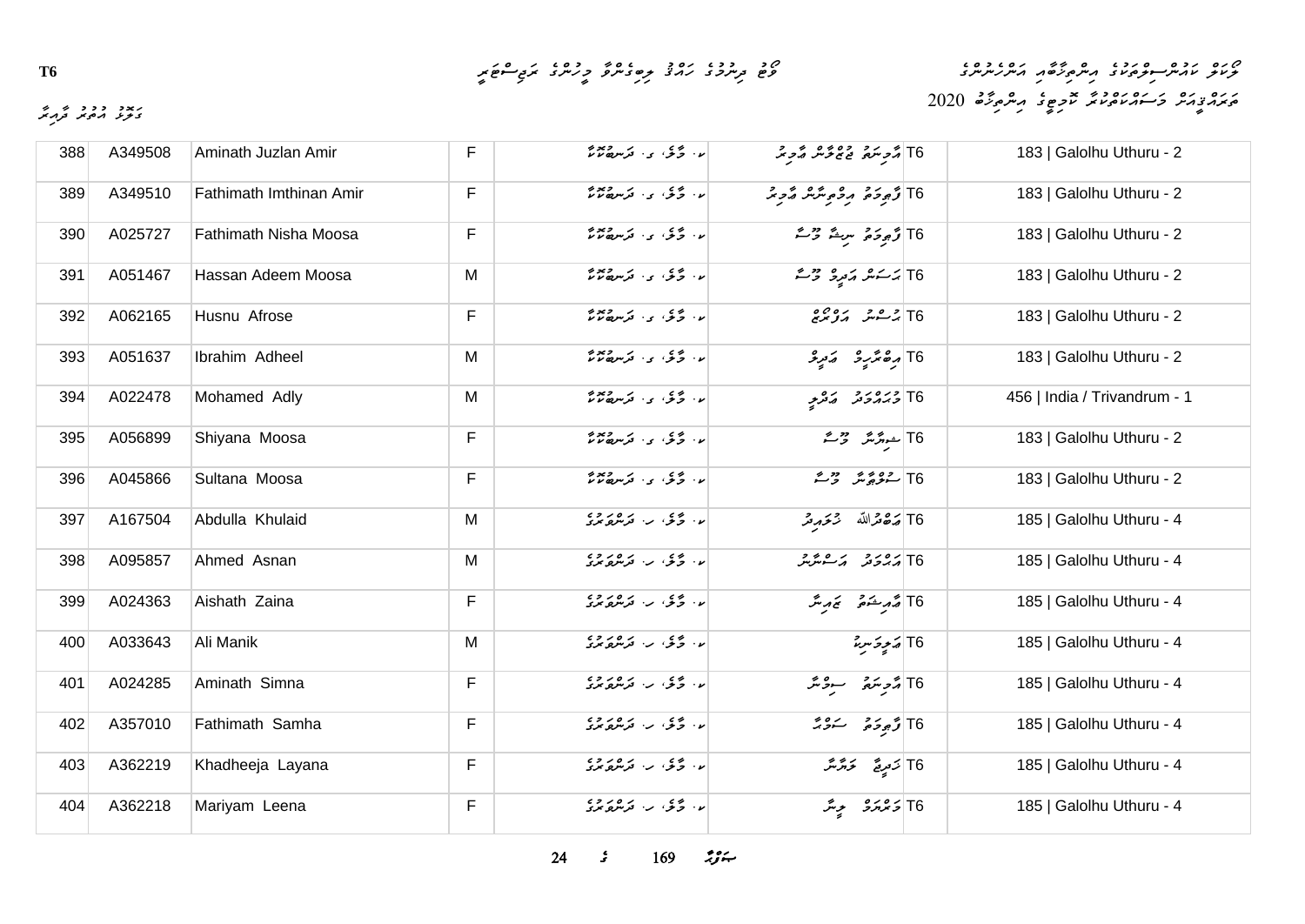*sCw7q7s5w7m< o<n9nOoAw7o< sCq;mAwBoEw7q<m; wBm;vB* م من المسجد المسجد المسجد المسجد المسجد العام 2020<br>مسجد المسجد المسجد المسجد المسجد المسجد المسجد المسجد المسجد ال

| 405 | A342278 | Mohamed Fauzan Rasheed      | M           | لا ژۇ، را ئەھەمدە                                            | T6   <i>12,255 و23.3 سر برَ</i> خوش                                                                            | 185   Galolhu Uthuru - 4 |
|-----|---------|-----------------------------|-------------|--------------------------------------------------------------|----------------------------------------------------------------------------------------------------------------|--------------------------|
| 406 | A350396 | Mohamed Hailam Ali          | M           | ، دې را ترمه بره                                             | T6 <i>בגר.כ</i> ע <i>ה</i> נכל ה <i>'ק</i>                                                                     | 185   Galolhu Uthuru - 4 |
| 407 | A161468 | Abdul Aleem Thalheen Fazeen | M           | په دې له وروه ده د                                           | T6 <i>مەھرىمىۋە مۇھبى</i> ر <i>ق</i> ېرىگ                                                                      | 185   Galolhu Uthuru - 4 |
| 408 | A330521 | Abdulla Thiklam Fazeen      | M           | ، دې را مرده ده.                                             | T6 كەھەراللە م <i>وناڭۇ تۇ</i> سىر                                                                             | 185   Galolhu Uthuru - 4 |
| 409 | A034783 | Aishath Shaleen             | F           | ر دی.<br>روگو، روسره مرد در د                                | T6 <i>مُفْرِحْمَۃ</i> حُمَّوِسُ                                                                                | 185   Galolhu Uthuru - 4 |
| 410 | A330524 | Aishath Thaima Fazeen       | $\mathsf F$ | ر ده ده در ده ده ده در در در در در د                         | T6 م <i>ۇم شۇم قوم قۇس</i> ىر                                                                                  | 185   Galolhu Uthuru - 4 |
| 411 | A330526 | Ali Thihnan Fazeen          | M           | ر، ن <sup>ج</sup> و، ر. ترس <u>وم برورد</u>                  | T6 <i>ڇَجِ م<sub>و</sub>ِرْ مَرْمَرْ وَ<sub>مِ</sub> مُرْ</i>                                                  | 185   Galolhu Uthuru - 4 |
| 412 | A035697 | Ibrahim Hisan               | M           | ر ده و ده د و ده و ده و د<br>در انگرنگ از انگریزی کرد و در د | T6 مەھم <i>گىر</i> ئىسىسىسىسىسى                                                                                | 185   Galolhu Uthuru - 4 |
| 413 | A055632 | Ismail Imran                | M           | ر دی.<br>روگو، روسره مرد در د                                | T6 <sub>م</sub> رےد <sub>گھی</sub> و گیونگر                                                                    | 185   Galolhu Uthuru - 4 |
| 414 | A345080 | Kaisan Bin Hisan            | M           | ر دی.<br>روگو، روسره مرد در د                                | T6 <i>مَدِسَّة هُ هُو بِهِ سَ</i> مَّرُ                                                                        | 185   Galolhu Uthuru - 4 |
| 415 | A035698 | Mohamed Fazeen              | M           | ر د محتی را در د ده د د                                      | T6  <i>32,325 ق-پ</i> ر                                                                                        | 185   Galolhu Uthuru - 4 |
| 416 | A345082 | Nusaika Binth Hisan         | F           | ر د محتی را در د ده د د                                      |                                                                                                                | 185   Galolhu Uthuru - 4 |
| 417 | A034778 | Saudhiyya Hassan            | $\mathsf F$ | ر دی.<br>روگو، روسره مرد در د                                | T6 كەندەر ئەسەمىسىسىسىسىسى بىر                                                                                 | 185   Galolhu Uthuru - 4 |
| 418 | A345084 | Sha'tha Binth Hisan         | F           | ر دی.<br>راستگاه به مرس در در در                             | T6 شەم ھەمگە بەس <i>تى</i> ر                                                                                   | 185   Galolhu Uthuru - 4 |
| 419 | A348685 | Ahmed Naufal                | М           | ىر، بۇق، ب ئەتەتتىر                                          | T6  <i>ټرې تر شمر تر</i> و                                                                                     | 579   Galolhu Uthuru-5   |
| 420 | A038616 | Ahmed Rasheed               | M           | ىن گەنگەن ئەتەتتى                                            | T6   كەركى كىلى كىلىنىڭ كىلىنىڭ ئىستىكى ئاستان ئاتاق ئىستان ئاتاق ئاتاق ئاتاق ئاتاق ئاتاق ئاتاق ئاتاق ئاتاق ئا | 579   Galolhu Uthuru-5   |
| 421 | A022854 | Ahmed Shareef               | M           | ىن گەنگە ئەر ئەتەتتى بىر                                     | T6   كەش <sup>ى</sup> كىرىگە ئىككى ئىس كەنتىر ئىگە ئىسپا                                                       | 579   Galolhu Uthuru-5   |

*n8o<n@ q8qAq< q:uBmC*

 $25$  *s*  $169$   $23$   $\div$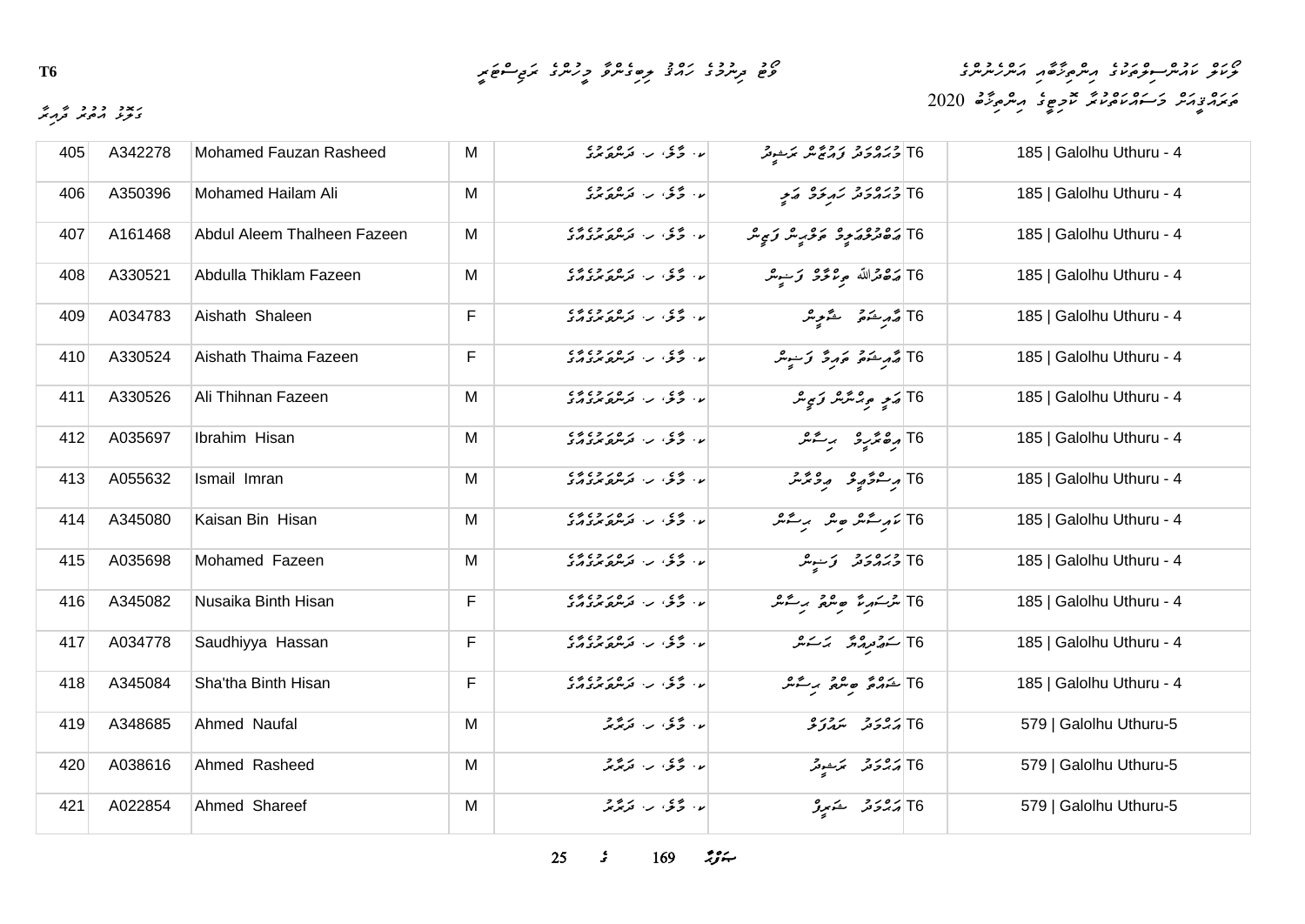*sCw7q7s5w7m< o<n9nOoAw7o< sCq;mAwBoEw7q<m; wBm;vB* م من المسجد المسجد المسجد المسجد المسجد العام 2020<br>مسجد المسجد المسجد المسجد المسجد المسجد المسجد المسجد المسجد ال

| 422 | A131858 | Aishath Najwa                | F | ا د گرگان اور کرکریمر                                     | T6 م <i>ەمبىشى مەقى</i> مۇ                       | 579   Galolhu Uthuru-5   |  |
|-----|---------|------------------------------|---|-----------------------------------------------------------|--------------------------------------------------|--------------------------|--|
| 423 | A027064 | Aishath Shafeenaz            | F | الاستخلاب فكفكر                                           | T6 <i>۾ُ مِ</i> ڪَمَ ڪَ <i>وِ مُرَجَ</i>         | 579   Galolhu Uthuru-5   |  |
| 424 | A344942 | <b>AISHATH LUBA MOHAMED</b>  | F | $\mathbb{R}^3 \times \mathbb{R}^3 \times \mathbb{R}^3$ لا | T6 مُصِنْعَمْ فَقْ وَبَرْدُونَر                  | 579   Galolhu Uthuru-5   |  |
| 425 | A027236 | Aminath Ali                  | F | الا وَبِيَّ اللَّهُ مِنْ مُرَكِّبُوْ                      | T6 م <i>ُّوسَع</i> ْ مَعٍ                        | 579   Galolhu Uthuru-5   |  |
| 426 | A131853 | Aminath Nahula               | F | الاستخلاب فكفكر                                           | T6 أ <i>مَّ وِ مَنْهُمْ مَنْ</i> يَرْدُوُّ       | 579   Galolhu Uthuru-5   |  |
| 427 | A130997 | Aminath Zahira               | F | الا . 33 الا الأيولي                                      | T6 مُحرِسَمُ مَحْرِسُمُ                          | 579   Galolhu Uthuru-5   |  |
| 428 | A064622 | Fathmath Shehenaaz           | F | الاستخرى البار مەركىتى                                    | T6 <i>وَّەودَە</i> شە <i>رىتى</i> ئ              | 579   Galolhu Uthuru-5   |  |
| 429 | A344941 | <b>Fathmath Leen Mohamed</b> | F | $\mathbb{R}^2 \times \mathbb{R}^2 \times \mathbb{R}^2$ لا | T6 ز <i>ُّڄِ دَيْ پِسْ دُبَ</i> دُ دَرُ          | 579   Galolhu Uthuru-5   |  |
| 430 | A027238 | Hawwa Sheneez                | F | الاستخلاب فكفكر                                           | T6 <i>بَدْهُ وَ</i> سُوِسِيْنَ                   | 579   Galolhu Uthuru-5   |  |
| 431 | A027237 | Hussain Rasheed              | M | الاستخلاب فكفكر                                           | T6 پُرڪمريگر - مَرَڪونَرُ-                       | 579   Galolhu Uthuru-5   |  |
| 432 | A154640 | Ismail Jaush Azoor           | M | الا . 33 لا . فَرَمْدُمْرُ                                | T6 <sub>م</sub> رشۇم <sub>ۇ</sub> ئۇم شىم مەجىمە | 579   Galolhu Uthuru-5   |  |
| 433 | A027240 | Mariyam Shaneez              | F | الاستخرى الماسترنتر                                       | T6ته پر پر مش <i>هر چ</i>                        | 579   Galolhu Uthuru-5   |  |
| 434 | A039489 | Mohamed Rasheed              | M | الا وَبِيَّ اللَّهُ مِنْ مُرَكِّبُوْ                      | T6 <i>ۇنەممۇمۇ - م</i> ەئبوم <i>ۇ</i>            | 579   Galolhu Uthuru-5   |  |
| 435 | A076977 | Ahlam Rauf                   | F | ۱۰ د دی. د اوه شوم                                        | T6 <i>ټرنگې بروه</i>                             | 183   Galolhu Uthuru - 2 |  |
| 436 | A362606 | Aishath Zidhuna              | F | ۱۰ د دی. د اوه شوم                                        | T6 <i>مُقدِينَة وَ بِي مُدْمَّدُ</i>             | 183   Galolhu Uthuru - 2 |  |
| 437 | A362604 | Fathimath Rizna              | F | لا گرگان و میگروه میگرم                                   | T6 <i>وَّجِوحَةْ</i> مِنْ يَ <i>مَّ</i>          | 183   Galolhu Uthuru - 2 |  |
| 438 | A131126 | Haleema Aboobakuru           | F | لا د محمود د اوره مردم و                                  | T6 بَرْدِةَ مُقْصَدَ بِرِ                        | 183   Galolhu Uthuru - 2 |  |

*n8o<n@ q8qAq< q:uBmC*

 $26$  *s*  $169$  *n***<sub>3</sub>** *n*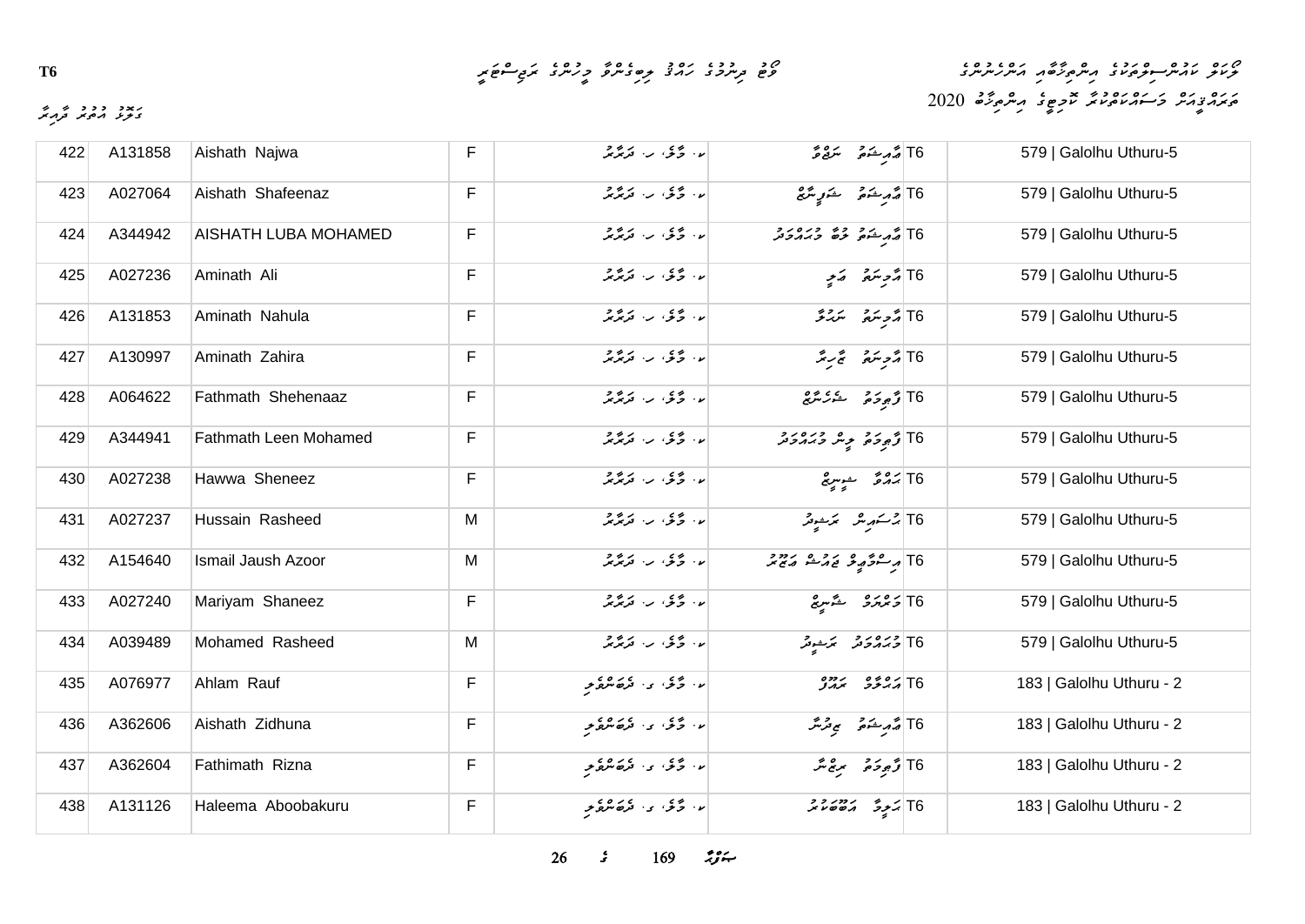*sCw7q7s5w7m< o<n9nOoAw7o< sCq;mAwBoEw7q<m; wBm;vB* م من المرة المرة المرة المرجع المرجع في المركبة 2020<br>مجم*د المريض المربوط المربع المرجع في المراجع المركبة* 

| ريده دوه و.<br>ديونز مهمد ترميز |  |
|---------------------------------|--|
|                                 |  |

| A143020 | Hussain Haisham     | M | پارستخوا کی افزاد میگرفتر                                           |  | 183   Galolhu Uthuru - 2                                                                                                                                                                                                                                                                                                                                                                                                                                                                                                                                                                                                                                                                  |
|---------|---------------------|---|---------------------------------------------------------------------|--|-------------------------------------------------------------------------------------------------------------------------------------------------------------------------------------------------------------------------------------------------------------------------------------------------------------------------------------------------------------------------------------------------------------------------------------------------------------------------------------------------------------------------------------------------------------------------------------------------------------------------------------------------------------------------------------------|
| A144782 | Inara Ibrahim       | F | پارسی کار کار ۲۵ میلی محر                                           |  | 183   Galolhu Uthuru - 2                                                                                                                                                                                                                                                                                                                                                                                                                                                                                                                                                                                                                                                                  |
| A362605 | Ismail Rishwan      | M | $v^{\circ}$ , $v^{\circ}$ , $v^{\circ}$ , $v^{\circ}$ , $v^{\circ}$ |  | 183   Galolhu Uthuru - 2                                                                                                                                                                                                                                                                                                                                                                                                                                                                                                                                                                                                                                                                  |
| A105250 | Ahmed Ijuan         | M | لا المحمق الأرامج مع معرض                                           |  | 185   Galolhu Uthuru - 4                                                                                                                                                                                                                                                                                                                                                                                                                                                                                                                                                                                                                                                                  |
| A300298 | Aminath Ravsham     | F | لا المحكى الماس المحرجين                                            |  | 185   Galolhu Uthuru - 4                                                                                                                                                                                                                                                                                                                                                                                                                                                                                                                                                                                                                                                                  |
| A301958 | Hawwa Rashma        | F | الاستخرى الماست المريماني                                           |  | 185   Galolhu Uthuru - 4                                                                                                                                                                                                                                                                                                                                                                                                                                                                                                                                                                                                                                                                  |
| A027460 | Ibrahim Jameel      | M | پار گرگی کار انگریزدگر                                              |  | 185   Galolhu Uthuru - 4                                                                                                                                                                                                                                                                                                                                                                                                                                                                                                                                                                                                                                                                  |
| A047642 | MOHAMED IJUTHIAAN   | M | لا المحمق الأرامج مع معرض                                           |  | 296   Th. Hirilandhoo - 1                                                                                                                                                                                                                                                                                                                                                                                                                                                                                                                                                                                                                                                                 |
| A027865 | Ehab Abdulla        | M | ئەس ئۇ ئەس ئۇچەترەتى                                                |  | 460   Srilanka / Colombo - 1                                                                                                                                                                                                                                                                                                                                                                                                                                                                                                                                                                                                                                                              |
| A048909 | Eva Abdulla         | F | لا : دَنَنْ أَنْ الْمُرْجَرَّةِ وَ                                  |  | 183   Galolhu Uthuru - 2                                                                                                                                                                                                                                                                                                                                                                                                                                                                                                                                                                                                                                                                  |
| A010628 | Zuhaira Umar        | F | لا د څخه د نگرمگونگ                                                 |  | 460   Srilanka / Colombo - 1                                                                                                                                                                                                                                                                                                                                                                                                                                                                                                                                                                                                                                                              |
| A037632 | <b>AISHATH NISA</b> | F | ً با به دهی را مرتز ده و ،                                          |  | 182   Galolhu Uthuru - 1                                                                                                                                                                                                                                                                                                                                                                                                                                                                                                                                                                                                                                                                  |
| A037633 | Aminath Nishy       | F | ۱۰ د څخه ر ور تر تر تر وي                                           |  | 182   Galolhu Uthuru - 1                                                                                                                                                                                                                                                                                                                                                                                                                                                                                                                                                                                                                                                                  |
| A037636 | Hussain Shiyam      | M | ۱۰ د څخه ر ور تر تر تر وي                                           |  | 182   Galolhu Uthuru - 1                                                                                                                                                                                                                                                                                                                                                                                                                                                                                                                                                                                                                                                                  |
| A037634 | Ismail Shiyam       | M | ۱۰ د څخه ر ور تر تر تر وي                                           |  | 182   Galolhu Uthuru - 1                                                                                                                                                                                                                                                                                                                                                                                                                                                                                                                                                                                                                                                                  |
| A045755 | Mohamed Shiham      | M | ۱۰ د څخه ار او پر ټرنونور                                           |  | 460   Srilanka / Colombo - 1                                                                                                                                                                                                                                                                                                                                                                                                                                                                                                                                                                                                                                                              |
| A037620 | Fathimath Sheereen  | F | ۱۰ د د. د مرکزد د بردوه م                                           |  | 182   Galolhu Uthuru - 1                                                                                                                                                                                                                                                                                                                                                                                                                                                                                                                                                                                                                                                                  |
|         |                     |   |                                                                     |  | T6  يرسكوبى <i>گ بزو</i> سكونى<br>T6 م <i>ېنگېر م</i> ېنگېږ <i>د</i><br>T6  مرےد <sub>گو</sub> یو  مرےدگر<br>T6 <i>ב ب</i> حقہ مقصد<br>T6 م <i>ُّحِ مَرَّمَّۃُ مَوَ</i> حَدَ <i>دُ</i><br>T6 <i>بَدْهُ \$</i> بَرْشْرَدُّ<br>T6 <sub>مر</sub> ھ <i>مگرد</i> و تح <sub>حی</sub> و<br>T6 <i>جُهُودُو بِهِ وقومٌ مَّرُ</i><br>T6 م <i>ِرْدَّة مَدَّهْ</i> قَرَاللَّه<br>T6 م <i>وقد مَنْ هُنْد</i> الله<br>T6 ي <i>ح ترم بگر</i> محمد محمد<br>T6 مُرمِشَعُ سِرْمٌ<br>T6 م <i>ُّوسَع</i> ْ سِٹ<br>T6 يُرْسَمَّرِ مُّثَّرِ مُشَرِّرَةِ مُنْ الْمُتَعَرِّرَةِ مُنْ ا<br>T6  <sub>مر</sub> عوم محمد محمد المحمد المحمد المحمد<br>T6  <i>32,352 جورمبر</i><br>T6 <i>وُمِودَهُ</i> موسٍ <i>م</i> ُ |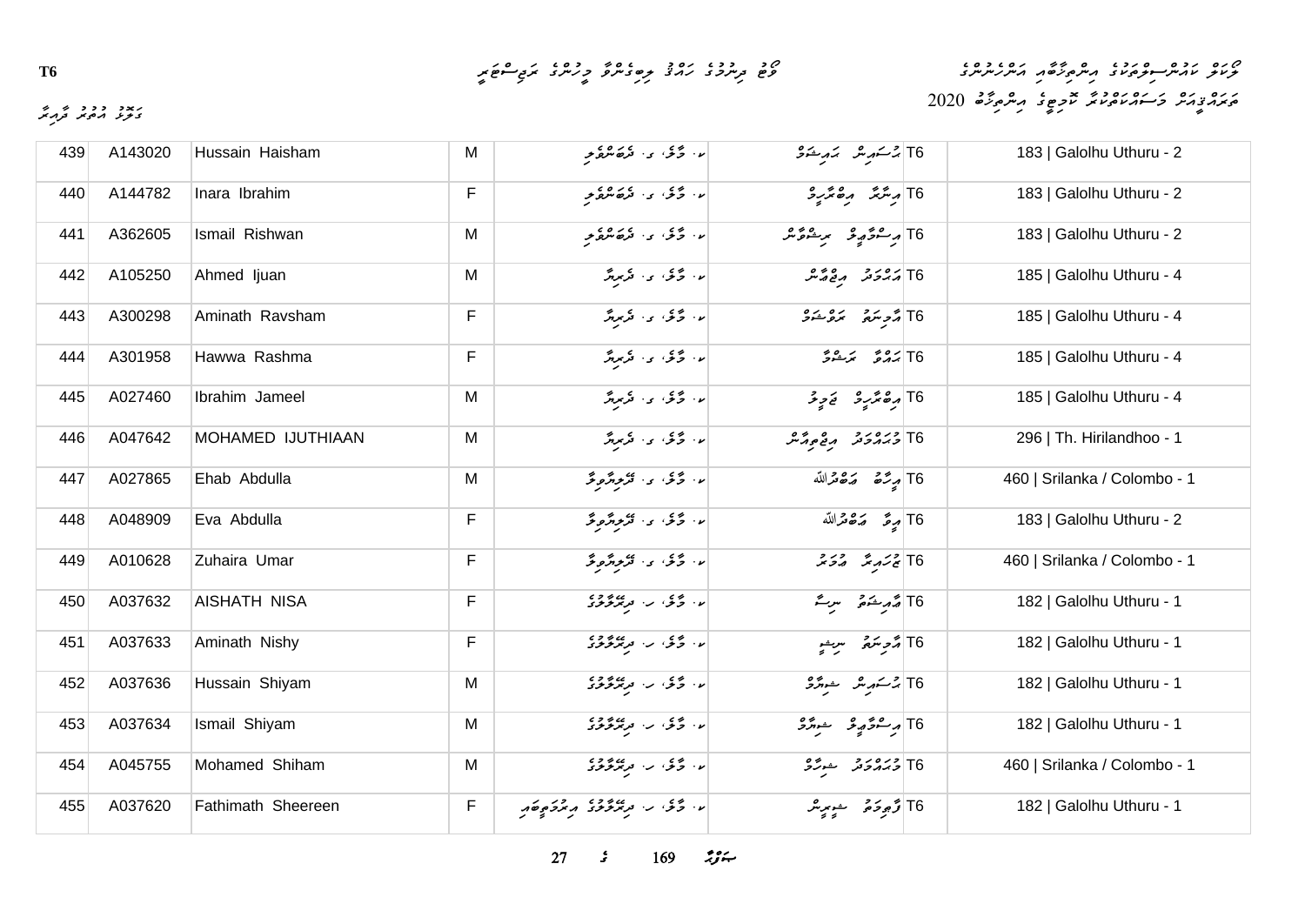*sCw7q7s5w7m< o<n9nOoAw7o< sCq;mAwBoEw7q<m; wBm;vB* م من المرة المرة المرة المرجع المرجع في المركبة 2020<br>مجم*د المريض المربوط المربع المرجع في المراجع المركبة* 

| 456 | A034088 | Amir Yoosuf                   | M           | الا المحمق المحمد المحمد المحمد المحمد المحمد المحمد المحمد المحمد المحمد المحمد المحمد المحمد المحمد | T6 م <i>جُوبِرْ بُرْكَبُرْ</i>                            | 185   Galolhu Uthuru - 4    |
|-----|---------|-------------------------------|-------------|-------------------------------------------------------------------------------------------------------|-----------------------------------------------------------|-----------------------------|
| 457 | A046676 | Mariyam Manike                | F           | ما المحموم المحمد المحمد المحمد المحمد المحمد المحمد المحمد المحمد المحمد المحمد المحمد المحمد الم    | T6 <i>كەنگەنگە كەس</i> رىئە                               | 185   Galolhu Uthuru - 4    |
| 458 | A123887 | Mohamed Rahath Junaid         | M           | پار گ <sup>ی</sup> گی کار میں پروژگی                                                                  | T6 دره در و بررو و مرد د                                  | 185   Galolhu Uthuru - 4    |
| 459 | A051223 | <b>Thashryf Shareef</b>       | F           | الا المحمق الماسم المتحد برود.<br>الاستحقاق المحمد المتحدد المحمد                                     | T6 كۆش <sup>ى</sup> مېر <i>ۇ شەيرۇ</i>                    | 185   Galolhu Uthuru - 4    |
| 460 | A057550 | Aamaal Ali                    | F           | لا د څکې د ترمرم ش                                                                                    | T6 \$رَجَّة - رَبِّ                                       | 183   Galolhu Uthuru - 2    |
| 461 | A069357 | Ahmed Ismail                  | M           | الا اڭگى كە قرىتروپىدۇ.                                                                               | T6 <i>גُرُدَدَ ب</i> ِ مُؤْمِرُ و                         | 184   Galolhu Uthuru - 3    |
| 462 | A064297 | Aishath Ismail                | F           | ئار ئۇنى كى ئەرگىرىلىرىدىگە                                                                           | T6مۇم شەھرە بەر <i>مۇم</i> بۇ                             | 184   Galolhu Uthuru - 3    |
| 463 | A049262 | Aminath Ismail                | $\mathsf F$ | لا گرگا دا ترش سعر گر                                                                                 | T6 مُرجِسَمُ مِنْ مُرْمَدِ وَ                             | 184   Galolhu Uthuru - 3    |
| 464 | A068787 | Imaan Ahmed Ismail            | F           | لا گرگا دا ترش سعر گر                                                                                 | T6 <sub>مو</sub> ۇند <i>مەدەتر م</i> ېشۇم <sub>ۇ</sub> ئى | 184   Galolhu Uthuru - 3    |
| 465 | A144737 | Ismail Waheed                 | M           | الا المحمق الماء المرتكز للمعالج                                                                      | T6  مرشۇم <sub>ۇ</sub> ئەرىر                              | 184   Galolhu Uthuru - 3    |
| 466 | A034586 | Khadeeja Ismail               | F           | لاستخرى كالممرس ومحر سرجانتي                                                                          | T6 كَتْرِيعٌ - مِ <sup>س</sup> ْوَّمِيوْ -                | 184   Galolhu Uthuru - 3    |
| 467 | A034587 | Mariyam Ismail                | F           | الاستخلابي وتمكن للمعارض                                                                              | T6تح <i>میرڈ م</i> یشو <i>گھ</i> و                        | 599   Fuvammulah Ehenihen-1 |
| 468 | A331752 | Mishal Nasir                  | M           | لا د څخه د وگرېږمبرې                                                                                  | T6 <i>جىشۇنىڭ مىگىبى</i> تى                               | 184   Galolhu Uthuru - 3    |
| 469 | A065795 | <b>Ezekiel Mohamed Haleem</b> | M           | الله دمجني الماء المرتكزين للمرتج                                                                     | T6 <sub>م</sub> تج <i>بارو وبرودو ب</i> كرو               | 184   Galolhu Uthuru - 3    |
| 470 | A065796 | Khadeeja Hassan               | F           | لا د څکې د افریقي سرگا                                                                                | T6 زَمَرِیَجُ ) پَرَسَرْ مَرْ                             | 184   Galolhu Uthuru - 3    |
| 471 | A065896 | Mohamed Ibrahim Haleem        | M           | ئار گەنگۇر كەر بەرگە ئارىكى بولگە                                                                     | T6 <i>ديورو وهنڙي</i> و پروو                              | 184   Galolhu Uthuru - 3    |
| 472 | A331347 | Yaish Ezekiel Haleem          | M           | الله دمجني الارتكار وترتبه                                                                            | T6 <i>مَهِ</i> يْ مِيَّ مِيْ مَدَّى مَعِي <sup>ْ</sup> ةِ | 184   Galolhu Uthuru - 3    |

*28 sC 169 nNw?mS*

*n8o<n@ q8qAq< q:uBmC*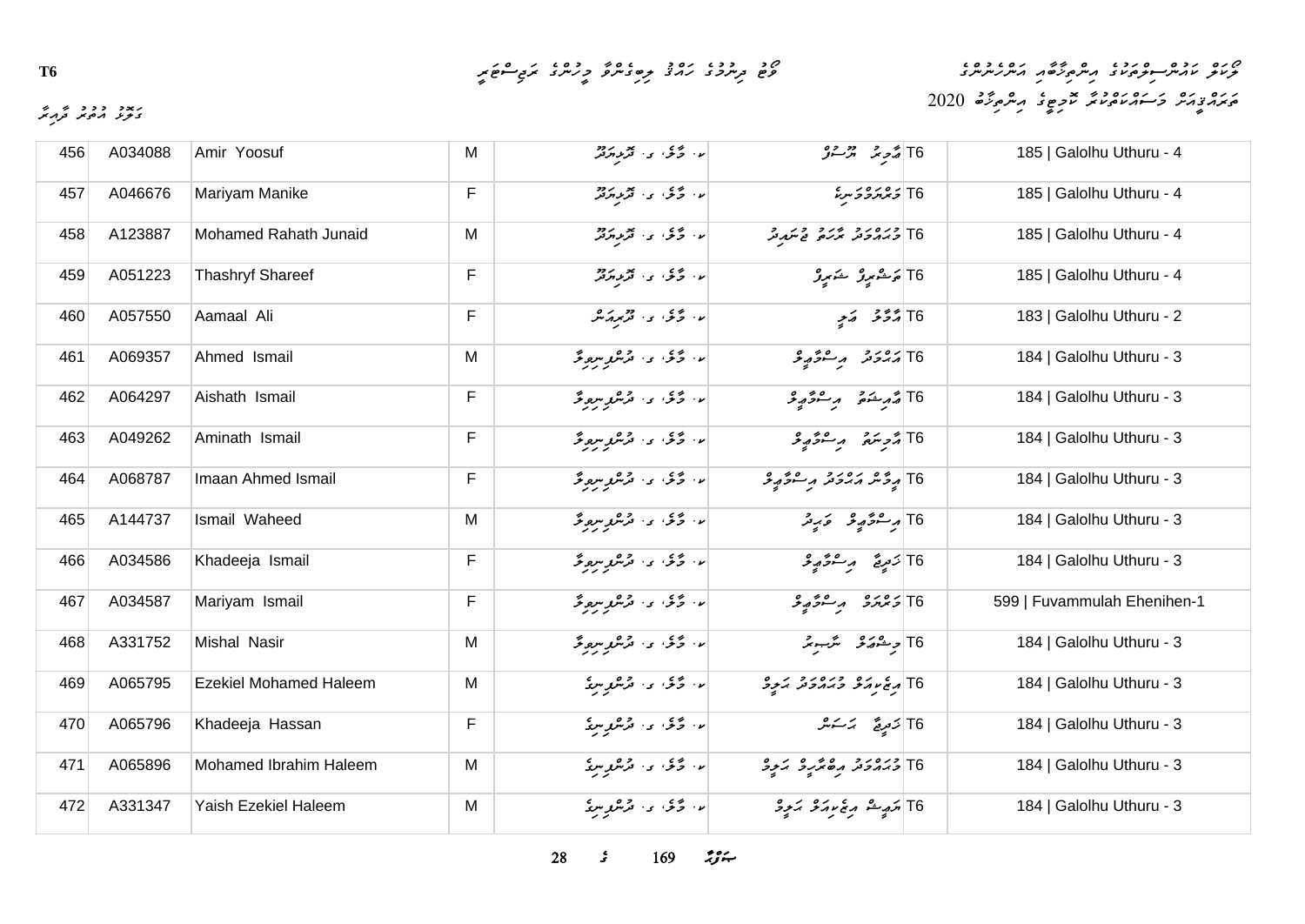*sCw7q7s5w7m< o<n9nOoAw7o< sCq;mAwBoEw7q<m; wBm;vB* م من المرة المرة المرة المرجع المرجع في المركبة 2020<br>مجم*د المريض المربوط المربع المرجع في المراجع المركبة* 

| 473 | A050915 | Aishath Ishana            | $\mathsf F$ | لا . ۇ ئى ، ئە ئەرەپرىش  | T6 <i>مُفْہِشَمْہِ مِ</i> شَمَّر                     | 182   Galolhu Uthuru - 1 |
|-----|---------|---------------------------|-------------|--------------------------|------------------------------------------------------|--------------------------|
| 474 | A050914 | Ibrahim Ibthisham         | M           | لا : د د د وړوگ          | T6 مەمگرى <sup>5</sup> مەھمىشگ                       | 182   Galolhu Uthuru - 1 |
| 475 | A050917 | Mariyam Rasheeda          | F           | لا : د د د و د و د د ش   | T6 <i>وَيُرْمَرُوْ يَرَجُومُ</i> ّ                   | 182   Galolhu Uthuru - 1 |
| 476 | A012753 | Mohamed Rasheed           | M           | لا : د څو ، د ، د ده ټرگ | T6 <i>وُبَرُوْدُوْ بَرَحْ</i> مِتْر                  | 182   Galolhu Uthuru - 1 |
| 477 | A121611 | Abdulla Rasheed           | M           | الا گرگی که فرونو        | T6 كَدَّهْ مَرْ لَلَّهُ مَرَ شَوْمَرُ                | 184   Galolhu Uthuru - 3 |
| 478 | A041800 | Abdulla Saleem            | M           | لا گرگا ی فروم           | T6 كەچەتراللە ك <b>ى</b> رى                          | 184   Galolhu Uthuru - 3 |
| 479 | A048933 | Adam Saleem               | M           | الاستخرى المساورة ويجمع  | T6 مُحَمَّدٌ سَمَوِدٌ                                | 184   Galolhu Uthuru - 3 |
| 480 | A416106 | <b>Ahmed Naaif Ismail</b> | M           | لا گرگا ی فروم           | T6 <i>גُ.دُدَة. سُهِ وُ مِ</i> ـــْمُوَّهِ وَ        | 184   Galolhu Uthuru - 3 |
| 481 | A044812 | Aishath Fazna Saleem      | $\mathsf F$ | لا گرگا ی فروم           | T6 م <i>ۇم شەقر زېمىگر سەرد</i> ۇ                    | 184   Galolhu Uthuru - 3 |
| 482 | A386328 | Aishath Nashfa Ismail     | $\mathsf F$ | لا انځنگه ای انگرونو     | T6مەخكى مىشۇ مەش <i>ۇم</i> ۇ                         | 184   Galolhu Uthuru - 3 |
| 483 | A076215 | Ali Saleem                | M           | لا گرگا ی فروم           | T6 <i>ڇَوِ خوچ</i>                                   | 184   Galolhu Uthuru - 3 |
| 484 | A056902 | Aminath Shazly Saleem     | $\mathsf F$ | لا گرگا ی فروم           | T6 مُر <i>ْجِسَة</i> شَهْرَمِ سَوِرْ                 | 184   Galolhu Uthuru - 3 |
| 485 | A036018 | Fathimath Saleem          | $\mathsf F$ | لا گرگی ی فروگو          | T6 ز <sub>نج بح</sub> رقه سکرد د                     | 184   Galolhu Uthuru - 3 |
| 486 | A001572 | Hassan Saleem             | M           | لا گرگی ی فروگو          | T6 ټر <i>شمر شوی</i>                                 | 184   Galolhu Uthuru - 3 |
| 487 | A054264 | Ibrahim Saleem            | M           | الا انحق المالادي        | T6 <sub>م</sub> ەنزى <sub>ر</sub> و سىرو             | 184   Galolhu Uthuru - 3 |
| 488 | A036113 | Ibrahim Shameem           | M           | الاستخرى المساورة ويجمع  | T6 <sub>مر</sub> ھ م <i>گرد</i> و شکورو              | 184   Galolhu Uthuru - 3 |
| 489 | A218045 | <b>ISMAIL RASHEED</b>     | M           | لا د څخه د لمره وه       | T6 <sub>م</sub> رےد <i>و <sub>م</sub>وٹی مرحوم</i> ر | 184   Galolhu Uthuru - 3 |

*29 sC 169 nNw?mS*

*n8o<n@ q8qAq< q:uBmC*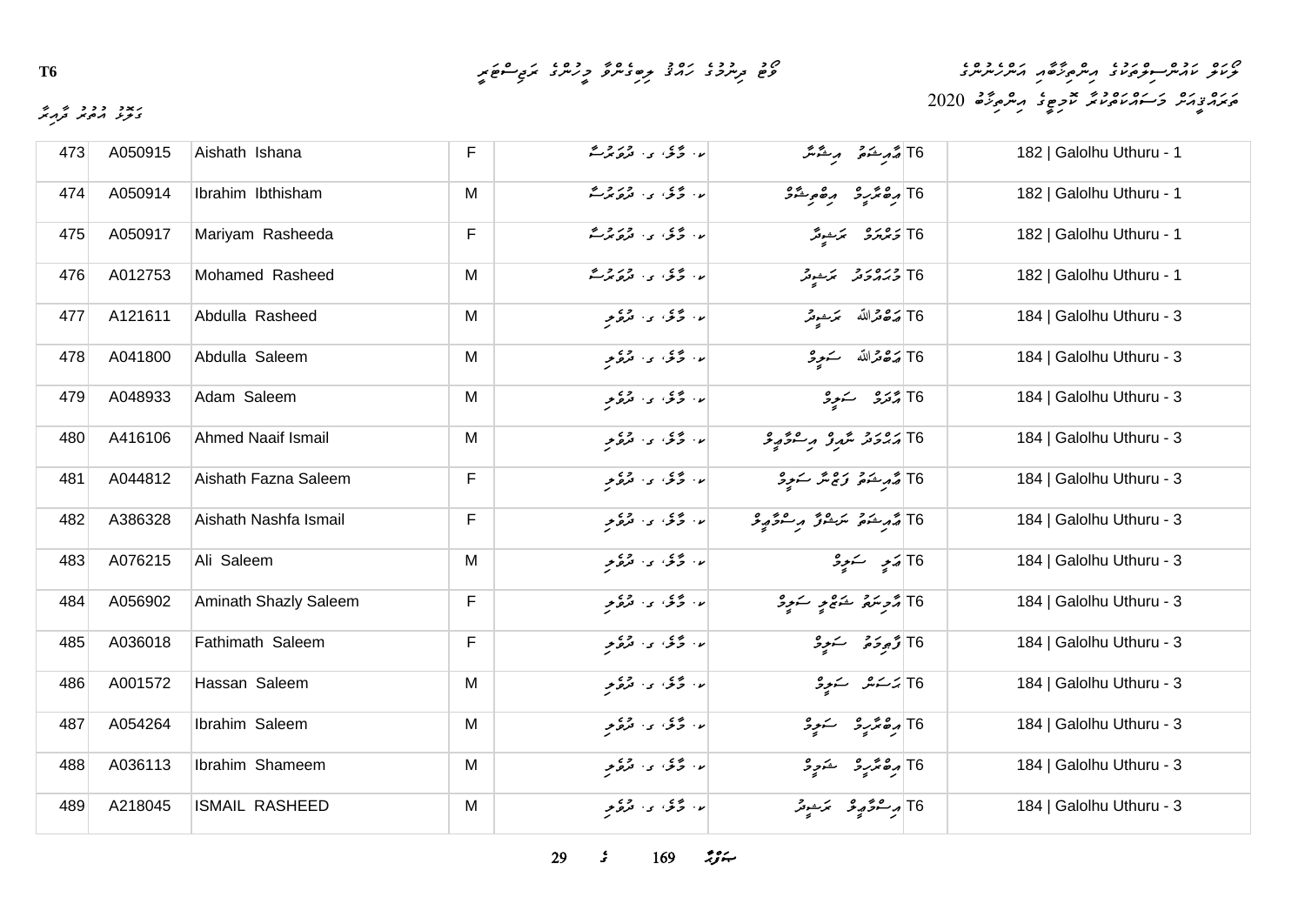*sCw7q7s5w7m< o<n9nOoAw7o< sCq;mAwBoEw7q<m; wBm;vB* م من المسجد المسجد المسجد المسجد المسجد العام 2020<br>مسجد المسجد المسجد المسجد المسجد المسجد المسجد المسجد المسجد ال

# *n8o<n@ q8qAq< q:uBmC*

| 490 | A085036 | <b>ISMAIL FULHU</b>          | M           | ۱۰ د څخه د اورونو                                                                                             | .T6 <sub>م</sub> ېشۇم <i>پۇز</i> ۇ                                             | 184   Galolhu Uthuru - 3 |
|-----|---------|------------------------------|-------------|---------------------------------------------------------------------------------------------------------------|--------------------------------------------------------------------------------|--------------------------|
| 491 | A157263 | <b>MALEEKA HASSAN SALEEM</b> | $\mathsf F$ | الأرمح يحادث ودهامو                                                                                           | T6 ك <sup>ې</sup> پر كىمى كىلىمى كىلىمى كىلىمى كىلىمى ئىلىمى ئىلىمى ئىلىمى ئىل | 184   Galolhu Uthuru - 3 |
| 492 | A058312 | Mariyam Rasheeda             | F           | الا انحلی ای فرونو                                                                                            | T6 ك <i>رىگە كەخوش</i>                                                         | 184   Galolhu Uthuru - 3 |
| 493 | A355078 | Mariyam Afaaf Adam           | $\mathsf F$ | الأرمح في المار ومي للمستخدم المستخدم المستخدم المستخدم المستخدم المستخدم المستخدم المستخدم المستخدم المستخدم | T6 كەبۇر <i>ە مۇۋۇ مەترە</i>                                                   | 184   Galolhu Uthuru - 3 |
| 494 | A355079 | Mohamed Areef Adam           | M           | الا انگی کا فرونو                                                                                             | T6 دُبَرُ دُور دَبِرِ دُبَرَدُ "                                               | 184   Galolhu Uthuru - 3 |
| 495 | A056148 | Zareena Mohamed              | F           | الأستحق الماستي ومحالج                                                                                        | T6 نح <i>م</i> رِسَّر     دحمہ در قر                                           | 184   Galolhu Uthuru - 3 |
| 496 | A125203 | Mohamed Rasheed              | M           | $2 - 2 - 3 - 5$ الله عن قرار د د المراد د د الس                                                               | T6  <i>32,325 بَرَحُوبَرُ</i>                                                  | 184   Galolhu Uthuru - 3 |
| 497 | A074976 | Aishath Ali Didi             | F           | لار ۇقتار، ئامەد ئىردى بوڭر                                                                                   | T6 <i>جُهِيشَمُ - مَيُوبِرِيدِ</i>                                             | 184   Galolhu Uthuru - 3 |
| 498 | A043876 | Aminath Shamaa               | $\mathsf F$ | لار گەنگەر ئەھرىم كەن                                                                                         | T6 مَّحِسَمَّةٌ شَخَّةٌ                                                        | 182   Galolhu Uthuru - 1 |
| 499 | A043682 | Athiyya Mohamed Waheed       | $\mathsf F$ | لار گەنگەر، كەنگە ئەرە                                                                                        | T6 <i>مَهِ مَهُ مَنْ مَرَوْدَ</i> عَرِيْرَ                                     | 182   Galolhu Uthuru - 1 |
| 500 | A262997 | Fathimath Shaufa             | $\mathsf F$ | لار گەنى بەر ئەندى ئەندى                                                                                      | T6 <i>وَّجِوَدَة</i> شَ <i>مَدَوْ</i>                                          | 182   Galolhu Uthuru - 1 |
| 501 | A047561 | Ismail Shifan                | M           | ، دې رې ووه وه                                                                                                | T6 م <i>ېشۇمۇ</i> خو <i>ۋىل</i>                                                | 182   Galolhu Uthuru - 1 |
| 502 | A043877 | Mohamed Shifaz               | M           | لار گەنى بەر ئەبلار ئور                                                                                       | $76$ كَرَكْرُكُمْ سُورٌّجْ                                                     | 182   Galolhu Uthuru - 1 |
| 503 | A040416 | Mohamed Ismail               | M           | لا کامی را جمهور باش                                                                                          | T6 <i>جەممىقى م</i> ېشى <i>ۋە پى</i>                                           | 182   Galolhu Uthuru - 1 |
| 504 | A355678 | Thoha Maadh Mohamed          | M           | لار گرمی برا کا مرد سویل                                                                                      | T6   پڑ ڈی دی۔<br>مسلمان                                                       | 182   Galolhu Uthuru - 1 |
| 505 | A121993 | Aishath Shifana              | $\mathsf F$ | ر، ۇى ر. ئايرو                                                                                                | T6 <i>مُقدِسْدَة</i> سُورٌسَّر                                                 | 182   Galolhu Uthuru - 1 |
| 506 | A121320 | Aminath Ahmed                | F           | ر، ۇىق ر. مېغرو                                                                                               | T6 مَّحِسَمَ مَ <sup>رو</sup> دَ                                               | 182   Galolhu Uthuru - 1 |

**30** *s* **169** *n***<sub>s</sub>***n***<sub>s</sub>**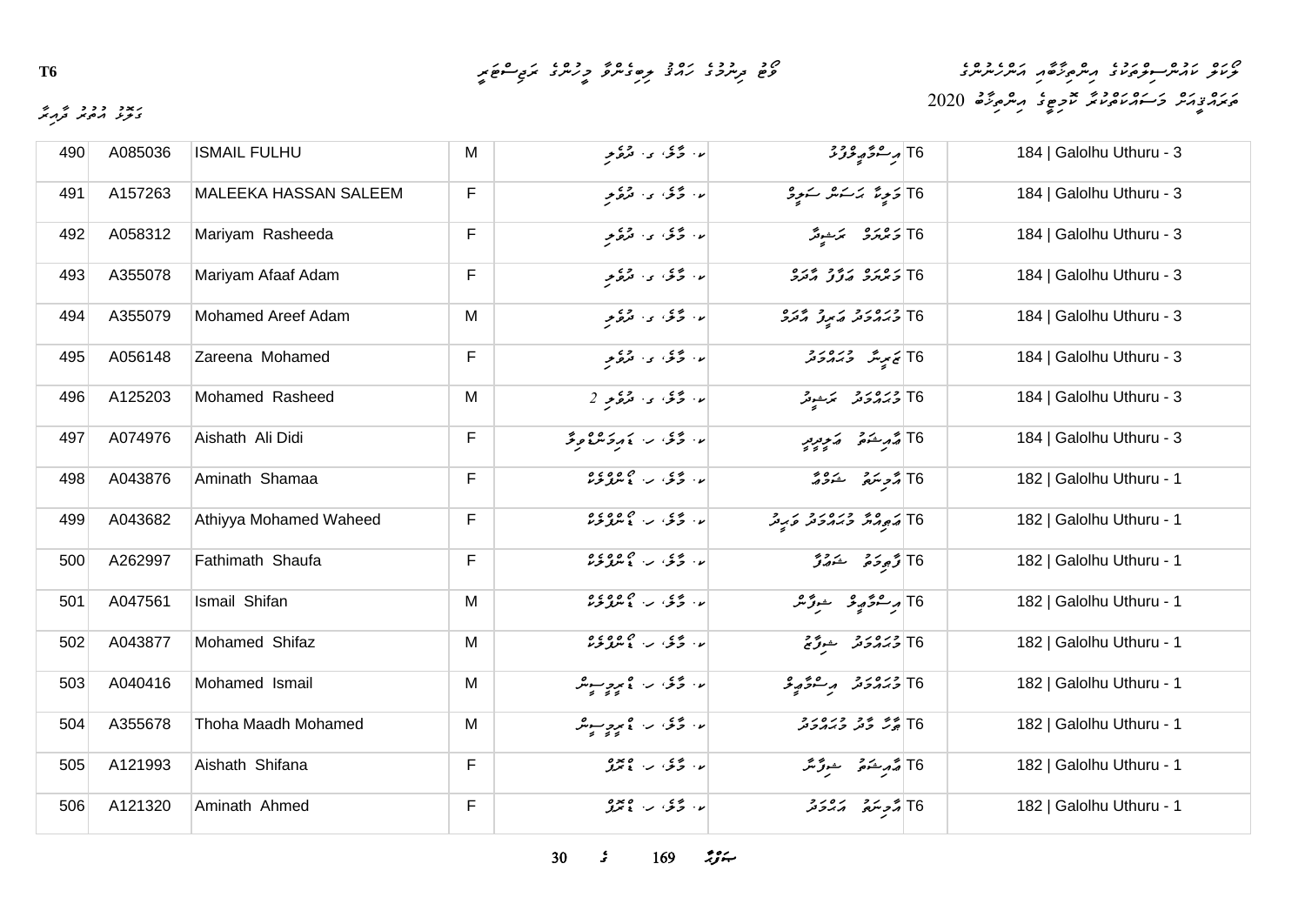*sCw7q7s5w7m< o<n9nOoAw7o< sCq;mAwBoEw7q<m; wBm;vB* م من المسجد المسجد المسجد المسجد المسجد العام 2020<br>مسجد المسجد المسجد المسجد المسجد المسجد المسجد المسجد المسجد ال

## *n8o<n@ q8qAq< q:uBmC*

| 507 | A167226 | Fathimath Shaffaf                | F            | ىر، ئۇنۇ، سەر قىمتى <sup>9</sup>                                                                                                                                                                                                                                                                                            | T6 <i>وَّجِودَة</i> ش <i>ەرو</i> و                                                                                                                                                                                                                                                                                          | 456   India / Trivandrum - 1 |
|-----|---------|----------------------------------|--------------|-----------------------------------------------------------------------------------------------------------------------------------------------------------------------------------------------------------------------------------------------------------------------------------------------------------------------------|-----------------------------------------------------------------------------------------------------------------------------------------------------------------------------------------------------------------------------------------------------------------------------------------------------------------------------|------------------------------|
| 508 | A046022 | Mariyam Rasheeda                 | F            | ر، ۇى ر. مېيوه                                                                                                                                                                                                                                                                                                              | T6 كىمىر كىمى كىمىدىگە                                                                                                                                                                                                                                                                                                      | 182   Galolhu Uthuru - 1     |
| 509 | A051174 | Ahmed Ishan                      | M            | پارسی کا در مرگز                                                                                                                                                                                                                                                                                                            | T6 <i>ټرې تو</i> پر ش <i>گر</i>                                                                                                                                                                                                                                                                                             | 185   Galolhu Uthuru - 4     |
| 510 | A071788 | Adam Subaih Ibrahim              | M            | $\frac{c_7}{c_7}$ , $\frac{c_8}{c_8}$ , $\frac{c_9}{c_8}$ , $\frac{c_9}{c_8}$                                                                                                                                                                                                                                               | T6 أَمُّ تَرَدُّ بِمُعَهُّدٍ مِعْمُّدِدُ                                                                                                                                                                                                                                                                                    | 579   Galolhu Uthuru-5       |
| 511 | A011037 | Aminath Subaihaa Ibrahim         | $\mathsf F$  | $\begin{bmatrix} 1 & 0 & 0 & 0 & 0 \\ 0 & 0 & 0 & 0 & 0 \\ 0 & 0 & 0 & 0 & 0 \\ 0 & 0 & 0 & 0 & 0 \\ 0 & 0 & 0 & 0 & 0 \\ 0 & 0 & 0 & 0 & 0 \\ 0 & 0 & 0 & 0 & 0 \\ 0 & 0 & 0 & 0 & 0 \\ 0 & 0 & 0 & 0 & 0 \\ 0 & 0 & 0 & 0 & 0 \\ 0 & 0 & 0 & 0 & 0 \\ 0 & 0 & 0 & 0 & 0 & 0 \\ 0 & 0 & 0 & 0 & 0 & 0 \\ 0 & 0 & 0 & 0 & $ | T6 أَمُوسَمَّدٍ مَقْصَدِيَّةٍ مِنْ مُحَمَّدِةٍ                                                                                                                                                                                                                                                                              | 95   R. Hulhudhuffaaru - 1   |
| 512 | A056247 | Gulfishan Shathir                | F            | ، دې را پاره ده                                                                                                                                                                                                                                                                                                             | T6 تۇقرىيەتكىر مەھ <sub>ب</sub> ىر                                                                                                                                                                                                                                                                                          | 579   Galolhu Uthuru-5       |
| 513 | A069875 | Ibrahim Abdulla                  | M            | پارسی کی در ده در ده                                                                                                                                                                                                                                                                                                        | T6 م <i>ِ هُمَّرِ وَ مَ</i> هُمَّاللَّه                                                                                                                                                                                                                                                                                     | 95   R. Hulhudhuffaaru - 1   |
| 514 | A048403 | Jameela Ibrahim Didi             | $\mathsf{F}$ | لا د څخه لر ، ده د ده                                                                                                                                                                                                                                                                                                       | T6 <i>ف<sub>َ</sub> جِرْدَ بِرەڭ بِرْدْ بِرِير</i> ِ                                                                                                                                                                                                                                                                        | 579   Galolhu Uthuru-5       |
| 515 | A061282 | REEM MAHMOOD AZMI SHALABI        | $\mathsf F$  | ر وي را ده ده.<br>دا گرگ را دورد د                                                                                                                                                                                                                                                                                          | T6 برڈ کرووو کروپر خکوہ                                                                                                                                                                                                                                                                                                     | 579   Galolhu Uthuru-5       |
| 516 | A078444 | Aishath Farishtha Abdul Sattar   | $\mathsf F$  |                                                                                                                                                                                                                                                                                                                             | $\frac{1}{2}$ , $\frac{1}{2}$ , $\frac{1}{2}$ , $\frac{1}{2}$ , $\frac{1}{2}$ , $\frac{1}{2}$ , $\frac{1}{2}$ , $\frac{1}{2}$ , $\frac{1}{2}$ , $\frac{1}{2}$ , $\frac{1}{2}$ , $\frac{1}{2}$ , $\frac{1}{2}$ , $\frac{1}{2}$ , $\frac{1}{2}$ , $\frac{1}{2}$ , $\frac{1}{2}$ , $\frac{1}{2}$ , $\frac{$                    | 579   Galolhu Uthuru-5       |
| 517 | A041475 | Aminath Nishaan Abdul Sattar     | $\mathsf F$  |                                                                                                                                                                                                                                                                                                                             | $\begin{vmatrix} 1 & 1 & 1 & 1 & 1 \\ 1 & 1 & 1 & 1 & 1 \\ 1 & 1 & 1 & 1 & 1 \\ 1 & 1 & 1 & 1 & 1 \\ 1 & 1 & 1 & 1 & 1 \\ 1 & 1 & 1 & 1 & 1 \\ 1 & 1 & 1 & 1 & 1 \\ 1 & 1 & 1 & 1 & 1 \\ 1 & 1 & 1 & 1 & 1 \\ 1 & 1 & 1 & 1 & 1 \\ 1 & 1 & 1 & 1 & 1 \\ 1 & 1 & 1 & 1 & 1 \\ 1 & 1 & 1 & 1 & 1 \\ 1 & 1 & 1 & 1 & 1 \\ 1 &$ | 579   Galolhu Uthuru-5       |
| 518 | A042001 | Fathimath Shaaistha Abdul Sattar | F            |                                                                                                                                                                                                                                                                                                                             | $76$ , $75.700$ , $75.700$ , $75.700$ , $75.700$ , $75.700$                                                                                                                                                                                                                                                                 | 579   Galolhu Uthuru-5       |
| 519 | A041002 | Khadeeja Ibrahim Didi            | F            | ر د محتوی را ۱۵۵ و د ۲۵ و د<br>را محتوی را امام د ۲۵ و د امام                                                                                                                                                                                                                                                               | T6 كَتَرِيعٌ مِنْ مُرْكِزَّةٍ مِرْمَرِ                                                                                                                                                                                                                                                                                      | 579   Galolhu Uthuru-5       |
| 520 | A063272 | <b>Abdul Haris</b>               | M            | ىن ۇىق يەسمىگە                                                                                                                                                                                                                                                                                                              | T6 كەھەر <i>ئوبر</i> بىر ئ <sub>ە</sub>                                                                                                                                                                                                                                                                                     | 185   Galolhu Uthuru - 4     |
| 521 | A059311 | Shareefa Mohamed                 | $\mathsf F$  | لا د څخه د کام په                                                                                                                                                                                                                                                                                                           | T6 خ <i>تىرۇ ئىمگەن</i> گە                                                                                                                                                                                                                                                                                                  | 185   Galolhu Uthuru - 4     |
| 522 | A057265 | Aishath Ahmed                    | $\mathsf{F}$ | ، د څو، ر. پروبروه                                                                                                                                                                                                                                                                                                          | T6م محمد مشرح محمد المحمد السياسية السياسية<br>المحمد المحمد المحمد المحمد السياسية السياسية السياسية السياسية السياسية                                                                                                                                                                                                     | 185   Galolhu Uthuru - 4     |
| 523 | A078884 | Aminath Naziya Hassan            | F            | ، دُی، رَ، دوبروه                                                                                                                                                                                                                                                                                                           | T6 مُرْحِسَةٌ سُّمِيةٌ مَسَسْرٌ                                                                                                                                                                                                                                                                                             | 185   Galolhu Uthuru - 4     |

*31 s 169 <i>n*<sub>x</sub>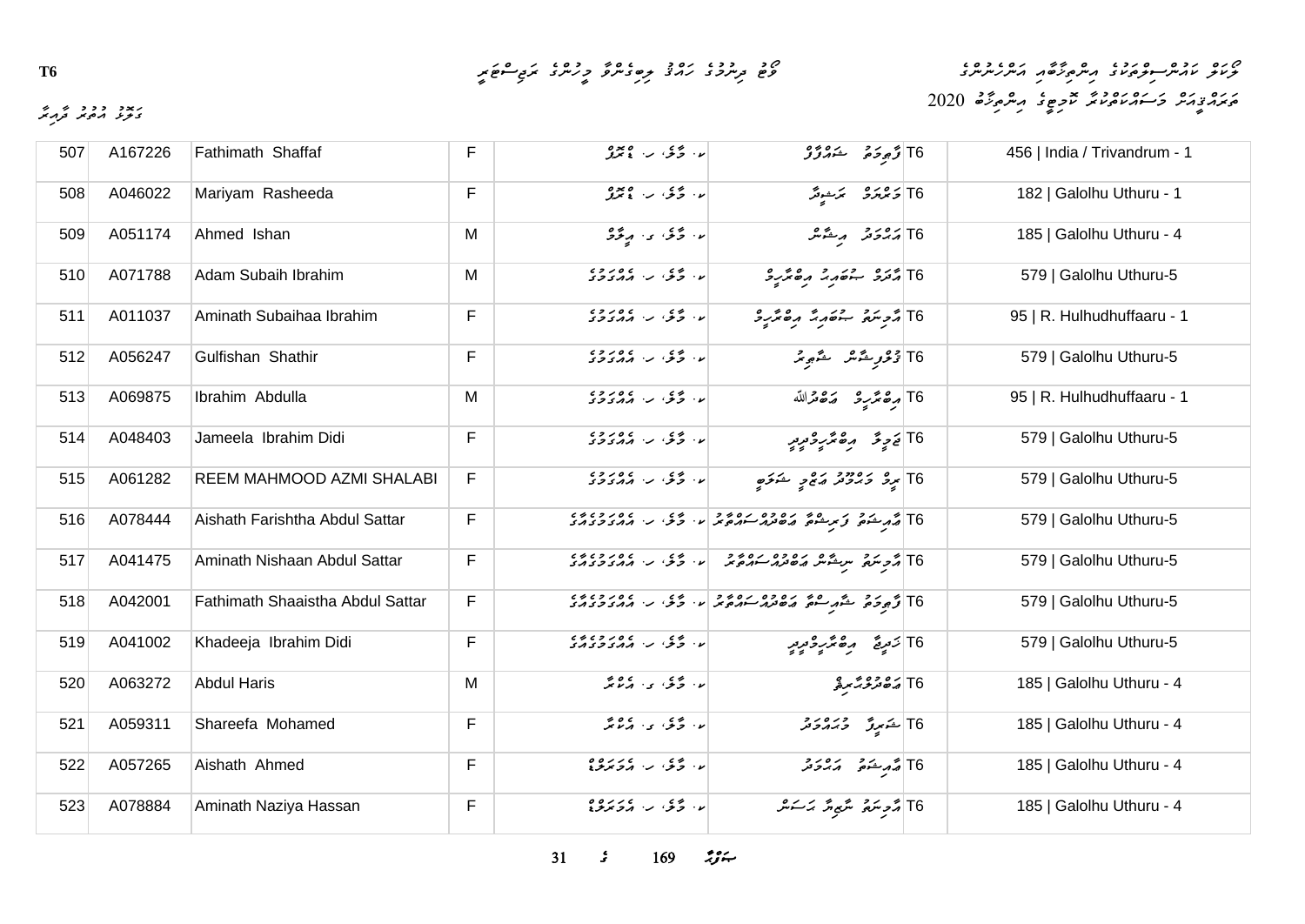*sCw7q7s5w7m< o<n9nOoAw7o< sCq;mAwBoEw7q<m; wBm;vB* م من المسجد المسجد المسجد المسجد المسجد العام 2020<br>مسجد المسجد المسجد المسجد المسجد المسجد المسجد المسجد المسجد ال

| 524 | A076940 | Fathima Nashida Hassan        | F            | لا د څخه را پروتروه                                                                         | T6 <i>وَّج</i> ودٌ سَّرْجونَّہ بَرْسَمْسُ                                                                 | 185   Galolhu Uthuru - 4 |
|-----|---------|-------------------------------|--------------|---------------------------------------------------------------------------------------------|-----------------------------------------------------------------------------------------------------------|--------------------------|
| 525 | A074474 | <b>MOHAMED MIRSHAN HASSAN</b> | M            | $\begin{bmatrix} 0 & 0 & 0 & 0 & 0 \\ 0 & 0 & 0 & 0 & 0 \\ 0 & 0 & 0 & 0 & 0 \end{bmatrix}$ | T6 <i>ورورو ومرشر مرکبر</i> مر                                                                            | 185   Galolhu Uthuru - 4 |
| 526 | A390743 | Aishath Rasha Ali             | $\mathsf{F}$ | ، د څو، د اړوبې                                                                             | T6 صُرِحَة حَرَحَتْ صَعِ                                                                                  | 184   Galolhu Uthuru - 3 |
| 527 | A042492 | Ali Riyaz                     | M            | لار څخه ی گرځ مړ                                                                            | T6 کی موبر میں شہر ہے۔<br>م                                                                               | 184   Galolhu Uthuru - 3 |
| 528 | A043069 | Afaaf Abdul Majeed            | F            | پارسمجنۍ او اوسولا                                                                          | T6 <i>ړَرُّوْ په مورود پ</i> وتر                                                                          | 184   Galolhu Uthuru - 3 |
| 529 | A027804 | Ahmed Abdul Majeed            | M            | لا د څخه د امکس                                                                             | T6 <i>גُرُونر   ډەودونونر</i>                                                                             | 184   Galolhu Uthuru - 3 |
| 530 | A035499 | Aminath Wafa Abdul Majeed     | F            | $x^2 - 2x^3 - 1$ المستق                                                                     | T6 <i>مُجِسَعَ وَوُّ مَ</i> صَ <i>وَوْدَ وِ</i> مَ                                                        | 184   Galolhu Uthuru - 3 |
| 531 | A043005 | Mohamed Abdul Majeed          | M            | لا د څخه د د کمپنۍ                                                                          | 76 درەر دې مەدەبەر دەر<br>16 دېرمەتر مەھىر دەبىر                                                          | 184   Galolhu Uthuru - 3 |
| 532 | A043003 | Muneera Abdulla Didi          | $\mathsf F$  | لا د څخه د کامبر                                                                            | T6   جُسِيَّد   شَ®مَّدْاللَّهُ مِرْمَرِ                                                                  | 184   Galolhu Uthuru - 3 |
| 533 | A034453 | Sofa Abdul Majeed             | $\mathsf F$  | لا د څخه د کامبرنگ                                                                          | T6 بەرق ھەھىر <i>ۈدۈ ي</i> ەر                                                                             | 184   Galolhu Uthuru - 3 |
| 534 | A011410 | Abdul Ganee Mohamed           | M            | $x^2 - 2x^2 - 3x^2 - 2x^2 - 4x + 1$                                                         | T6 <i>בُھُتَرُوْدَ سِي حُمَدُوَ</i> تَرُ                                                                  | 184   Galolhu Uthuru - 3 |
| 535 | A140999 | Ahmed Shahudhee               | M            | $x^2 - 2x^2 - 3x^2 - 3x + 4$                                                                | T6 كەيمە <i>كەنتى ھەر</i> تىر                                                                             | 184   Galolhu Uthuru - 3 |
| 536 | A010993 | <b>AISHATH ZILMA</b>          | $\mathsf F$  |                                                                                             | T6مەيدىقى ئ <sub>ىم</sub> وگە                                                                             | 184   Galolhu Uthuru - 3 |
| 537 | A102223 | Hassan Shifan                 | M            | $x^2 + 2x + 2x + 3 = 0$                                                                     | T6 <i>يز شوق شوق ه</i>                                                                                    | 184   Galolhu Uthuru - 3 |
| 538 | A050784 | Hussain Shihan                | M            |                                                                                             | T6 يُرْسَمْ مِيْتَ عَبَدَ مِيْتَ مِيْتَ مِيْتَ مِيْتَ مِيْتَ مِيْتَ مِيْتَ مِيْتَ مِيْتَ مِيْتَ مِي<br>من | 184   Galolhu Uthuru - 3 |
| 539 | A125200 | Ibrahim Shivaz                | M            | $x^2 - 2x^2 - 3x + 2x + 3x + 4$                                                             | T6 م <i>ەھترى</i> شى <i>مۇ</i> ج                                                                          | 184   Galolhu Uthuru - 3 |
| 540 | A358079 | Mohamed Zilal                 | M            | $x^2 - 2x^2 - 2x^2 - 3x^2 - 4$                                                              | T6 <i>5223 بوقر</i><br>76                                                                                 | 155   K. Hinmafushi - 2  |

*n8o<n@ q8qAq< q:uBmC*

**32** *s* **169** *n***<sub>s</sub>***n***<sub>s</sub>**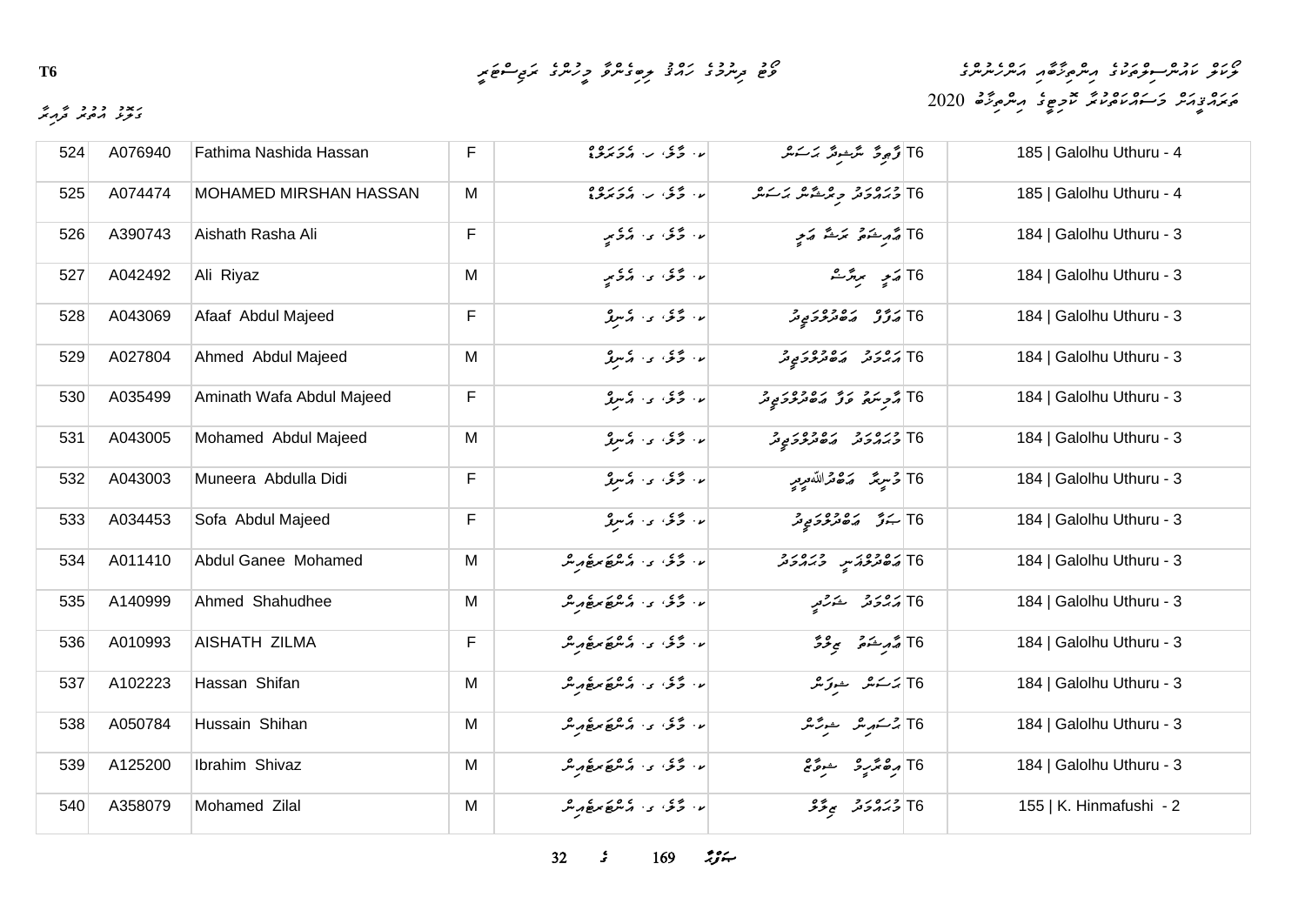*sCw7q7s5w7m< o<n9nOoAw7o< sCq;mAwBoEw7q<m; wBm;vB* م من المرة المرة المرة المرجع المرجع في المركبة 2020<br>مجم*د المريض المربوط المربع المرجع في المراجع المركبة* 

|  | $\mathscr{D}$ $\mathscr{D}$ $\mathscr{D}$ $\mathscr{D}$ $\mathscr{D}$ $\mathscr{D}$ $\mathscr{D}$ $\mathscr{D}$ $\mathscr{D}$ $\mathscr{D}$ $\mathscr{D}$ |
|--|-----------------------------------------------------------------------------------------------------------------------------------------------------------|
|  | ىوى مەير ىرمىر                                                                                                                                            |
|  |                                                                                                                                                           |

| 541 | A258504 | Sameera Aboobakuru       | F           | لاستكف والمتكرة برغاماش                                                                              | 76 س <i>توپر مقصد پر</i>                         | 184   Galolhu Uthuru - 3 |
|-----|---------|--------------------------|-------------|------------------------------------------------------------------------------------------------------|--------------------------------------------------|--------------------------|
| 542 | A060183 | Abdulla Asjad            | M           | $x \overset{co}{\cancel{e}} \overset{o}{\cancel{h}} \overset{o}{\cancel{h}} \overset{o}{\cancel{h}}$ | T6 مَرْهُ مِّرْاللَّهُ مَرْ مُتَوَمِّر           | 185   Galolhu Uthuru - 4 |
| 543 | A060191 | Ali Amjad                | M           | $x \overset{co}{g} \overset{co}{h} y \overset{co}{g}$                                                | T6 <i>ھَجِ   مُ</i> وْتَحَ                       | 185   Galolhu Uthuru - 4 |
| 544 | A060192 | Aminath Wafa             | $\mathsf F$ | $x \overset{cc0}{\cancel{e}} x \overset{c}{\cancel{h}} x$ , $y \overset{c}{\cancel{e}} x$            | T6 مُجِسَعُ وَزَّ                                | 185   Galolhu Uthuru - 4 |
| 545 | A150302 | Eanas Amjadh             | $\mathsf F$ | $x \overset{cc0}{\cancel{e}} x' \overset{c}{\cancel{e}} x' \overset{c}{\cancel{e}} x'$               | T6 <sub>م</sub> يسَرَّے كەم <i>قى</i> رى         | 185   Galolhu Uthuru - 4 |
| 546 | A046452 | Abdulla Shamaal          | M           | پار گ <sup>و</sup> گاه کار در مجمد مرکز                                                              | T6 كَرْجْدْللَّه شَرَّرْ كَرْ                    | 183   Galolhu Uthuru - 2 |
| 547 | A086727 | Ahadh Ahmed              | M           | پار گ <sup>و</sup> گاه کار در مجمد مرکز                                                              | T6 كەبرىتى كەبر <i>ە ب</i> وتىر                  | 183   Galolhu Uthuru - 2 |
| 548 | A331482 | Daudh Ahmed              | M           | پار گ <sup>و</sup> گاه کار در مجمد مرکز                                                              | T6 تروو برور و                                   | 183   Galolhu Uthuru - 2 |
| 549 | A167236 | Fathmath Yasmeen Shamaal | $\mathsf F$ | الاستخرى المستعدد والمحمد فلر                                                                        | T6 <i>وَّجِ دَمَعْ مُرْسُورٍ مُرْ شَرَّ</i> رُوْ | 183   Galolhu Uthuru - 2 |
| 550 | A057370 | Hafeeza Hassan           | F           | لا المحمق الأسلم المجموعة في                                                                         | T6 <i>يَروِجَ يَ</i> سَمَّرُ                     | 183   Galolhu Uthuru - 2 |
| 551 | A048327 | Hassan Fazal Hussain     | M           | لا المحمق الأسلم المجموعة في                                                                         | T6 ئەسەنلەر تەش <i>قى</i> 2 ئەسەرلىر             | 183   Galolhu Uthuru - 2 |
| 552 | A057369 | Hussain Ahmed Didi       | M           | الاستخرار والمتجمع ومحمد فكر                                                                         | T6 پر <i>شہر شہر کی پر ڈو</i> ٹرمیریر            | 183   Galolhu Uthuru - 2 |
| 553 | A055663 | Ibrahim Maal             | M           | پار گ <sup>و</sup> گاه کار در مجمد مرکز                                                              | T6 <sub>م</sub> ەنزىر ئەممى                      | 183   Galolhu Uthuru - 2 |
| 554 | A047901 | Mohamed Jalal            | M           | پار محتی کا در مجمد میران                                                                            | T6 <i>ڈیزوی بی ق</i> وی                          | 183   Galolhu Uthuru - 2 |
| 555 | A329848 | Sakeena Mohamed Jalal    | F           | لا المحتى الاستعاد المعرور                                                                           | T6   سَرِیدَ دَبَرَ دَبَرَ مَعَرَّدَ وَ ا        | 183   Galolhu Uthuru - 2 |
| 556 | A329845 | Sulaiman Mohamed Jalal   | M           | پارسی کی در می کردو                                                                                  | T6 جۇمەر مەدرەردە بەرە                           | 183   Galolhu Uthuru - 2 |
| 557 | A064575 | Zaaid Ahmed              | M           | ، د څو، د مرمدن                                                                                      | T6 يَحْمِدِ مَدْ مَدْ تَحْمَدُ                   | 183   Galolhu Uthuru - 2 |

**33** *s* **169** *n***<sub>s</sub>***n***<sub>s</sub>**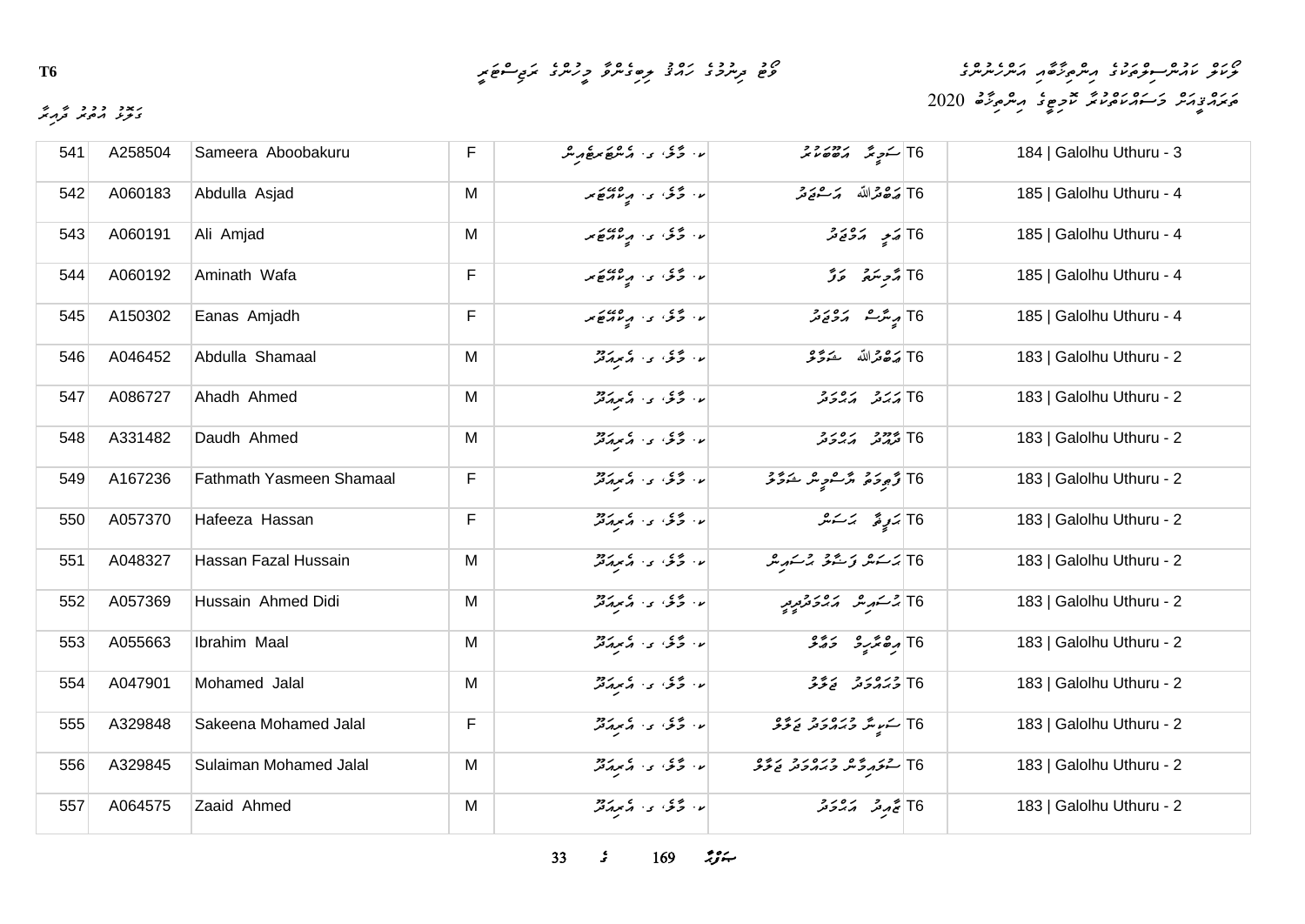*sCw7q7s5w7m< o<n9nOoAw7o< sCq;mAwBoEw7q<m; wBm;vB* م من المسجد المسجد المسجد المسجد المسجد العام 2020<br>مسجد المسجد المسجد المسجد المسجد المسجد المسجد المسجد المسجد ال

| 558 | A048995 | Ahmed Shah                    | M           | لا . د د کال ، د مان د د د گا                                                                                  |                                                                      | 184   Galolhu Uthuru - 3 |
|-----|---------|-------------------------------|-------------|----------------------------------------------------------------------------------------------------------------|----------------------------------------------------------------------|--------------------------|
| 559 | A044633 | Aminath Mohamed               | F           | $\begin{bmatrix} 2 & 2 & 3 & 5 \\ 2 & 3 & 5 & 5 \end{bmatrix}$                                                 | T6 مُر <i>جِسَة دُبَيْدُدُونَد</i>                                   | 184   Galolhu Uthuru - 3 |
| 560 | A243601 | Fathimath Nadhra Jameel       | $\mathsf F$ | $\begin{bmatrix} 1 & 1 & 1 & 1 \\ 1 & 1 & 1 & 1 \\ 1 & 1 & 1 & 1 \end{bmatrix}$                                | T6 <i>وُّجِ دَمَّةَ</i> سَمَ <i>دْيَ</i> ّ مَحَ <i>وِ</i> حْر        | 184   Galolhu Uthuru - 3 |
| 561 | A074585 | Mariyam Thifla Jameel         | $\mathsf F$ | $\begin{bmatrix} 2 & 2 & 3 & 5 \\ 2 & 3 & 5 & 5 \end{bmatrix}$                                                 | T6 كَمْرْتَرْدْ بِوِرْدَّ فَ <sub>ْ</sub> حِرْدَ                     | 184   Galolhu Uthuru - 3 |
| 562 | A048046 | Fathimath Mohamed             | $\mathsf F$ | لا . ۇ ئى ب كەشقىرى                                                                                            | T6 <i>وُجِ دَمَ دُبَهُ دَيْر</i> َ                                   | 184   Galolhu Uthuru - 3 |
| 563 | A330921 | Fathimath Inaan Ismail Shamin | $\mathsf F$ |                                                                                                                | T6 <i>ۋوڭۇ مەشكەر مەشۇم</i> و شۇمەر بىر كۆپ بەر مەسىمەر              | 184   Galolhu Uthuru - 3 |
| 564 | A048048 | Ismail Shamin                 | M           | لا : د د کال د کال د کال د کال د کال د کال د کال د کال د کال د کال د کال د کال د کال د کال د کال د کال د کال د | T6 <sub>م</sub> رىئۇم <sub>ۇ</sub> ئۇرى <i>تى</i>                    | 184   Galolhu Uthuru - 3 |
| 565 | A160570 | Mariyam Eman Ismail Shamin    | F           |                                                                                                                | T6 <i>و ډوره پرځنگر پر سوگړنو څو شو پلا</i> پر عمل د مان د د مان د د | 184   Galolhu Uthuru - 3 |
| 566 | A101052 | Ahmed Haani Badeeu            | M           | $\stackrel{e}{\sim}$ ، د د دولورگر                                                                             | T6 كەبرى قرىر ھ <i>ەبە</i> ر                                         | 182   Galolhu Uthuru - 1 |
| 567 | A102796 | Fathimath Shiyama             | F           | لا : وَفَوْا رَا مُعَوَّرُ مِرَّ                                                                               | T6 <i>وَّجِ دَمَّ</i> شِي <i>رَةً</i>                                | 182   Galolhu Uthuru - 1 |
| 568 | A104753 | Hussain Rasheed               | M           | $\stackrel{e}{\sim}$ ، د د دولورگر                                                                             | T6 کے سک <i>ر مگر مگر می</i> وٹر                                     | 182   Galolhu Uthuru - 1 |
| 569 | A217072 | Ibrahim Badeeu                | M           | لا : د د د ، د ، د و ټررنگر                                                                                    | T6 <sub>م</sub> ەنگەر ئەم <i>رە</i>                                  | 182   Galolhu Uthuru - 1 |
| 570 | A055107 | Azeeza Abdul Rahman           | $\mathsf F$ | لا د څخه را موندوند                                                                                            | T6 <i>בَيِّ جَمْ مُعْمَّدْ مُدَوَّسْ</i>                             | 182   Galolhu Uthuru - 1 |
| 571 | A115741 | Hassan Rasheed                | М           | لا د څخه را موندونې                                                                                            | T6   يَرْسَمْرُ - بَرْسُوِيْرُ                                       | 182   Galolhu Uthuru - 1 |
| 572 | A381460 | Malsa Hassan Rasheed          | $\mathsf F$ | لا د څخه را مونونونو                                                                                           | T6   كەنۇب كەسكە كىرىغ <sub>ى</sub> دىر                              | 182   Galolhu Uthuru - 1 |
| 573 | A023643 | <b>MARIYAM IBTHISHAM</b>      | F           | لا د څخه را مونونونو                                                                                           | T6تر <i>مرد م</i> ڤمِشُر                                             | 182   Galolhu Uthuru - 1 |
| 574 | A048001 | Ahmed Eadhan Ashraf           | M           | لا به څوکار ، مره چې ش                                                                                         | T6 <i>ړېدی پېڅ</i> ېر ټر شمر                                         | 185   Galolhu Uthuru - 4 |

## *n8o<n@ q8qAq< q:uBmC*

**34** *s* **169** *n***<sub>s</sub>***n*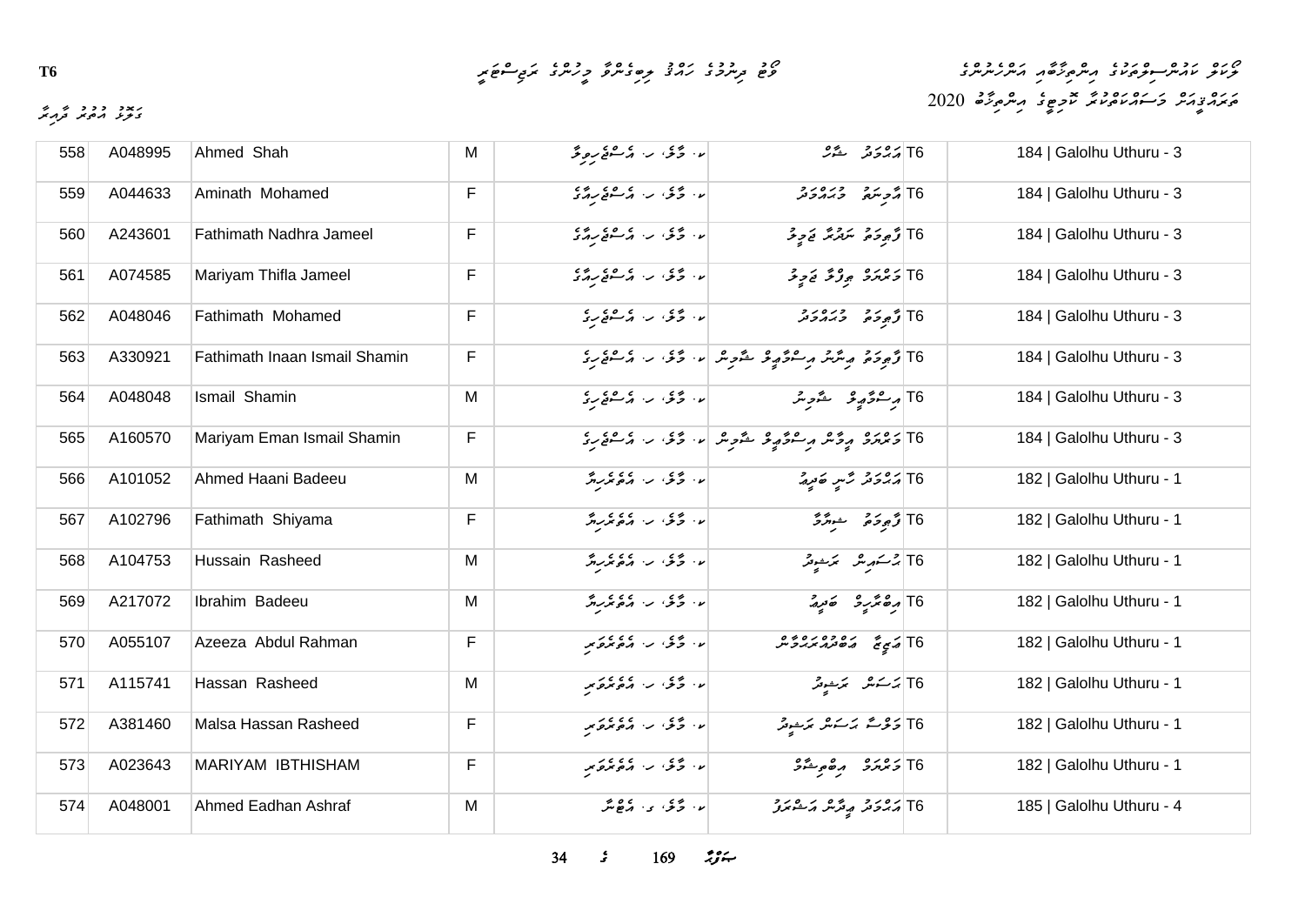*sCw7q7s5w7m< o<n9nOoAw7o< sCq;mAwBoEw7q<m; wBm;vB* م من المسجد المسجد المسجد المسجد المسجد العام 2020<br>مسجد المسجد المسجد المسجد المسجد المسجد المسجد المسجد المسجد ال

## *n8o<n@ q8qAq< q:uBmC*

| 575 | A046484 | Sifa Mohammed            | F            | ىر، بۇقۇرى بەرگە ھەتتى     | $76$ سوتر دېمبردنگر                              | 185   Galolhu Uthuru - 4     |
|-----|---------|--------------------------|--------------|----------------------------|--------------------------------------------------|------------------------------|
| 576 | A052641 | <b>Ahmed Mahin Fayaz</b> | M            | ر، دې د اموس               | T6 <i>ړی دی وگړینگر وگړ</i> ینگو                 | 184   Galolhu Uthuru - 3     |
| 577 | A035012 | Mariyam Mizna            | F            | ر وي د پروتلو              | T6 <i>كاندىرى دې</i> مىگە                        | 184   Galolhu Uthuru - 3     |
| 578 | A060594 | Ahmed Jihan              | M            | لار گەنگەر ، مەلكەشكە      | T6 <i>ټرې تو</i> پر ش                            | 579   Galolhu Uthuru-5       |
| 579 | A050388 | Fathimath Shaila         | $\mathsf{F}$ | ، دُبُّ، رَ پُرْ کُرْ کُمْ | T6 <i>وَّجِوَدَة</i> شَه <i>رة</i> ً             | 579   Galolhu Uthuru-5       |
| 580 | A069495 | Ismail Suwaidh           | M            | ، دې رې په ک               | T6 <sub>م</sub> رےد <sub>گھی</sub> و جو مقصد     | 579   Galolhu Uthuru-5       |
| 581 | A023546 | Mariyam Rasheeda Ibrahim | $\mathsf F$  | لار ۇي را مەم ئومۇ         | T6 <i>وَبُرْمَرْدُ بَرَحْبِيرُ وِهْبُرُبِ</i> دُ | 579   Galolhu Uthuru-5       |
| 582 | A024469 | Musthafa Mohamed Didi    | M            | ، دې ر. د ۱۳۵ کو           | T6 <i>3 موتر وبروبر وبروبر</i>                   | 579   Galolhu Uthuru-5       |
| 583 | A357032 | Afaaf Mohamed Inaz       | $\mathsf F$  | لا د څخه د د وَماشی        | T6 <i>ړوو ورورو م</i> یگر م                      | 185   Galolhu Uthuru - 4     |
| 584 | A010369 | Ahmed Shinan             | M            | لا د څخه د زماند           | T6 <i>ټرې تو ش</i> و شر                          | 185   Galolhu Uthuru - 4     |
| 585 | A037800 | Aishath Sifana           | F            | لا د څخه د زماند           | T6 <i>مُقدِينَة بِوَنْ</i> تَر                   | 185   Galolhu Uthuru - 4     |
| 586 | A346780 | Aishath Lamsa Latheef    | $\mathsf F$  | لا د څخه د زماند           | T6 مُەم شەتر كەن كە كەبولۇ                       | 460   Srilanka / Colombo - 1 |
| 587 | A040241 | Aminath Sirufa           | F            | لاستخفى كالمحمد وتماريخ    | T6 مُرْجِعَة مِعْمَدٌ                            | 185   Galolhu Uthuru - 4     |
| 588 | A157026 | Aminath Lamha Latheef    | $\mathsf F$  | لاستخرى كالمحمد وكالمستمل  | T6 مَّ <i>جِسَمَۃ حَ</i> 3 حَمِيوْ               | 185   Galolhu Uthuru - 4     |
| 589 | A159787 | Aminath Sakha Shinan     | $\mathsf{F}$ | لا د څخه د زماند           | T6 <i>مُّہِ سَهُمْ</i> سَنَّ سُبِسُّهُ           | 460   Srilanka / Colombo - 1 |
| 590 | A010370 | Fathimath Ihusana        | $\mathsf{F}$ | لا د څخه د وَماشک          | T6 <i>وُمِعَة مِدْسَّةَ.</i>                     | 185   Galolhu Uthuru - 4     |
| 591 | A040156 | Haseena Moosa            | $\mathsf F$  | لاستخف والمقصور            | T6  زرید حق                                      | 185   Galolhu Uthuru - 4     |

**35** *s* **169** *n***<sub>s</sub>***n***<sub>s</sub>**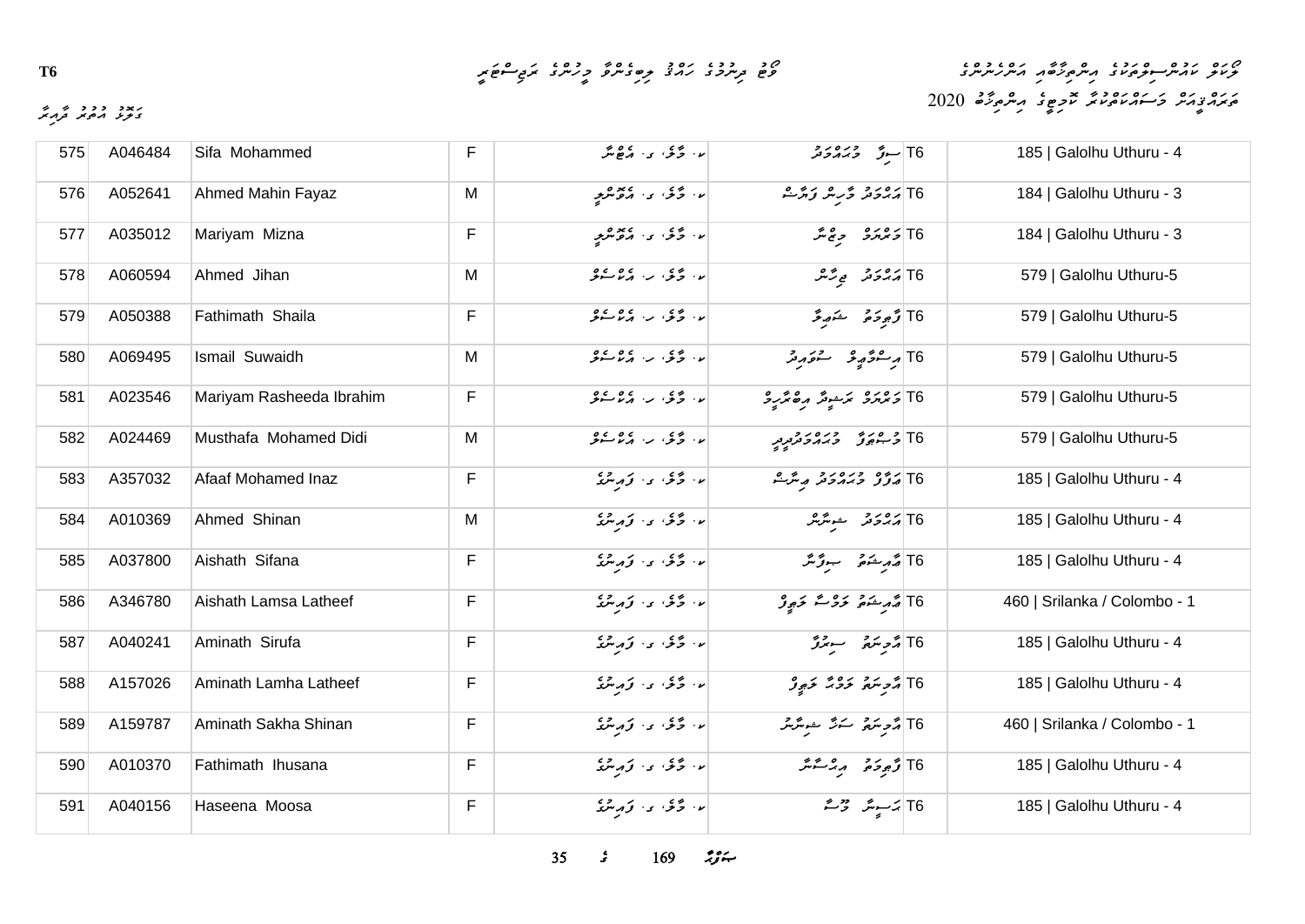*sCw7q7s5w7m< o<n9nOoAw7o< sCq;mAwBoEw7q<m; wBm;vB* م من المسجد المسجد المسجد المسجد المسجد العام 2020<br>مسجد المسجد المسجد المسجد المسجد المسجد المسجد المسجد المسجد ال

# *n8o<n@ q8qAq< q:uBmC*

| 592 | A010357 | Hussain Sifaau            | M            | پارستختی، برنامه و کرد مترنگ | T6 يُرتمبر مُشَرِّدَة مُشَرَّدَة بِهِ 16                          | 185   Galolhu Uthuru - 4     |
|-----|---------|---------------------------|--------------|------------------------------|-------------------------------------------------------------------|------------------------------|
| 593 | A357033 | <b>IFAAF MOHAMED INAZ</b> | $\mathsf{F}$ | لا د څخه د وَماشی            | T6 <sub>م</sub> وتۇ ئ <i>ېرمۇمر مېنى</i> چ                        | 185   Galolhu Uthuru - 4     |
| 594 | A009448 | Mariyam Samila            | F            | لا د څخه د وَم شک            | T6 ك <i>ېڭىنىڭ</i> ش <i>ەر</i> گە                                 | 460   Srilanka / Colombo - 1 |
| 595 | A028033 | Mohamed Inaz              | M            | لا د څخه د وَم شک            | T6 <i>5223 م</i> ىتى <i>گى</i>                                    | 185   Galolhu Uthuru - 4     |
| 596 | A346654 | Mohamed Aiham Shafeeg     | M            | 2.73.2.3.2.0                 | T6 <i>وَيَهُوَ مَدْ مَدِيَ</i> وْ ۖ حَد <i>ِي</i> قَ              | 185   Galolhu Uthuru - 4     |
| 597 | A141720 | Sayyah Abbas              | M            | لا د څخه د زماند             | 28222216                                                          | 185   Galolhu Uthuru - 4     |
| 598 | A141721 | Sibah Abbas               | M            | الأرمحى المار وكهامي         | $25.3 25 - 76$                                                    | 185   Galolhu Uthuru - 4     |
| 599 | A079173 | Silaah Abbas              | M            | لا د څکې د د وکړېدن          |                                                                   | 185   Galolhu Uthuru - 4     |
| 600 | A040242 | Zulaikha Hassan           | $\mathsf{F}$ | لا د څخه د وَماشی            | T6 ئىخەر <i>5 سەش</i>                                             | 185   Galolhu Uthuru - 4     |
| 601 | A039873 | Ismail Naseem Hussain     | M            | لا الحمق ب وكمكر وكم         | T6 <sub>م</sub> رےد <i>ۇ<sub>م</sub>ى</i> ئىرىد <i>ۇ جىشىرىتى</i> | 185   Galolhu Uthuru - 4     |
| 602 | A077831 | Ahmed Shadheen Rasheedh   | M            | ر، دَگر، ر، دَرْدَدَّ        | T6 <i>كەنگەنگە</i> شەمرىكر مكىش <sub>و</sub> مۇ                   | 185   Galolhu Uthuru - 4     |
| 603 | A077834 | Aminath Shifana Rasheed   | $\mathsf F$  | الا د نخوان المرجوع          | T6 <i>مُّہِ سَهُ</i> مُش <i>ِوِّنٌ مَرْشِوتُر</i> َ               | 185   Galolhu Uthuru - 4     |
| 604 | A084503 | Ibrahim Ashraf            | M            | لا . ۇى ب ۋىزۇ               | T6 مەھمەر ئەسىمى 76                                               | 185   Galolhu Uthuru - 4     |
| 605 | A033345 | Ismail Shan Rasheed       | M            | د گچې ر کورگ                 | T6 م <i>ېشۇمۇ</i> ئۇنى <i>گە ئەجەتر</i>                           | 185   Galolhu Uthuru - 4     |
| 606 | A342308 | Mariyam Wishaya Wildhan   | $\mathsf{F}$ | ا د گی د دی و                | T6 كَمَرْمَرْدُ مِـ شَمَّرَ مِـ دْمَّرْسْ                         | 185   Galolhu Uthuru - 4     |
| 607 | A033465 | Mohamed Rasheed           | M            | ر، دَبَی ر، دَرْدَ           | T6 <i>وُبَرُوُوَ</i> تَرُ - بَرَحْدِثَرُ                          | 185   Galolhu Uthuru - 4     |
| 608 | A063384 | Sheeneez Rasheed          | $\mathsf F$  | ر، ن <sup>3</sup> نی، ر، ن5ن | T6 شوسرچ کرشوٹر<br>آ                                              | 185   Galolhu Uthuru - 4     |

**36** *s* **169** *n***<sub>3</sub>** $\div$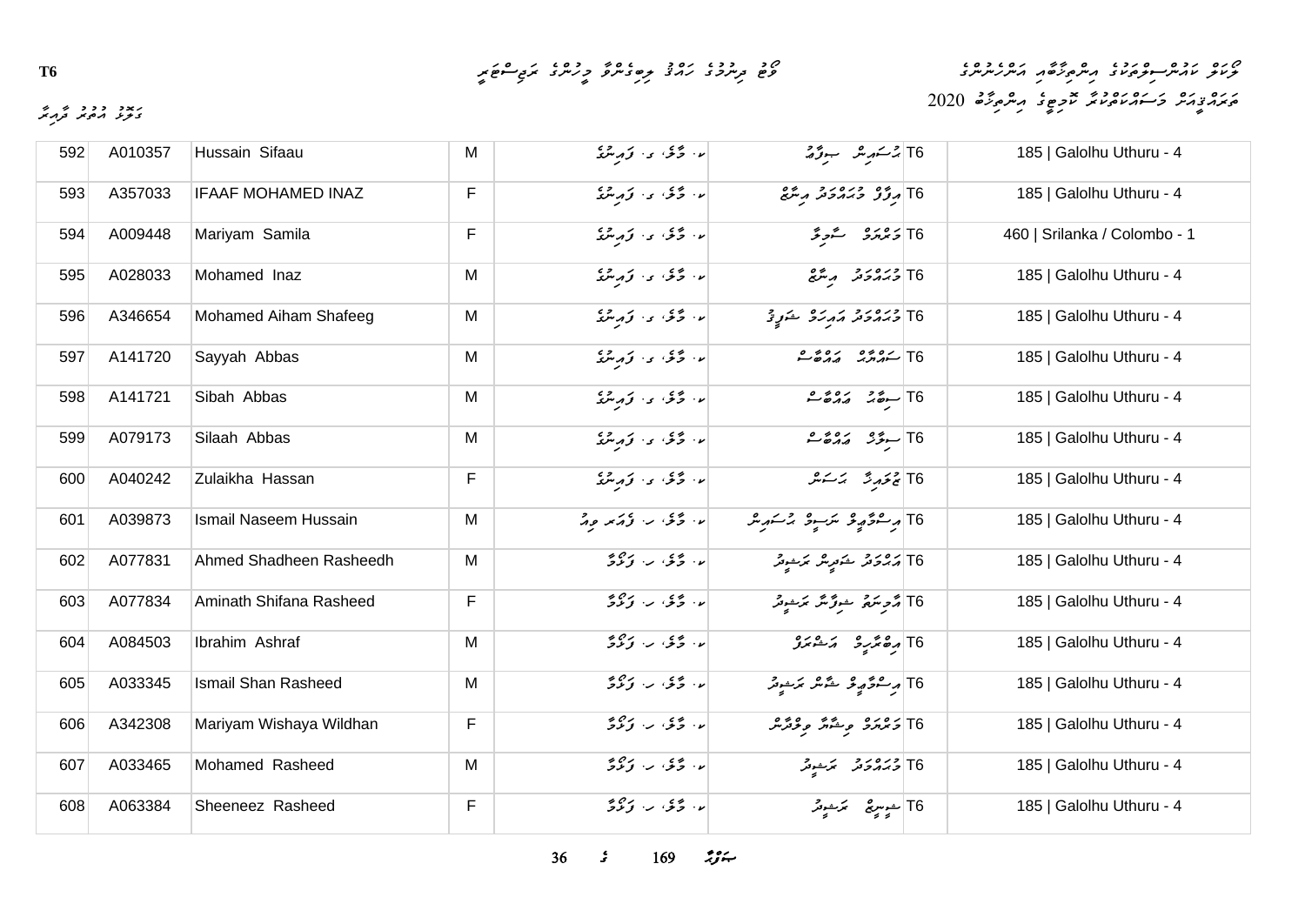*sCw7q7s5w7m< o<n9nOoAw7o< sCq;mAwBoEw7q<m; wBm;vB* م من المسجد المسجد المسجد المسجد المسجد العام 2020<br>مسجد المسجد المسجد المسجد المسجد المسجد المسجد المسجد المسجد ال

# *n8o<n@ q8qAq< q:uBmC*

| 609 | A077833 | Suzana Rasheed            | F            | ا ، د څخه ر . وَرُدَدُّ                         | T6 کے بج مگر کرھون <i>ڈ</i>                                                                          | 185   Galolhu Uthuru - 4     |
|-----|---------|---------------------------|--------------|-------------------------------------------------|------------------------------------------------------------------------------------------------------|------------------------------|
| 610 | A124307 | Ahmed Shamrah             | M            | لا د نمې د د ژگرگونگونگ                         | T6 <i>ړېږ د خوڅر</i>                                                                                 | 184   Galolhu Uthuru - 3     |
| 611 | A028108 | Fathimath Ahmed Didi      | F            | لا د نمې د زوگرونو                              | T6 <i>وُّجِ دَمَّةَ مَدْدَوْمُ</i> بِرِمِرِ                                                          | 184   Galolhu Uthuru - 3     |
| 612 | A072696 | Mohamed Afthab            | M            | لا د نمې د د ژگرگونگونگ                         | $7502$ $7222$ T6                                                                                     | 460   Srilanka / Colombo - 1 |
| 613 | A047417 | Ahmed Hussain Khalid      | M            | الا د د د کابرد ک                               | T6 <i>בک</i> ی قریر شهر شور شور ش                                                                    | 579   Galolhu Uthuru-5       |
| 614 | A062905 | <b>Fariyal Ahmed Riza</b> | F            | الأرتجى لأولادة                                 | T6 كۆمپر <i>نگى كەنگە</i> كۆرىگە                                                                     | 579   Galolhu Uthuru-5       |
| 615 | A034413 | Faruhath Hussain Khalid   | $\mathsf F$  | الاستحق ب ويربين                                | T6 كۆيرىمى بۇسەر بىر نۇمونى                                                                          | 579   Galolhu Uthuru-5       |
| 616 | A333988 | <b>Ahmed Eidan Asim</b>   | M            | ئارا ئۇنى، ئارا ئەتەركىتىلىك                    | T6 <i>בَ بُدْدَ تَدْ مِنْتَرْ مُ</i> ّسِو <i>دُ</i>                                                  | 183   Galolhu Uthuru - 2     |
| 617 | A035298 | Asim Ahmed                | M            | بالأنجلى المالح بولاس                           | T6 م <sup>ح</sup> سبوڤ <i>مَدْوَمْر</i>                                                              | 183   Galolhu Uthuru - 2     |
| 618 | A032601 | Aishath Ibrahim Didi      | F            | ئەس قىق سە ئۇمۇش                                | T6 مەم شەقر مەھ <i>مگرى</i> ۋىرىر                                                                    | 579   Galolhu Uthuru-5       |
| 619 | A087724 | Aishath Shaekha Ahmed     | $\mathsf{F}$ | 28, 69, 69, 10                                  | T6 مُفْقِيقَ مُسَمَّدٌ مَقْدَّدَةٍ مَنْ الْمَدَّوَمُنَّةِ مِنْ الْمَدَّوَمُنَّةِ مِنْ الْمَدَّوَمُنَ | 579   Galolhu Uthuru-5       |
| 620 | A055900 | Basheera Abdul Sattar     | $\mathsf F$  | 28, 29, 39, 49, 59                              | T6 خې په ده ده ده د د                                                                                | 579   Galolhu Uthuru-5       |
| 621 | A153453 | Fathmath Shaufa Ahmed     | F            | 28, 29, 39, 49, 59                              | T6 <i>وُّجِ دَمَعُ</i> شَهْرُوُ مَ <sup>ر</sup> ْدَدَرَ                                              | 579   Galolhu Uthuru-5       |
| 622 | A025832 | Fathimath Zuhana          | $\mathsf F$  | لا د محمود کار د مختبرد کار                     | T6 <i>وَّجِوَدَة</i> جَرَّتَرَ                                                                       | 184   Galolhu Uthuru - 3     |
| 623 | A044934 | Mamdooh Naeem Mohamed     | M            | لا : د محمد المال و المعرور المعرور المعرور الم | T6 كەنگەر ئىمبەر كەنگەدىر                                                                            | 184   Galolhu Uthuru - 3     |
| 624 | A057869 | Naufal Naeem Mohamed      | M            | ئار ئۇنى كى ئۇر ئۇسىدىگە                        | T6 <i>سَمُرُوَى سَمِي</i> وْ كَ <i>مُسْرَوْمُ</i> رْ                                                 | 184   Galolhu Uthuru - 3     |
| 625 | A025833 | Zeenia Zareer             | F            | لا د څخه د د کورترمرنځ                          | T6 <sub>ک</sub> ېښتر تمېر <i>ن</i> د                                                                 | 184   Galolhu Uthuru - 3     |

**37** *s* **169** *n***<sub>s</sub>***n***<sub>s</sub>**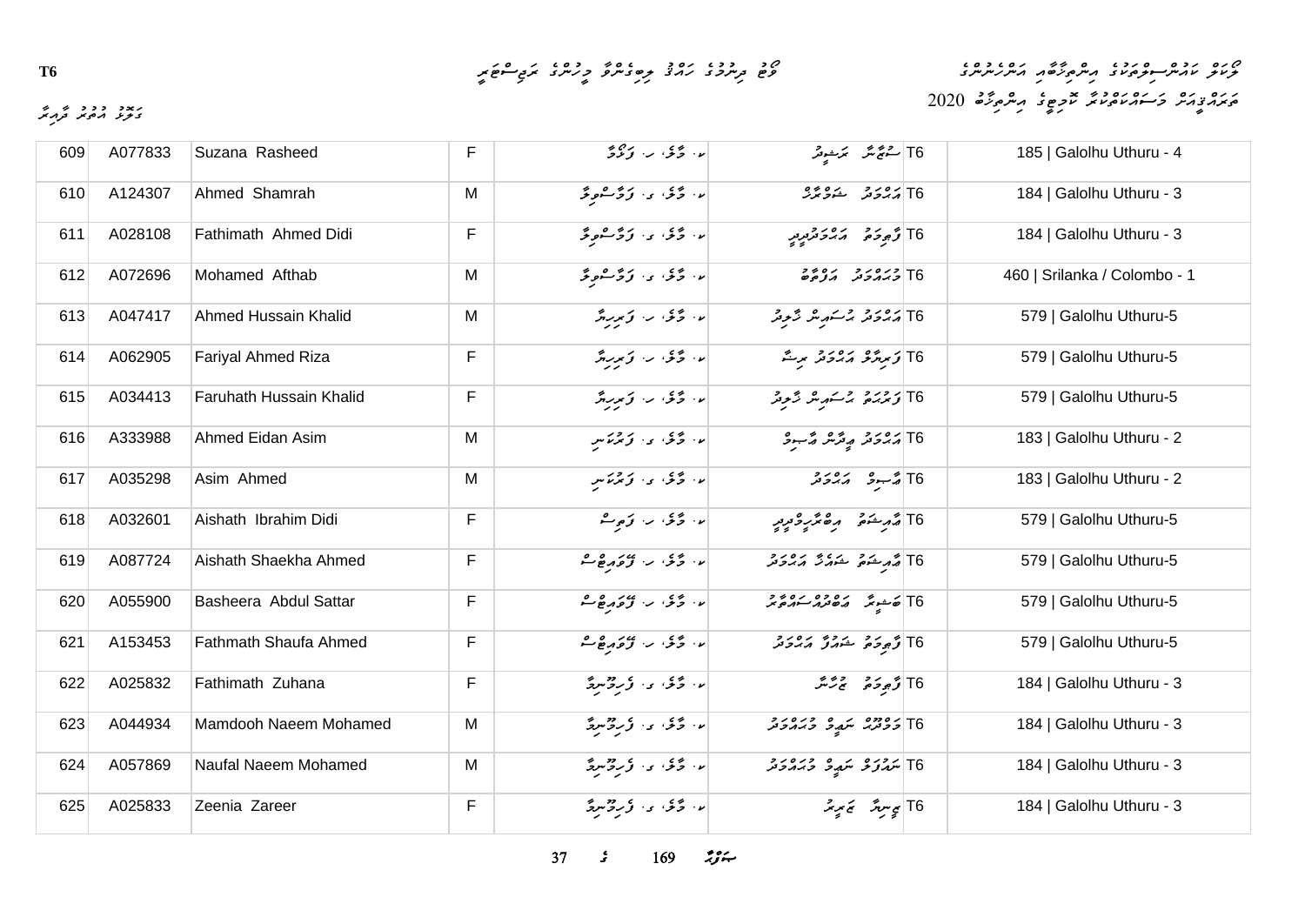*sCw7q7s5w7m< o<n9nOoAw7o< sCq;mAwBoEw7q<m; wBm;vB* م من المرة المرة المرة المرجع المرجع في المركبة 2020<br>مجم*د المريض المربوط المربع المرجع في المراجع المركبة* 

| 626 | A073927 | Ahmed Riyaz          | M | ر وي.<br>د گون د وونده                                                   | T6 كەبرى ئىس ئىستىلىشى ئىستىكىت ئىستىكى ئىستىكى ئىستىكى ئىستىكى ئىستىكى ئىستىكى ئىستىكى ئىستىكى ئىستىكى ئىستى<br>ئىستىكى ئىستىكى ئىستىكى ئىستىكى ئىستىكى ئىستىكى ئىستىكى ئىستىكى ئىستىكى ئىستىكى ئىستىكى ئىستىكى ئىستىكى ئىستىك | 183   Galolhu Uthuru - 2     |
|-----|---------|----------------------|---|--------------------------------------------------------------------------|---------------------------------------------------------------------------------------------------------------------------------------------------------------------------------------------------------------------------------|------------------------------|
| 627 | A381782 | Aishath Inshau Ahmed | F | ر وي د وونده<br>الاسترق د وونده                                          | T6 مەرخەم مەشقە <i>م مەدە</i> م                                                                                                                                                                                                 | 183   Galolhu Uthuru - 2     |
| 628 | A022825 | Ali Riyaz            | M | ر، گرمی کارون<br>دارگرمی کارونو                                          | T6 <i>مَ</i> عٍ مِتَرَّتَّ                                                                                                                                                                                                      | 263   M. Raiymandhoo - 1     |
| 629 | A161746 | Mariyam Eesha Ahmed  | F | ر د څو، د د وه پره<br>د گون د ل                                          | T6 كالا يمرير في مقدم كالدير بر محمد السياسي<br>مساح محمد السياسي                                                                                                                                                               | 183   Galolhu Uthuru - 2     |
| 630 | A076870 | Mohamed Riyaz        | M | ر وي.<br>د گون د زومرد                                                   | T6  <i>وُيَهُوَفَرْ بِرِمُّ</i> تُ                                                                                                                                                                                              | 183   Galolhu Uthuru - 2     |
| 631 | A152462 | Saleema Ahmed        | F | ر د محتی د ده ده ده د                                                    | T6  س <i>َوِوٌ <sub>م</sub>َدْوَمْ</i> رَ                                                                                                                                                                                       | 183   Galolhu Uthuru - 2     |
| 632 | A062176 | Zarana Riyaz         | F | ر، گرمی که ده وروزه کرد که است.<br>در استرات که در استرات کرد کرد که است | T6 ئىگەنگە بىرگەشە                                                                                                                                                                                                              | 183   Galolhu Uthuru - 2     |
| 633 | A049850 | Zeena Riyaz          | F | ر، گرمی که ده وروزه کرد که است.<br>در استرات که در استرات کرد کرد که است | T6 <sub>م</sub> جونڈ مرمزنے                                                                                                                                                                                                     | 183   Galolhu Uthuru - 2     |
| 634 | A062474 | Zeeniya Riyaz        | F | ر د څو د د ده ده                                                         | T6 <sub>مج</sub> سرتمر سرتمر شر                                                                                                                                                                                                 | 183   Galolhu Uthuru - 2     |
| 635 | A077379 | Ziyana Riyaz         | F | ، دې د ده.                                                               | T6 بیرمثر مرمز <u>ی</u>                                                                                                                                                                                                         | 183   Galolhu Uthuru - 2     |
| 636 | A058255 | Ahmed Hilal Agil     | M | لا د څخه را د شرچ پو                                                     | T6 <i>גُرُوَنَرْ رِوُّوْ مُ</i> تِوِوْ                                                                                                                                                                                          | 579   Galolhu Uthuru-5       |
| 637 | A111525 | Aishath Hazmath Agil | F | ما الحري را وكرد و                                                       | T6 مەم ئىق ئىق <i>قى</i> م قىلىق قىلىق قىلىق قىلىق قىلىم قىلىق قىلىق قىلىق قىلىق قىل                                                                                                                                            | 579   Galolhu Uthuru-5       |
| 638 | A146877 | Hassan Hisham Agil   | M | لا د څخه را د شرچ پو                                                     | T6  كەس <i>كەر رىشۇ م<sup>7</sup>تو</i> قى                                                                                                                                                                                      | 579   Galolhu Uthuru-5       |
| 639 | A046770 | Khadeeja Anees       | F | لا د څخه له وگلوگو                                                       | T6 كَتَمِيعٌ - مَسِرِ مُسْتَدِينٍ<br>ا                                                                                                                                                                                          | 579   Galolhu Uthuru-5       |
| 640 | A000118 | Aishath Sudha        | F | ر، حجمي ر، عليه ورا معدود.<br>را، حرق، ر، ق <i>انوري</i>                 | T6 <i>مُ</i> مِسْدَمُو مُسْتَمَمَّد                                                                                                                                                                                             | 579   Galolhu Uthuru-5       |
| 641 | A023027 | Khalid Waheed        | M | ر، دې ر، دی در ۲۶ ده.<br>د د گو، ر، ژبوي ستربرو                          | T6   دَّمومْ     وَرٍ مْر                                                                                                                                                                                                       | 579   Galolhu Uthuru-5       |
| 642 | A041348 | Mariyam Fariyal      | F | ر، ده و، ر، دوره دوه<br>ر، ده د، ر، دی در معروری                         | T6  ترجمبرڈ کی <i>م</i> یٹر                                                                                                                                                                                                     | 378   Hithadhoo Ehenihen - 1 |

*n8o<n@ q8qAq< q:uBmC*

**38** *s* **169** *n***<sub>s</sub>***n***<sub>s</sub>**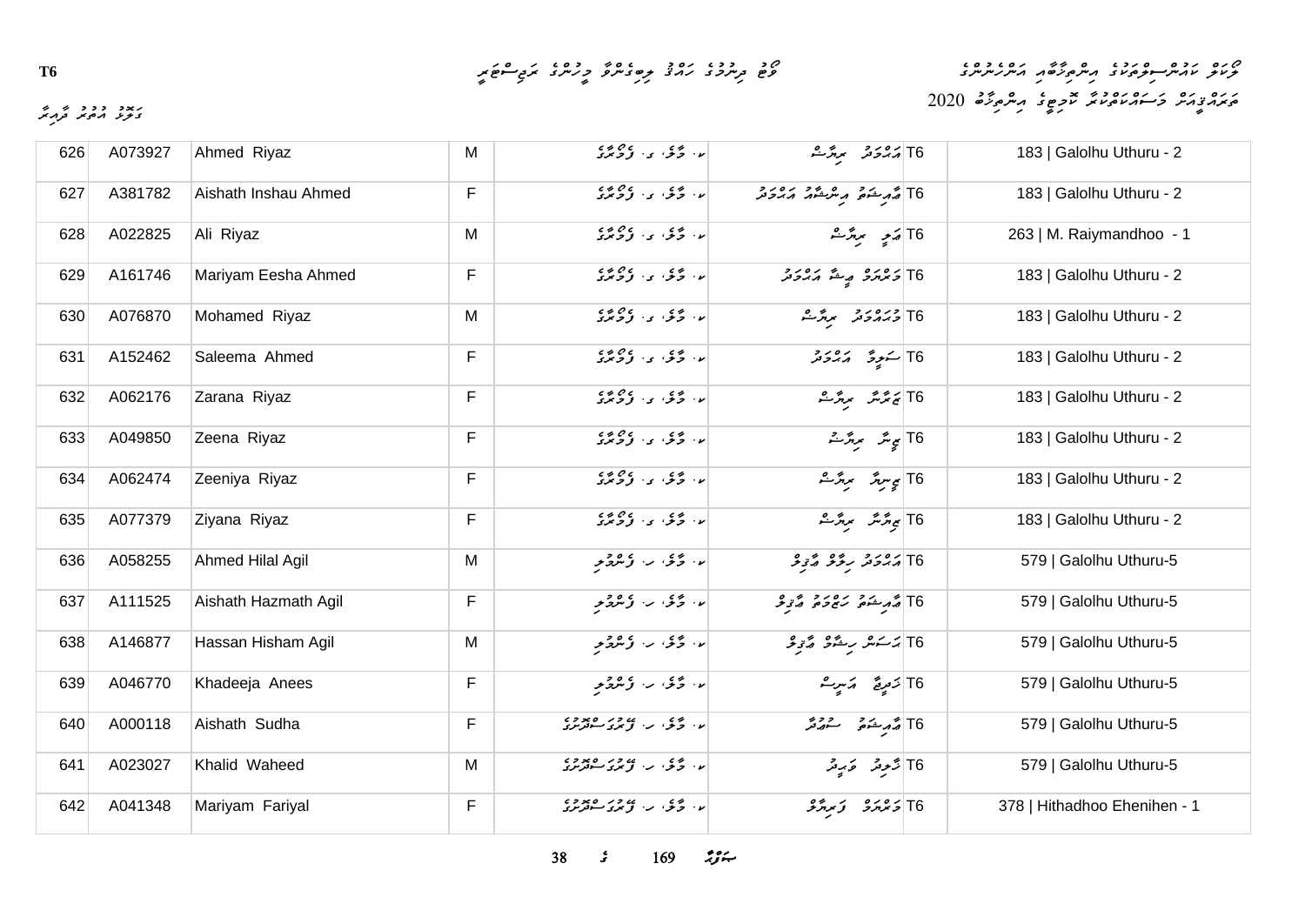*sCw7q7s5w7m< o<n9nOoAw7o< sCq;mAwBoEw7q<m; wBm;vB* م من المرة المرة المرة المرجع المرجع في المركبة 2020<br>مجم*د المريض المربوط المربع المرجع في المراجع المركبة* 

| 643 | A132393 | Maryam Ikthifa Khalid        | F | ر می را به در ه برون<br>را می ک                 | T6 كَرْمَرْدْ مِرْمُوزٌ رَّمُومْرُ           | 733   Hurawalhi Maldives-1 |
|-----|---------|------------------------------|---|-------------------------------------------------|----------------------------------------------|----------------------------|
| 644 | A000117 | Mohamed Musthafa             | M | ر، دې ر، دی در ۲۶ ده.<br>د د گو، ر، ژبوي ستربرو | T6 <i>دېږدونډ وسووگ</i>                      | 579   Galolhu Uthuru-5     |
| 645 | A034159 | <b>Mohamed Muhdin Khalid</b> | M | ر د مخې ر ور ه پووه<br>د گرگ ر کوبری سه ترس     | T6 <i>وُبُهُ</i> وَتُرَ وَرُمِهِ رُّمِوْرٌ   | 579   Galolhu Uthuru-5     |
| 646 | A101502 | Nafea Naseer                 | F | ر، جې ر، وروسوه ده.<br>دا گرگان کومري سوتر ترو  | T6 سُمْدِهٌ سَمَسِيمٌ                        | 579   Galolhu Uthuru-5     |
| 647 | A101501 | Najiya Naseer                | F | ر، حج کې ر، وسی ده ده ده ده ده د                | T6 سُمْهِ مُّ سَمَّ سِمَّةٍ مُّ              | 579   Galolhu Uthuru-5     |
| 648 | A073899 | Namiya Naseer                | F | ر، دې ر، دی در ۲۶ ده.<br>د د گو، ر، ژبوي ستربرو | T6 مُتَّعِبةٌ مَرَسومُ                       | 579   Galolhu Uthuru-5     |
| 649 | A101741 | Nashia Naseer                | F | ر ده می را به در میروه<br>را در گرد سهمان       | T6 سَّرْجِيهِ سَرَجِيهِ حَ                   | 579   Galolhu Uthuru-5     |
| 650 | A001616 | Abida Hussain                | F |                                                 | T6 مُحصِّدٌ بِرْسَمبِسْر                     | 579   Galolhu Uthuru-5     |
| 651 | A075969 | Ahmed Harees                 | M | ، د د د با د د د                                |                                              | 579   Galolhu Uthuru-5     |
| 652 | A166900 | Aishath Mavee                | F | ، دُبُّ، رَسُوَمُوَمِرِ                         | T6 <i>مُّ مِ</i> شَمَّ گَمِ                  | 579   Galolhu Uthuru-5     |
| 653 | A341408 | Hussain Areen                | M | ر کاری را کارومی                                | T6 پرستمبر شر م <i>زم</i> بر شر              | 579   Galolhu Uthuru-5     |
| 654 | A075967 | Ibrahim Arafath              | M | ، دُبَّ، رَ وَمَرَهُ پِرِ                       | T6 مەھەر بەر ئەيزۇم                          | 579   Galolhu Uthuru-5     |
| 655 | A001617 | Ismail Waheed                | M |                                                 | T6 م <i>وسٹوڈمی</i> بھی تھریمر               | 579   Galolhu Uthuru-5     |
| 656 | A075968 | Mohamed Maiz                 | M | ، د د د با د د د                                | $7.5$ $3.2.2$ $76$                           | 579   Galolhu Uthuru-5     |
| 657 | A120365 | Abdulla Rasil Khaleel        | M | ر، د څو، ر. و پروسور ده ده                      | T6  رَحْمَدْاللَّهُ مَرْسِوْتَرْ رَمِّوِتْرَ | 579   Galolhu Uthuru-5     |
| 658 | A120366 | Aishath Rimaya Khaleel       | F | ا د څکې را ویوی منفرس                           | T6 مُەمشەھ مودَّەَ دَموِدْ                   | 579   Galolhu Uthuru-5     |
| 659 | A049481 | Ali Raphael                  | M | ر د څخه ر ووی مورده                             | T6 <i>ڇَڇِ پَرَوَّبُر</i> مَح                | 579   Galolhu Uthuru-5     |

**39** *s* **169** *n***<sub>s</sub>***n***<sub>s</sub>**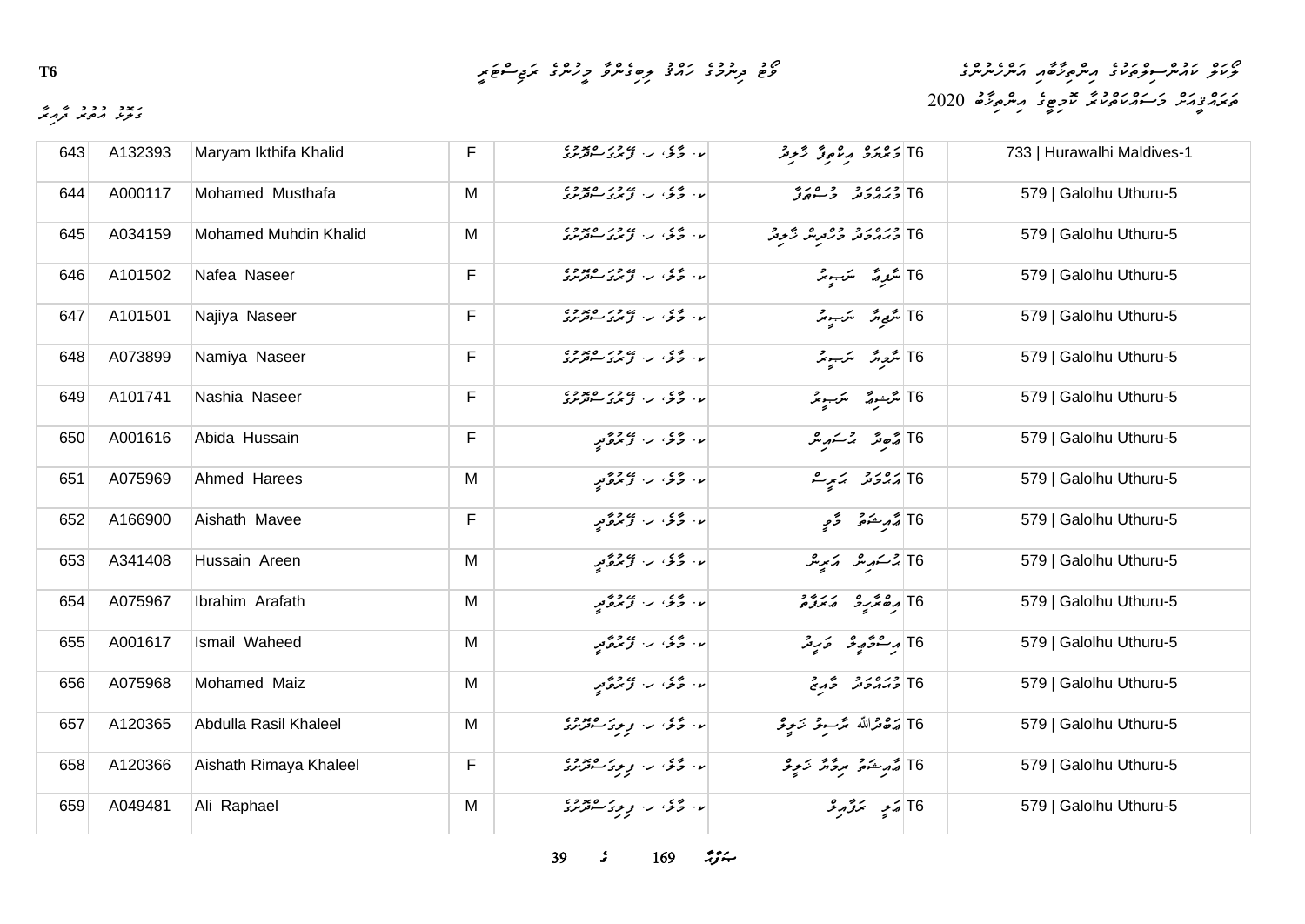*sCw7q7s5w7m< o<n9nOoAw7o< sCq;mAwBoEw7q<m; wBm;vB* م من المرة المرة المرة المرجع المرجع في المركبة 2020<br>مجم*د المريض المربوط المربع المرجع في المراجع المركبة* 

| 660 | A044618 | Ali Shareef           | M | ر، د څو، ر. و پروسوړين         | T6 <i>ڇَڇِ حَمَيِرُ</i>                            | 579   Galolhu Uthuru-5   |
|-----|---------|-----------------------|---|--------------------------------|----------------------------------------------------|--------------------------|
| 661 | A041613 | Dr Jabeen Ali Shareef | F | ۱۰ د څخه ر. و دی سورلری        | T6 ۽ مر ت <i>ے پر تھ تو شمپو</i> گر                | 579   Galolhu Uthuru-5   |
| 662 | A046371 | Huda Ali Shareef      | F | پارسی کی از دیگر در در در در د | T6 كِنْدٌ صَعِي حَسَبِيقَ                          | 579   Galolhu Uthuru-5   |
| 663 | A045849 | Sakeena Afeef         | F | ر، د د کار د بوده سامارده      | T6 سَمبِ مَّذَ صَوِيْرٌ                            | 579   Galolhu Uthuru-5   |
| 664 | A067061 | Abdul Aleem           | M | لا د څخه د وسمده               | T6 <i>ړېڅو پرو</i> گر                              | 184   Galolhu Uthuru - 3 |
| 665 | A070619 | Ahmed Fayaz           | M | الا الحيى الأرابع وسيقظ        | T6 <i>ټرې وگړ</i> شه                               | 184   Galolhu Uthuru - 3 |
| 666 | A062759 | Aminath Jabeen        | F | الا د څخه د وسمده              | T6 مَ <i>وِسَعَ فَصِعْ</i>                         | 184   Galolhu Uthuru - 3 |
| 667 | A125494 | Arif Mohamed Didi     | M | لا د څخه د وسمده               | T6 <i>جُبروْ - ڊُرُوڏونرِيرِ</i>                   | 184   Galolhu Uthuru - 3 |
| 668 | A334605 | Eena Abdul Aleem      | F | لا - 33 ، ي - وسمة ي           | T6 م <i>وسَّر مَنْ مَرْحَمَّ بِ</i> حَ             | 184   Galolhu Uthuru - 3 |
| 669 | A080019 | Guraisha Mohamed      | F | الأرمح في الماس والبرم والمح   | T6 تۇتتەرىش ئ <i>ۇنەۋەت</i> ر                      | 184   Galolhu Uthuru - 3 |
| 670 | A160396 | Hamza Abdul Aleem     | M | لا - 33 ، كا المح مع مركز كى   | T6 גُوْيَ مَصْرُوْمَوِدْ                           | 184   Galolhu Uthuru - 3 |
| 671 | A062841 | Mauroof Mohamed Didi  | M | الا د څخه د وسمده              | T6 <i>בבינים בהחב</i> יתית.                        | 184   Galolhu Uthuru - 3 |
| 672 | A070618 | Naeema Moosa Didi     | F | لا د څخه د وسمده               | T6 <i>سَمِي ڈھنگوپر</i>                            | 184   Galolhu Uthuru - 3 |
| 673 | A062840 | Shauna Saeed          | F | الا د څخه د وسمده              | T6 ڪم <i>ھنگ ڪوپ</i> تر                            | 184   Galolhu Uthuru - 3 |
| 674 | A125495 | Shiyana Mohamed Didi  | F | لا د څخه د وسمده               | T6 شەئرىئر   ئەركەن ئويويو                         | 184   Galolhu Uthuru - 3 |
| 675 | A334410 | Zaina Ahmed Fayaz     | F | لا - 33 ، ي - وسمة ي           | T6 ئ <sub>ى م</sub> ېرى <i>گە ئەگەنتى ئەنگە</i> شە | 184   Galolhu Uthuru - 3 |
| 676 | A050802 | Zubair Mohamed Didi   | M | الا المحكى الاستراكية والمركزة | T6 <i>تح ھُ مِر تَهُ تَحْدُ مُ</i> تَحْمِدِيرِ     | 184   Galolhu Uthuru - 3 |

*40 sC 169 nNw?mS*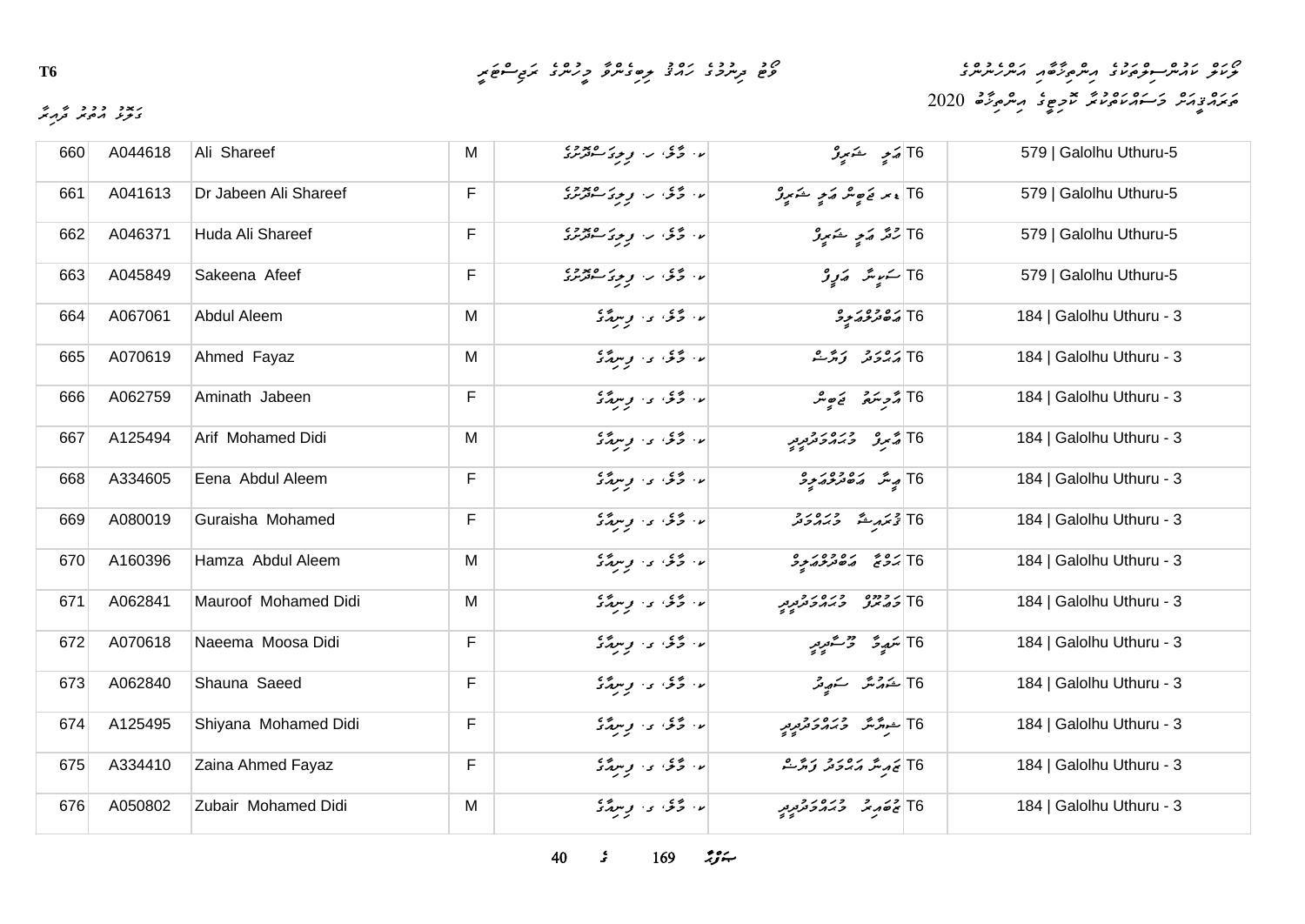*sCw7q7s5w7m< o<n9nOoAw7o< sCq;mAwBoEw7q<m; wBm;vB 2020<sup>, م</sup>وسر در مدد مدرج به مدرم مقرم قرار 2020*<br>موسر المستقرم المستقرم المستقرم المستقرم المستقرم المستقرم المستقرم المستقرم المستقرم المستقرم المستقرم المستقر

| 677 | A042286 | Ali Arif                     | м           | اما د گلی از اوسوکر       | T6 <i>ڇُجِ ڇُمِينُ</i>                                                                               | 182   Galolhu Uthuru - 1 |
|-----|---------|------------------------------|-------------|---------------------------|------------------------------------------------------------------------------------------------------|--------------------------|
| 678 | A078865 | Abdulla Eashan               | M           | لار څخه او د وسرلماسوړ    | T6 كەھەراللە م <sub>و</sub> شەمر                                                                     | 184   Galolhu Uthuru - 3 |
| 679 | A112578 | Ahmed Shahid                 | M           | لاستخلاص وللمستعمل        | T6 كەبۇر قىلى ئىقىرى <i>تى</i>                                                                       | 184   Galolhu Uthuru - 3 |
| 680 | A308355 | Aminath Nashath              | F           | لار څخه او د وسرلماسوړ    | T6 مُرْحِ مَرَمُ مَرْشُرُ مِنْ الْمُرْدِ بِهِ مِنْ الْمُرْدِ بِهِ مِنْ الْمُرْدِ بِهِ مِنْ الْمُرْدِ | 184   Galolhu Uthuru - 3 |
| 681 | A080581 | Fathimath Shaana             | F           | لاستخف وسومانيو           | T6 <i>وَّجِ دَمَّ</i> شَمَّرَ                                                                        | 184   Galolhu Uthuru - 3 |
| 682 | A096693 | Hussain Jinah                | M           | لاستخف وسويتمس            | T6 يُرْسَمب <sup>9</sup> مِي <i>مَّة.</i>                                                            | 184   Galolhu Uthuru - 3 |
| 683 | A076959 | Zahidha Ismail               | F           | الاستخفاء وللمتسمة        | T6 تج بەنگە مەش <i>ۇم</i> بۇ                                                                         | 184   Galolhu Uthuru - 3 |
| 684 | A116077 | Ahmed Athif                  | M           | پارستخت سا وسعد وجامع     | T6 <i>ټرې پې</i> په کالمونو                                                                          | 182   Galolhu Uthuru - 1 |
| 685 | A120754 | Hassan Sameeh Athif          | M           | ر، دمجنۍ ر، وسعه ده ده ده | T6   پرسكى محمد عرض م <i>حمد قراق</i> ر قراق                                                         | 182   Galolhu Uthuru - 1 |
| 686 | A120755 | Mohamed Najeeh Athif         | M           | ر، د د ر وسعه ده ده       | T6 <i>ڈیز م</i> حقہ س <i>کھ بڑ مگھو</i> ڑ                                                            | 182   Galolhu Uthuru - 1 |
| 687 | A049557 | Masooda Mohamed Didi         | $\mathsf F$ | ئار گەنگە بەر بولسىمە گە  | T6 كەسەم <i>قىرى بەر جەر بورىي</i> ر                                                                 | 182   Galolhu Uthuru - 1 |
| 688 | A361429 | <b>Mohamed Aksam Waleed</b>  | M           | ئار گەنگەن ئەس بولسىدىگە  | T6 ديره د د بره ده د تومر                                                                            | 182   Galolhu Uthuru - 1 |
| 689 | A043215 | Aishath Naseer               | F           | لا د څو، د په وه پرسمونځه | T6 م <i>مَّه شَهَ مَّ سَبِيعُ</i>                                                                    | 185   Galolhu Uthuru - 4 |
| 690 | A103622 | <b>Fathmath Mumthaz Dole</b> | F           | ، دې ، د وه پرسمونځه      | T6 رُج <i>وحَہ حوصی ب</i> حر                                                                         | 185   Galolhu Uthuru - 4 |
| 691 | A285231 | Hawwa Rasha                  | F           | لا د څخه د د وه پرسمونځه  | T6 <i>بَدُونٌ بَرَ</i> حَدُ                                                                          | 185   Galolhu Uthuru - 4 |
| 692 | A096847 | Mariyam Nisha                | F           | لا په دې د ده ند شونځه    | T6 ك <i>رچرى س</i> رىقە                                                                              | 185   Galolhu Uthuru - 4 |
| 693 | A103623 | Shanaz Dole                  | F           | ۱۰ د دی. د د وه برگروند   | T6 ڪُنگي ڳو                                                                                          | 185   Galolhu Uthuru - 4 |

*n8o<n@ q8qAq< q:uBmC*

*41 sC 169 nNw?mS*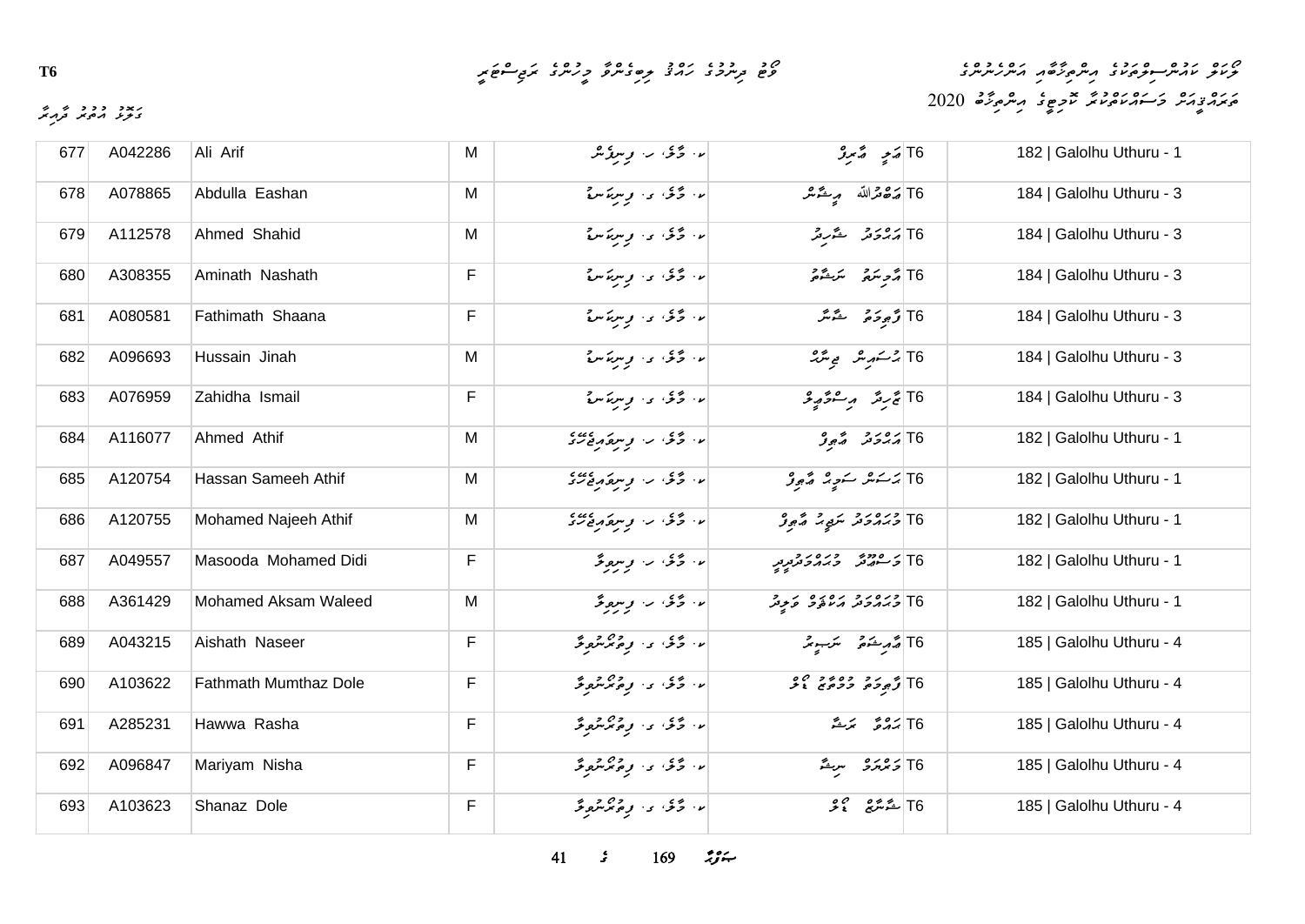*sCw7q7s5w7m< o<n9nOoAw7o< sCq;mAwBoEw7q<m; wBm;vB 2020*<br>*په پوهر وسوډيرونو لومو د موجو د مرمونه* 2020

| 694 | A033564 | Afeefa Moosa                 | F | لاء گرگی ای اوپک                                                                                                                                                                                                               | T6 <i>ړُوِدٌ</i> حِمَـُدٌ                | 183   Galolhu Uthuru - 2 |
|-----|---------|------------------------------|---|--------------------------------------------------------------------------------------------------------------------------------------------------------------------------------------------------------------------------------|------------------------------------------|--------------------------|
| 695 | A056873 | Aishath Mohamed              | F | پار گري اي او برگر                                                                                                                                                                                                             | T6 مُصِنَّمَ وَبَرُودَرْ                 | 183   Galolhu Uthuru - 2 |
| 696 | A057014 | Ahmed Hassan Sabir           | M | پارسی کی او در این در دید که این برای که این میتواند که به این که این این که این که این که این که این که این<br>این این که این که این که این که این که این که این که این که این که این که این که این که این که این که این که ا | T6 <i>ړُرونه ټکنه څون</i> ه              | 183   Galolhu Uthuru - 2 |
| 697 | A057013 | Aishath Raniya Sobir         | F | پارستخوا دار و په پورت                                                                                                                                                                                                         | T6 مُدِينَة مُرْسِدٌ جُرْمَةٌ            | 183   Galolhu Uthuru - 2 |
| 698 | A057011 | Hassan Sobir                 | M | لا د څخه د د وگرونده                                                                                                                                                                                                           | T6   يز سنة مست <i>مر بت</i> قي          | 183   Galolhu Uthuru - 2 |
| 699 | A035794 | Ibrahim Sabir                | M | لا د څخه د په د پېړۍ ل                                                                                                                                                                                                         | T6 م <i>ەنگىر</i> ۇ س <i>ەھى</i> ر       | 183   Galolhu Uthuru - 2 |
| 700 | A060589 | Yasmeen Ibrahim Sobir        | F | لا د څخه د پر پر پورې [                                                                                                                                                                                                        | T6 <i>مُرْ-وِجْر مِ®مُرْبِ</i> وْ جُومَر | 183   Galolhu Uthuru - 2 |
| 701 | A045556 | Ayeshath Iqbal               | F | لاستخرى الاس ويترى                                                                                                                                                                                                             | T6مقصر مقصو                              | 185   Galolhu Uthuru - 4 |
| 702 | A045511 | Fathimath Shareef            | F | لا انحلی ای او پژی                                                                                                                                                                                                             | T6 <i>وَّج</i> وحَة شَعَبِيرُ            | 185   Galolhu Uthuru - 4 |
| 703 | A001923 | <b>IBRAHIM IQBAL</b>         | M | ما انځنگی ای او پژی                                                                                                                                                                                                            | T6 مەھ <i>مگىي</i> ھەم قەھم              | 185   Galolhu Uthuru - 4 |
| 704 | A032870 | Ran Fulhu                    | F | الا گاگا ای اوالگا                                                                                                                                                                                                             | $72.2$ $\times$ T6                       | 185   Galolhu Uthuru - 4 |
| 705 | A045557 | Yusuf Iqbal                  | M | لا انځنگی ای او پژنگی                                                                                                                                                                                                          | T6 پر دو مقصو                            | 185   Galolhu Uthuru - 4 |
| 706 | A153079 | AHMED NAJAAF SALEEM          | M | الا دمجني الاستقامي                                                                                                                                                                                                            | T6 <i>גُرُدَة مَنْ</i> قُوْ سَعِرُوْ     | 183   Galolhu Uthuru - 2 |
| 707 | A047236 | Aishath Shabeena             | F | ما الحمق الاستخراج المركز                                                                                                                                                                                                      | T6 <i>مَّ مِ</i> حَمَّةٍ مُتَوَسَّر      | 183   Galolhu Uthuru - 2 |
| 708 | A153078 | Ali Yamaan Saleem            | M | ما الحجمي الماس والمركزب                                                                                                                                                                                                       | T6   كَيْرٍ مَرَدَّشْ سَوِرْ             | 183   Galolhu Uthuru - 2 |
| 709 | A160673 | <b>HASSAN IKHZAAN SALEEM</b> | M | لا د څخه د د د پروت                                                                                                                                                                                                            | T6   يَرْسَسْ مِرْدَجٌ مْدْ سَبْرِ وْ    | 183   Galolhu Uthuru - 2 |
| 710 | A064122 | Aishath Neeza                | F | ، دَبَن دَ دَبْرَسِيرٌ رِيْرٌ                                                                                                                                                                                                  | T6 م <i>ُّهرِ شَهُمُ</i> سِيعٌ           | 185   Galolhu Uthuru - 4 |

*42 sC 169 nNw?mS*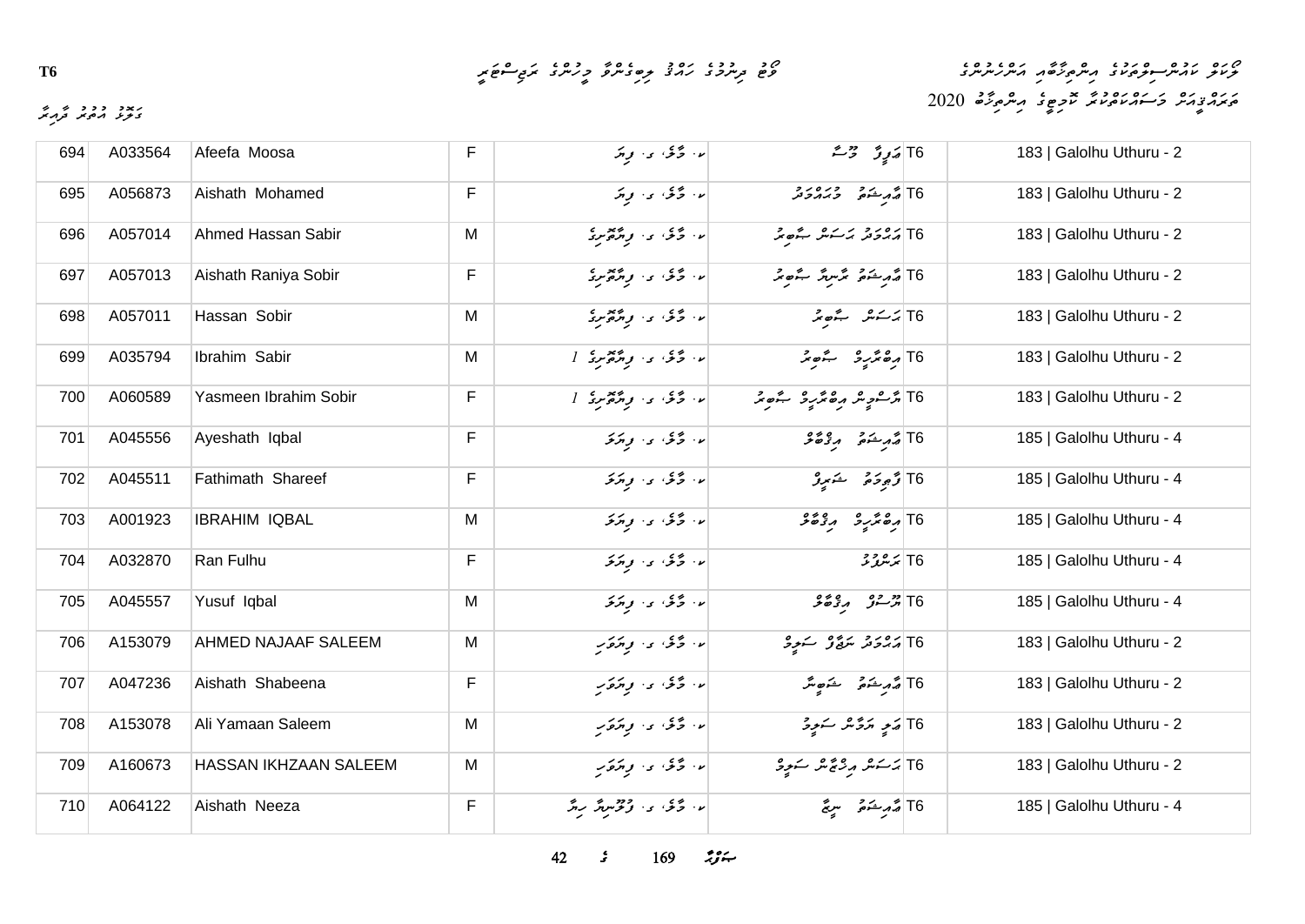*sCw7q7s5w7m< o<n9nOoAw7o< sCq;mAwBoEw7q<m; wBm;vB* م من المرة المرة المرة المرجع المرجع في المركبة 2020<br>مجم*د المريض المربوط المربع المرجع في المراجع المركبة* 

| 711 | A064121 | Ali Naail                 | M           | پار د محکمه از د د محمد برگ                          | T6 <i>ڇَوِ سُمُدِ گَ</i>                             | 185   Galolhu Uthuru - 4     |
|-----|---------|---------------------------|-------------|------------------------------------------------------|------------------------------------------------------|------------------------------|
| 712 | A144869 | Adam Shahid               | M           | ئارىخى ئارىپى                                        | T6 مُحَمَّدٌ حُمَّدِمْرٌ                             | 183   Galolhu Uthuru - 2     |
| 713 | A036299 | Aminath Meenaz            | $\mathsf F$ | الا د څخه او د تونگر                                 | T6 <i>مُؤسِّعَة</i> بِسَمَّةً                        | 183   Galolhu Uthuru - 2     |
| 714 | A037627 | Fathimath Munaz           | F           | لار دمچون ی د تونگر                                  | T6 <i>وَّجِ دَمَّة</i> حَسَّمَة                      | 183   Galolhu Uthuru - 2     |
| 715 | A113236 | Ibrahim Haleem            | M           | لاستخفاء المكاثر                                     | T6 <sub>م</sub> ەنزىر ئىرو                           | 183   Galolhu Uthuru - 2     |
| 716 | A062413 | Mariyam Mizna             | F           | لا کانگا دا کانگر                                    | T6تر برجو مع مليستر                                  | 183   Galolhu Uthuru - 2     |
| 717 | A344726 | Raim Ali Sajid            | M           | لاستخرى بالممتوش                                     | T6 <i>مُدَود مَيٍّ سُمِي</i> ْر                      | 183   Galolhu Uthuru - 2     |
| 718 | A344725 | Raya Ali Sajid            | F           | الارتخاص والمحاش                                     | T6 تُرَمَّرُ <i>مَيْ سُ</i> وِيْرَ                   | 183   Galolhu Uthuru - 2     |
| 719 | A062412 | Raziyya Ibrahim           | F           | ىدە ئۇقۇرى ئۇنىڭ                                     | T6 <i>بَن دِمْ بَنْ مِرْهُ بَنْ</i> دِيْرِ           | 183   Galolhu Uthuru - 2     |
| 720 | A033577 | Ahmed Mujuthaba           | M           | لا گرگان ویژگر                                       | T6 كەبرو مەدەر ق                                     | 183   Galolhu Uthuru - 2     |
| 721 | A012891 | FATHIMATH REEMA MUJUTHABA | F           | لا د څکې د اوسرونکر                                  | T6 <i>وَّج</i> وحَمُ س <sub>ِ</sub> عَ دَيْءَةُ      | 183   Galolhu Uthuru - 2     |
| 722 | A051034 | Aishath Ena Naseem        | F           | لا، دې د، دې                                         | T6 م <i>مْہشم م</i> ِیٹر ترجو                        | 185   Galolhu Uthuru - 4     |
| 723 | A079511 | Ali Edam Naseem           | M           | لار څخه او د وګ                                      | T6 <i>ڇَجِ <sub>م</sub>ِئڙُو <sub>مَرَسِوُ</sub></i> | 185   Galolhu Uthuru - 4     |
| 724 | A024972 | Mohamed Affan             | M           | الاستخرى الراسم ولادى                                | T6 <i>دېږونه په و</i> ر                              | 182   Galolhu Uthuru - 1     |
| 725 | A034405 | Mohamed Rasheed           | M           | الاستخرى الراسم ولادى                                | T6 <i>وُبَرُوُوَ</i> مَرْ <sub>شُرِ</sub> مَرُ       | 182   Galolhu Uthuru - 1     |
| 726 | A024973 | Vaseema Mohamed           | F           | ا د گري رس نړوي                                      | T6 كۆسىر <i>ى ئەندە</i> تر                           | 460   Srilanka / Colombo - 1 |
| 727 | A032277 | Aishath Lulu              | F           | ر در وی در در در در وی<br>روستی در ار در در در در در | T6 م <i>جميعة والمحمد فرق</i>                        | 182   Galolhu Uthuru - 1     |

*43 s* 169 *i*<sub>s</sub> $\approx$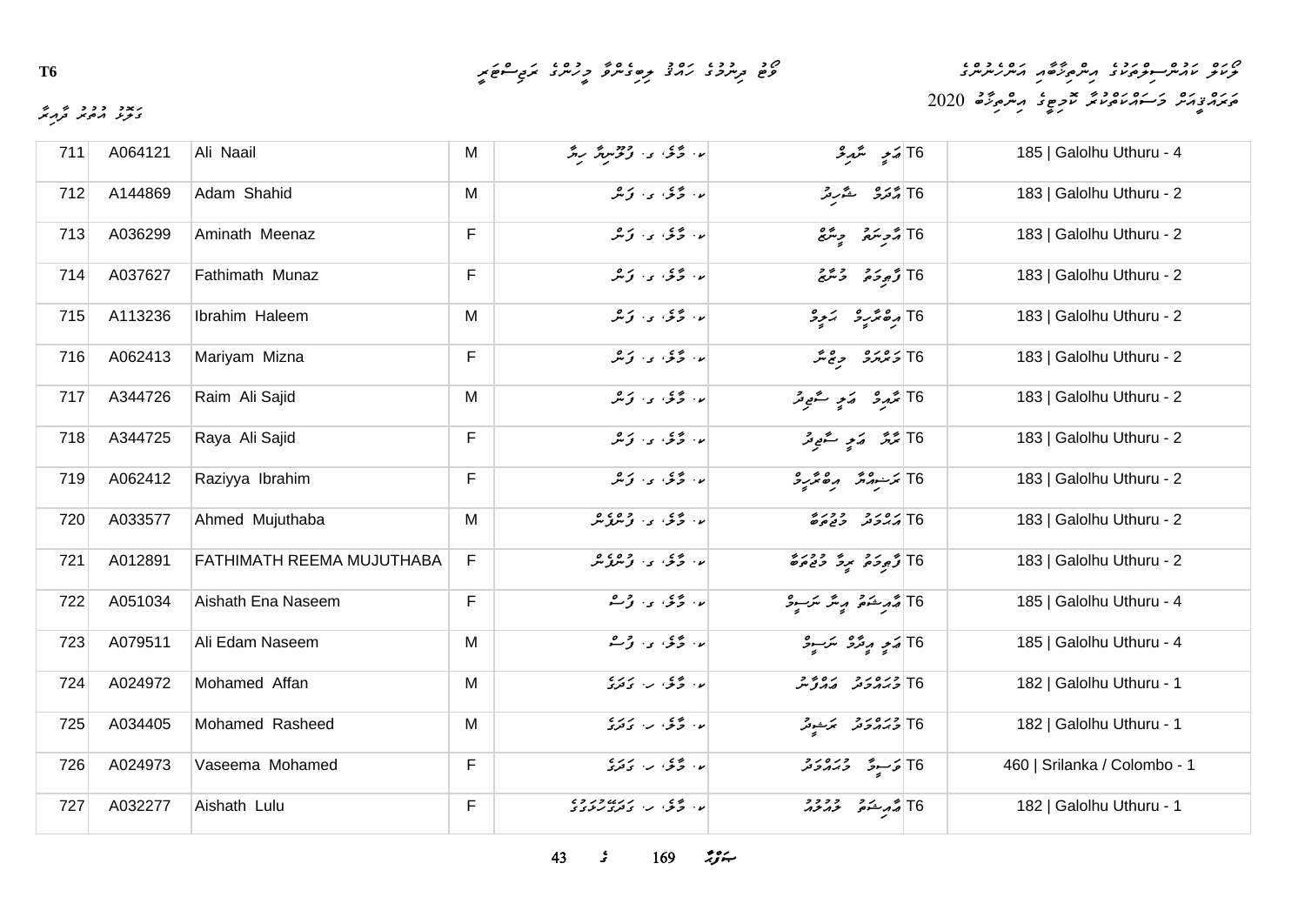*sCw7q7s5w7m< o<n9nOoAw7o< sCq;mAwBoEw7q<m; wBm;vB* م من المسجد المسجد المسجد المسجد المسجد العام 2020<br>مسجد المسجد المسجد المسجد المسجد المسجد المسجد المسجد المسجد ال

### *n8o<n@ q8qAq< q:uBmC*

| 728 | A157431 | <b>AMINATH MALASA THAHUSEEN</b> | $\mathsf{F}$ | ر در ۱۶ دره ۱۶۷۶ وروه<br>  د ۱۰ د گرگ ر د کارل کروی | T6 مَّ <i>جِسَعَ وَقَتَّ مَ بِ</i> مُّ سِمَّ                      | 182   Galolhu Uthuru - 1 |
|-----|---------|---------------------------------|--------------|-----------------------------------------------------|-------------------------------------------------------------------|--------------------------|
| 729 | A022176 | Mohamed Thahuseen               | M            | ر د نوی رس وروه وروه<br>د ارگانی رس وترونرورو       | T6 <i>32028 ويد سونتر</i>                                         | 182   Galolhu Uthuru - 1 |
| 730 | A049205 | Ahmed Saleem                    | M            | ىن گەنى، رىز رود                                    | T6  <i>ړی</i> وته شوی                                             | 579   Galolhu Uthuru-5   |
| 731 | A024706 | Ahmed Shaneez                   | M            | لا په مخې را د وراسه                                | T6 كەشكە ئىش ئىش ئىس ئىس                                          | 182   Galolhu Uthuru - 1 |
| 732 | A024693 | Aminath Shaneez                 | F            | لا په مخې را د وراسه                                | T6 أ <i>مَّ حِ سَمَّ جَمَّ سِي</i> َّةَ                           | 182   Galolhu Uthuru - 1 |
| 733 | A024694 | Fathimath Shaneez               | $\mathsf F$  | لا د محرق را د ولايسوژ                              | T6 <i>وَّجِوَدَة</i> شَمَّسِيَّ                                   | 182   Galolhu Uthuru - 1 |
| 734 | A024692 | Hussain Shaneez                 | M            | لا په مخې را د د د کار کار                          | T6  يُرسَمبر شَر مُشْتَدِينِ                                      | 158   K. Maafushi - 2    |
| 735 | A337229 | Mariyam Shaneez                 | $\mathsf F$  | لا په نځوا را د کال کال کال                         | T6  <i>وَجْهَرُوْ</i> شَمَّسِيْح                                  | 182   Galolhu Uthuru - 1 |
| 736 | A078955 | Mohamed Ibrahim                 | M            | لا په مخې را د د د کار کار                          | T6 <i>دُبرو دو م</i> ڤتربرو                                       | 182   Galolhu Uthuru - 1 |
| 737 | A010025 | <b>Hamad Mohamed Rasheed</b>    | M            | لا . ۇقۇرى - ئەسىملانتى                             | T6   يَرَوَنْزُ وَيَرْدُونَوْ يَرْشِيْتَرْ                        | 184   Galolhu Uthuru - 3 |
| 738 | A163282 | <b>Hudha Mohamed Rasheed</b>    | $\mathsf F$  | لا د څخه د کامنونو                                  | T6  رُمَّزُ تَ <i>رُدُدُ</i> تَرَ بَرَسُوِيْرُ                    | 184   Galolhu Uthuru - 3 |
| 739 | A010022 | Khadeeja Hussain Didi           | F            | ىدا ئۇقۇرى ئەسىر ئەسىرىمە                           | T6 كريريج - جر <i>سكوبر بكربوير</i>                               | 184   Galolhu Uthuru - 3 |
| 740 | A330902 | Luayyu Mohamed Rasheed          | M            | لا : ۇقۇرى ئەسىمە ئەسىر                             | T6 وروو ورورو برجور                                               | 184   Galolhu Uthuru - 3 |
| 741 | A010026 | Maha Mohamed Rasheed            | $\mathsf F$  | لا د څخه د کامنونو ک                                | .<br>T6 ك <sup>ر</sup> گ ك <i>اندگ</i> انگر نماش <sub>ي</sub> نگر | 184   Galolhu Uthuru - 3 |
| 742 | A010021 | Mohamed Rasheed Ibrahim         | M            | لا . ۇقۇرى - ئەسىملانتى                             | T6 <i>وبروونز برَجونز وه</i> بر <i>ُ</i> رِد                      | 184   Galolhu Uthuru - 3 |
| 743 | A057075 | Muna Mohamed Rasheed            | $\mathsf F$  | لا . ۇقۇرى كەسىم ئىستىملىك                          | T6 وُتَرٌ وَيَرُوونُ يَرَسُونُ                                    | 184   Galolhu Uthuru - 3 |
| 744 | A104686 | MUNZIR MOHAMED RASHEED          | M            | لا ، ۇى ، ئى ئەسىم ئىر                              | T6 وُسْمَعْرِ مُرَ وُبُرُودَ تَرَ مَرَسُوتِرُ                     | 184   Galolhu Uthuru - 3 |

*44 sC 169 nNw?mS*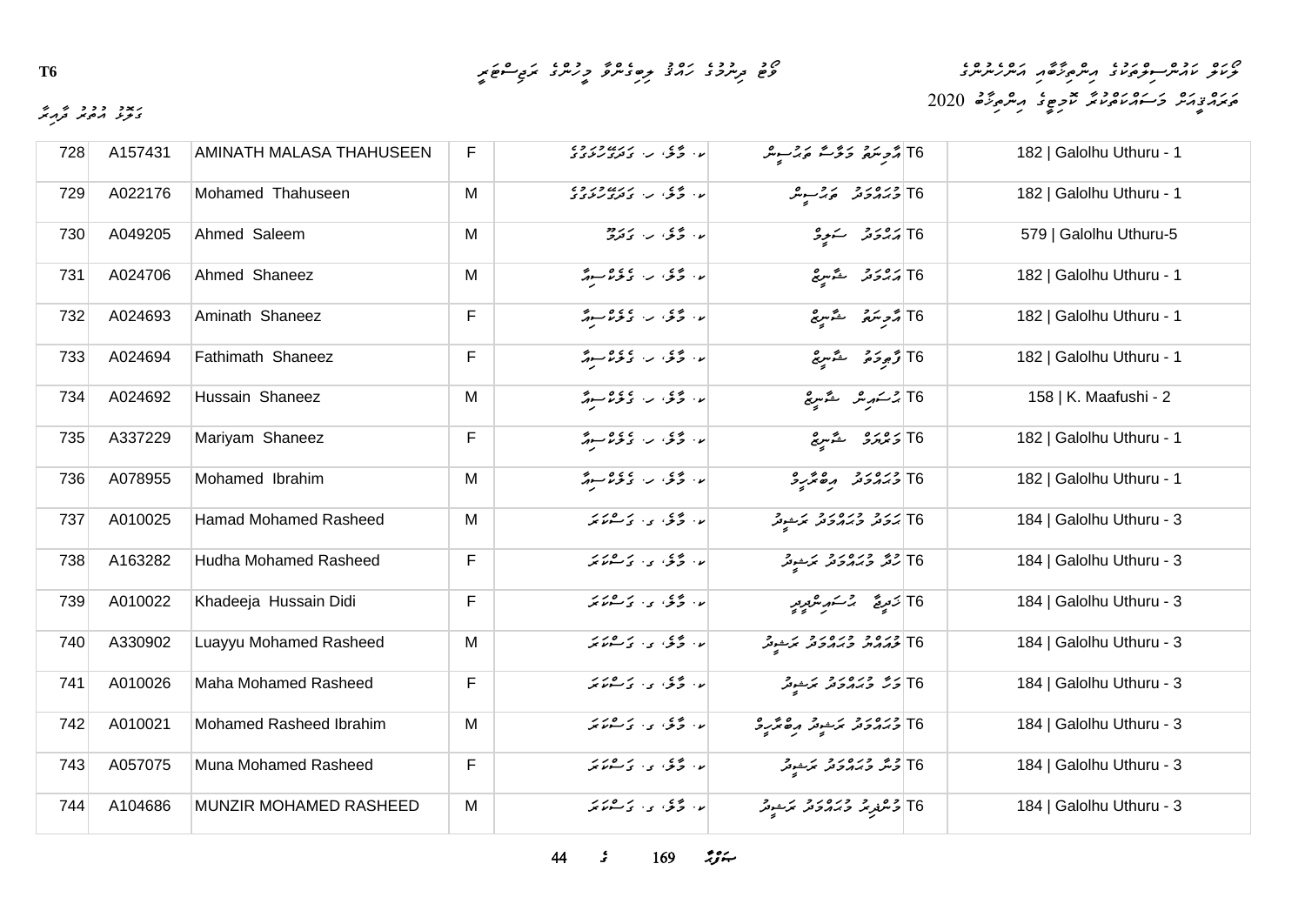*sCw7q7s5w7m< o<n9nOoAw7o< sCq;mAwBoEw7q<m; wBm;vB* م من المسجد المسجد المسجد المسجد المسجد العام 2020<br>مسجد المسجد المسجد المسجد المسجد المسجد المسجد المسجد المسجد ال

| 745 | A010027 | <b>Nuha Mohamed Rasheed</b>   | $\mathsf F$ | لا د څخه د کامندنگر                                                                                                                                                                                                             | T6 م <i>رْدٌ وَبَهُ</i> وَتَرَ بَرَسِوِتْرَ                 | 184   Galolhu Uthuru - 3 |
|-----|---------|-------------------------------|-------------|---------------------------------------------------------------------------------------------------------------------------------------------------------------------------------------------------------------------------------|-------------------------------------------------------------|--------------------------|
| 746 | A010024 | Saamee Mohamed Rasheed        | M           | لا . ۇقۇرى - ئاسىملانتى                                                                                                                                                                                                         | T6 كرو <i>و ډكرو تر پر ش<sub>و</sub>بر</i>                  | 184   Galolhu Uthuru - 3 |
| 747 | A082941 | Ula Mohamed Rasheed Ibrahim   | $\mathsf F$ | الارتخاص كالمشاتم                                                                                                                                                                                                               | T6 رُحَّ وَبَرُودَ بَرَسُوِيْرَ بِرَصْرُبِهِ 3              | 184   Galolhu Uthuru - 3 |
| 748 | A010023 | <b>Usama Mohamed Rasheed</b>  | M           | لار ۇي بى ئەسىملەتكە                                                                                                                                                                                                            | .<br>T6 أَرْسُرَ وَيَرْدُونَرْ يَرْسُونَرْ                  | 184   Galolhu Uthuru - 3 |
| 749 | A064959 | Ahmed Neesham Mohamed         | M           | $\downarrow$ ، وَکَیْ $\downarrow$ ، وَکِسُوَمِ                                                                                                                                                                                 | T6 كەندۇقر س <sub>ى</sub> شگە ق <i>ەتدەق</i> ر              | 182   Galolhu Uthuru - 1 |
| 750 | A057298 | Fathimath Rifasha Mohamed     | F           | $\downarrow$ ، وَكَرْسَ اللَّهُ وَاللَّهُ وَاللَّهُ وَاللَّهُ وَاللَّهُ وَاللَّهُ وَاللَّهُ وَاللَّهُ وَاللّ                                                                                                                    | T6 <i>وُّجِودَةُ</i> بِرَرَّتْ دَيَ <i>دْدَ</i> نْد         | 182   Galolhu Uthuru - 1 |
| 751 | A342448 | <b>Hussain Naufal Mohamed</b> | M           | لاستخفى الاستقطام                                                                                                                                                                                                               | T6 يز شهر شهوري العربي در د                                 | 182   Galolhu Uthuru - 1 |
| 752 | A069727 | Ibrahim Aswad                 | M           | لا د گري د کاره کامونو                                                                                                                                                                                                          | T6 مەھم <i>گېرى مەسوم</i> ر                                 | 182   Galolhu Uthuru - 1 |
| 753 | A052974 | Mohamed Kamal                 | M           | ر، د څکې ر، <sub>کو</sub> مومونونو                                                                                                                                                                                              | $75.222$ T6                                                 | 185   Galolhu Uthuru - 4 |
| 754 | A069856 | Abdul Hakeem Abdul Gadir      | M           |                                                                                                                                                                                                                                 | T6 رەدورىي مەدەپەر د                                        | 185   Galolhu Uthuru - 4 |
| 755 | A053755 | Ahmed Fazeen                  | M           | د د کلي د هم د د د د د د د د کال د د د کال د د د کال د د د کال د د د کال د د د کال د د د د کال د د د کال د د ک<br>د د کال د کال د کال د کال د کال د کال د کال د کال د کال د کال د کال د کال د کال د کال د کال د کال د کال د کال | T6   <i>ټرونو تی ی</i> ر                                    | 185   Galolhu Uthuru - 4 |
| 756 | A152306 | <b>Ahmed Elaaf Mohamed</b>    | M           | ر گوی د کرده برد                                                                                                                                                                                                                | T6 <i>גُرُدُوَ پُروُژ وَبَ</i> رُوَتَرَ                     | 185   Galolhu Uthuru - 4 |
| 757 | A217847 | Aishath Abdul Gadir           | $\mathsf F$ | ر د محتی د د می در د د                                                                                                                                                                                                          | T6 مەم شەھ مەھەرى توپىر                                     | 185   Galolhu Uthuru - 4 |
| 758 | A053744 | Aminath Fazna                 | F           | ر ده ده د د د د د د د د د د د                                                                                                                                                                                                   | T6 م <i>ُّوِسَع</i> ْ دَيْمَتُ                              | 185   Galolhu Uthuru - 4 |
| 759 | A337951 | Aminath Ali Rasheed           | $\mathsf F$ | ر د محتی د د می در د د                                                                                                                                                                                                          | T6 <i>مُوسَعُ مَ</i> وِ بَرَ <sub>ّتُو</sub> ثَر            | 185   Galolhu Uthuru - 4 |
| 760 | A333660 | Fathimath Ali Rasheed         | F           | د د کلي د هم د د د د د د د د کال د د د کال د د د کال د د د کال د د د کال د د د کال د د د د کال د د د کال د د ک<br>د د کال د کال د کال د کال د کال د کال د کال د کال د کال د کال د کال د کال د کال د کال د کال د کال د کال د کال | T6 <i>وُّجِ وَءُ <sub>م</sub>ُ</i> حٍ <sub>مَرَّسِيْر</sub> | 185   Galolhu Uthuru - 4 |
| 761 | A053691 | Hussain Fazeel                | M           | ر گوی د کرده برد                                                                                                                                                                                                                | T6  يُرْسَمَّ مِنْ تَوْسِيْتْرِ                             | 185   Galolhu Uthuru - 4 |

*45 sC 169 nNw?mS*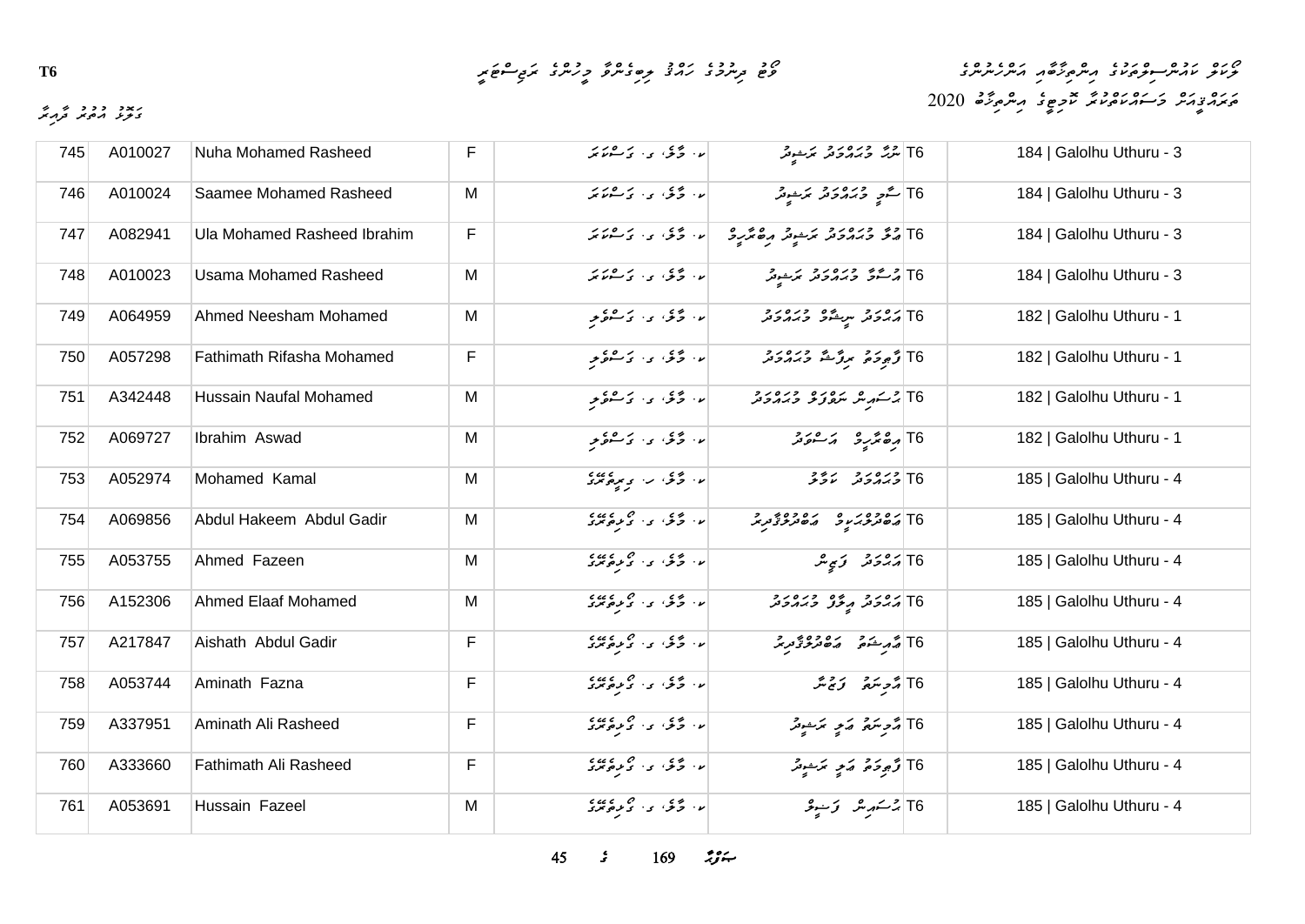*sCw7q7s5w7m< o<n9nOoAw7o< sCq;mAwBoEw7q<m; wBm;vB* م من المرة المرة المرة المرجع المرجع في المركبة 2020<br>مجم*د المريض المربوط المربع المرجع في المراجع المركبة* 

| 762 | A326263 | Ibrahim Iyaau Mohamed          | M            | ر د وي .<br>د گون د گوه پور                                                                                    | T6 رەئزىرى مەدە دىرەرد                                         | 185   Galolhu Uthuru - 4 |
|-----|---------|--------------------------------|--------------|----------------------------------------------------------------------------------------------------------------|----------------------------------------------------------------|--------------------------|
| 763 | A033370 | Ismail Abdul Gadhir            | м            | ر د د د د د د د د د د د د د د                                                                                  | T6 مِ سُتَرَّمَ فِي مَصْرَفَرَّ مِرْمَرِ                       | 185   Galolhu Uthuru - 4 |
| 764 | A333661 | Mariyam Ali Rasheed            | F            | ر د کلي د کاره د د د د کاروند ک                                                                                | T6 كَمَرْتَرْدَ   مَرِ يَرَسُونَرْ                             | 185   Galolhu Uthuru - 4 |
| 765 | A038233 | Mohamed Abdul Gadir            | M            | ر د کمی د می در د د                                                                                            | T6 دره در ده ده در د                                           | 185   Galolhu Uthuru - 4 |
| 766 | A053690 | Zubaida Abdul Gadir            | F            | ر گوی د کرده برد                                                                                               | T6 ينھ مر مگھ مرکو تو مر مگر<br>76 ينھ مر مگھ مرکو تو مر مگر   | 185   Galolhu Uthuru - 4 |
| 767 | A330427 | Aminath Haneen Siddeeg         | $\mathsf{F}$ | لار ۇي كەرلىمىتى ئىر                                                                                           | T6 أ <i>مَّ جِ سَرَةَ بِمَسِرِ مَّكَّرٍ سِي</i> رْ مِرْدِ بِمَ | 133   Lh. Hinnavaru - 3  |
| 768 | A052079 | Inayath Siddeeq                | M            | لار ۇي كەرلىمىتى ئىر                                                                                           | T6 م <i>ېنگونو جوړونو</i>                                      | 185   Galolhu Uthuru - 4 |
| 769 | A330428 | Mariyam Hanaan Siddeeg         | F            | لاستخرى كالمتحصل بو                                                                                            | T6 <i>ۈنگەر ئانگەر جومۇرىي</i>                                 | 185   Galolhu Uthuru - 4 |
| 770 | A042482 | AMINATH NASHEEDA<br>ABOOBAKURU | F            | ر به نخوی د وی وه وه وه و                                                                                      | T6 أَمُّ <i>جِسَمَ مُشَرِّدة أَمُّ هُ مُعَ</i>                 | 182   Galolhu Uthuru - 1 |
| 771 | A052374 | Mohamed Nabeel                 | M            | ر د دی.<br>د گرمی د کامر سومبرد                                                                                | T6  <i>32,352 سَهو</i> ء                                       | 182   Galolhu Uthuru - 1 |
| 772 | A007333 | <b>ADAM ALI</b>                | M            | الاستخلاص والمحبوبلوجيل                                                                                        | T6 چُتر <i>ی چ</i> َ۔                                          | 183   Galolhu Uthuru - 2 |
| 773 | A038341 | Afiya Ahmed                    | F            | الاستخفاء المحي يميعه                                                                                          | T6 <i>مُّوِرمُ مَدُونُدُ</i>                                   | 183   Galolhu Uthuru - 2 |
| 774 | A024797 | Ahmed Ali                      | M            | لا : د د کال د او د کالم مرکز مرکز مرکز انداز او د کال د کال د کال د کال د کال کال د کال کال کال کال کال کال ک | T6 <i>ټرې پې</i> ته                                            | 183   Galolhu Uthuru - 2 |
| 775 | A032151 | Aishath Didi                   | F            | الاستخفاء المحي يميعه                                                                                          | T6 ۾ پرڪوڪيوپر                                                 | 183   Galolhu Uthuru - 2 |
| 776 | A361173 | Aishath Samha Nizam            | F            | الاستخلاص والمحبوبلوجيل                                                                                        | T6 <i>مُ</i> مِــْمَة سَوْبُرْ سِهْرَدْ                        | 183   Galolhu Uthuru - 2 |
| 777 | A032831 | Ali Nadeem                     | M            | الاستخفاء المحي يرتعب المستخرج                                                                                 | T6 <i>ڇَ ڇِ سَمِرِي</i>                                        | 183   Galolhu Uthuru - 2 |
| 778 | A031860 | Aminath Husna                  | F            | لاء گرمی کا کامیکرمیکر                                                                                         | T6 مَّ حِسَمَ <sub>ة مِ</sub> حْسَسَّ                          | 183   Galolhu Uthuru - 2 |

*46 s* 169 *i*<sub>s</sub> $\div$ 

ر **x و c c c c c c c c c c c c c c**<br>*e c c c c c c c c c c*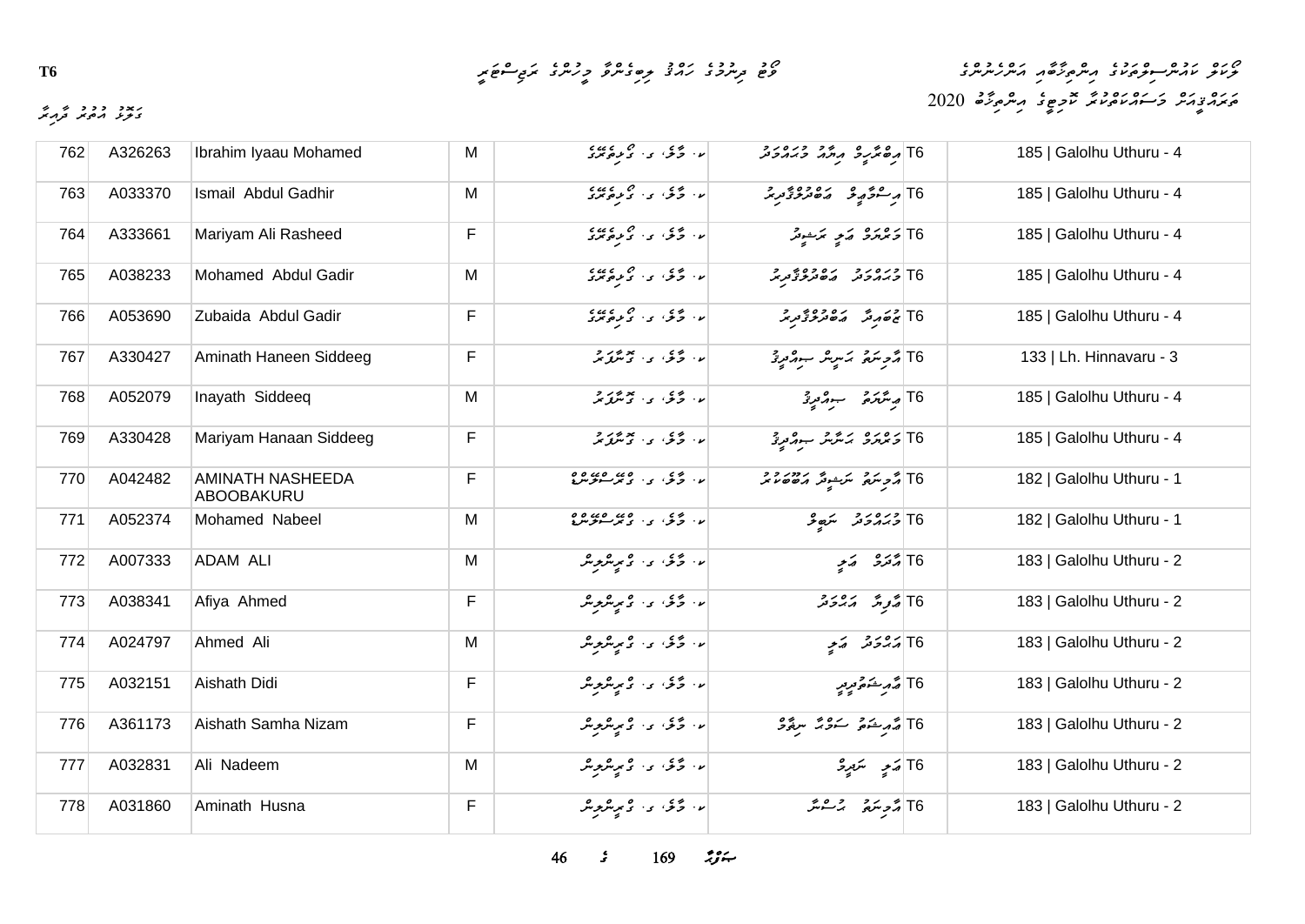*sCw7q7s5w7m< o<n9nOoAw7o< sCq;mAwBoEw7q<m; wBm;vB 2020*<br>*په پوهر وسوډيرونو لومو د موجو د مرمونه* 2020

| 779 | A032835 | Asima Ahmed               | F | الاستخلى المسا ومرتكز وتكل                                                                                                                                                              | T6 م <sup>ح</sup> سبۇ <i>مەدەت</i> ر                                                                                 | 183   Galolhu Uthuru - 2     |
|-----|---------|---------------------------|---|-----------------------------------------------------------------------------------------------------------------------------------------------------------------------------------------|----------------------------------------------------------------------------------------------------------------------|------------------------------|
| 780 | A032836 | Azla Ahmed                | F | الاستخلى المستخلي للمرجونيل                                                                                                                                                             | T6 كەيج <i>قەرىرى</i> بولغان ئىشتى ئىشتى ئىشتى ئىشتە ئىشتە ئىشتە ئىشتە ئىشتە ئىشتە ئىشتە ئىشتە ئىشتە ئىشتە ئىشتە ئىش | 183   Galolhu Uthuru - 2     |
| 781 | A032833 | Azra Ahmed                | F | ئار ئۇقى كى ئى ئوللارنىڭ                                                                                                                                                                | T6 <i>ړی پی پرور</i> و                                                                                               | 183   Galolhu Uthuru - 2     |
| 782 | A112111 | Fathimath Eeman Abdullah  | F | ئار ئۇقى كى ئى ئوللارنىڭ                                                                                                                                                                | T6 قَەب <i>وخۇ م</i> وڭى <i>ن مەھىر</i> اللە                                                                         | 183   Galolhu Uthuru - 2     |
| 783 | A361174 | Fathmath Minha Nizam      | F | الاستخلى المستخلي للمرجونيل                                                                                                                                                             | T6 <i>وَّجِودَةَ وِسْرَةَ</i> سِهْرَةَ                                                                               | 183   Galolhu Uthuru - 2     |
| 784 | A032832 | Hassan Nazim              | M | الاستخلى المستخلي للمرجونيل                                                                                                                                                             | T6 ئەسەنلەر ش <sub>ەنج</sub> ۇ                                                                                       | 183   Galolhu Uthuru - 2     |
| 785 | A032834 | Hussain Neesam            | M | الاستخلاص والمحير مربومر                                                                                                                                                                | T6 پرستهر شریب میرست <i>ه</i> س                                                                                      | 183   Galolhu Uthuru - 2     |
| 786 | A075810 | Ismail Rasheed            | M | الاستخلى المستخلي للمرجونيل                                                                                                                                                             | T6 <sub>م</sub> رےد <i>ۇ بو</i> غ كرىئونى                                                                            | 460   Srilanka / Colombo - 1 |
| 787 | A032571 | Mohamed Nizam             | M | ئار گەنى كەر ئار ئىر ئىرىدىكە                                                                                                                                                           | T6  <i>32,352 سِمَّةُ</i>                                                                                            | 183   Galolhu Uthuru - 2     |
| 788 | A148852 | Mohamed Ihshan Abdulla    | M | ئار گەنگەر كەر ئىر ئىرىدىش                                                                                                                                                              | T6 دره د د بر شوش ره قرالله                                                                                          | 183   Galolhu Uthuru - 2     |
| 789 | A104193 | Shamiu Ali                | M | لاء گرمی کا کام مرکز کر                                                                                                                                                                 | T6 ڪ <i>ئون مک</i> ر                                                                                                 | 183   Galolhu Uthuru - 2     |
| 790 | A035007 | Ahmed Ameel               | M | لاستمحق الرسمي وميما ويتحرجون                                                                                                                                                           | T6 <i>גُرُدُوَدٌ ډَوِ</i> وْ                                                                                         | 182   Galolhu Uthuru - 1     |
| 791 | A000669 | Leena Faiz                | F | $\left  \begin{array}{ccc} \mathcal{L}_1^{\alpha} & \mathcal{L}_2^{\alpha} & \mathcal{L}_3^{\alpha} & \mathcal{L}_4^{\alpha} \end{array} \right _{\mathcal{L}_1^{\alpha}}$              | T6 مِیٹر ق <i>رم</i> ع                                                                                               | 460   Srilanka / Colombo - 1 |
| 792 | A166566 | Mohamed Sahunoon Musthafa | M | $\left\langle \mathcal{L} \right\rangle_{\mathcal{L}}^{\mathcal{L}}$ ى . ئا $\left\langle \mathcal{L} \right\rangle_{\mathcal{L}}^{\mathcal{L}}$ . ئا                                   | T6 در دورو گروههای و ۱۵۰۵                                                                                            | 182   Galolhu Uthuru - 1     |
| 793 | A034935 | MUNEERA ABDUL RAHMAN      | F | $\left  \mathcal{L} \right $ لاء گرگل را کامحر شواگر                                                                                                                                    | T6 ئ <i>ۇسىگە مەھەممەگەگە</i> ر                                                                                      | 182   Galolhu Uthuru - 1     |
| 794 | A048440 | Zameela Hussain           | F | $\left  \begin{array}{ccc} \mathcal{L}_1^{\alpha} & \mathcal{L}_2^{\alpha} & \mathcal{L}_3^{\alpha} & \mathcal{L}_4^{\alpha} \end{array} \right _{\mathcal{L}_1^{\alpha}}$ لا المستورگر | T6 ى <sub>ج</sub> چ <sub>ى</sub> گە بەر باشىر بىر                                                                    | 182   Galolhu Uthuru - 1     |
| 795 | A035764 | Ahmed Nizar               | M | الأرا حجي المراد والمرابع المحافي                                                                                                                                                       | T6 <i>مَدْدَوَمْ سِيِّ</i> مْ                                                                                        | 183   Galolhu Uthuru - 2     |

*n8o<n@ q8qAq< q:uBmC*

*47 sC 169 nNw?mS*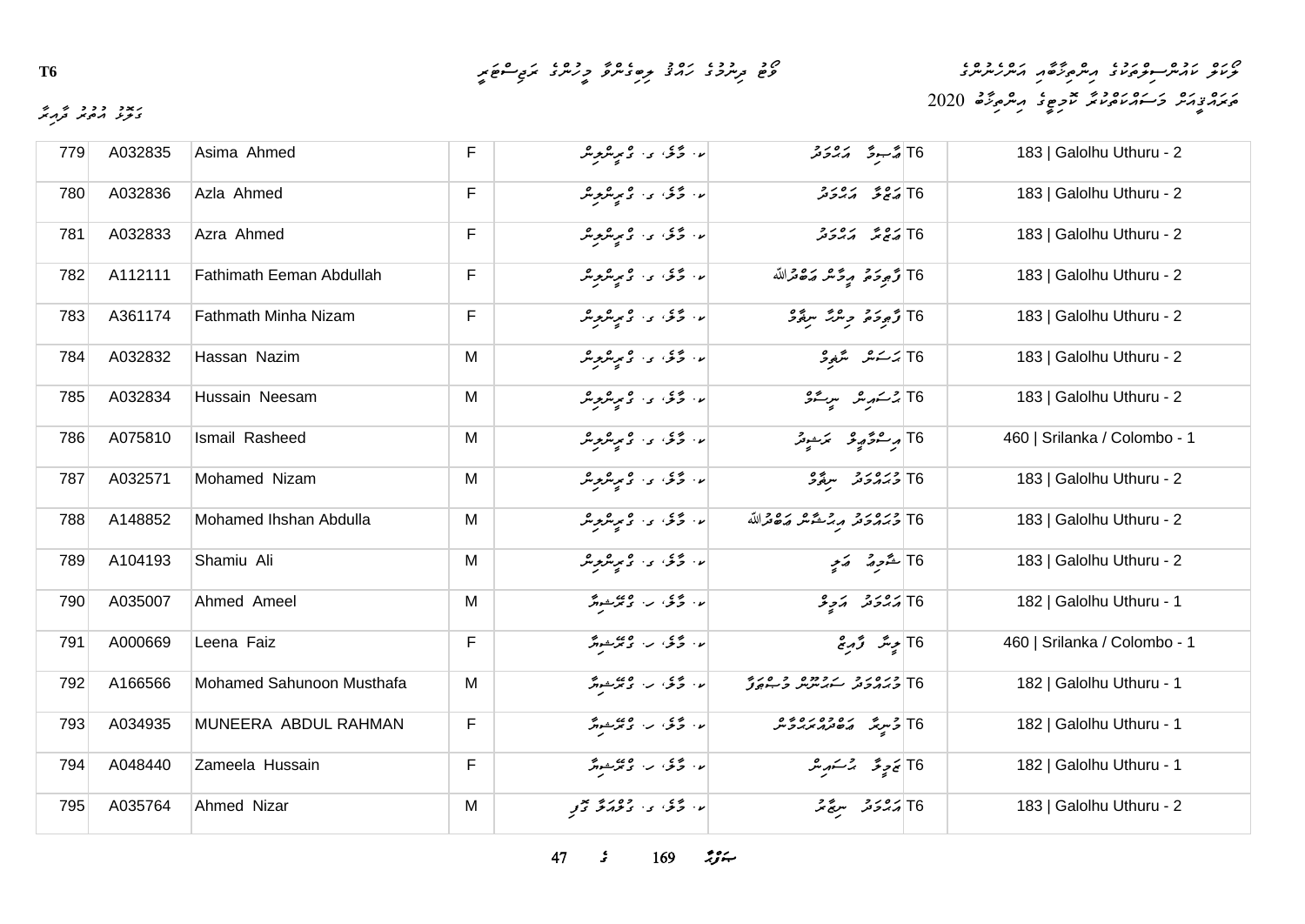*sCw7q7s5w7m< o<n9nOoAw7o< sCq;mAwBoEw7q<m; wBm;vB* م من المسجد المسجد المسجد المسجد المسجد العام 2020<br>مسجد المسجد المسجد المسجد المسجد المسجد المسجد المسجد المسجد ال

| 796 | A073683 | Mariyam Raikhana      | F           | در مجموعی از ده دره ایران<br>  در از کار در محرم بخرابی ایران | T6 <i>وَبُرْدَة بَرَدِدَّ</i> بَرَ                 | 183   Galolhu Uthuru - 2 |
|-----|---------|-----------------------|-------------|---------------------------------------------------------------|----------------------------------------------------|--------------------------|
| 797 | A357786 | Mohamed Raihan Ahmed  | M           | په د څوک د اوه ده د د                                         | T6 <i>ورور و برمر می شده م</i> رومر                | 183   Galolhu Uthuru - 2 |
| 798 | A347021 | Ahmed Zaid            | M           | په د څو، لار وه روه<br>  په د څو، لار وه د د                  | T6 <i>ټرې تنه تن</i> ه تنه کړه ک                   | 183   Galolhu Uthuru - 2 |
| 799 | A355190 | Aishath Shama Imran   | $\mathsf F$ | ، دې د ده ده د                                                | T6 مُصِحَمٌ حَوَّ مِوْمُرْسُ                       | 183   Galolhu Uthuru - 2 |
| 800 | A114373 | Imran                 | М           | لا د څخه د ده ده ده د                                         | T6 مەمەممىر                                        | 183   Galolhu Uthuru - 2 |
| 801 | A263707 | Ismail Imran          | M           | ر د محتی د دوروه د د                                          | T6 <sub>م</sub> رےد <sub>گھی</sub> و گرونگٹر       | 183   Galolhu Uthuru - 2 |
| 802 | A349865 | Mohamed Ziunad        | м           | ل د څو د د ده ده ده                                           | T6 <i>ۋېزودو پې</i> رگرمز                          | 183   Galolhu Uthuru - 2 |
| 803 | A391285 | Fathimath Jumanaa     | F           | ر د محتی د ده ده ده ده د<br>د گرگ د د بر بر بر بر د           | T6 ز <i>ُّەְدَە بِي دُمَّ</i> ر                    | 183   Galolhu Uthuru - 2 |
| 804 | A065847 | Hassan Zareer         | M           | ر د محتی د ده ده ده ده د<br>د گرگ د د بر بر بر بر د           | T6   يَرْسَدُ عَنْ سِمْهِ مِنْ                     | 183   Galolhu Uthuru - 2 |
| 805 | A356874 | Adam Azeem            | M           | لا د څکې له د وه وه و                                         | T6 م <i>گفرى مكب</i> وتر                           | 182   Galolhu Uthuru - 1 |
| 806 | A148311 | Ahmed Rashad          | M           | ر، دې ر، دوه ده د                                             | T6 كەبرى قىر كىرىشى تەركىيەت بىر                   | 182   Galolhu Uthuru - 1 |
| 807 | A161208 | Aishath Nabahath Adam | F           | لار څوک په د ووه ده د                                         |                                                    | 182   Galolhu Uthuru - 1 |
| 808 | A001099 | Ali Niyaz             | M           | لا د څو، له د وه ده و                                         | T6 <i>ڇُجِ سِرَدُّ</i> ج                           | 182   Galolhu Uthuru - 1 |
| 809 | A000924 | Aminath Nadha         | F           | لا د څو، له د وه ده و                                         | T6 <i>مُّحِ سَعَ</i> ّ سَمَّدَّ                    | 182   Galolhu Uthuru - 1 |
| 810 | A137954 | Fathimath Ahmed       | F           |                                                               | T6 <i>وَّجِوحَة مَدْحَدَّ</i>                      | 182   Galolhu Uthuru - 1 |
| 811 | A333058 | Ibrahim Azim          | M           | لار محتى له د دوه ده د                                        | T6 <sub>م</sub> ەنگەر ئەرقىمى قىلىنى ئىل           | 182   Galolhu Uthuru - 1 |
| 812 | A000922 | Ismail Nazim          | M           | لا د څکې له ولاوه ده د                                        | T6 <sub>م</sub> رےد <i>ؤر</i> و س <sub>گھو</sub> و | 182   Galolhu Uthuru - 1 |

*n8o<n@ q8qAq< q:uBmC*

*48 sC 169 nNw?mS*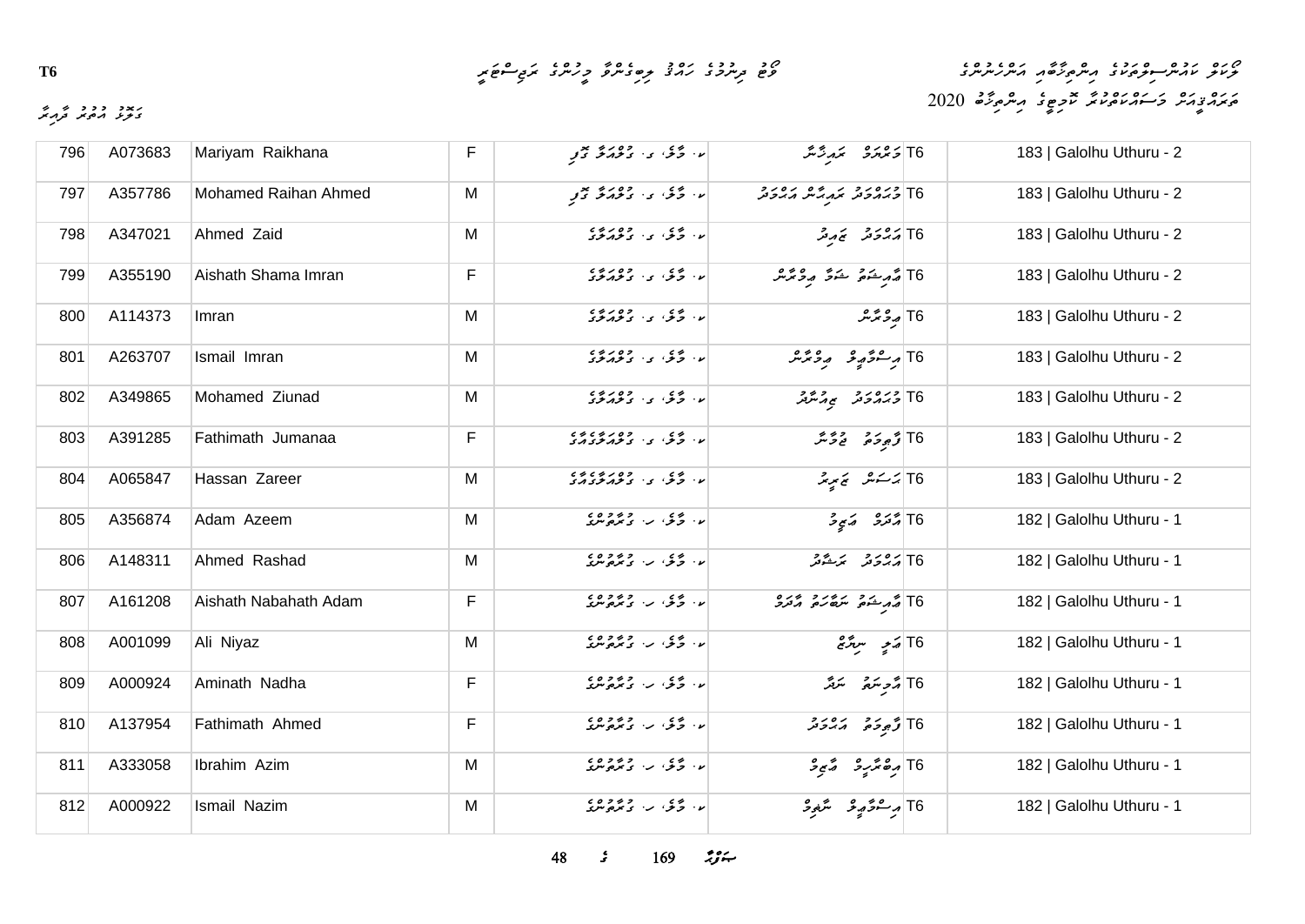*sCw7q7s5w7m< o<n9nOoAw7o< sCq;mAwBoEw7q<m; wBm;vB* م من المرة المرة المرة المرجع المرجع في المركبة 2020<br>مجم*د المريض المربوط المربع المرجع في المراجع المركبة* 

| 813 | A001098 | Mohamed Munaz                 | M | ر، محتی، ر، دیوه ده ده د           | T6  <i>3223 323</i>                                                   | 182   Galolhu Uthuru - 1     |
|-----|---------|-------------------------------|---|------------------------------------|-----------------------------------------------------------------------|------------------------------|
| 814 | A326685 | <b>Mohamed Aiham Nazim</b>    | M | ر، محتی، ر، دیوه ده ده د           | T6 <i>בגף בני ההבכ</i> س <i>לי</i> 16                                 | 404   You & Me By Cocoon - 1 |
| 815 | A049263 | Haifa Mohamed Ahmed           | F | ر گوي را گهچ و دوه د               | T6 كەرگە ئەيرەر ئەربەر دەرد                                           | 460   Srilanka / Colombo - 1 |
| 816 | A049264 | Mohamed Ahmed Thuththu Seedee | M | پارسمجنۍ اب رحمه د ده ده د         | 76 <i>در و د و د و و و و و و.</i><br>16 <i>دېرو تر مردو تر موړ</i> مو | 185   Galolhu Uthuru - 4     |
| 817 | A049474 | Raidh Mohamed Ahmed           | M | <br>  پارسی کی ایران مرگتم و توجری | T6 بُرُم پر و برو بر و بر د و به د                                    | 185   Galolhu Uthuru - 4     |
| 818 | A052840 | Aishath Bina Azeez            | F | الاستخفا لاستثغر                   | T6 مُرمِسُومُ صِتَر مَهِ جُ                                           | 182   Galolhu Uthuru - 1     |
| 819 | A052798 | Ameen Ibrahim                 | M | الاستخفا لاستثبت                   | T6 كەچ شەھەتگە يەھ                                                    | 182   Galolhu Uthuru - 1     |
| 820 | A335679 | Aminath Aan Ameen             | F | الاستخفا لاستثبوا                  | T6 م <i>ُّوسَع مُ</i> سْ م <i>ُوسْ</i>                                | 182   Galolhu Uthuru - 1     |
| 821 | A052838 | Arifa Moosa                   | F | الارتخافي المار رحمي               | T6 مَحْمِدَ حَرْمَتْهُ                                                | 182   Galolhu Uthuru - 1     |
| 822 | A049139 | Ibrahim Azeez                 | M | الاستخفا لاستثغر                   | T6 <sub>م</sub> ەنگەر قىم ئەنقى                                       | 182   Galolhu Uthuru - 1     |
| 823 | A052839 | Mariyam Isha Azeez            | F | الاستخفا لاستثغر                   | T6 كەبىر <i>كى ھەق ھەم ئ</i>                                          | 599   Fuvammulah Ehenihen-1  |
| 824 | A033445 | Abdulla Naseer                | M | لاءِ گُرڻ کا گُرڻ                  | T6 كَدَهْتْدَاللَّهُ     مَرْسِوِمْرُ                                 | 184   Galolhu Uthuru - 3     |
| 825 | A128419 | AHMED NASEER                  | M | لاءِ گُرڻ کا گُرڻ                  | T6 <i>ړې دی.</i> س <i>ربې</i> تر                                      | 184   Galolhu Uthuru - 3     |
| 826 | A011237 | Aishath Naseer                | F | ىدە ئۇنى ئەرەبىي                   | T6 <i>مُّهرِ مُنَّمَّةٍ</i> مَرَسِوِيْر                               | 184   Galolhu Uthuru - 3     |
| 827 | A122018 | Aishath Suad                  | F | لاستحق کار مخت                     | T6 <i>مُ</i> مِسْدَمُ حَمَّمَّد                                       | 184   Galolhu Uthuru - 3     |
| 828 | A337882 | Aminath Lahufa                | F | الارتخاص والممتزة                  | T6 م <i>ُّوِسَعُ</i> وَرُوَّ                                          | 184   Galolhu Uthuru - 3     |
| 829 | A148146 | Aminath Shifa                 | F | لاء گرگان کار گرگ                  | T6 مُرِسَمَ مِنْ مِنْ                                                 | 184   Galolhu Uthuru - 3     |

*49 s* 169 *i*<sub>s</sub> $\div$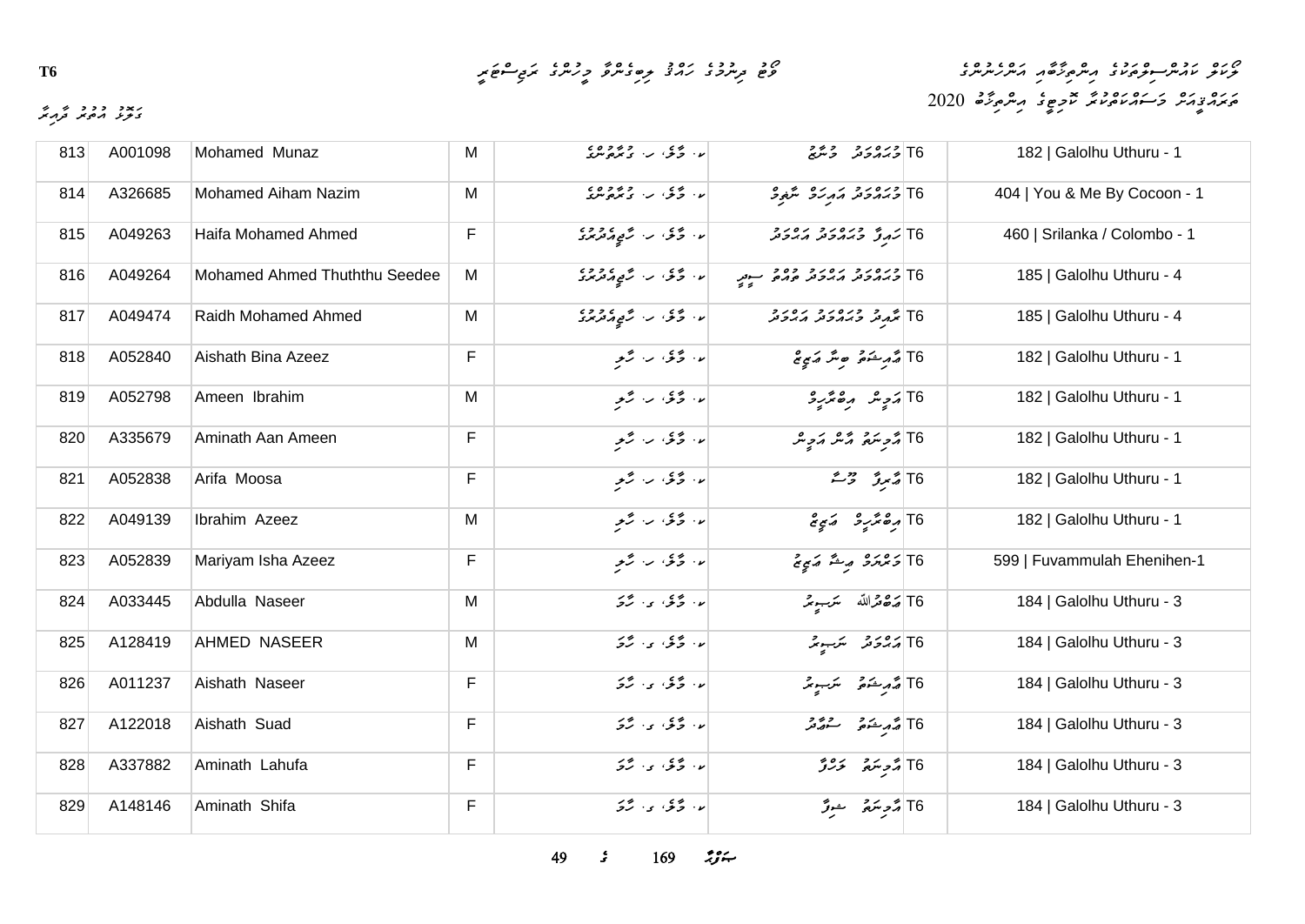*sCw7q7s5w7m< o<n9nOoAw7o< sCq;mAwBoEw7q<m; wBm;vB* م من المسجد المسجد المسجد المسجد المسجد العام 2020<br>مسجد المسجد المسجد المسجد المسجد المسجد المسجد المسجد المسجد ال

### *n8o<n@ q8qAq< q:uBmC*

| 830 | A060085 | <b>Fathimath Naseer</b>       | F           | ىر بە ئىچە ، بەر ئەت                                                             | T6 <i>وُّہِ دَمُ</i> سَرَسِہِ ثَر                   | 184   Galolhu Uthuru - 3 |
|-----|---------|-------------------------------|-------------|----------------------------------------------------------------------------------|-----------------------------------------------------|--------------------------|
| 831 | A326839 | Hussain Lubaan                | M           | ىن گەنى ئەس گەنى                                                                 | T6 يُرْسَم <i>َ بِهِ وَحُصَّرُ</i>                  | 184   Galolhu Uthuru - 3 |
| 832 | A037202 | <b>MARIYAM HUNA</b>           | $\mathsf F$ | الا، وَبِي، الله الرَّق                                                          | T6 <i>وَيُرْدُوْ رُبُّرُ</i>                        | 184   Galolhu Uthuru - 3 |
| 833 | A330044 | Mariyam Suha                  | $\mathsf F$ | لا گرگان کارگر                                                                   | T6 ك <i>ې</i> ر <i>دۇ ئى</i> گ                      | 184   Galolhu Uthuru - 3 |
| 834 | A333476 | Mohamed Althof                | M           | لاء محتى المال محتى                                                              | T6 <i>وبروبرو بروپو</i> ر                           | 184   Galolhu Uthuru - 3 |
| 835 | A119912 | Mohamed Humam                 | M           | ىن گەنى ئەس گەنى                                                                 | $33.2$ $33.23$ T6                                   | 184   Galolhu Uthuru - 3 |
| 836 | A097560 | Ahmed Mohamed Rashad          | M           | ۱۰ - ۳۶ کامل او ۲۶ میل بر ۲۶ و ۲۶<br>  ۱۰ - ۳۶ کامل او ۲۶ میل برگردیم توریم سربی | T6  ربروتر وبروتر برخور                             | 183   Galolhu Uthuru - 2 |
| 837 | A057903 | Aisha Mohamed Rashad          | F           | په د څو، د ار مار مار ده ده د ده                                                 | T6 مُهرِسُمُ وَيَرْدُونَهُ بَرَسْوَنَهُ             | 183   Galolhu Uthuru - 2 |
| 838 | A146957 | Alima Mohamed Rashad          | $\mathsf F$ | په د څو، د ار مار مار ده ده د ده                                                 | T6 مَّرْدِدٌ وَرَمْدَدَتْهِ بَرْشَيْنَهِ            | 183   Galolhu Uthuru - 2 |
| 839 | A057906 | Aminath Zameel                | F           | د کامی د د ماه د ده د ده د د د د                                                 | T6 م <i>ُّوِسَعُ نَجْ وِ</i> مُحَ                   | 183   Galolhu Uthuru - 2 |
| 840 | A146866 | Athiga Mohamed Rashad         | F           | ۱۰ - ۲۵ کال ۱۵۶۵ میل میلادیم و د ۲۵ میل                                          | T6 مُهوَّزٌ وَيَهُوَ مَنْ يَرْشُوَرُ                | 183   Galolhu Uthuru - 2 |
| 841 | A057905 | Fathima Athika Mohamed Rashad | $\mathsf F$ |                                                                                  |                                                     | 183   Galolhu Uthuru - 2 |
| 842 | A057904 | Husen Amru Mohamed Rashad     | M           |                                                                                  | T6 رئیس می ده در در در برخود ۱۰ وی. د. رووه در دوده | 183   Galolhu Uthuru - 2 |
| 843 | A089970 | Ahmed Mashir Ali              | M           | لا کمی کی محمد میں دور ہے                                                        | T6 <i>בُ.כُ</i> تْر گُرْمِتْر <i>حَبْرِ</i>         | 183   Galolhu Uthuru - 2 |
| 844 | A041846 | Aishath Raeef                 | $\mathsf F$ | لا کمچی د رووه د ه                                                               | T6 م <i>ەمبەققى تىمبو</i> ر                         | 183   Galolhu Uthuru - 2 |
| 845 | A027414 | Ali Raeef                     | M           | ر، دمجني، در دوره در در در دم                                                    | T6 <i>ڇَجِ - مَهِ وُ</i>                            | 183   Galolhu Uthuru - 2 |
| 846 | A329601 | Ali Aiman Ahmed               | M           | ر دي.<br>د گرگان د تارولوموړي                                                    | T6 <i>בَ بِي جَهْرَ حَمَّدُ وَجَ</i>                | 183   Galolhu Uthuru - 2 |

 $50$  *s*  $169$  *n***<sub>3</sub>** *n*<sub>3</sub>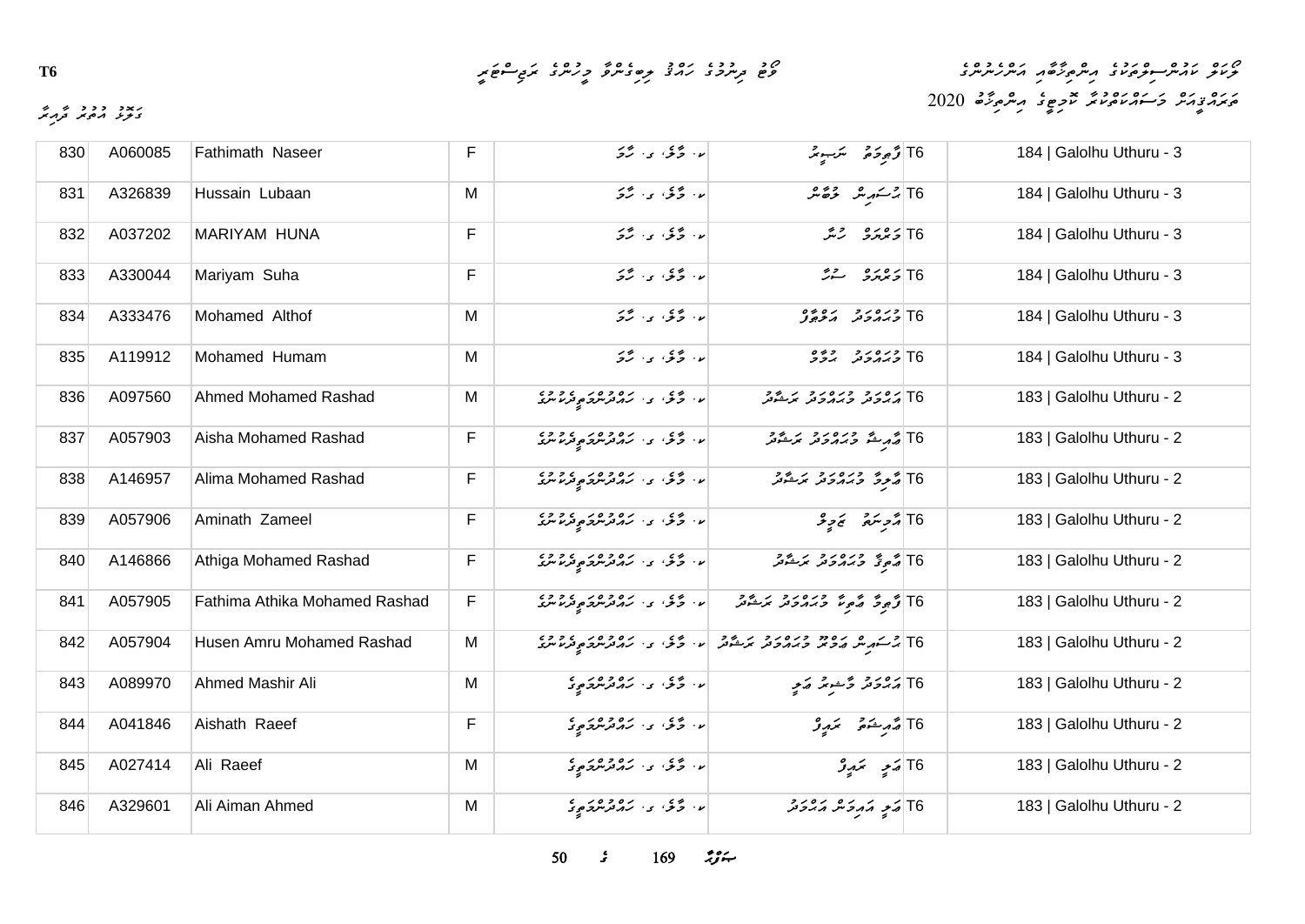*sCw7q7s5w7m< o<n9nOoAw7o< sCq;mAwBoEw7q<m; wBm;vB* م من المرة المرة المرة المرجع المرجع في المركبة 2020<br>مجم*د المريض المربوط المربع المرجع في المراجع المركبة* 

| 847 | A167071 | Azeeza Amaany Ahmed        | F           | ر و څو ، د ار مرمرمرده ول | T6 كەي قۇي كەرگە <i>قى</i> ردۇ.                                                                      | 183   Galolhu Uthuru - 2     |
|-----|---------|----------------------------|-------------|---------------------------|------------------------------------------------------------------------------------------------------|------------------------------|
| 848 | A125270 | Fathimath Anna Ali         | F           | لا کمچی د رووه د ه        | T6   <i>وُجِوَدَةَ</i> ارَسَّرَ ارَبِّرِ                                                             | 183   Galolhu Uthuru - 2     |
| 849 | A012637 | Hassan Raeef               | M           | ل د څکې د ره ده د ده      | T6 يَرْسَىشْ كَرَ <i>مْبِ</i> وْ                                                                     | 183   Galolhu Uthuru - 2     |
| 850 | A133082 | Mariyam Rafla Hassan       | $\mathsf F$ | لا د ځنگه د ره ده د ده    | T6 <i>ۈيۈرۈ بروگە بەسەنل</i>                                                                         | 183   Galolhu Uthuru - 2     |
| 851 | A067319 | <b>Mohamed Afshar Ali</b>  | M           | په دې کې ده ده ده د ه     | T6 <i>בגר</i> כע ג <i>و</i> شتر ټ                                                                    | 183   Galolhu Uthuru - 2     |
| 852 | A064420 | Mariyam Ali                | F           | ر ده ده ده ده د ده د ده د | T6 <i>څنگرو کې</i> مو                                                                                | 183   Galolhu Uthuru - 2     |
| 853 | A385890 | Mariyam Ruuya Ismail       | F           | در ۱۵۶۵ در ۲۵۵۰۰          | T6 <i>دىدە دوم</i> مەش <i>ۇم</i> ۇ                                                                   | 183   Galolhu Uthuru - 2     |
| 854 | A051766 | Aminath Nasheeda Mohamed   | F           | الأرتجنى المارا كمكانة    | T6 مُرْجِسَةٌ سَتَجِسٌ وَبَرَمُ وَقَ                                                                 | 182   Galolhu Uthuru - 1     |
| 855 | A053260 | Hamdhoon Rasheed           | M           | لاستخفى كالممتكف          | T6  <i>ترونژنگ برَجون</i> گر                                                                         | 182   Galolhu Uthuru - 1     |
| 856 | A053259 | Mamdhoon Rasheed           | M           | لاستخفى كالممتكف          | T6   كەنتى كىلى ئىككىسى ئىشلارنىڭ كىلەت ئىككەنتىك ئىككەنتىك ئىككەنتىك ئاتا ئاتا ئاتا ئىسكەنتى ئىسكەن | 182   Galolhu Uthuru - 1     |
| 857 | A075341 | Aminath Shiuna Mohamed     | $\mathsf F$ | مار محتى الرائزة مع       | T6 مُرجِسَمُ شِهْرَسٌ وَبَرَمُ دَنَ                                                                  | 460   Srilanka / Colombo - 1 |
| 858 | A085282 | Azeema Mohamed             | $\mathsf F$ | الاستخفات ترقائي          | T6 <i>ھَي وَحَدُودُو</i>                                                                             | 579   Galolhu Uthuru-5       |
| 859 | A102345 | Azeeza Ibrahim             | $\mathsf F$ | مار گەنگە را ئەترەپى      | T6 <i>ھَي جَهُ م</i> ِھ <i>مَدْرِ دُ</i>                                                             | 579   Galolhu Uthuru-5       |
| 860 | A106211 | Mohamed Athif Abdul Hakeem | M           | مار محتى الرائزة مع       | T6 درور د مور رودوبر و                                                                               | 579   Galolhu Uthuru-5       |
| 861 | A160974 | <b>Mohamed Azlaf Zaid</b>  | M           | مار محتى الرا الركزي      | T6 <i>ويرورو برورو بي برق</i> ر                                                                      | 579   Galolhu Uthuru-5       |
| 862 | A099290 | Nishana Abdul Hakeem       | $\mathsf F$ | مار محتى الرا الركزي      | T6س ئىگە كەھ <i>ەر ئەرى ب</i> و                                                                      | 579   Galolhu Uthuru-5       |
| 863 | A143965 | Soha Adam                  | F           | ىن ئۇنى ئەرگىرلىرى ئور    | T6 بەيئە ئەتەرىج                                                                                     | 182   Galolhu Uthuru - 1     |

 $51$  *s*  $169$  *n***<sub>3</sub>** *n* 

# ر **x و c c c c c c c c c c c c c c**<br>*e c c c c c c c c c c*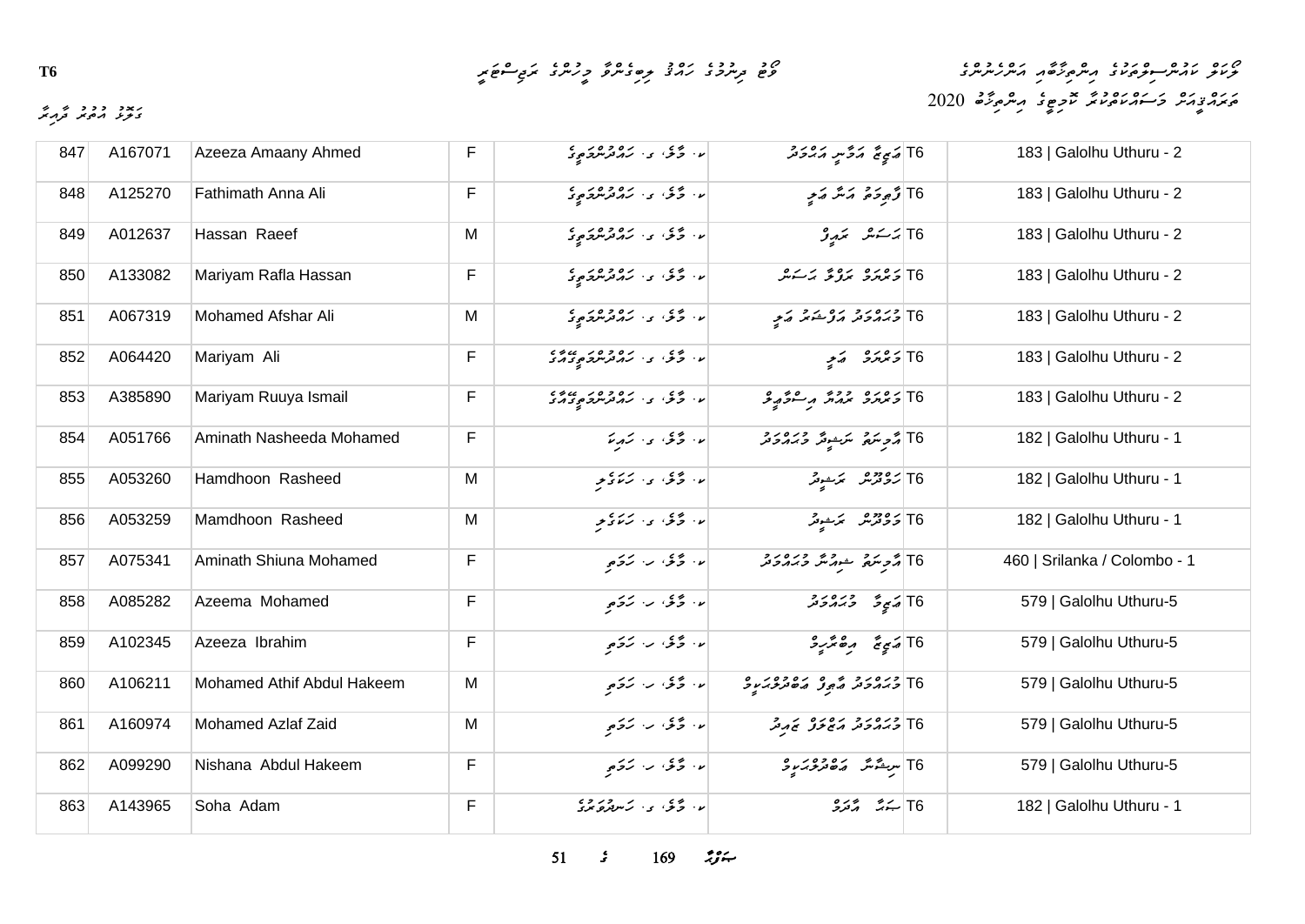*sCw7q7s5w7m< o<n9nOoAw7o< sCq;mAwBoEw7q<m; wBm;vB 2020*<br>*په پوهر وسوډيرونو لومو د موجو د مرمونه* 2020

| 864 | A000498 | Abdulla Irushad                | M | لاء بحثى الارا كربوسكرده       | T6 كَدَهْ قَدْاللّه     مرتمَّ شَعْفَرَ                                                    | 183   Galolhu Uthuru - 2     |
|-----|---------|--------------------------------|---|--------------------------------|--------------------------------------------------------------------------------------------|------------------------------|
| 865 | A035320 | Afeefa Aboobakuru              | F | لا : د کلی کا د کال پاکستان کا | T6 <i>ړُوِرٌ دَهُمَ</i> دَ                                                                 | 183   Galolhu Uthuru - 2     |
| 866 | A074217 | Ahmed Shiyam                   | M | لاء گەنگى كەرگىرىگە كەلگەنگە   | T6 <i>גُرُدَنْدُ</i> جُن <i>دُّدُ</i>                                                      | 183   Galolhu Uthuru - 2     |
| 867 | A341913 | Ahmed Raed Shiyam              | M | لا : د کلی کا د کال پاکستان کا | T6 <i>גُرْدَوْرْ بَرُوتْرْ شِيتَرْدْ</i>                                                   | 183   Galolhu Uthuru - 2     |
| 868 | A126553 | Aishath Ahmed                  | F | لاستخفى الحاريج وسكرة في       | T6 مُصِنْعَمُ مَ <sup>رُو</sup> دَ                                                         | 183   Galolhu Uthuru - 2     |
| 869 | A039932 | Aishath Shimla                 | F | الاستخفى الماستجو بتكريم       | T6 م <i>ۇم شۇڭۇ</i>                                                                        | 183   Galolhu Uthuru - 2     |
| 870 | A022732 | Ali Shiyam                     | M | لاستخفى الماسي والمكرومي       | T6 <i>مَنْ جِمَّدَة</i>                                                                    | 183   Galolhu Uthuru - 2     |
| 871 | A050901 | Aminath Ahmed                  | F | لاستخفى الحاريج وسكرة في       | T6 مُر <sub>ح</sub> مَد مَ <sup>رو</sup> د                                                 | 460   Srilanka / Colombo - 1 |
| 872 | A364706 | <b>AMINATH SAFA</b>            | F | لاستحق، لاستكرو مستهدة         | T6 م <i>ُّوِسَعُ</i> جَرَّ                                                                 | 183   Galolhu Uthuru - 2     |
| 873 | A307898 | Aminath Eman Abdulla           | F | لاستحق، المستجر والمستهدة      | T6 مَّحِسَمَّة مِعَسْ مَصْعَرِ اللَّه                                                      | 183   Galolhu Uthuru - 2     |
| 874 | A362882 | Aminath Noora Ahmed            | F | الاستخفاء التروينية في         | T6 <i>مُّجِسَعُو</i> مُرْبَّرٌ <i>مُ</i> مُحَدَّد                                          | 183   Galolhu Uthuru - 2     |
| 875 | A047566 | Aminath Shiyama Ibrahim Rashad | F |                                | T6 رُجِسَةً جِيدَةً رَبِّ مِنْ رَبِّ مَرْجُدًا بِهِ رَّجَةٍ ) . كَانِ مَا رَبِّي مَا رَبِّ | 183   Galolhu Uthuru - 2     |
| 876 | A007406 | Fathimath Shiyama              | F | لاستحق وسكويتهم                | T6 <i>وَّجِ حَقَّ</i> شِي <i>رَةً</i>                                                      | 183   Galolhu Uthuru - 2     |
| 877 | A011508 | Fathimath Zoona                | F | لا : د کلی کا د کال پاکستان کا | T6 <i>وَّجِوَدَة</i> مَحْمَدُ                                                              | 183   Galolhu Uthuru - 2     |
| 878 | A330036 | Fathimath Umna Abdulla         | F | لاستحق وسكويتهم؟               | T6 وَج <i>وِدَه مِ</i> وْسَرَ مَ <b>صْرَ</b> اللّه                                         | 183   Galolhu Uthuru - 2     |
| 879 | A026936 | Hassan Saheshan                | M | لاستحق، ب- رکوبیتهای           | T6   يُرسكر مُسَرَّسُ مُدَيَّة مِسَر                                                       | 183   Galolhu Uthuru - 2     |
| 880 | A073778 | Hussain Ilham                  | M | لاستحق المستجدي والمتهامية     | T6  يرسىرىيە م <i>ەبىب</i> ى                                                               | 183   Galolhu Uthuru - 2     |

 $52$  *s*  $169$  *z*  $25$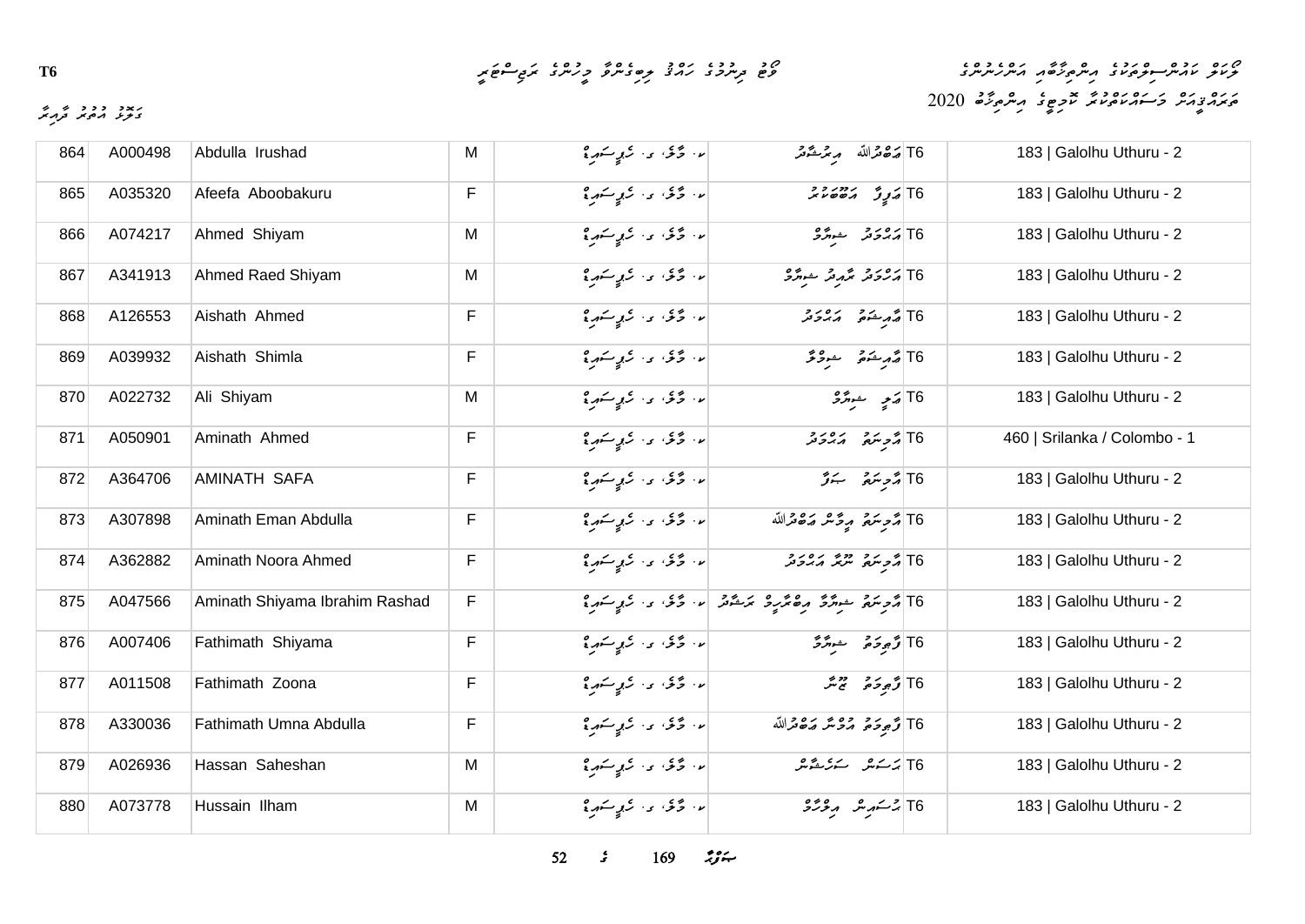*sCw7q7s5w7m< o<n9nOoAw7o< sCq;mAwBoEw7q<m; wBm;vB* م من المسجد المسجد المسجد المسجد المسجد العام 2020<br>مسجد المسجد المسجد المسجد المسجد المسجد المسجد المسجد المسجد ال

| 881 | A077734 | Ibrahim Ahmed          | M | الاستخفى الحاسبي والمكرومي                                                                           | T6 مەھم <i>گىردى مەدە</i> م          | 183   Galolhu Uthuru - 2 |
|-----|---------|------------------------|---|------------------------------------------------------------------------------------------------------|--------------------------------------|--------------------------|
| 882 | A362883 | Ibrahim Afsal Ahmed    | M | ا ما انځنگی او ان کرو کته ده کا                                                                      | T6 مەھەرىپە مۇسۇم مەدرە              | 183   Galolhu Uthuru - 2 |
| 883 | A054471 | Khadeeja Leem          | F | لا د گچې او د کروسکه چ                                                                               | T6 كَتَوِيعٌ مَوِيْحَ                | 183   Galolhu Uthuru - 2 |
| 884 | A330035 | Mariyam Amna Abdulla   | F | لاستحق وسكويتهم؟                                                                                     | T6 كومرو كرويمر كره قرالله           | 183   Galolhu Uthuru - 2 |
| 885 | A362881 | Mariyam Ibthisam Ahmed | F | الاستحق، الأسمية المحمدة المحمدة المحمدة المحمدة المحمدة المحمدة المحمدة المحمدة المحمدة المحمدة الم | T6 <i>د ورو وهم گرو ده دو</i> ر      | 183   Galolhu Uthuru - 2 |
| 886 | A050906 | Mohamed Naish          | M | لا : د محمق الا د محمد و عمل المحمد و عمل المحمد و المحمد و عمل المحمد و عمل المحمد و عمل المحمد و   | T6 <i>ڈیزوڈو سگہ</i> ے               | 183   Galolhu Uthuru - 2 |
| 887 | A357043 | Mohamed Mahfooz Ahmed  | M | الاستخفاء المروسكرة                                                                                  | T6   37,000   37,000   27,000   T6   | 183   Galolhu Uthuru - 2 |
| 888 | A011866 | Mohamed Shiyam Ibrahim | M | الا المحتى الاراكي وسكرة في                                                                          | T6   <i>وبروبروتر خومرو" وهترب</i> و | 183   Galolhu Uthuru - 2 |
| 889 | A047297 | Roazy                  | F | الاستخفاء المروسكرده                                                                                 | T6 گر <sub>مج</sub>                  | 183   Galolhu Uthuru - 2 |
| 890 | A077214 | Shaaina Shiyam         | F | الاستخفاء المروسكرة                                                                                  | T6 شەھەر ئىس ئىستىدىكى بىر           | 183   Galolhu Uthuru - 2 |
| 891 | A275944 | SHABEEBA AHMED         | F | لاستحق وسكويتهم                                                                                      | T6 شو <i>ەڭ مەدە</i> تر              | 183   Galolhu Uthuru - 2 |
| 892 | A072562 | Shama Saeed            | F | لاستحق وسكومتهم                                                                                      | T6 شَرَحَ سَم <i>ِيد</i> ً           | 183   Galolhu Uthuru - 2 |
| 893 | A082158 | Shamah Saeed           | F | لاستخف وسنكو يتهره                                                                                   | T6 ش <i>ۇرقى</i> شە <i>يى</i> تى     | 183   Galolhu Uthuru - 2 |
| 894 | A072561 | Shamin Saeed           | M | الاستخفاء المروسكرده                                                                                 | T6 ڪوير <i>ڪوپ</i> ٽر                | 183   Galolhu Uthuru - 2 |
| 895 | A125766 | Siuna Shiyam           | F | لاستخف وسنكويتهم                                                                                     | T6 سوپر شوپر د                       | 183   Galolhu Uthuru - 2 |
| 896 | A125767 | Siyana Shiyam          | F | لاستحق وسكويتهم                                                                                      | T6 سومرَّسَ ہومرَد                   | 183   Galolhu Uthuru - 2 |
| 897 | A012711 | Ahmed Fayaz            | M | لار محتى لار كرة مح                                                                                  | T6 <i>ټرې وگړ</i> ینه                | 184   Galolhu Uthuru - 3 |

*n8o<n@ q8qAq< q:uBmC*

 $53$   $\cancel{5}$   $169$   $\cancel{5}$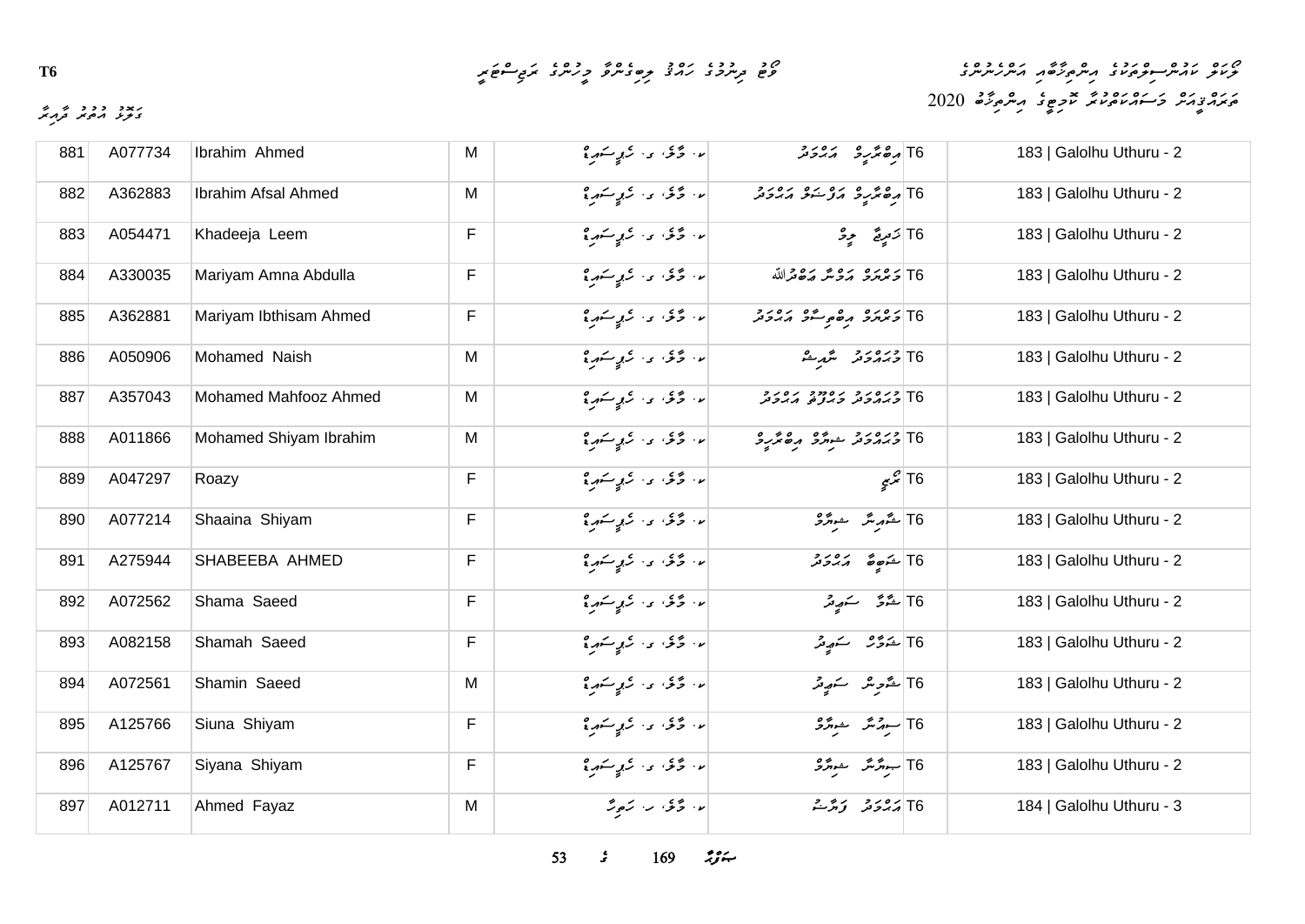*sCw7q7s5w7m< o<n9nOoAw7o< sCq;mAwBoEw7q<m; wBm;vB* م من المسجد المسجد المسجد المسجد المسجد العام 2020<br>مسجد المسجد المسجد المسجد المسجد المسجد المسجد المسجد المسجد ال

| 898 | A362003 | Ahmed Masoon Hassan             | M           | ا د گچې را رُحورٌ           | T6   <i>زود و ج</i> يھ پرڪس                                           | 184   Galolhu Uthuru - 3 |
|-----|---------|---------------------------------|-------------|-----------------------------|-----------------------------------------------------------------------|--------------------------|
| 899 | A165406 | Aishath Faiha Fayz              | F           | الاستخرى المدا الكافيات     | T6 م <i>ۇم ھۇ قۇم بۇ قۇم ش</i>                                        | 184   Galolhu Uthuru - 3 |
| 900 | A372357 | Aishath Raneen Aiysh            | F           | ا د گچې را رُبورٌ           | T6 م <i>مَّه شَمَّة مَرْسِرْ مَه</i> رِ شَ <sup>م</sup>               | 184   Galolhu Uthuru - 3 |
| 901 | A131230 | FATHIMATH SHADHIN IBRAHIM       | $\mathsf F$ | الاستخرى المدا كريمامي      | T6 <i>وَّجِوَدَة</i> ُ حَدَّمَر <i>ِينَ <sub>م</sub>ِهْتَرِي</i> دَ   | 184   Galolhu Uthuru - 3 |
| 902 | A022343 | Fayz Waheed                     | M           | الاستخفات التجاثر           | T6 تۇم <sup>ىش</sup> ق <i>ۇي</i> قر                                   | 184   Galolhu Uthuru - 3 |
| 903 | A341425 | Maryam Fathika Fayaz            | $\mathsf F$ | لار محتى لار كرة مح         | T6 <i>كَمْرْمَرْدْ وُّهِ، مَا دَمَّ</i> رْتُ                          | 184   Galolhu Uthuru - 3 |
| 904 | A011788 | Mohamed Aiysh                   | M           | الاستخفات التائري           | T6 <i>ق. د د د ه</i> م شو                                             | 184   Galolhu Uthuru - 3 |
| 905 | A131346 | Mohamed Sama'an Ibrahim         | M           | مار محتى الرا الركبورٌ      | T6 ديره د د مرور مرد محمد د د                                         | 184   Galolhu Uthuru - 3 |
| 906 | A023710 | Mohamed Waheed Ahmed            | M           | مار محتى الرا الكانون       | T6 <i>وبروبرو بربر م</i> دوبر                                         | 184   Galolhu Uthuru - 3 |
| 907 | A026700 | Ramla Abdul Ghani               | F           | الاستخرى المدا كريمامي      | T6 <i>بَرْدْ دَّ. مەھەردە ب</i> ر                                     | 184   Galolhu Uthuru - 3 |
| 908 | A052537 | Wafa Waheed Mohamed             | $\mathsf F$ | مار محتى الرا الكانون       | T6 كَوَرٌ كَرَبِيْرٌ وَبَرَمُ وَبِرْ                                  | 184   Galolhu Uthuru - 3 |
| 909 | A062472 | Zaha Waheed                     | F           | الاستخفات التائري           | T6 نج <sup>و</sup> قربر                                               | 184   Galolhu Uthuru - 3 |
| 910 | A001433 | Saudiyya Ibrahim                | F           |                             | T6 س <i>تم مرشد بره مرب</i> و                                         | 184   Galolhu Uthuru - 3 |
| 911 | A038744 | Aminath Shafeenaz Abdul Sattar  | F           |                             | 76 مُرِسَمَ شَرِيشَ مَصْرُمْ سَهْمَ بِهِ دَيْ مِنْ وَيْ الْمَحْرَمَةِ | 184   Galolhu Uthuru - 3 |
| 912 | A027680 | Fathimath Shahaama Abdul Sattar | F           |                             |                                                                       | 184   Galolhu Uthuru - 3 |
| 913 | A025079 | Mohamed Shahir Abdul Sattar     | M           |                             | 70 دره د د عربه ده ده ده ده د است و د است و د د د                     | 184   Galolhu Uthuru - 3 |
| 914 | A011862 | Ibrahim Shareef                 | M           | الأرا تخري الأرادي والمحارب | T6 <i>پرهنگرد</i> و خو <i>بود</i>                                     | 183   Galolhu Uthuru - 2 |

 $54$  *s*  $169$  *n***<sub>3</sub>** *n*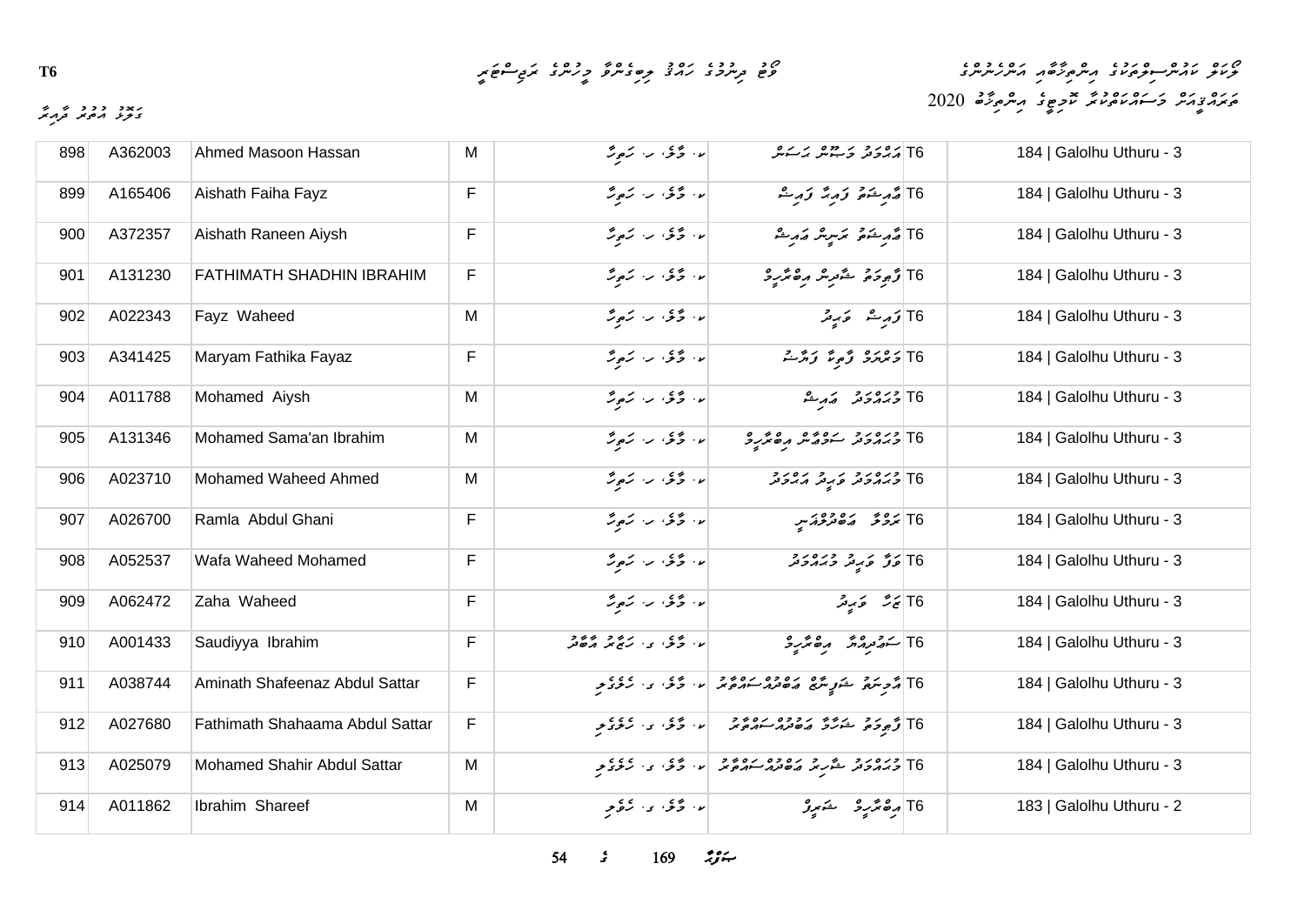*sCw7q7s5w7m< o<n9nOoAw7o< sCq;mAwBoEw7q<m; wBm;vB* م من المسجد المسجد المسجد المسجد المسجد العام 2020<br>مسجد المسجد المسجد المسجد المسجد المسجد المسجد المسجد المسجد ال

# *n8o<n@ q8qAq< q:uBmC*

| 915 | A138473 | <b>Abdul Wahid</b>             | M            | ر، دی. ر. ۵،۵۵۰ و.<br>ر. د بر رس                                                | T6 <i>مُرْهُ مُرْدُّوَّ ب</i> رمُرُ                                                                                  | 182   Galolhu Uthuru - 1     |
|-----|---------|--------------------------------|--------------|---------------------------------------------------------------------------------|----------------------------------------------------------------------------------------------------------------------|------------------------------|
| 916 | A336423 | Ahmed Razan Mohamed            | M            | لا کامی را کاملامی هم                                                           | T6 גפניק גשת כגם כק                                                                                                  | 182   Galolhu Uthuru - 1     |
| 917 | A166784 | Aishath Ashfa Ahmed            | $\mathsf{F}$ | لا گرمی که من من هم                                                             | T6 مەم ئىشىر مەردىر 76                                                                                               | 182   Galolhu Uthuru - 1     |
| 918 | A064606 | Aminath Asgary                 | $\mathsf{F}$ | لا : وَكُوْا لِ الْمُؤْمَنُ لِلْمُؤْمِنِينَ                                     | T6 مُجِسَعُهُ مَسْهَنَ <i>بِ</i>                                                                                     | 182   Galolhu Uthuru - 1     |
| 919 | A061456 | FATHIMATH AZLIFA               | F            | ر، مجموع، ر، من من مار<br>ر، محمود، ر، مر س                                     | T6 ز <sub>نج ب</sub> ری دی در ق                                                                                      | 182   Galolhu Uthuru - 1     |
| 920 | A349378 | MOHAMED RAIF ABDUL RAHEEM      | M            |                                                                                 | T6 دره د د عمدو موده مرسور                                                                                           | 182   Galolhu Uthuru - 1     |
| 921 | A025752 | Sakeena Ibrahim                | $\mathsf{F}$ | الماستجوي المتحدث والمتحدث والمتحدث المحدث المحدث المحدث والمحدث                | T6 سَرِیٹر م <i>ی مڈی</i> رو                                                                                         | 182   Galolhu Uthuru - 1     |
| 922 | A011579 | Haidaru Ahmed                  | M            | ، د څو، ر زېږونو                                                                | T6  يَرم <i>ِ مَرَّمَدُ مَدْوَمَرُ</i>                                                                               | 460   Srilanka / Colombo - 1 |
| 923 | A057939 | Mohamed Hijaz Haidaru          | M            | $\begin{bmatrix} 0 & 0 & 0 & 0 \\ 0 & 0 & 0 & 0 \\ 0 & 0 & 0 & 0 \end{bmatrix}$ | T6 <i>وُرُوُدُوَدْ رِقَ</i> ّعْ رَ <sub>ّمُ</sub> مَرَ <i>دُ</i>                                                     | 185   Galolhu Uthuru - 4     |
| 924 | A362237 | Abdulla Ahmed                  | M            | لاستخفاء الملائك                                                                | T6 كەمەراللە كەردىر                                                                                                  | 183   Galolhu Uthuru - 2     |
| 925 | A403536 | Aminath Hudha Ahmed Ibrahim    | $\mathsf F$  | ئەرىخى ئەرىمەت ئىر                                                              | T6 جُوسَمَةَ رَبِّ رَورٍ وَ مُحَسِّرٍ وَ مُحَسِّرٍ وَ                                                                | 183   Galolhu Uthuru - 2     |
| 926 | A403535 | Fathimath Nahiya Ahmed Ibrahim | $\mathsf F$  |                                                                                 | T6 زُمِودَة مُرْبِيرٌ رَبْدُدَنْ مِنْ مُرْبِرِهِ   مَنْ دَبَنَ أَنْ الْمَالَيْةَ الْمَالَيْةَ الْمَا                 | 183   Galolhu Uthuru - 2     |
| 927 | A123044 | Ibrahim Ahmed                  | M            | مارتخوا ي رماندي                                                                | T6 مەھم <i>گرى مەدە</i> ر                                                                                            | 183   Galolhu Uthuru - 2     |
| 928 | A154972 | Khadeeja Yoosuf                | $\mathsf F$  | مارنجى ئ برماكيما                                                               | T6 كَتَعِيقٌ مَيْرَ مِيْرٌ مِيْتِ                                                                                    | 183   Galolhu Uthuru - 2     |
| 929 | A362236 | Mariyam Nuha Ahmed Ibrahim     | $\mathsf F$  |                                                                                 | T6 كەمەرە دە رەرد مەھرىرە مەركى ئەرىكەتكە                                                                            | 183   Galolhu Uthuru - 2     |
| 930 | A071694 | Aminath Shaistha Hamdan Zaki   | $\mathsf F$  |                                                                                 | T6 مُ <i>وِسَمْ شَهْرِ صْمُ بِرَوْمُرْسْ بِيَ بِهِ</i> اللَّهِ مِنْ مِنْ اللَّهِ رَبِّوبِ مِنْ مِنْ مِنْ مَنْ اللَّه | 460   Srilanka / Colombo - 1 |
| 931 | A053237 | Husam Hussain                  | M            | ئار دى كى رىپوردى                                                               | T6   جرستو   ایر جرید میں<br>ا                                                                                       | 185   Galolhu Uthuru - 4     |

 $55$   $\frac{2}{3}$   $169$   $\frac{2}{3}$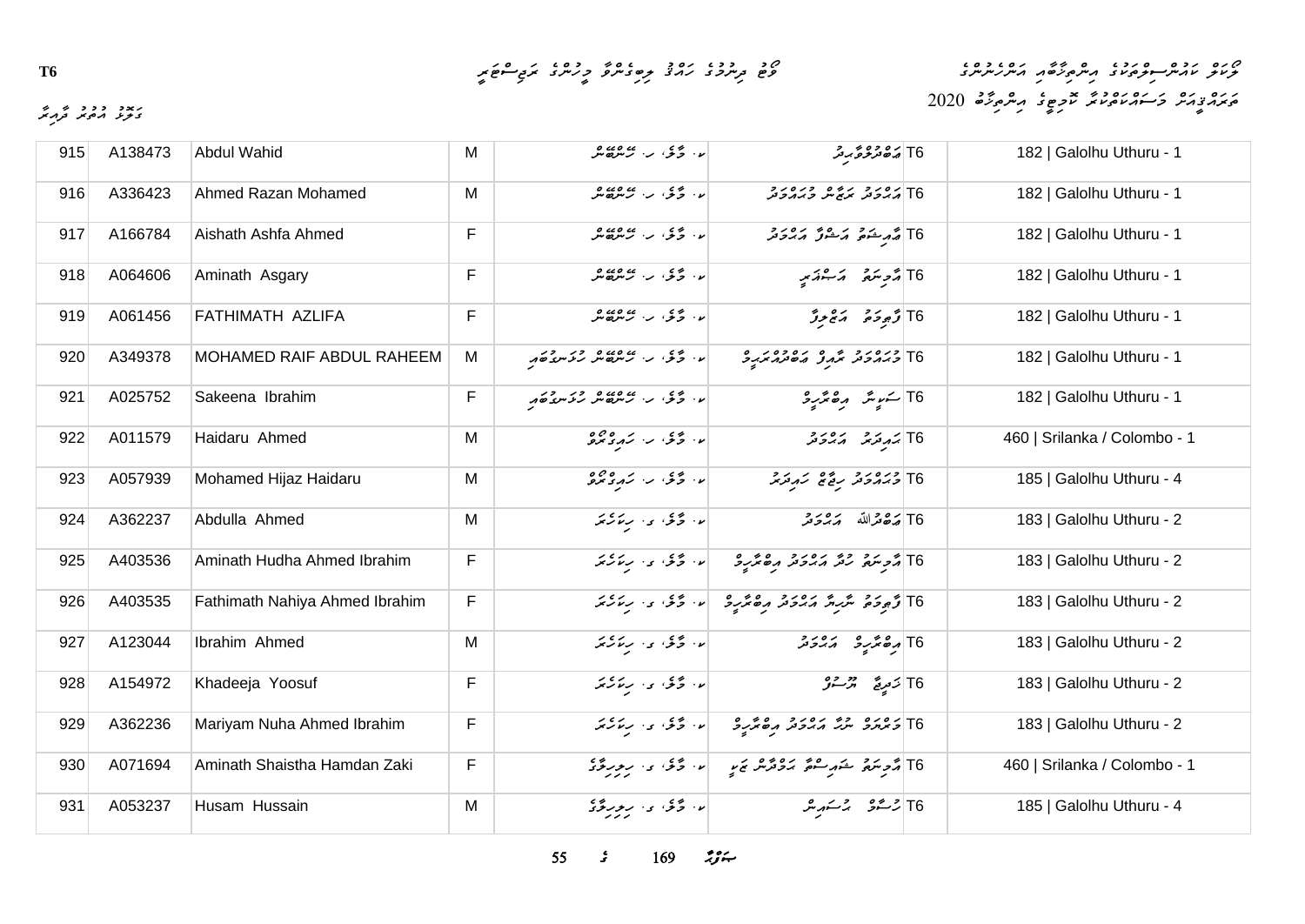*sCw7q7s5w7m< o<n9nOoAw7o< sCq;mAwBoEw7q<m; wBm;vB* م من المسجد المسجد المسجد المسجد المسجد العام 2020<br>مسجد المسجد المسجد المسجد المسجد المسجد المسجد المسجد المسجد ال

| 932 | A010808 | Husna Moosa                  | F | ، دې ، روروګ                                   | T6 إير سمبر 2° تر                                  | 460   Srilanka / Colombo - 1 |
|-----|---------|------------------------------|---|------------------------------------------------|----------------------------------------------------|------------------------------|
| 933 | A048975 | Hussain Irfan Zaki           | M | الا د د د الله برموردد د                       | T6 پر سەمەتىر ھەجرۇنىڭ ئى ب <sub>و</sub>           | 185   Galolhu Uthuru - 4     |
| 934 | A155468 | Ibrahim Dhanish Hamdan Zaki  | M | لا المحتى الاس الموردمى                        | T6 رەڭرىرى ئۇسىش برەش <i>ىر ت</i> ېر               | 185   Galolhu Uthuru - 4     |
| 935 | A025078 | Mohamed Hamdhan Zaki         | M | الأراقيقي الأربورقي                            | T6 <i>دېره د د بروتر</i> س ټم                      | 460   Srilanka / Colombo - 1 |
| 936 | A010909 | Moosa Imran Zaki             | M | الا دمجني الأربوردمي                           | T6 تۇنئە مەفە <i>تتى تاي</i> ر                     | 185   Galolhu Uthuru - 4     |
| 937 | A330401 | Ahmed Nashwan Nazeer         | M | الا دمجني المالي ميرونتر                       | T6 <i>בکرو تر مرشوم تر مربح تر</i>                 | 184   Galolhu Uthuru - 3     |
| 938 | A330398 | <b>Mohamed Nazran Nazeer</b> | M | الا لمحق لا ربيع ه                             | T6 <i>درور</i> و روپ <sub>و</sub> ر شهرتر          | 184   Galolhu Uthuru - 3     |
| 939 | A050808 | Sabira Aboobakru             | F | لا د گای دا ره برگار                           | $72222$ $76$                                       | 184   Galolhu Uthuru - 3     |
| 940 | A125970 | Fathimath Ibthishan          | F | لا . ۇي ، روم                                  | T6 <i>وُّڄِو<sup>َ</sup>دَ مُرھُمِشَّىر</i> ُ      | 460   Srilanka / Colombo - 1 |
| 941 | A048027 | Ahmed Mausoom Mohamed        | M | $\mathbf{v} \in \mathcal{E}$ ى را رىزەبر       | T6   رور د د ده ورور د                             | 184   Galolhu Uthuru - 3     |
| 942 | A378052 | Ali Thahneek Ahmed           | M | لا : 33 را روة مر                              | T6 <i>مَ</i> جِ <i>مَ</i> كِسِر <i>ة مَدْدَنْد</i> | 184   Galolhu Uthuru - 3     |
| 943 | A064660 | Badhriyya Mohamed            | F | لا د څخه را رنده بر                            | T6 <i>کافر پروگر دی در د</i>                       | 184   Galolhu Uthuru - 3     |
| 944 | A064674 | Badhuru Mohamed              | M | لا د محتی را ریزه بر                           | T6 ڪتريز - 220 دو                                  | 184   Galolhu Uthuru - 3     |
| 945 | A053416 | Fathimath Mausooma           | F | لاستخفات بالمقطع                               | T6 <i>وُجِودَة وَمُ</i> سِبْدَة                    | 184   Galolhu Uthuru - 3     |
| 946 | A154731 | Fathimath Saeeda Ibrahim     | F | لاستخرى ب بالمحفظ بد                           | 76 <i>ڙوِدَة سَهِنَّ م</i> ِڻ <i>ُرِدُ</i>         | 184   Galolhu Uthuru - 3     |
| 947 | A154732 | Liwaz Mohamed                | M | الا : وَكَرْسَ رَسُوطَ مِنْ الْمَسْتَخْرِ مِنْ | T6 مِرَةَ <i>قْدَ دَيْرُودَ</i> رْ                 | 110   R. Meedhoo - 1         |
| 948 | A340827 | Lizaz Mohamed                | M | لا د څخه له رنده نو                            | T6 مِنْزَنْز 3ْرَەرْد                              | 184   Galolhu Uthuru - 3     |

 $56$  *s*  $169$  *z*  $29$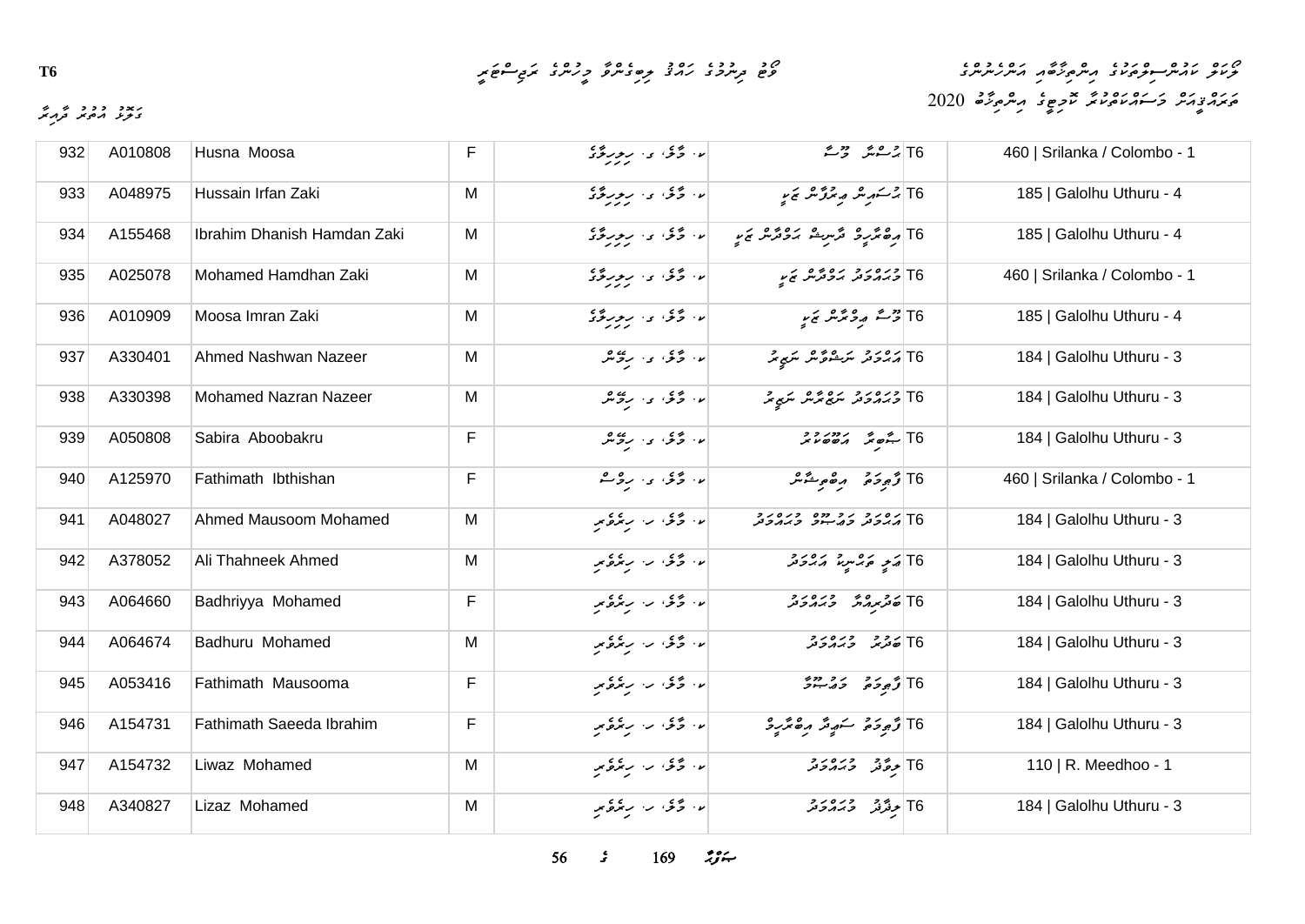*sCw7q7s5w7m< o<n9nOoAw7o< sCq;mAwBoEw7q<m; wBm;vB* م من المسجد المسجد المسجد المسجد المسجد العام 2020<br>مسجد المسجد المسجد المسجد المسجد المسجد المسجد المسجد المسجد ال

| 949 | A378051 | Mohamed Thashmeeth Ahmed  | M            | لاستخرى سأسترة مبر                           | T6  <i>وبروبرة</i> كرشو <i>ج وبرو</i> تر              | 184   Galolhu Uthuru - 3  |
|-----|---------|---------------------------|--------------|----------------------------------------------|-------------------------------------------------------|---------------------------|
| 950 | A357549 | Thah'meed Mohamed         | M            | لاستخرش سأسترغ مبر                           | T6 <i>وَدُوِيْنَ وَيَدُوَيْنَ</i>                     | 184   Galolhu Uthuru - 3  |
| 951 | A064657 | Tholal Mohamed            | M            | لاستخفات بالمقطعي                            | T6  يَرْقَرْ فَرَيْرُونْزْ                            | 184   Galolhu Uthuru - 3  |
| 952 | A064673 | Tholiath Mohamed          | $\mathsf F$  | $\downarrow$ ومحوص را روه بر                 | T6 جُرِيرَ حِرَه رَ                                   | 184   Galolhu Uthuru - 3  |
| 953 | A047214 | Aishath Shadiya           | F            | الا د څخه له له بربروره                      | T6 <i>مُذہبِ حَقَّمٍ مُتَّامِينَّہُ</i>               | 182   Galolhu Uthuru - 1  |
| 954 | A167021 | Hassan Shadih Mohamed     | M            | ا د گچې را رپروژه                            | T6   يُرسَسُ حُمَّدِينَ وَيَرْدُونَدُ                 | 182   Galolhu Uthuru - 1  |
| 955 | A167022 | Hussain Shadheedh Mohamed | M            | الا د څخه له له بربروره                      | T6 يُرْسَمُ مِيْنَ مِيْنَ مِيْنَ وَبَرَ مِرْدَ قَرْ   | 182   Galolhu Uthuru - 1  |
| 956 | A068622 | Shareefa Ibrahim          | F            | الله المحتى الراء بالمحمولين المراكز         | T6 ڪمبر <i>ڙ م</i> ڻ <i>گرو</i> د                     | 182   Galolhu Uthuru - 1  |
| 957 | A032385 | Zareena Ibrahim Didi      | $\mathsf{F}$ | الا د څخه د اردوکر                           | T6 ئ <sup>ى</sup> يرى <i>نگ م&amp;ئۇرچوپو</i> ر       | 182   Galolhu Uthuru - 1  |
| 958 | A062417 | Ahmed lyran               | M            | لا گرگی را رەپرىسەتىرى                       | T6 <i>בکی 55 متر می</i> ر                             | 579   Galolhu Uthuru-5    |
| 959 | A078416 | <b>AISHATH MIRHAAN</b>    | $\mathsf F$  | لا د څخه رسې د معدوه                         | T6 مُرِجَعْ <sub>حِ</sub> مِرْسٌر                     | 269   M. Kolhufushi - 1   |
| 960 | A026900 | Ali Moosa                 | M            | لا کمی را روز سهمان                          | T6 کړي ځ <sup>ی</sup> گ                               | 24   HDh. Hanimaadhoo - 1 |
| 961 | A333208 | Ali Emaan Musthafa        | M            | د کامی د روز معدد د )<br>  د کامی د روز معرف | T6 <sub>مَج</sub> رٍ <sub>م</sub> ِوَّنْد وَجَمَعِ وَ | 579   Galolhu Uthuru-5    |
| 962 | A062416 | Aminath Irushaan          | $\mathsf{F}$ | لا کمی را روی کوده                           | T6 مُرْحِسَمُ مِعْتَقَسْ                              | 579   Galolhu Uthuru-5    |
| 963 | A167107 | FATHIMATH IFTHINAAN       | $\mathsf{F}$ | لا کمی را روی کودی                           | T6 <i>ڙوِحَمَّۃ و</i> ڙم <sub>و</sub> سَ <i>ن</i> گر  | 579   Galolhu Uthuru-5    |
| 964 | A350985 | Mohamed Ivan              | M            | لا گرگی را ره دکار ۶۶۵                       | T6  <i>32,322 م</i> و <i>م</i> ح                      | 579   Galolhu Uthuru-5    |
| 965 | A063721 | Musthafa Ahmed Riza       | M            | په د څوک رسه ره په ده په ده                  | T6 ئ <i>ۇيغۇر مەدەن</i> ر برىن <i>گ</i>               | 579   Galolhu Uthuru-5    |

 $57$  *s*  $169$   $234$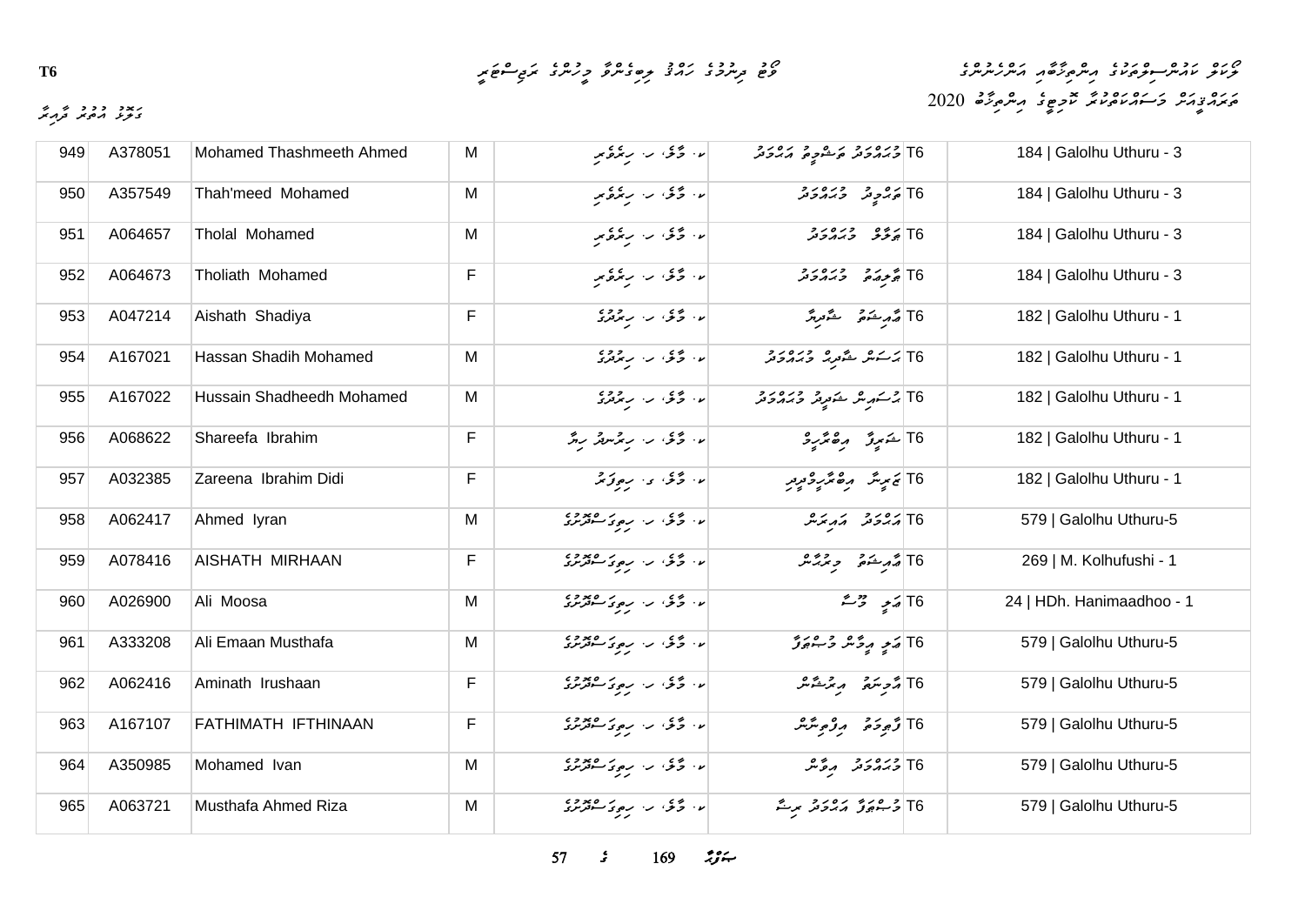*sCw7q7s5w7m< o<n9nOoAw7o< sCq;mAwBoEw7q<m; wBm;vB* م من المسجد المسجد المسجد المسجد المسجد العام 2020<br>مسجد المسجد المسجد المسجد المسجد المسجد المسجد المسجد المسجد ال

| 966 | A095415 | Nadira Ahmed Riza             | F | ر د نوی را روی سوتر ده د<br>در نوی را روی سوتر دری     | T6 سَّهِرِیْزَ <i>مَہُدْدَیْنَ م</i> ِیٹَ         | 579   Galolhu Uthuru-5       |
|-----|---------|-------------------------------|---|--------------------------------------------------------|---------------------------------------------------|------------------------------|
| 967 | A334586 | Umaru Ethon Musthafa          | M | په د څخه لرس پره په ده په                              | T6 ړ <i>ی ته پیڅ</i> ر څلورځ                      | 579   Galolhu Uthuru-5       |
| 968 | A009516 | Ahmed Shameel Mohamed         | M | ر هغې د ره د ودون ده.<br>د گون د ره د ستربرد ور        | T6 <i>גُرُوَدٌ حُووِدٌ وُبُهُوَدٌ</i>             | 579   Galolhu Uthuru-5       |
| 969 | A024236 | Aishath Shazna Mohamed        | F |                                                        | T6 مەر شەھ سىم ھەمدە دەر د                        | 579   Galolhu Uthuru-5       |
| 970 | A039347 | Fathimath Shama Mohamed       | F | ر وی در روز سورده ده داده<br>در وگو، در روز سوربرد و د | T6 ر <i>ُّ ۾ جَمْ شَوَّ وَبَهُ وَبُ</i>           | 579   Galolhu Uthuru-5       |
| 971 | A024237 | <b>Hussain Shamis Mohamed</b> | M | ) د کمی کار میدون دی.<br>  د گمی کار میلی سفر دی. د د  | T6 پر سَمبر سَر مَدَّحْرِ سَمْ وَبَرَ مِرْوَ مَرَ | 579   Galolhu Uthuru-5       |
| 972 | A024239 | Shadiya Latheef               | F | ر د نوی رسده د وروده د در د                            | T6 ڪُمبر <i>گ خ</i> َمِوثر                        | 579   Galolhu Uthuru-5       |
| 973 | A070231 | Fathimath Shafia              | F | ا د کمچي کې امريز د ده.<br>د ارتگان کې امريز د د       | T6 ز <i>نج وح</i> قر ش <i>گورگ</i>                | 269   M. Kolhufushi - 1      |
| 974 | A045906 | Abdulla Rafeeu                | M | ۱۰ وی. د رتز دوده                                      | T6 كەھەراللە <i>مەرى</i>                          | 185   Galolhu Uthuru - 4     |
| 975 | A053161 | Adham Rafeeu                  | M | ۱۰ وګې ی رتروی ده                                      | T6 <i>בکرکری بز<sub>ئر</sub> چ</i>                | 185   Galolhu Uthuru - 4     |
| 976 | A343406 | Ahmed Afraaz                  | M | ۱۰ د کې ی رتروی دی                                     | T6 <i>ټرونز ټرونژ</i> ي                           | 185   Galolhu Uthuru - 4     |
| 977 | A022541 | Ahmed Rafeeu                  | м | ۱۰ وگی د رمزدورد                                       | T6   كەش <sup>ى</sup> كىرى ئىرى <i>مى</i> ئىرىد   | 460   Srilanka / Colombo - 1 |
| 978 | A072433 | Aishath Rafeeu                | F | ر، وی در بازده                                         | T6 مُرسَنَّة تَرَوِيُّ                            | 185   Galolhu Uthuru - 4     |
| 979 | A072434 | Ali Rafeeu                    | M | ۱۰ وګې ی رتروی ده                                      | T6 <i>ڇُڇِ - مَرَوِجُ</i>                         | 185   Galolhu Uthuru - 4     |
| 980 | A035646 | Aminath Rafeeu                | F | ۱۰ وی. د رتز دوره                                      | T6 <i>مُّحِسَّعُ بَرَوٍ مُ</i>                    | 185   Galolhu Uthuru - 4     |
| 981 | A040850 | Ayshath Jenifer Ahmed         | F | ۱۰ د څخه ی د په کرد وی                                 | T6 مُرمِشَمُو في سِرَّ مَكْرَدَتْر                | 185   Galolhu Uthuru - 4     |
| 982 | A324411 | Azmy Ahmed                    | M | ۱۰ وی. د رتز دوره                                      | T6 <i>ھَنجو مَدْدَ</i> مْر                        | 388   Feydhoo Ehenihen - 1   |

 $58$  *s*  $169$  *n***<sub>3</sub>** *n*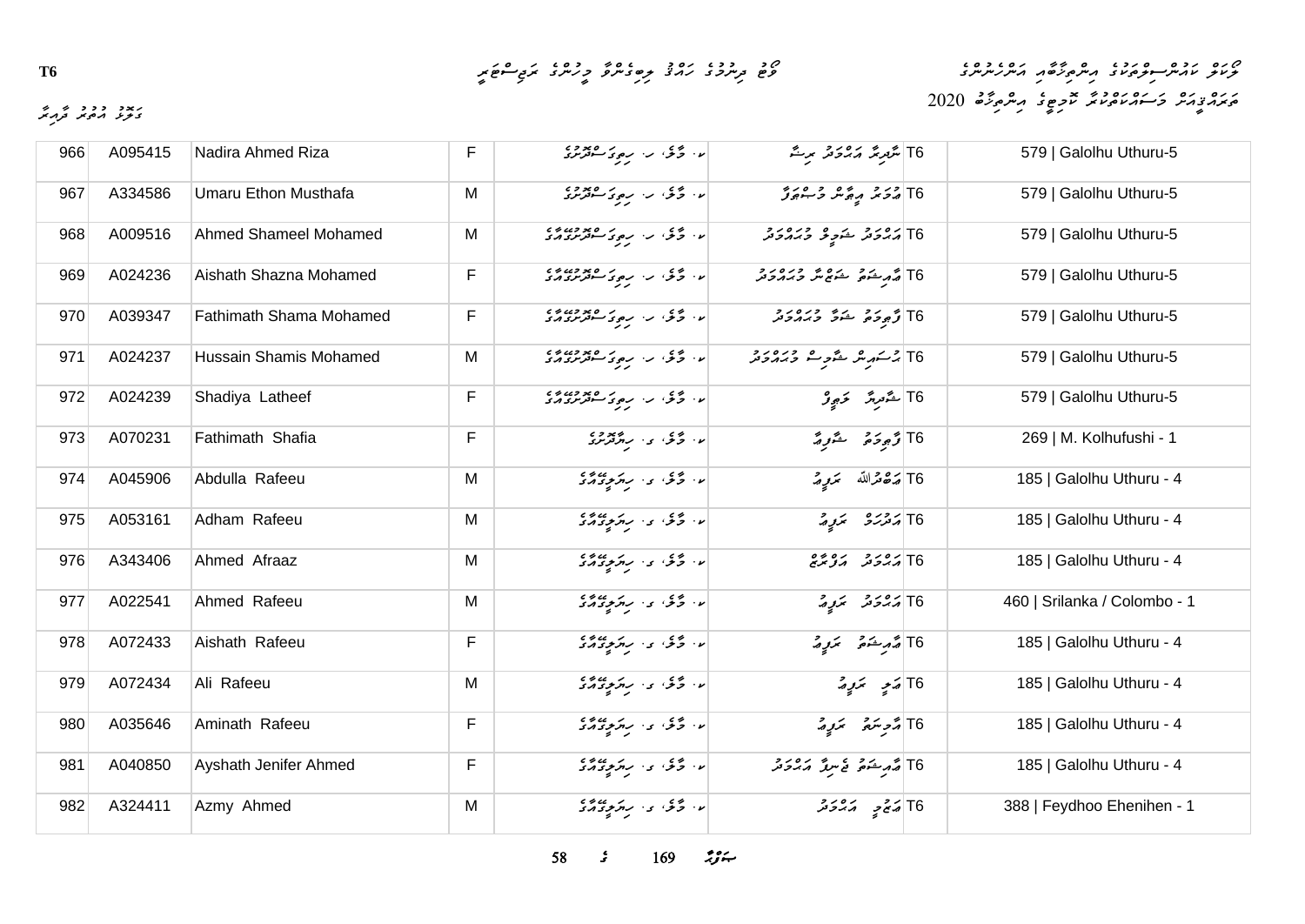*sCw7q7s5w7m< o<n9nOoAw7o< sCq;mAwBoEw7q<m; wBm;vB* م من المرة المرة المرة المرجع المرجع في المركبة 2020<br>مجم*د المريض المربوط المربع المرجع في المراجع المركبة* 

|  | $\rightarrow$ $\rightarrow$ $\rightarrow$ $\rightarrow$ $\rightarrow$ $\rightarrow$ $\rightarrow$ $\rightarrow$ |
|--|-----------------------------------------------------------------------------------------------------------------|
|  | ىوى مەمە ترمىر                                                                                                  |

| 983 | A068752 | Hamid Rafeeu             | M           | ۱۰ د څخه د ۱۰ پر مرکز د ده                                                                                                                                                                                                                                                                                                                                                                                                                                                                     | T6 جُّحِ مُرَ جَمَعٍ مُرَّةٍ مُ                 | 185   Galolhu Uthuru - 4     |
|-----|---------|--------------------------|-------------|------------------------------------------------------------------------------------------------------------------------------------------------------------------------------------------------------------------------------------------------------------------------------------------------------------------------------------------------------------------------------------------------------------------------------------------------------------------------------------------------|-------------------------------------------------|------------------------------|
| 984 | A147823 | Hawwa Raidha Ismail      | $\mathsf F$ | ۱۰ د څخه او ۱۰ پر کووه ده                                                                                                                                                                                                                                                                                                                                                                                                                                                                      | T6 <i>يَهُمَّ بَرُوبَّز وِ</i> حَقَّ وِبَعْ     | 310   L. Gan - 3             |
| 985 | A058850 | Ibrahim Rafeeu           | M           | در ده ده از در در در در د                                                                                                                                                                                                                                                                                                                                                                                                                                                                      | T6 م <i>ِ هُ مَّرٍ وَ مَرَوٍ م</i> ُ            | 185   Galolhu Uthuru - 4     |
| 986 | A052904 | Ismail Rafeeu            | M           | ۱۰ د څو، د ۱۰ په مود ور                                                                                                                                                                                                                                                                                                                                                                                                                                                                        | T6 <sub>م</sub> رےد <i>و پی مزہ</i> د           | 460   Srilanka / Colombo - 1 |
| 987 | A164713 | Mariyam Rayaa Ismail     | F           | ۱۰ د څو، د ۱۰ په مود ور                                                                                                                                                                                                                                                                                                                                                                                                                                                                        | T6 كەبەر ئەنگەر مەش <i>ۇر ب</i> ۇ               | 185   Galolhu Uthuru - 4     |
| 988 | A153722 | Mohamed Shazil           | M           | ۱۰ د څخه د ۱۰ په مود ور                                                                                                                                                                                                                                                                                                                                                                                                                                                                        | T6 <i>ۇنەۋەتى</i> ئىگەنچ                        | 185   Galolhu Uthuru - 4     |
| 989 | A038644 | Moosa Rafeeu             | M           | ۱۰ وگی د ریگروه ده                                                                                                                                                                                                                                                                                                                                                                                                                                                                             | T6 تخریقہ ت <i>حدی</i> قہ                       | 185   Galolhu Uthuru - 4     |
| 990 | A331207 | Fathimath Ulya Shafeeq   | F           | ١، د د  کامل د محمد المحمد المحمد                                                                                                                                                                                                                                                                                                                                                                                                                                                              | T6 <i>وُجِودَة مِنْ</i> وَمَّ حَب <i>رِ</i> ءِ  | 579   Galolhu Uthuru-5       |
| 991 | A024727 | Jamsheeda Ibrahim        | F           | الا ومحوال مع هر مرد المرد و مرد مورد و مرد                                                                                                                                                                                                                                                                                                                                                                                                                                                    | T6 <i>ف</i> َ دُھومً م <i>ِ مِرْجُدٍ وَ</i>     | 145   K. Kaashidhoo - 2      |
| 992 | A333705 | Mariyam Lamya Shafeeq    | F           | الأروى المركبي والمحمد المردوح حاله                                                                                                                                                                                                                                                                                                                                                                                                                                                            | T6 <i>كَمُرْمَرْدُ خَ</i> رْمَّ شَ <i>وِي</i> ْ | 579   Galolhu Uthuru-5       |
| 993 | A149030 | Ahmed Faizan             | M           | ما محتى را محرمة بروتمو                                                                                                                                                                                                                                                                                                                                                                                                                                                                        | T6 كەيرى تەرىئە ئى                              | 182   Galolhu Uthuru - 1     |
| 994 | A332831 | Aishath Faiha Fayaz      | F           | ما محتى را محرمة مركزي                                                                                                                                                                                                                                                                                                                                                                                                                                                                         | T6 م <i>ەم شەھ ۋەب<sup>ە</sup> ۋەرى</i>         | 460   Srilanka / Colombo - 1 |
| 995 | A000668 | <b>FATHIMATH FATHINA</b> | $\mathsf F$ | $\left  \begin{array}{l} \mathcal{L}_{\mathcal{L}} \mathcal{L}_{\mathcal{L}} \mathcal{L}_{\mathcal{L}} \mathcal{L}_{\mathcal{L}} \mathcal{L}_{\mathcal{L}} \mathcal{L}_{\mathcal{L}} \mathcal{L}_{\mathcal{L}} \mathcal{L}_{\mathcal{L}} \mathcal{L}_{\mathcal{L}} \mathcal{L}_{\mathcal{L}} \mathcal{L}_{\mathcal{L}} \mathcal{L}_{\mathcal{L}} \mathcal{L}_{\mathcal{L}} \mathcal{L}_{\mathcal{L}} \mathcal{L}_{\mathcal{L}} \mathcal{L}_{\mathcal{L}} \mathcal{L}_{\mathcal{L}} \mathcal{L$ | T6 ز <i>ُّەְدَە زُە</i> مَّد                    | 182   Galolhu Uthuru - 1     |
| 996 | A264774 | Madheeha Mohamed         | F           | $\left\{ \begin{array}{l} \mathcal{L}_{\mathcal{L}}(\mathcal{L}_{\mathcal{L}},\mathcal{L}_{\mathcal{L}},\mathcal{L}_{\mathcal{L}},\mathcal{L}_{\mathcal{L}},\mathcal{L}_{\mathcal{L}},\mathcal{L}_{\mathcal{L}},\mathcal{L}_{\mathcal{L}},\mathcal{L}_{\mathcal{L}},\mathcal{L}_{\mathcal{L}},\mathcal{L}_{\mathcal{L}},\mathcal{L}_{\mathcal{L}},\mathcal{L}_{\mathcal{L}},\mathcal{L}_{\mathcal{L}},\mathcal{L}_{\mathcal{L}},\mathcal{L}_{\mathcal{L}},\mathcal{L}_{\mathcal{L}},\mathcal{$ | T6 ك <sup>ۆ</sup> يەنگ كەنگە <i>كەنگە</i>       | 182   Galolhu Uthuru - 1     |
| 997 | A149015 | Sobira                   | $\mathsf F$ | $\left  \begin{smallmatrix} 2 & 3 & 3 & 3 \ 2 & 3 & 3 & 3 \end{smallmatrix} \right $ ىد ، ئۇنى ئورگەنى                                                                                                                                                                                                                                                                                                                                                                                         | T6 بەھ <i>ىگە</i>                               | 182   Galolhu Uthuru - 1     |
| 998 | A146246 | Affan Farooq Mohamed     | M           |                                                                                                                                                                                                                                                                                                                                                                                                                                                                                                | T6 <i>ممروش و معنى وب</i> رورو                  | 182   Galolhu Uthuru - 1     |
| 999 | A146249 | Afnan Farooq             | F           | ما محمد كل من مع مع مربع<br>  ما المحمد كل من مع مع مربع                                                                                                                                                                                                                                                                                                                                                                                                                                       | T6 كەنزىترىتر ئ <i>ۇنجۇ</i>                     | 182   Galolhu Uthuru - 1     |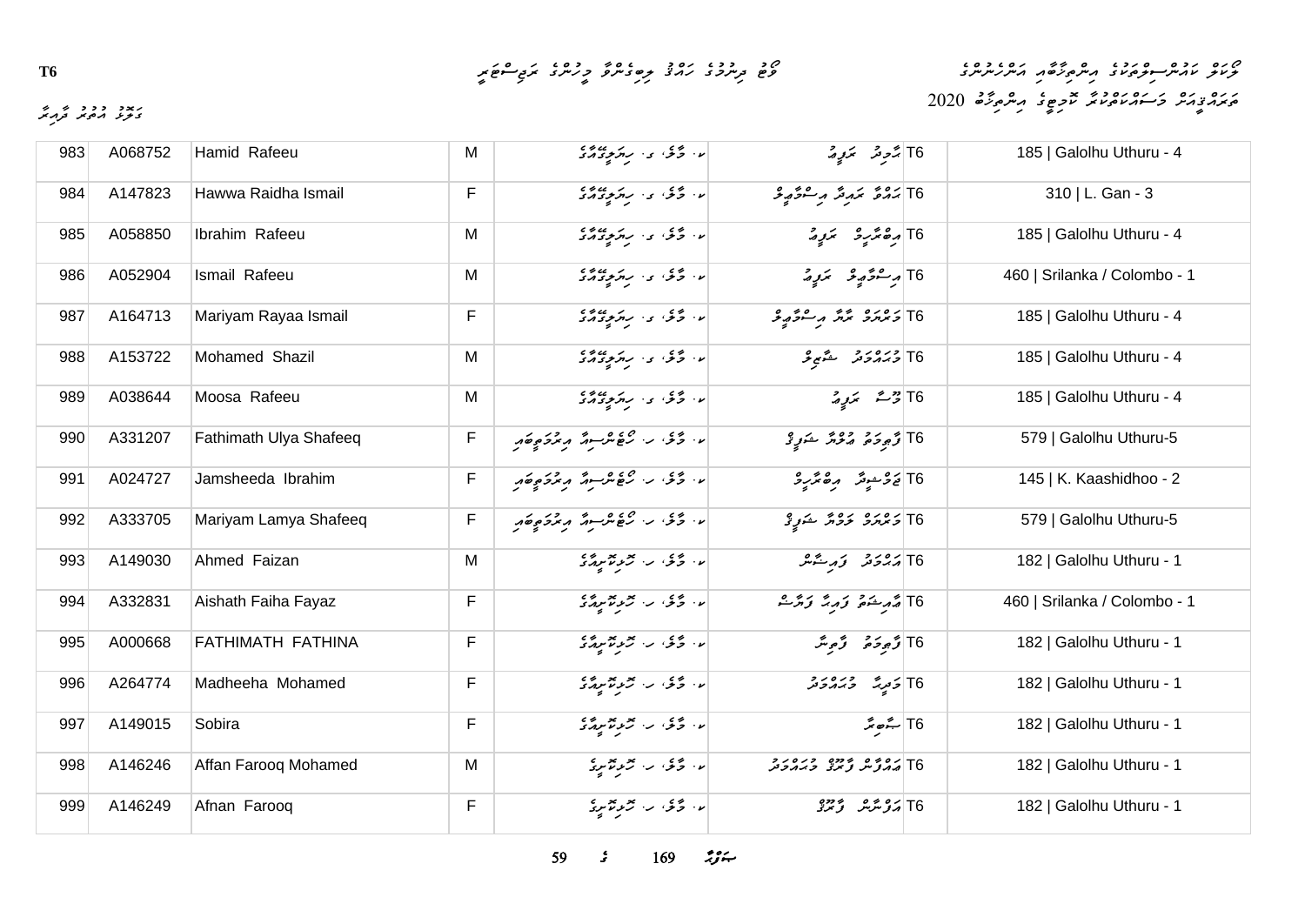*sCw7q7s5w7m< o<n9nOoAw7o< sCq;mAwBoEw7q<m; wBm;vB 2020<sup>, م</sup>وسر در مدد مدرج به مدرم مقرم قرار 2020*<br>موسر المستقرم المستقرم المستقرم المستقرم المستقرم المستقرم المستقرم المستقرم المستقرم المستقرم المستقرم المستقر

| 1000 | A037635 | Ahmed Ali                   | M |                                                                                                                                                                                                                                  | T6 <i>גُرُدُوَنْھُ مَ</i> حِي                          | 182   Galolhu Uthuru - 1     |
|------|---------|-----------------------------|---|----------------------------------------------------------------------------------------------------------------------------------------------------------------------------------------------------------------------------------|--------------------------------------------------------|------------------------------|
| 1001 | A146228 | Aminath Waheedha            | F | ر، دمچې ر، می <sub>مو</sub> رسی                                                                                                                                                                                                  | T6 مَّ <i>جِسَعَة وَ بِ</i> قَر                        | 182   Galolhu Uthuru - 1     |
| 1002 | A146250 | Mohamed Irfan Farooq        | M | لار د محمد المالي براي براي برايري برايري برايري برايري برايري برايري برايري برايري برايري برايري برايري براير<br>مراجع برايري برايري برايري برايري برايري برايري برايري برايري برايري برايري برايري برايري برايري برايري برايري | T6 <i>دیرو د و و و و و و و</i> و                       | 182   Galolhu Uthuru - 1     |
| 1003 | A056439 | Aminath Shaheen Naeem       | F | ر، گرمی، ر، بروده<br>ر، گرمی، ر، برودری                                                                                                                                                                                          | T6 <i>مُوسَعْ َ حُرِيدْ سَمِ</i> دِدْ                  | 182   Galolhu Uthuru - 1     |
| 1004 | A115922 | Ismail Mizyan Naeem         | M | ر، گري ر، گروه ده<br>را، گري                                                                                                                                                                                                     | T6 <sub>م</sub> رت <i>قۇم بىلى بىر مىد</i> ۇ           | 182   Galolhu Uthuru - 1     |
| 1005 | A041888 | Mohamed Naeem               | M | ر، گري، ر، گروده.<br>ر، گري، ر، گروتوي                                                                                                                                                                                           | T6 <i>5223 سَمِي</i> و                                 | 182   Galolhu Uthuru - 1     |
| 1006 | A068437 | <b>Mohamed Shahud Ramiz</b> | M | ر، گرمی، ر، گروه ده<br>را، گرمی، ر، گروهری                                                                                                                                                                                       | T6 <i>دېمم</i> ونه خترنه نگر <i>د</i> نج               | 182   Galolhu Uthuru - 1     |
| 1007 | A000548 | Abdul Azeez Ibrahim         | M |                                                                                                                                                                                                                                  | T6 <i>مُەترىگە بِي مُ</i> ەمَّرِ ق                     | 579   Galolhu Uthuru-5       |
| 1008 | A000994 | Ahmed Azeem                 | M | لا : دَ کَیْ کَ کَ کَ کَ کَ کَ کَ مَرْکَ مِیْرَ                                                                                                                                                                                  | T6 <i>ב برو قر و قرم</i> و                             | 579   Galolhu Uthuru-5       |
| 1009 | A000993 | Aishath Azna                | F | لا : وَكَوْرَ رَاحَ عَوْرَ الْمَرْجَمَةِ                                                                                                                                                                                         | T6 م <i>ۇم شەق مەنى ئىگ</i>                            | 579   Galolhu Uthuru-5       |
| 1010 | A322816 | Ali Azmeen                  | M | لا : وَكَوْرَ رَاحَ عَوْرَ الْمَرْجَمَةِ                                                                                                                                                                                         | T6 <i>ڇَجِ ڇَڄُجِيئر</i> َ                             | 460   Srilanka / Colombo - 1 |
| 1011 | A000995 | Asma Aboobakur              | F | لا : دَ کَیْ کَ کَ کَ کَ کَ کَ کَ مَرْکَ مِیْرَ                                                                                                                                                                                  | $2222$ $-227$ $-216$                                   | 579   Galolhu Uthuru-5       |
| 1012 | A101012 | Ibrahim Azleem              | M | لا به محرک را محکم میکند که محمد                                                                                                                                                                                                 | T6 م <i>ِ هُ بَرْبِ دُ</i> مَعْ مِ دُ                  | 579   Galolhu Uthuru-5       |
| 1013 | A040197 | Mohamed Rasheed             | M | لا : دَ بْنَ رَ رَ مِ مِ مِرْسِيرٌ                                                                                                                                                                                               | T6 <i>وُبَرُوُوَ</i> تَرُ كَرَسُوِيْرُ                 | 579   Galolhu Uthuru-5       |
| 1014 | A066747 | Ameela Abdul Sathar         | F | $\stackrel{<}{\circ}$ $\stackrel{<}{\circ}$ $\stackrel{<}{\circ}$ $\stackrel{<}{\circ}$ $\stackrel{<}{\circ}$ $\cdot$ $\stackrel{<}{\circ}$                                                                                      | T6 <i>הُحِرَّۃُ הُ</i> ھ <i>ُرُو مُ</i> مُوَ <i>مُ</i> | 579   Galolhu Uthuru-5       |
| 1015 | A334458 | Mariyam Haiba Abdulla       | F | $\stackrel{<}{\circ}$ $\stackrel{<}{\circ}$ $\stackrel{<}{\circ}$ $\stackrel{<}{\circ}$ $\stackrel{<}{\circ}$ $\cdot$ $\stackrel{<}{\circ}$                                                                                      | T6 <i>وَعُهْدَةَ رَبِّهُ وَهُ</i> قَرَاللَّهُ          | 579   Galolhu Uthuru-5       |
| 1016 | A023233 | Abdul Razzaq Yoosuf         | M | لا د نخوا ر د رقمبربر                                                                                                                                                                                                            | 76 - 20 נפי 20 מי 20 בירי 20 Km                        | 182   Galolhu Uthuru - 1     |

### *n8o<n@ q8qAq< q:uBmC*

 $60$  *s*  $169$  *n*<sub>3</sub> *n*<sub>3</sub> *n*<sub>1</sub>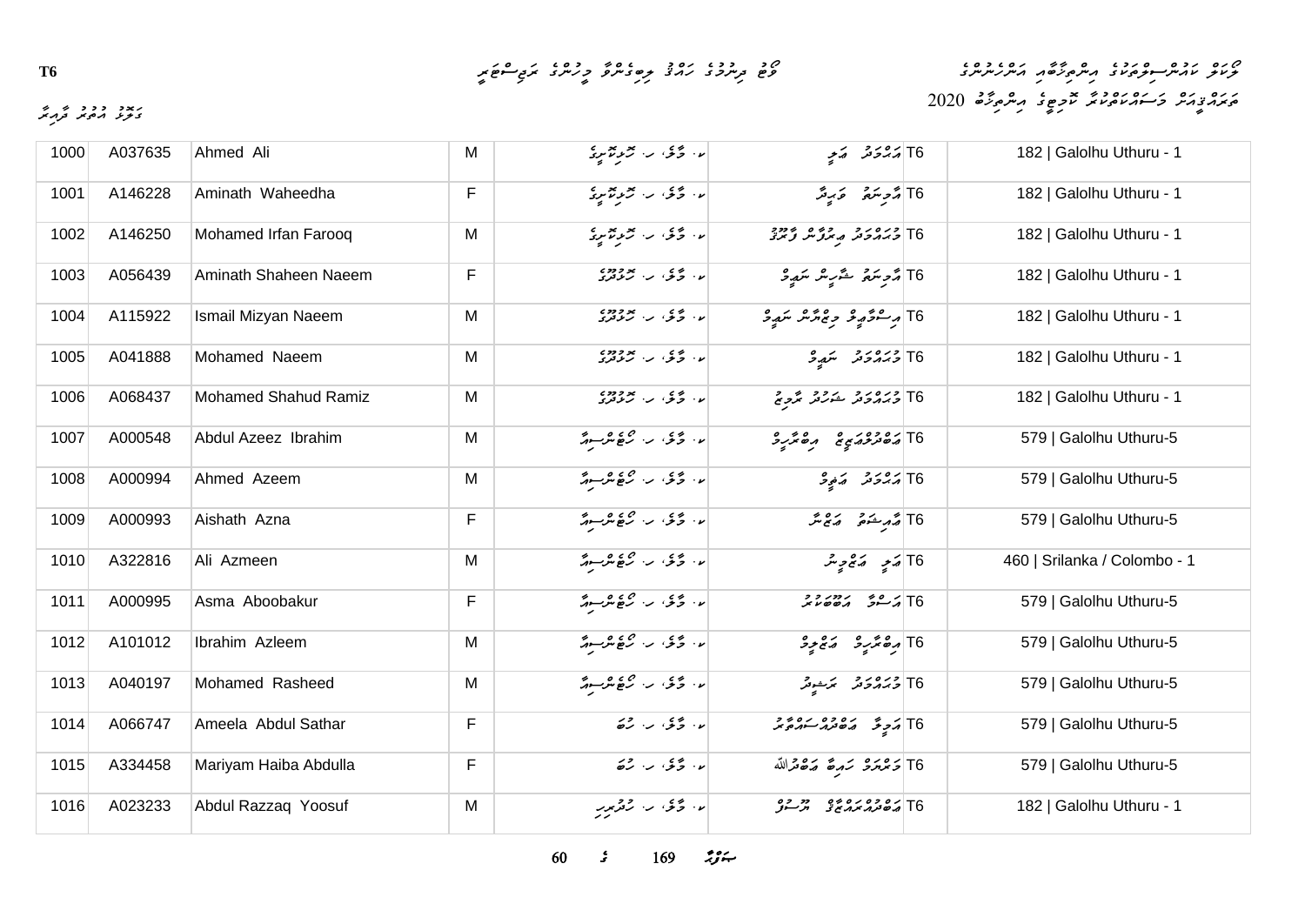*sCw7q7s5w7m< o<n9nOoAw7o< sCq;mAwBoEw7q<m; wBm;vB* م من المسجد المسجد المسجد المسجد المسجد العام 2020<br>مسجد المسجد المسجد المسجد المسجد المسجد المسجد المسجد المسجد ال

| 1017 | A001404 | Aminath Abdul Gafoor         | F | ئەس قىق بەر قىقرىمەت                            | T6 گەچەتتى ھەھەر دەرە د                                                                                                   | 182   Galolhu Uthuru - 1 |
|------|---------|------------------------------|---|-------------------------------------------------|---------------------------------------------------------------------------------------------------------------------------|--------------------------|
| 1018 | A344782 | Mohamed Usaidh Abdul Razzaq  | M |                                                 | T6 ورورو و سرد و رووه رومو است و د السرد و در بر                                                                          | 182   Galolhu Uthuru - 1 |
| 1019 | A025713 | Aminath Abdul Rahman         | F | ئەس ئۇنى سەر 25 مەس ئىرى ئ                      | T6 مُرِسَمَ مُصْرِمْ مُرْمَدِ مِنْ مَ                                                                                     | 182   Galolhu Uthuru - 1 |
| 1020 | A338769 | <b>Fathimath Ufa Shakir</b>  | F | بار دمجري الرار رحمد و بر باره دم د             | T6 <i>وُجِعَة م</i> ُوَّ حُب <i>اب</i> رُ                                                                                 | 182   Galolhu Uthuru - 1 |
| 1021 | A025712 | <b>Hassan Shakir Mohamed</b> | M | ئەس ئۇنى سەر ئەرەپ ئەرەپ ئا                     | T6   يَرْسَسْ حَيْرٍ مِنْ وَيَرْدُونَرْ                                                                                   | 182   Galolhu Uthuru - 1 |
| 1022 | A338774 | <b>Mohamed Vidan Shakir</b>  | M | پارستخوا را رقم پر مرکز مرکز د                  | T6 <i>دېم</i> دې <sub>مو</sub> مگېر څېړن <sub>م</sub>                                                                     | 182   Galolhu Uthuru - 1 |
| 1023 | A050285 | Aishath Ali                  | F | ئەس ئۇس ئەس ئۇنى ئەس ئەس ئەس ئەس ئە             | T6 م <i>جُمِيشَمْ مَ</i> حِ                                                                                               | 182   Galolhu Uthuru - 1 |
| 1024 | A001403 | Fathimath Abdul Gafoor       | F | پار د ده د کاروسرو شده د ده د                   | T6 ژ <sub>نج</sub> ود مەھىر دە د                                                                                          | 182   Galolhu Uthuru - 1 |
| 1025 | A341317 | Hussain Dheem Mohamed        | M | ئەس ئۇس ئەس ئۇنى ئەس ئەس ئەس ئەس ئە             | T6 يُرْسَهِ بِيْرِ وَيَرْدُونَّر                                                                                          | 182   Galolhu Uthuru - 1 |
| 1026 | A167503 | Ahmed Faizan                 | M | د د مي .<br>د گرگ د رتوروبورور                  | T6 <i>ב</i> גى قەرىج ش                                                                                                    | 183   Galolhu Uthuru - 2 |
| 1027 | A132476 | Aminath Suwaida              | F | ر، نخوی که رووه دور<br>را، نخوی که رفتری فروفرو | T6 مُرجِسَمُ مُسَوَّرِ مُّ                                                                                                | 183   Galolhu Uthuru - 2 |
| 1028 | A339679 | Fathimath Faiha Abdul Samad  | F | ا د کمی کار دوه ده ده د                         | T6 ژ <sub>نج ح</sub> د و در پر محمد از در د                                                                               | 183   Galolhu Uthuru - 2 |
| 1029 | A041776 | Mariyam Sudhuna              | F | ر د محتی د دوده ده د<br>را محتی د رمزد ورود     | T6 ئ <i>ۇنىڭ شۇنىڭ</i>                                                                                                    | 183   Galolhu Uthuru - 2 |
| 1030 | A038935 | Abdulla Fayaz                | M | لا د څخه د اروپور                               | T6 كەشكەنداللە ئەگرىشە                                                                                                    | 183   Galolhu Uthuru - 2 |
| 1031 | A012422 | Ahmed Shafeeg                | M | ر، د څو، <sub>پ</sub> ه روبره<br>راسې د کل      | T6   كەش <sup>ى</sup> ر كىلى ئىكتىر ئىچ                                                                                   | 183   Galolhu Uthuru - 2 |
| 1032 | A050038 | Aminath Saeeda               | F | لا د څخه د د مرد ده                             | T6 گھ جو سکھ سکھ آگھ جنگ                                                                                                  | 183   Galolhu Uthuru - 2 |
| 1033 | A047711 | Dr. Ali Shahid Mohamed       | M |                                                 | T6 ۽ ماڻھ پر <sub>ھ</sub> ُتو مُشرِقر ويرو دين سيد اور ان دور دين دين جي ان دار دين مار دين مار دين مار دين مار دين مار د | 183   Galolhu Uthuru - 2 |

 $61$  *s*  $169$  *n***<sub>3</sub>** *n*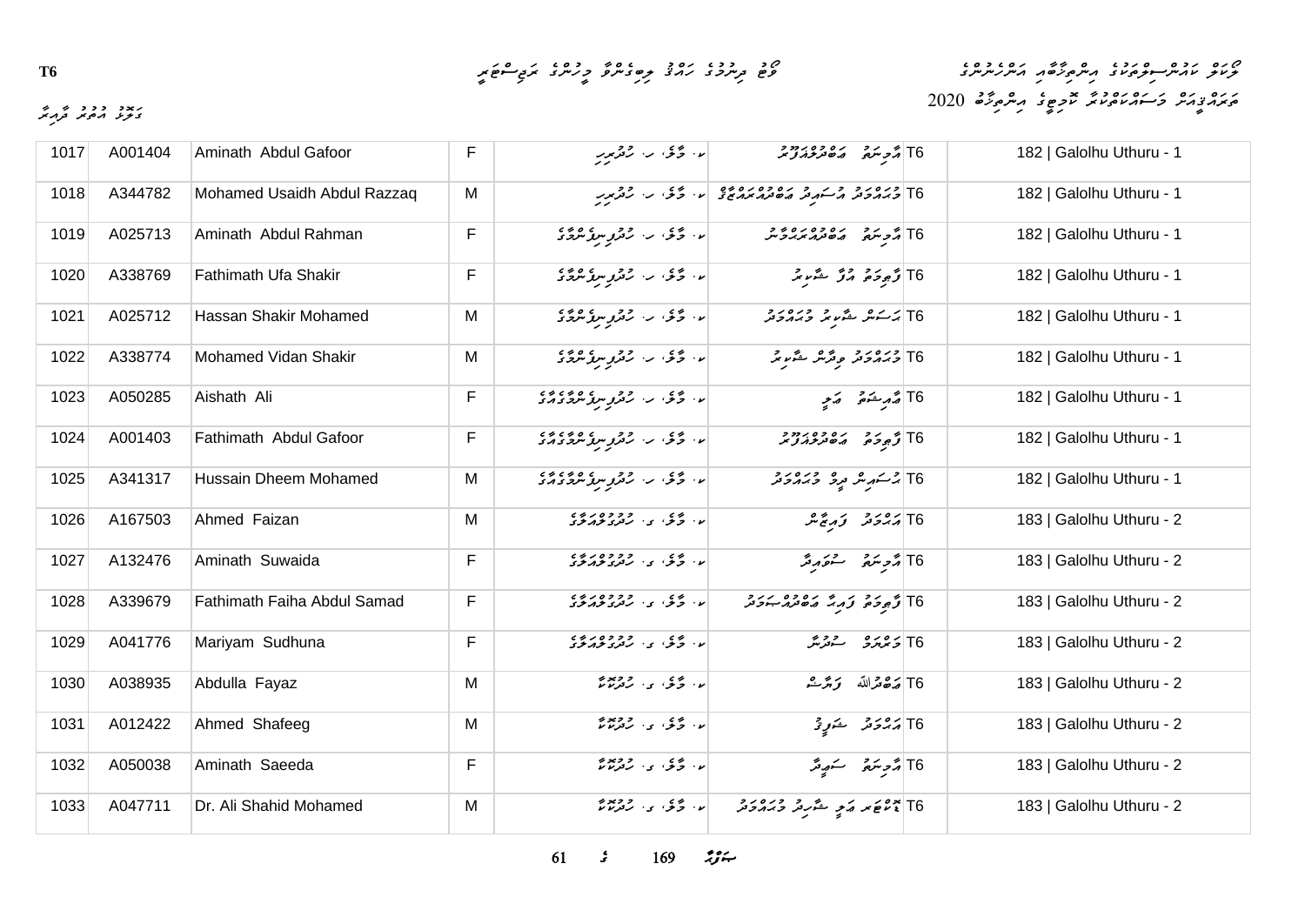*sCw7q7s5w7m< o<n9nOoAw7o< sCq;mAwBoEw7q<m; wBm;vB* م من المسجد المسجد المسجد المسجد المسجد العام 2020<br>مجم*د المسجد المسجد المستجد المسجد المسجد المسجد المسجد المسجد المسجد المسجد المسجد المسجد المسجد المسجد المسجد* 

# *n8o<n@ q8qAq< q:uBmC*

| 1034 | A046168 | <b>HASSAN FIYAZ</b>            | M           | ر، بەشى، بەر <i>1775</i>              | T6  ترسكىش <sub>قر</sub> مزىشە                                                                       | 183   Galolhu Uthuru - 2     |
|------|---------|--------------------------------|-------------|---------------------------------------|------------------------------------------------------------------------------------------------------|------------------------------|
| 1035 | A058867 | Hussain Fiyaz                  | M           | لا د څخه د د روبده                    | T6 پُرسکر پر مورکز شہ                                                                                | 183   Galolhu Uthuru - 2     |
| 1036 | A166974 | Ibrahim Mausoom                | M           | لا د څو، د رولانه                     | T6 مەھەر ئەھەسىدى                                                                                    | 599   Fuvammulah Ehenihen-1  |
| 1037 | A000262 | Khadeeja Adam                  | F           | لا د څو، د رولانه                     | T6 كَتَوِيعٌ مُتَقَرَّدٌ                                                                             | 183   Galolhu Uthuru - 2     |
| 1038 | A146315 | <b>MARIA AHMED SHAFEEG</b>     | F           | لا د څخه د کېږيده                     | T6 كَرْسِيَّرْ   مُدْكَرَةْ   حَرَوٍ تْرَ                                                            | 183   Galolhu Uthuru - 2     |
| 1039 | A047793 | <b>MARIYAM SHAHIDA MOHAMED</b> | F           | لا د څخه د د چرمړين                   | T6 كَرْمُهُمْ شُرِيَّزٌ كَرُمُ كَرْمُ لِهِ مِنْ الْمَرْكَبَةِ لِلْمَرْكَبَةِ لِلْمَرْكَبَةِ لِلْمَرْ | 183   Galolhu Uthuru - 2     |
| 1040 | A099514 | Shafa-ath Mohamed              | $\mathsf F$ | لاستخبر المتحدد والمتعمدة             | T6 خۇھەم <i>دىن</i> ەرد                                                                              | 183   Galolhu Uthuru - 2     |
| 1041 | A038934 | Yoosuf Niyaz                   | M           | لاستخبري كالمراديع                    |                                                                                                      | 183   Galolhu Uthuru - 2     |
| 1042 | A064111 | Ahmed Naseef Ali               | M           | لا : وَنَوْا رَ رُفْرُوَ بِرِ         | T6 בُرُدُونَرُ سَرَجٍو <i>دُ صَ</i> حٍ                                                               | 651   RIU Maldives-1         |
| 1043 | A096873 | Aishath Nabaha Ali             | F           | $\downarrow$ ، وَكَوْا را رُفْرُوَمِر | T6 مُەمِ شَەمْ مَتَمَّةً مَعِ                                                                        | 182   Galolhu Uthuru - 1     |
| 1044 | A035778 | Ali Adam                       | M           | لا د څخه را روونو                     | T6 <i>ڇُجِ چُهُرَ</i> دُ                                                                             | 460   Srilanka / Colombo - 1 |
| 1045 | A322767 | Amani Pauli                    | F           | لا د گري را رقمدي بر                  | T6 كەڭ بېر ب <i>ۆ</i> كەمچ                                                                           | 182   Galolhu Uthuru - 1     |
| 1046 | A141323 | Aminath Nazma Ali              | F           | الا وكانى المار رقوقان بر             | T6 مُ <i>وِ سَمَعْ سَيْ 5 مَ مِ</i>                                                                  | 182   Galolhu Uthuru - 1     |
| 1047 | A065659 | Arifa Abdul Rahman             | F           | لا : وَنَوْا رَ رُفْرُوَ بِرِ         | T6 ھُمِرَّ مُصْرَمْ مُحَمَّدٍ مِنْ مَسَرِّ مِنْ                                                      | 460   Srilanka / Colombo - 1 |
| 1048 | A074696 | Mohamed Nasif                  | M           | لا : وَنَوْا رَ رُفْرُوَ بِرِ         | T6 <i>\$نەۋەقە</i> شەرق                                                                              | 161   K. Guraidhoo - 2       |
| 1049 | A061055 | Nashwa Adam Pauli              | F           | لا د گري را رقمدي بر                  | T6 بترشو <i>ة مؤترق بزم</i> نج                                                                       | 182   Galolhu Uthuru - 1     |
| 1050 | A045697 | Noora Ali                      | F           | الا وكانى المار رقوقان بر             | T6 جيمبر <i>جي</i> ر                                                                                 | 182   Galolhu Uthuru - 1     |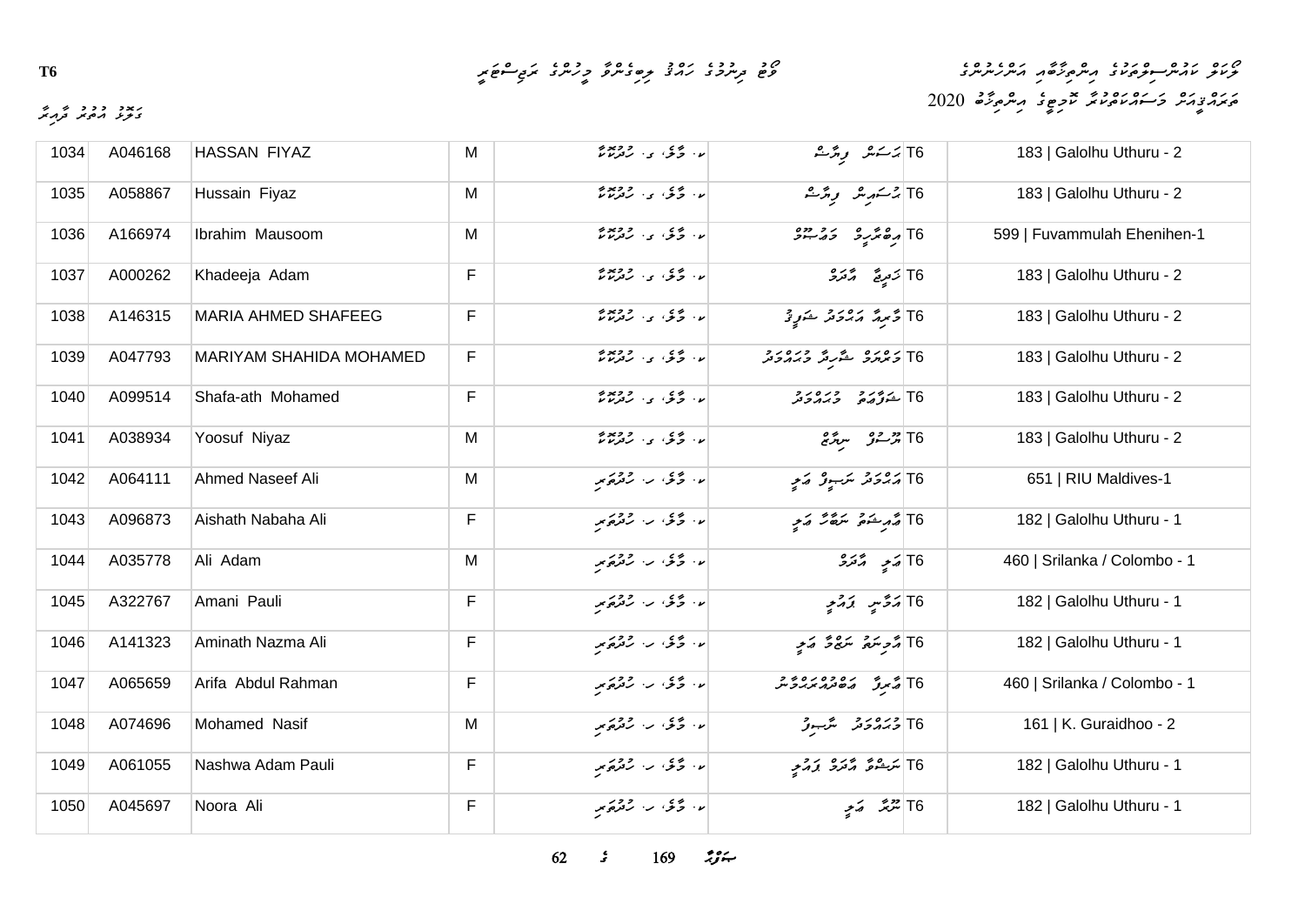*sCw7q7s5w7m< o<n9nOoAw7o< sCq;mAwBoEw7q<m; wBm;vB* م من المسجد المسجد المسجد المسجد المسجد العام 2020<br>مجم*د المسجد المسجد المستجد المسجد المسجد المسجد المسجد المسجد المسجد المسجد المسجد المسجد المسجد المسجد المسجد* 

| 1051 | A010501 | Ahmed Naeem                | M | لا د گانگان در مرکز سرگار پارگان         | T6 <i>ב بۇ 5 مىمبر ئى</i> ر                | 183   Galolhu Uthuru - 2     |
|------|---------|----------------------------|---|------------------------------------------|--------------------------------------------|------------------------------|
| 1052 | A010500 | Aishath Naha Ahmed         | F | لا د گانگان در مرکز سرگار درگان          | T6 م <i>ەم شەھ</i> ەت <i>مەدە</i> تر       | 183   Galolhu Uthuru - 2     |
| 1053 | A011344 | Fathimath Niha             | F | لاستخلي كالمستحصل والمحر وترتجى          | T6 <i>وَّجِوحَةْ</i> سِرَّتْهُ             | 183   Galolhu Uthuru - 2     |
| 1054 | A071749 | Haleema Ali                | F | لا د څخه د کرکسې لرگ                     | T6 کر <i>چ</i> و کرم                       | 183   Galolhu Uthuru - 2     |
| 1055 | A010498 | <b>Hussain Nihad Ahmed</b> | M | لا د گانگان در مرکز سرگار درگان          |                                            | 183   Galolhu Uthuru - 2     |
| 1056 | A010499 | Ibrahim Nisam Ahmed        | M | لا د گاگا د ارگانگارگانگار               | T6 مەھگرىۋا س <sup>ى</sup> شۇ مەددىر       | 183   Galolhu Uthuru - 2     |
| 1057 | A010497 | Mohamed Nishah             | M | لاستخلاص كالمتحاس والمراجم               | T6 <i>ۇنەممۇمۇ</i> س <sub>ىش</sub> ۇر      | 261   V. Keyodhoo - 1        |
| 1058 | A114411 | Nafiu Ahmed                | M | لا د گاگا د ارگانگارگانگار               | T6 يُتموهُ <i>مَدْوَمْ</i> دُ              | 183   Galolhu Uthuru - 2     |
| 1059 | A327534 | Naishan Mohamed            | F | لا د محمود د ار رمی مرکز کردگر           | T6 <i>سَمِي حَمَدُ حَمَدُو مَرَّ</i>       | 183   Galolhu Uthuru - 2     |
| 1060 | A114169 | Najih Ahmed                | M | لا کانگا کا رکوشی گرامگر                 | T6 تر <i>ّيج بر برون و</i>                 | 183   Galolhu Uthuru - 2     |
| 1061 | A350462 | Nazaha Ahmed               | F | لا د څکې د ارکمکلونو لرو                 | T6 يَرَجُّرُ - <i>مَدُوَمْ</i>             | 183   Galolhu Uthuru - 2     |
| 1062 | A010888 | Ibrahim Hussain Zaki       | M | لا د گري را رکولاتو                      | T6 <sub>م</sub> ەھ ئ <i>ۇيە ئىمىش ئى</i> ر | 460   Srilanka / Colombo - 1 |
| 1063 | A096920 | Abdul Gafoor Mohamed       | M | الا المحكى المار مارسور والمركز مرتبع فل | 7,000 בסגמר כגם כבר כ                      | 185   Galolhu Uthuru - 4     |
| 1064 | A128349 | Aminath Insiyya            | F | لا د څخه د اولسره پروگرېږي و             | T6 أَمُّ حِسَمَةٌ مِسْرَ مِهْتُمْ          | 185   Galolhu Uthuru - 4     |
| 1065 | A128263 | Aminath Nishana            | F | ۱۰ ۇ ئى بىر مەش <i>رىمىڭ ئىرى</i> گى ئى  |                                            | 185   Galolhu Uthuru - 4     |
| 1066 | A045225 | Ahmed Mahid                | M | لا د څخه د اوبره                         | T6 <i>ړې دي.</i> ځريز                      | 185   Galolhu Uthuru - 4     |
| 1067 | A045241 | Aminath Mohamed Maniku     | F | الأرمح في المراجع المرجومي               | T6 مُرْحِسَمُ وَبَرْمُ وَفَرَدَ سِرَمْ     | 185   Galolhu Uthuru - 4     |

### *n8o<n@ q8qAq< q:uBmC*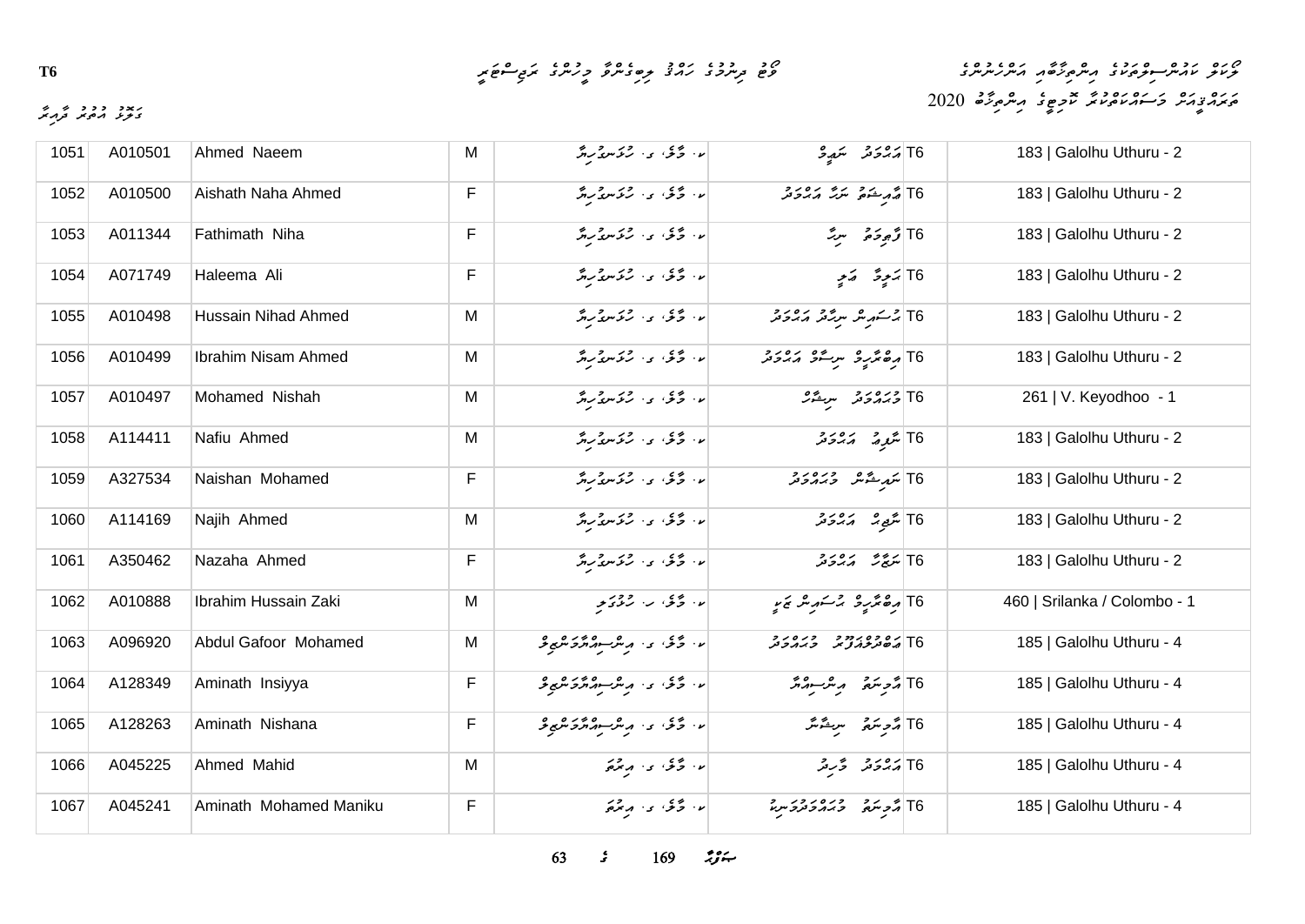*sCw7q7s5w7m< o<n9nOoAw7o< sCq;mAwBoEw7q<m; wBm;vB 2020<sup>, م</sup>وسر در مدد مدرج به مدرم مقرم قرار 2020*<br>موسر المستقرم المستقرم المستقرم المستقرم المستقرم المستقرم المستقرم المستقرم المستقرم المستقرم المستقرم المستقر

| 1068 | A057264 | Zainab Sitti                   | F | لاستخرش سأبرجيني                                                                                                                                                                                                                                                                                                                | T6ت <sub>ح</sub> ریتھ ہے<br>م                     | 185   Galolhu Uthuru - 4 |
|------|---------|--------------------------------|---|---------------------------------------------------------------------------------------------------------------------------------------------------------------------------------------------------------------------------------------------------------------------------------------------------------------------------------|---------------------------------------------------|--------------------------|
| 1069 | A047470 | Ikrisha Amjad                  | F | لاء گرگري او د اوستکا                                                                                                                                                                                                                                                                                                           | T6 مرغ مرث محرق محرق محمد<br>76 مرغ مرض محرق محمد | 183   Galolhu Uthuru - 2 |
| 1070 | A334372 | <b>Mohamed Aidh Shareef</b>    | M | لاء گري کا اور ايم                                                                                                                                                                                                                                                                                                              | T6 <i>3223 مُهدِمٌ</i> سُمَيِرٌ                   | 183   Galolhu Uthuru - 2 |
| 1071 | A046009 | Sharhooz Amjadh Yoosuf         | M | الاء گرگی اور ایرانک                                                                                                                                                                                                                                                                                                            | T6 خەمرىرى مەمەم دەر دە                           | 183   Galolhu Uthuru - 2 |
| 1072 | A073708 | Hawwa Mohamed                  | F | ر ده ده دروه<br>را د گلی در منظوری                                                                                                                                                                                                                                                                                              | T6 يَرْمُوَّ وَيَرْمُونُو                         | 185   Galolhu Uthuru - 4 |
| 1073 | A335914 | <b>AISHATH FAATHIN MASEEH</b>  | F | $\frac{5}{2}$ , $\frac{6}{2}$ , $\frac{6}{2}$ , $\frac{6}{2}$ , $\frac{6}{2}$ , $\frac{6}{2}$ , $\frac{6}{2}$ , $\frac{6}{2}$ , $\frac{6}{2}$ , $\frac{6}{2}$ , $\frac{6}{2}$ , $\frac{6}{2}$ , $\frac{6}{2}$ , $\frac{6}{2}$ , $\frac{6}{2}$ , $\frac{6}{2}$ , $\frac{6}{2}$ , $\frac{6}{2}$ , $\frac{6}{2}$ , $\frac{6}{2}$ , | T6 م <i>ۇم شۇمۇ بۇم</i> وشرىخ سې <sup>2</sup>     | 185   Galolhu Uthuru - 4 |
| 1074 | A011353 | Aminath Musheeda               | F | $2222$ $2320$ $2520$ $2220$                                                                                                                                                                                                                                                                                                     | T6 مَّ <i>حِ سَمَّةَ</i> حَ حَسِيمً               | 185   Galolhu Uthuru - 4 |
| 1075 | A050230 | <b>Fathimath Mohamed Manik</b> | F | $\frac{3}{2}$ , $\frac{3}{2}$ , $\frac{3}{2}$ , $\frac{3}{2}$ , $\frac{3}{2}$ , $\frac{3}{2}$ , $\frac{3}{2}$ , $\frac{3}{2}$ , $\frac{3}{2}$ , $\frac{3}{2}$ , $\frac{3}{2}$ , $\frac{3}{2}$ , $\frac{3}{2}$ , $\frac{3}{2}$ , $\frac{3}{2}$ , $\frac{3}{2}$ , $\frac{3}{2}$ , $\frac{3}{2}$ , $\frac{3}{2}$ , $\frac{3}{2}$ , | T6 زُجِرَة درەردىرىد                              | 185   Galolhu Uthuru - 4 |
| 1076 | A158968 | Mansha Maaish                  | F | $\frac{3}{2}$ , $\frac{3}{2}$ , $\frac{3}{2}$ , $\frac{3}{2}$ , $\frac{3}{2}$ , $\frac{3}{2}$ , $\frac{3}{2}$ , $\frac{3}{2}$ , $\frac{3}{2}$ , $\frac{3}{2}$ , $\frac{3}{2}$ , $\frac{3}{2}$ , $\frac{3}{2}$ , $\frac{3}{2}$ , $\frac{3}{2}$ , $\frac{3}{2}$ , $\frac{3}{2}$ , $\frac{3}{2}$ , $\frac{3}{2}$ , $\frac{3}{2}$ , | T6 كَسْرْتْشْ     كَرْمِـتْ ْ                     | 185   Galolhu Uthuru - 4 |
| 1077 | A011354 | Mariyam Musheera               | F |                                                                                                                                                                                                                                                                                                                                 | T6 <i>وَبُرْمَرْدْ وَحْدِيْرْ</i>                 | 185   Galolhu Uthuru - 4 |
| 1078 | A139094 | Aminath Zaina Zahir            | F | لاستخف وستماميم                                                                                                                                                                                                                                                                                                                 | T6 م <i>ُّ جِسَعَةً</i> نَجْ مِسَّرٌ نَجْ سِعْرٌ  | 184   Galolhu Uthuru - 3 |
| 1079 | A071653 | Mohamed Affan Igbal            | M | $x \times 10^{-1}$                                                                                                                                                                                                                                                                                                              | T6 درور در دوژه مقصو                              | 184   Galolhu Uthuru - 3 |
| 1080 | A045081 | Zarhana Zareer                 | F | لاستحق وسلمكم                                                                                                                                                                                                                                                                                                                   | T6 ئى ئىرگەنگر   ئى ئىرىگر                        | 184   Galolhu Uthuru - 3 |
| 1081 | A024463 | Aishath Rasheeda               | F | الأراقيحواري والمحافرت                                                                                                                                                                                                                                                                                                          | T6 <i>مُّ مِ</i> حَسَمٌ مَمَتَ مِمَّةً            | 183   Galolhu Uthuru - 2 |
| 1082 | A037467 | Ahmed Sajid Habeeb             | M | ىر ئەقتى ب قىمى                                                                                                                                                                                                                                                                                                                 | T6 كەندى قىرىق قىلىم ھ                            | 579   Galolhu Uthuru-5   |
| 1083 | A327619 | Aminath Izha Shamin            | F | $\stackrel{\circ}{\mathcal{E}}\stackrel{\circ}{\mathcal{E}}$ ، پ                                                                                                                                                                                                                                                                | T6 مُرْحِسَةً مِعْ شُمْحِيشً                      | 579   Galolhu Uthuru-5   |
| 1084 | A032797 | Hassan Habeeb                  | M | ىر بەيجى ب بەقى                                                                                                                                                                                                                                                                                                                 | 76   يَرْسَعْرُ فَتَصَرِّفَ                       | 579   Galolhu Uthuru-5   |

### *n8o<n@ q8qAq< q:uBmC*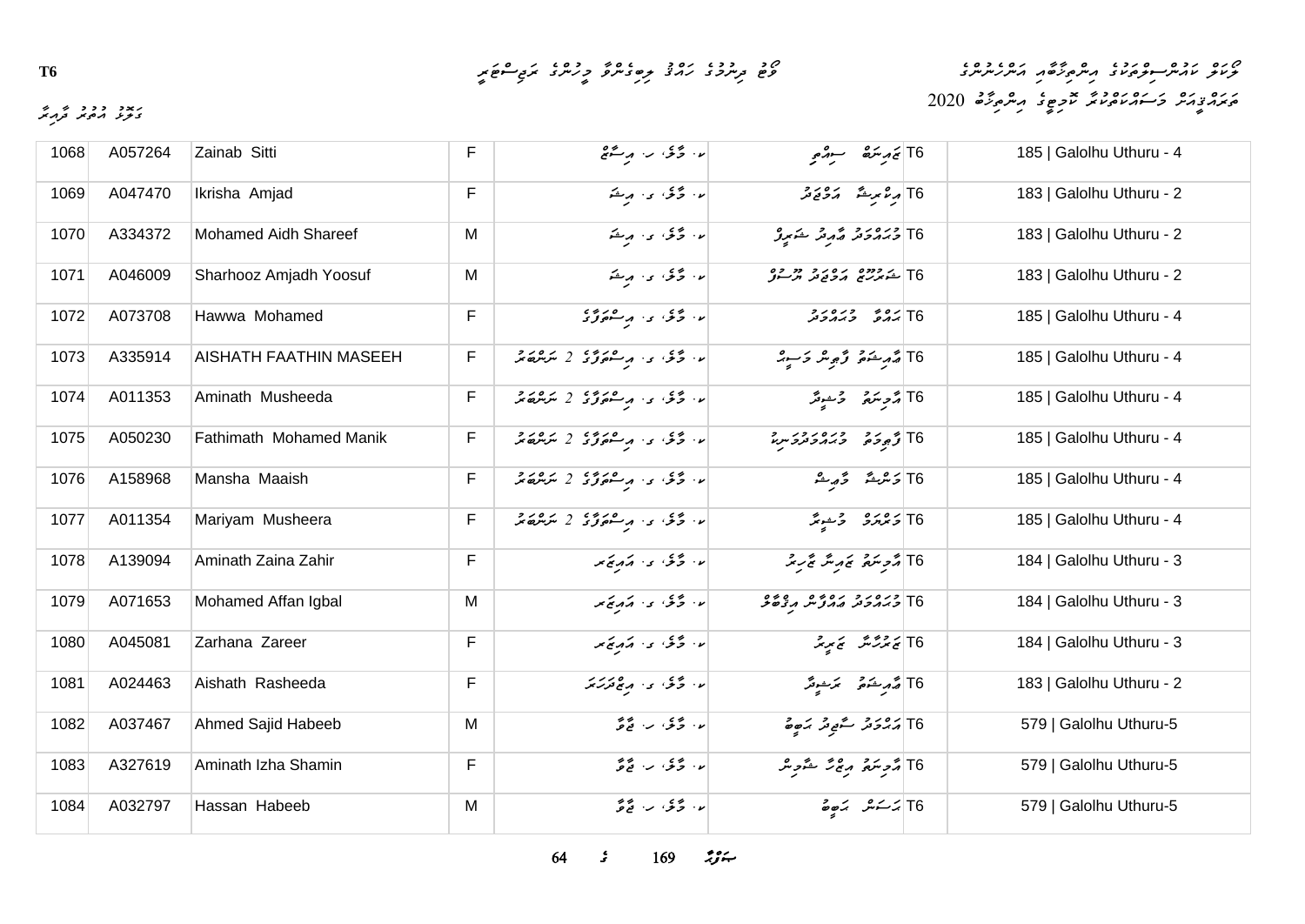*sCw7q7s5w7m< o<n9nOoAw7o< sCq;mAwBoEw7q<m; wBm;vB* م من المسجد المسجد المسجد المسجد المسجد العام 2020<br>مجم*د المسجد المسجد المستجد المسجد المسجد المسجد المسجد المسجد المسجد المسجد المسجد المسجد المسجد المسجد المسجد* 

| 1085 | A033259 | <b>Hussain Sharif Habeeb</b> | M | ا د گري را گاگا                                                                                                  | T6 پُرڪمبرنگر ڪُمبر <i>و بُرُڪ</i> آ      | 579   Galolhu Uthuru-5   |
|------|---------|------------------------------|---|------------------------------------------------------------------------------------------------------------------|-------------------------------------------|--------------------------|
| 1086 | A033273 | Ibrahim Shaaz Habeeb         | M | الا المحركي الرابح كا                                                                                            | T6 مەھمەر ئىسى ئىچ قى                     | 579   Galolhu Uthuru-5   |
| 1087 | A032802 | Mohamed Shamin Habeeb        | M | $\begin{bmatrix} 2 & 2 & 3 & 3 \ 2 & 3 & 3 & 3 \end{bmatrix}$                                                    | T6 <i>دېرو دو</i> ځو شو <i>موه</i>        | 579   Galolhu Uthuru-5   |
| 1088 | A006552 | Ahmed Shareef                | M | $\stackrel{6}{\sim}$ $\stackrel{6}{\sim}$ $\stackrel{7}{\sim}$ $\stackrel{6}{\sim}$ $\cdot$ $\stackrel{7}{\sim}$ | T6 <i>ړېری شمېرو</i>                      | 182   Galolhu Uthuru - 1 |
| 1089 | A080423 | Aishath Rahma                | F | ، دَبَی رَ ہے وہ                                                                                                 | T6م <i>م شەق مۇرۇ</i>                     | 182   Galolhu Uthuru - 1 |
| 1090 | A148726 | Aishath Lam-aan Maqbool      | F | ، دَگر، رَ کامی                                                                                                  | T6 مەم شەھ كەرگە ئەھلىقىسى 16             | 182   Galolhu Uthuru - 1 |
| 1091 | A062277 | Aminath Sumayya              | F | ىر بەقتى ب قەھىم                                                                                                 | T6 مُجِسَمَ <i>ة حَمْدَة مُ</i>           | 182   Galolhu Uthuru - 1 |
| 1092 | A160927 | Aminath Laamiaa Maqbool      | F | الا انجاني الراديج ونج                                                                                           | T6 مُرجِسَةٌ مُرْجَمٌ وَدُمُورٌ           | 182   Galolhu Uthuru - 1 |
| 1093 | A080422 | Hawwa Mahudhiyya             | F | الا المحكى الرام كالمحامج                                                                                        | T6  يَرْدُوُّ كَرْسِهْتُرْ                | 182   Galolhu Uthuru - 1 |
| 1094 | A165619 | Hussain Lazzan Shareef       | M | الا المحكى الرام كالمحامج                                                                                        | T6 پرڪر سگر برگر پڻ پر ڪامبر جي آھي.<br>ح | 182   Galolhu Uthuru - 1 |
| 1095 | A071971 | Khadheeja Mufliha            | F | $282 - 32$                                                                                                       | T6 زَمرِيَّ وَرُوِيَّ                     | 182   Galolhu Uthuru - 1 |
| 1096 | A305557 | Mariyam Lazzath Shareef      | F | الا المحكى الرام كالمحامج                                                                                        | T6 كەبەر كەرەم ئەيرۇ                      | 182   Galolhu Uthuru - 1 |
| 1097 | A050312 | Mohamed Shareef              | M | ، دَگر، رَ کامی                                                                                                  | T6 <i>ۇنەۋەتى خەيرۇ</i>                   | 182   Galolhu Uthuru - 1 |
| 1098 | A081558 | Ahmed Rabeeu                 | M | لا د محمود د انجام برود                                                                                          | T6 <i>ב بحرّه مرّه و</i>                  | 185   Galolhu Uthuru - 4 |
| 1099 | A071839 | Aishath Reetho               | F | لا د محمود د انجام برود                                                                                          | T6 مُ مِشَمَّ مِعْ مِ                     | 185   Galolhu Uthuru - 4 |
| 1100 | A113495 | Fathimath Saffana            | F | لا د څو، د افغ څرمرخ د                                                                                           | T6 <i>ۋ<sub>ې</sub>وخۇ سۇرۇنگ</i>         | 185   Galolhu Uthuru - 4 |
| 1101 | A077487 | Hamid Ibrahim                | M | لا د محمود د انجام برود                                                                                          | T6 بَرُونَرُ م <i>ِنْ مُ</i> دْرِدْ       | 185   Galolhu Uthuru - 4 |

 $65$  *s*  $169$  *n***<sub>3</sub>** *n*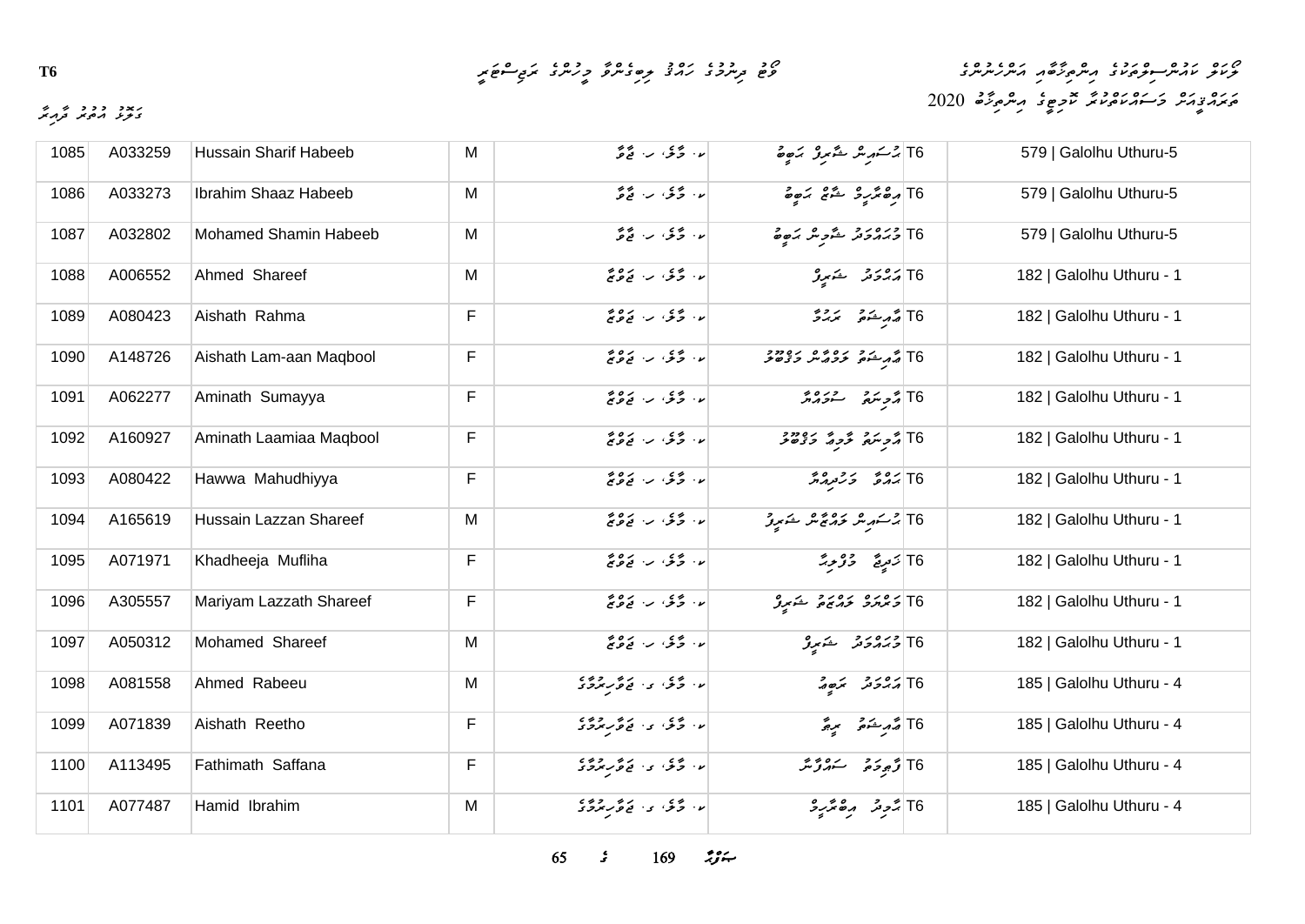*sCw7q7s5w7m< o<n9nOoAw7o< sCq;mAwBoEw7q<m; wBm;vB* م من المرة المرة المرة المرجع المرجع في المركبة 2020<br>مجم*د المريض المربوط المربع المرجع في المراجع المركبة* 

| 1102 | A344820 | Hussain Saliq                   | M | لا د څخه د افغ څوکر ووه                                                                                                                                                                                                                                                                                                         | T6  يُرسَهر مُشَرِيحٌ مُشَرِيحٌ         | 185   Galolhu Uthuru - 4     |
|------|---------|---------------------------------|---|---------------------------------------------------------------------------------------------------------------------------------------------------------------------------------------------------------------------------------------------------------------------------------------------------------------------------------|-----------------------------------------|------------------------------|
| 1103 | A083590 | Ibrahim Shareef                 | M | لا د کال د کار د ده د                                                                                                                                                                                                                                                                                                           | T6 مەھمەر ئىسىمبىر ئىسىمبىتى بىر        | 185   Galolhu Uthuru - 4     |
| 1104 | A091816 | Ismail Ibrahim                  | M | لا د کلي د د کانگر د ده                                                                                                                                                                                                                                                                                                         |                                         | 185   Galolhu Uthuru - 4     |
| 1105 | A153565 | Khadheeja Ibrahim               | F | لا د څو د ځورمروه                                                                                                                                                                                                                                                                                                               | T6 كَتَمِيعٌ م <i>ِ مِنْ مُ</i> رْدِدُ  | 185   Galolhu Uthuru - 4     |
| 1106 | A166938 | Mariyam Rasma                   | F | لا د څخه د افغ څوکر ووه                                                                                                                                                                                                                                                                                                         | T6 ك <i>ابويتركى بترسكرم</i> ح          | 185   Galolhu Uthuru - 4     |
| 1107 | A000459 | Ahmed Afaal                     | M | لا د څو د د ځوربرورون                                                                                                                                                                                                                                                                                                           | T6 <i>בכבר בנבצ</i>                     | 185   Galolhu Uthuru - 4     |
| 1108 | A063984 | Aminath Shareef                 | F |                                                                                                                                                                                                                                                                                                                                 | T6 مُرْحِسَمُ شَمَعِينُ                 | 185   Galolhu Uthuru - 4     |
| 1109 | A056430 | <b>Fathimath Shifza Shareef</b> | F | $\begin{bmatrix} 1 & 1 & 1 & 1 \\ 1 & 1 & 1 & 1 \\ 1 & 1 & 1 & 1 \\ 1 & 1 & 1 & 1 \end{bmatrix}$                                                                                                                                                                                                                                | T6 <i>وَّجِرَة شِوْيَّ شَهْرِوْ</i>     | 460   Srilanka / Colombo - 1 |
| 1110 | A144394 | Mohamed Afsheen Shareef         | M | $\begin{bmatrix} 1 & 1 & 1 & 1 \\ 1 & 1 & 1 & 1 \\ 1 & 1 & 1 & 1 \\ 1 & 1 & 1 & 1 \\ 1 & 1 & 1 & 1 \\ 1 & 1 & 1 & 1 \\ 1 & 1 & 1 & 1 \\ 1 & 1 & 1 & 1 \\ 1 & 1 & 1 & 1 \\ 1 & 1 & 1 & 1 \\ 1 & 1 & 1 & 1 \\ 1 & 1 & 1 & 1 \\ 1 & 1 & 1 & 1 \\ 1 & 1 & 1 & 1 \\ 1 & 1 & 1 & 1 & 1 \\ 1 & 1 & 1 & 1 & 1 \\ 1 & 1 & 1 & 1 & 1 \\ $ | T6 <i>وبرورو بروبيونگر بيتمبرو</i>      | 185   Galolhu Uthuru - 4     |
| 1111 | A354259 | Mohamed Azaan Ahmed             | M | $\begin{bmatrix} 1 & 1 & 1 & 1 & 1 \\ 1 & 1 & 1 & 1 & 1 \\ 1 & 1 & 1 & 1 & 1 \\ 1 & 1 & 1 & 1 & 1 \\ 1 & 1 & 1 & 1 & 1 \\ 1 & 1 & 1 & 1 & 1 \\ 1 & 1 & 1 & 1 & 1 \\ 1 & 1 & 1 & 1 & 1 \\ 1 & 1 & 1 & 1 & 1 \\ 1 & 1 & 1 & 1 & 1 \\ 1 & 1 & 1 & 1 & 1 \\ 1 & 1 & 1 & 1 & 1 \\ 1 & 1 & 1 & 1 & 1 \\ 1 & 1 & 1 & 1 & 1 \\ 1 & $    | T6   <i>دېرورو پروگر پرورو</i>          | 460   Srilanka / Colombo - 1 |
| 1112 | A038764 | Aminath Waheeda                 | F | $382 - 33$                                                                                                                                                                                                                                                                                                                      | T6 مَ <i>ُحِ مَرَة مَ م</i> ِتَّر       | 579   Galolhu Uthuru-5       |
| 1113 | A048244 | Ahmed Ragheb Khalaf             | M | $\downarrow$ ، دَگر، را قاسِر                                                                                                                                                                                                                                                                                                   | T6 <i>בُ.چرى جُهْرِهْ خَوَوْ</i>        | 579   Galolhu Uthuru-5       |
| 1114 | A048337 | Gulisthan Shathir               | F | $\downarrow$ ، دَگر، را قاسِر                                                                                                                                                                                                                                                                                                   | T6 <sub>ك</sub> وبەھەر ئىقم <i>وم</i> ۇ | 579   Galolhu Uthuru-5       |
| 1115 | A048245 | Mohamed Ragheb Khalaf           | M | $\downarrow$ ، دَگر، را، قاسِر                                                                                                                                                                                                                                                                                                  | T6 <i>دېم</i> ده په ځمه شوو             | 579   Galolhu Uthuru-5       |
| 1116 | A079416 | Suhaib Ibrahim                  | M | الاء گري الله کا کالویلل                                                                                                                                                                                                                                                                                                        | T6 ج <i>نزم</i> ڤ مڤتَربِ 16            | 421   Velassaru Maldives - 1 |
| 1117 | A125765 | Ahmed Hameed                    | M | ما المحكمة الأراسية المحمد المحمد المحمد المحمدة المحمدة المحمدة المحمدة المحمدة المحمدة المحمدة ا                                                                                                                                                                                                                              | T6   <i>ړی</i> و تر کار پر تر           | 182   Galolhu Uthuru - 1     |
| 1118 | A069216 | Aishath Shamiya                 | F | لاء دمجني الراجع بوسير                                                                                                                                                                                                                                                                                                          | T6 م <i>ەُم</i> ِ ھۇم ھۇم <i>ۇ</i> م    | 182   Galolhu Uthuru - 1     |

### *n8o<n@ q8qAq< q:uBmC*

 $66$  *s*  $169$  *z*  $29$  <del>*k*</del>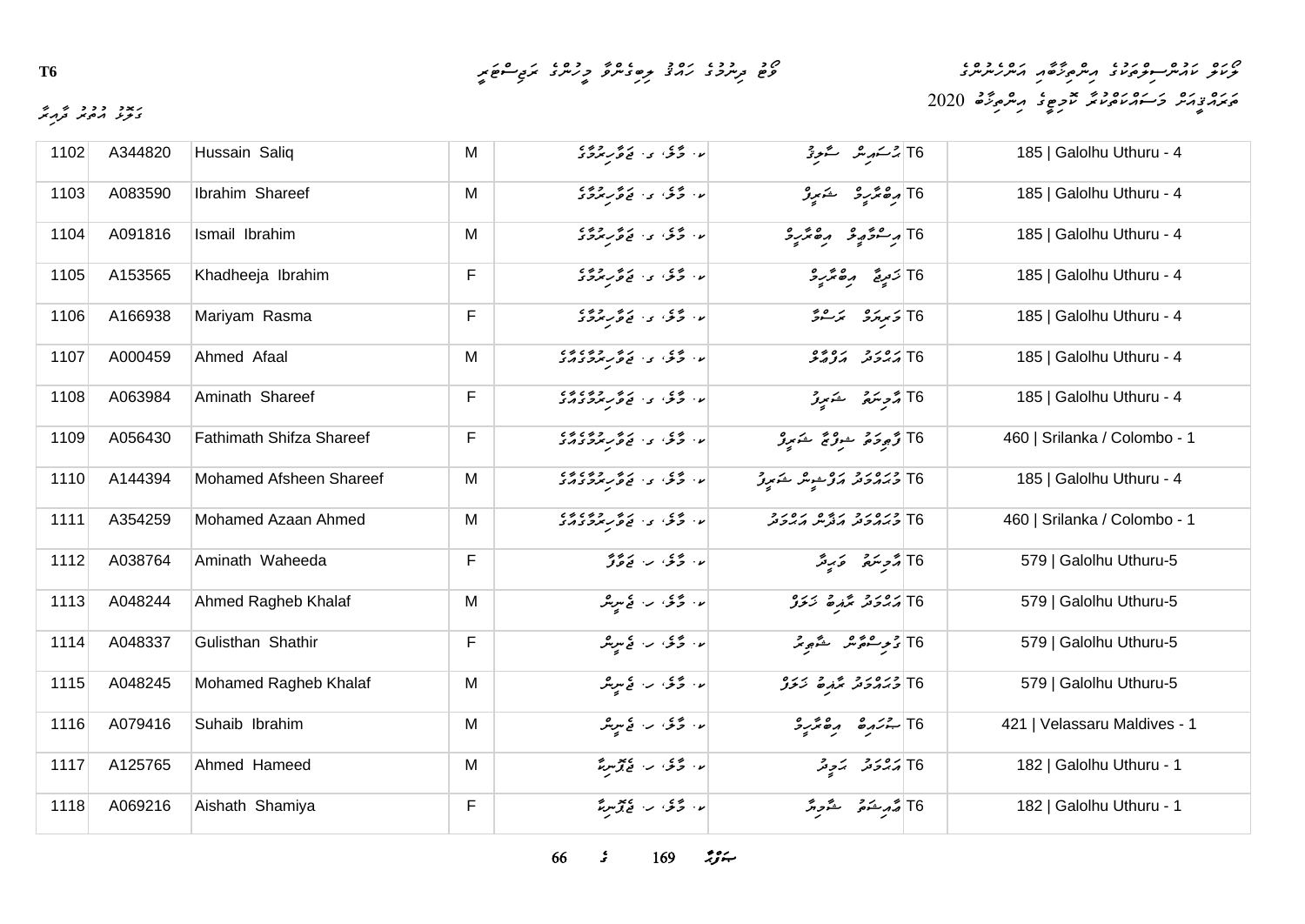*sCw7q7s5w7m< o<n9nOoAw7o< sCq;mAwBoEw7q<m; wBm;vB* م من المسجد المسجد المسجد المسجد المسجد العام 2020<br>مجم*د المسجد المسجد المستجد المسجد المسجد المسجد المسجد المسجد المسجد المسجد المسجد المسجد المسجد المسجد المسجد* 

| 1119 | A160967 | <b>Mohamed Schiury Hameed</b> | M           | الا المحمد المالي المعرفي المحمد المحمد المحمد المحمد المحمد المحمد المحمد المحمد المحمد المحمد الم                               | T6 <i>ڈیز وی ڈی شورٹمپ بر چ</i> وٹر                                    | 182   Galolhu Uthuru - 1     |
|------|---------|-------------------------------|-------------|-----------------------------------------------------------------------------------------------------------------------------------|------------------------------------------------------------------------|------------------------------|
| 1120 | A022475 | <b>Ismail Riza Ahmed</b>      | M           | $\mathbf{v}$ لاء د ده المحسن المحسن المحصوص الله مع المحصوص الله عليه المحصوص الله عليه الله عليه الله عليه الله عليه الله عليه ا | T6 <sub>م</sub> رےد <i>ۇ<sub>م</sub>ى</i> ئورىئە <i>مەددى</i> ر        | 183   Galolhu Uthuru - 2     |
| 1121 | A127623 | Ibrahim Zayan Musthaq         | M           | لا د څخه را ځایزنامه                                                                                                              | T6 مەھزىرى ئەرگىر مىس <i>مۇتى</i>                                      | 460   Srilanka / Colombo - 1 |
| 1122 | A062455 | Mohamed Musthaq               | M           | لاستخرى للمستخدمة بمدراته                                                                                                         | T6 <i>جزور و ده وه</i>                                                 | 185   Galolhu Uthuru - 4     |
| 1123 | A126715 | Nina Neumann                  | F           | لاستخرى للاستحاش كالمرتكا بمر                                                                                                     | T6 سرینڈ سر <i>مڈ</i> تکر                                              | 185   Galolhu Uthuru - 4     |
| 1124 | A068746 | Sakeena Ali                   | $\mathsf F$ | الأرمج في الرابع بتزيلا بير                                                                                                       | T6 سنرپٹر ک <sup>ہ</sup> پر                                            | 460   Srilanka / Colombo - 1 |
| 1125 | A079212 | Samha Ibrahim Manik           | F           | لاستخرى ب ئەيرىكىر                                                                                                                | T6 س <i>ُوڤ مِرە مُرىدۇ ئېرى</i> د                                     | 185   Galolhu Uthuru - 4     |
| 1126 | A126714 | Shamin Neumann                | M           | لا : 33) را قائدىكاتلا                                                                                                            | T6 ڪُ <i>وبنگ سِمُدُدَنگ</i> ر                                         | 185   Galolhu Uthuru - 4     |
| 1127 | A378998 | Yoosuf Ayaan Musthaq          | M           | لا : 33) را قائدىكاتلا                                                                                                            | T6 پر دو برور و موړ                                                    | 185   Galolhu Uthuru - 4     |
| 1128 | A126716 | Zidan Neumann                 | M           | ىر بە ئۇنى ب ئەشرىكىمە                                                                                                            | T6 ب <sub>و</sub> مَّ <i>رْ بْهِ بِهِ دُ</i> مَّهُ بِهِ الْمُتَعَمَّدُ | 185   Galolhu Uthuru - 4     |
| 1129 | A065580 | Aminath Abdul Latheef         | $\mathsf F$ | لاستخوش لاستورتنگ                                                                                                                 | T6 <i>مُوسَع مُ</i> ھتم <i>موَجو</i> رُ                                | 182   Galolhu Uthuru - 1     |
| 1130 | A074073 | Aishath Abdul Latheef         | F           | ر د مختلی را دوه دور<br>د گوش را ملازمانده                                                                                        | T6 مُصِيَّمَ مَصْرَمْحَ مِنْ وَ                                        | 182   Galolhu Uthuru - 1     |
| 1131 | A042185 | Farahanaz Ahmed               | F           | ىلەر ئۇنى ب ئەرەپ ئەتكەن ئەنگە                                                                                                    | T6 زَىرَىدَىدَى مَدْدَنْد                                              | 182   Galolhu Uthuru - 1     |
| 1132 | A042163 | Jameela Abdul Latheef         | F           | ىلەر ئۇنى ب ئەرەپ ئەرەكتەر ئەنگە                                                                                                  | T6 <i>ف<sub>َ</sub> جِرْدَ مُ</i> صَ <i>دِّرْ جَبِي</i> ْ وَ           | 182   Galolhu Uthuru - 1     |
| 1133 | A028061 | Mohamed Farzad                | M           | ىل ئەنتى، ب ئەمەمەرىمى ئەنتىكى ئىش                                                                                                | T6 <i>دې ده د ورو</i> يز                                               | 182   Galolhu Uthuru - 1     |
| 1134 | A126796 | Thahnoon Ahmed                | M           | ىر، ئۇنى، بەر ئەترىرى ئىرىكىسى ئىر                                                                                                | T6 كورمبربر كەردىر                                                     | 182   Galolhu Uthuru - 1     |
| 1135 | A068732 | Mausooma Abdul Latheef        | F           | ر، محتی، ر، رووه در                                                                                                               | T6 <i>خەشىنىڭ مەھەرمۇمۇ</i> ر                                          | 182   Galolhu Uthuru - 1     |

*n8o<n@ q8qAq< q:uBmC*

*67 sC 169 nNw?mS*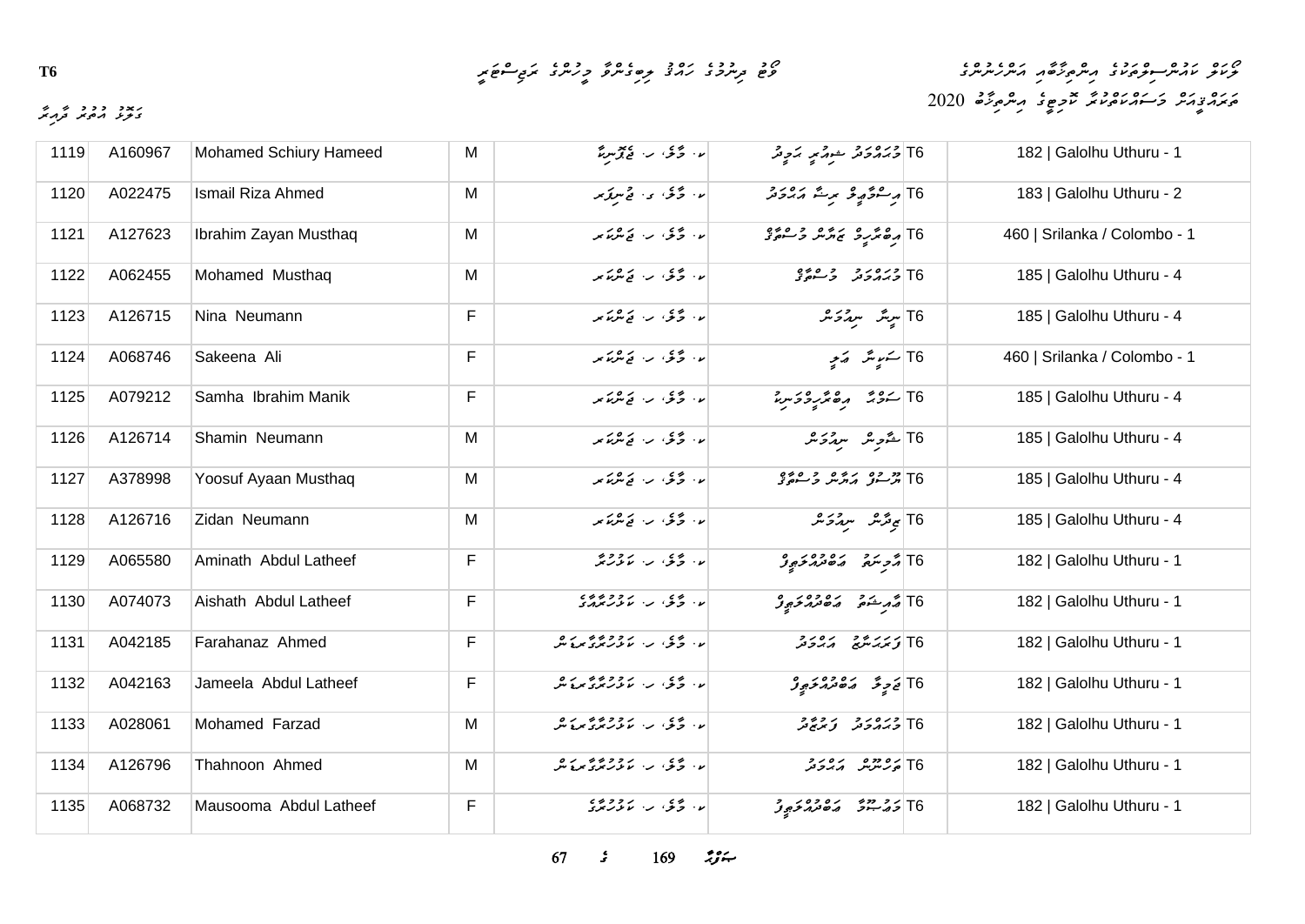*sCw7q7s5w7m< o<n9nOoAw7o< sCq;mAwBoEw7q<m; wBm;vB* م من المسجد المسجد المسجد المسجد المسجد العام 2020<br>مجم*د المسجد المسجد المستجد المسجد المسجد المسجد المسجد المسجد المسجد المسجد المسجد المسجد المسجد المسجد المسجد* 

### *n8o<n@ q8qAq< q:uBmC*

| 1136 | A349738 | Ramsha Yoosuf                | F           | ر دی.<br>دا وگو، را ملورتوی                                  | T6ته تۇشقا تەر <i>جۇ</i>                                | 182   Galolhu Uthuru - 1     |
|------|---------|------------------------------|-------------|--------------------------------------------------------------|---------------------------------------------------------|------------------------------|
| 1137 | A349737 | Reehaan Yoosuf               | M           | ر، دمجنې ر، رووه ده<br>درگونې ر، مانورلون                    | T6 بريژنگر گر <i>هنگو</i> (                             | 182   Galolhu Uthuru - 1     |
| 1138 | A058496 | Aishath Manike               | F           | ر، دې ر، روروه<br>دا د کلي                                   | T6 مۇم شەھ <sub>ۇ</sub> ئەبرىئە                         | 182   Galolhu Uthuru - 1     |
| 1139 | A032430 | Hussain Firaz                | M           | ر د دي.<br>د گوش د ملوم ملوم                                 | T6 يُرْسَم <i>ُ بِعَمْ وَ بَدَّنْدُ</i>                 | 182   Galolhu Uthuru - 1     |
| 1140 | A058494 | Mariyam Nina Ali             | F           | په د څوک پ په نوه تولانوي                                    | T6 كەبە <i>ھ</i> ۇ س <sub>رى</sub> نگە كەبىي            | 182   Galolhu Uthuru - 1     |
| 1141 | A346034 | Mohamed Firzul Hussain Firaz | M           |                                                              | T6 درەرد وېرىمى گەسەر شەر بۇ ئالار ئۇ ئەر ئالاھ ئالاردى | 182   Galolhu Uthuru - 1     |
| 1142 | A345073 | Raheel Hussain Firaz         | $\mathsf F$ | لا کمچی را دوروه                                             | T6 بَرْرِ وْ رْسَهِ بْرْ وِ بْرَجْ                      | 182   Galolhu Uthuru - 1     |
| 1143 | A167055 | Ahmed Ushau Nooman           | M           | لا ، ۇى ، ئارەد                                              | T6   <i>גەدە چىشكە بىھ</i> گە ئىر                       | 184   Galolhu Uthuru - 3     |
| 1144 | A167080 | Fathimath Manha Nooman       | F           | لا د څخه د لارود                                             | T6 <i>وُجِودَة وَسْرَةً</i> سَ <i>مَدُوَ</i> سَ         | 184   Galolhu Uthuru - 3     |
| 1145 | A044998 | Ahmed Azhad                  | M           | ر، نخچی ر، رکسوپری سوپروی                                    | T6 كەبروتى كەنج <i>ى كە</i> بىر                         | 182   Galolhu Uthuru - 1     |
| 1146 | A163384 | Aishath Khashia              | F           | ر، نخچی ر، رکس ور معدو و<br>ر، نخچی ر، رکس در معدور          | T6 مُرِسْدَمُ گَسْو <i>م</i> ُ                          | 182   Galolhu Uthuru - 1     |
| 1147 | A073782 | Ali Muzhid Zaki              | M           | ر، گرگی، ب، مکامل پور ۱۶۵۵<br>در گرگو، ب، مکامل پوری سوتوسری | T6 <i>ڇُجِ وُچُرِيوُ <sub>پَ</sub>يِ</i>                | 182   Galolhu Uthuru - 1     |
| 1148 | A151380 | Ibrahim Nabith Zaki          | M           | ر، نخچه ر، رکس در ۱۶۵۵ ور<br>ر، نخچه ر، رکس درخ              | T6 مەھم <i>گې</i> رى مەھمى ئىم                          | 182   Galolhu Uthuru - 1     |
| 1149 | A043127 | Mariyam Waheeda              | $\mathsf F$ | ر، نخچی ر، رکس در معدود<br>ر، نخچی ر، رکس درخ                | T6 <i>5 پروژ</i> ه قریرنگر                              | 182   Galolhu Uthuru - 1     |
| 1150 | A060345 | Abdulla Khaleel              | M           | لاستخرى بالمستردي                                            | T6 كەھەراللە  تەموقى                                    | 183   Galolhu Uthuru - 2     |
| 1151 | A053258 | Aishath Rauf                 | F           | لاستخفى بالمستريمة                                           | T6 مەم شەھ ئىمد <i>ى</i> ر                              | 460   Srilanka / Colombo - 1 |
| 1152 | A092633 | Hamza Ibrahim                | M           | لا د څکې د لامېرېږي                                          | T6 <i>بَدْوَجَ مِـهْ بَرْدِ</i> دْ                      | 183   Galolhu Uthuru - 2     |

*68 sC 169 nNw?mS*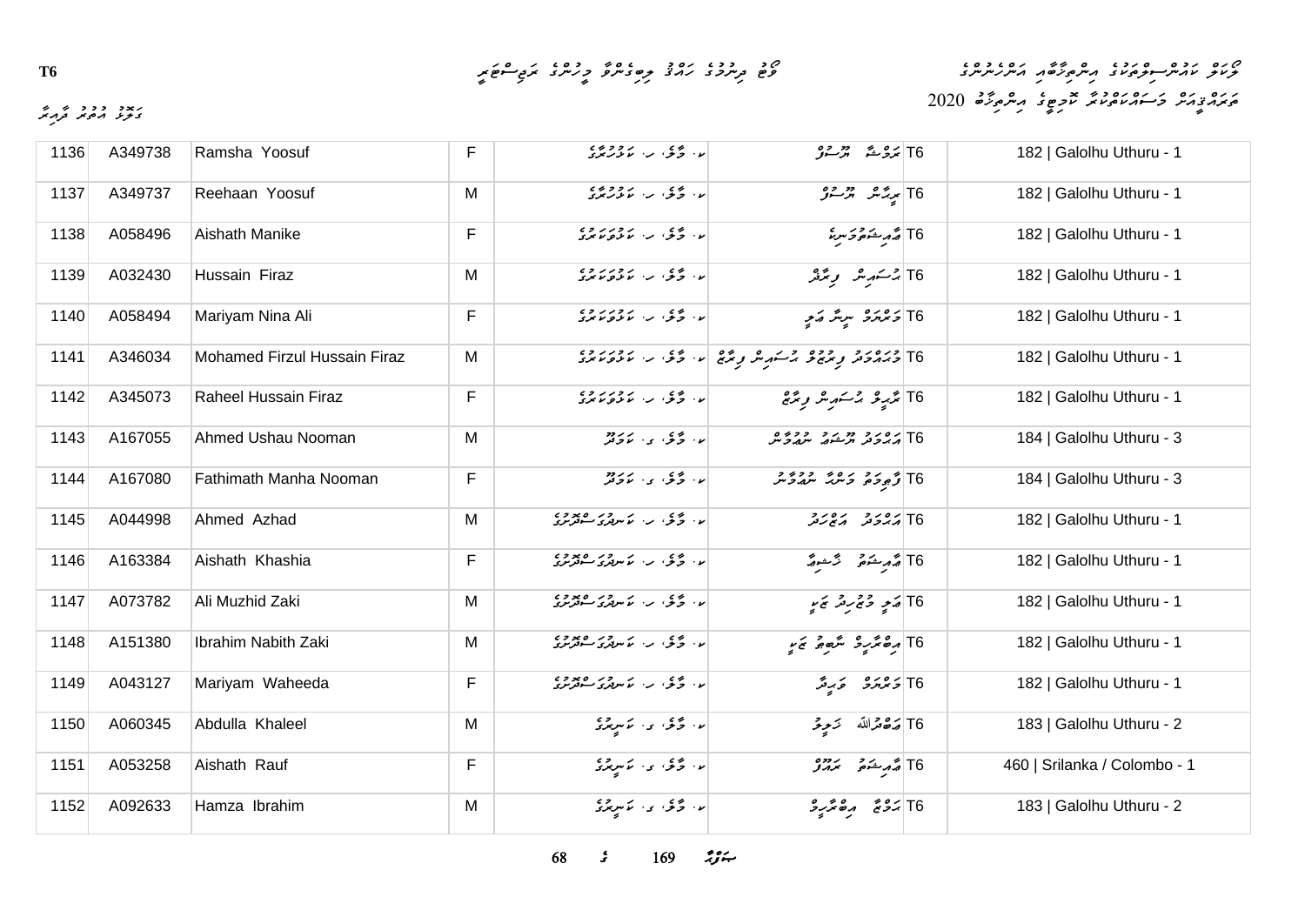*sCw7q7s5w7m< o<n9nOoAw7o< sCq;mAwBoEw7q<m; wBm;vB* م من المسجد المسجد المسجد المسجد المسجد العام 2020<br>مجم*د المسجد المسجد المستجد المسجد المسجد المسجد المسجد المسجد المسجد المسجد المسجد المسجد المسجد المسجد المسجد* 

| 1153 | A354018 | Hudha Ibrahim            | F | الاستخرى كالمسترجمة                                                                                                                                                                                                              | T6 جۇ م <i>ەنگى</i> رۇ                                                                              | 183   Galolhu Uthuru - 2     |
|------|---------|--------------------------|---|----------------------------------------------------------------------------------------------------------------------------------------------------------------------------------------------------------------------------------|-----------------------------------------------------------------------------------------------------|------------------------------|
| 1154 | A122374 | Ismail Rauf              | М | لاستخرى كالمسترجمة                                                                                                                                                                                                               | T6 <sub>م</sub> رحو <i>گی و محمدو</i>                                                               | 183   Galolhu Uthuru - 2     |
| 1155 | A042890 | Khadeeja Rauf            | F | لاستخرى كالمسترجمة                                                                                                                                                                                                               | T6 كَتَمِيعٌ مُحَمَّدٌ وَمَحَمَّدٌ الْمُحَمَّدِينَ مُحَمَّدٌ وَمُحَمَّدٌ الْمُحَمَّدِينَ مُحَمَّدًا | 460   Srilanka / Colombo - 1 |
| 1156 | A057712 | Mariyam Nirumeen         | F | الاستخفى كالمستعملة                                                                                                                                                                                                              | T6تر <i>ورو سربروپ</i> ر                                                                            | 183   Galolhu Uthuru - 2     |
| 1157 | A372574 | Mariyam Nausheen Abdulla | F | لا د څخه د امکېږيدنه                                                                                                                                                                                                             | T6 <i>و برمرد سمة بيوسر من قو</i> رالله                                                             | 183   Galolhu Uthuru - 2     |
| 1158 | A000601 | Mohamed Rauf             | M | لاستخرى كالمسترجمة                                                                                                                                                                                                               | T6 <i>ביהה ביד ייחי</i>                                                                             | 183   Galolhu Uthuru - 2     |
| 1159 | A082086 | Waseema Rauf             | F | لاستخفى الاستمليكي                                                                                                                                                                                                               | T6 كۈسە <i>مىتەتى</i> بىر                                                                           | 183   Galolhu Uthuru - 2     |
| 1160 | A048013 | Ibrahim Ahmed Didi       | M | ر، حجمی که در در دره در در در این مورد در این مورد در در این مورد در این مورد در این مورد در این مورد در این م<br>مورد این مورد در این مورد در این مورد در این مورد در این مورد در این مورد در این مورد باشد و با در این مورد با | T6 م <i>ەھەردى مەدە مەم</i> بىر                                                                     | 184   Galolhu Uthuru - 3     |
| 1161 | A067132 | Mariyam Irfa Ibrahim     | F | ر د نوی د رومیووه د د و                                                                                                                                                                                                          | T6 <i>كالمحمدة ومحدَّثة وهامَّرب</i> و                                                              | 184   Galolhu Uthuru - 3     |
| 1162 | A328838 | Aminath Mohamed Rasheed  | F | لا د محمود المال د د د د د د                                                                                                                                                                                                     | T6 أَدُّجِسَمْ وَرَدْدُونَرْ يَرْشِيْرَ                                                             | 185   Galolhu Uthuru - 4     |
| 1163 | A044457 | Mohamed Rasheed          | M | ىڭ بۇقتۇر بەر ئەترىپەتلەر                                                                                                                                                                                                        | T6 <i>وُبَرُوُدُو تَرَجُونُ</i> رُ                                                                  | 185   Galolhu Uthuru - 4     |
| 1164 | A058744 | Zuhuruban Latheef        | F | الا د گلی را بالی                                                                                                                                                                                                                | T6   <i>ج<sup>رج</sup> چھ</i> ڑ کر <i>جو</i> ڑ                                                      | 182   Galolhu Uthuru - 1     |
| 1165 | A011830 | Ahmed Naeem              | M | ر د نگار رسید د توگر                                                                                                                                                                                                             | T6 <i>בَ بُرُوَ تَرَ سَمَّةٍ وَ</i>                                                                 | 182   Galolhu Uthuru - 1     |
| 1166 | A338297 | Dhifla Ahmed Ismail      | F | الا د محکي با الأفرودگا                                                                                                                                                                                                          | T6 مِروْحٌ 22دَوْرٌ مِ <sup>رو</sup> وَّمِ وْ                                                       | 579   Galolhu Uthuru-5       |
| 1167 | A097218 | Dhimyan Ahmed Ismail     | F | لا : د محمد من الأجهاد كم                                                                                                                                                                                                        | T6   مروچه پر پر پر پر پر پر موگور پر                                                               | 579   Galolhu Uthuru-5       |
| 1168 | A338296 | Dhyba Ahmed Ismail       | F | الا د څخه له الموجوړ                                                                                                                                                                                                             | T6 مِر <i>ةَ مَ<sup>ر</sup>ْدَمَّدْ م</i> ِ حَوَّمٍ وَ                                              | 579   Galolhu Uthuru-5       |
| 1169 | A097146 | Shehenaz Ahmed Riza      | F | ما الحجي، الماس مكم موجودةً                                                                                                                                                                                                      | T6 ڪري پروگو پرڪ                                                                                    | 579   Galolhu Uthuru-5       |

*69 s* 169 *i*<sub>s</sub> $\div$ 

ر **x و c c c c c c c c c c c c c c**<br>*e c c c c c c c c c c*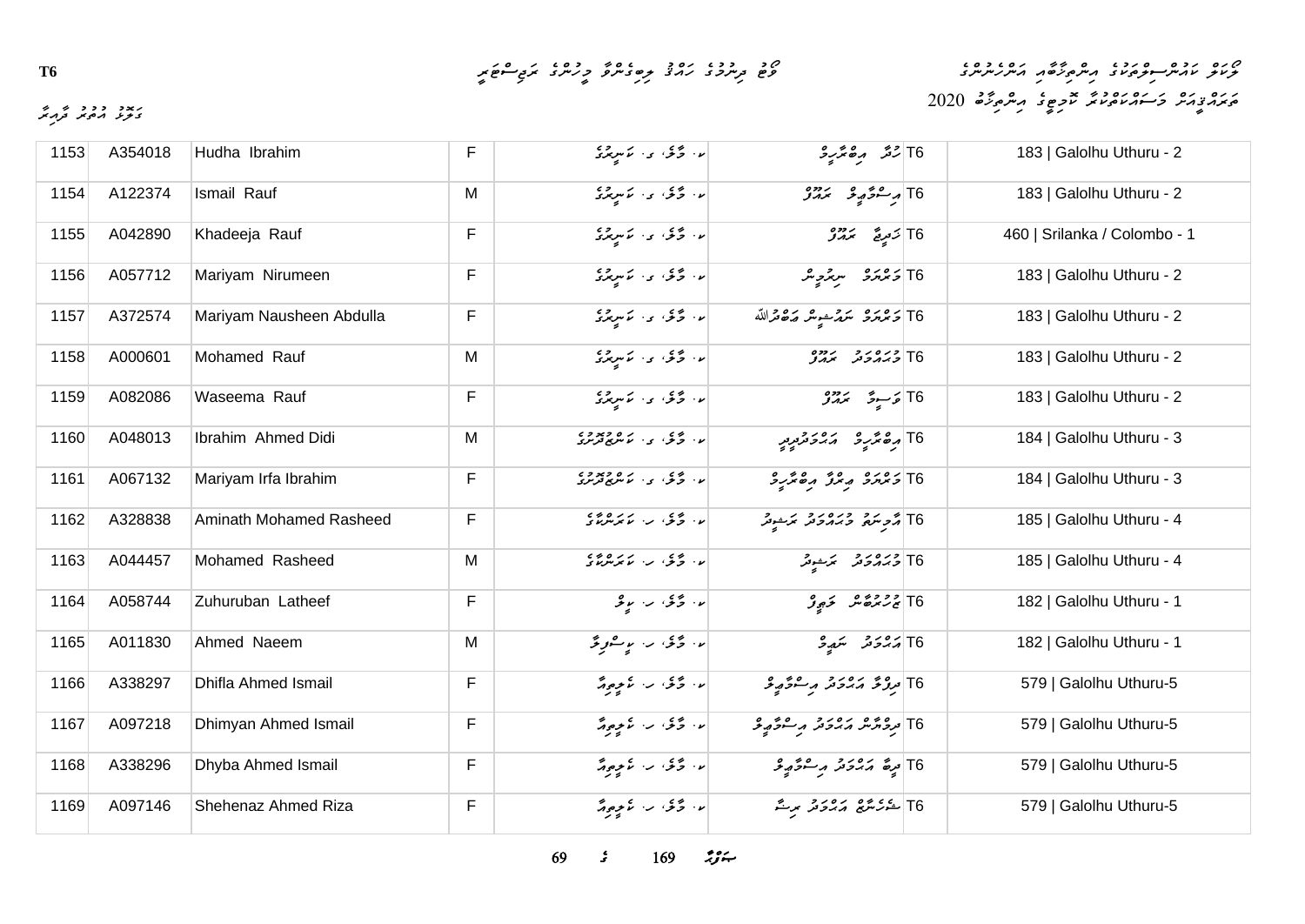*sCw7q7s5w7m< o<n9nOoAw7o< sCq;mAwBoEw7q<m; wBm;vB* م من المرة المرة المرة المرجع المرجع في المركبة 2020<br>مجم*د المريض المربوط المربع المرجع في المراجع المركبة* 

| 1170 | A052365 | Abdul Sattar Umar              | M           | $\left\vert \psi\right\vert \left\langle \psi\right\vert \left\langle \psi\right\vert \left\langle \psi\right\vert \left\langle \psi\right\vert \left\langle \psi\right\vert \left\langle \psi\right\vert \left\langle \psi\right\vert \left\langle \psi\right\vert \left\langle \psi\right\vert \left\langle \psi\right\vert \left\langle \psi\right\vert \left\langle \psi\right\vert \left\langle \psi\right\vert \left\langle \psi\right\vert \left\langle \psi\right\vert \left\langle \psi\right\vert \left\langle \psi\right\vert \left\langle \psi\right\vert \left\langle \psi\right\vert \left\langle \psi\right\vert \left\langle \psi\right\$ | T6 <i>ړه ده ده ويه ده د</i> ر                                                                        | 183   Galolhu Uthuru - 2     |
|------|---------|--------------------------------|-------------|-----------------------------------------------------------------------------------------------------------------------------------------------------------------------------------------------------------------------------------------------------------------------------------------------------------------------------------------------------------------------------------------------------------------------------------------------------------------------------------------------------------------------------------------------------------------------------------------------------------------------------------------------------------|------------------------------------------------------------------------------------------------------|------------------------------|
| 1171 | A011115 | Ahmed Nazim Abdul Sattar       | M           |                                                                                                                                                                                                                                                                                                                                                                                                                                                                                                                                                                                                                                                           | 76 رور و می ده وه روو و به اندازه و استرین                                                           | 183   Galolhu Uthuru - 2     |
| 1172 | A032072 | Aminath Nashida Abdul Sattar   | F           |                                                                                                                                                                                                                                                                                                                                                                                                                                                                                                                                                                                                                                                           | T6 مەم سىر مەمەر مەمدىر سىرمەم بىر ئىچ ئىس ئىس بىرى تەسىر بىرى ئىس بىرى ئىس بىرى ئىس بىرى ئىس بىرى ئ | 183   Galolhu Uthuru - 2     |
| 1173 | A036085 | Ibrahim Nashid                 | M           | $\left  \begin{array}{ccc} \mathcal{L}_1 & \mathcal{L}_2 & \mathcal{L}_3 & \mathcal{L}_4 \ \mathcal{L}_5 & \mathcal{L}_6 & \mathcal{L}_7 \end{array} \right $                                                                                                                                                                                                                                                                                                                                                                                                                                                                                             | T6 <i>مِرْهُ مُرَّرِدُ</i> مُرْشِيْرُ                                                                | 183   Galolhu Uthuru - 2     |
| 1174 | A012865 | Ismail Ali                     | M           | $\mathcal{L}^{\mathcal{L}}_{\mathcal{L}}$ ى. ئاملىرى                                                                                                                                                                                                                                                                                                                                                                                                                                                                                                                                                                                                      | T6 <sub>م</sub> رےد <i>ؤر</i> ی کے پ                                                                 | 460   Srilanka / Colombo - 1 |
| 1175 | A000646 | Kerafa Abdul Jaleel            | M           | $\left  \begin{array}{cc} c & c \\ s & c \end{array} \right $ ىن دى ئى ئى                                                                                                                                                                                                                                                                                                                                                                                                                                                                                                                                                                                 | T6 <i>مُمَرَّزٌ مَ</i> صْرُحْ مَحَ <i>وِحْ</i>                                                       | 460   Srilanka / Colombo - 1 |
| 1176 | A059149 | Mohamed Nasheed                | M           | $\mathcal{L}(\mathcal{L}^{(2)}_t)$ ، المسترجون                                                                                                                                                                                                                                                                                                                                                                                                                                                                                                                                                                                                            | T6  <i>وُيَرُوُوَيْرِ سَ</i> رَشِي <i>رُوْ</i>                                                       | 183   Galolhu Uthuru - 2     |
| 1177 | A064064 | Yasra Abdul Jaleel             | F           | $\mathcal{L}(\mathcal{L}^{(2)}_t)$ ، د المسترجون                                                                                                                                                                                                                                                                                                                                                                                                                                                                                                                                                                                                          | T6 يزىشتى بەھ <i>تەۋە ئو</i> بۇ                                                                      | 183   Galolhu Uthuru - 2     |
| 1178 | A124418 | Yusree Abdul Jaleel            | M           | $\mathcal{L}(\mathcal{L}^{(2)}_t)$ ، المسترجون                                                                                                                                                                                                                                                                                                                                                                                                                                                                                                                                                                                                            | T6 <sub>م</sub> رے پر مق <i>مر دی ب</i> وٹر                                                          | 183   Galolhu Uthuru - 2     |
| 1179 | A080537 | Mishal Razak                   | F           | لا د څخه د انگلې لوم                                                                                                                                                                                                                                                                                                                                                                                                                                                                                                                                                                                                                                      | T6 <sub>ج</sub> ىشۇ ئ <i>ىدى</i> جۇ                                                                  | 185   Galolhu Uthuru - 4     |
| 1180 | A080538 | Nihan Razak                    | F           | لاستخرى ى مادومبر                                                                                                                                                                                                                                                                                                                                                                                                                                                                                                                                                                                                                                         | T6 س <i>رچين پروچ</i> و                                                                              | 185   Galolhu Uthuru - 4     |
| 1181 | A166124 | <b>Ahmed Aimon Latheef</b>     | M           | لار گچې یې لاگوچېنگر                                                                                                                                                                                                                                                                                                                                                                                                                                                                                                                                                                                                                                      | T6 <i>גُرُوَنَډُ ډَېرِوَنگر وَ<sub>ن</sub>ِوِ</i> رْ                                                 | 184   Galolhu Uthuru - 3     |
| 1182 | A096377 | <b>AISHATH HIDHAYA EFRAM</b>   | F           | لار څخه ی لاه دمگر                                                                                                                                                                                                                                                                                                                                                                                                                                                                                                                                                                                                                                        | T6 مُەمِسْمَة رِمَّةً وِكْرَىدَد                                                                     | 184   Galolhu Uthuru - 3     |
| 1183 | A000642 | Aminath Latheefa               | $\mathsf F$ | لار دې د المفومتر                                                                                                                                                                                                                                                                                                                                                                                                                                                                                                                                                                                                                                         | T6 <i>مُّحِسَّعُ فَيُوتُ</i>                                                                         | 184   Galolhu Uthuru - 3     |
| 1184 | A069814 | <b>Fathimath Janaan Fazeel</b> | F           | لار محتى به عظم معرض                                                                                                                                                                                                                                                                                                                                                                                                                                                                                                                                                                                                                                      | T6 <i>وَّجِ حَجَ</i> مَے مَ <i>رَّبْر</i> وَسِوْ                                                     | 184   Galolhu Uthuru - 3     |
| 1185 | A039547 | Ibrahim Khalid                 | M           | لار څخه ی لومونتر                                                                                                                                                                                                                                                                                                                                                                                                                                                                                                                                                                                                                                         | T6 <sub>م</sub> ەن <i>گى</i> رو گونگ                                                                 | 184   Galolhu Uthuru - 3     |
| 1186 | A038040 | Ismail Latheef                 | M           | لار گەنگە ئەرەپ كەر بىر                                                                                                                                                                                                                                                                                                                                                                                                                                                                                                                                                                                                                                   | T6 <sub>م</sub> رىئۇم <sub>ۇ</sub> بى <sub>كەبو</sub> ر                                              | 184   Galolhu Uthuru - 3     |

*n8o<n@ q8qAq< q:uBmC*

 $70$  *s*  $169$   $23$   $\div$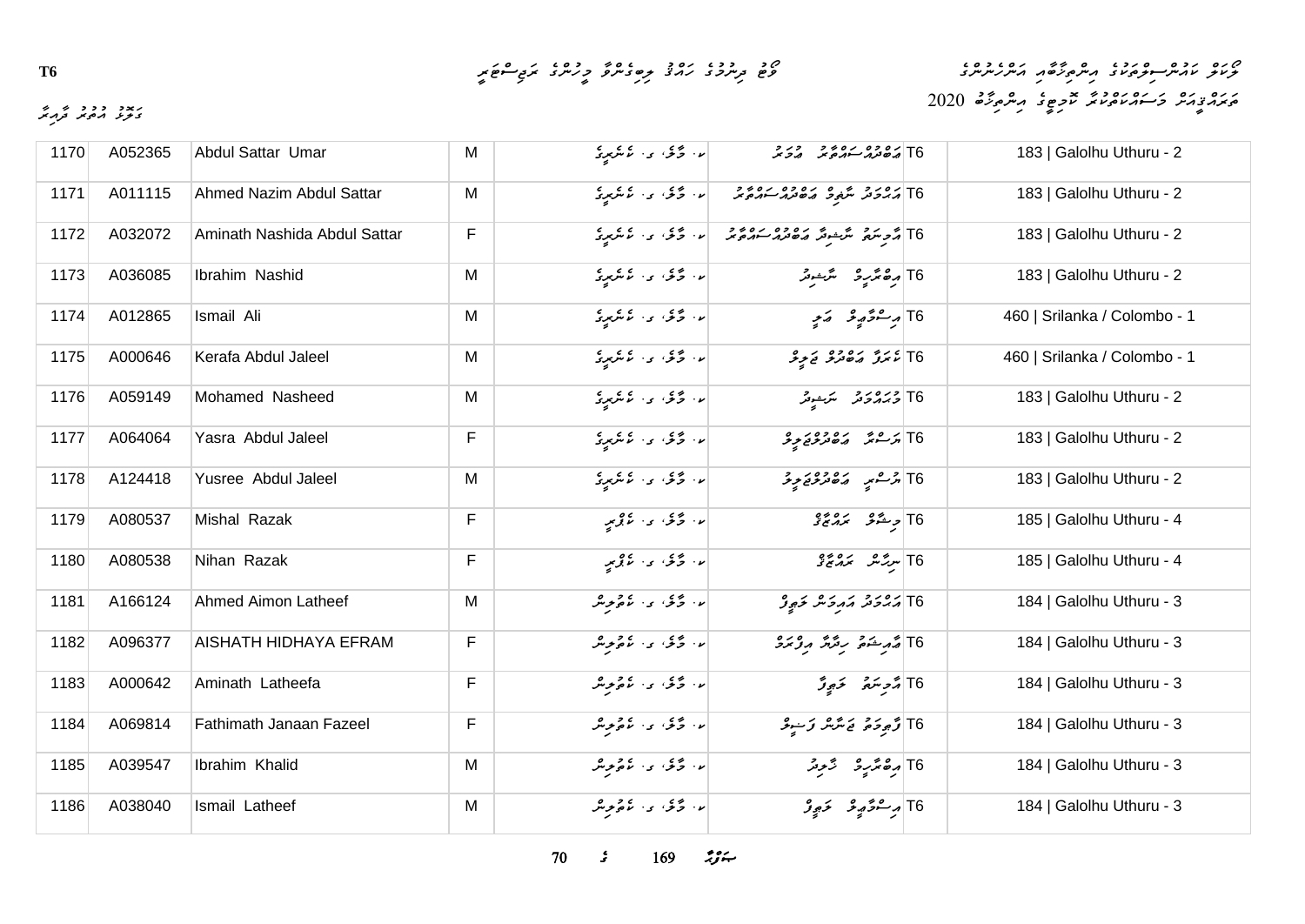*sCw7q7s5w7m< o<n9nOoAw7o< sCq;mAwBoEw7q<m; wBm;vB 2020<sup>, م</sup>وسر در مدد مدرج به مدرم مقرم قرار 2020*<br>موسر المستقرم المستقرم المستقرم المستقرم المستقرم المستقرم المستقرم المستقرم المستقرم المستقرم المستقرم المستقر

| 1187 | A058081 | Mariyam Athifa                | F | لار څخه لی لوموننګر                        | T6 <i>خ</i> ىر <i>ىز ئەبو</i> ر             | 184   Galolhu Uthuru - 3     |
|------|---------|-------------------------------|---|--------------------------------------------|---------------------------------------------|------------------------------|
| 1188 | A040275 | <b>Mohamed Simon Latheef</b>  | M | لار څخه ی لاه پوهر                         | T6 <i>دُبُہُ دُبَرُ سِيرَ بَرْ وَ وِ</i> رْ | 184   Galolhu Uthuru - 3     |
| 1189 | A040310 | Yunan Ibrahim                 | M | لا . دې د . ماه م                          | T6 ترى <i>گىگە مەھگرى</i> گە                | 185   Galolhu Uthuru - 4     |
| 1190 | A353118 | Aminath Sheeza Ahmed          | F | $\sim$ وَمَنْ $\sim$ وَسَمِيعٌ وَسَمَعٍ وَ | T6 مُرْحِ سَمْعُ صَدَّى مَدْحَدَ            | 183   Galolhu Uthuru - 2     |
| 1191 | A223710 | Nazima Ibrahim                | F | الله الحجي الحاديج المحاشي في              | T6 سَمْوِیَ م <i>ِ مِیْ بِیْ</i>            | 183   Galolhu Uthuru - 2     |
| 1192 | A052713 | Yoosuf Naeem                  | M | لا د نخوا را با بوستوند                    | T6 پڑتے پی س <i>کھ</i> ی                    | 182   Galolhu Uthuru - 1     |
| 1193 | A041646 | Ahmed Azlaf Hassan            | M | لار گەنگەن ئاپلىرى سى                      | T6 <i>ביכיב בשיכר</i> הבית                  | 182   Galolhu Uthuru - 1     |
| 1194 | A321202 | Aishath Raaya Hassan          | F | لار د محمد را با میتوند شد.                | T6 <i>مُّهِ شَهُوَ بَرُهُ بَرَسَ</i> سُ     | 182   Galolhu Uthuru - 1     |
| 1195 | A034408 | Mohamed Hamza Hassan          | M | ئەس ئۇنى سەر ئىرىمىتىگە شە                 | T6 درەرد رەپ رىكى                           | 182   Galolhu Uthuru - 1     |
| 1196 | A034409 | Naseema Mohamed               | F | لار گەنگەر را ئىرىمۇت كە                   | T6 ىترىي <i>ۇ ۋىزەدەت</i> ر                 | 182   Galolhu Uthuru - 1     |
| 1197 | A077689 | Eruzath Latheef               | M | لا د څخه له مانده.                         | T6 م <i>ېرىنى ئىچ ئى</i>                    | 182   Galolhu Uthuru - 1     |
| 1198 | A054934 | Husnubaan Latheef             | F | لا د څخه له لوهو                           | T6 يُسْتَهَمَّتْ خَ <sub>جُو</sub> رْ       | 182   Galolhu Uthuru - 1     |
| 1199 | A077690 | <b>Mohamed Arzath Latheef</b> | M | لا د څخه له لوهو                           | T6 در در در در در دور                       | 182   Galolhu Uthuru - 1     |
| 1200 | A140975 | Luth Mauruf                   | M | ىد، جۇي يە، ئۇنگە                          | T6 تژ <sub>م</sub> به دوره                  | 460   Srilanka / Colombo - 1 |
| 1201 | A076055 | Mohamed Aiham Fayaz           | M | ىد، بۇيتى، بىر، ئۇنتر                      | T6 <i>وَيَدْوَوَ مَهْرَىٰ وَمَّ</i> رْتُ    | 460   Srilanka / Colombo - 1 |
| 1202 | A032881 | Mushrifa Ibrahim              | F | ىد. بۇي بى ئەنگە                           | T6تر شمېرتز مو <i>ه ټرې</i> و               | 460   Srilanka / Colombo - 1 |
| 1203 | A051908 | Fathimath Naz                 | F | ىدە ئۇقۇرى ئەسىمىتى ئىس                    | T6 <i>وَّجِوحَةْ</i> مَدَّى                 | 184   Galolhu Uthuru - 3     |

*n8o<n@ q8qAq< q:uBmC*

 $71$  *s*  $169$  *z*  $29$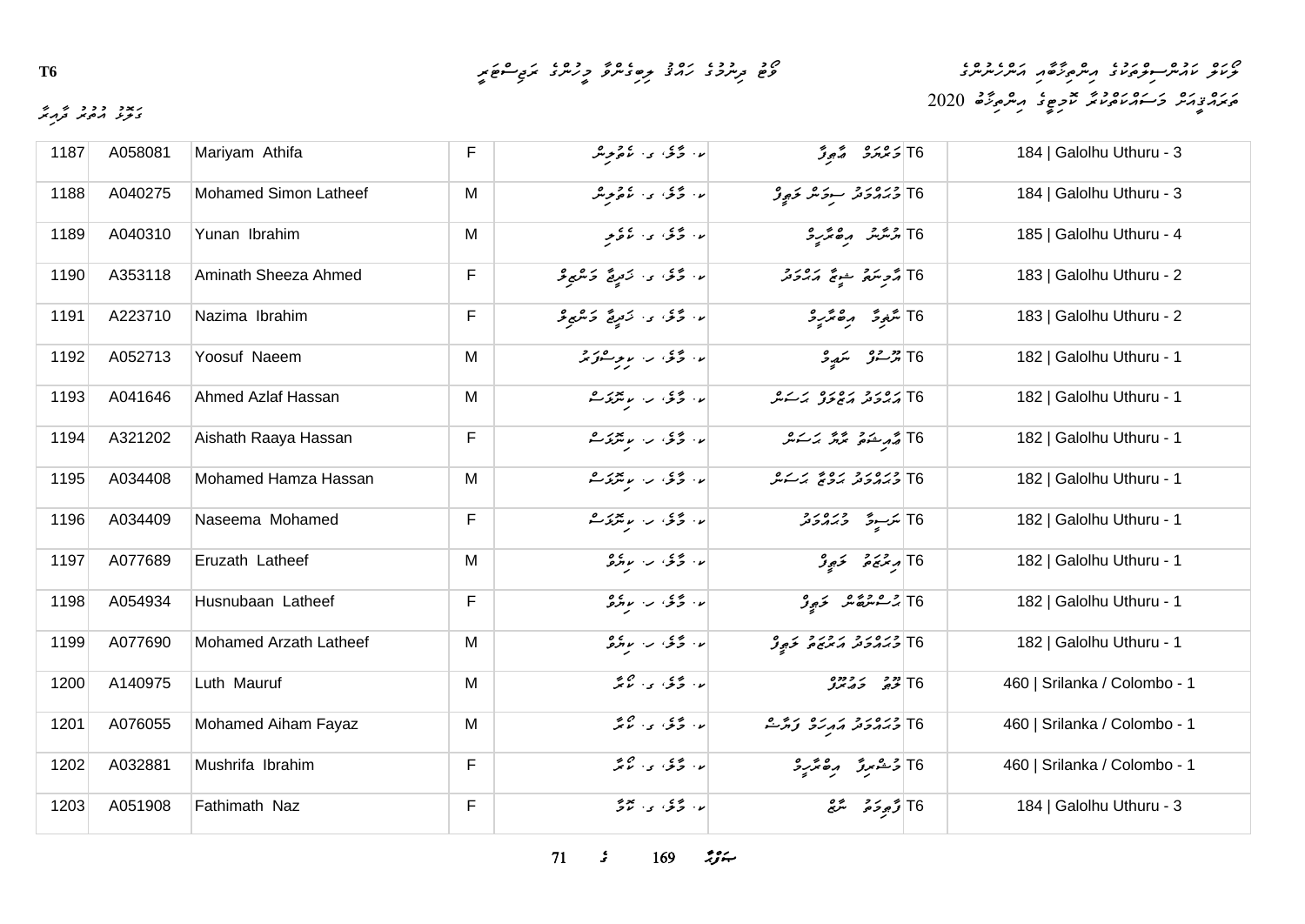*sCw7q7s5w7m< o<n9nOoAw7o< sCq;mAwBoEw7q<m; wBm;vB* م من المرة المرة المرة المرجع المرجع في المركبة 2020<br>مجم*د المريض المربوط المربع المرجع في المراجع المركبة* 

|  |  | $\phi$ $\phi$ $\phi$ $\phi$ $\phi$ $\phi$ |
|--|--|-------------------------------------------|
|  |  | ى ترىز "مەير "ترمير                       |

| 1204 | A156656 | Jauna Abdulla Nafiz         | F           | لار څخه ی لیږ                                                                          | T6 <i>فَەمْ مَّدْ مَدْهُ مْدَ</i> اللّه مَ <i>تَّتَبْرُ مْد</i> ِ | 184   Galolhu Uthuru - 3 |
|------|---------|-----------------------------|-------------|----------------------------------------------------------------------------------------|-------------------------------------------------------------------|--------------------------|
| 1205 | A070389 | Jubran Nafiz                | M           | ىدۇ. ئۇن، ئىچ                                                                          | T6 نے <i>ٹھ بڑھ سگرن</i> گر                                       | 184   Galolhu Uthuru - 3 |
| 1206 | A156655 | Juman Abdullah Nafiz        | $\mathsf F$ | لار گەنگە كە ئەڭر                                                                      | T6 فوقر شرق قرالله متزويتر                                        | 184   Galolhu Uthuru - 3 |
| 1207 | A374806 | Aliya Naseem Ahmad          | $\mathsf F$ | لار محتى الى مى مىكەنلە                                                                | T6 مُحِرَّمٌ سَرَسٍوْ مَ <sup>رُورِد</sup> ِ                      | 184   Galolhu Uthuru - 3 |
| 1208 | A409125 | Anushe Saleh                | $\mathsf F$ | لار ۇي بى ئاھكە                                                                        | T6 كەنترىشقا سى <i>تەي</i> ر                                      | 184   Galolhu Uthuru - 3 |
| 1209 | A357722 | <b>Erum Khalid Sattar</b>   | $\mathsf F$ | لار محتى الى مى مىكەنلە                                                                | T6 مەنگە گەرقە سەممەتلىر                                          | 184   Galolhu Uthuru - 3 |
| 1210 | A365675 | Mohammad Nabeel Ahmed       | M           | لار څخه ی لمکشک                                                                        | T6 در در در سور مدد د                                             | 184   Galolhu Uthuru - 3 |
| 1211 | A365674 | Naheed Sattar               | F           | $222 - 33$                                                                             | T6 <i>متربیڈ سکھون</i> گر                                         | 184   Galolhu Uthuru - 3 |
| 1212 | A414186 | Nasr Faisal Sattar          | M           | 22.2.3.3.2.                                                                            | T6 ىرجىز زېرىنكى سەم <i>م</i> ىر                                  | 184   Galolhu Uthuru - 3 |
| 1213 | A373214 | Omer Fahad Sattar           | M           | ىد، بۇي بىر، ئۇيغۇر                                                                    | T6 ړ <i>ونه ورو سه وه و</i>                                       | 184   Galolhu Uthuru - 3 |
| 1214 | A409123 | Omer Shaffi Saleh           | M           | لار محتى الى مى مى مى كەنتىر                                                           | T6 <i>ړُدَبُر حُورِ جُوبُر</i> َ                                  | 184   Galolhu Uthuru - 3 |
| 1215 | A374807 | Samia Naseem Ahmad          | F           | لار ځخې یې لامنځه ته                                                                   | T6 گەچەنگە س <i>زىيەۋە مەمەدىل</i>                                | 184   Galolhu Uthuru - 3 |
| 1216 | A398707 | Syed Zain-ul-Abideen Gilani | M           |                                                                                        | T6 <i>ڪرمبرنگ تم مينگروگر جونگريوگريل جان گري تي تاريخ</i> مي     | 184   Galolhu Uthuru - 3 |
| 1217 | A398705 | Umniya Gilani               | $\mathsf F$ | لار گەنگە ، ئۇ ئەيدە                                                                   | T6 <i>مۇسرمۇ بو</i> گىير                                          | 184   Galolhu Uthuru - 3 |
| 1218 | A318360 | Abdulla Moosa               | M           | پارستخوان مور مور پورستخواندار می شود.<br>  پارستخوان مورد مورد مورد مورد مورد مورد می | T6 كَرْجْدْرَاللّه حَرْجٌ                                         | 579   Galolhu Uthuru-5   |
| 1219 | A153431 | Azmath Abdulla Moosa        | M           |                                                                                        | T6 رَيْحَ حَرَّ مَنْ هُمْرَاللَّهُ مَنْ مَسَمَّ                   | 579   Galolhu Uthuru-5   |
| 1220 | A319517 | Bushra Abdulla Moosa        | F           | لا د څو را مومرو دی                                                                    | T6 صُف <i>ُرِ مَدْهُ مَدْ</i> اللّهِ حَمْدَ مَ                    | 579   Galolhu Uthuru-5   |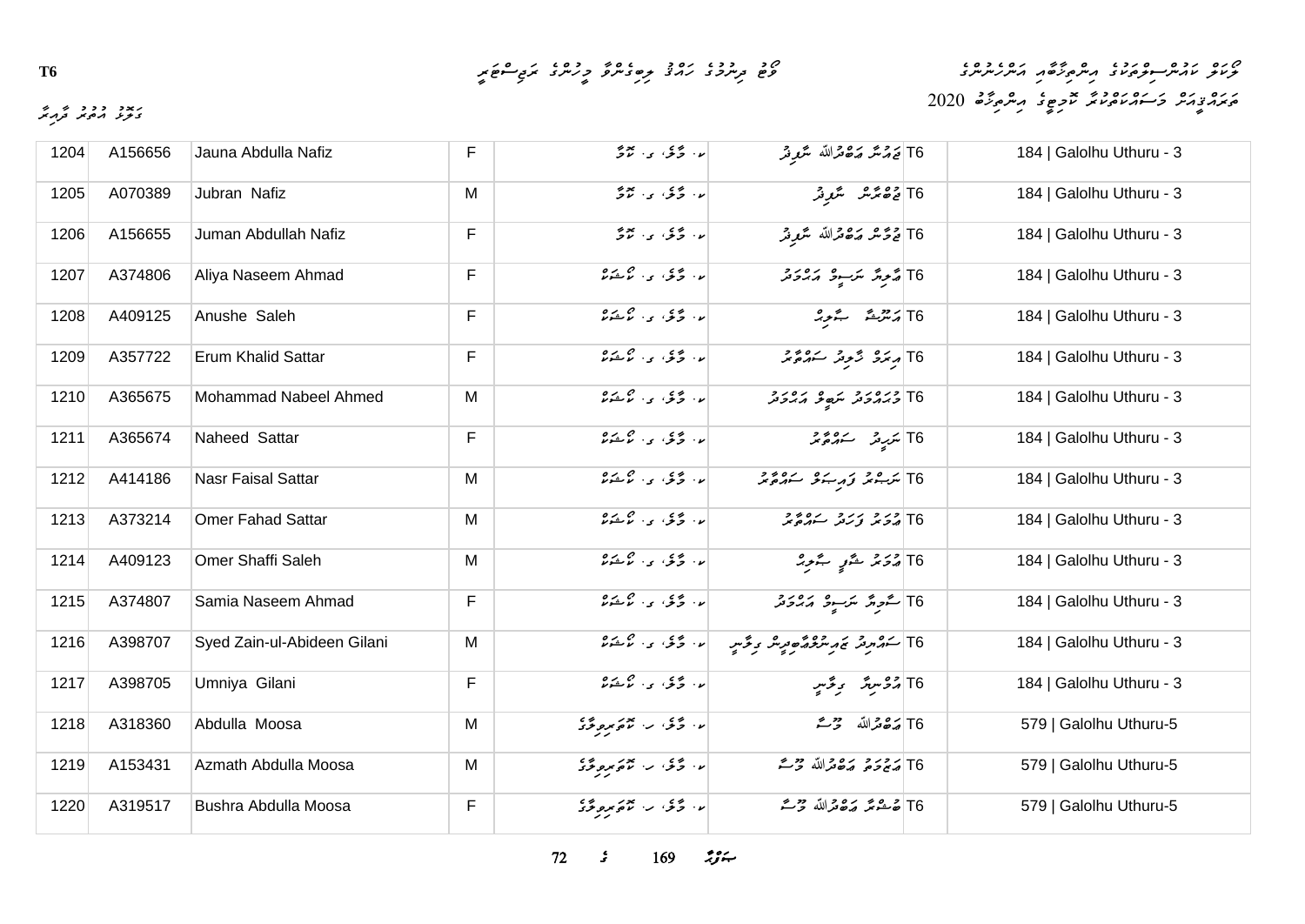*sCw7q7s5w7m< o<n9nOoAw7o< sCq;mAwBoEw7q<m; wBm;vB* م من المسجد المسجد المسجد المسجد المسجد العام 2020<br>مسجد المسجد المسجد المسجد المسجد المسجد المسجد المسجد المسجد ال

| 1221 | A331343 | Fareeda Ahmed Nizam         | F | لاستخرى سائغۇ بىرە ئۇي                                                                                                                                                                                                                                                                                                                                                                                                                                         | T6 كَرَمِينَّر مَ <sup>ر</sup> ْدَدَتْر سِتَّةْرُ        | 579   Galolhu Uthuru-5       |
|------|---------|-----------------------------|---|----------------------------------------------------------------------------------------------------------------------------------------------------------------------------------------------------------------------------------------------------------------------------------------------------------------------------------------------------------------------------------------------------------------------------------------------------------------|----------------------------------------------------------|------------------------------|
| 1222 | A319515 | Nasra Abdullah Moosa        | F | لا . ۇ ئا را ئەم بىرە ۋ ئا                                                                                                                                                                                                                                                                                                                                                                                                                                     | T6 ىزبەتمە ئەھەراللە ج <sup>ەم</sup>                     | 579   Galolhu Uthuru-5       |
| 1223 | A382871 | Rawaahath Abdulla Moosa     | M | $\left  \begin{array}{l} \mathcal{L}_{\mathcal{L}} \mathcal{L}_{\mathcal{L}} \mathcal{L}_{\mathcal{L}} \end{array} \right  \sim \left  \begin{array}{l} \mathcal{L}_{\mathcal{L}} \mathcal{L}_{\mathcal{L}} \mathcal{L}_{\mathcal{L}} \end{array} \right $                                                                                                                                                                                                     | T6 <i>بَرَوْبَهُ مَ</i> هْمَراللّهُ حَرْبَهُ             | 579   Galolhu Uthuru-5       |
| 1224 | A382870 | Shiura Abdulla              | F | ، دې را مومونه                                                                                                                                                                                                                                                                                                                                                                                                                                                 | T6 خو <i>م<sup>3</sup>مگر مگر قو</i> مگرالله             | 579   Galolhu Uthuru-5       |
| 1225 | A157148 | Mohamed Shauf Rilwan        | M | لا د څو را موړو وروه                                                                                                                                                                                                                                                                                                                                                                                                                                           | T6 <i>وبروبر خودو برخوش</i>                              | 579   Galolhu Uthuru-5       |
| 1226 | A023006 | Ummu Salma                  | F | پارستخوا کا موسیق کاروی                                                                                                                                                                                                                                                                                                                                                                                                                                        | T6 <i>جەنجى شۇ</i> تى                                    | 579   Galolhu Uthuru-5       |
| 1227 | A098846 | <b>Ahmed Adhrak Mohamed</b> | M | لا، ۇي ر. رەپ                                                                                                                                                                                                                                                                                                                                                                                                                                                  | T6 كەبرى كەرگە ئەيرەر ئەرگە                              | 182   Galolhu Uthuru - 1     |
| 1228 | A026435 | <b>INARA MOHAMED</b>        | F | لار محتى به الاقتلا                                                                                                                                                                                                                                                                                                                                                                                                                                            | T6 مەش <i>بۇ دېم</i> مۇمۇ                                | 182   Galolhu Uthuru - 1     |
| 1229 | A340783 | Inasa Mohamed               | F | $\stackrel{4}{\cancel{5}}\stackrel{2}{\cancel{0}}\stackrel{2}{\cancel{0}}\rightarrow\stackrel{6}{\cancel{0}}\stackrel{6}{\cancel{0}}\cdot\nu$                                                                                                                                                                                                                                                                                                                  | T6 مەشرىقە ئ <i>ەيدە دى</i> ر                            | 182   Galolhu Uthuru - 1     |
| 1230 | A167356 | Ahmed Sujau                 | M | لار د دی را مکمونوند                                                                                                                                                                                                                                                                                                                                                                                                                                           | T6 كەبرو بىر يەم بىر قى                                  | 185   Galolhu Uthuru - 4     |
| 1231 | A335359 | Aishath Shehenaz Ismail     | F |                                                                                                                                                                                                                                                                                                                                                                                                                                                                | 16 <i>ھُەستىم شۇنىڭ مەشۇھ</i> ۇ بەي ئۇنى سىمب <i>ودى</i> | 185   Galolhu Uthuru - 4     |
| 1232 | A044571 | Aminath Ibrahim             | F | لار دمچې له لاندې مربولونو                                                                                                                                                                                                                                                                                                                                                                                                                                     | T6 مُجِسَعُ مِعْمُدِدْ                                   | 185   Galolhu Uthuru - 4     |
| 1233 | A106282 | Mohamed Shareef             | M | لار د د د الاندازه د د کال کاربرد د کار                                                                                                                                                                                                                                                                                                                                                                                                                        | T6 <i>ۇنەممۇمۇ</i> ش <i>ەيرۇ</i>                         | 185   Galolhu Uthuru - 4     |
| 1234 | A071790 | Ahmed Ifshan                | M | لا د څخه را لانا پرلاونده د                                                                                                                                                                                                                                                                                                                                                                                                                                    | T6 <i>ټرې تر مو</i> ژ ش <sup>م</sup> ر                   | 185   Galolhu Uthuru - 4     |
| 1235 | A044832 | Aishath Ifasha              | F | په د څوک رسه کامونو پورو د د                                                                                                                                                                                                                                                                                                                                                                                                                                   | T6 <i>ڇُمِ شَمَعُ</i> مِرَّسْدُ                          | 460   Srilanka / Colombo - 1 |
| 1236 | A150119 | Aminath Samaha              | F | $\begin{array}{l} \mathcal{C}\neq\mathcal{C}\mathcal{C}\ni\mathcal{C}\ni\mathcal{C}\ni\mathcal{C}\ni\mathcal{C}\ni\mathcal{C}\ni\mathcal{C}\ni\mathcal{C}\ni\mathcal{C}\ni\mathcal{C}\ni\mathcal{C}\ni\mathcal{C}\ni\mathcal{C}\ni\mathcal{C}\ni\mathcal{C}\ni\mathcal{C}\ni\mathcal{C}\ni\mathcal{C}\ni\mathcal{C}\ni\mathcal{C}\ni\mathcal{C}\ni\mathcal{C}\ni\mathcal{C}\ni\mathcal{C}\ni\mathcal{C}\ni\mathcal{C}\ni\mathcal{C}\ni\mathcal{C}\ni\mathcal{$ | T6 مُر <sub>ْح</sub> ِسَمُ مَدَّبَّهُ                    | 185   Galolhu Uthuru - 4     |
| 1237 | A335637 | Hawwa Mayasha               | F | ر، نخوی را روی پرداختاری<br>دا نخوی را روی پرداختاری                                                                                                                                                                                                                                                                                                                                                                                                           | T6 <i>بَدُهُ وَمُ</i> رْشُ                               | 329   GA. Dhaandhoo - 2      |

*n8o<n@ q8qAq< q:uBmC*

*73 s* 169  $23$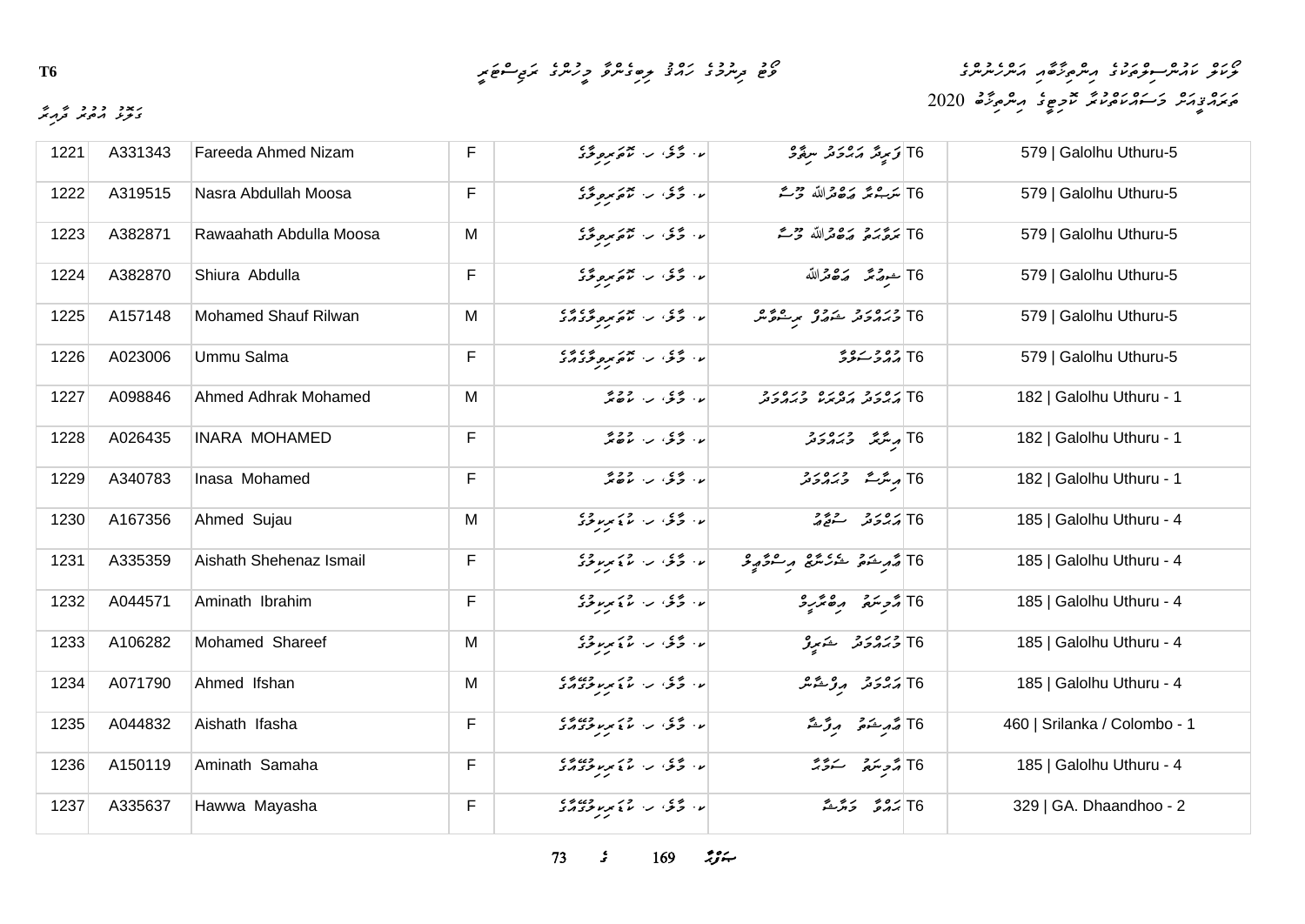*sCw7q7s5w7m< o<n9nOoAw7o< sCq;mAwBoEw7q<m; wBm;vB* م من المسجد المسجد المسجد المسجد المسجد العام 2020<br>مسجد المسجد المسجد المسجد المسجد المسجد المسجد المسجد المسجد ال

| 1238 | A147046 | Ibrahim Nasrulla Waheed  | M           | پارستختی را از کامور پورو در  | T6 مەھمگىيە ئىر ئىبكە ئىراللە ئەيدىگر                            | 185   Galolhu Uthuru - 4      |
|------|---------|--------------------------|-------------|-------------------------------|------------------------------------------------------------------|-------------------------------|
| 1239 | A071787 | Mariyam Waheeda          | F           | په د څوک په او کامونو پرواده  | T6 ك <i>وچونزى كۆپ</i> وتگر                                      | 185   Galolhu Uthuru - 4      |
| 1240 | A048805 | Mohamed Waheed           | M           | په د څوکا ره لوی پولانونو ورو | T6  <i>3223\$ قب</i> ر                                           | 185   Galolhu Uthuru - 4      |
| 1241 | A094177 | Ibrahim Shaheem          | M           | لا . ۇ ئالار ، ئامدە بو       | T6  مەھمىر ئىسى ئىسى ئىسى ئىسى ئىسى ئ                            | 182   Galolhu Uthuru - 1      |
| 1242 | A055366 | Mohamed Shahid           | M           | لا د څخه له لاتوکلي           | T6 <i>وُيَرُوُوَيْ حُدَّرِيْرُ</i>                               | 182   Galolhu Uthuru - 1      |
| 1243 | A034752 | Aishath Neena            | $\mathsf F$ | ىد. ئۇقۇرى- ئەنگە             | T6 <i>مُذہب مَنْ</i> مَنْ سِرْمَتْر                              | 460   Srilanka / Colombo - 1  |
| 1244 | A146840 | <b>ALI AMEER MOHAMED</b> | M           | لار گەنگە ، ئامىگە            | T6 <i>مَرِ مَرِيدٌ دُبَہٰدَوْ</i>                                | 460   Srilanka / Colombo - 1  |
| 1245 | A153434 | Hawwa Reema Mohamed      | $\mathsf F$ | لار گەنگە ، ئانگە             | T6 <i>גُمُرُوَّ بِرِدُّ وَبَ</i> رُودَرُ                         | 460   Srilanka / Colombo - 1  |
| 1246 | A098079 | Ahmed Faisal             | M           | لار دمچې د المعملوکونگ        | T6 <i>ټرې توب</i>                                                | 182   Galolhu Uthuru - 1      |
| 1247 | A026416 | Ibrahim Waheed           | M           | ، دې د ، مامرىدى بۇ           | T6  م <i>ِرْهُ بَرْدِدْ - وَبِ</i> تْر                           | 182   Galolhu Uthuru - 1      |
| 1248 | A097915 | Mohamed Firash           | M           | ، دې د ، مامرىدى ئې           | T6 <i>ۇنەم دۇرىي بەت</i> گىشە                                    | 182   Galolhu Uthuru - 1      |
| 1249 | A166000 | Ahmed Eidan Abdulla      | M           | لا د گري د کارگر              | T6 <i>בَ بَدْدَ تَدْ مِ</i> قَ <i>رَّةٌ مَا صَوْرَ</i> اللَّهُ   | 182   Galolhu Uthuru - 1      |
| 1250 | A165998 | Ibrahim Zaidan Abdulla   | M           | $x^2 - 2x^2 - 5 = 0$          | T6 م <i>ِ هُ مُّرْبِ</i> مَجَ مِعْ <i>دُ</i> سَ مَهْ مَرْاللَّهُ | 182   Galolhu Uthuru - 1      |
| 1251 | A302702 | Mohamed Azan Abdulla     | M           | لاستخرق الاستخفاش             | T6  <i>وبرورو مرتج عرضه م</i> حق                                 | 182   Galolhu Uthuru - 1      |
| 1252 | A069863 | Shahenaz Rasheed         | F           | لار ۇي كەر ئۇي ئىگە           | T6  شەركىگى كەش <sub>ى</sub> قر                                  | 182   Galolhu Uthuru - 1      |
| 1253 | A350254 | Aishath Malha Mohamed    | F           | مار گەنگە ، ئۇمايىل           | T6 مەرشەم <i>دى. دى. دى</i> رو                                   | 185   Galolhu Uthuru - 4      |
| 1254 | A350269 | Aminath Milha Mohamed    | F           | الأرمح في الأرامج للمر        | T6 أُمُّ مِسْمَعٌ مِعْرٌ مِسْمَدَ مَد                            | 669   Maafushivaru Maldives-1 |

*n8o<n@ q8qAq< q:uBmC*

 $74$  *s*  $169$   $23$   $\div$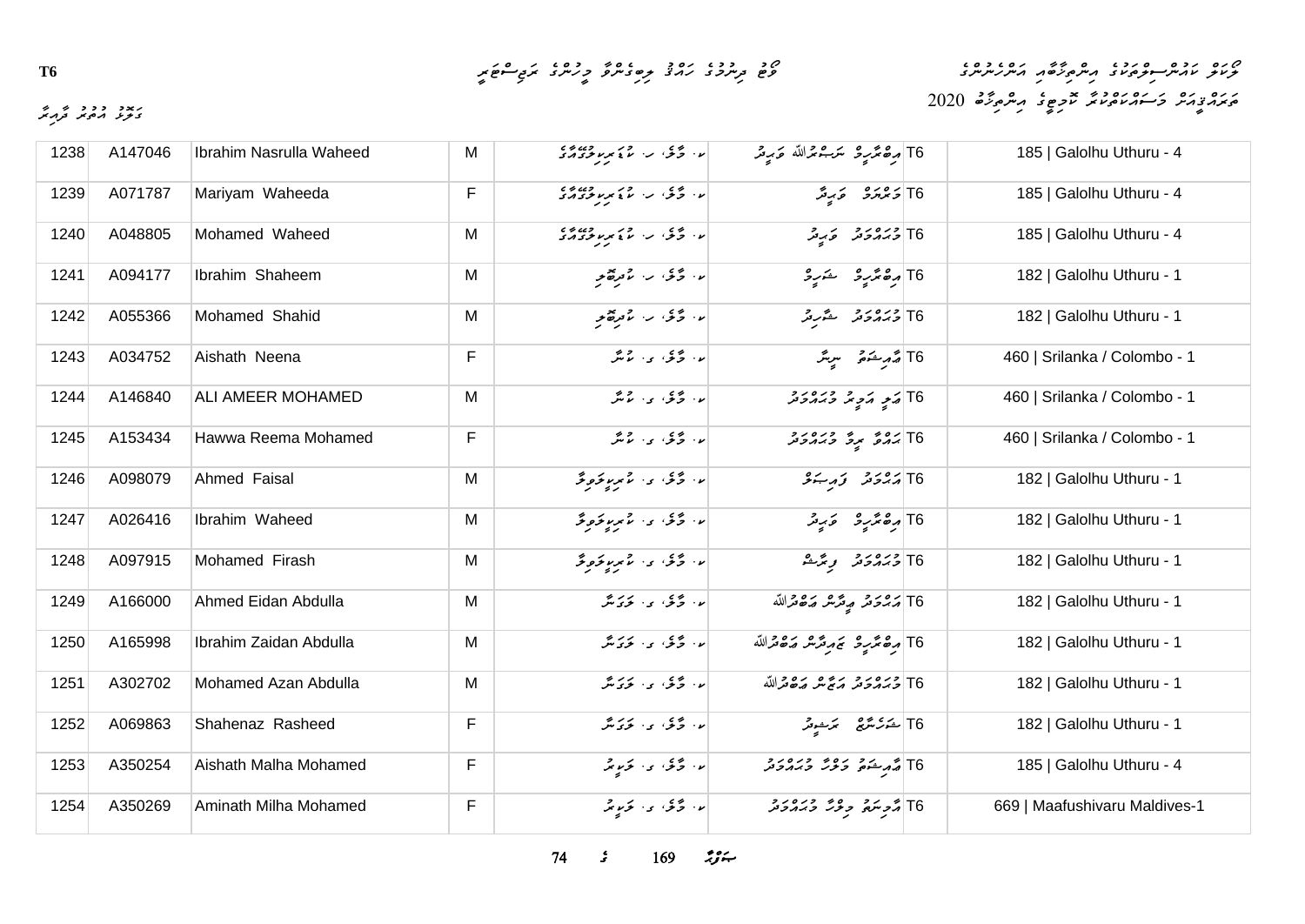*sCw7q7s5w7m< o<n9nOoAw7o< sCq;mAwBoEw7q<m; wBm;vB* م من المرة المرة المرة المرجع المرجع في المركبة 2020<br>مجم*د المريض المربوط المربع المرجع في المراجع المركبة* 

| 1255 | A350270 | Hussain Azhaan            | M           | الأرمح في الأرامي                                                             | T6 پر کے مرکز مرکز میں اس<br>مرکز مرکز مرکز مرکز میں مرکز میں اس | 185   Galolhu Uthuru - 4 |
|------|---------|---------------------------|-------------|-------------------------------------------------------------------------------|------------------------------------------------------------------|--------------------------|
| 1256 | A063544 | Khadeeja Jameel           | $\mathsf F$ | الأرمحى الأرامج للمرجى                                                        | T6   زَمرِيحٌ     يَ وِ وُرْ                                     | 185   Galolhu Uthuru - 4 |
| 1257 | A041045 | Asima Rasheed             | $\mathsf F$ | $\frac{2}{2}$ , $\frac{2}{2}$ , $\frac{2}{2}$ , $\frac{2}{2}$ , $\frac{2}{2}$ | T6 مُحبوقٌ عَمَشومُرُ                                            | 183   Galolhu Uthuru - 2 |
| 1258 | A041808 | Ibrahim Ruslan            | M           | لا د څو، د کرمړينې                                                            | T6 <sub>م</sub> ەنگرى <sub>د</sub> ۇ برگىگەنگە                   | 183   Galolhu Uthuru - 2 |
| 1259 | A041809 | Mohamed Hunain            | M           | لا د څخه د د څهڅ ش                                                            | T6تر <i>و دو به شهر ش</i>                                        | 183   Galolhu Uthuru - 2 |
| 1260 | A354684 | Aishath Maziya Haleem     | F           | الأرمح فيء المحرج مردة                                                        | T6 م <sub>ە</sub> م شەھ گەبەگر بەيدۇ.                            | 183   Galolhu Uthuru - 2 |
| 1261 | A354685 | Fathimath Mariya Haleem   | $\mathsf F$ | الأرمح فيء المحرج مردة                                                        | T6 <i>وُّجِوَدَة</i> وُمِهَّرٌ رَمِو <i>دٌ</i>                   | 183   Galolhu Uthuru - 2 |
| 1262 | A354682 | Hawwa Michaela Haleem     | F           | الأرمح فيء المحرج محامدة                                                      | T6 <i>גُمْ</i> عٌ <sub>حِ</sub> عٌ مِعْ يَجِوْ                   | 183   Galolhu Uthuru - 2 |
| 1263 | A341930 | Aishath Malaaha Ismail    | $\mathsf F$ | الا گرمی کا کمونگر                                                            | T6 مەرخى <i>خۇن</i> رىشۇر ق                                      | 184   Galolhu Uthuru - 3 |
| 1264 | A125556 | Aminath Liusha Ismail     | $\mathsf F$ | الا گرمی کا کمونگر                                                            | T6 أَمُرْمِسَمْ مِهْرَجٌ مِـ صَوَّمِهِ مِ                        | 184   Galolhu Uthuru - 3 |
| 1265 | A026916 | Ismail Abdulla            | M           | الا د گڼۍ ای لوگوننگ                                                          | T6 م <i>ې</i> ش <i>ۇم بۇ مەھ</i> راللە                           | 184   Galolhu Uthuru - 3 |
| 1266 | A096877 | Mohamed Irfan Ismail      | M           | ئار گەنگى ، ئۇچەنگە                                                           | T6 <i>درور در دومر م</i> رگرم و مشرکته د                         | 184   Galolhu Uthuru - 3 |
| 1267 | A083324 | Nahida Mohamed            | $\mathsf F$ | الا اڭگا ئا كۈچە ئىگە                                                         | T6 س <i>گرېنگ خ<sup>ې</sup>دم</i> ونکر                           | 184   Galolhu Uthuru - 3 |
| 1268 | A033568 | Afeefa Adam               | F           | ىلە بۇقتى بى بۇلۇش                                                            | T6 <i>ړَړو گرو</i> ژ                                             | 184   Galolhu Uthuru - 3 |
| 1269 | A062213 | Ahmed Anil                | M           | د د څخه د انگولنگ                                                             | T6 <i>ټرې تر ټر</i> يو                                           | 184   Galolhu Uthuru - 3 |
| 1270 | A330197 | <b>Ahmed Naahil Ahsan</b> | M           | لاستخرش المستحق میک                                                           | T6 <i>ג دو د مگرے م</i> ی ک                                      | 184   Galolhu Uthuru - 3 |
| 1271 | A151830 | Aishath Shahama           | $\mathsf F$ | الا انځنۍ ای لمح چانگ                                                         | T6م <i>ەمىشى خىڭ</i> گ                                           | 184   Galolhu Uthuru - 3 |

*n8o<n@ q8qAq< q:uBmC*

 $75$  *s*  $169$   $234$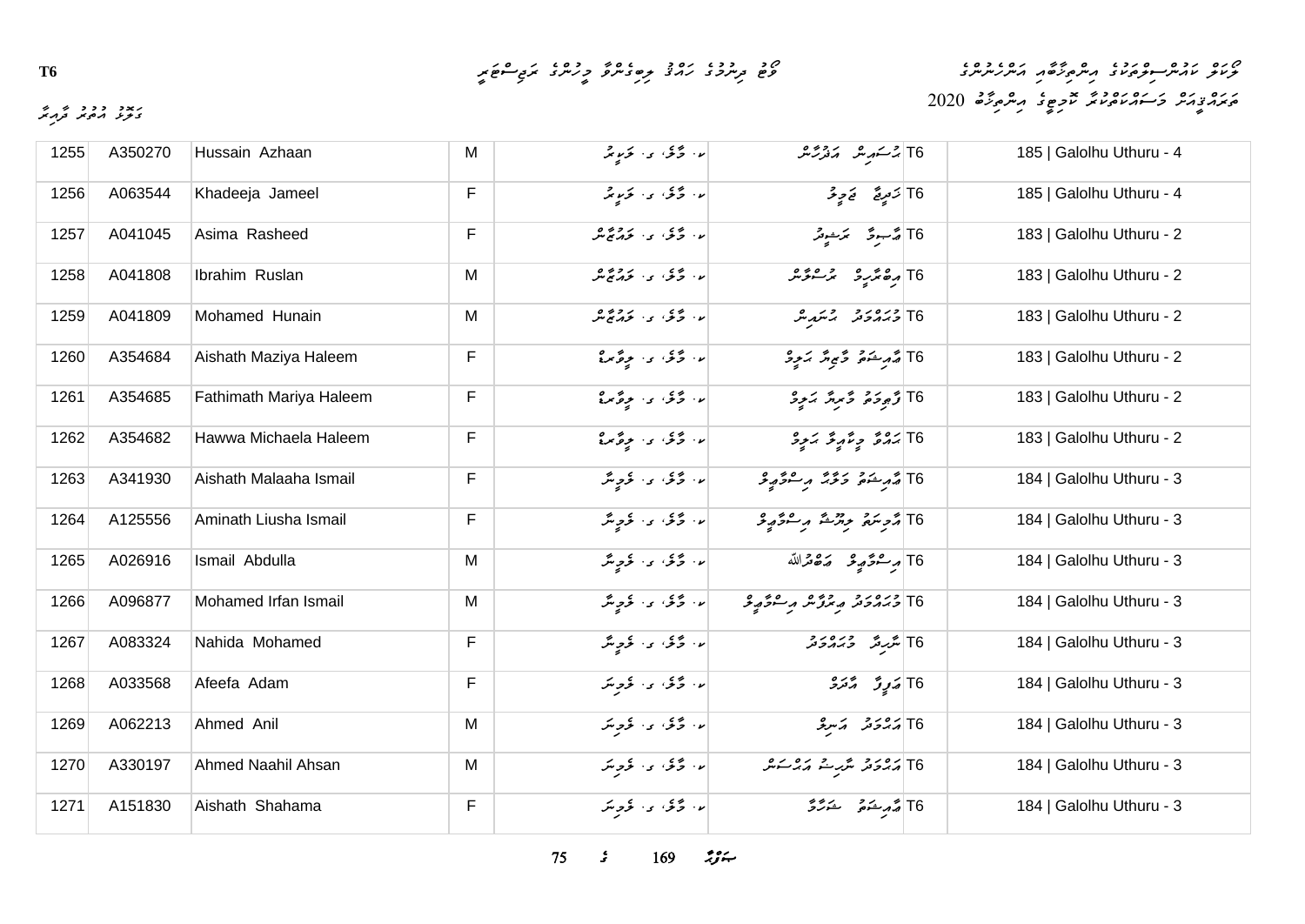*sCw7q7s5w7m< o<n9nOoAw7o< sCq;mAwBoEw7q<m; wBm;vB* م من المرة المرة المرة المرجع المرجع في المركبة 2020<br>مجم*د المريض المربوط المربع المرجع في المراجع المركبة* 

| 1272 | A033571 | Aminath Shifna         | F | لا الحجي الأدا المحرض                                      | T6 مُرْحِسَمُ مُورْسٌر                              | 184   Galolhu Uthuru - 3 |
|------|---------|------------------------|---|------------------------------------------------------------|-----------------------------------------------------|--------------------------|
| 1273 | A033567 | Ansooda Rasheed        | F | ئار گەنگى كەرگە كۆچەتكە                                    | T6 <i>مَہ گرفتھ مَہنوم</i> َ                        | 184   Galolhu Uthuru - 3 |
| 1274 | A331058 | Dhaloof Ahmed          | M | لاستخرش المستحصر والمحرمين                                 | T6 تر <i>وو پروژ</i> و                              | 184   Galolhu Uthuru - 3 |
| 1275 | A151829 | Fathmath Shamla Jaufar | F | لا الحجي الماء الحجام كم                                   | T6 <i>وَّجِ حَمْ</i> شَوْتَرَ فَ <i>مَدَوْبَر</i> ُ | 184   Galolhu Uthuru - 3 |
| 1276 | A167233 | Hassan Simah           | M | الا انځنگی ای انگرچوننگ                                    | T6   يزيكر س <i>وڤر</i>                             | 184   Galolhu Uthuru - 3 |
| 1277 | A061980 | Hussain Shimhaz        | M | ئار گەنگى كەر كۈچ بىر                                      | T6 بڑے پر شہ عبد مقبر ہے<br>T6                      | 184   Galolhu Uthuru - 3 |
| 1278 | A326439 | Ibrahim Yaeesh Minaam  | M | الاستخرى الماستخاص للكراني                                 | T6 مەھمەر <i>5 مەم</i> ىش <i>جىھەد</i>              | 184   Galolhu Uthuru - 3 |
| 1279 | A055701 | Jaufar Rasheed         | M | لاستخفى الماستحجاجين                                       | T6 <i>فے مگرمڑ - مگ</i> ھومڑ                        | 184   Galolhu Uthuru - 3 |
| 1280 | A033569 | Mariyam Shazna         | F | ئەرگەنى كەرگەن كەنتىك                                      | T6 <i>ۈيرۈ خىتى ش</i>                               | 184   Galolhu Uthuru - 3 |
| 1281 | A167234 | Mohamed Nasooh Ahsan   | M | ئاسە ئۇنى كى كى ئى ئىكى ئىكى باش                           | T6 <i>ويەم</i> رو تەرەپ كەرگە كەنگە                 | 184   Galolhu Uthuru - 3 |
| 1282 | A038556 | Abdul Hakeem Ali       | M | $\mathcal{E}(\mathcal{E})$ لا، د کاروی                     | T6 <i>בَ ھُتَرَوْبَرُ بِ</i> وَ مَعِ                | 182   Galolhu Uthuru - 1 |
| 1283 | A038941 | Ahmed Ashraf           | M | $25.5 - 33$                                                | T6 <i>גُرْدَوْ پَرْ وَيُرُوْ</i>                    | 182   Galolhu Uthuru - 1 |
| 1284 | A038763 | Aishath Sana           | F | $\mathcal{E}(\mathcal{E})$ لا، د کاروی                     |                                                     | 182   Galolhu Uthuru - 1 |
| 1285 | A342280 | Ali Ahuzam Mauroof     | M | $35.5 < 3.5$ الا ، د کاروی                                 | T6 בَرِ בَرَبَّہُ وَمَعَرَ                          | 182   Galolhu Uthuru - 1 |
| 1286 | A281890 | Aminath Ibthikar Ahmed | F | $\mathcal{E}(\mathbf{z}) \sim \mathcal{E}(\mathbf{z})$ لار | T6 مُرْجِسَمُ مِعْ مِعْ مِدْرَوْر                   | 182   Galolhu Uthuru - 1 |
| 1287 | A040173 | Fathimath Sheena       | F | $\mathcal{E}(\mathbf{x}) = \mathcal{E}(\mathbf{x})$ لاهدوی | T6 <i>وَّجِوَدَة</i> مُوسَّر                        | 182   Galolhu Uthuru - 1 |
| 1288 | A333507 | Fathimath Hajar Ahmed  | F | $\mathcal{E}(\mathcal{E})$ لا، د کاروی                     | 76 كو برو بره بره بر د بر د بر د بر ا               | 182   Galolhu Uthuru - 1 |

 $76$  *s*  $169$  *z*  $25$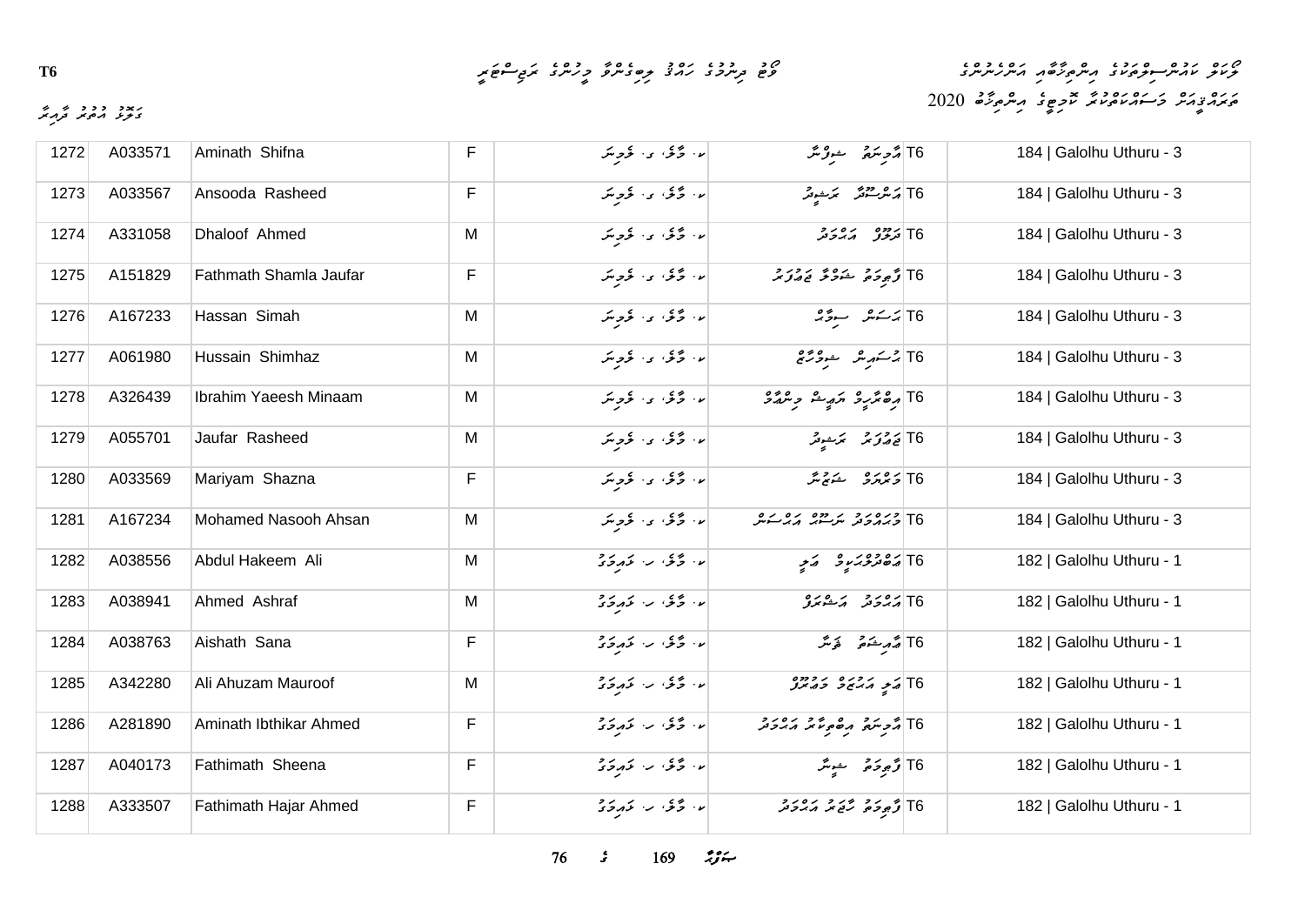*sCw7q7s5w7m< o<n9nOoAw7o< sCq;mAwBoEw7q<m; wBm;vB* م من المسجد المسجد المسجد المسجد المسجد العام 2020<br>مسجد المسجد المسجد المسجد المسجد المسجد المسجد المسجد المسجد ال

| 1289 | A036303 | Hawwa Hana                    | $\mathsf F$ | لا المحتى ب المكرومي                                                                                                                                                                                                                                                                                                      | T6 يَرْدُوَّ رَسَّر                                                                                  | 182   Galolhu Uthuru - 1 |
|------|---------|-------------------------------|-------------|---------------------------------------------------------------------------------------------------------------------------------------------------------------------------------------------------------------------------------------------------------------------------------------------------------------------------|------------------------------------------------------------------------------------------------------|--------------------------|
| 1290 | A334624 | Khadheeja Azhar Ahmed         | F           | لا المحتى لا الكهروي                                                                                                                                                                                                                                                                                                      | T6 كَتَبِيعُ مُتَحَرَّجُ مُمَدَّدَةً                                                                 | 182   Galolhu Uthuru - 1 |
| 1291 | A038841 | Mariyam Muna                  | F           | الأرمحى الماد المكرومي                                                                                                                                                                                                                                                                                                    | T6 ك <i>ې</i> ر <i>ونى</i> 3ىگە                                                                      | 182   Galolhu Uthuru - 1 |
| 1292 | A040172 | Mohamed Sharaf                | M           | الأرمحى الماد المكرومي                                                                                                                                                                                                                                                                                                    | T6  <i>وبروبوتر</i> خ <i>مزو</i>                                                                     | 182   Galolhu Uthuru - 1 |
| 1293 | A281887 | Mohamed Abrar Ahmed           | M           | لا المحتى ب المكرومي                                                                                                                                                                                                                                                                                                      | T6   وبروبر و بروبر و بروبر و                                                                        | 182   Galolhu Uthuru - 1 |
| 1294 | A343060 | Yoosuf Zayan Sharaf           | M           | $\mathcal{E}$ لا $\mathcal{E}$ كارود كما يورود كارود كارود كارود كارود كارود كارود كارود كارود كارود كارود كارود كارود كارود كارود كارود كارود كارود كارود كارود كارود كارود كارود كارود كارود كارود كارود كارود كارود كارود كارود كارود                                                                                  | T6 تېرىقۇ ئ <sub>ە</sub> ترىش خەتمىر                                                                 | 182   Galolhu Uthuru - 1 |
| 1295 | A066614 | Abbas Mohamed                 | M           | $\frac{1}{2}$                                                                                                                                                                                                                                                                                                             | T6 <i>مُهُمَّتْ</i> دِيهُ دِرَ                                                                       | 183   Galolhu Uthuru - 2 |
| 1296 | A065064 | Adham Shahid                  | M           | $\frac{1}{2}$                                                                                                                                                                                                                                                                                                             | T6 كەتە <i>رى ئىقىدى</i> گە                                                                          | 183   Galolhu Uthuru - 2 |
| 1297 | A053780 | Ahmed Shahid                  | M           | $\frac{1}{2}$                                                                                                                                                                                                                                                                                                             | T6 <i>ټرې پر ش</i> رتر                                                                               | 183   Galolhu Uthuru - 2 |
| 1298 | A167239 | <b>Ahmed Ifrah Saeed</b>      | M           | $\begin{pmatrix} 0 & 0 & 0 & 0 & 0 & 0 \\ 0 & 0 & 0 & 0 & 0 & 0 \\ 0 & 0 & 0 & 0 & 0 & 0 \\ 0 & 0 & 0 & 0 & 0 & 0 \\ 0 & 0 & 0 & 0 & 0 & 0 \\ 0 & 0 & 0 & 0 & 0 & 0 \\ 0 & 0 & 0 & 0 & 0 & 0 \\ 0 & 0 & 0 & 0 & 0 & 0 \\ 0 & 0 & 0 & 0 & 0 & 0 \\ 0 & 0 & 0 & 0 & 0 & 0 & 0 \\ 0 & 0 & 0 & 0 & 0 & 0 & 0 \\ 0 & 0 & 0 & $ | T6   كەشكە ئەر ئەرگە ئەرگە ئىكەن ئىكەن ئىكەن ئىكەن ئىكەن ئىكەن ئىكەن ئىكەن ئىكەن ئىكەن ئىكەن ئىكەن ئ | 183   Galolhu Uthuru - 2 |
| 1299 | A331667 | <b>Ahmed Nashith Mahdhy</b>   | M           | $\begin{pmatrix} 0 & 0 & 0 & 0 & 0 & 0 \\ 0 & 0 & 0 & 0 & 0 & 0 \\ 0 & 0 & 0 & 0 & 0 & 0 \\ 0 & 0 & 0 & 0 & 0 & 0 \\ 0 & 0 & 0 & 0 & 0 & 0 \\ 0 & 0 & 0 & 0 & 0 & 0 \\ 0 & 0 & 0 & 0 & 0 & 0 \\ 0 & 0 & 0 & 0 & 0 & 0 \\ 0 & 0 & 0 & 0 & 0 & 0 \\ 0 & 0 & 0 & 0 & 0 & 0 & 0 \\ 0 & 0 & 0 & 0 & 0 & 0 & 0 \\ 0 & 0 & 0 & $ | T6 <i>كەنگەنگە مگرىشونچ كەنگەن</i> ي                                                                 | 183   Galolhu Uthuru - 2 |
| 1300 | A167238 | Aishath Shaina Saeed          | F           | $\frac{1}{2}$                                                                                                                                                                                                                                                                                                             | T6 مُرمِشَمُ شَمَرِسُ سَمَرِيْر                                                                      | 183   Galolhu Uthuru - 2 |
| 1301 | A043847 | Fathimath Badoora             | F           | ١٠ د کال ١٤٥٠٠                                                                                                                                                                                                                                                                                                            | T6 <i>وُجِوحَة ھَتَرَىمُ</i>                                                                         | 183   Galolhu Uthuru - 2 |
| 1302 | A010410 | Mahdhy Shahid                 | M           | ۱۰ د کلی د که کاملاو                                                                                                                                                                                                                                                                                                      | T6 ك <sup>و</sup> ر مي <sub>د م</sub> شتر ميتر                                                       | 183   Galolhu Uthuru - 2 |
| 1303 | A167398 | Mohamed Nabith Mahdhy         | M           | $\frac{1}{2}$                                                                                                                                                                                                                                                                                                             | T6 <i>وَبَهُ دَوَ دُ سُمْعِ ۾َ وَرُ</i> مِرِ                                                         | 183   Galolhu Uthuru - 2 |
| 1304 | A040932 | Fathimath Rasheeda            | F           | ، دُی را دِدَاهِ دُ                                                                                                                                                                                                                                                                                                       | T6  <i>وُمِودَة</i> يَرَسُونَّ <i>ر</i>                                                              | 182   Galolhu Uthuru - 1 |
| 1305 | A143030 | <b>Fathimath Sarah Sharaz</b> | F           | ، دُی را دِدَاءِدٌ                                                                                                                                                                                                                                                                                                        | 76 <i>قُهِ دَهُ – شَهَّ</i> شُهَبَّرَ –                                                              | 182   Galolhu Uthuru - 1 |

# *n8o<n@ q8qAq< q:uBmC*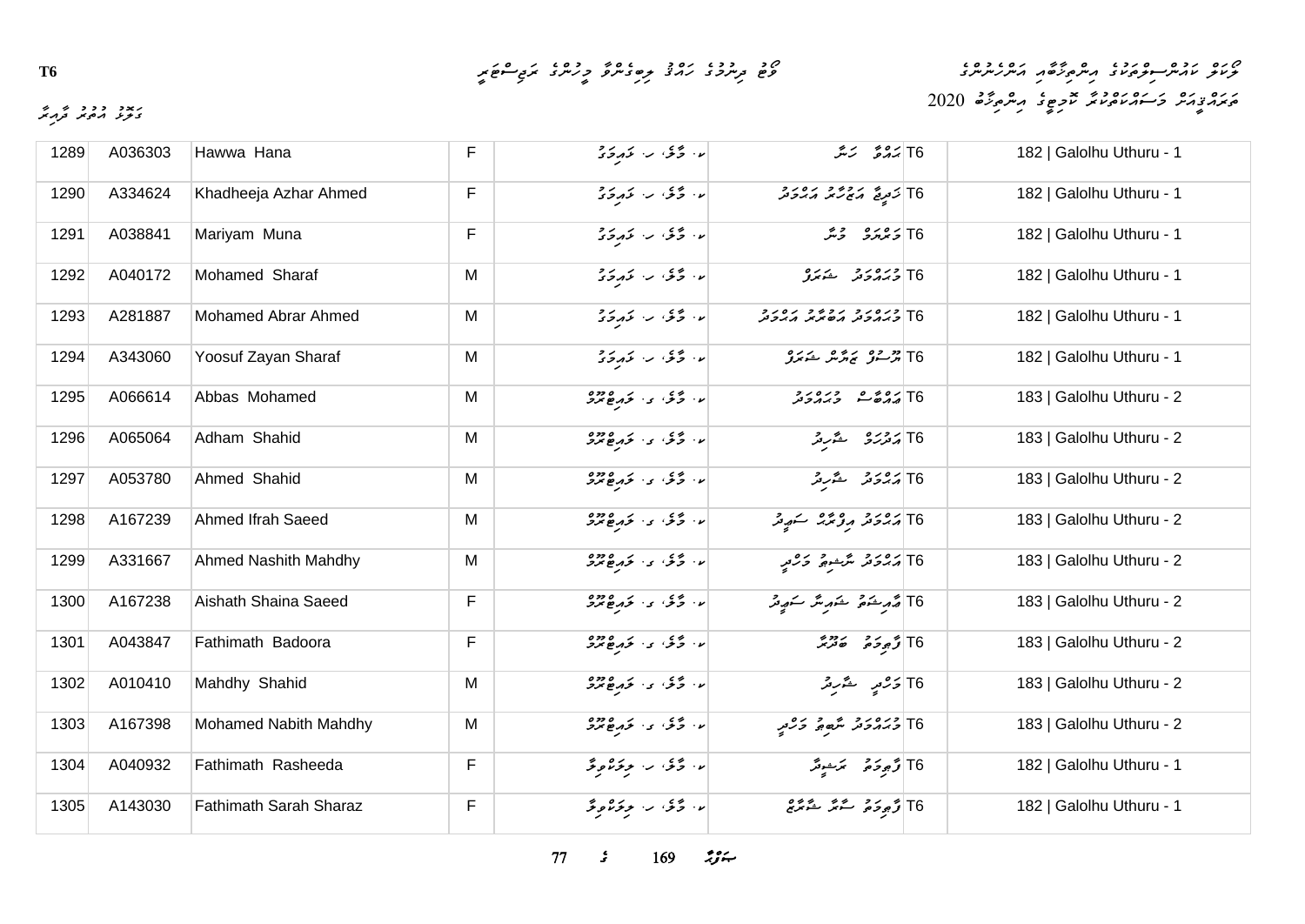*sCw7q7s5w7m< o<n9nOoAw7o< sCq;mAwBoEw7q<m; wBm;vB* م من المسجد المسجد المسجد المسجد المسجد العام 2020<br>مسجد المسجد المسجد المسجد المسجد المسجد المسجد المسجد المسجد ال

| 1306 | A048332 | Ifnau Ismail                   | F | $\left\vert \ddot{\bm{\xi}}\right\vert$ ى، ئ $\left\vert \ddot{\bm{\xi}}\right\vert$ ى، ئ | T6 مروثتين مرشت <i>وم</i> وفر                        | 182   Galolhu Uthuru - 1 |
|------|---------|--------------------------------|---|-------------------------------------------------------------------------------------------|------------------------------------------------------|--------------------------|
| 1307 | A040913 | Ismail Abdul Rahman            | M | ئەرمى ئۇ ئەرەپ ئىش ئۇ ئۇ                                                                  | T6 رے مورو دہ دہ دہ دہ د                             | 182   Galolhu Uthuru - 1 |
| 1308 | A040931 | Rizna Ismail                   | F | الا د د د د د دولارو د                                                                    | T6 ىرقى <i>ئۇ مەشۇم</i> ۇ                            | 182   Galolhu Uthuru - 1 |
| 1309 | A049076 | Abdul Haleem Abdul Rahman      | M | ، دُی را ووژرِ                                                                            | 16 נפינג'ק כי נפינג'קים                              | 182   Galolhu Uthuru - 1 |
| 1310 | A141363 | Ahmed Halym                    | M | اء؛ دَّيْءَ رَا وَوِدْرِ                                                                  | T6 <i>גُرُدُوَدٌ بَ</i> عِرُوُ                       | 452   Maafushi Jail - 1  |
| 1311 | A365523 | Aishath Minha                  | F | ، د دی را دودر                                                                            | T6 م <i>ۇم ھۇم بويىگ</i>                             | 182   Galolhu Uthuru - 1 |
| 1312 | A365585 | Aminath Maasha Haleem          | F | ، د دی را دودر                                                                            | T6 مَّ <i>جِسَمَ</i> وَحَشَّ بَر <i>ُ</i> وِدُ       | 182   Galolhu Uthuru - 1 |
| 1313 | A146327 | Hussain Haleem                 | M | الا د د د و د د د د د                                                                     | T6 يُرْسَمِهِ مَدْ رَبِّحِ E                         | 182   Galolhu Uthuru - 1 |
| 1314 | A365524 | Mariyam Muzna Halym            | F | دا د د د ووژب                                                                             | T6 كەبەر ئەرەپ كەرە                                  | 182   Galolhu Uthuru - 1 |
| 1315 | A128604 | Mohamed Halym                  | M | اء؛ دَّيْءَ رَا وَوِدْرِ                                                                  | T6 <i>\$22.3 \$رو</i> \$                             | 182   Galolhu Uthuru - 1 |
| 1316 | A046326 | Hafsa Abdul Rahman             | F | لا د د د کار د د د د کار د کار د کار د                                                    | T6 يزوجه پر دورو دولر                                | 182   Galolhu Uthuru - 1 |
| 1317 | A329623 | Ahmed Eqan Farhath             | M | الا د څخه او او پروگل                                                                     | T6 <i>גُرْدُوَنْدَ وِ ڈُ</i> نْد وَ <i>بُرْبَ</i> مُ | 185   Galolhu Uthuru - 4 |
| 1318 | A032867 | <b>Fathimath Minnath Ahmed</b> | F | الا د څخه او او پروگل                                                                     | T6 زُّجِرَةً وِسْرَسَّعَ مَ <sup>رُور</sup> َةً      | 185   Galolhu Uthuru - 4 |
| 1319 | A066290 | Ibrahim Latheef                | M | الا د څخه او او پروتل                                                                     | T6 <sub>مر</sub> ھ <i>مُرْرِدْ ۔ حَبوِ</i> رْ        | 185   Galolhu Uthuru - 4 |
| 1320 | A105432 | Ahmed Aiham Shiyam             | M | الله المحتى الميء المحقح لري                                                              | T6 <i>בُ.בُ.בَ בَ.مَ.</i> دَ شِيرَةَ عَ              | 183   Galolhu Uthuru - 2 |
| 1321 | A113680 | Aishath Zaki                   | F | الله المحتى الميء المحقح لري                                                              | T6 مُصِنْعَةً تَحْرِ                                 | 183   Galolhu Uthuru - 2 |
| 1322 | A351749 | <b>AMINATH MALSA SHIYAM</b>    | F | الله المحتى الميء المحظمة والمح                                                           | T6 مُرمِسَمُ وَكُرْتُ شِيْرُوْ                       | 183   Galolhu Uthuru - 2 |

# *n8o<n@ q8qAq< q:uBmC*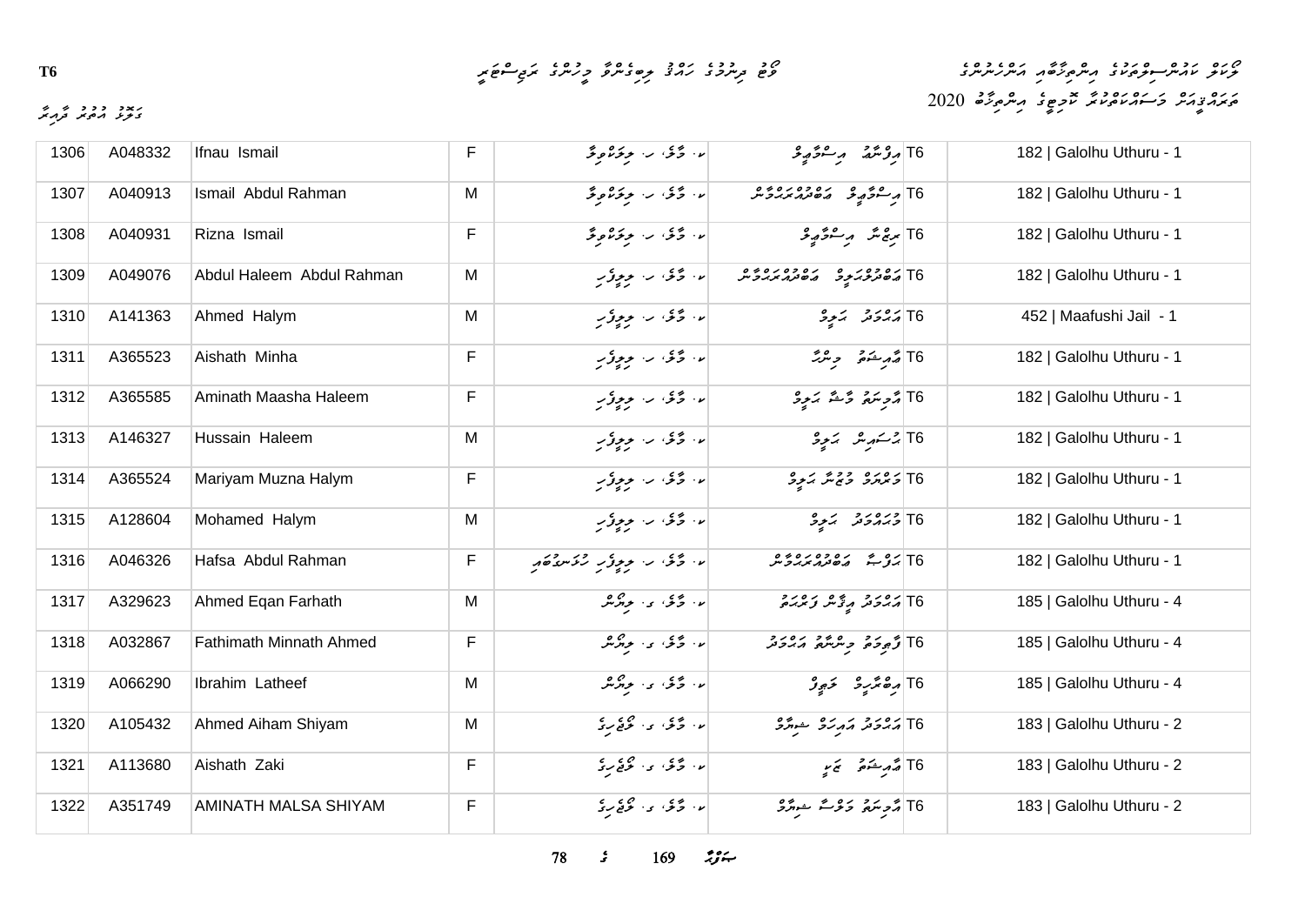*sCw7q7s5w7m< o<n9nOoAw7o< sCq;mAwBoEw7q<m; wBm;vB* م من المسجد المسجد المسجد المسجد المسجد العام 2020<br>مسجد المسجد المسجد المسجد المسجد المسجد المسجد المسجد المسجد ال

# *n8o<n@ q8qAq< q:uBmC*

| 1323 | A044270 | Fathimath Zaki        | F           | لا کامی کا کامحانی کام                                                                            | 76 <i>وُّهِ دَهْ</i> تَمَّ يَ                                                                                                                                                                                                   | 183   Galolhu Uthuru - 2 |
|------|---------|-----------------------|-------------|---------------------------------------------------------------------------------------------------|---------------------------------------------------------------------------------------------------------------------------------------------------------------------------------------------------------------------------------|--------------------------|
| 1324 | A040404 | Mariyam Naziya        | F           | لا . وَگُوْ، ی- گُوْمِ دِیْ                                                                       | T6 <i>خ</i> ىرىز ئىگى باشى                                                                                                                                                                                                      | 183   Galolhu Uthuru - 2 |
| 1325 | A071199 | Mohamed Zayid Ibrahim | M           | $\begin{bmatrix} c & c & c \\ s & s & s \end{bmatrix}$ ، د د د کلی کرد                            | T6 <i>درور د پی</i> رمز بر <i>هنگرد</i>                                                                                                                                                                                         | 183   Galolhu Uthuru - 2 |
| 1326 | A407691 | Aishath Samha         | F           | لا په نخوا سره تورو شوړه                                                                          | T6 مەمۇسىتى كىنى ئىشى ئىشتىر ئىشتىر ئىستىدىكە ئىشتا ئىشتىر ئىستان ئىشتىر ئىستان ئىشتى ئىشتى ئىشتى ئىشتى ئىشتى<br>مەمۇرىي ئىشتىر ئىشتى ئىشتى ئىشتى ئىشتى ئىشتى ئىشتى ئىشتى ئىشتى ئىشتى ئىشتى ئىشتى ئىشتى ئىشتى ئىشتى ئىشتى ئىشتى | 150   K. Thulusdhoo - 1  |
| 1327 | A406389 | Mariyam Shaamiha      | $\mathsf F$ | لا په مختې له نوځو شهره کا                                                                        | T6 كەنگەنى ئىش <i>ە</i> ر                                                                                                                                                                                                       | 150   K. Thulusdhoo - 1  |
| 1328 | A023000 | Rabia Hussain         | F           | لا په مختې را نوڅو شهره چ                                                                         | T6 تَمْھ <i>وَنَہُ</i> بُرْسَمَ <i>و</i> سُر                                                                                                                                                                                    | 579   Galolhu Uthuru-5   |
| 1329 | A080972 | Sama Abdul Sathar     | F           | لا په نځې را نوڅر شهره                                                                            | 76 كەن مەھىرەسىر <i>ە بو</i> ر                                                                                                                                                                                                  | 579   Galolhu Uthuru-5   |
| 1330 | A033011 | Raihana Ibrahim       | $\mathsf F$ |                                                                                                   | T6 <i>ىَدە جَ</i> مَّە مَ <i>دُر</i> ِ د                                                                                                                                                                                        | 185   Galolhu Uthuru - 4 |
| 1331 | A010456 | Aishath Ali           | $\mathsf F$ | لا د محمد المستخدم المستخدم                                                                       | T6 مُرِيدَة مَعِ                                                                                                                                                                                                                | 137   Lh. Naifaru - 2    |
| 1332 | A062476 | Ali Mirsham           | M           | $\frac{c}{2}$ $\frac{c}{2}$ $\frac{c}{2}$ $\frac{c}{2}$ $\frac{c}{2}$ $\frac{c}{2}$ $\frac{c}{2}$ | T6 <i>ڇَجِ جِهُنَّةُ</i>                                                                                                                                                                                                        | 185   Galolhu Uthuru - 4 |
| 1333 | A042779 | Rahmath Ibrahim Manik | F           | $\overset{c}{\mathcal{S}}$                                                                        | T6 <i>بَرْدْدَة مِ</i> هْتَرِدْدَسِ                                                                                                                                                                                             | 185   Galolhu Uthuru - 4 |
| 1334 | A033022 | Ahmed Aslam           | M           | ر، گ <sup>و</sup> ی ر، گ <sup>ووی</sup>                                                           | T6 <i>ټرې تر تر تر ترو</i> و                                                                                                                                                                                                    | 185   Galolhu Uthuru - 4 |
| 1335 | A063057 | Zahida Ali            | F           | ر، دُبی ر، دُبرد،                                                                                 | T6 تج ب <i>یڈ م</i> َی                                                                                                                                                                                                          | 185   Galolhu Uthuru - 4 |
| 1336 | A167249 | Ali Jaishan Amir      | M           | ر، د د د د دوه ب                                                                                  | T6 كمبرٍ ق <sub>ى مو</sub> شكر گر <i>ون</i> گر                                                                                                                                                                                  | 185   Galolhu Uthuru - 4 |
| 1337 | A045246 | Hussain Amir          | M           | پارسی کی اس میتوانی به این میتوانید<br>  پارسی کی کلی کرده بر                                     | T6 يُرْسَم <i>ُ بِهِ مُ</i> حَمِّدُ                                                                                                                                                                                             | 185   Galolhu Uthuru - 4 |
| 1338 | A151237 | Mohamed Jailam Amir   | M           | ا د گري ار کلوهای ا                                                                               | T6 <i>وُبَ</i> مُ وَمَر يَمْ مِرْحَدَّ مُّ مِرْمَرُ                                                                                                                                                                             | 185   Galolhu Uthuru - 4 |
| 1339 | A042992 | Hussain Shareef       | M           | ر، گرمی که گروه کا                                                                                | T6 پرستمبر شروع مستقریبی<br>مستقریب                                                                                                                                                                                             | 183   Galolhu Uthuru - 2 |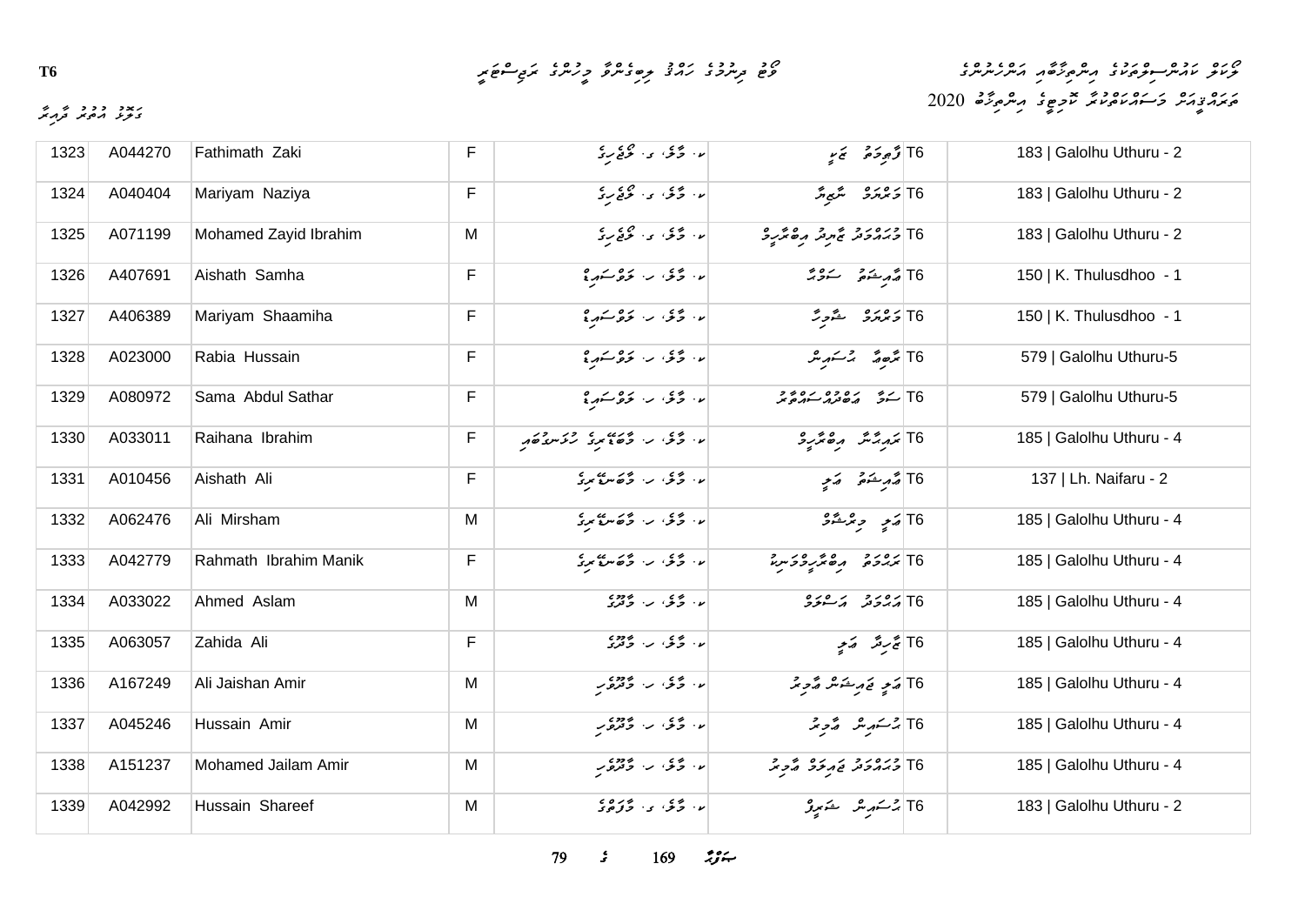*sCw7q7s5w7m< o<n9nOoAw7o< sCq;mAwBoEw7q<m; wBm;vB* م من المسجد المسجد المسجد المسجد المسجد العام 2020<br>مسجد المسجد المسجد المسجد المسجد المسجد المسجد المسجد المسجد ال

| 1340 | A079092 | <b>Ibrahim Hussain Shareef</b> | M | ر و و د و ده و ده و د و د و د و د                                                                                                                                                                                                           | T6  مِنْ مُرَّرِدْ كَرْسَمْ مِنْ شَمَرِزْ                     | 183   Galolhu Uthuru - 2 |
|------|---------|--------------------------------|---|---------------------------------------------------------------------------------------------------------------------------------------------------------------------------------------------------------------------------------------------|---------------------------------------------------------------|--------------------------|
| 1341 | A326704 | <b>Mohamed Hussain Shareef</b> | M | ر وي.<br>۱۰ وگل ی- وگړ <i>و</i> ی                                                                                                                                                                                                           |                                                               | 183   Galolhu Uthuru - 2 |
| 1342 | A359212 | Yahya Ahmed Adeem              | M | د کمی کاره ده د د د                                                                                                                                                                                                                         | T6 <i>הציה הציב</i> ת ה <del>י</del> נב                       | 183   Galolhu Uthuru - 2 |
| 1343 | A034225 | Dr. Fathimath Mohamed Didi     | F | $\begin{bmatrix} 1 & 1 & 1 & 1 \\ 1 & 1 & 1 & 1 \\ 1 & 1 & 1 & 1 \end{bmatrix}$                                                                                                                                                             | T6 عامر: ت <i>وهو حامدة مرموي</i> ر                           | 184   Galolhu Uthuru - 3 |
| 1344 | A034226 | Mariyam Layana Ziyad           | F | $\begin{bmatrix} 1 & 1 & 1 & 1 \\ 2 & 1 & 1 & 1 \\ 3 & 1 & 1 & 1 \end{bmatrix} \begin{bmatrix} 2 & 3 & 1 & 1 \\ 2 & 1 & 1 & 1 \\ 3 & 1 & 1 & 1 \end{bmatrix} \begin{bmatrix} 2 & 3 & 1 & 1 \\ 1 & 2 & 1 & 1 \\ 1 & 1 & 1 & 1 \end{bmatrix}$ | T6 <i>كَمْهُدَّةْ</i> كَمَرَّسَّرٌ بِ <sub>ال</sub> َّدُّثَرُ | 184   Galolhu Uthuru - 3 |
| 1345 | A022643 | Ahmed Mohamed Didi             | M |                                                                                                                                                                                                                                             | T6 <i>גُرُوَ</i> تَرَ وَبَرَهْرَتَرْمِرِيْرِ                  | 184   Galolhu Uthuru - 3 |
| 1346 | A074433 | Mysha Ahmed Didi               | F | $\begin{bmatrix} 3 & 2 & 3 & 3 \ 2 & 3 & 3 & 3 \end{bmatrix}$ ، د د د د کام                                                                                                                                                                 | T6 كەرىش كەركە ئارىرىر                                        | 184   Galolhu Uthuru - 3 |
| 1347 | A137987 | Ali Shaheem Hussain            | M | الله د مح کل د انگرېزي ک                                                                                                                                                                                                                    | T6 كمي خري <sup>و</sup> بركبربر                               | 185   Galolhu Uthuru - 4 |
| 1348 | A333628 | Aishath Maarin Ismail          | F | $31.5 - 32.1$                                                                                                                                                                                                                               | T6 مەرخىم <i>ۋىرىگە م</i> ېشىۋە يۇ                            | 579   Galolhu Uthuru-5   |
| 1349 | A333629 | Aminath Malisa Ismail          | F | $25.2 - 22.$                                                                                                                                                                                                                                | T6 أَمُرْمِسَمْ وَمِرْمٌ مِسْتَرَمْدٍ وَ                      | 579   Galolhu Uthuru-5   |
| 1350 | A337942 | Arsham Ahmed Shiyam            | M | ، دَبَي رَ دَيَرَوْ                                                                                                                                                                                                                         | T6 كەيمەشكى كەن ئارتى ئىش ئىش كەن ئىش                         | 579   Galolhu Uthuru-5   |
| 1351 | A034038 | Ismail Riza                    | M | ، دَبَوْ، رَ. دُبَرَدُ                                                                                                                                                                                                                      | T6 پرىشت <sub>ۇ پو</sub> ند بويت                              | 579   Galolhu Uthuru-5   |
| 1352 | A034031 | Mariyam Riza                   | F | $22 - 22$                                                                                                                                                                                                                                   | T6 ك <i>ۈچۈك بې</i> ڭ                                         | 579   Galolhu Uthuru-5   |
| 1353 | A161777 | Mohamed Mazah Ismail           | M | $31.5 - 32.1$                                                                                                                                                                                                                               | T6 <i>وبرورو ربرو م</i> ر مؤثر و                              | 579   Galolhu Uthuru-5   |
| 1354 | A341972 | Rakin Yusuf Riza               | M | ىر ئەقتۇر سەر ئۇتىرى                                                                                                                                                                                                                        | T6 بَدَیْدِ بَدْ بِرْتَ بِنْ بِرْتَهُ                         | 579   Galolhu Uthuru-5   |
| 1355 | A059229 | Yusuf Riza                     | M | ا کار دی را دیگرو                                                                                                                                                                                                                           | T6 پر قسمبر مرت                                               | 579   Galolhu Uthuru-5   |
| 1356 | A127768 | Alexander Jaleel Didi          | M | ىن گەنى ئەرگەنگەنگە                                                                                                                                                                                                                         | T6 كەبۇرىم ئىرىكە يەبۇ ئىمەسىر بىرلىر                         | 184   Galolhu Uthuru - 3 |

*n8o<n@ q8qAq< q:uBmC*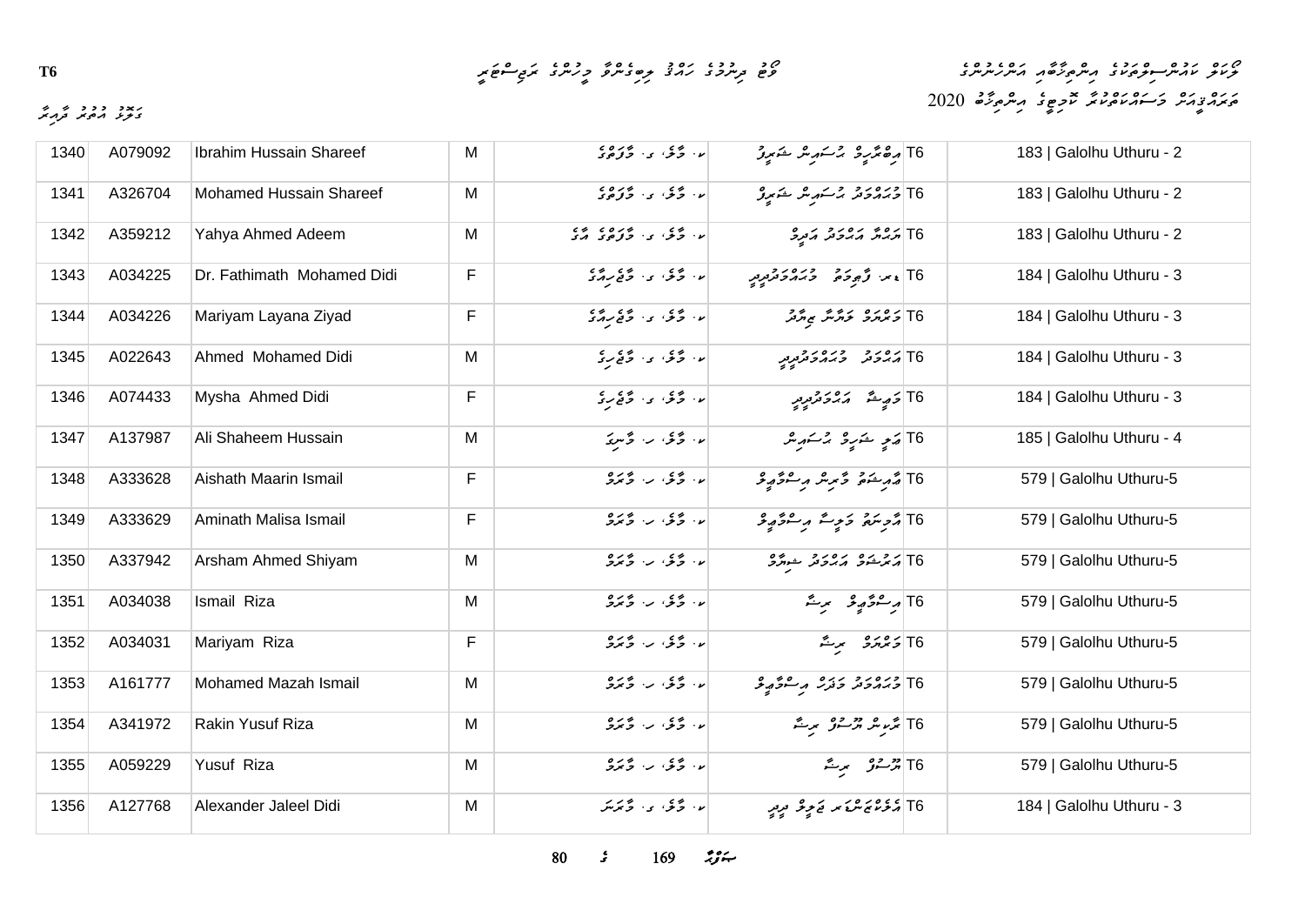*sCw7q7s5w7m< o<n9nOoAw7o< sCq;mAwBoEw7q<m; wBm;vB* م من المسجد المسجد المسجد المسجد المسجد العام 2020<br>مسجد المسجد المسجد المسجد المسجد المسجد المسجد المسجد المسجد ال

| 1357 | A034227 | Aminath Mohamed Didi  | F | لاستخرى بالمتح تمركش                                                                                                                                                                                                                                                    | T6 <i>مُّحِسَّعْۃ حُہُ مُ</i> حَمَّدِيدِيہِ                                       | 184   Galolhu Uthuru - 3    |
|------|---------|-----------------------|---|-------------------------------------------------------------------------------------------------------------------------------------------------------------------------------------------------------------------------------------------------------------------------|-----------------------------------------------------------------------------------|-----------------------------|
| 1358 | A011857 | Zulaikha Shareef      | F | لا د څخه د د څخه                                                                                                                                                                                                                                                        | T6 ن <i>ُرْحَهِ ٿُ</i> جَمَعِ <i>وُ</i>                                           | 183   Galolhu Uthuru - 2    |
| 1359 | A041190 | Mohamed Asim          | M | لا د څکې د د څمکې                                                                                                                                                                                                                                                       | T6 <i>جُهُودُو هُ</i> جُو                                                         | 183   Galolhu Uthuru - 2    |
| 1360 | A328819 | Noora Asim            | F | الأرمح في الأربح مربع.                                                                                                                                                                                                                                                  | T6 تېرىخە ئەسىزى                                                                  | 183   Galolhu Uthuru - 2    |
| 1361 | A035153 | Shameema Ahmed Maniku | F | لاءِ ارْ ڏُڻَ اب ارُ شُر شُر                                                                                                                                                                                                                                            | T6 خرىر ئەرەردىرىدى <sub>م</sub>                                                  | 182   Galolhu Uthuru - 1    |
| 1362 | A060246 | Fathimath Mufeeda     | F | $\stackrel{\circ}{\mathcal{S}}\stackrel{\circ}{\mathcal{S}}\stackrel{\circ}{\mathcal{S}}\stackrel{\circ}{\mathcal{S}}\stackrel{\circ}{\mathcal{S}}\stackrel{\circ}{\mathcal{S}}\stackrel{\circ}{\mathcal{S}}\stackrel{\circ}{\mathcal{S}}\stackrel{\circ}{\mathcal{S}}$ | T6 <i>وَّجِ حَقَّ</i> حَ <i>وِيثَر</i> َ                                          | 184   Galolhu Uthuru - 3    |
| 1363 | A357088 | Abdulla Yameen        | M | ىن گۆكى ئەسمى                                                                                                                                                                                                                                                           | T6 كەھەراللە م <i>ۇم</i> ويىر                                                     | 184   Galolhu Uthuru - 3    |
| 1364 | A010586 | Ahmed Fizan           | M | لا د څخه د د ووی                                                                                                                                                                                                                                                        | T6   <i>مَدْدَوْرْ وِچَ</i> ْرُ                                                   | 184   Galolhu Uthuru - 3    |
| 1365 | A010605 | Ali Saeed             | M | لا د څخه د د وه د                                                                                                                                                                                                                                                       | T6 <i>ھَ۔ جو سکھ</i> یٹر                                                          | 599   Fuvammulah Ehenihen-1 |
| 1366 | A160903 | Ibrahim Safeen        | M | لا د څخه د او ده د                                                                                                                                                                                                                                                      | T6 <sub>م</sub> ەنزىرو سىرىد                                                      | 184   Galolhu Uthuru - 3    |
| 1367 | A146930 | Mohamed Ziyaar        | M | لا د څو د د څوه                                                                                                                                                                                                                                                         | T6  <i>32,35 يونگر</i>                                                            | 453   Maafushi Jail - 2     |
| 1368 | A025691 | Ahmed Habeeb          | M | ر د کال د ۱۶۵۶ وروپا                                                                                                                                                                                                                                                    | T6 كەبر <i>ۇ كى</i> ر كەن كەن بىر                                                 | 184   Galolhu Uthuru - 3    |
| 1369 | A385793 | Mohamed Hubaab Habeeb | M | ر د کال دی.<br>د کال د کال ده درد د                                                                                                                                                                                                                                     | $500.$ $500.$ $500.$ $70.$ $76$                                                   | 184   Galolhu Uthuru - 3    |
| 1370 | A147636 | Rugiyya Mohamed Koi   | F | ر ده وي د ده ده ده ده وا                                                                                                                                                                                                                                                | T6 <i>بر<sub>قو</sub>م بو دروروبو</i><br>T6 <i>بر<sub>قو</sub>م بر د برمرد</i> بر | 184   Galolhu Uthuru - 3    |
| 1371 | A395319 | Abdussamad            | M | لا په څوک له کالودونو                                                                                                                                                                                                                                                   | T6 پر <i>ەدە بەدە</i> ر                                                           | 182   Galolhu Uthuru - 1    |
| 1372 | A101226 | Fathimath Rasheedha   | F | ر وي ر ووبوده<br>را وی                                                                                                                                                                                                                                                  | T6 <i>وَّجِ دَمْ</i> - مَرْشِيمٌ -                                                | 182   Galolhu Uthuru - 1    |
| 1373 | A024750 | Mohamed Ahmed Manik   | M | لاستحق الماستحق بمروح محمد                                                                                                                                                                                                                                              | T6 כלהכת הלכתכתית                                                                 | 182   Galolhu Uthuru - 1    |

 $81$  *s*  $169$  *n***<sub>y</sub>**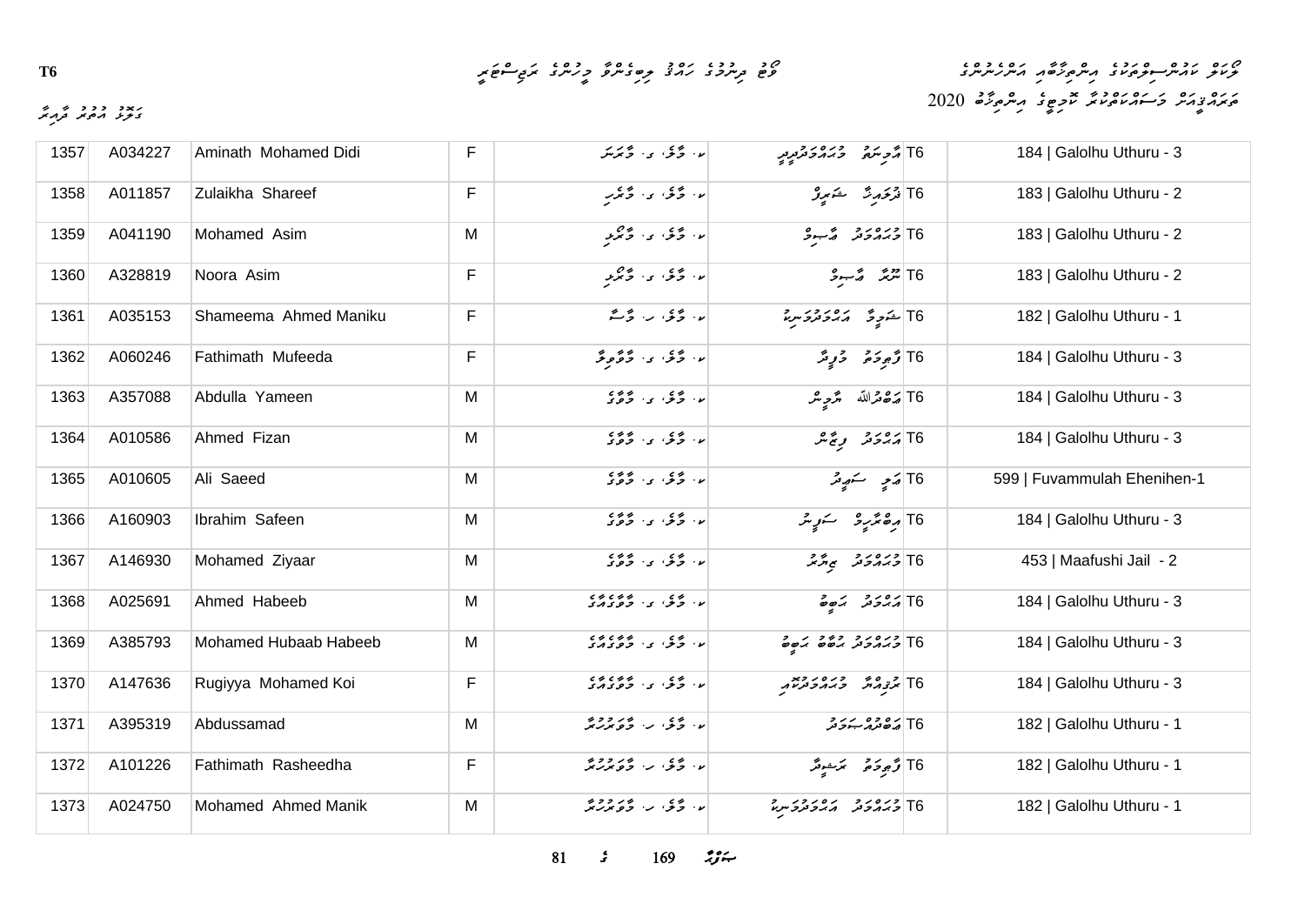*sCw7q7s5w7m< o<n9nOoAw7o< sCq;mAwBoEw7q<m; wBm;vB* م من المسجد المسجد المسجد المسجد المسجد العام 2020<br>مسجد المسجد المسجد المسجد المسجد المسجد المسجد المسجد المسجد ال

| 1374 | A063945 | Nafeesa Mohamed Manik | F           | الاستحق الماستحق بورجر                                      | T6 ىنرىگ ئ <i>ۇنەۋەرۋىرى</i>                                                           | 182   Galolhu Uthuru - 1 |
|------|---------|-----------------------|-------------|-------------------------------------------------------------|----------------------------------------------------------------------------------------|--------------------------|
| 1375 | A394074 | Saudha Suood Mohamed  | F           | ، دُبی را دوده                                              | T6 كەنگە ئەققى ئە <i>مەدە</i> ر                                                        | 182   Galolhu Uthuru - 1 |
| 1376 | A394072 | SUODHA SUOODH MOHAMED | F           | ر، وی ر، وروده<br>ر، وی                                     | T6  جەچ ئەرەپىر ئەيرە ئەرىپ                                                            | 182   Galolhu Uthuru - 1 |
| 1377 | A023423 | Ahmed Shamoon         | M           | ر ده ده ده ده د ده د د                                      | T6 كەبرو مەدەسى بول                                                                    | 184   Galolhu Uthuru - 3 |
| 1378 | A354715 | Aishath Sham'aa       | F           | ر ده ده ده ده د ورود و د د                                  | T6 م <i>ۇم شۇھۇ</i> ش <i>ۇھ</i> ۇ                                                      | 184   Galolhu Uthuru - 3 |
| 1379 | A044797 | Aminath Zuhuriyya     | $\mathsf F$ |                                                             | T6 مُجِسَمَةٌ كَمَحْسِمَةٌ                                                             | 184   Galolhu Uthuru - 3 |
| 1380 | A023425 | Fathimath Shaliya     | F           | ر وي د ده ده ده د د                                         | T6 <i>وَّجِ</i> وَدَ صَّحِيدً                                                          | 184   Galolhu Uthuru - 3 |
| 1381 | A150264 | Hawwa Shathla         | F           | ر د څوکه د د مرکز ورو د د                                   | T6 <i>بَدْهُ جُمْع</i> َرَ                                                             | 184   Galolhu Uthuru - 3 |
| 1382 | A351079 | Khadheeja Shamaaly    | F           | ر وي د ده ده ده د                                           | T6 كَتْرِيعٌ صُوَّرٍ                                                                   | 184   Galolhu Uthuru - 3 |
| 1383 | A023424 | Mariyam Shameela      | F           | ر د څوکه د د مرکز ورو د د                                   | T6 <i>وَبُرْبُرُوْ َ خَوِيْرُ</i>                                                      | 184   Galolhu Uthuru - 3 |
| 1384 | A042582 | Ali Ibrahim           | M           | ىن گەنى، ب كەندىنى                                          | T6 <i>ڇَجِ په ڇُئ</i> ِيءُ                                                             | 266   M. Mulah - 2       |
| 1385 | A101341 | Aroosha Ibrahim       | F           | ، د گلی را کاروه                                            | T6 <i>مَكَرَّحَة م</i> ُقْتَرِدْ                                                       | 182   Galolhu Uthuru - 1 |
| 1386 | A101473 | Ibrahim Moosa         | M           | ر، گ <sup>و</sup> گ را ک <b>ور</b> نوی                      | T6 <sub>مو</sub> ځ تخريره وح <sup>م</sup> ث                                            | 182   Galolhu Uthuru - 1 |
| 1387 | A101340 | Ismail Ibrahim        | M           | ، د گڼې ر که کرده و                                         | T6  <sub>م</sub> رےد <sub>َّ م</sub> وٹ میں اس کا مقدم کرنے کی مقدم کرنے کی مقدم کے اس | 182   Galolhu Uthuru - 1 |
| 1388 | A042581 | Liusha Ibrahim        | F           | ، د څو، ر. ژو <i>ن</i> دی                                   | T6 <i>جەمشقە مەھترى</i> رى                                                             | 182   Galolhu Uthuru - 1 |
| 1389 | A057447 | Mohamed Naeem         | M           | ، د څو، ر. د تربره                                          | T6 <i>وبروونز سَهِ وَ</i>                                                              | 182   Galolhu Uthuru - 1 |
| 1390 | A052449 | Abida Ahmed           | F           | ر، نخوی ر، نخ <sup>و</sup> ر میوه ه<br>دا نخوی را نخویزگشود | T6 مُصِعَّر مَ <sup>رو</sup> د                                                         | 182   Galolhu Uthuru - 1 |

*82 sC 169 nNw?mS*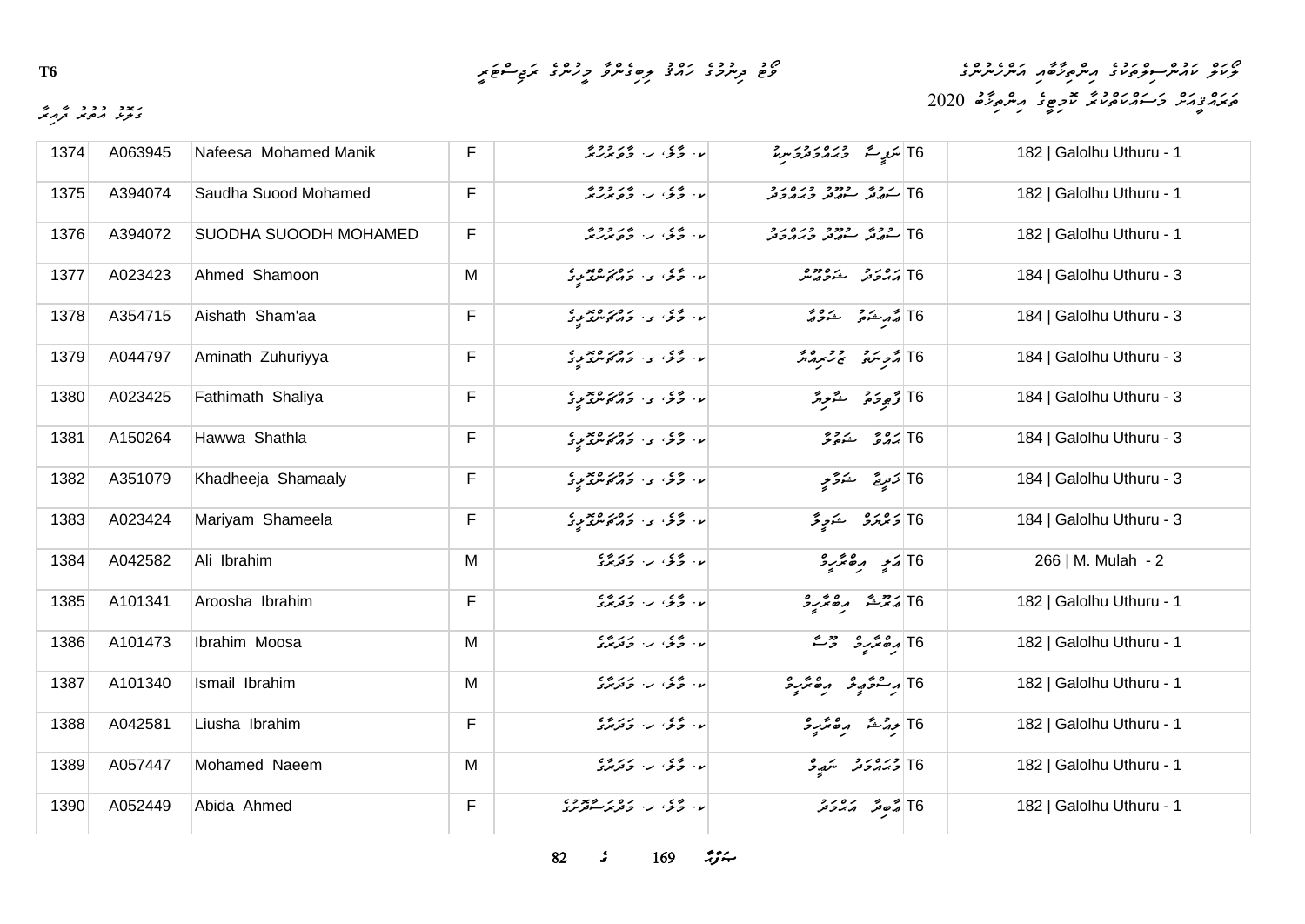*sCw7q7s5w7m< o<n9nOoAw7o< sCq;mAwBoEw7q<m; wBm;vB 2020<sup>, م</sup>وسر در مدد مدرج به مدرم مقرم قرار 2020*<br>موسر المستقرم المستقرم المستقرم المستقرم المستقرم المستقرم المستقرم المستقرم المستقرم المستقرم المستقرم المستقر

| 1391 | A158380 | Amaal Nashid                 | F | ر، گري، ر، کافرين مصروح،<br>دا گري، ر، گافرين مشتوري                                                                                                                                                                                      | T6  كەڭرى - م <i>ەڭبىدى</i> گە                       | 182   Galolhu Uthuru - 1 |
|------|---------|------------------------------|---|-------------------------------------------------------------------------------------------------------------------------------------------------------------------------------------------------------------------------------------------|------------------------------------------------------|--------------------------|
| 1392 | A068789 | Tamara Naashid               | F | ر، دی. ر، دور دیده.<br>د. د د د. د درگرستمبر                                                                                                                                                                                              | T6 <i>مَرَدُّ مَّرْسُومَرُ</i>                       | 182   Galolhu Uthuru - 1 |
| 1393 | A165416 | Ahmed Izhan Shanoon          | M | لا د گڼې د د کالوباد                                                                                                                                                                                                                      | T6 <i>גُرُوَتْر <sub>م</sub>ِنْرُرَّسْ َخْشِرْسْ</i> | 182   Galolhu Uthuru - 1 |
| 1394 | A337972 | Ahmed Shaihan Moosa          | M | لاستحق کا وی وی کا                                                                                                                                                                                                                        | T6   كەندى قىر ئىس قىلىقى قىلىگە ق                   | 182   Galolhu Uthuru - 1 |
| 1395 | A337974 | Mariyam Maeesha Moosa        | F | لاستحق کا کافی کا کار کا                                                                                                                                                                                                                  | T6 كەنگەنى ئەرىشە نۇسە                               | 182   Galolhu Uthuru - 1 |
| 1396 | A335970 | <b>Mohamed Saif Umar</b>     | M | $\mathcal{L}_{\mathcal{L}}$ ، د کالوگری کالوگری کالوگری کالوگری کالوگری کالوگری کالوگری کالوگری کالوگری کالوگری کالوگری کالوگری کالوگری کالوگری کالوگری کالوگری کالوگری کالوگری کالوگری کالوگری کالوگری کالوگری کالوگری کالوگری کالوگری ک | T6 <i>ديره دو مشهو</i> مص <i>ح</i> پر                | 182   Galolhu Uthuru - 1 |
| 1397 | A154617 | <b>Mohamed Shamaan Moosa</b> | M | لا د گڼې د د کالوباد                                                                                                                                                                                                                      | T6   ج. <i>جا جا جي جي جي جي</i> شر                  | 182   Galolhu Uthuru - 1 |
| 1398 | A160408 | YOOSUF EWAN SHANOON          | M | لا د گڼې د د کالوباد                                                                                                                                                                                                                      | T6 ترکتر <sub>مر</sub> وَّتر ڪمبر <i>ير</i>          | 182   Galolhu Uthuru - 1 |
| 1399 | A038121 | Ahmed Haanee Naeem           | M | الأرامج في الرائم وتركت كم                                                                                                                                                                                                                | T6 <i>בَ پُرُوَ تَرْ بِيَ سَمِي</i> وْ               | 185   Galolhu Uthuru - 4 |
| 1400 | A038122 | <b>AISHATH SAARAH NAEEM</b>  | F | لاءِ الْحَرْقُ ابْ الْأَرْكَبْ                                                                                                                                                                                                            | T6 م <i>مْہِ شَہْرِ سُمَہُ سَمِہِ وَ</i>             | 185   Galolhu Uthuru - 4 |
| 1401 | A009627 | Maimoona Ahmed               | F | الا، وَبِي الرَّاسُةُ الرَّسَةُ                                                                                                                                                                                                           | T6 <i>قەق شەھ</i> قىر                                | 185   Galolhu Uthuru - 4 |
| 1402 | A332021 | Fathmath Layaan Murad        | F | الا المحتى المال كاروگرانش                                                                                                                                                                                                                | T6 <i>وُّجِ حَمَّدٍ حَمَّدٌ حَمَّدَ</i>              | 182   Galolhu Uthuru - 1 |
| 1403 | A056748 | <b>MOHAMED MURAD</b>         | M | ر گو ب گەنگە                                                                                                                                                                                                                              | T6 <i>ڈیزوروڈ ڈیڑو</i>                               | 182   Galolhu Uthuru - 1 |
| 1404 | A045242 | Aishath Mohamed Manik        | F | لارتخض لارتجازتي                                                                                                                                                                                                                          | T6 مُرسُوم ورورور مرد                                | 185   Galolhu Uthuru - 4 |
| 1405 | A355999 | Mohamed Hafeez Hassan        | M | لا د څخه د د کارنگ                                                                                                                                                                                                                        | T6 <i>\$2,\$3 \$روفة بمسكن</i> ر                     | 185   Galolhu Uthuru - 4 |
| 1406 | A106665 | Ahmed Arshaq Ali             | M | لا د څخه د د څرنگر                                                                                                                                                                                                                        | T6 كەردى كەرگە ئەيدىق كەرگە بىر                      | 183   Galolhu Uthuru - 2 |
| 1407 | A012005 | Khadeeja Shareef             | F | لار ۇي بى ئەرەپىش                                                                                                                                                                                                                         | T6 كَسٍعٌ      غَسٍرٌ                                | 183   Galolhu Uthuru - 2 |

**83** *s* **169** *n***<sub>s</sub>**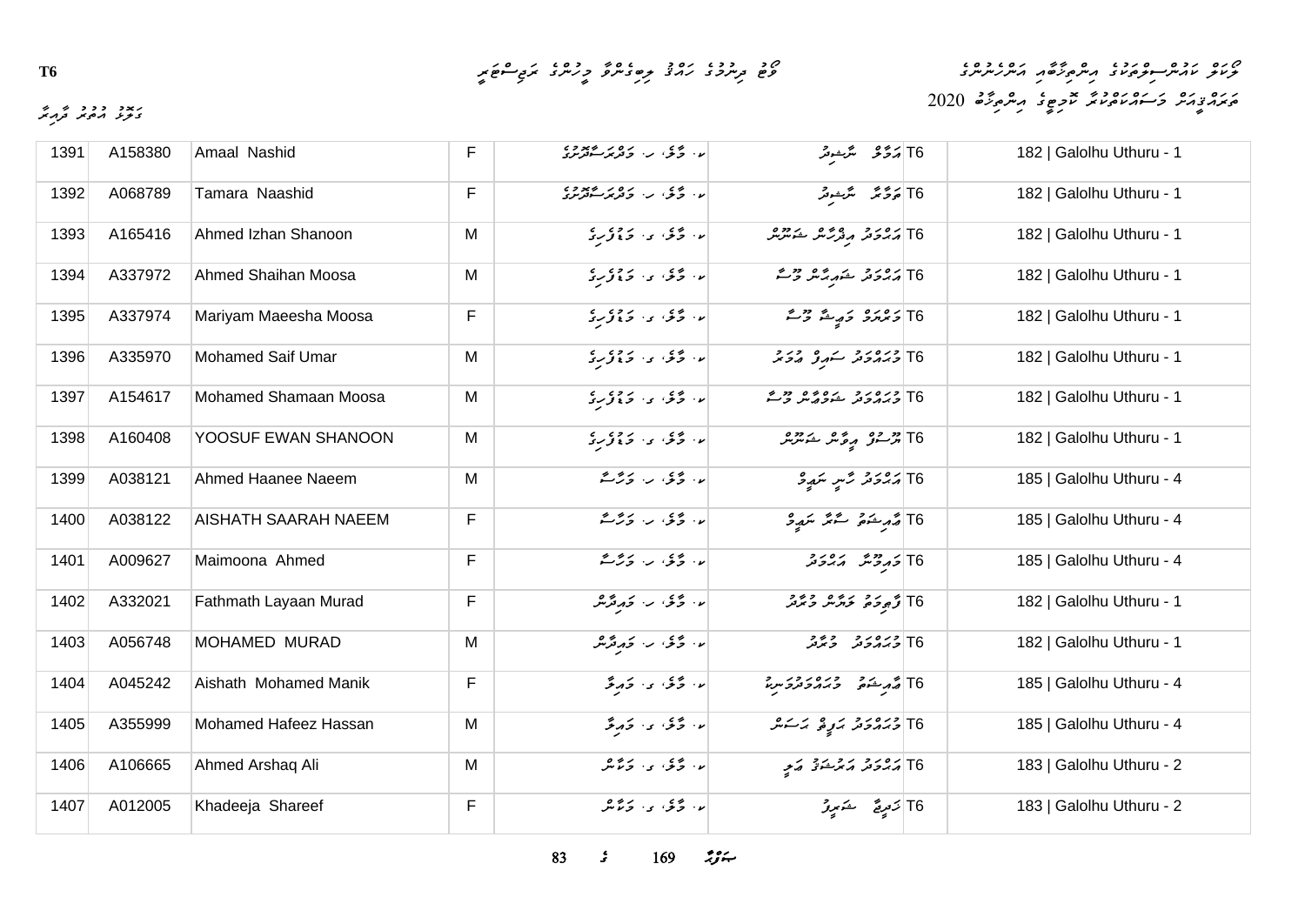*sCw7q7s5w7m< o<n9nOoAw7o< sCq;mAwBoEw7q<m; wBm;vB* م من المسجد المسجد المسجد المسجد المسجد العام 2020<br>مسجد المسجد المسجد المسجد المسجد المسجد المسجد المسجد المسجد ال

# *n8o<n@ q8qAq< q:uBmC*

| 1408 | A099208 | Mohamed Athhar Ali       | M            | ىر، بۇقۇرى بەر ئەتتىل       | T6 تربرویز بروربر برو <sub>ر</sub>                   | 183   Galolhu Uthuru - 2 |
|------|---------|--------------------------|--------------|-----------------------------|------------------------------------------------------|--------------------------|
| 1409 | A101869 | Ahusan Abdul Sattar      | M            | ا د گچې ر کوي               | T6 <i>גُיל בל הַפּּיכְּל הַמִּ</i> בְּל              | 579   Galolhu Uthuru-5   |
| 1410 | A334173 | Mohamed Arsh Ahsan       | M            | ا د گچې را کولو             | T6 <i>وبرورو مرترك مروسكر</i>                        | 579   Galolhu Uthuru-5   |
| 1411 | A084938 | Saeeda Izzaddeen         | F            | ىر گەنى ب كەنتى             | T6 ڪ <i>وپٽر ويمنځ م</i> وپٽر                        | 579   Galolhu Uthuru-5   |
| 1412 | A045518 | Ahmed Fazeen             | M            | لا ، ۇىق ي كۆك              | T6 <i>ټرې توپی</i> و                                 | 182   Galolhu Uthuru - 1 |
| 1413 | A355647 | Aishath Manha Fazeen     | $\mathsf{F}$ | لا : دَگرَ، دَ دَکرَ ک      | T6 م <i>ۇم شۇمۇ كەنلەنگ ق</i> ويىلار                 | 182   Galolhu Uthuru - 1 |
| 1414 | A053920 | Ismail Shabeen           | M            | لا : ۇى كى ئە كەنگەش        | T6 <sub>م</sub> رشۇم <sub>ۇ</sub> ئىستىر كىلىنىش بىر | 451   Male' Jail - 1     |
| 1415 | A027932 | Ahmed Asad               | M            | لا د څخه د د څونند          | T6 <i>ټرې پېر تر</i>                                 | 184   Galolhu Uthuru - 3 |
| 1416 | A330762 | Aini Fayaz Mansoor       | F            | لا د څخه د د څونند          | T6 <i>مَەمِسٍ وَمَدَّ</i> َّ وَسُنَّة م              | 184   Galolhu Uthuru - 3 |
| 1417 | A111141 | Aminath Nafeesa Moosa    | $\mathsf F$  | لا د څخه د د څونند          | T6 مَّ جِسَمَۃُ سَرِےٌ حَتَّ                         | 184   Galolhu Uthuru - 3 |
| 1418 | A045957 | Azlifa Shareef           | F            | لا د څخه د د څونند          | T6 كەچ <i>بوقى</i> خەمپەتى                           | 184   Galolhu Uthuru - 3 |
| 1419 | A350399 | <b>Ismail Raif Ahmed</b> | M            | لا الحجمي الأراد كالموسمة ا | T6 <sub>م</sub> ر مۇھەم ئىمرىق مەدەم                 | 184   Galolhu Uthuru - 3 |
| 1420 | A055957 | Kulsam Shareef           | F            | لا د څکې د د ټولند          | T6توسىۋا خى <i>مپ</i> ۇ                              | 184   Galolhu Uthuru - 3 |
| 1421 | A323751 | Mahroos Mujuthaba        | M            | لا د څکې د د ټرمرنگ         | T6 كەبرىق مەدەپىيە ق                                 | 184   Galolhu Uthuru - 3 |
| 1422 | A144486 | Mariyam Habeeba          | F            | لا د څکې د د ټولند          | $502.$ $502.$ $\sqrt{6}$                             | 184   Galolhu Uthuru - 3 |
| 1423 | A025137 | Mohamed Fahdu            | M            | لا د څخه د د کولنگ          | T6  <i>3223, 325,</i>                                | 184   Galolhu Uthuru - 3 |
| 1424 | A054541 | Mohamed Maseeh           | M            | الاستخرى الماستان كالموسرى  | T6  <i>322323 5ب1</i> 5                              | 162   K. Guraidhoo-3     |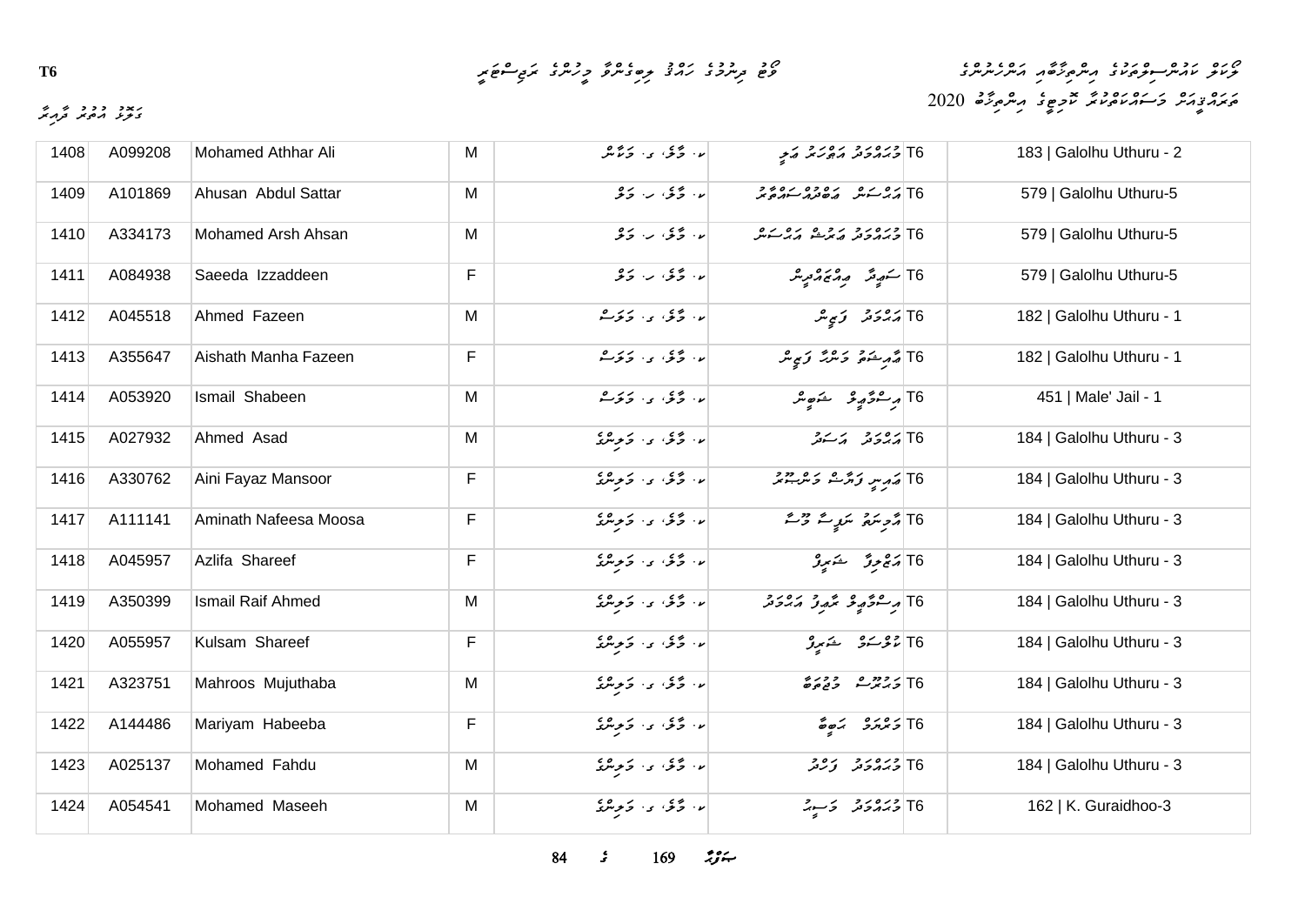*sCw7q7s5w7m< o<n9nOoAw7o< sCq;mAwBoEw7q<m; wBm;vB* م من المسجد المسجد المسجد المسجد المسجد العام 2020<br>مسجد المسجد المسجد المسجد المسجد المسجد المسجد المسجد المسجد ال

# *n8o<n@ q8qAq< q:uBmC*

| 1425 | A100868 | Muslih Mujuthaba              | M | ما گرمی کار کرد مرد کارگر                                                                                                                                                                                                                                                                                                                                                                                | T6 ئ <i>ىبگۈنىڭ دۆمۇھ</i>                                                                            | 184   Galolhu Uthuru - 3 |
|------|---------|-------------------------------|---|----------------------------------------------------------------------------------------------------------------------------------------------------------------------------------------------------------------------------------------------------------------------------------------------------------------------------------------------------------------------------------------------------------|------------------------------------------------------------------------------------------------------|--------------------------|
| 1426 | A056357 | Nahyd Shareef                 | F | لا د څکې د د ټولنگ                                                                                                                                                                                                                                                                                                                                                                                       | T6 مَّرْرٍ مَّرْ مَدَّمِرِ مِّ                                                                       | 184   Galolhu Uthuru - 3 |
| 1427 | A059661 | Neeza Shareef                 | F | لاستخرى كالمتحافظة                                                                                                                                                                                                                                                                                                                                                                                       | T6 س <sub>ي</sub> نَج ڪميرڙ                                                                          | 184   Galolhu Uthuru - 3 |
| 1428 | A027931 | Sheeza Shareef                | F | لا د څخه د د ټرمرند                                                                                                                                                                                                                                                                                                                                                                                      | T6 شيءٌ ش <i>مبروْ</i>                                                                               | 184   Galolhu Uthuru - 3 |
| 1429 | A154614 | Ayesha Verrall                | F | ا ، ۇى را دېگە                                                                                                                                                                                                                                                                                                                                                                                           | T6 <i>مَه</i> شَر م <i>ُ</i> مَرْمُرُ                                                                | 182   Galolhu Uthuru - 1 |
| 1430 | A128264 | Latheefa Ahmed                | F | ىر، ئۇقى ب كەنگەنلى                                                                                                                                                                                                                                                                                                                                                                                      | T6 <i>خوق پروون</i> ر                                                                                | 182   Galolhu Uthuru - 1 |
| 1431 | A154613 | Saeeda Verrall                | F | ىر ئەق ب كەنگە                                                                                                                                                                                                                                                                                                                                                                                           | T6 س <i>َمومَّد ءَ بَرْءُ</i>                                                                        | 182   Galolhu Uthuru - 1 |
| 1432 | A039319 | Ibrahim Mohamed Didi          | M | ئار گەنگە ئەركە كەشكە                                                                                                                                                                                                                                                                                                                                                                                    | T6 بر <i>ەنگرى</i> ئەرەر ئەرىپە                                                                      | 184   Galolhu Uthuru - 3 |
| 1433 | A039318 | Ibthisam Ibrahim Mohamed Didi | F |                                                                                                                                                                                                                                                                                                                                                                                                          | T6 مقوم محمد مقتررة وبرودومو المستحق المستورية                                                       | 184   Galolhu Uthuru - 3 |
| 1434 | A039328 | Mariyam Shakeela              | F | $\left  \begin{array}{cc} 2 \hat{\mu} & 2 \hat{\mu} & 2 \hat{\mu} & 2 \hat{\mu} & 2 \hat{\mu} & 2 \hat{\mu} & 2 \hat{\mu} & 2 \hat{\mu} & 2 \hat{\mu} & 2 \hat{\mu} & 2 \hat{\mu} & 2 \hat{\mu} & 2 \hat{\mu} & 2 \hat{\mu} & 2 \hat{\mu} & 2 \hat{\mu} & 2 \hat{\mu} & 2 \hat{\mu} & 2 \hat{\mu} & 2 \hat{\mu} & 2 \hat{\mu} & 2 \hat{\mu} & 2 \hat{\mu} & 2 \hat{\mu} & 2 \hat{\mu} & 2 \hat{\mu} & 2$ | T6 <i>ۇيۇدۇ خىرى</i> گە                                                                              | 184   Galolhu Uthuru - 3 |
| 1435 | A039043 | Misha'l Ibrahim Mohamed Didi  | M |                                                                                                                                                                                                                                                                                                                                                                                                          | T6 و شهر و معروف و دورور در براس و در استان استان استان به استان در محمد استان به استان براسم و محمد | 184   Galolhu Uthuru - 3 |
| 1436 | A039042 | Myz Ibrahim Mohamed Didi      | M | $\left  \begin{array}{cc} 2 & 2 & 3 \ 2 & 3 & 2 \end{array} \right $ ، وَسَمْعَهُ                                                                                                                                                                                                                                                                                                                        | T6 <i>دَوج وڻ جُرگ ويرو</i> دُرپردِ                                                                  | 184   Galolhu Uthuru - 3 |
| 1437 | A070312 | Ahmed Latheef                 | M | $\omega$ وَحَرْ، ر $\omega$ وَحِسْ                                                                                                                                                                                                                                                                                                                                                                       | T6 <i>גُرُدُوَ ڏوِوُ</i>                                                                             | 182   Galolhu Uthuru - 1 |
| 1438 | A089653 | Ali Ahmed Latheef             | M | $\omega$ وَمَحْ $\sim$ وَحِيمَ                                                                                                                                                                                                                                                                                                                                                                           | T6 كمبر كەردىگر ك <i>ۆپ</i> ۇ                                                                        | 182   Galolhu Uthuru - 1 |
| 1439 | A089698 | <b>Beena Ahmed Latheef</b>    | F | $\mathcal{L}$ لا، دَکَنْ ر، دَّجِسَ                                                                                                                                                                                                                                                                                                                                                                      | T6 صِنَّر <i>مَدْدَوْرْ</i> نَحْفِيْرْ                                                               | 182   Galolhu Uthuru - 1 |
| 1440 | A070313 | Mariyam Adnan                 | F | $\omega$ وَمَحْ $\sim$ وَحِيمَ                                                                                                                                                                                                                                                                                                                                                                           |                                                                                                      | 182   Galolhu Uthuru - 1 |
| 1441 | A089652 | <b>Mohamed Ahmed Latheef</b>  | M | الا الحكى الرابح جانش                                                                                                                                                                                                                                                                                                                                                                                    | T6 ديروبر د بروبر و <sub>م</sub> ور                                                                  | 182   Galolhu Uthuru - 1 |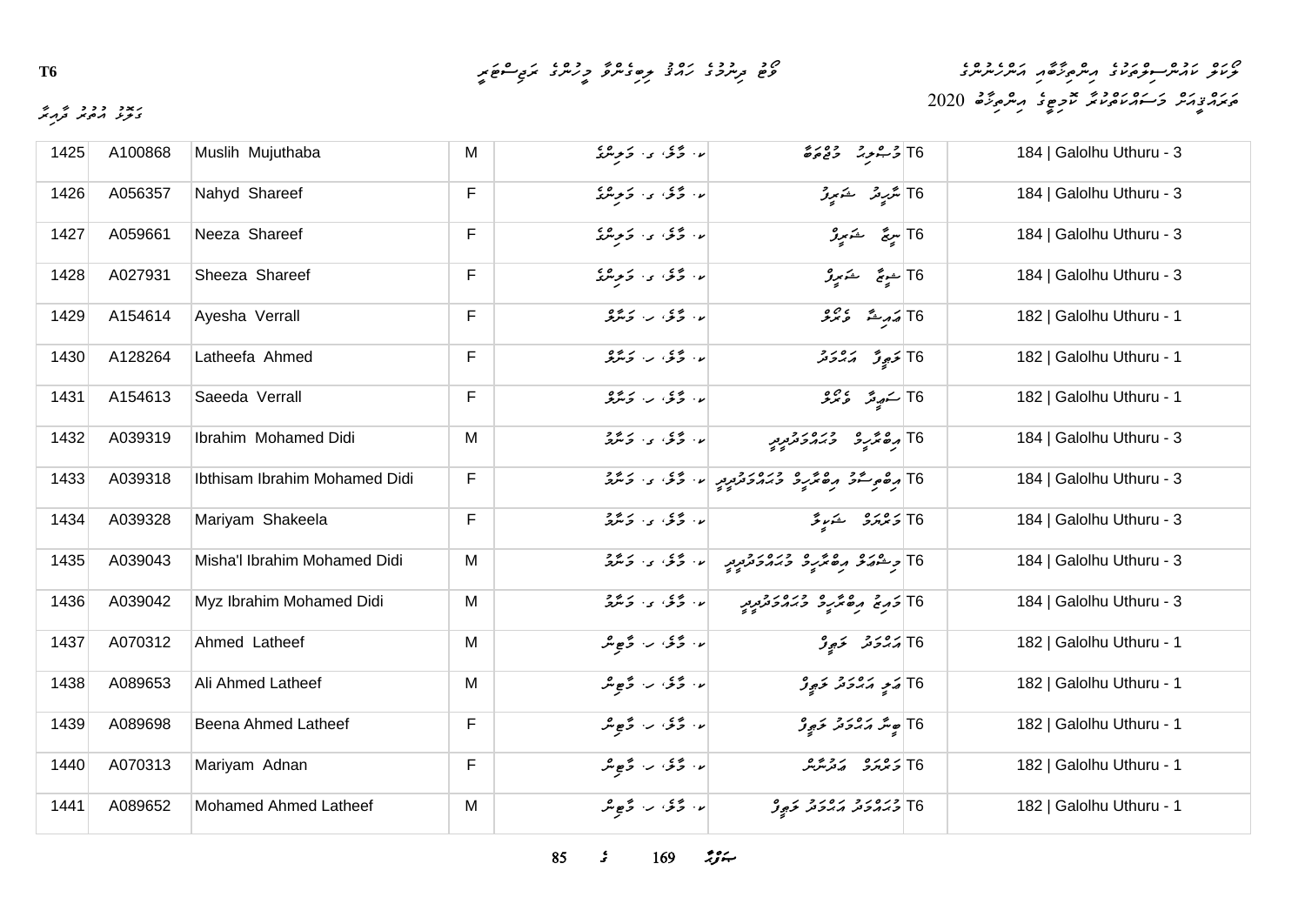*sCw7q7s5w7m< o<n9nOoAw7o< sCq;mAwBoEw7q<m; wBm;vB* م من المرة المرة المرة المرجع المرجع في المركبة 2020<br>مجم*د المريض المربوط المربع المرجع في المراجع المركبة* 

| 1442 | A153351 | <b>Reema Ahmed Latheef</b>  | F           | لا الحجي بالمحي ش                                                                                              | T6  برِدَّ   دَرُدَتْرْ   دَوِرْ ٱ              | 182   Galolhu Uthuru - 1     |
|------|---------|-----------------------------|-------------|----------------------------------------------------------------------------------------------------------------|-------------------------------------------------|------------------------------|
| 1443 | A061659 | Ahmed Ismail                | M           | لا د محکي که د کام د د کا                                                                                      | T6   كەركە ئەربىر ئەرگە ئەربى                   | 185   Galolhu Uthuru - 4     |
| 1444 | A077143 | Fahumeedha Shakeeb          | F           | لا د محکي د کار د د د                                                                                          | T6 تۈر <i>قىڭ خىرە</i>                          | 185   Galolhu Uthuru - 4     |
| 1445 | A146889 | Hamadh Mohamed              | M           | لا د محکي د کار د د د د                                                                                        | T6 <i>ג</i> ' <i>י בייטיב</i> ע                 | 185   Galolhu Uthuru - 4     |
| 1446 | A124065 | Ihsanudheen Rasheed         | M           | لا د محکي که د کام د د کا                                                                                      | T6 <i>میٹ شمر مریٹر مرش</i> وٹر                 | 185   Galolhu Uthuru - 4     |
| 1447 | A160015 | Leena Shakeeb               | F           | لا کامی د کامیو د                                                                                              | T6 م <sub>ج</sub> سَّر خَمَع <i>ِ رَ</i> حُ     | 330   GA. Dhevvadhoo - 1     |
| 1448 | A092969 | Mahamooda Shakeeb           | F           | لا د څوا د او معروف                                                                                            | T6 <i>وَبَرْدُوْتُرَ</i> سَرَ <sub>مُ ص</sub> َ | 185   Galolhu Uthuru - 4     |
| 1449 | A092575 | Mohamed Shakeeb             | M           | لا د محکي د کار د د د د                                                                                        | T6 <i>ق: 25 مئارا</i> ء                         | 185   Galolhu Uthuru - 4     |
| 1450 | A057611 | Mohamed Ziyau               | M           | لا د محکي د کار محمد د د                                                                                       | $7.502$ $5.822$ $76$                            | 185   Galolhu Uthuru - 4     |
| 1451 | A068226 | Muazuddeen Rasheed          | M           | لا د محکي که د کام د د کا                                                                                      | T6 <i>ۇرگەۋەپرىر مۇ</i> خ <sub>و</sub> تر       | 460   Srilanka / Colombo - 1 |
| 1452 | A071781 | Ruhaila Ismail              | F           | ۱۰ د کال د ۲۰ د ۲۰ د کال د کال د کال د کال د کال د کال د کال د کال د کال د کال د کال د کال د کال د کال د کال د | T6 بزرَر بِرَ مِ سُرَّرِ وَ م                   | 185   Galolhu Uthuru - 4     |
| 1453 | A067202 | Shifla Ibrahim              | F           | لا د څوا د او معروف                                                                                            | T6 خو <i>وگە مەھەترى</i> 3                      | 185   Galolhu Uthuru - 4     |
| 1454 | A071782 | Shuaiba Ismail              | $\mathsf F$ | لا د محکي که د کام د د کا                                                                                      | T6 ش <i>ەمەھ م</i> ىش <i>ۇم</i> ۇ               | 185   Galolhu Uthuru - 4     |
| 1455 | A009384 | Ahmed Afeef                 | M           | ر، دې ر، دې ش <sub>م</sub> وځ                                                                                  | T6   <i>ټرې ترو</i> ژ                           | 182   Galolhu Uthuru - 1     |
| 1456 | A167266 | Mariyam Nishan Ahmed        | F           | لا : حَرَّى لا حَرْهُ سُوطٍ حَ                                                                                 | T6 كرىرى سىشىر كەردىر                           | 182   Galolhu Uthuru - 1     |
| 1457 | A143861 | <b>Mohamed Naajih Ahmed</b> | M           |                                                                                                                | T6 ويرە يو شھار مەدومە                          | 182   Galolhu Uthuru - 1     |
| 1458 | A125569 | Aminath Leeza               | F           | ، د څو، د کلاتونو                                                                                              | T6 <i>مُّحِسَمُ</i> مِعَ                        | 183   Galolhu Uthuru - 2     |

**86** *s* **169** *n***<sub>s</sub>***n*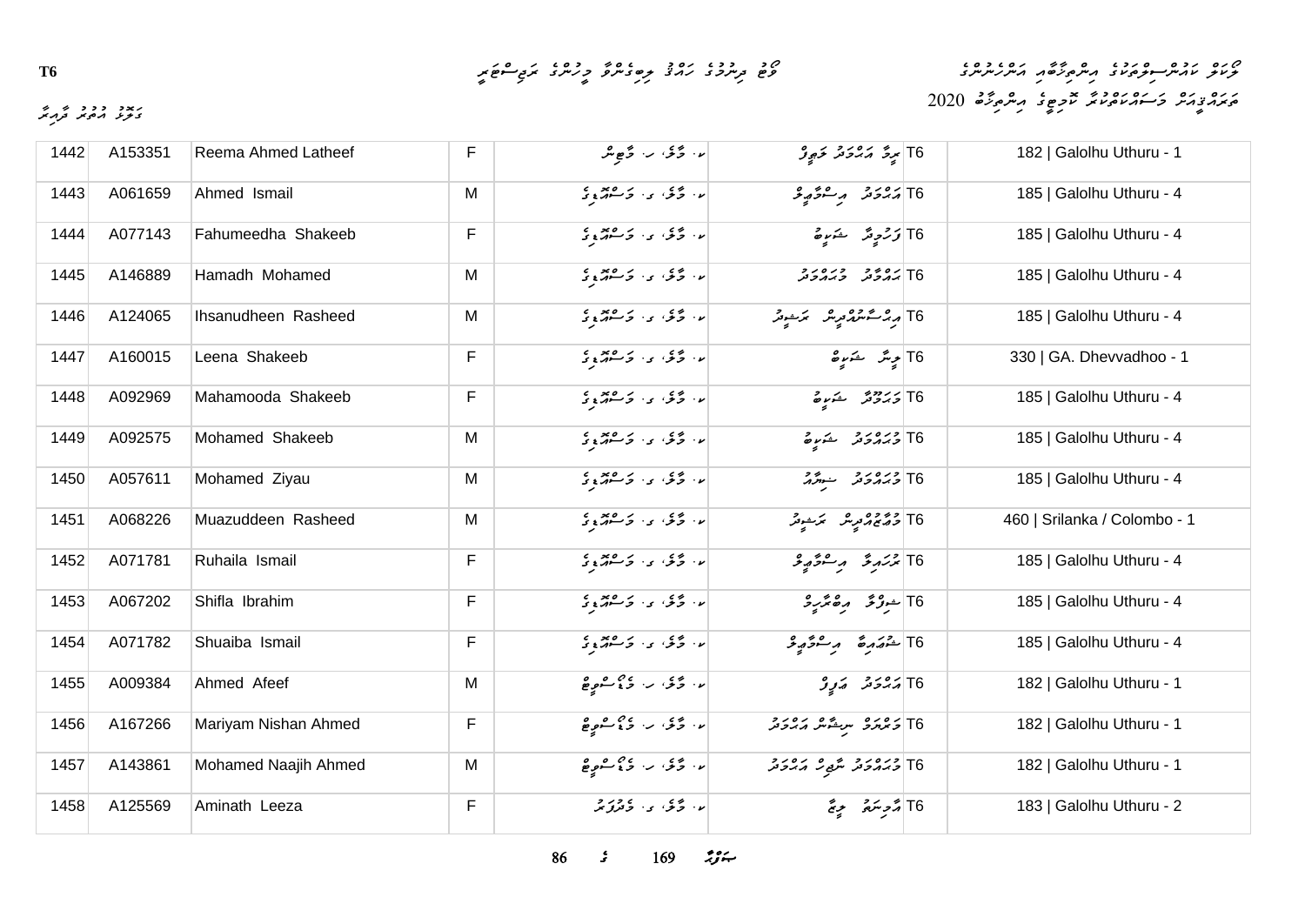*sCw7q7s5w7m< o<n9nOoAw7o< sCq;mAwBoEw7q<m; wBm;vB* م من المسجد المسجد المسجد المسجد المسجد العام 2020<br>مسجد المسجد المسجد المسجد المسجد المسجد المسجد المسجد المسجد ال

# *n8o<n@ q8qAq< q:uBmC*

| 1459 | A011660 | Hussain Rameez               | M           | ۱۰ گ <sup>و</sup> د کارونو کرونو کر | T6   پر شمېر شمه <del>ت</del> ر ترکم ته ترکيبو ته<br>موضوع الله ترکيبو ترکيبو ترکيبو ته | 183   Galolhu Uthuru - 2 |
|------|---------|------------------------------|-------------|-------------------------------------|-----------------------------------------------------------------------------------------|--------------------------|
| 1460 | A076920 | <b>MARIYAM NAFHA ALI</b>     | F           | ۱۰ د کې د کلولونو                   | T6 <i>وَيُرْدَى يَرَدْ بَيْ وَجِ</i>                                                    | 183   Galolhu Uthuru - 2 |
| 1461 | A146226 | Nadeeh Ali                   | M           | لا د څخه د کوتونونو                 | T6 <i>سَمِيدُ <sub>م</sub>َ</i> حٍ                                                      | 183   Galolhu Uthuru - 2 |
| 1462 | A056050 | Naazneen Ibrahim             | F           | ا د گري را وده                      | T6 يُرْجُ <sub>مِر</sub> يدُ مِنْ يُرْدِدُ                                              | 184   Galolhu Uthuru - 3 |
| 1463 | A042621 | Aishath Waheeda              | F           |                                     | T6 م <i>ەمبىشى ق ب</i> وت <i>گ</i>                                                      | 579   Galolhu Uthuru-5   |
| 1464 | A034161 | Ahmed Ali Riza               | M           | لا کامی را ویرکاری                  | T6 <i>גُرُوَتَرُ <sub>ه</sub>ُجٍ بِرِ</i> سُمُ                                          | 579   Galolhu Uthuru-5   |
| 1465 | A329526 | Ali Hiyadh Ahmed             | M           | لا په مختې له ولوړو ده              | T6 كەبىي بەيد <i>ۇر كەب</i> رىتىر                                                       | 579   Galolhu Uthuru-5   |
| 1466 | A050667 | Aminath Riza                 | $\mathsf F$ | لا کامی را و برگار ده               | T6 م <i>ُّوِسَعُ</i> مِنْ مِ                                                            | 579   Galolhu Uthuru-5   |
| 1467 | A329525 | Fathimath Hamsau Ahmed       | $\mathsf F$ | لا په مختې له ولوړو ده              | T6 ز <i>ُّېودَه ب</i> ُوسْه <i>پروند</i>                                                | 579   Galolhu Uthuru-5   |
| 1468 | A044379 | Mohamed Riza                 | M           | ر، وی ر، وبره ربرد                  | T6 <i>2222 برن</i> گ                                                                    | 579   Galolhu Uthuru-5   |
| 1469 | A062463 | Naheed Mohamed Riza          | M           | لا په مختې له ولوړو ده              | T6 سَرِية وَبَرَهْ وَلَا مِرْتٌهُ                                                       | 579   Galolhu Uthuru-5   |
| 1470 | A062464 | Nuha Mohamed Riza            | $\mathsf F$ | لا محتی را و پره ريږي               | T6  بزرٌ وُبَرَهُ وَبَدُ بِرِتٌهُ                                                       | 579   Galolhu Uthuru-5   |
| 1471 | A055167 | Shaufa Ahmed Saeed           | $\mathsf F$ | ر، وی ر، وبره ربرد                  | T6 خەرق <i>مەدەنى سەمەت</i> ر                                                           | 579   Galolhu Uthuru-5   |
| 1472 | A054331 | <b>Thamooh Ahmed Saeed</b>   | M           | ر، وی ر، وبره ربرد                  | T6 يۇ <i>جەن مەدەر سەي</i> تر                                                           | 579   Galolhu Uthuru-5   |
| 1473 | A051177 | <b>Xiena Ahmed Saeed</b>     | $\mathsf F$ | ر د محکمه را د د ده در د د د        | T6 ىج برىنگ ئ <i>ەبم</i> ۇتىل سى <i>م ب</i> ىر                                          | 579   Galolhu Uthuru-5   |
| 1474 | A037054 | Fathimath Razna              | F           | ر ده د د وروون ده د                 | T6 <i>وَّہ<sub>و</sub>حَہ بَدی م</i> َّد                                                | 579   Galolhu Uthuru-5   |
| 1475 | A037055 | <b>Ibrahim Rasheed Moosa</b> | M           | ر ده د د وروون د د د                | T6 <sub>م</sub> ەھ <i>ئۇر</i> ئىزىيەت ق <sup>ىم</sup>                                   | 579   Galolhu Uthuru-5   |

**87** *s* **169** *n***<sub>s</sub>***n***<sub>s</sub>**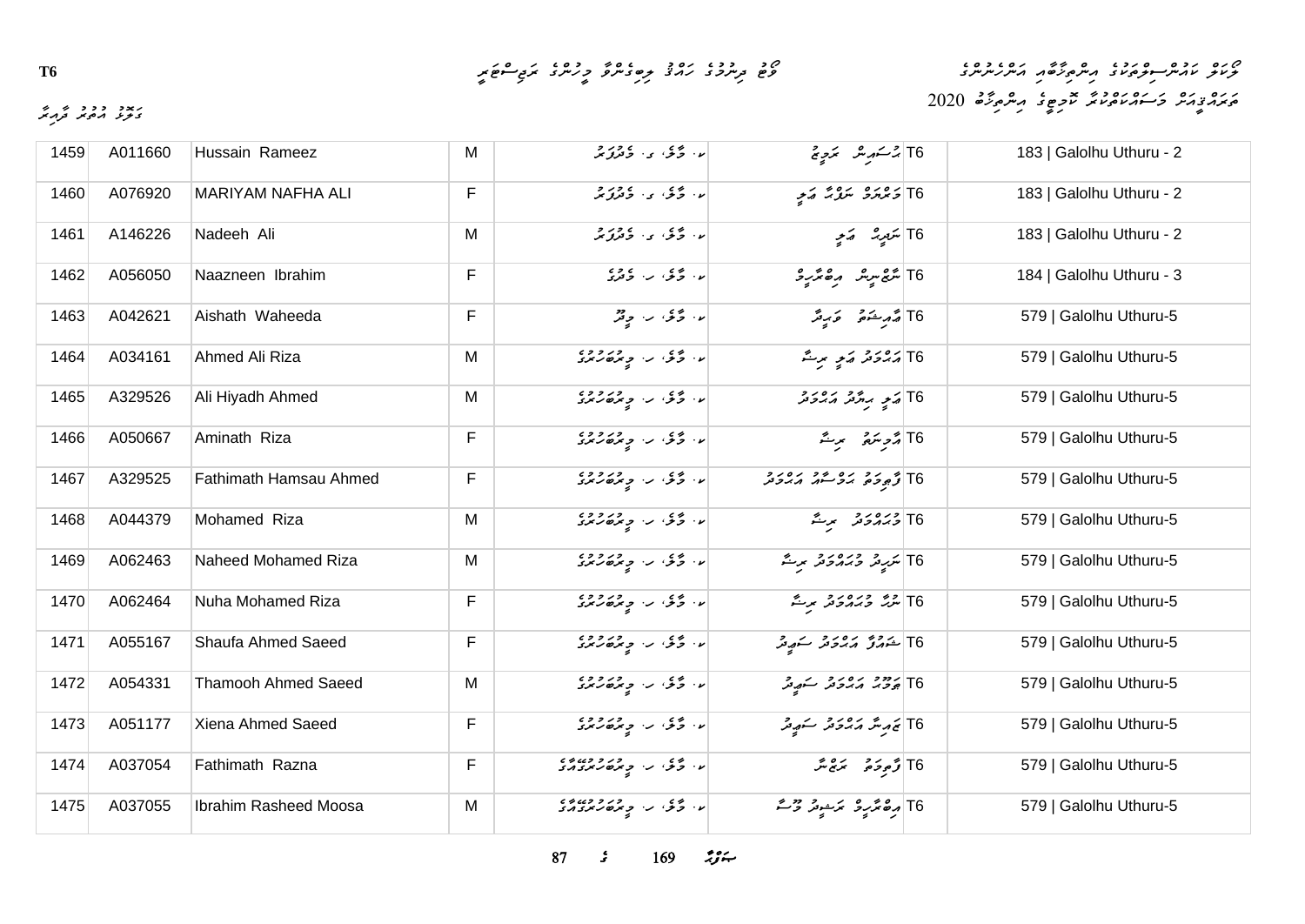*sCw7q7s5w7m< o<n9nOoAw7o< sCq;mAwBoEw7q<m; wBm;vB* م من المسجد المسجد المسجد المسجد المسجد العام 2020<br>مسجد المسجد المسجد المسجد المسجد المسجد المسجد المسجد المسجد ال

Ξ

| 1476 | A037053 | Mariyam Razan               | $\mathsf F$  | ر ده در درود ده ده د                                     | T6 <i>كەنگەنىڭ ئىنگەنل</i>                                                                                                                                                                                             | 579   Galolhu Uthuru-5    |
|------|---------|-----------------------------|--------------|----------------------------------------------------------|------------------------------------------------------------------------------------------------------------------------------------------------------------------------------------------------------------------------|---------------------------|
| 1477 | A124210 | Moosa Risal                 | M            |                                                          | T6_يو سمبر سنگر مورسند بر استقلاب استقلاب استقلاب استقلاب بر استقلاب بر استقلاب استقلاب بر استقلاب ا<br>مسابق استقلاب استقلاب استقلاب استقلاب استقلاب استقلاب بر استقلاب استقلاب استقلاب استقلاب استقلاب استقلاب استقل | 579   Galolhu Uthuru-5    |
| 1478 | A037052 | Razeen Rasheed              | M            | د به ده در دوره ده ده دارد.<br>د از گوش سند پره سر در در | T6 <i>بَرْبِي سُرَ جَرْشِ</i> و <i>تَر</i> ُ                                                                                                                                                                           | 579   Galolhu Uthuru-5    |
| 1479 | A037051 | Samiya Latheef              | F            | ני כבי גי בְישְמִי <i>בני בי</i>                         | T6 گر <i>ونڈ خوپ</i> و                                                                                                                                                                                                 | 579   Galolhu Uthuru-5    |
| 1480 | A060045 | Aishath Reesha Zubair       | $\mathsf F$  | ا د گري ر کاري کار                                       | T6 مُرمِشَمْ مِرِشَّہ تَمْعَهُ مِنْ                                                                                                                                                                                    | 185   Galolhu Uthuru - 4  |
| 1481 | A060044 | Aminath Zeena Zubair        | F            | ا د گري را ده ده کار                                     | T6 مُرجِسَمَ بِمِسَّر بِمُ <i>حَمدٍ بِ</i> رْ                                                                                                                                                                          | 185   Galolhu Uthuru - 4  |
| 1482 | A059081 | Abdul Bari Abdulla          | M            | ىر، بۇق، ب كۆتىگە                                        | T6 <i>مَـُـهُ مَرْحَرَّةً بِهِ</i> مَ <i>ـَـهُ مَ</i> رَاللّه                                                                                                                                                          | 182   Galolhu Uthuru - 1  |
| 1483 | A333207 | Aishath Zuha Abdul Bari     | $\mathsf F$  | ىر، ئۇق ب ئۇنۇنل                                         | T6 مُصِنْعَةِ مِنْ مَصْرُوْصَبِي                                                                                                                                                                                       | 182   Galolhu Uthuru - 1  |
| 1484 | A079554 | Fathimath Shaziyya          | F            | ىر، بۇي، ب بۇي بىر                                       | T6 <i>وَّجِوَدَة</i> شَو <i>َدِهْ</i> تَر                                                                                                                                                                              | 182   Galolhu Uthuru - 1  |
| 1485 | A085600 | Mariyam Nuha Abdul Bari     | F            | لا : 33 لا : 35 ش                                        | T6 د مره ده د موده مړ                                                                                                                                                                                                  | 182   Galolhu Uthuru - 1  |
| 1486 | A064433 | Shareefa Ahmed              | $\mathsf{F}$ | لا د څکې له د کاموده                                     | T6 ڪمبر <i>و پردو</i> تر                                                                                                                                                                                               | 182   Galolhu Uthuru - 1  |
| 1487 | A132763 | Ahmed Faizaan               | M            | ما گري را چېر                                            | T6 <i>ב</i> גى قەرىج ش                                                                                                                                                                                                 | 182   Galolhu Uthuru - 1  |
| 1488 | A162677 | Ali Faizaan                 | M            | ما گري را چېر                                            | T6 <i>ڇَجِ وَم</i> ِيءُ مَ <i>دُ</i>                                                                                                                                                                                   | 182   Galolhu Uthuru - 1  |
| 1489 | A070073 | Aminath Zahida              | F            | مار محتی ایراز وین                                       | T6 مُتَّحِسَّعَ تَجْرِمَّدُ                                                                                                                                                                                            | 24   HDh. Hanimaadhoo - 1 |
| 1490 | A053687 | <b>Fathimath Amira Umar</b> | $\mathsf F$  | لاستخرش الراجعي                                          | T6 <i>وُّجوحَہ مُ</i> حبۃ <i>مُحمَد</i>                                                                                                                                                                                | 182   Galolhu Uthuru - 1  |
| 1491 | A000602 | Mohamed Rameez              | M            | مار محتی ار، اوبر                                        | T6  <i>32,325 بَرْدِج</i>                                                                                                                                                                                              | 182   Galolhu Uthuru - 1  |
| 1492 | A055535 | Aminath Farsha              | F            | ر، دَگر، ر. دِسوچ                                        | T6 مَّرْمِتَهُ وَيَمْتُهُ                                                                                                                                                                                              | 182   Galolhu Uthuru - 1  |

**88** *s* **169** *n***<sub>s</sub>***n***<sub>s</sub>** 

ر **x و c c c c c c c c c c c c c c c**<br>*E <del>c c</del> c c c c c c c c c c c c c*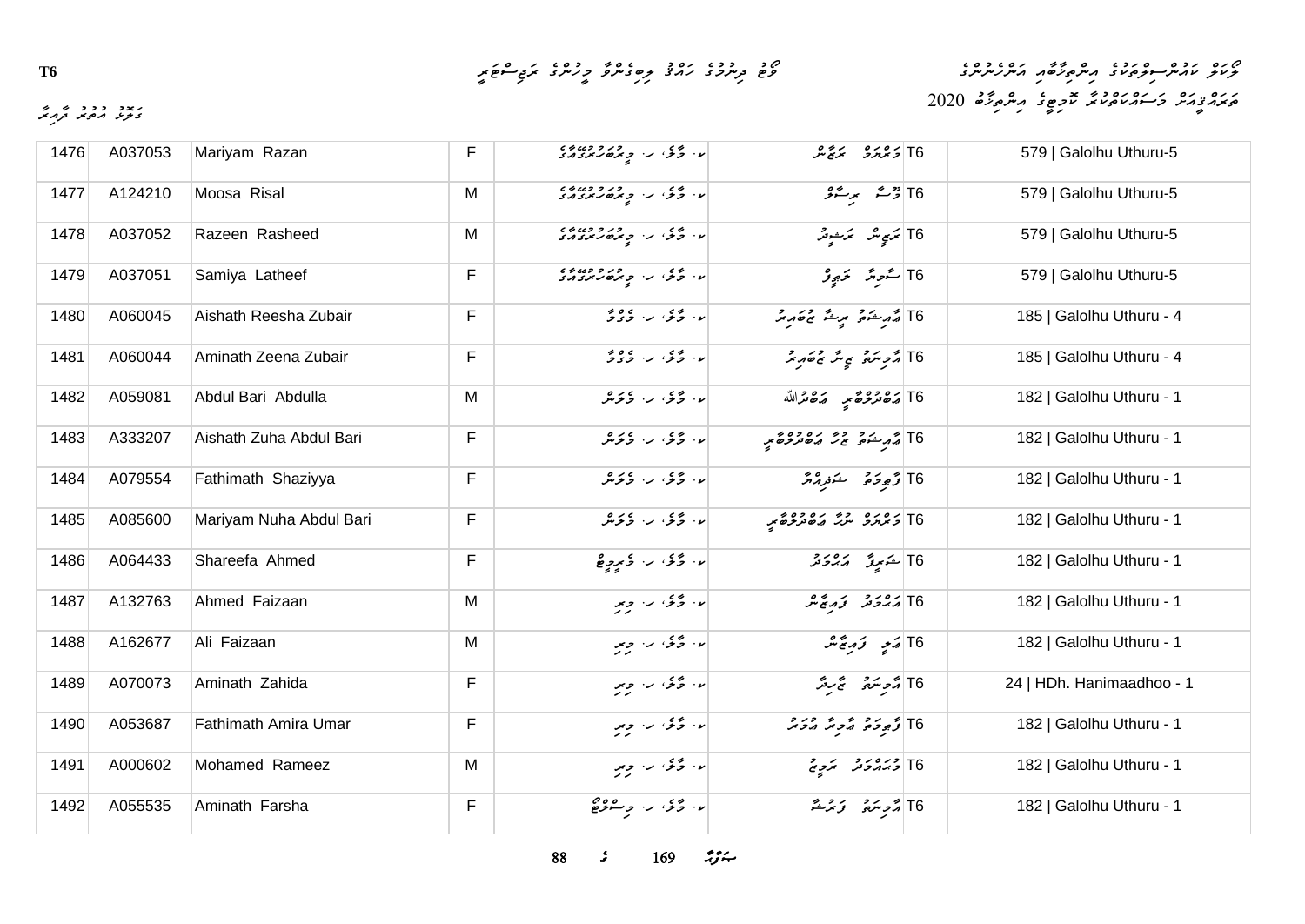*sCw7q7s5w7m< o<n9nOoAw7o< sCq;mAwBoEw7q<m; wBm;vB* م من المسجد المسجد المسجد المسجد المسجد العام 2020<br>مسجد المسجد المسجد المسجد المسجد المسجد المسجد المسجد المسجد ال

# *n8o<n@ q8qAq< q:uBmC*

| 1493 | A055484 | Fathmath Farsha       | F            | پار د محرکې او رسوده                                                                                                                                                                                                                                                                                                                                                                                                            | T6 <i>وُّهِ دَمَّةَ وَبَ</i> رْتُ                                       | 182   Galolhu Uthuru - 1 |
|------|---------|-----------------------|--------------|---------------------------------------------------------------------------------------------------------------------------------------------------------------------------------------------------------------------------------------------------------------------------------------------------------------------------------------------------------------------------------------------------------------------------------|-------------------------------------------------------------------------|--------------------------|
| 1494 | A055534 | Hassan Faez           | M            | ، دُبی را وسعود                                                                                                                                                                                                                                                                                                                                                                                                                 | T6 يَرْسَشْ وَمِثْ                                                      | 182   Galolhu Uthuru - 1 |
| 1495 | A073807 | Hussian Faez          | M            | لا : وَتَوْا لا وِسُبُوْرَةِ ا                                                                                                                                                                                                                                                                                                                                                                                                  | T6 يُرسَم <i>هِ بْنْ</i> وَمِيشْرِ                                      | 182   Galolhu Uthuru - 1 |
| 1496 | A044983 | Mohamed Faez          | M            | ، دُبی را وسعود                                                                                                                                                                                                                                                                                                                                                                                                                 | T6 <i>جنہ جنگ تی ہ</i> ی                                                | 182   Galolhu Uthuru - 1 |
| 1497 | A035466 | Sobira Moosa          | $\mathsf F$  | لا د محمد را به د حامزدها                                                                                                                                                                                                                                                                                                                                                                                                       | $23$ $-20$ $-16$                                                        | 182   Galolhu Uthuru - 1 |
| 1498 | A159560 | Umar Asif             | M            | ، دَی، را دِسوچ                                                                                                                                                                                                                                                                                                                                                                                                                 | T6 <i>مذکر مہ</i> ی ہو                                                  | 182   Galolhu Uthuru - 1 |
| 1499 | A167551 | Ahmed Shiyaz Mohamed  | M            | لا المحتى له وبالمعوفة                                                                                                                                                                                                                                                                                                                                                                                                          | T6 كەندى ئىي ئەرەبەد ئەرەبەد                                            | 185   Galolhu Uthuru - 4 |
| 1500 | A347445 | Aishath Shany Mohamed | F            | $\left  \begin{array}{ccc} \mathbf{1} & \mathbf{1} & \mathbf{1} & \mathbf{1} & \mathbf{1} & \mathbf{1} & \mathbf{1} & \mathbf{1} & \mathbf{1} & \mathbf{1} & \mathbf{1} & \mathbf{1} & \mathbf{1} & \mathbf{1} & \mathbf{1} & \mathbf{1} & \mathbf{1} & \mathbf{1} & \mathbf{1} & \mathbf{1} & \mathbf{1} & \mathbf{1} & \mathbf{1} & \mathbf{1} & \mathbf{1} & \mathbf{1} & \mathbf{1} & \mathbf{1} & \mathbf{1} & \mathbf{1}$ | T6 مُرمِشَمُ شُمْسٍ وَبَرَمُ وَبَر                                      | 185   Galolhu Uthuru - 4 |
| 1501 | A336800 | Ali Ahyan Ashraf      | M            | $\epsilon$ ، دَ دَ ، را دِ سُعِ دَ ج                                                                                                                                                                                                                                                                                                                                                                                            | T6 كەبىر كەش <i>ەڭگە</i> كەشلىرى                                        | 185   Galolhu Uthuru - 4 |
| 1502 | A001863 | AMINATH SHABEENA      | F            | لا : د کال الله الله عليه عليه الله الله عليه الله الله عليه الله عليه الله عليه الله عليه الله عل                                                                                                                                                                                                                                                                                                                              | T6 مُرْحِسَة شَوِسُّ                                                    | 185   Galolhu Uthuru - 4 |
| 1503 | A058795 | Fathimath Shibana     | $\mathsf{F}$ | ر، د دې ر، <sub>م</sub> ر ش <sub>ک</sub> ونځ                                                                                                                                                                                                                                                                                                                                                                                    | T6 <i>وَّجِوَدَة</i> ش <sub>ِع</sub> قَةً                               | 185   Galolhu Uthuru - 4 |
| 1504 | A040202 | Mohamed Shabeen       | M            | الا د څخه له د چالندونو                                                                                                                                                                                                                                                                                                                                                                                                         | T6 <i>ۇنەم دۇر</i> خوم <i>بار</i>                                       | 185   Galolhu Uthuru - 4 |
| 1505 | A041007 | Nasheeda Ahmed        | $\mathsf F$  | ر، دُبُو، ر. وِڪھوڻ                                                                                                                                                                                                                                                                                                                                                                                                             | T6 سَرَجومَد كَ <i>مَدْوَ</i> مْرَ                                      | 185   Galolhu Uthuru - 4 |
| 1506 | A041008 | Shamin Ahmed          | M            | $ v ^2$ لا، دَّکَنْ ر، دِ سُعِوَتَهِ $ v $                                                                                                                                                                                                                                                                                                                                                                                      | T6 ڪُ <i>وبر مذون</i> ر                                                 | 185   Galolhu Uthuru - 4 |
| 1507 | A049108 | Shifan Ahmed          | M            | الا المحتى المراج من المعرض بعد المراجع بالمراجع المراجع المراجع المراجع المراجع المراجع المراجع ال                                                                                                                                                                                                                                                                                                                             | T6 خىر <i>ۇنتى مەمەدى</i> ر                                             | 185   Galolhu Uthuru - 4 |
| 1508 | A070112 | Ahmed Muaz            | M            | ر، دُکو، ر، دِکھوسکر کا                                                                                                                                                                                                                                                                                                                                                                                                         | $\begin{array}{cc} 0 & 2 & 2 & 2 & 16 \ 6 & 2 & 2 & 2 & 16 \end{array}$ | 579   Galolhu Uthuru-5   |
| 1509 | A357330 | Aminath Malysha Muaz  | $\mathsf F$  | الاستحق المساح والشوائع مترام فالمحمد                                                                                                                                                                                                                                                                                                                                                                                           | T6 مُرمِنعُمْ وَمِيشٌ وَمُدَّجْ                                         | 579   Galolhu Uthuru-5   |

**89** *s* **169** *n***<sub>s</sub>**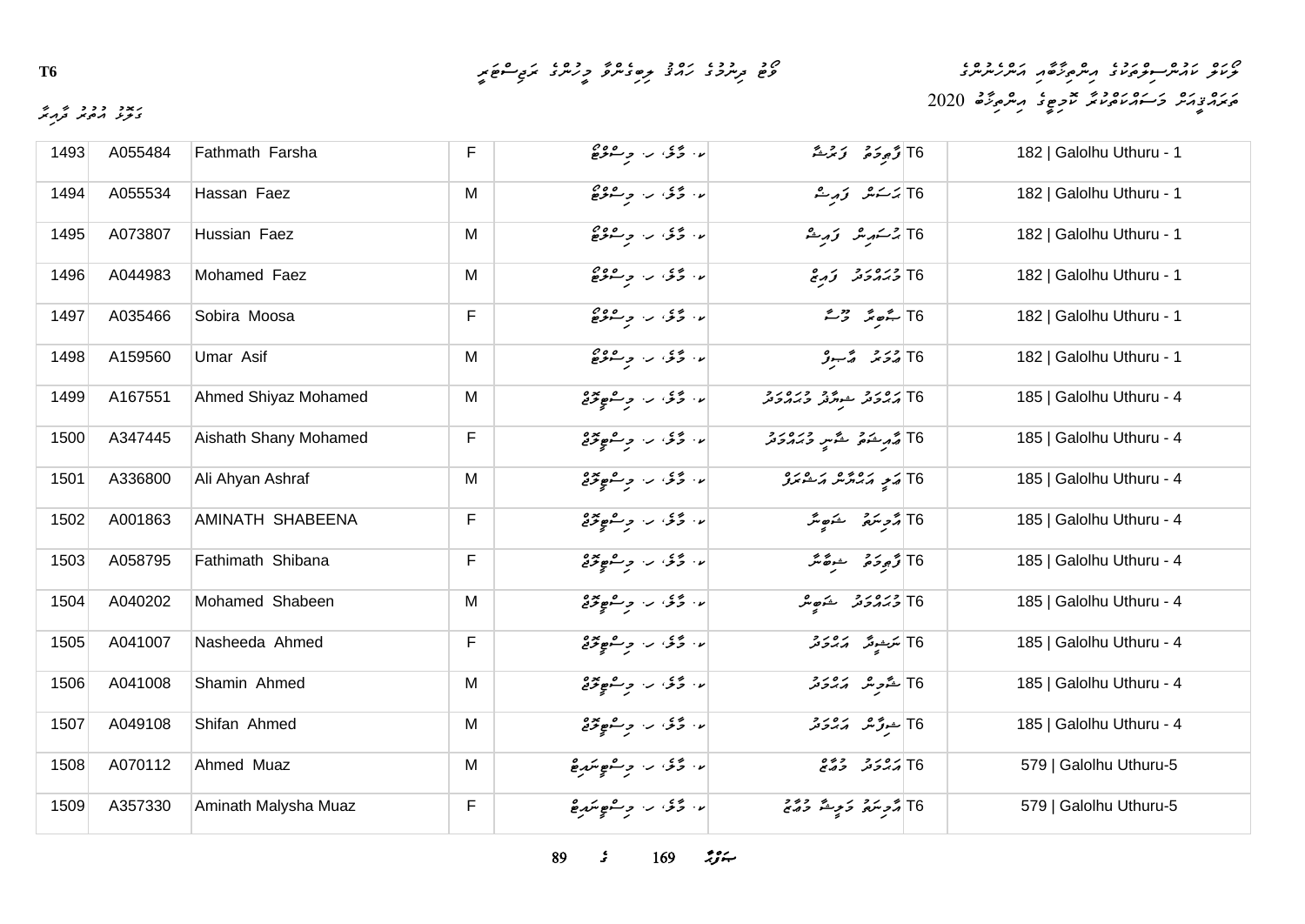*sCw7q7s5w7m< o<n9nOoAw7o< sCq;mAwBoEw7q<m; wBm;vB 2020*<br>*په پوهر وسوډيرونو لومو د موجو د مرمونه* 2020

| 1510 | A357329 | <b>Fathmath Malusha Muaz</b>  | F | لا المحكى الماد وسقو غرم كان من        | T6 رُّج <i>ودَهُ دَوْنَهُ دَوْنَ</i>                  | 579   Galolhu Uthuru-5   |
|------|---------|-------------------------------|---|----------------------------------------|-------------------------------------------------------|--------------------------|
| 1511 | A037090 | Ibrahim Muizzu                | M | $e$ الا ، وَكَوْا را وِسْمَعِ سَمْدِعْ | T6 مەھ <i>مگىرى ئىم</i> مى                            | 579   Galolhu Uthuru-5   |
| 1512 | A037111 | Ismail Mazham                 | M | $e$ ، دَکَرُ، ر $e$ و گوشهر            | T6م س <i>تموه و محمده</i>                             | 579   Galolhu Uthuru-5   |
| 1513 | A004399 | Maana Mohamed                 | F | $e$ ، دَکَرُ، ر $e$ و گوشهر            | T6 كەنگەر قايرە <i>دى</i> ر                           | 579   Galolhu Uthuru-5   |
| 1514 | A126345 | Mauna Mohamed                 | F | لا المحكى الماد والشوائع مكرم هي       | T6 <i>خەشىر دېم</i> مىزلىر                            | 579   Galolhu Uthuru-5   |
| 1515 | A037089 | Mueena Mohamed                | F | لا المحكى له وسكوم مكرم ع              | T6ږ <i>مږ مګر د جمه څو</i> ند                         | 579   Galolhu Uthuru-5   |
| 1516 | A041352 | Hussain Rasheed               | M | الاستخفى المساج وتركو يتماش            | T6 پرڪ <i>رمبر پرڪونر</i>                             | 183   Galolhu Uthuru - 2 |
| 1517 | A104237 | Ibrahim Miuwan Hussain        | M | ئار گەنگە كەر بولىرى ئىگەنگە           | T6 مەھ <i>مگىرى جەم</i> ۇش برگىتمبرىش                 | 183   Galolhu Uthuru - 2 |
| 1518 | A053824 | Mohamed Muhannad Hussain      | M | ئار گەنگە كەر بولىرىم ئىگەنگە          | T6 ديره در ديروندو ديگريگر                            | 183   Galolhu Uthuru - 2 |
| 1519 | A340798 | <b>Ufnoon Hussain Rasheed</b> | F | الاستخفى المساج وقرما يتماش            | T6 <mark>ەزىرىنى جاسەرىنى مەھم</mark> ىد              | 183   Galolhu Uthuru - 2 |
| 1520 | A041413 | Aminath Mausooma              | F | لا ومحق را وهم ومحمد المسلم المسلم     | T6 مُجِسَعُ حَمْضَةً مَنْ                             | 182   Galolhu Uthuru - 1 |
| 1521 | A103865 | <b>Ismail Humam Majdhee</b>   | M | لا وی را وطبرهٔ المعامل                | T6 <sub>م</sub> رےد <i>ۇ<sub>م</sub>ىۋىردۇ</i> ئىق بر | 182   Galolhu Uthuru - 1 |
| 1522 | A338029 | Mayiz Majdee                  | M | ر، وی را در در در ۱۳۶۵                 | T6 گ <i>زم</i> ج گھور                                 | 182   Galolhu Uthuru - 1 |
| 1523 | A098939 | Aishath Hudha                 | F | لا : وَكُوْا لِ الْمُسْتَوَلِيمُ       | T6 <i>مُقدِسْدَة رَقَّدُ</i>                          | 182   Galolhu Uthuru - 1 |
| 1524 | A121477 | Aminath Rasheeda              | F | لا د محمود از محسور محمد بر            | T6 مُرْحِسَمُ مَنْ مِرْدِمُ                           | 182   Galolhu Uthuru - 1 |
| 1525 | A121476 | Fathimath Jana                | F | لا : وَكُوْا لا وَيُسِرِّرُ بِهُرُ     | T6 <i>وُّجِ دَءُ</i> ت <sub>َ</sub> تَرَ              | 182   Galolhu Uthuru - 1 |
| 1526 | A344116 | Ibrahim Muaz                  | M | لا : وَفَوْا لا وَسِروَنِهِ            | T6 <sub>م</sub> ەنگەپ <sup>و</sup> جەمم               | 182   Galolhu Uthuru - 1 |

# *n8o<n@ q8qAq< q:uBmC*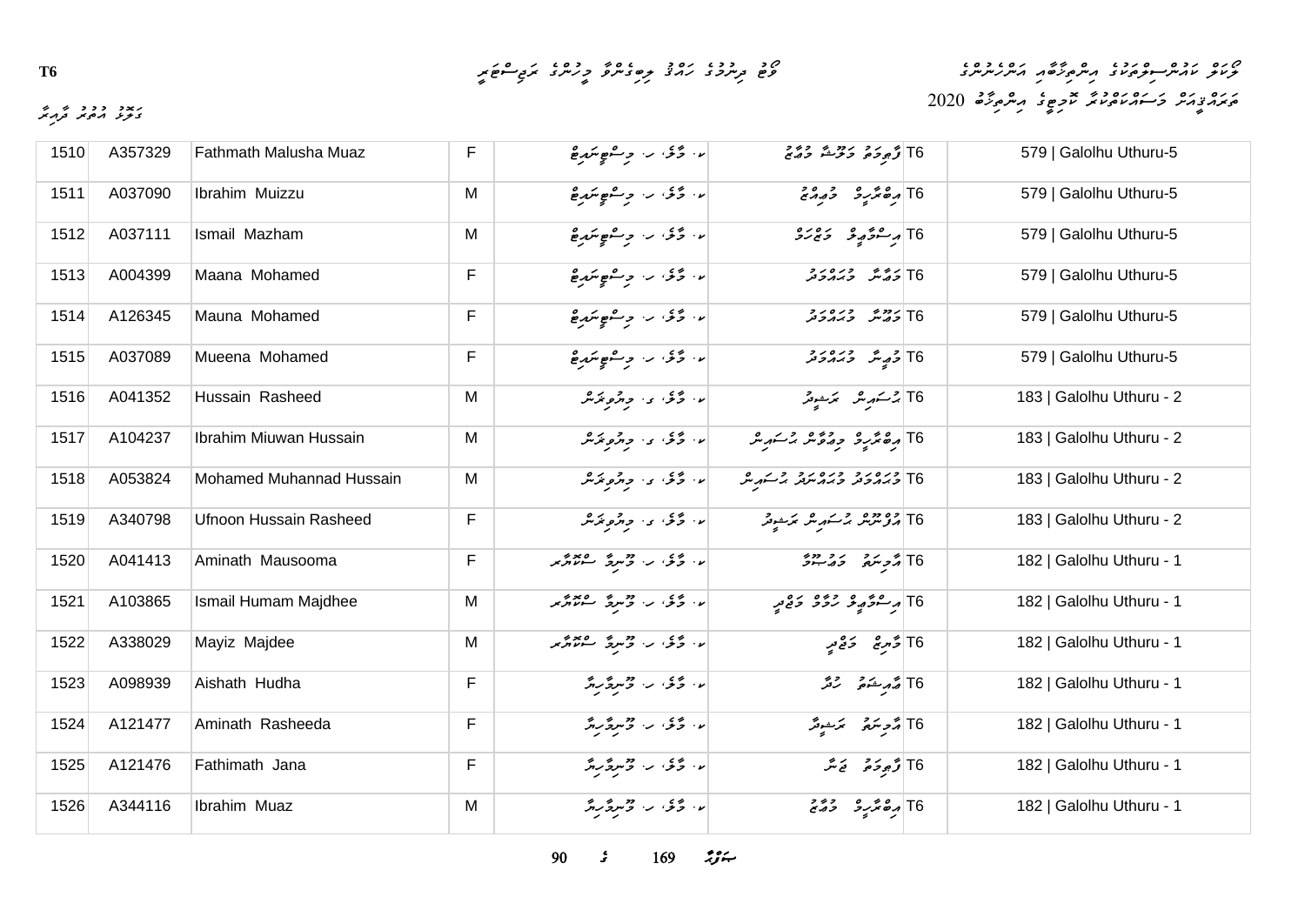*sCw7q7s5w7m< o<n9nOoAw7o< sCq;mAwBoEw7q<m; wBm;vB 2020<sup>, م</sup>وسر در مدد مدرج به مدرم مقرم قرار 2020*<br>موسر المستقرم المستقرم المستقرم المستقرم المستقرم المستقرم المستقرم المستقرم المستقرم المستقرم المستقرم المستقر

| 1527 | A344115 | Mariyam Nuha            | F | لا : وَكُوْا لِ الْمُحْسِرَةُ رِيزٌ | T6 ك <i>ويورو مرمَّ</i>                                      | 182   Galolhu Uthuru - 1 |
|------|---------|-------------------------|---|-------------------------------------|--------------------------------------------------------------|--------------------------|
| 1528 | A151250 | Mohamed Muraad          | M | لا : وَكُوْا لِ الْمُحْسِرَةُ رِيزٌ | T6 <i>ڈیزویز ڈیٹر</i>                                        | 182   Galolhu Uthuru - 1 |
| 1529 | A046945 | Ahmed Zareer            | M | ۱۰ وگی د وسروه                      | T6 <i>ټرې ترې تن</i> ې تر تنه                                | 184   Galolhu Uthuru - 3 |
| 1530 | A046947 | Aishath Shaheeda        | F | ۱۰ وگی که وسروی                     | T6 <i>مُفْہِ حَمَّةٍ حَمَّدٍ م</i> ُّ                        | 184   Galolhu Uthuru - 3 |
| 1531 | A064815 | Zara Zareer             | F | ۱۰ وگی د وسروه                      | T6 تج تج تج بريز                                             | 184   Galolhu Uthuru - 3 |
| 1532 | A166250 | Zuha Zareer             | F | لا د څخه د د څېړنده                 | T6 <i>بی ڈ</i> ب <sub>ے می</sub> ٹر                          | 184   Galolhu Uthuru - 3 |
| 1533 | A040535 | Abdulla Unais           | M | ١٠ وګڼ د وسروروه و                  | T6 كەھىراللە ك <i>ەسم</i> ەت                                 | 182   Galolhu Uthuru - 1 |
| 1534 | A045306 | Abdulla Yasaar          | M | ر، دی، در دوره و د                  | T6 كَمْ قْدْرَاللّه مَرْسَّمْتُمْ                            | 182   Galolhu Uthuru - 1 |
| 1535 | A368137 | Abdullah Haaish Umair   | M | ١٠ د د ٢ د ٢ د ٩ د ٩ د م            | T6 كَمَى مَّدَاللَّهُ كَ <sub>مَ</sub> مِيْشْ كَمَرْدَمِيْرَ | 182   Galolhu Uthuru - 1 |
| 1536 | A321595 | <b>Ahmed Zeek Unais</b> | M | ر، دی، د. دوم ده د                  | T6 <i>גُ.څَ.څر پی</i> مُسَمَّدٍ شَمَ                         | 182   Galolhu Uthuru - 1 |
| 1537 | A051258 | Aishath Hanna Ahmed     | F | ١٠ وګڼ د وسروره ور                  | T6 مەم شەم ئەش <i>ىر مەدە</i> م                              | 182   Galolhu Uthuru - 1 |
| 1538 | A330764 | AISHATH IJNAU YASAAR    | F | ١٠ وګڼ د وسروروه و                  | T6 مُدِينَة دِيمْ مُدَ مَرَ يَمْ حَمَدَ                      | 182   Galolhu Uthuru - 1 |
| 1539 | A330768 | Ali Dhaanish Yasaar     | M | ١٠ وګڼ د وسروره ومړ                 | T6 كمبر مگسرىشە م <i>رَسَّة م</i> ُ                          | 182   Galolhu Uthuru - 1 |
| 1540 | A120133 | Ali Yazdhaan Maaz       | M | ١٠ وګڼ د وسروروه و                  | T6 <i>ڇَجِ جَنَّ جَرَمَّنَ جَهُنَّ</i> ج                     | 182   Galolhu Uthuru - 1 |
| 1541 | A092627 | AMINATH MAIHA HAMEED    | F | لا د څخه د د چېروه هوم              | T6 مٌوِسَمَةٌ  وَمِرتٌ  بَرَوِيْرٌ                           | 182   Galolhu Uthuru - 1 |
| 1542 | A077080 | Fathimath Malsa Maaz    | F |                                     | T6 ۇ <sub>ج</sub> وخۇ خ <sup>و</sup> شە خەمە                 | 182   Galolhu Uthuru - 1 |
| 1543 | A166537 | Hawwa Zara Unais        | F |                                     | T6 ئەمگە ئۇ ئامگىرىشى ئىسىمبەت بىر                           | 182   Galolhu Uthuru - 1 |

*91 sC 169 nNw?mS*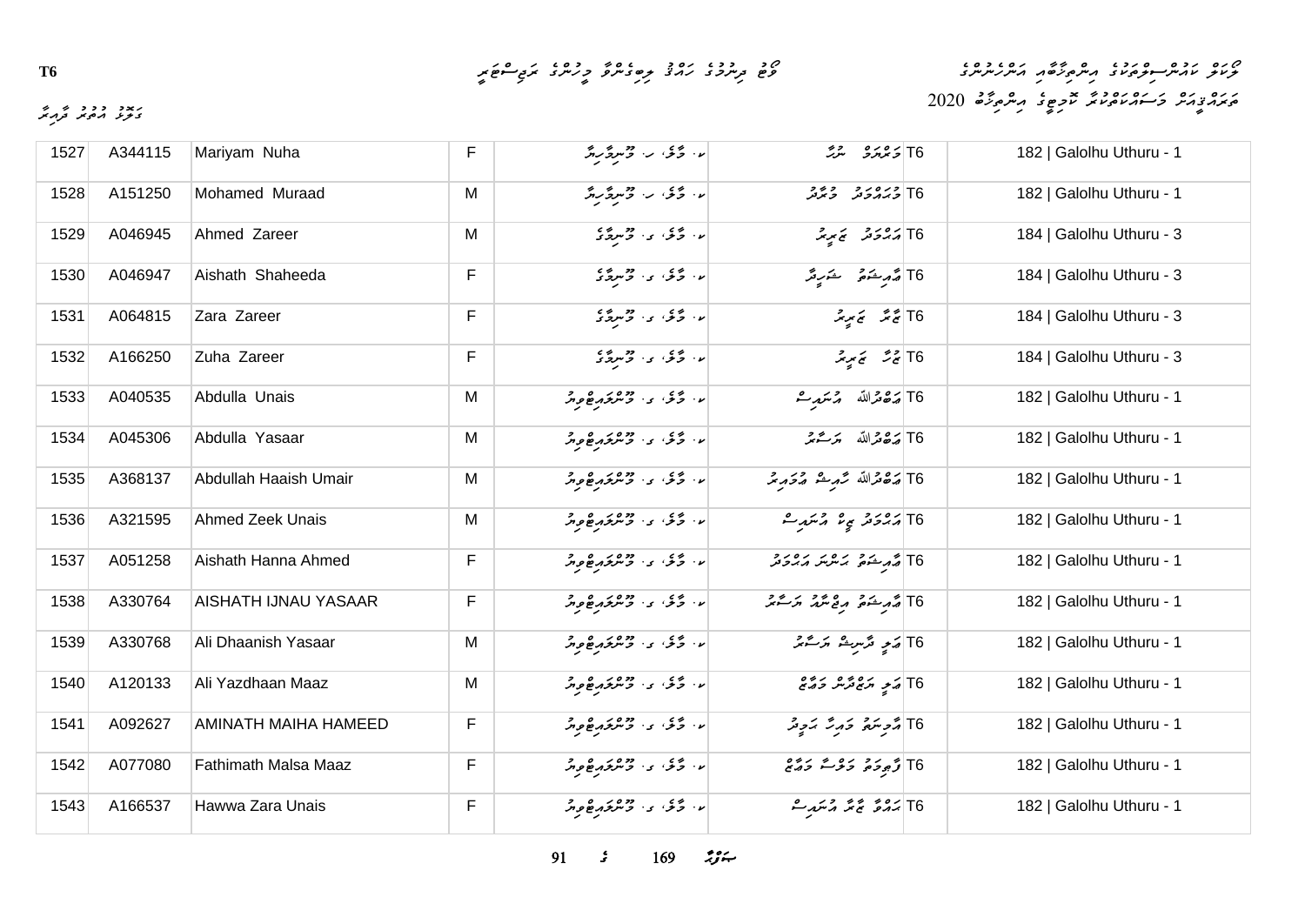*sCw7q7s5w7m< o<n9nOoAw7o< sCq;mAwBoEw7q<m; wBm;vB* م من المرة المرة المرة المرجع المرجع في المركبة 2020<br>مجم*د المريض المربوط المربع المرجع في المراجع المركبة* 

|  |  | $\theta$ $\theta$ $\theta$ $\theta$ $\theta$ $\theta$ $\theta$ |  |
|--|--|----------------------------------------------------------------|--|
|  |  | ىوى مەير ىرمىر                                                 |  |

| 1544 | A347355 | Ibrahim Marih Hameed        | M           | پار د محمد کی د محمد محمد الله د محمد الله د محمد کل د محمد کل د محمد کل استان کل د محمد الله د محمد الله د | T6  رەڭرىرى <i>دۇبرق ئ</i> وپۇ                | 182   Galolhu Uthuru - 1 |
|------|---------|-----------------------------|-------------|-------------------------------------------------------------------------------------------------------------|-----------------------------------------------|--------------------------|
| 1545 | A101841 | Mohamed Umair               | M           | ر، وَکَیْ کَ وَسَرَحَهِ جَمِعَهِ                                                                            | T6 <i>جُهُدُو دُوَ مُحَمِيثُ</i>              | 182   Galolhu Uthuru - 1 |
| 1546 | A051749 | Sakeena Ahmed               | F           | پارستخ کی دور و د                                                                                           | T6 س <i>ے پیڈ پر پرو</i> تر                   | 182   Galolhu Uthuru - 1 |
| 1547 | A149824 | Hanan Hassan                | $\mathsf F$ | ، دُکِّ، را دُمُروعُ وگُر                                                                                   | T6 زیگران <sub>پرسک</sub> ر                   | 579   Galolhu Uthuru-5   |
| 1548 | A033932 | Hassan Zareer               | M           | لا د څخه لار د وگرموغ و څ                                                                                   | T6  ټرسنګر    ټمپر <i>یڅ</i>                  | 579   Galolhu Uthuru-5   |
| 1549 | A036312 | Zeeniya Abdul Bari          | $\mathsf F$ | لا د د د ار د د د د و د د                                                                                   | T6 <sub>مج</sub> سرد مقصر دقوم پ              | 579   Galolhu Uthuru-5   |
| 1550 | A070842 | Shaaraa Abdul Rahman        | F           |                                                                                                             | T6 شَرَّرٌ <i>مَرْه دِهِ بِرِيرُ دُ</i> رُّ   | 183   Galolhu Uthuru - 2 |
| 1551 | A033804 | Aishath Liyusa              | F           | ر، دې ر. ده پو                                                                                              | T6 مُرمِّسَمُ مِ <i>رْبَّ</i>                 | 182   Galolhu Uthuru - 1 |
| 1552 | A033806 | Fathimath Waheedha          | $\mathsf F$ | لا د څخه له د وي.                                                                                           | T6 <i>وَّجِ حَمَّى وَبِ</i> قَر               | 182   Galolhu Uthuru - 1 |
| 1553 | A157925 | Fathimath Eema Hussain      | $\mathsf F$ | ر، دې ر. ده پو                                                                                              | T6 <i>وُجوحَۃ دِوُ بُن</i> َ <i>مَربِّرٌ</i>  | 182   Galolhu Uthuru - 1 |
| 1554 | A043465 | Ahmed Waheed                | M           | ر، ده ده ده ده ده ده د                                                                                      | T6 <i>גَ بُرْدَ تَدْ وَبِ</i> تْر             | 182   Galolhu Uthuru - 1 |
| 1555 | A350139 | Aminath Suma Ahmed          | F           | ر، دهی را ده ده د                                                                                           | T6 مُرجِسَمُ صَبَرَّ مَ <sup>رو</sup> دَة     | 182   Galolhu Uthuru - 1 |
| 1556 | A149849 | Fathimath Rasha Ibrahim     | $\mathsf F$ | ر، ده ده ده ده ده د                                                                                         | T6 <i>وُجوح</i> م مَٿُ مِڻ <i>مُرِ وُ</i>     | 182   Galolhu Uthuru - 1 |
| 1557 | A350138 | <b>FATHIMATH SUHA AHMED</b> | $\mathsf F$ | لا د څخه له ده وه دی                                                                                        | T6 <i>وُّجِودَ ۾ 'سُدُ</i> م <i>ُ</i> مُدونر  | 182   Galolhu Uthuru - 1 |
| 1558 | A027590 | Mariyam Shakeela            | F           | ر، حي ر، وه ده د                                                                                            | T6 كەنگەنى ئىقلىدىگە                          | 182   Galolhu Uthuru - 1 |
| 1559 | A049724 | Abdulla Niyaz               | M           |                                                                                                             | T6 مَ <b>ـُوت</b> رالله س <del>رتَرْ</del> يح | 185   Galolhu Uthuru - 4 |
| 1560 | A105448 | Ahmed Azmy                  | M           | ر وي د ووره ده.<br>د گواد وقع و برو                                                                         | T6  <i>كەبۇچۇ كەلچ</i> چ                      | 185   Galolhu Uthuru - 4 |

*92 s* 169 *i*<sub>s</sub> $\approx$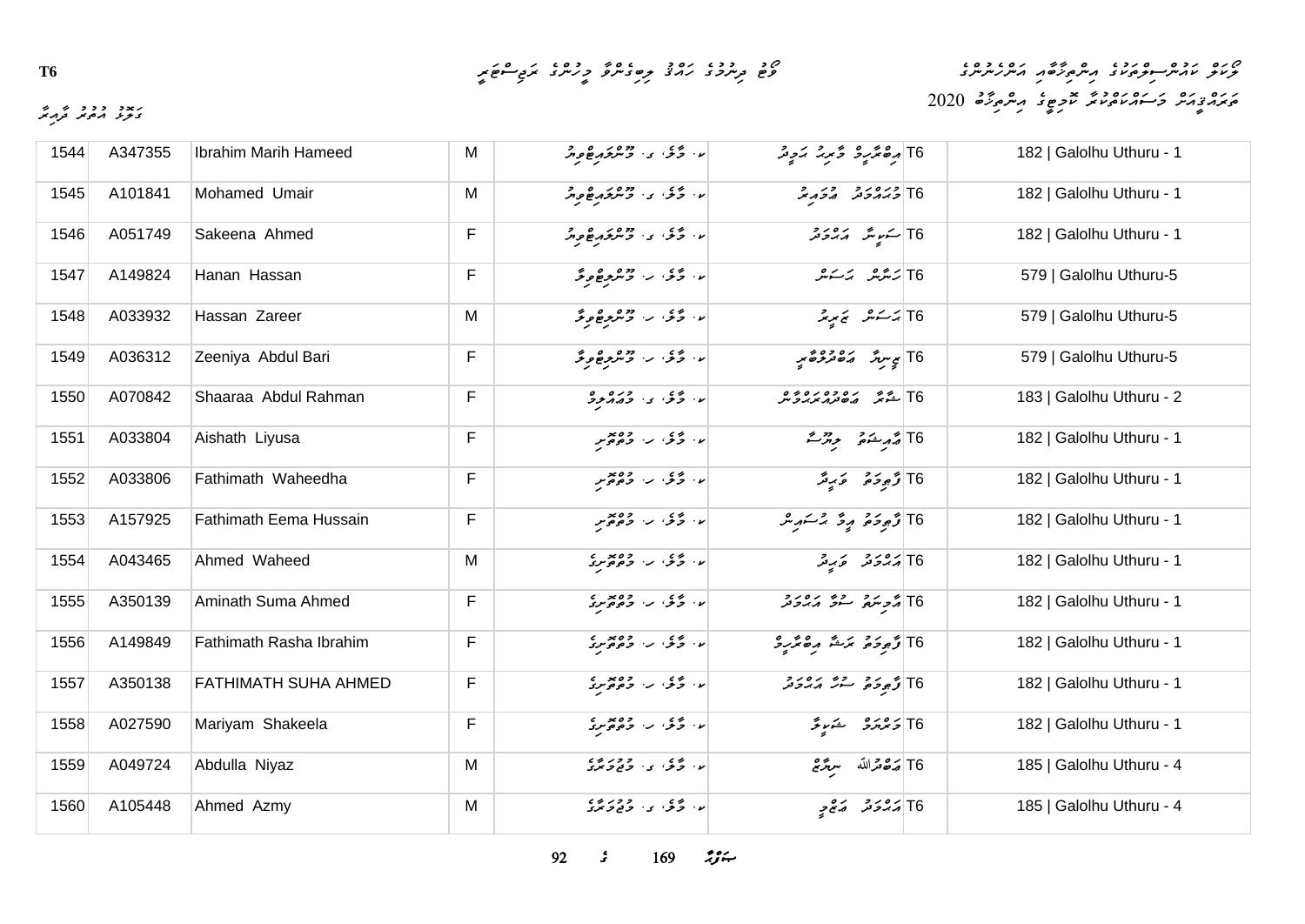*sCw7q7s5w7m< o<n9nOoAw7o< sCq;mAwBoEw7q<m; wBm;vB* م من المسجد المسجد المسجد المسجد المسجد العام 2020<br>مسجد المسجد المسجد المسجد المسجد المسجد المسجد المسجد المسجد ال

# *n8o<n@ q8qAq< q:uBmC*

| 1561 | A022039 | Asifa Mohamed          | F           | ر، گري، <sub>ک</sub> ار وري.<br>را، گري، را وقع <i>و</i> ين | T6 مُسِبِرٌ حَ <i>بَيْ</i> دُدَنْدُ                                                                  | 185   Galolhu Uthuru - 4 |
|------|---------|------------------------|-------------|-------------------------------------------------------------|------------------------------------------------------------------------------------------------------|--------------------------|
| 1562 | A079518 | Azmath Ibrahim         | $\mathsf F$ | ر د محکي د د وورون<br>راس گرگي د د وقع ويمرو                | T6 <i>مُتحدَّد</i> مِصْرَّرِدْ                                                                       | 185   Galolhu Uthuru - 4 |
| 1563 | A092406 | Faruhath Ibrahim       | F           | ر وي د ووره ده.<br>د گول د وقوم برد                         | T6 <i>ۇندىنۇ م</i> ەشرىۋ                                                                             | 185   Galolhu Uthuru - 4 |
| 1564 | A059815 | Fathimath Zahira       | F           | د وي د وره د<br>د گول د وقع و برد                           | T6 <i>وَّجِ دَمَعْ</i> تَجْرِيمُ                                                                     | 185   Galolhu Uthuru - 4 |
| 1565 | A119831 | Hussain Harish         | M           | ر د کال د ورور و د ورون<br>د ارگوار و و و و برو             | T6 يُرْسَمْ مِيْرِ مُسْتَمَدِ عَلَيْهِ مِيْتَ مِيْتَ مِيْتَ مِيْتَ مِيْتَ مِيْتَ مِيْتَ مِيْتَ مِيْت | 185   Galolhu Uthuru - 4 |
| 1566 | A079520 | Ibrahim Mohamed Didi   | M           | د وي د ووروه<br>د وگوا د وقع ويمرو                          | T6 رە ئرىر ئىم ئىم ئىس ئىس                                                                           | 185   Galolhu Uthuru - 4 |
| 1567 | A156134 | Jaah Latheef           | M           | ر، ن <sup>ج</sup> وی که ووره پا                             | T6 قى <sup>مى</sup> ئىچ <i>ە</i> نى                                                                  | 185   Galolhu Uthuru - 4 |
| 1568 | A156135 | Juvaana Latheef        | F           | د وي د وره ده<br>د گول د وقع و برد                          | T6 تحر <sup>و</sup> گ تر <i>بو</i> ژ                                                                 | 185   Galolhu Uthuru - 4 |
| 1569 | A079519 | Mariyam Ibrahim        | $\mathsf F$ | د د کلي د د ود ود.<br>د گلي د وقع ونړو                      | T6 <i>كاندىرى مەھەرگى</i>                                                                            | 185   Galolhu Uthuru - 4 |
| 1570 | A325397 | Mohamed Dhanyal Faiz   | M           | ر وي د ووره ده.<br>د گواد وقع و برو                         | T6 <i>ديرور د بروژو ژب</i> رج                                                                        | 185   Galolhu Uthuru - 4 |
| 1571 | A155627 | Nishfa Ibrahim         | F           | د د کلي د د ود ود.<br>د گلي د وقع ونړو                      | T6 سِيشرَنَ مِنْ مَرْسِرَةِ                                                                          | 185   Galolhu Uthuru - 4 |
| 1572 | A049617 | Rukhshath Ibrahim Didi | $\mathsf F$ | د د کې د دوروه<br>د گول د وق ويون                           | T6 برز جنوبه مرگ <i>م برد ور</i> مر                                                                  | 185   Galolhu Uthuru - 4 |
| 1573 | A056371 | Abdulla Niyaz          | M           | ر، د کې ر. وروده                                            | T6 كەنگەللە س <i>ىڭ ئى</i>                                                                           | 182   Galolhu Uthuru - 1 |
| 1574 | A140897 | Abdulla Vijan          | M           | ر، ده و.<br>د ارگو، ب ولاترو                                | T6 كَرْھْ مْرَاللّه مِقْ مْر                                                                         | 182   Galolhu Uthuru - 1 |
| 1575 | A055311 | Ahmed Nazim            | M           | د گرگان ورده د                                              | T6 <i>בَ بُدْدَ</i> قَرْ سُمْبِر مُحْ                                                                | 182   Galolhu Uthuru - 1 |
| 1576 | A127627 | Aishath Jasra          | F           | ر، ده و.<br>د ارگو، ب ولاترو                                | T6 م <i>مَّ مِ</i> شَمَّ مَحَ سَمَّدَ                                                                | 182   Galolhu Uthuru - 1 |
| 1577 | A113828 | Ali Naseem             | M           | د . و و .<br>د . و و . ر . و د ترو                          | T6 <i>ڇُجِ سَرَ-ڀ</i> وُ                                                                             | 182   Galolhu Uthuru - 1 |

**93** *s* **169** *n***<sub>3</sub>***n***<sub>1</sub></sup>**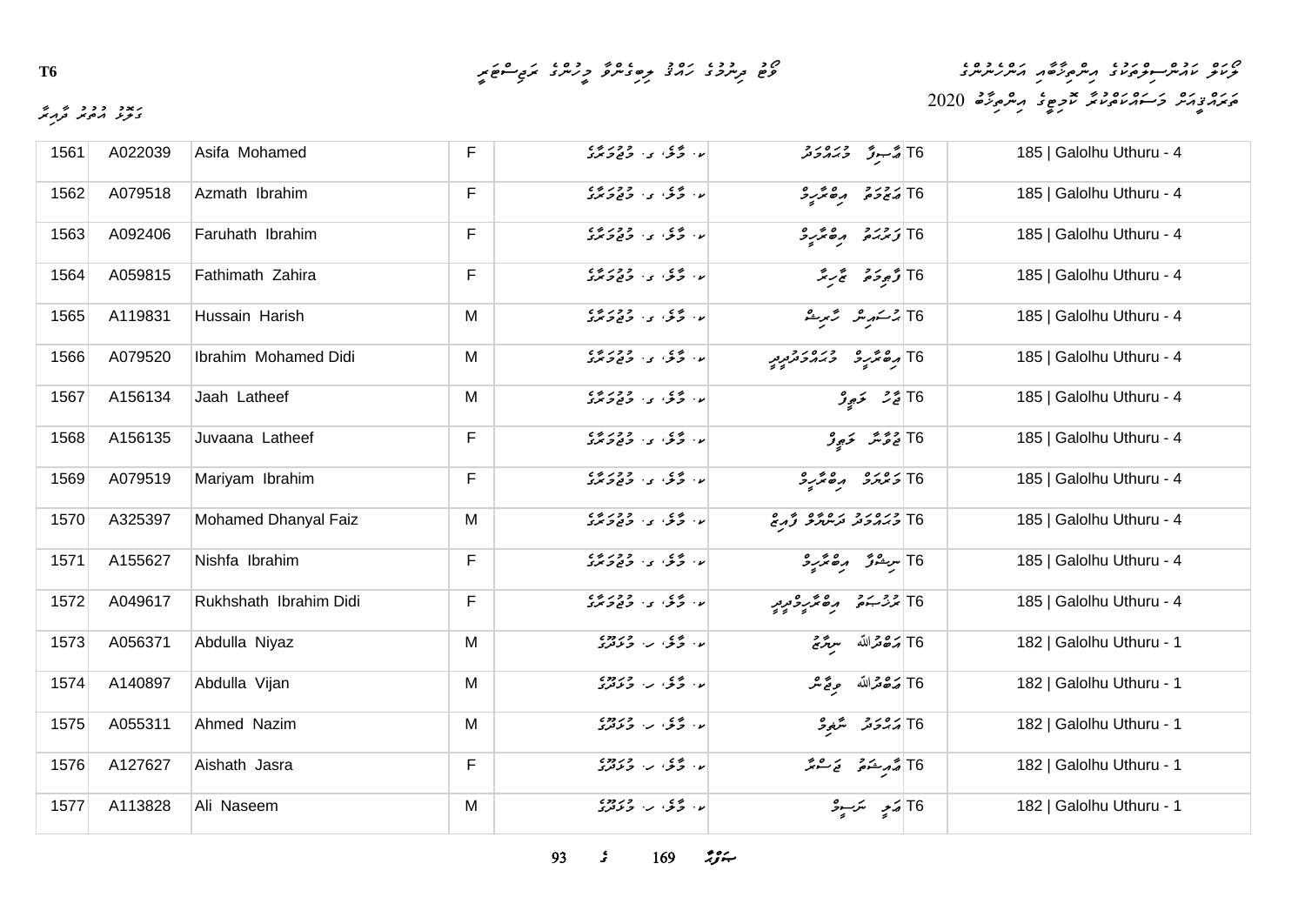*sCw7q7s5w7m< o<n9nOoAw7o< sCq;mAwBoEw7q<m; wBm;vB* م من المسجد المسجد المسجد المسجد المسجد العام 2020<br>مسجد المسجد المسجد المسجد المسجد المسجد المسجد المسجد المسجد ال

# *n8o<n@ q8qAq< q:uBmC*

| 1578 | A216869 | Aminath Maeesha Abdulla | F           | ر د نخوی ر وروه د                        | T6  تَرْحِ سَمَعَ = صَحْبَ = سَرْحَةَ سَرْاللّهِ                                                                                                                                                                                    | 182   Galolhu Uthuru - 1 |
|------|---------|-------------------------|-------------|------------------------------------------|-------------------------------------------------------------------------------------------------------------------------------------------------------------------------------------------------------------------------------------|--------------------------|
| 1579 | A054676 | Hussain Nizar           | M           | ر و وده<br>رو گروی را ولاتری             | T6 يُرْسَمَّهِ مَّدْ سِيِّ يُرْ                                                                                                                                                                                                     | 182   Galolhu Uthuru - 1 |
| 1580 | A035241 | Ibrahim Naseem          | M           | ر، دحی را وروه و                         | T6  رەڭرى <sub>ر</sub> س <i>ەب ۋ</i>                                                                                                                                                                                                | 182   Galolhu Uthuru - 1 |
| 1581 | A335018 | Kulshoom Ali            | F           | د . د ده .<br>د . د گو، ب . و د ترو      | T6ته چینې کمی                                                                                                                                                                                                                       | 182   Galolhu Uthuru - 1 |
| 1582 | A023209 | Mariyam Zahira          | F           | ر، گرگی، ر، وی دوء<br>در گرگی، ر، وی ترو | T6 <i>كَرْمَرْدْ بِيَّ-بِدَّ</i>                                                                                                                                                                                                    | 182   Galolhu Uthuru - 1 |
| 1583 | A354630 | Mohamed Hisham          | M           | د گري رس وروه د                          | T6 <i>وُبَرُوْدَتَرْ بِ</i> سُدَّرَ                                                                                                                                                                                                 | 182   Galolhu Uthuru - 1 |
| 1584 | A068418 | Mohamed Hussain         | M           | ر، گرمی، ر، وروده<br>ر، گرمی، را ولاتوری | T6 <i>32028 جنگهنگ</i> ر                                                                                                                                                                                                            | 182   Galolhu Uthuru - 1 |
| 1585 | A216868 | Mohamed Maeesh          | M           | ر، دحی، ر، ورده،                         | T6 <i>\$222 ذو</i> حة                                                                                                                                                                                                               | 182   Galolhu Uthuru - 1 |
| 1586 | A338231 | Mohamed Auzam Ali       | M           | ر، گرمی را ورده و                        | T6 <i>בג'הכת ההיז</i> כ ה <i>ב</i>                                                                                                                                                                                                  | 182   Galolhu Uthuru - 1 |
| 1587 | A090182 | Sharumeela Mohamed      | F           | ر، گري ر، وروه و                         | T6 خەترى <sub>چ</sub> ۇ ئ <i>ەزە</i> رەر                                                                                                                                                                                            | 182   Galolhu Uthuru - 1 |
| 1588 | A068601 | Shehenaz Mohamed        | F           | ر، دمجري ر، ورده د                       | T6 كەرتىر <i>دىمەدىر</i>                                                                                                                                                                                                            | 182   Galolhu Uthuru - 1 |
| 1589 | A068404 | Surayya Mohamed         | F           | ر، دمجني، ر، ورده ،                      | T6 فوتمرو محمد وره د و                                                                                                                                                                                                              | 182   Galolhu Uthuru - 1 |
| 1590 | A053847 | Aishath Ibrahim         | F           | ر، دی.<br>ر، وگی، ر، ویبرببرتربری        | T6 مُرِيسَمُ مِصْرَبِرْ                                                                                                                                                                                                             | 184   Galolhu Uthuru - 3 |
| 1591 | A040835 | AISHATH JEELAAN         | F           | لا د څخه د د څرومو                       | T6 <i>مُفْہِ شَہْنِ</i> ہِوَ سُرِ                                                                                                                                                                                                   | 184   Galolhu Uthuru - 3 |
| 1592 | A056805 | Hussain Irufan          | M           | لا د گلي د د تروگو                       | T6تے ہے کہ میں میرو میں میں میں میں اس کی میں اس کے ایک میں میں اس کے اس کے میران کے میران کے میران کے میران ک<br>میرے میران کے میران کے میران کے میران کے میران کے میران کے میران کے میران کے میران کے میران کے میران کے میران<br> | 184   Galolhu Uthuru - 3 |
| 1593 | A089713 | Mariyam Jinan           | $\mathsf F$ | لا د څخه د د څېړه پو                     | T6 <i>وَ بُرْمَرْدُ</i> مِ ب <i>ُرْبَرْ</i>                                                                                                                                                                                         | 184   Galolhu Uthuru - 3 |
| 1594 | A034026 | Mohamed Ibrahim         | M           | الا المحكما الأراد والروكو               | T6 <i>32828 مـ م</i> حكم بـ 2                                                                                                                                                                                                       | 184   Galolhu Uthuru - 3 |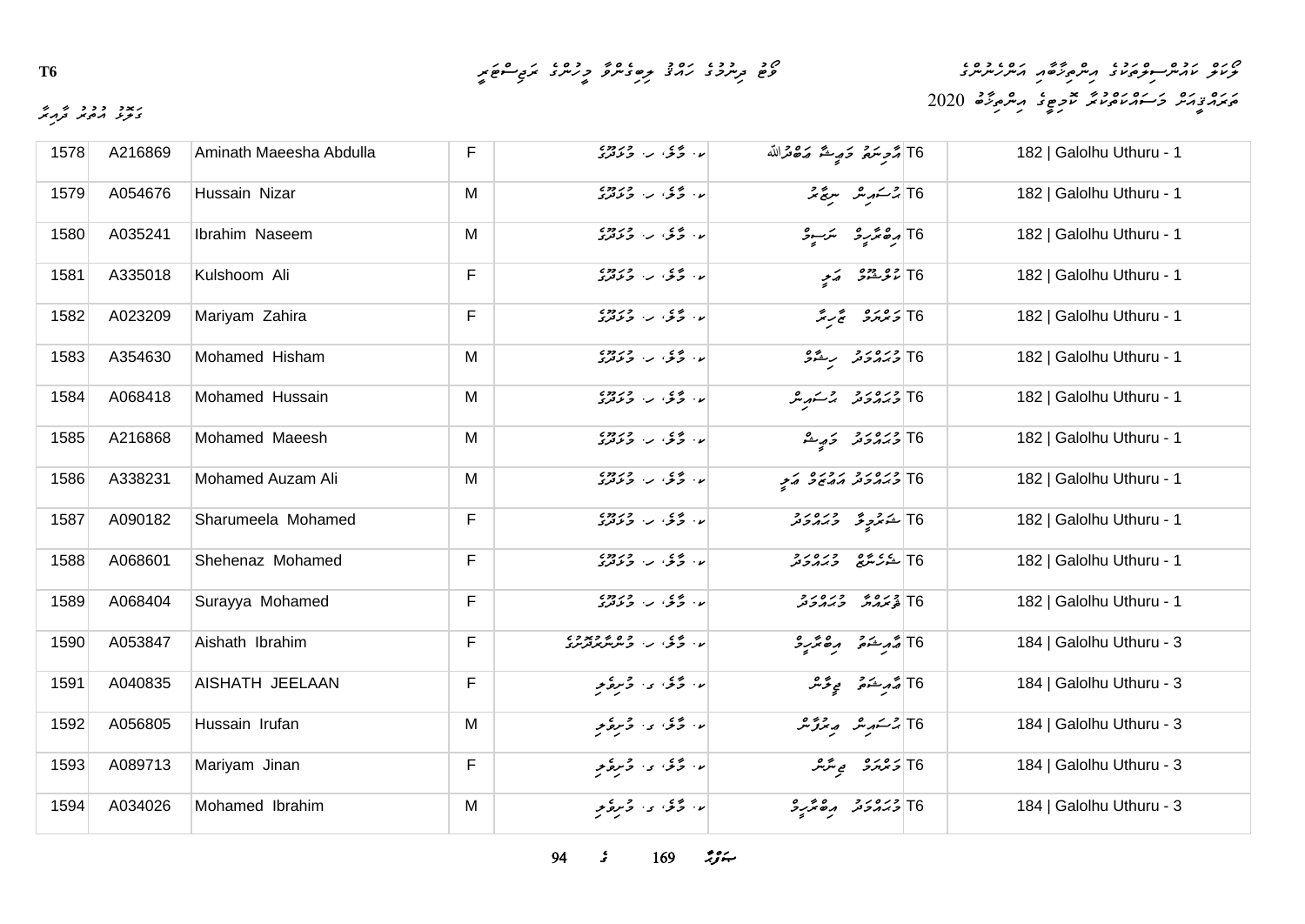*sCw7q7s5w7m< o<n9nOoAw7o< sCq;mAwBoEw7q<m; wBm;vB* م من المرة المرة المرة المرجع المرجع في المركبة 2020<br>مجم*د المريض المربوط المربع المرجع في المراجع المركبة* 

|  | تأثرنز أرحير الرمر |
|--|--------------------|

| 1595 | A056786 | Nasira Aboobakuru           | $\mathsf{F}$ | لا د څخه د د څېړه پو             | T6 مُرْجَعَ مُقْصَلَةٍ                                                   | 184   Galolhu Uthuru - 3     |
|------|---------|-----------------------------|--------------|----------------------------------|--------------------------------------------------------------------------|------------------------------|
| 1596 | A325460 | Mohamed Abaan               | M            | لا : ۇى ب ۋە ئەھ                 | T6 <i>جُهُدُونَ مَقْ</i> سُ                                              | 182   Galolhu Uthuru - 1     |
| 1597 | A337890 | Mohamed Yashfau Ali         | M            | لا : ۇي را دېمۇھ                 | T6 <i>בגר</i> כנ <i>ר</i> ו <i>רי<del>יינ</del>ר הב</i>                  | 182   Galolhu Uthuru - 1     |
| 1598 | A041812 | Salma Abdul Rahman          | $\mathsf{F}$ | $\frac{222}{100}$ ، د د د شمالگر | T6 كور دە دەرەپەر                                                        | 182   Galolhu Uthuru - 1     |
| 1599 | A069217 | Shaheema Abdul Rahman       | F            | لا : ۇى ب ۋە ئەش ئىر             | T6 خرى مەمەمد <i>ىرى بى</i> ر                                            | 182   Galolhu Uthuru - 1     |
| 1600 | A072492 | Adam Unais Zaki             | M            | ىن گەنگى يەر ئىگەش               | T6 أ <i>مُّ تَدَّةً. مُ</i> سَمَّدٍ مَسَمَّ                              | 460   Srilanka / Colombo - 1 |
| 1601 | A156165 | Ahmed Anas Zaki             | M            | ىر، بۇي بەر ئىگە                 | T6 <i>גُرْدُونْدْ مَ</i> مَرَتْ <sub>كَامِ</sub>                         | 185   Galolhu Uthuru - 4     |
| 1602 | A329223 | Fathmath Inasa Mohamed Zaki | $\mathsf F$  | ئارا ئۇقتى بىر ئاسىگە            | T6 ژ <sub>َّج</sub> وَدَ <sub>م</sub> ِسَّرَ <i>وَرُودِ دَ</i> نَمْ بِرَ | 185   Galolhu Uthuru - 4     |
| 1603 | A023232 | Zulaikha Jameel             | F            | لاستخرى كالمستمكر                | T6 يح <i>قرق</i> تح <i>و پ</i> حر                                        | 460   Srilanka / Colombo - 1 |
| 1604 | A000854 | Aishath Mohamed Manik       | $\mathsf F$  | الا اڭ ئاسكىرىگە كەلگەن ئى       | T6م شهر ورورور در م                                                      | 183   Galolhu Uthuru - 2     |
| 1605 | A037662 | Nafeesa                     | $\mathsf F$  | لا د گري دا سکوڪرگري گر          | T6 يترب <sub>د</sub> مئة                                                 | 183   Galolhu Uthuru - 2     |
| 1606 | A125821 | Ibrahim Shareef             | M            | ىن گەنقى كەردە                   | T6 <sub>م</sub> ەنگرى <sub>د</sub> ۇ شىرۇ                                | 184   Galolhu Uthuru - 3     |
| 1607 | A114065 | Raheema Moosa               | F            | ىن گەنى ئەسىرى بىر               | T6 بَرَرِدَ 2ْ حَبَّ                                                     | 185   Galolhu Uthuru - 4     |
| 1608 | A007707 | Abdulla Shafeeq             | M            | لا د څخه د انگرېزه د د           | T6 كەھەراللە خ <i>ەربى</i>                                               | 184   Galolhu Uthuru - 3     |
| 1609 | A063081 | Ahmed Huzaifath             | M            | لا د څخه د سکسرونونو             | T6 <i>ב</i> בכבר השתלב                                                   | 184   Galolhu Uthuru - 3     |
| 1610 | A063079 | <b>AISHATH EENAZ</b>        | $\mathsf F$  | لا گرگان سرس کرور                | T6 م <i>ەمبەھۇم بې</i> تىنى                                              | 184   Galolhu Uthuru - 3     |
| 1611 | A007706 | Ali Shafeeq                 | M            | لا کمچی کا میکن کرد د            | T6 <i>ڇُڇِ حُورِ لا</i>                                                  | 184   Galolhu Uthuru - 3     |

**95** *s* **169** *n***<sub>s</sub>***n***<sub>s</sub>**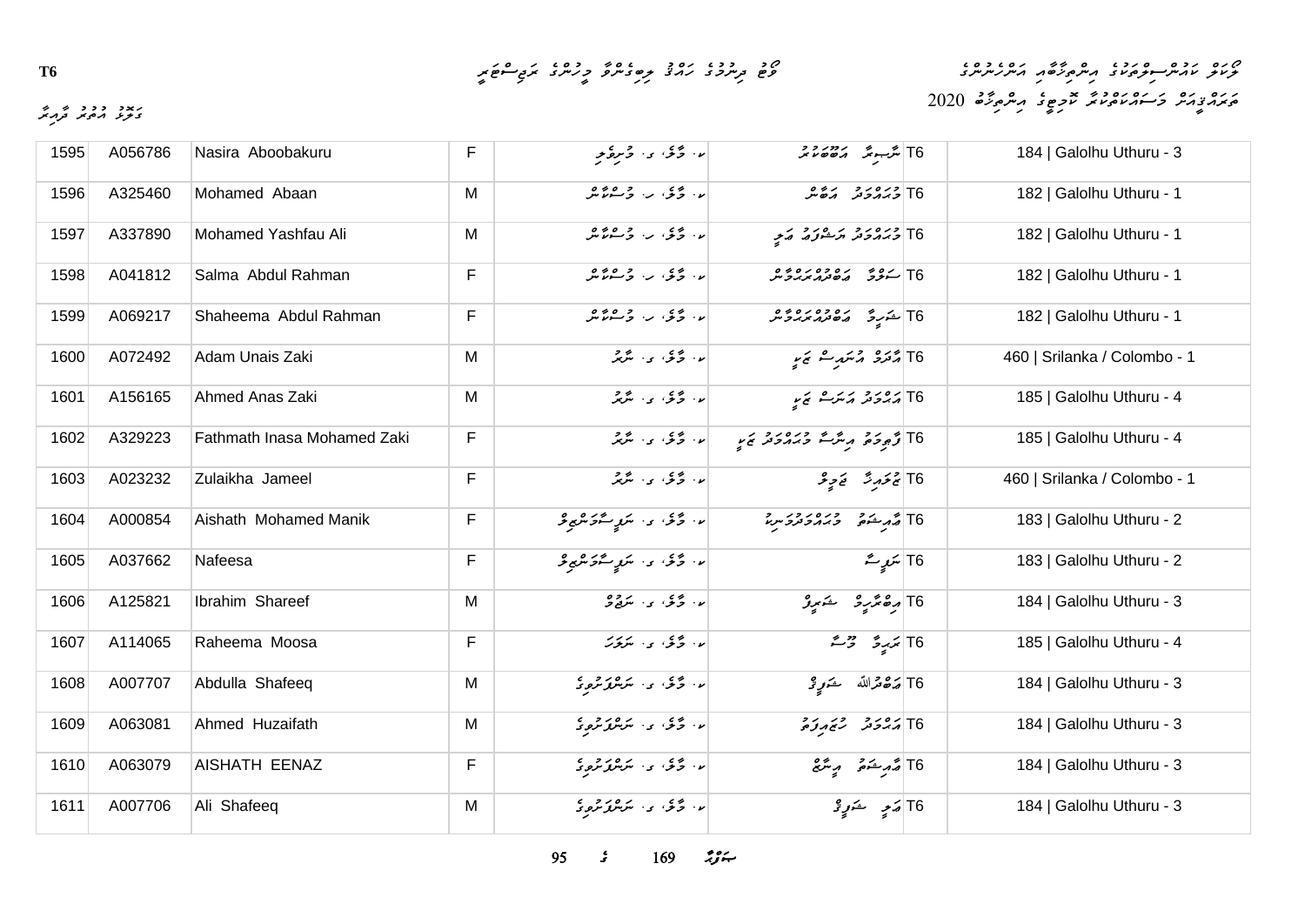*sCw7q7s5w7m< o<n9nOoAw7o< sCq;mAwBoEw7q<m; wBm;vB* م من المسجد المسجد المسجد المسجد المسجد العام 2020<br>مجم*د المسجد المسجد المستجد المسجد المسجد المسجد المسجد المسجد المسجد المسجد المسجد المسجد المسجد المسجد المسجد* 

| 1612 | A349612 | Ali Maish Mohamed         | M            | ئاس ئۇنى كەر سىرتىكى تىرە ئ                  | T6 كمامي كامياشك ويمام كانت                                               | 184   Galolhu Uthuru - 3 |
|------|---------|---------------------------|--------------|----------------------------------------------|---------------------------------------------------------------------------|--------------------------|
| 1613 | A063080 | Aminath Sulaiman          | $\mathsf F$  | لا د څخه د سکيلوگروند                        | T6 مَّ <i>جِينَهُ</i> جَوَ مِعَ مَّ                                       | 184   Galolhu Uthuru - 3 |
| 1614 | A071572 | Amir Hussain              | M            | لا : د د کال د اسکانگرېزو د ا                | T6 م <i>حجة بمستهد</i> ه                                                  | 184   Galolhu Uthuru - 3 |
| 1615 | A343059 | Fathmath Eeman Amir       | $\mathsf{F}$ | الا انجني الماس وروالي المعالم المحافظ       | T6 <i>وَّجِوحَةَ وِحَ</i> ّتَرَ <i>مُ</i> حَرِّتَرَ                       | 184   Galolhu Uthuru - 3 |
| 1616 | A372198 | Hussain Anoof Ali         | M            | ئەس ئىچى، ئەس ئىش ئۇ ئىزە ئى                 | T6 ير <i>شهر مه مربوع م</i> حمو                                           | 184   Galolhu Uthuru - 3 |
| 1617 | A349611 | Ibrahim Yaish Mohamed     | M            | ئەس ئۇنى كەر ئىش ئىش ئور ئە                  | T6 مەھگرى كەم قىدەر د                                                     | 184   Galolhu Uthuru - 3 |
| 1618 | A007705 | <b>ISMAIL SHAFEEQ</b>     | M            | لا : د د کال د انگرېزه د د                   | T6 <sub>م</sub> ېشتو په کله د کله د د کله د کله د کله د کله د کله د کله د | 184   Galolhu Uthuru - 3 |
| 1619 | A349682 | <b>Maahil Ahmed Nazim</b> | M            | لا گرگان میں میں مورون                       | T6 دُرِعْ <i>مَدْدَنْدْ</i> مُّهْدِعْ                                     | 184   Galolhu Uthuru - 3 |
| 1620 | A007709 | Mohamed Shafeeg           | M            | ر، گ <sup>ې</sup> نۍ، <sub>کا</sub> سرگرېزون | T6 <i>ۇنزۇرۇ ئۇرۇ</i>                                                     | 184   Galolhu Uthuru - 3 |
| 1621 | A327231 | Mohamed Uvaish Ismail     | M            |                                              | T6 درەرد دىرىش رەشمەر                                                     | 184   Galolhu Uthuru - 3 |
| 1622 | A060787 | Salma Sulaiman            | $\mathsf F$  | لا د څخه د امکملگانلونو                      | T6   س <i>ُوُوَّة سُمُوَ<sub>مَ م</sub>ُرَّسُ</i>                         | 184   Galolhu Uthuru - 3 |
| 1623 | A050780 | Shazna Sulaimaan          | F            | ئەس ئىچى، ئەس ئىش ئۇ ئىزە ئى                 | T6 خەم ئىر ئىم <i>كىم بىر ئا</i> ر                                        | 184   Galolhu Uthuru - 3 |
| 1624 | A012058 | Abdul Haadhee Ali Didi    | M            | ىن گەنگى، ئەسكەنلىر                          | T6 كەھىر <i>ۇرگىر كەچەپەر</i>                                             | 185   Galolhu Uthuru - 4 |
| 1625 | A011630 | Abida Mohamed             | F            | ىڭ بۇقتى بەر ئىكرىمى                         | T6 مُصِعَّر حَبَّدَ حَدِ                                                  | 185   Galolhu Uthuru - 4 |
| 1626 | A053756 | Fathimath Shizleen        | F            | ىڭ بۇقتى بەر ئىكرىمىتى ئى                    | T6 <i>وُ<sub>ج</sub>ودَهْ</i> ش <sub>و</sub> چمچر                         | 185   Galolhu Uthuru - 4 |
| 1627 | A368085 | Hussain Joodh             | M            | لاستخرى كالمتمرض                             | T6 پرڪ <i>مب</i> شرق قي قر                                                | 185   Galolhu Uthuru - 4 |
| 1628 | A098336 | Mohamed Fazul             | M            | لاستخرى كالمسترجين                           | T6 <i>ۋېزودتى تى</i> شتى                                                  | 185   Galolhu Uthuru - 4 |

*96 s* 169 *i*<sub>s</sub> $\approx$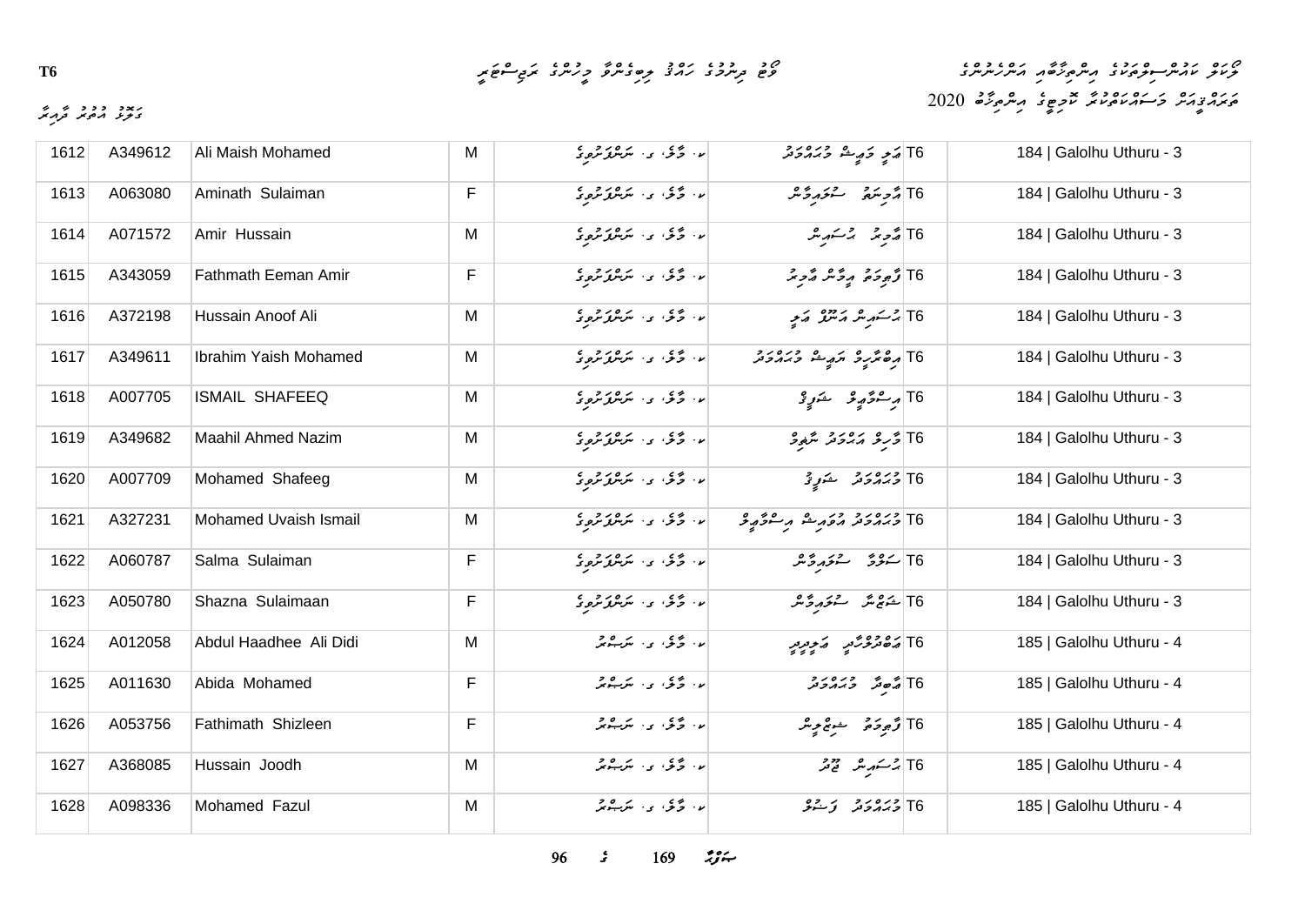*sCw7q7s5w7m< o<n9nOoAw7o< sCq;mAwBoEw7q<m; wBm;vB* م من المرة المرة المرة المرجع المرجع في المركبة 2020<br>مجم*د المريض المربوط المربع المرجع في المراجع المركبة* 

| 1629 | A123880 | Ali Fahud              | M           | لا د څو د سرچونونو                             | T6 <i>ڇپ وَرُهُ</i>                                  | 185   Galolhu Uthuru - 4 |
|------|---------|------------------------|-------------|------------------------------------------------|------------------------------------------------------|--------------------------|
| 1630 | A068518 | Aminath Rifna          | F           | لا د محتى الاسترات مركز مركز محركة المحركة الم | T6 مُرجِسَمُ مِرْمَثَر                               | 185   Galolhu Uthuru - 4 |
| 1631 | A119992 | Asfa Hussain           | F           | لا د محکي دا انگرېگونگونگ                      | T6 كەشۇ ئەسكەرلى <sub>ش</sub>                        | 185   Galolhu Uthuru - 4 |
| 1632 | A068063 | Fathimath Shabana      | F           | لا د محکي دا انگرېنگونگه                       | T6 <i>وَّجِوَدَة</i> شَقَّعَ <i>دُ</i>               | 185   Galolhu Uthuru - 4 |
| 1633 | A050788 | Hussain Mohamed Maniku | M           | لا د محکي دا مکه مکه مگه مگر                   | T6 يُرْسَمْ مِنْ مُحْمَدَ وَيُرْدَوْ وَيُرْدِمُ مِنْ | 185   Galolhu Uthuru - 4 |
| 1634 | A306147 | Ibrahim Asfan          | M           | لا د څخه د انگرېنگه چې گ                       | T6 <sub>م</sub> ەنگەر كەرگە ئەرگىتى                  | 185   Galolhu Uthuru - 4 |
| 1635 | A060067 | Ahmed Shamoon          | M           | الاء گري الله سرگر                             | T6 <i>גُرُونَ خُوشِ</i> رُ                           | 185   Galolhu Uthuru - 4 |
| 1636 | A045684 | Aishath Shaneez Luthfi | F           | الا، گەنگە ب، ئىبرگە                           | T6 <i>۾ُوحَمَّةِ</i> حُمَّسِيْرُ خُمُورِ             | 185   Galolhu Uthuru - 4 |
| 1637 | A058761 | Mohamed Luthfy         | M           | الا، گەنگە ب، ئىبرگە                           | T6 <i>\$222 \$25</i>                                 | 185   Galolhu Uthuru - 4 |
| 1638 | A073248 | Rayyana Ibrahim Manik  | F           | الا، گُرِی که سرگی                             | T6 <i>بَرْمُ مَنَّرٌ مِنْ مُرْبِرْدُوَ مِنْ</i>      | 185   Galolhu Uthuru - 4 |
| 1639 | A075917 | Nafha Naseem           | F           | ا د گري د اسرکر موثر ا                         | T6 يَرُوُجُ - يَرَسِوڤُ                              | 184   Galolhu Uthuru - 3 |
| 1640 | A123894 | Aishath Samaamath      | F           | لا د محکمه سر شمه کامل                         | T6 مۇم شۇر سىۋ <i>ەر د</i>                           | 182   Galolhu Uthuru - 1 |
| 1641 | A053775 | Luthufbaan Latheef     | $\mathsf F$ | لا د گوی را شماه کار                           | T6تج <i>ووڻ شر خبون</i>                              | 182   Galolhu Uthuru - 1 |
| 1642 | A306112 | Mohamed Samoon Hassan  | M           | لا د محکمه سره پره پر                          | T6 درور در دوده برگتر                                | 182   Galolhu Uthuru - 1 |
| 1643 | A022264 | <b>AISHATH ABBAS</b>   | F           | الا : دَ دْ الْمَسْتَمْ يَا مِيْشْ             | T6 مُ <sub>م</sub> شَمَّ <i>مُمَّةٌ -</i>            | 185   Galolhu Uthuru - 4 |
| 1644 | A022261 | Ali Akbar Naeem        | M           | لا : دَ دَ الله عَ الله عَ عَبِيسٌ             | T6 <i>בَجِ בَرَدْهَ يَرَ سَمِي</i> رَ                | 185   Galolhu Uthuru - 4 |
| 1645 | A022262 | Mohamed Shafiee        | M           | لا : 35 لا سرة عبر مر                          | T6  <i>32,325 گوم</i> ي                              | 185   Galolhu Uthuru - 4 |

*97 sC 169 nNw?mS*

ر **x و c c c c c c c c c c c c c c**<br>*e c c c c c c c c c c*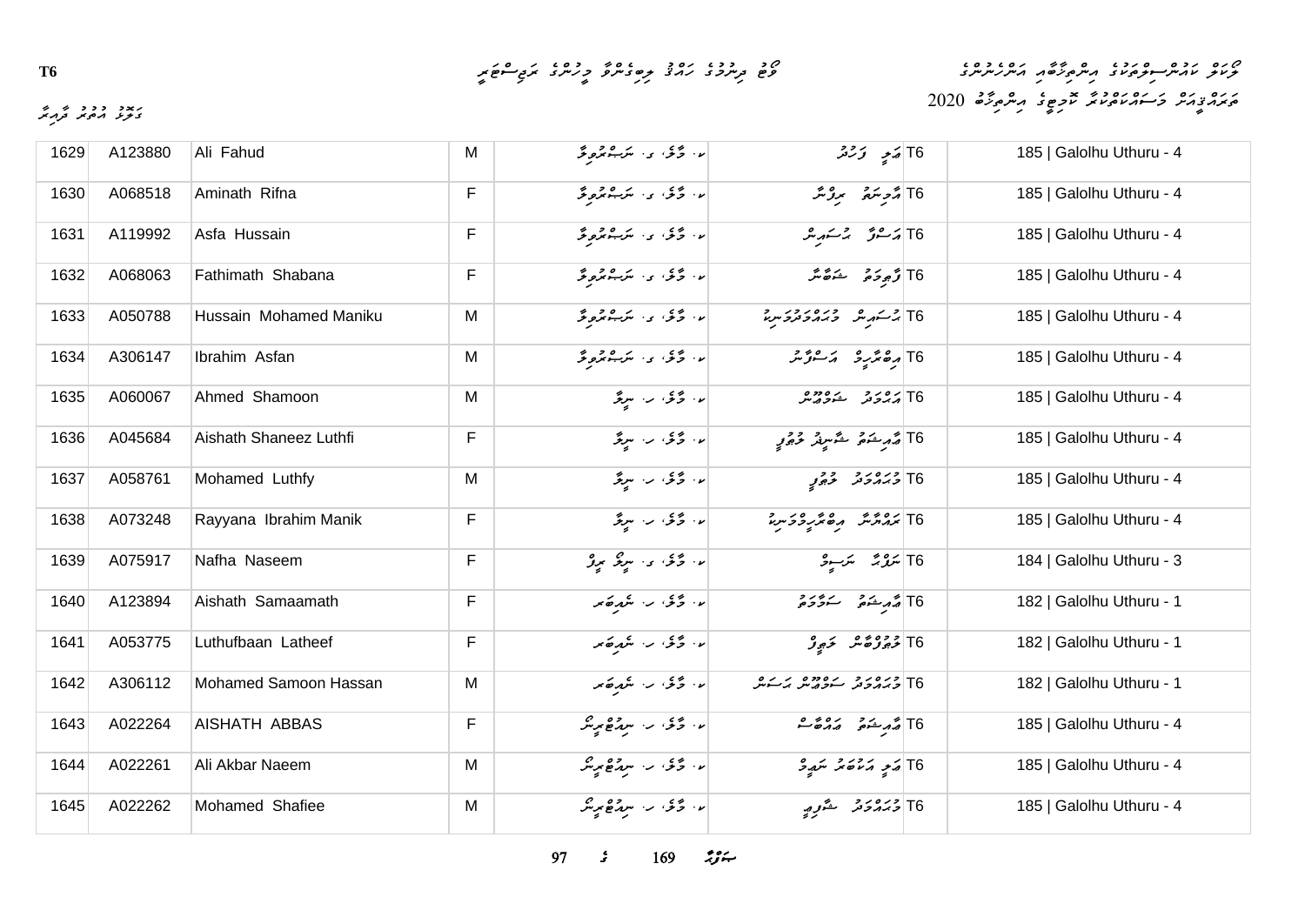*sCw7q7s5w7m< o<n9nOoAw7o< sCq;mAwBoEw7q<m; wBm;vB* م من المسجد المسجد المسجد المسجد المسجد العام 2020<br>مجم*د المسجد المسجد المستجد المسجد المسجد المسجد المسجد المسجد المسجد المسجد المسجد المسجد المسجد المسجد المسجد* 

# *n8o<n@ q8qAq< q:uBmC*

| 1646 | A022267 | <b>MOHAMED NAEEM HUSSAIN</b> | M            | پار د محرکی را سر محصوبتگر                                                                                    | T6   3.28 \$ 3.29   3.29 \$ 0.00 \$                  | 185   Galolhu Uthuru - 4     |
|------|---------|------------------------------|--------------|---------------------------------------------------------------------------------------------------------------|------------------------------------------------------|------------------------------|
| 1647 | A022265 | Shafiya Naeem                | $\mathsf F$  | الا : 33 - سرقم مرتكز                                                                                         | T6 ڪ <i>ُوبگ سَمِي</i> وُ                            | 185   Galolhu Uthuru - 4     |
| 1648 | A025062 | Ahmed Shimau                 | M            | ۱۰ د کال د سرورو و تر                                                                                         | $75.25$ $\frac{25.25}{16}$                           | 184   Galolhu Uthuru - 3     |
| 1649 | A035044 | <b>AISHATH SHIRMEENA</b>     | $\mathsf F$  | ، د دې د سمدورو پر                                                                                            | 76 <i>۾ُ مِ</i> ڪُمُو ڪُو <i>مُرُحٍ مُرُ</i>         | 184   Galolhu Uthuru - 3     |
| 1650 | A025063 | Ali Shifaz                   | M            | ، د د د سروره و د                                                                                             | T6 <i>ڇُجِ حوڙي</i>                                  | 456   India / Trivandrum - 1 |
| 1651 | A067413 | Fathimath Shiuna             | $\mathsf F$  | ، د د کار د سرور د ور                                                                                         | T6 <i>وَّجِودَةْ</i> سِي <i>دْ</i> سَّر              | 184   Galolhu Uthuru - 3     |
| 1652 | A152299 | Mariyam Sidhuna              | $\mathsf F$  | ، د دې د سمدود پر                                                                                             | T6 كەبىر ئەرگە سەمەتىر                               | 456   India / Trivandrum - 1 |
| 1653 | A066470 | Zareena Hassan Fulhu         | $\mathsf F$  | ، د د د سروره و د                                                                                             | T6 نج پرېنز کرک <i>مروج</i> و                        | 184   Galolhu Uthuru - 3     |
| 1654 | A138157 | Ahmed Riyaz                  | M            | لا د محکي دا سرمر شمړيخ                                                                                       | T6 <i>ړېږ ته بېرگ</i>                                | 184   Galolhu Uthuru - 3     |
| 1655 | A347936 | Aishath Shaufa               | F            | لاستحق والمستركة وهي                                                                                          | T6 مُرمِّسَمُ شَمَ <i>رٌ</i> وٌ                      | 184   Galolhu Uthuru - 3     |
| 1656 | A057353 | Aminath Sheroza              | $\mathsf F$  | لاستحق والمستركة وهي                                                                                          | T6 مُجِسَعَة مُسْتَمَتَّع                            | 184   Galolhu Uthuru - 3     |
| 1657 | A153087 | Hussain Shah                 | M            | لا محمود المستر من المستورج                                                                                   | T6 پڑے پر شہر ش <i>گ</i> ڑ                           | 184   Galolhu Uthuru - 3     |
| 1658 | A144740 | Khalida Ali                  | $\mathsf{F}$ | لا المحمق المستر المستمر وهي المستقرح المستقرح المستقرح المستقرح المستقرح المستقرح المستقرح المستقرح المستقرح | T6 <i>ڈونڈ مَ</i> ی                                  | 184   Galolhu Uthuru - 3     |
| 1659 | A319082 | Mariyam Shama                | F            | لا د محکي دا سرمر شمړيخ                                                                                       | $52.25$ $\sqrt{2}$ $\sqrt{6}$                        | 184   Galolhu Uthuru - 3     |
| 1660 | A081551 | Mohamed Shereez              | M            | لا المحمى المستركة المستمر وهي                                                                                | T6  <i>وُبَہُ وَبَوْ</i> حَسَنِ صَحَمَتِ مِنْ        | 184   Galolhu Uthuru - 3     |
| 1661 | A356126 | Dhaniya Ahmed Shareef        | $\mathsf F$  | الأرمحى المارا المتمالي                                                                                       | T6 تَدَّسِيَّرَ بَدَيْرَتْدْ شَ <sub>كَ</sub> بِرِدْ | 183   Galolhu Uthuru - 2     |
| 1662 | A124252 | <b>Dheena Ahmed Shareef</b>  | F            | الاستخفى المستمر المستعمل                                                                                     | T6 مرین <i>گ مُرْدُوَمَّر حُمَہورْ</i>               | 183   Galolhu Uthuru - 2     |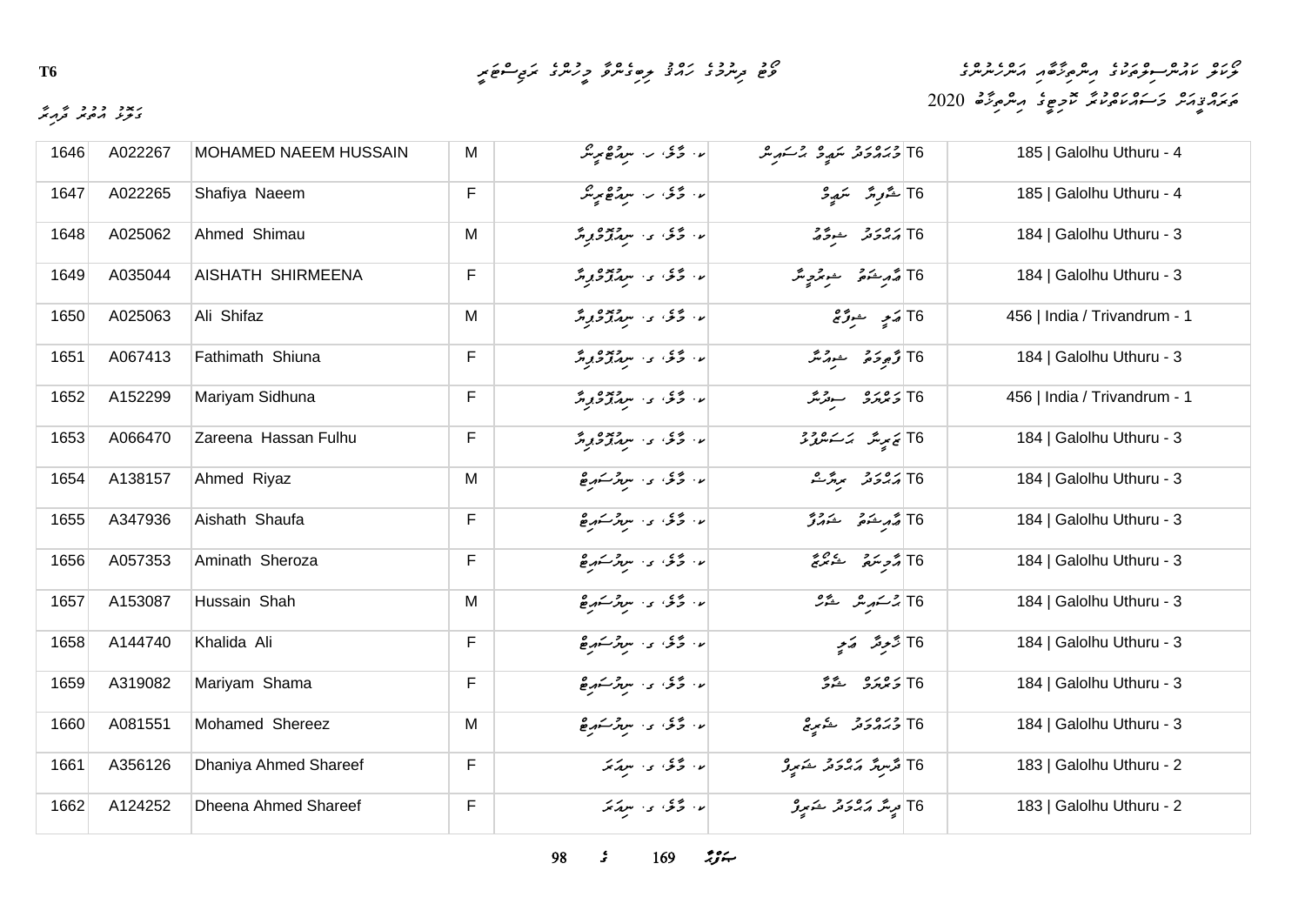*sCw7q7s5w7m< o<n9nOoAw7o< sCq;mAwBoEw7q<m; wBm;vB* م من المرة المرة المرة المرجع المرجع في المركبة 2020<br>مجم*د المريض المربوط المربع المرجع في المراجع المركبة* 

|  |  | $\rightarrow$ $\rightarrow$ $\rightarrow$ $\rightarrow$ $\rightarrow$ $\rightarrow$ $\rightarrow$ $\rightarrow$ |
|--|--|-----------------------------------------------------------------------------------------------------------------|
|  |  | ىرى مەر ىرمىر                                                                                                   |

| 1663 | A011861 | Fathimath Shareef             | F           | الأرمح في المالي المستركين                                                                                                                  | T6 <i>وُّهِ دَمُ</i> شَهِرُ مَ                     | 183   Galolhu Uthuru - 2 |
|------|---------|-------------------------------|-------------|---------------------------------------------------------------------------------------------------------------------------------------------|----------------------------------------------------|--------------------------|
| 1664 | A012046 | Mohamed Naseer                | M           | $\frac{1}{5}$ $\frac{1}{5}$ $\frac{1}{5}$ $\frac{1}{5}$ $\frac{1}{5}$ $\frac{1}{5}$ $\frac{1}{5}$                                           | T6 <i>ۇنەھ كى مىليەن</i> م                         | 579   Galolhu Uthuru-5   |
| 1665 | A293765 | Shamoon Naseer                | M           | $\frac{1}{2}$                                                                                                                               | T6 ش <i>ۇھىلا</i> س <i>ىببى</i> گە                 | 579   Galolhu Uthuru-5   |
| 1666 | A346135 | Shurufa Naseer                | F           | $\frac{1}{2}$ $\frac{1}{2}$ $\frac{1}{2}$ $\frac{1}{2}$ $\frac{1}{2}$ $\frac{1}{2}$ $\frac{1}{2}$ $\frac{1}{2}$ $\frac{1}{2}$ $\frac{1}{2}$ | T6 شىمرتى ئىرسومى                                  | 579   Galolhu Uthuru-5   |
| 1667 | A033433 | Aishath Nasheeda Hussain      | F           | $\downarrow$ ، دَگَرَ، را سِرَمَرَسَ                                                                                                        | T6 م <i>ۇم شەھ</i> سىنىدىگر برىسكىرىكر             | 182   Galolhu Uthuru - 1 |
| 1668 | A063487 | Nazumeena Nihad Latheef       | $\mathsf F$ | اللاء بحرى الله السي محمد محمد الله                                                                                                         | T6 سَيَجْ حِ سَّر سِرتَشْ حَ جِ تَرْ               | 182   Galolhu Uthuru - 1 |
| 1669 | A063632 | Nazzam Nihad Latheef          | M           | اللاء بحرى الله المسيحة يحدهما                                                                                                              | T6 سَمَدْ قَدْ سِرَّتْتَرْ خَ <sub>جُو</sub> تْر   | 182   Galolhu Uthuru - 1 |
| 1670 | A045124 | Nihad Latheef                 | M           | لا د گري ب سرگرمگر                                                                                                                          | T6 س <i>رنڈنڈ خیو</i> ڑ                            | 182   Galolhu Uthuru - 1 |
| 1671 | A044728 | Abida Abdulla Didi            | F           | لا د گلی دا سرکانگرنگ                                                                                                                       | T6 صُحوصٌ صَحْدَثَاللَّهُ مِرْمَرِ                 | 183   Galolhu Uthuru - 2 |
| 1672 | A044725 | Ahmed Abdul Majid             | M           | ئار گەنگە كەر سىر كەنگەنگە ئىر                                                                                                              | T6 <i>גُرُونَر   ډەۋەۋەپ</i> ر                     | 183   Galolhu Uthuru - 2 |
| 1673 | A044726 | Hamid Abdul Majid             | M           | لاستخوا كالمسترجون                                                                                                                          | T6 تُر <i>وِيرُ مَ®تروُوُّي ترُ</i>                | 183   Galolhu Uthuru - 2 |
| 1674 | A044727 | Ibrahim Abdul Majid           | M           | لا د گلی دا سرکرسی بر                                                                                                                       | T6 مەھمەرىق مەھىرى <i>مۇ قى</i> ر                  | 137   Lh. Naifaru - 2    |
| 1675 | A337272 | Aminath Bathool Ahmed Rasheed | $\mathsf F$ | بار محکمه اس سرچرگ                                                                                                                          | T6 مُ <i>جِسَمُ مُحَمَّرٌ مُرَدَّدٌ</i> مَرْشِيْرٌ | 185   Galolhu Uthuru - 4 |
| 1676 | A045017 | Mariyam Saya Ahmed            | F           | الا، وَكَوْا بْ سِرْيْرٌ                                                                                                                    | T6 زرمرو گرگر ره رو                                | 185   Galolhu Uthuru - 4 |
| 1677 | A026206 | Dr Ahmed Nishan               | M           | ئەرگە ئەر سوڭ سىرگەنگە                                                                                                                      | T6 ۽ <i>ناھيمہ پر برو تو</i> سرڪ س                 | 182   Galolhu Uthuru - 1 |
| 1678 | A046561 | Hafeeza Faheem                | $\mathsf F$ | ئەس ئۇنى بەر سرىشە ئىرومىي                                                                                                                  | T6 <i>ټرپو ژر</i> و                                | 182   Galolhu Uthuru - 1 |
| 1679 | A034610 | Abdul Sattar Abdul Gadir      | M           | ا ئەس ئۆتكەر بەس سىر سىر سىر ئىرى ئىل                                                                                                       | T6 <sub>ص</sub> ده ده ده ده ده وه پر د             | 182   Galolhu Uthuru - 1 |

*99 s 169 <i>n*<sub>3</sub> *i*<sub>3</sub> *i*<sub>3</sub> *i*<sub>3</sub> *i*<sub>3</sub> *i*<sub>3</sub> *i*<sub>3</sub> *i*<sub>3</sub> *i*<sub>3</sub> *i*<sub>3</sub> *i*<sub>3</sub> *i*<sub>3</sub> *i*<sub>3</sub> *i*<sub>3</sub> *i*<sub>3</sub> *i*<sub>3</sub> *i*<sub>3</sub> *i*<sub>3</sub> *i*<sub>3</sub> *i*<sub>3</sub> *i*<sub>3</sub> *i*<sub>3</sub> *i*<sub>3</sub> *i*<sub>3</sub> *i*<sub>3</sub> *i*<sub>3</sub> *i*<sub>3</sub> *i*<sub>3</sub> *i*<sub>3</sub> *i*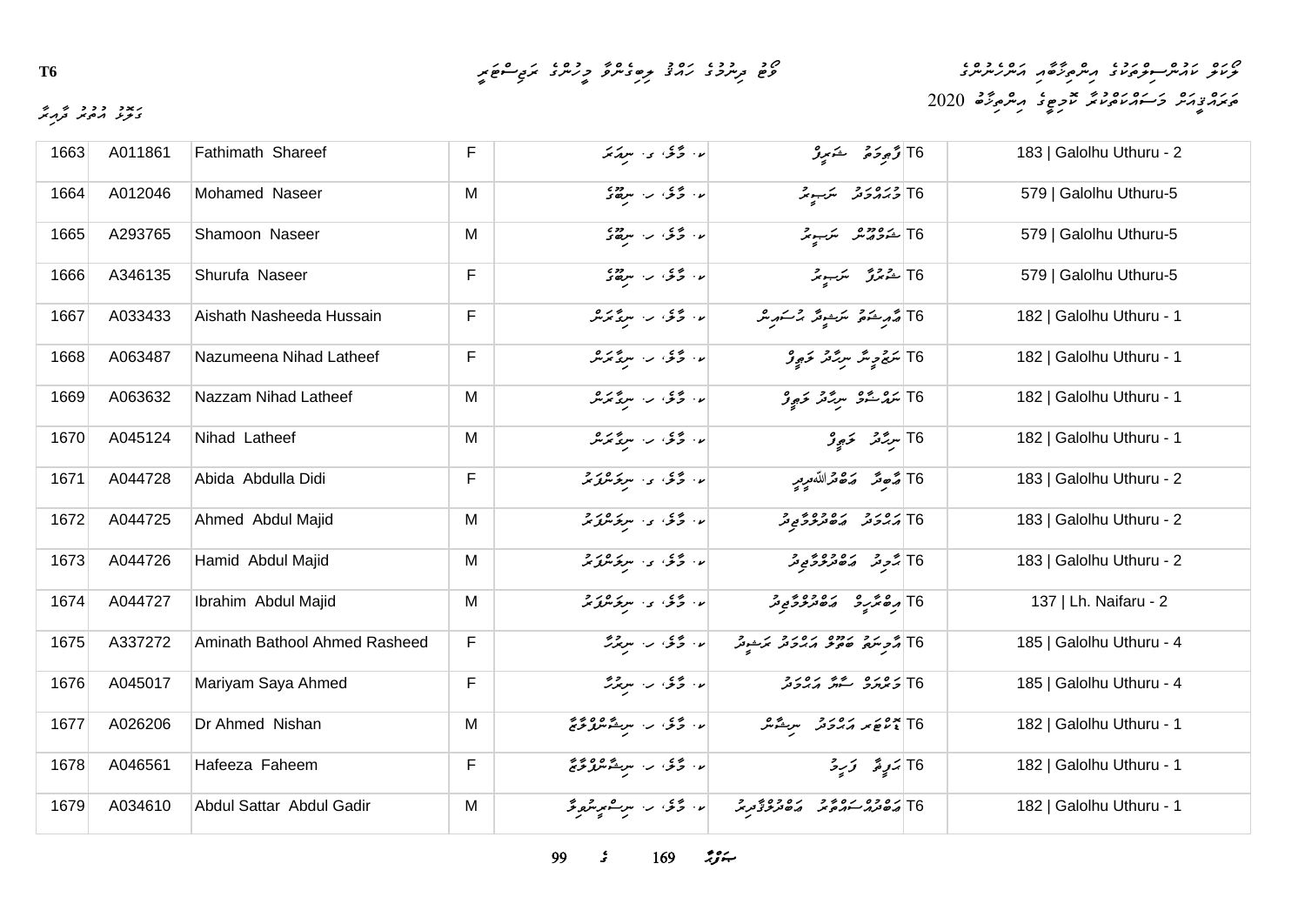*sCw7q7s5w7m< o<n9nOoAw7o< sCq;mAwBoEw7q<m; wBm;vB 2020<sup>, م</sup>وسر در مدد مدرج به مدرم مقرم قرار 2020*<br>موسر المستقرم المستقرم المستقرم المستقرم المستقرم المستقرم المستقرم المستقرم المستقرم المستقرم المستقرم المستقر

| 1680 | A034581 | Aishath Sherin           | F | الا المحكى الله البرنام بالمعرفة   | T6 <i>مُ</i> مِسْتَمْ شَمِرِسْ                   | 182   Galolhu Uthuru - 1     |
|------|---------|--------------------------|---|------------------------------------|--------------------------------------------------|------------------------------|
| 1681 | A034583 | Aminath Fareesha         | F | الا وكوي لا الركولي للهواكل        | T6 مَّرْسَعَةٌ وَمِيشَّ                          | 182   Galolhu Uthuru - 1     |
| 1682 | A034569 | Fareeda Ali Didi         | F | الا وكوكار، الرسكيرللروكل          | T6 کو پینٹر کے موسید                             | 460   Srilanka / Colombo - 1 |
| 1683 | A141435 | Fathimath Zushan Hassan  | F | الا ، ئۇنى بەر سرىشىرسىمبونۇ       | T6 <i>وَّجِودَهُ</i> ڇُشَهُرُ بَرَسَ <i>مْرُ</i> | 460   Srilanka / Colombo - 1 |
| 1684 | A130423 | Hassan Naeem             | M | لاء گەنگە ب سرىشمېرسىمبوگ          | T6  تەسىر ش <sub>ە</sub> ۋ                       | 182   Galolhu Uthuru - 1     |
| 1685 | A053928 | Hussain Naeem            | M | الا ، ئۇنى بەر سرىشىرسىمبونۇ       | T6 يُرْسَمب <sup>و</sup> سَمِي <sup>و</sup>      | 182   Galolhu Uthuru - 1     |
| 1686 | A034582 | Mariyam Abdul Sattar     | F | الا المحكى الله البرن مولد مريح كل | T6   د ه بره و بره و بره و د و د                 | 460   Srilanka / Colombo - 1 |
| 1687 | A096749 | Rasheeda Ali             | F | الا ، ئۇنى بەر سرىشىرسىمبونۇ       | T6 <i>مَرْش<sub>و</sub>مَّز مَ</i> حٍ            | 378   Hithadhoo Ehenihen - 1 |
| 1688 | A330220 | AHMED SIMAH AFZAL        | M | الله الحجوم الإلى المستركية        | T6 <i>גُرُوَة بِ</i> وَرَّ <i>ډُوْ</i> ٽُو       | 460   Srilanka / Colombo - 1 |
| 1689 | A161785 | Aishath Sineen Afzal     | F | الله المحكى المالي المستركية       | T6 مەم ئىكتىمى سومېرىكى كوڭ ئىكتى                | 184   Galolhu Uthuru - 3     |
| 1690 | A056658 | Aminath Ahmed Didi       | F | الله المحتى المالي المستركية       | T6 <i>مُّحِسَمُ مُدْدَوْمِ</i> مِيرِ             | 184   Galolhu Uthuru - 3     |
| 1691 | A165055 | Mohamed Shaihaan Shah    | M | الله الحجوم الإلى المستركية        | T6 <i>وبروبروتر حكم برگنگر حدَّبُ</i>            | 184   Galolhu Uthuru - 3     |
| 1692 | A156360 | Aishath Thifla           | F | الا د کای دا سرگرد                 | T6 م <i>ۇم شەق بو</i> رگ                         | 184   Galolhu Uthuru - 3     |
| 1693 | A033302 | Aminath Shareef          | F | ، د د د سرگر                       | T6 مَرْحِبَهُمْ ۖ سَمَبِرُرْ                     | 184   Galolhu Uthuru - 3     |
| 1694 | A152381 | Anwar Shareef            | M | لا د گلی دا سرگرد                  | T6 <i>مَسْعَدَ جَمَعِينَ</i>                     | 184   Galolhu Uthuru - 3     |
| 1695 | A141724 | Asad Shareef             | M | الا د کای ای استرک                 | T6 كەشقەتقىر شە <i>يدى</i> ۋ                     | 184   Galolhu Uthuru - 3     |
| 1696 | A012712 | Dhosheeseedheege Siththi | F | الا و و د سرگرد                    | 76 آمرسی سوچری مسوچھ <sub>پر</sub>               | 460   Srilanka / Colombo - 1 |

# *n8o<n@ q8qAq< q:uBmC*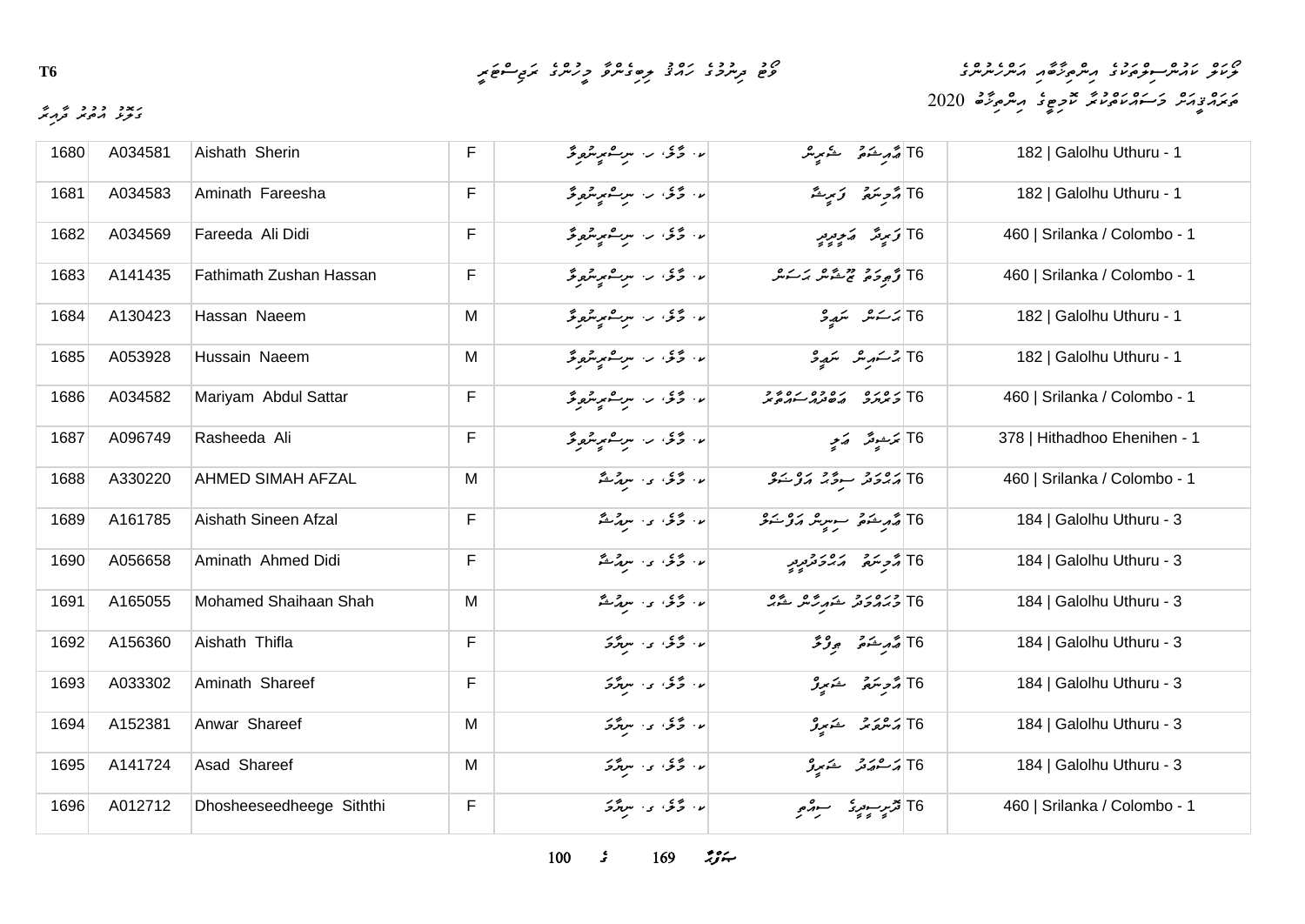*sCw7q7s5w7m< o<n9nOoAw7o< sCq;mAwBoEw7q<m; wBm;vB* م من المسجد المسجد المسجد المسجد المسجد العام 2020<br>مجم*د المسجد المسجد المستجد المسجد المسجد المسجد المسجد المسجد المسجد المسجد المسجد المسجد المسجد المسجد المسجد* 

# *n8o<n@ q8qAq< q:uBmC*

| 1697 | A056311 | Gulaiha Shareef       | F | ۱ <i>۷ د څ</i> و، <sub>۲۶</sub> سرمر <i>د</i> | T6 <i>ڏُخَمِيرُ شَمِرِوْ</i>                          | 184   Galolhu Uthuru - 3 |
|------|---------|-----------------------|---|-----------------------------------------------|-------------------------------------------------------|--------------------------|
| 1698 | A146644 | Imran Shareef         | M | الا ومحق والمستركز                            | T6 م <i>وٹرنگر</i> خ <i>مبرق</i>                      | 79   N. Miladhoo - 1     |
| 1699 | A024006 | Mariyam Leena         | F | الا و و دا المعدد و المحمد                    | T6تر پر موبٹر                                         | 184   Galolhu Uthuru - 3 |
| 1700 | A038252 | Ibrahim Umar Manik    | M | الاستحكى متوفوس المتلافة والمحلق 2133         | T6 مەھەرىرى ھە <i>مەكەرى</i> ر                        | 579   Galolhu Uthuru-5   |
| 1701 | A023284 | Adam Shaheem          | M | ، دَّى مَرْوْمَة. سَهْرَهُ 2127               | T6 مُم <i>َرَّة حَدِي</i> َّة                         | 579   Galolhu Uthuru-5   |
| 1702 | A061070 | Abdul Raheem Ibrahim  | M | لا - 35، تروم تر. للرسكة تر 2128              | T6 בטינג בנגר הפיציב                                  | 579   Galolhu Uthuru-5   |
| 1703 | A060522 | Ali Najeeb            | M | ىر ئۇنى ترۇتمى تىرشقىر 2130                   | T6 <i>ڇُجِ سَمِع</i> ِ صَ                             | 579   Galolhu Uthuru-5   |
| 1704 | A060817 | Mohamed Niyaz Jaufar  | M | ىر ئەق ئوقەتمە. ئىر ئىھەتمە 2140              | T6 درورو سرور در در د                                 | 579   Galolhu Uthuru-5   |
| 1705 | A060030 | <b>ZAHIRA IBRAHIM</b> | F | ىر ئۇق ترۇمۇر. ئىر شەھ بىر 2151               | T6 ئ <i>ج بەنگە مەھەتگەي</i> 3                        | 579   Galolhu Uthuru-5   |
| 1706 | A060603 | Abdul Ghanee Mohamed  | M | ، جَوْ، مَرْوَمَ بْمْ. سَرْسْھَ بْلْ 2156     | T6 בڭلوردىر دىردىر                                    | 579   Galolhu Uthuru-5   |
| 1707 | A069087 | Mohamed Saeed         | M | ىر ئۇق ئوق ئار ئىشقا بول 2179                 | T6 <i>\$222 كوم</i> تر                                | 579   Galolhu Uthuru-5   |
| 1708 | A080344 | Mariyam Saeeda        | F | ، دَّى مَرْوَمِهْ. سَرْهُ مَدْ 2198           | T6 كى <i>ئىرنى سىمبەن</i> گە                          | 579   Galolhu Uthuru-5   |
| 1709 | A063047 | Abdul Razzag Adam     | M | ، دَّى مَرْوَمِهْ. سَرْهُ مَدْ 2199           | 76 בסתמית בי מתפ                                      | 579   Galolhu Uthuru-5   |
| 1710 | A007419 | Mohamed Jamal         | M | ىر ئۇق ترۇنمى. ئىر شەن 2203                   | T6 <i>3223 في قو</i> مح                               | 579   Galolhu Uthuru-5   |
| 1711 | A064585 | Ibrahim Naeem         | M | ىر ئەق ئىرومى سەھىر 2222                      | T6 <sub>م</sub> ەنزى <sub>د</sub> ۇ س <sub>ەر</sub> ۇ | 579   Galolhu Uthuru-5   |
| 1712 | A011376 | <b>Mohamed Manik</b>  | M | ىر. ئۇق ئوق ئەرەپ سەھەتتى 2228                | T6 <i>32,325 مريز</i>                                 | 579   Galolhu Uthuru-5   |
| 1713 | A012463 | Ahmed Rushdy          | M | u - ئۇق مەدەبەي - شەھەم 2264                  | T6 <i>كەنگەنگە</i> مۇش <sup>ى</sup> ر                 | 316   L. Fonadhoo - 3    |

 $101$  *s*  $169$  *if s*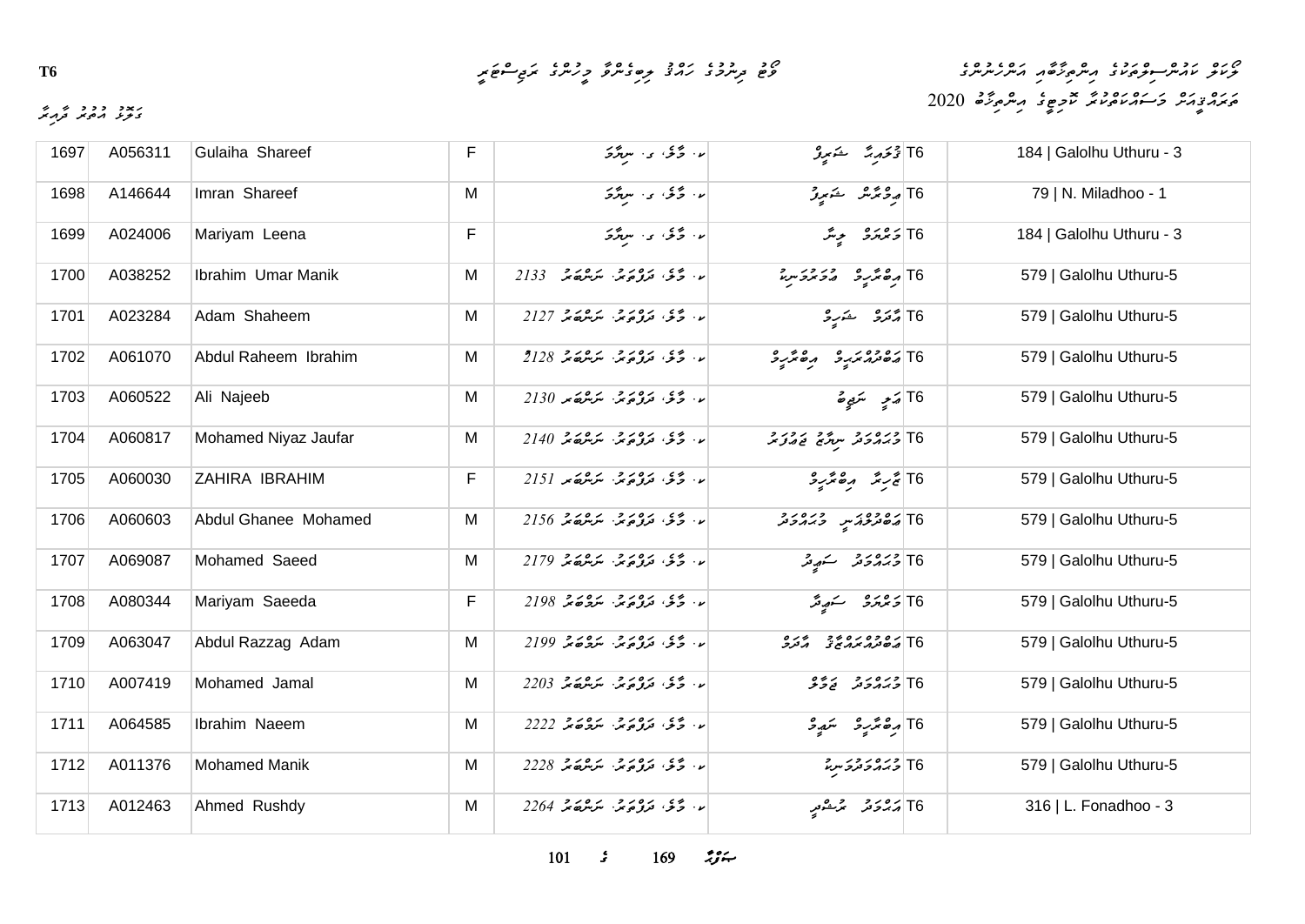*sCw7q7s5w7m< o<n9nOoAw7o< sCq;mAwBoEw7q<m; wBm;vB 2020<sup>, م</sup>وسر در مدد مدرج به مدرم مقرم قرار 2020*<br>موسر المستقرم المستقرم المستقرم المستقرم المستقرم المستقرم المستقرم المستقرم المستقرم المستقرم المستقرم المستقر

| 1714 | A009785 | Ali Shareef                  | M | ىر گەنى بىرە بەر سىر سىن 2267            | T6 <i>ڇُجِ حُمَيِنٌ</i>                  | 579   Galolhu Uthuru-5       |
|------|---------|------------------------------|---|------------------------------------------|------------------------------------------|------------------------------|
| 1715 | A066269 | Aminath Adnan                | F | ، جَيْ مُعْرُومَ مُنْ سُمْسِهِ 2272      | T6 م <i>ُّحِ مَنْهُ مَقْرَمُّرْمَّرُ</i> | 579   Galolhu Uthuru-5       |
| 1716 | A036130 | Ameena Ibrahim               | F | ىر ئۇق برورى سەھەتى 2275                 | T6 <i>הَجِسٌ م</i> ِ <i>مَحْدِدُ</i>     | 579   Galolhu Uthuru-5       |
| 1717 | A001164 | Abdulla Rasheed              | M | ىر ئۇق ترۇمۇس ئىر ھەتر 2288              | T6 كَدَهْ قَرْاللَّهُ     مَرْشِوْتَر    | 579   Galolhu Uthuru-5       |
| 1718 | A036001 | Abdulla Ali                  | M | ىر ئۇق ئوق ئارلىق ئىس 2289               | T6 كەنقەتلەتقە كەمچە                     | 579   Galolhu Uthuru-5       |
| 1719 | A069437 | Mohamed Shafeeg              | M | ، دَّى مَرْوْمَ مَنْ سَرْسْھَ مِرْ 2294  | T6  <i>32,325 شوپ</i> ۇ                  | 13   HA. Dhidhdhoo - 1       |
| 1720 | A060473 | Jameela Ali                  | F | ىر ئەق ئورلىمىڭ ئىر ھەم 2308             | T6 <i>في جو 5 م</i> َم <i>ي</i>          | 579   Galolhu Uthuru-5       |
| 1721 | A033186 | Ali Ziyad                    | M | ىر ئەق ئورمۇر. ئىر ئىھەتمە 2309          | T6 <i>ھَ۔ پی مُڑھ</i> ُ                  | 460   Srilanka / Colombo - 1 |
| 1722 | A070259 | Abdul Hannan Mohamed         | M | ىر ئۇق تر <i>ۇمۇ. بىر شەكىر</i> 2312     | T6 كەھە <i>ر ۋە بەرگەر ۋە دەر</i> د      | 579   Galolhu Uthuru-5       |
| 1723 | A027062 | Abdul Hameed                 | M | ، دَّى مَرْوَة شَرْجَة بِمَدْهَة 2317    | T6 <i>ړُهڅوگړو</i> گر                    | 579   Galolhu Uthuru-5       |
| 1724 | A022771 | <b>Mohamed Shinan Muneer</b> | M | ىر ئۇق بىرومۇ. بىر مەنبەر 2325           | T6 <i>وُټروگو جو سُرسگر وُسِربر</i> ُ    | 579   Galolhu Uthuru-5       |
| 1725 | A013058 | Mohamed Ali Kaleyfan         | M | ر، جې موروپه سرچينې 2328                 | T6 <i>دېمگ</i> ونه کمه کورنگر            | 579   Galolhu Uthuru-5       |
| 1726 | A069489 | Ibrahim Areef                | M | ، جَءَ، مَرْوَيْرُ. سَهْرَهُ عَبْرُ 2329 | T6 م <i>ِ هُنَّرِ دُ</i> مَبِرُدُ        | 579   Galolhu Uthuru-5       |
| 1727 | A078040 | Mohamed Ahmed Mohamed        | M | لا - 35، ترون بر سرەن 2335               | T6  32025 גם גو 32025 د                  | 579   Galolhu Uthuru-5       |
| 1728 | A131050 | Fathimath Adam               | F | ىر ئۇق تروپرىي ئىر ھەتر 2339             | T6 <i>وَّجِ حَمْ</i> مُحَمَّد <i>ُ</i>   | 579   Galolhu Uthuru-5       |
| 1729 | A023483 | Ali Moosa                    | M | u - جۇ ئىرومۇ. ئىر ھەم 2346              | $23$ کیمو سنگر $ 76$                     | 579   Galolhu Uthuru-5       |
| 1730 | A054181 | Mohamed Abdul Rahman         | M | ىر ئەق مەمەرەپ ئىر مەمەر 2347            | T6/ديروبرو دي ووه بروو بر                | 579   Galolhu Uthuru-5       |

*n8o<n@ q8qAq< q:uBmC*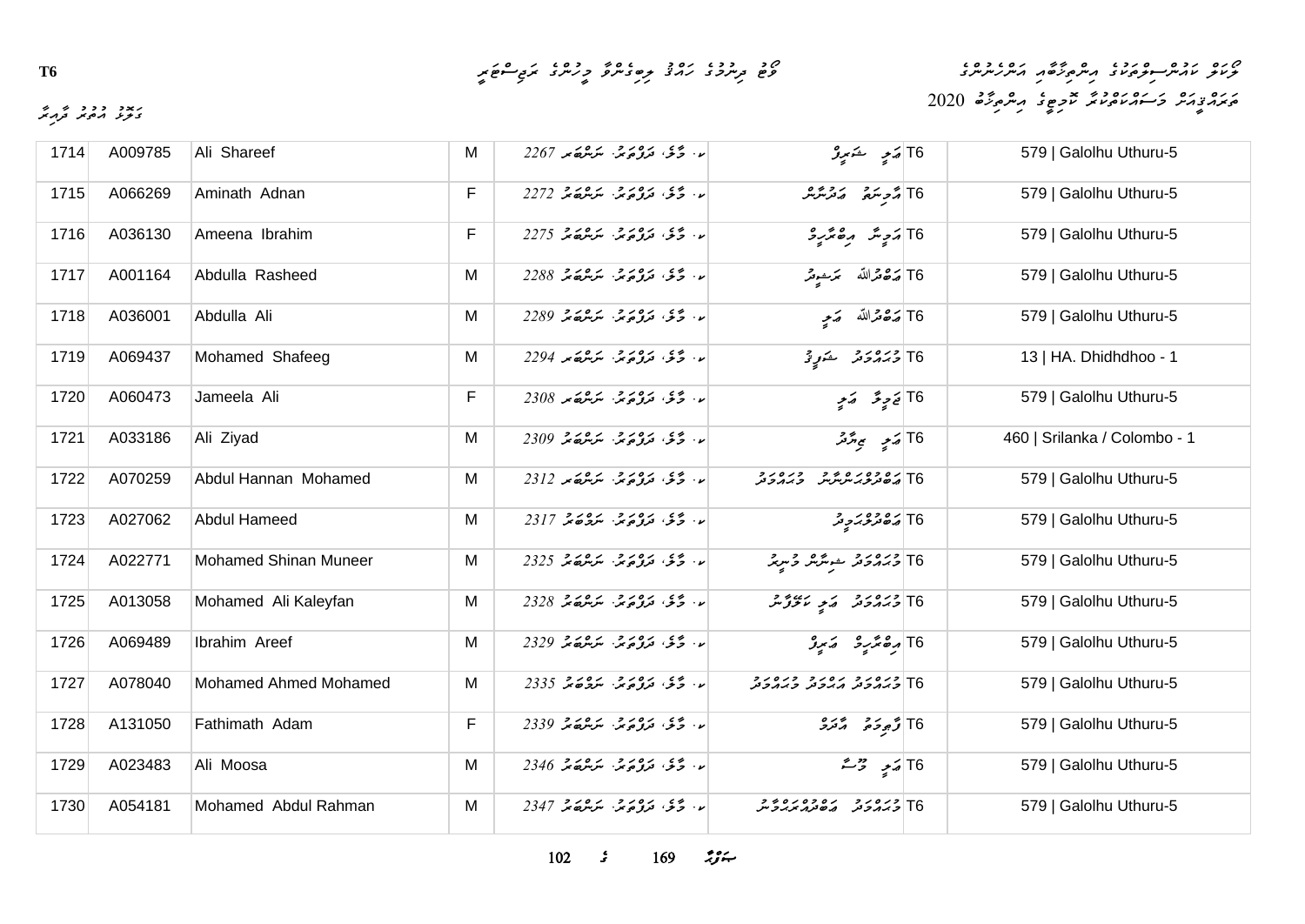*sCw7q7s5w7m< o<n9nOoAw7o< sCq;mAwBoEw7q<m; wBm;vB* م من المرة المرة المرة المرجع المرجع في المركبة 2020<br>مجم*د المريض المربوط المربع المرجع في المراجع المركبة* 

| 1731 | A036568 | Thahumeena Sulaiman      | F | ، دَّى مَرْوَة مَرْسَى 2349                         | T6 <i>ەزدە</i> ئىر ئىمەر ئ                      | 579   Galolhu Uthuru-5       |
|------|---------|--------------------------|---|-----------------------------------------------------|-------------------------------------------------|------------------------------|
| 1732 | A058364 | Ibrahim Zuhair           | M | ىر ئەق ئور <i>ەيمە. ئىرىش ئە</i> 2362               | T6 مەھەرىپە ئەسىمىسى بىر                        | 251   ADh. Dhangethi - 2     |
| 1733 | A024250 | Abdulla Zakariyya        | M | ، دَمَى مَرْوَى مِرْ سَرْسْھَ مِرْ 2364             | T6 مَرْحْمَّدْاللَّهُ بِمَ <i>مَدْ مَرَّمَّ</i> | 456   India / Trivandrum - 1 |
| 1734 | A041561 | Abdul Sattar Ibrahim     | M | $2367$ مَرْدَى مَرْوْكَة مِنْ سَرْسْمَة مِنْ $\sim$ | 76 - 2010 - 2020 - 2020 E                       | 579   Galolhu Uthuru-5       |
| 1735 | A031890 | Mariyam Hafeeza          | F | ر، ئۇق مەدەبەي. ئىر مەدەبە 2371                     | T6 <i>وَجُهْدَوْ بَرَوِيْ</i>                   | 579   Galolhu Uthuru-5       |
| 1736 | A043369 | Abdul Rahman Ismail      | M | لا - 35، تروم تر. سرائع تر 2373                     | T6 رەمەرەبەر مەمەر                              | 579   Galolhu Uthuru-5       |
| 1737 | A027422 | Mohamed Adam             | M | ر، 33، تروپري شرح مع 2388                           | T6 <i>ڈیزوڈنڈ پڑوڑ</i>                          | 579   Galolhu Uthuru-5       |
| 1738 | A011240 | Abdulla Moosa            | M | ، دَّى مَرْوَمِهْ. سَهْرَ 2389 2389                 | T6 كەنھەتراللە مىچە مىشكە                       | 579   Galolhu Uthuru-5       |
| 1739 | A070965 | Ali Nizam                | M | لا - 35، تروم تر. سَرْهُ مَد 2393.                  | T6 <i>ڇَ مِنهُوَ "</i>                          | 256   ADh. Maamigili - 2     |
| 1740 | A045205 | Musthafa Hassan          | M | ىر ئەق ئور <i>ەيمە. ئىرىش ئە</i> ر 2399             | T6 ۇيۇمۇس ئەسەھ                                 | 579   Galolhu Uthuru-5       |
| 1741 | A023464 | Ahmed Mohamed            | M | لا - 35، قرۇم تى. سەشھەتى 2403                      | T6 كەبەبەر <i>دەرەرە</i>                        | 579   Galolhu Uthuru-5       |
| 1742 | A046779 | Badhriyya Moosa          | F | ، دَّى مَرْوْءَ بِهِ مَرْهُ 2414                    | T6 <i>گەنگىرىدىڭ جى</i> گ                       | 579   Galolhu Uthuru-5       |
| 1743 | A058665 | Mohamed Habeeb Hussain   | M | لا - 35، تروم بن سره معرض 2417                      | T6 درورو ره د محمد محمد شهر ش                   | 579   Galolhu Uthuru-5       |
| 1744 | A058432 | Aishath Mohamed          | F | u - 33) مَرْوَى مَرْ 132 2432                       | T6 مُصِنَّمَ وَبَرُودَرَ                        | 579   Galolhu Uthuru-5       |
| 1745 | A070460 | <b>FATHMATH SHAREEFA</b> | F | u - 33 مۇجى: سەھەم 2441                             | T6 <i>وَّج</i> وحَةُ شَمَيِرَّ                  | 579   Galolhu Uthuru-5       |
| 1746 | A071052 | Yoosuf Rafeeu            | M | ، دَمَى مَرْوَة مَرْسَى 2443                        | T6 <mark>بڑے و سرب</mark> ر پر                  | 579   Galolhu Uthuru-5       |
| 1747 | A062619 | Shaheeda Mansoor         | F | u ئۇق ترۇپچە سەبىرى 24462                           | T6 خريگر كەش <i>رىقى</i> ر                      | 345   GDh. Nadellaa - 1      |

*n8o<n@ q8qAq< q:uBmC*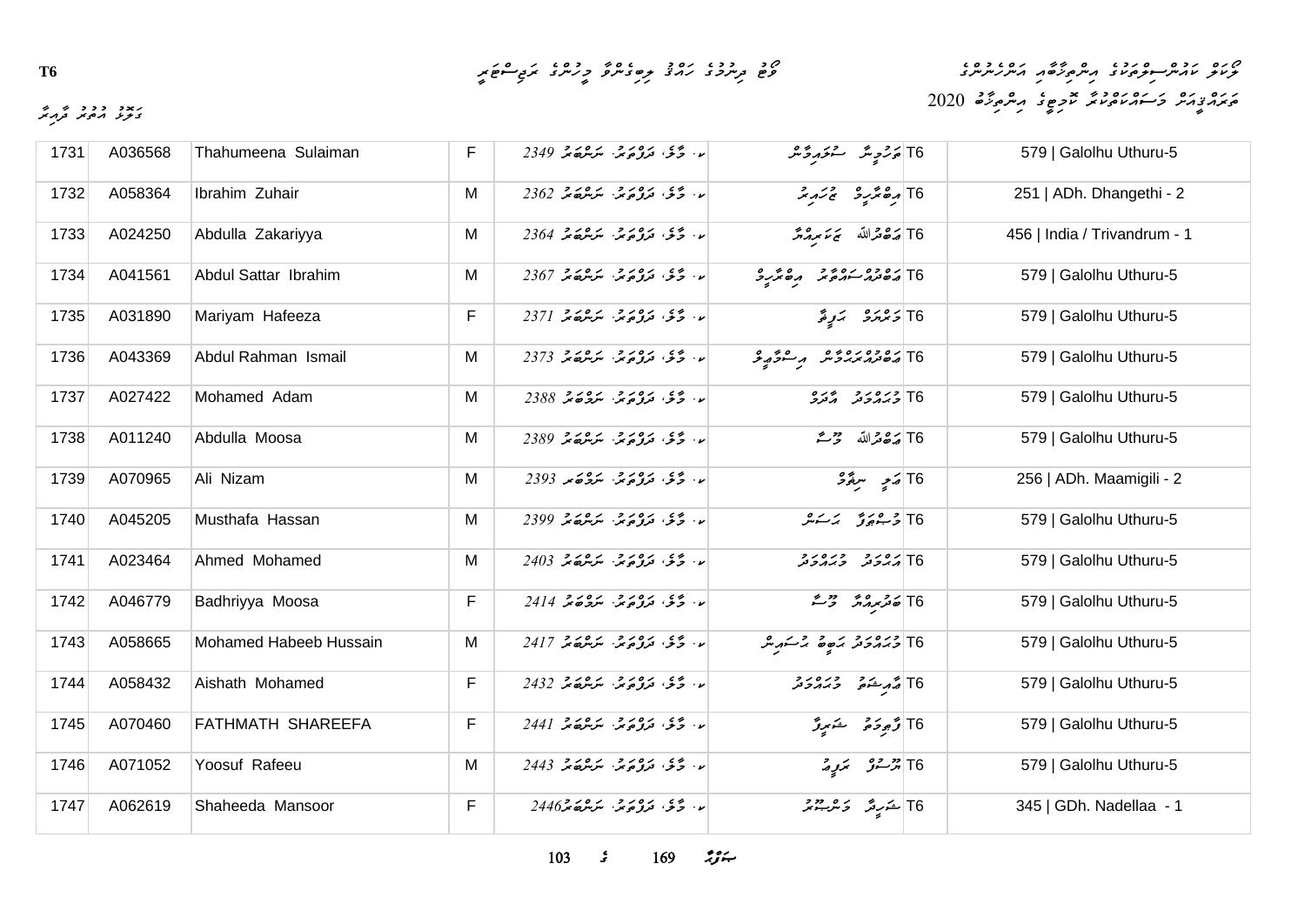*sCw7q7s5w7m< o<n9nOoAw7o< sCq;mAwBoEw7q<m; wBm;vB* م من المرة المرة المرة المرجع المرجع في المركبة 2020<br>مجم*د المريض المربوط المربع المرجع في المراجع المركبة* 

| ريدد دود و در |  |
|---------------|--|
|               |  |

| 1748 | A073889 | Ibrahim Nazir Mohamed       | M | $2458$ - جَوْ، مَرْوَى جَمْ. مَرْحَدَ هُمْ.                                                                                                                                                                                  | T6 مەھەر بەھ بۇ ئەيھەدە ئەردىد                                                                                                                                                                                        | 579   Galolhu Uthuru-5     |
|------|---------|-----------------------------|---|------------------------------------------------------------------------------------------------------------------------------------------------------------------------------------------------------------------------------|-----------------------------------------------------------------------------------------------------------------------------------------------------------------------------------------------------------------------|----------------------------|
| 1749 | A023922 | Abdulla Ziyaad              | M | $2461$ مَا تَرَبَّى مَرْتَوْجَةٍ. مَرْسُرْجَةٍ مِنْ $\frac{2461}{4}$                                                                                                                                                         | T6 كەھەراللە  ج <i>ەڭ</i> قر                                                                                                                                                                                          | 579   Galolhu Uthuru-5     |
| 1750 | A079097 | Ahmed Rasheed               | M | لا : 35، قروم من سرەھىر 2475                                                                                                                                                                                                 | T6   <i>دَ ب</i> ُرْحَ مَرْسُومْرُ                                                                                                                                                                                    | 579   Galolhu Uthuru-5     |
| 1751 | A037361 | Ahmed Jaleel                | M | لا - 55، مروم من سرچري 2481                                                                                                                                                                                                  | T6   <i>دُبُرْدَ تَرْ فِي فَرِ</i> نْزُ                                                                                                                                                                               | 579   Galolhu Uthuru-5     |
| 1752 | A038258 | Mohamed Manikufaanu         | M | $2487$ - ئۇق مۇق ئاس ئىق ئىس ئىس ئىس ئىستى ئىستان ئىستان ئىستان ئىستان ئىستان ئىستان ئىستان ئىستان ئىستان ئىستان ئىستان ئىستان ئىستان ئىستان ئىستان ئىستان ئىستان ئىستان ئىستان ئىستان ئىستان ئىستان ئىستان ئىستان ئىستان ئى | T6 <i>32,020 كېږىدۇ.</i><br>76 <i>كىلم</i> ونىڭ                                                                                                                                                                       | 579   Galolhu Uthuru-5     |
| 1753 | A074054 | Mohamed Shujau Abdul Wahhab | M | T6 ورورو اوجو روووروجو الدائري برورو الروحي 2489                                                                                                                                                                             |                                                                                                                                                                                                                       | 285   Dh. Kudahuvadhoo - 2 |
| 1754 | A007468 | Ahmed Shiham Aboobakur      | M | $2500$ - دَكَرَ الْمَرْكَوْمَ مِنْ الْمَرْسُوْمَ مِنْ                                                                                                                                                                        | T6 גُرُوتُرٌ جُورُو <b>גُ</b> ھُ <i>مُدُ</i>                                                                                                                                                                          | 297   Th. Gaadhiffushi - 1 |
| 1755 | A024574 | Ali Didi                    | M | ىر ئۇنى، ترۇپ ئىر ئىر ئىشقەتمە 2503                                                                                                                                                                                          | 76 کھیے پیرور                                                                                                                                                                                                         | 579   Galolhu Uthuru-5     |
| 1756 | A012289 | Nafeesa Haroon              | F | ، جَرْءَ مَرْوَى بِرْ. سَرْسْھَ بِرْ 2506                                                                                                                                                                                    | T6 يتربر منتقب بين المنتقب المنتقب المنتقب التي تنقب التي تنقب المنتقب التي تنقب التي تنقب التي تنقب<br>التي تنقب التي تنقب التي تنقب التي تنقب التي تنقب التي تنقب التي تنقب التي تنقب التي تنقب التي تنقب التي تنقب | 579   Galolhu Uthuru-5     |
| 1757 | A035508 | Nasra Ahmed                 | F | ، جَرَى مَرْوَمَ بْمَ. سَرْسْھَ بْمْ 2507                                                                                                                                                                                    | T6 ىترىبىش كەنزىقر                                                                                                                                                                                                    | 579   Galolhu Uthuru-5     |
| 1758 | A060337 | Nazeer Shah                 | М | ىر ئۇق ترۇمۇش بىر شەك 2507                                                                                                                                                                                                   | T6 سَمْدِيْر حَدَّرْ                                                                                                                                                                                                  | 579   Galolhu Uthuru-5     |
| 1759 | A031112 | Moosa Jameel                | M | ىر ئۇنى ئېزمۇنى بىر شەھىر 2511                                                                                                                                                                                               | T6 تخریحہ <sub>تح</sub> وی                                                                                                                                                                                            | 256   ADh. Maamigili - 2   |
| 1760 | A031917 | Ibrahim Ali                 | M | ىر ئۇق ئور ئەر ئىر ئەن 2512                                                                                                                                                                                                  | T6 <sub>مر</sub> ھ <i>مگرے م</i> کم ہے۔                                                                                                                                                                               | 22   HA. Baarah - 1        |
| 1761 | A069555 | Asiya Zaheena               | F | لا د محمد تروم من شركت مركز 2519                                                                                                                                                                                             | T6 م <i>مَّ</i> سِن <i>مَ</i> بِحَرِيمَهِ                                                                                                                                                                             | 579   Galolhu Uthuru-5     |
| 1762 | A055469 | Aishath Zaheena             | F | ، دَّى مَرْوْءَ يْرَ سَرْعَةَ 2520                                                                                                                                                                                           | T6 <i>ھُوڪو پارِ</i> مَٿَ                                                                                                                                                                                             | 579   Galolhu Uthuru-5     |
| 1763 | A068774 | Mohamed Maif                | M | ، دَّى مَرْوَيْرْ. سَرْسْھَىرْ 2523                                                                                                                                                                                          | T6 <i>جَدُوْجُودْ وَّووْ</i>                                                                                                                                                                                          | 579   Galolhu Uthuru-5     |
| 1764 | A012326 | Ibrahim Rashid              | M | ىر ئەق ئوقەتمە. ئىر ئىھەتمە 2526                                                                                                                                                                                             | T6 <i>پر&amp;نڈرِ \$ م</i> گھوٹر                                                                                                                                                                                      | 579   Galolhu Uthuru-5     |

*104 s 169 <i>n*<sub>3</sub> *s*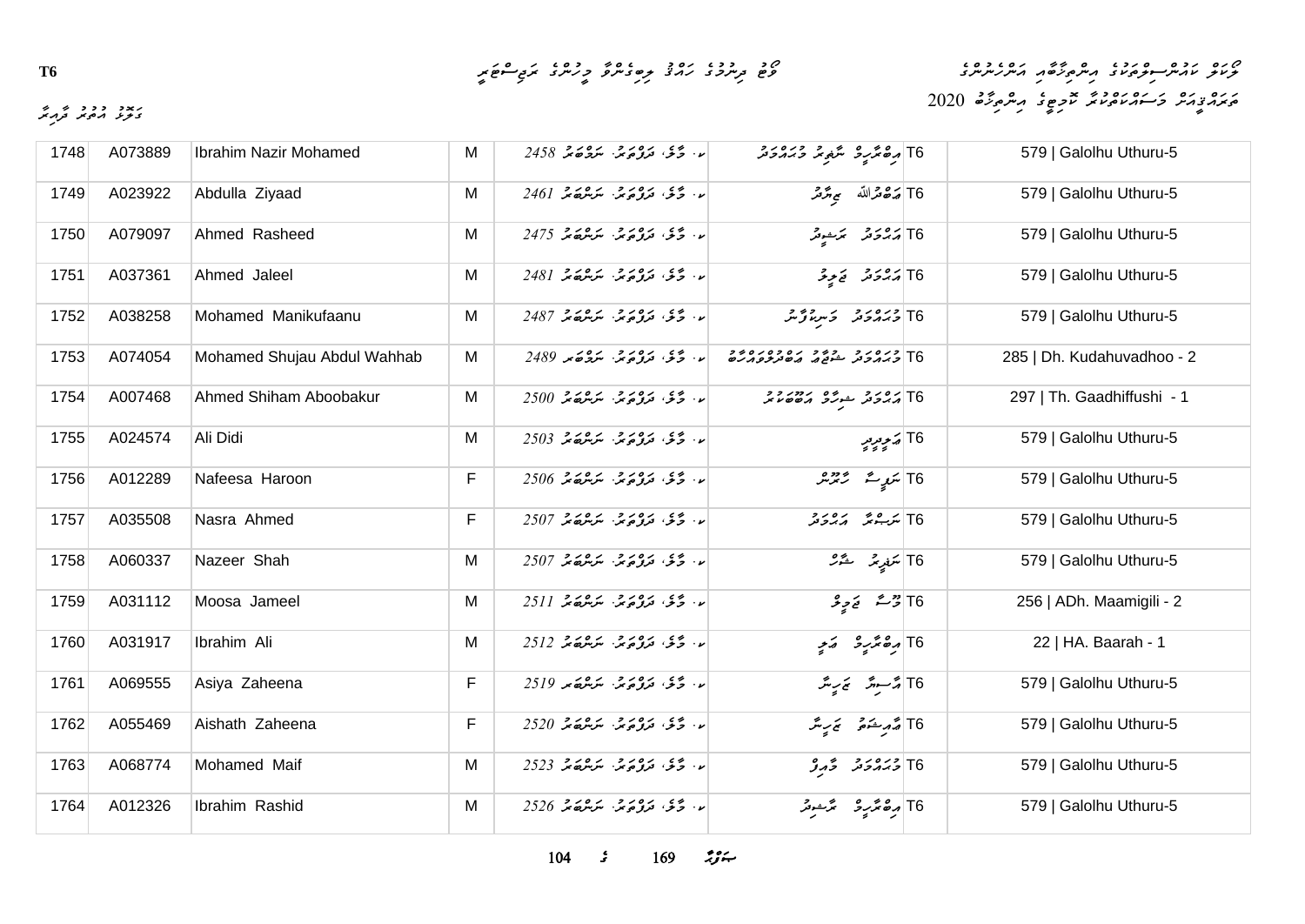*sCw7q7s5w7m< o<n9nOoAw7o< sCq;mAwBoEw7q<m; wBm;vB* م من المسجد المسجد المسجد المسجد المسجد العام 2020<br>مجم*د المسجد المسجد المستجد المسجد المسجد المسجد المسجد المسجد المسجد المسجد المسجد المسجد المسجد المسجد المسجد* 

# *n8o<n@ q8qAq< q:uBmC*

| 1765 | A374512 | Mohamed Firash              | M            | 33، تروپ شریف شریف مریز 2114               | T6تە <i>ر بۇ بەرگى</i> م                          | 579   Galolhu Uthuru-5        |
|------|---------|-----------------------------|--------------|--------------------------------------------|---------------------------------------------------|-------------------------------|
| 1766 | A378415 | Shufath Moosa               | F            | 33) مَرْوْحَةٍ سَرْسْقَةٍ مِّي مِيسِ 2131  | $23.332$ T6                                       | 579   Galolhu Uthuru-5        |
| 1767 | A165293 | Fathimath Anhaar Ali Zuhair | F            | 33، مَرْوَمَ مِنْ سَرْسَ مِنْ مِنْ 2135    | T6 ژ <sub>نج</sub> وڅو پره <i>ډېر ټرې چر</i> يدېز | 579   Galolhu Uthuru-5        |
| 1768 | A375978 | Mohamed Riza                | M            | 33، تروم تر. سرچھ تر سر 2142               | T6 <i>وُبَرُوُوَبِرْ</i> بِرِتَّہِ                | 162   K. Guraidhoo-3          |
| 1769 | A376157 | Mohammed Firdose            | M            | ، دَّى، مَرْوَى تَرَوْى مَرْ مَرْسَدِ 2149 | T6 <i>دېم ده ویموړ ک</i>                          | 579   Galolhu Uthuru-5        |
| 1770 | A383301 | Hassan Alsan                | M            | ىر ئەق ئەرەپىق ئىگەن ئىرىن 2151            | T6تەسىر <b>كەبۇسى</b> ر                           | 579   Galolhu Uthuru-5        |
| 1771 | A319495 | Thoola Abdul Haseeb         | F            | ۇي تر <i>ۇمۇ. تىرلىھى</i> ر تىرىر 2152     | T6 جۇ ئەھەر <i>وبە</i> بەر                        | 579   Galolhu Uthuru-5        |
| 1772 | A325681 | Aminath Juna                | $\mathsf F$  | 33، تروم تر. سَرْسْھَ تَرْ بِرِينَ 2156    | T6 مُ <i>جِسَعُہ</i> قے مُ <i>گ</i>               | 579   Galolhu Uthuru-5        |
| 1773 | A376881 | Hawwa Inasha Ali            | $\mathsf{F}$ | ىر - ئۇق قرۇم تەر بىر شەن بىر بىر 2163.    | T6 <i>بَهُرةَ مِ</i> سَّرَحَة <i>َ مَ</i> حٍ      | 579   Galolhu Uthuru-5        |
| 1774 | A378081 | Fathmath Rayana             | F            | وي مرور و مرش مرش و 2172                   | T6 <i>وَّجِوَدَة</i> بَرَمَّرَ مَرَ               | 579   Galolhu Uthuru-5        |
| 1775 | A312688 | Aminath Wafaa               | F            | 33، تروم تر. سرچھ تر سر 2179               | T6 م <i>ُّوِسَمَّةُ وَدُّ</i>                     | 579   Galolhu Uthuru-5        |
| 1776 | A166209 | Hawwa Shafa Ali             | $\mathsf F$  | 33، تروم 3. ترشق تمریر 2184                | T6 <i>بَدُوٌ حُوَّ مَ</i> حٍ                      | 579   Galolhu Uthuru-5        |
| 1777 | A166208 | <b>Mohamed Michail Ali</b>  | M            | 33، تروم تر. تركه تمر 2185                 | T6 <i>ڈيزون تي ويڈي</i> تي تي پي                  | 579   Galolhu Uthuru-5        |
| 1778 | A377881 | Mohamed Irufaan             | M            | 33، تروم تر. ترکھ تر 2187                  | T6 <i>ڈیزوجو پہنو</i> گر                          | 244   ADh. Hangnaameedhoo - 1 |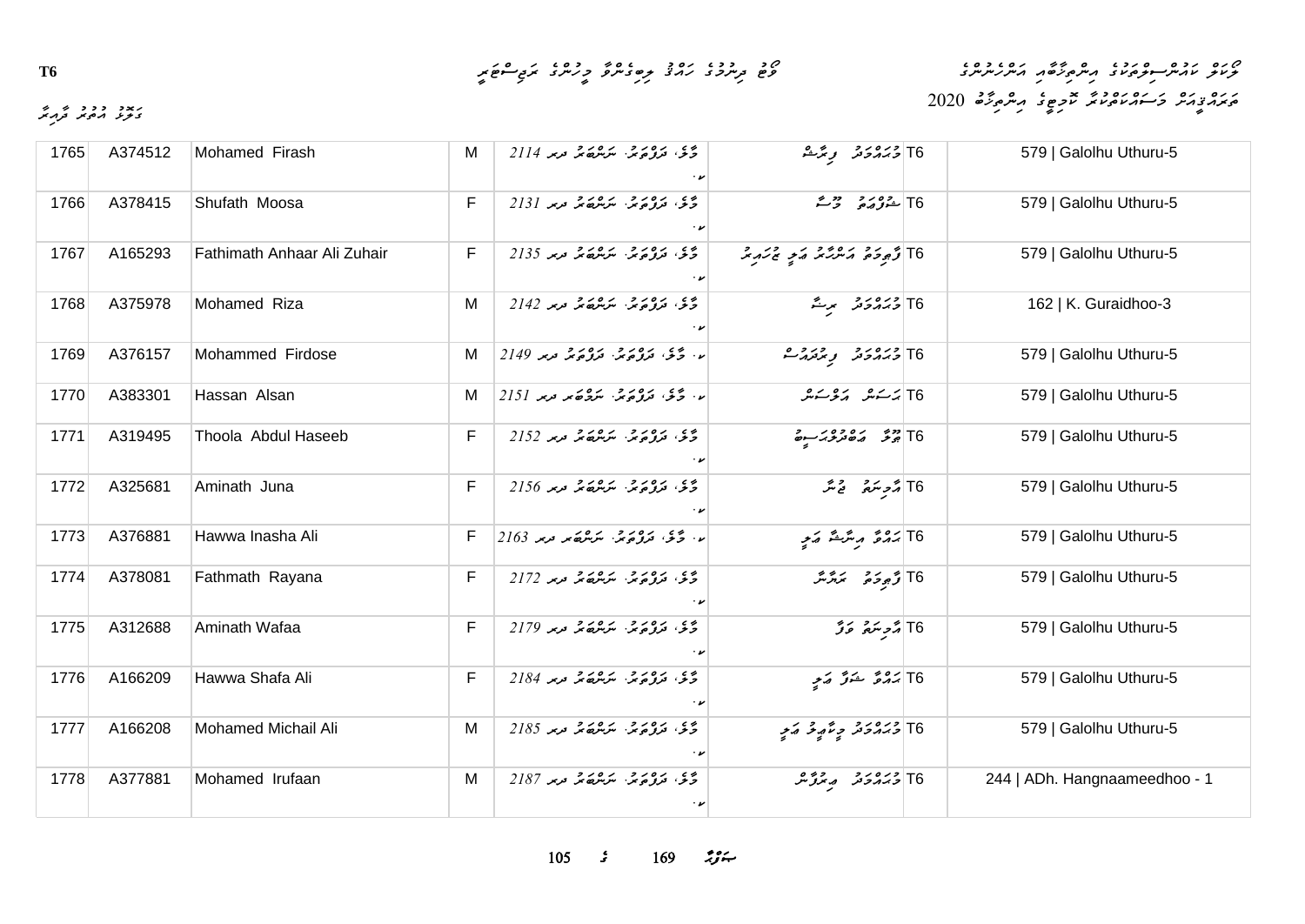*sCw7q7s5w7m< o<n9nOoAw7o< sCq;mAwBoEw7q<m; wBm;vB* م من المسجد المسجد المسجد المسجد المسجد العام 2020<br>مجم*د المسجد المسجد المستجد المسجد المسجد المسجد المسجد المسجد المسجد المسجد المسجد المسجد المسجد المسجد المسجد* 

| 1779 | A336880 | Wardhaa Ahmed                 | F | 33، تروڅ تر. سرچه تر پر 2188            | T6   <i>وَبُرْقَرْ بِرُدْدُورْ</i>                                    | 579   Galolhu Uthuru-5 |
|------|---------|-------------------------------|---|-----------------------------------------|-----------------------------------------------------------------------|------------------------|
| 1780 | A161476 | Mauzam Riyaz                  | M | 33، تروڤ تر سرشھ تر معد 2190            | T6 <i>كەنىنى بىر ئى</i> رگە                                           | 579   Galolhu Uthuru-5 |
| 1781 | A357687 | Aishath Nihla Ibrahim Nizam   | F | 33، مروم پر شهر مربر 2198               | T6 مُرْشَوْ مِرْدَدٌ رەھْرە مِرْجَ مِرْجَاتِ                          | 579   Galolhu Uthuru-5 |
| 1782 | A121234 | Mohamed Waheed                | M | 33، تروم تر. سكره تمر 2218              | T6 <i>\$نەۋى قى</i> رى <i>ز</i>                                       | 579   Galolhu Uthuru-5 |
| 1783 | A326606 | Fathimath Hamna               | F | وي دەرو. ئىر ھەتر ىرىر 2222             | T6 <i>وَّجِ حَقَّ بَ</i> حَقَّ                                        | 579   Galolhu Uthuru-5 |
| 1784 | A379763 | Mariyam Hashma                | F | وي دورو بره چې ديد 2223                 | T6 ك <i>رېږي پ</i> َ شوگر                                             | 579   Galolhu Uthuru-5 |
| 1785 | A365997 | Mariyam Naash Naseer          | F | وي مرور مرشيد مرشي مرسم 2224            | T6 <i>كَمْ مَرْمَرْ مُرْبِّهْ</i> مَرْسِبِيْر                         | 579   Galolhu Uthuru-5 |
| 1786 | A161033 | <b>Mohamed Maaiz Shareef</b>  | M | 33، تروم تر شهر 2228                    | T6 <i>وُبُهُ وَبُرْ وُبُ</i> مُحَسِّرٌ                                | 579   Galolhu Uthuru-5 |
| 1787 | A382694 | Mohamed Maisan Hassan Nasheed | M | وي مرور مرشيد مرش 2245                  | T6   كەرىسەش كەسكەش ئىزىغون <i>ى</i><br>و ره ر و<br><i>د ب</i> رگر تر | 579   Galolhu Uthuru-5 |
| 1788 | A160151 | Aishath Shaba Saeed           | F | 33، تروم تر. ترکھ تر 2250               | T6 <i>مُّ مِ</i> حُبَّةٌ سَمَّةٍ مُّ سَمَّةٍ مُّ                      | 579   Galolhu Uthuru-5 |
| 1789 | A381892 | Azim Abdul Azeez              | M | وي مرور مرشيد مرشي مرسر 2253            | T6 گمې <i>5 مەھىر قەرى</i> ج                                          | 579   Galolhu Uthuru-5 |
| 1790 | A381893 | Azzam Abdul Azeez             | M | ، دَی مَرْوَمَ». سَرْحَصَرْ مَهْر 2254. | $76$ $\frac{20000}{2500}$ $\frac{2000}{2500}$                         | 579   Galolhu Uthuru-5 |
| 1791 | A382083 | Adam Imran                    | M | 33، تروم تر. ترشق تر 2263               | T6  المحركة المركز من المحمد السير                                    | 579   Galolhu Uthuru-5 |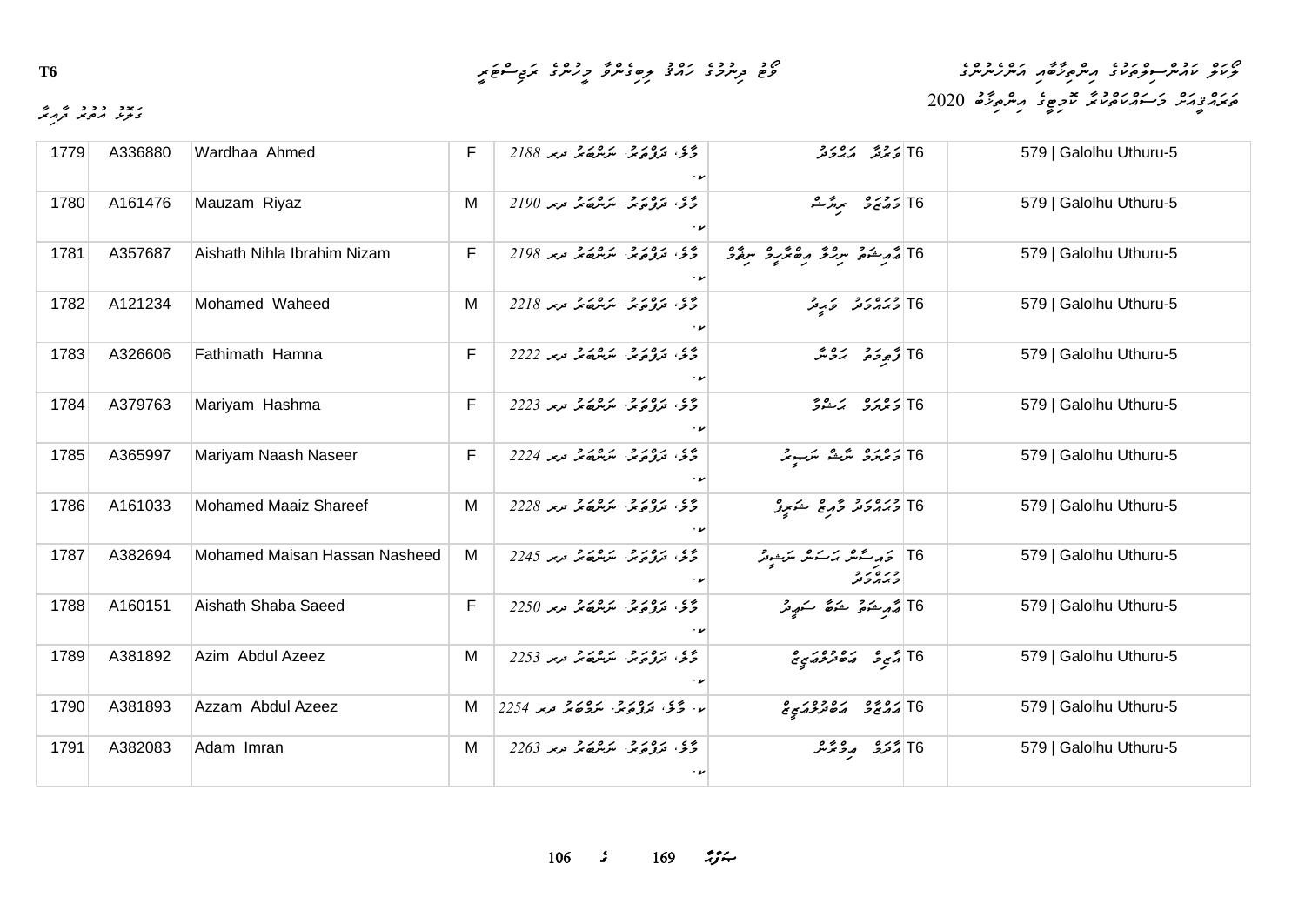*sCw7q7s5w7m< o<n9nOoAw7o< sCq;mAwBoEw7q<m; wBm;vB* م من المرة المرة المرة المرجع المرجع في المركبة 2020<br>مجم*د المريض المربوط المربع المرجع في المراجع المركبة* 

|          |  | $\theta$ $\theta$ $\theta$ $\theta$ $\theta$ $\theta$ |
|----------|--|-------------------------------------------------------|
|          |  | ى د د مەمر ترمىر                                      |
| <b>∽</b> |  |                                                       |

| 1792 | A332446 | Aminath Shaiqa               | F | 33، تروم تر. سرچھ تر محمد 2264   | T6 أَمُّ حِيمَةٌ مُحَمَّدَةٌ                      | 579   Galolhu Uthuru-5 |
|------|---------|------------------------------|---|----------------------------------|---------------------------------------------------|------------------------|
| 1793 | A382082 | Ibrahim Haisham              | M | ، دَّى مەدەبە شگەھىر مەد 2265    | T6 مەھم <i>گىر ئىم</i> ئىم                        | 579   Galolhu Uthuru-5 |
| 1794 | A382753 | Afif Didi Ahmed Abdulla      | M | وي مرور و سرچھ پر مدير 2279      | T6 <i>صَوِرْ وَيِعِيْ مَكْرَوْمْ مَ</i> صْرَاللّه | 579   Galolhu Uthuru-5 |
| 1795 | A382754 | Afif Didi Hussain            | M | 33، تروم تر. ترکھ تر 2280        | T6 <i>ڇَرِوْ مِرِمِي جُسَمِي</i> ش                | 579   Galolhu Uthuru-5 |
| 1796 | A382757 | Afif Alaxander Adam          | M | 33، تروم تر. ترته تمر الم228     | T6 <i>ړنو وی وی هی پر وګرو</i>                    | 579   Galolhu Uthuru-5 |
| 1797 | A382755 | Afif Michael                 | M | 33، تروم و. س هغه ترس 2282       | T6 <i>ڇَرِوْ - حَ</i> بِءَ مِنْ                   | 579   Galolhu Uthuru-5 |
| 1798 | A382756 | Afif Ameer Ahmed             | M | 33، تروم تر. ترتگی تر تر بر 2283 | T6 <i>בَوِوْ בَوِعْ בَ</i> يْدَوْرَ               | 579   Galolhu Uthuru-5 |
| 1799 | A401055 | Mariyam Maeesha              | F | 33، تروم تر. س هڪ ترين 2284      | T6 كا <i>برجرد ك</i> اريسة                        | 579   Galolhu Uthuru-5 |
| 1800 | A383000 | Sajidha Shafeeq              | F | 33، تروم 3. ترشق تمر 2286        | T6 گەمەقە ش <i>ەر</i> بۇ                          | 579   Galolhu Uthuru-5 |
| 1801 | A382999 | Mariyam Shifna               | F | 33، تروم و سرگھ تر 2287          | T6 ك <i>رىرى ھوش</i>                              | 579   Galolhu Uthuru-5 |
| 1802 | A383329 | <b>Mohamed Samooh Sameer</b> | M | 33، مرور و. سرچھ مرسر 2292       | T6 درورو رود <sub>شو</sub> ر                      | 579   Galolhu Uthuru-5 |
| 1803 | A383398 | Aishath Firasha              | F | 33، ترويري. تركي تحرير 2296      | T6 مُرِحَمٌ وِيَرْحُ                              | 579   Galolhu Uthuru-5 |
| 1804 | A341021 | Looth Ali                    | M | 33، تروم تر. تركه تر 2298        | T6توفير م <i>ح</i> مي                             | 579   Galolhu Uthuru-5 |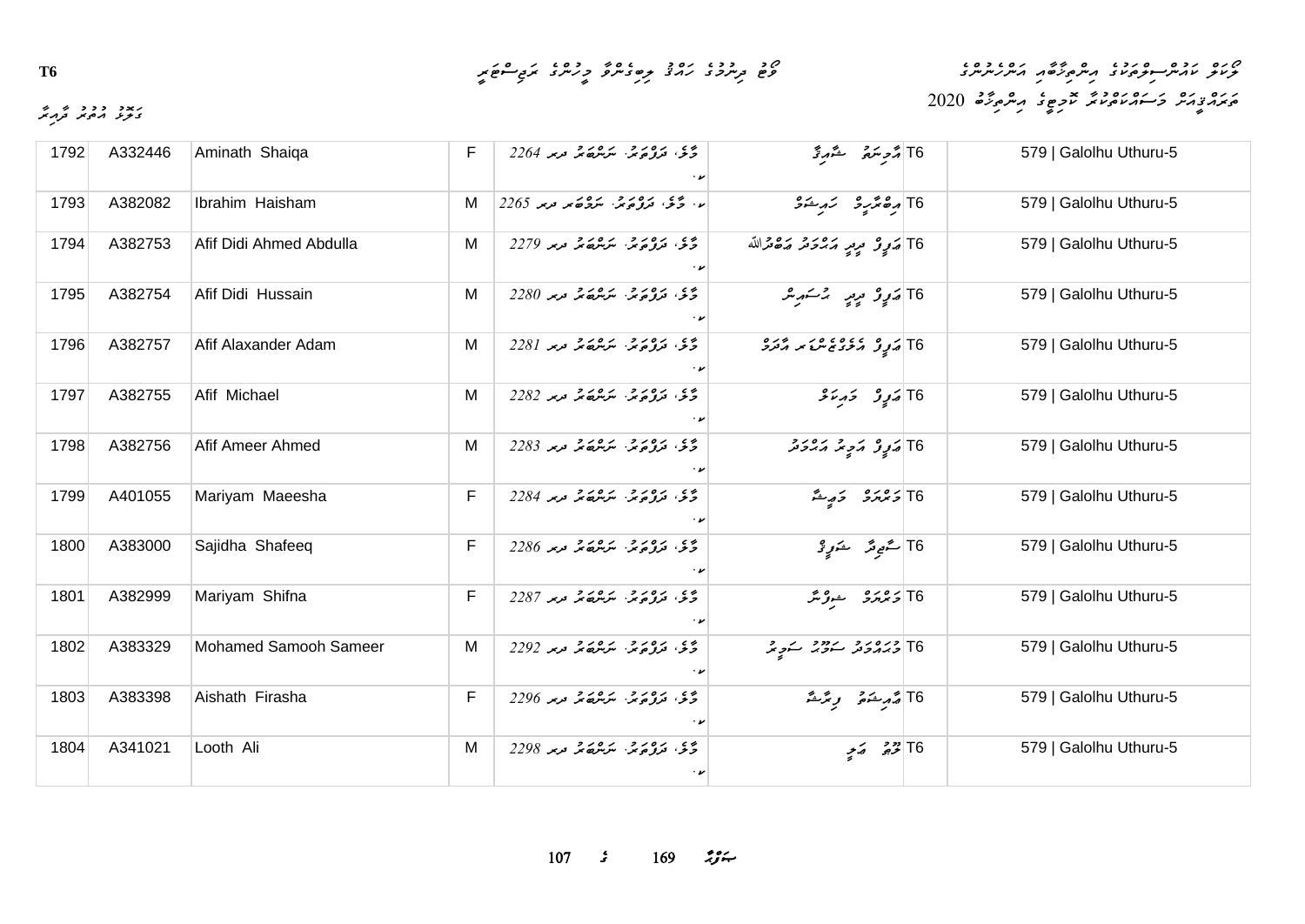*sCw7q7s5w7m< o<n9nOoAw7o< sCq;mAwBoEw7q<m; wBm;vB* م من المسجد المسجد المسجد المسجد المسجد العام 2020<br>مجم*د المسجد المسجد المستجد المسجد المسجد المسجد المسجد المسجد المسجد المسجد المسجد المسجد المسجد المسجد المسجد* 

# *n8o<n@ q8qAq< q:uBmC*

| 1805 | A063209 | Hussain Rafeeu          | M | 33 تروم تر. سرس من 2306                          | T6  پر شہر شہر ہو گھر تھا۔<br>مسلمان                                                                      | 579   Galolhu Uthuru-5        |
|------|---------|-------------------------|---|--------------------------------------------------|-----------------------------------------------------------------------------------------------------------|-------------------------------|
| 1806 | A272069 | Ali Naif                | M | 33 مَرْوَمَ بْنَ سَرْسْھَ بْرُ مِبْنِ 2307       | T6 <i>ڇُجِ سُمبر ٿُ</i>                                                                                   | 579   Galolhu Uthuru-5        |
| 1807 | A384458 | Aishath Hanaan          | F | 33 مَرْوْمَ مَرْ. سَرْسْھَ مِّرْ مِير 2308       | T6 م <i>ۇم شۇھ تى</i> ترى <i>تر</i>                                                                       | 579   Galolhu Uthuru-5        |
| 1808 | A156982 | Aishath Raya Rafeeu     | F | 33، مَرْوْحَةٍ. سَرْسْھَةٌ مِّرْ مِرْسَلِ 2310   | T6 م <i>ُّەرِحْمَۃُ مُ</i> ُہُّ <i>مَرْدٍ مُ</i>                                                          | 579   Galolhu Uthuru-5        |
| 1809 | A090063 | Ahmed Liushan           | M | وي دەرو ئىر ھەت بىر 2314                         | T6 <i>בَ بِدْوَ مَدْ جَمَّ</i> مِيْتَ مِيْتَ بِهِ مِيْتَ بِيْتِ بِيْتِ بِيْتِ بِيْتِ بِيْتِ بِيْتِ بِيْتِ | 452   Maafushi Jail - 1       |
| 1810 | A385268 | Shimrah Shahin          | M | 332 تروم تر شرکت تر 2322                         | T6 جو <i>وگر2 حگرب</i> گر                                                                                 | 579   Galolhu Uthuru-5        |
| 1811 | A385495 | Mohamed Shanaahu Shujau | M | ، دُبِّيَ مَرْوَجْهَ سَرْوَةَ مِّرْ مِرْسَ 2324. | T6  <i>وبرووق حكيرة</i> المقا <i>في</i>                                                                   | 579   Galolhu Uthuru-5        |
| 1812 | A385469 | Jameen Abdul Kareem     | M | ىر - ئۇقى قرۇم ئەر - شەھ ئىر سىر 2328            | T6 قَرِمِ مَعْ مَصْغِرْ مَنْ مِرْدَّ                                                                      | 334   GA. Kan'duhulhudhoo - 1 |
| 1813 | A160498 | Hussain Zayaan Ali      | M | 33 مَرْوْكُمْ بْنُ سَرْسْھَةْ مْرْسْ 2330 ْ      | T6 پرڪ <i>مب</i> ھر <i>پاءُهر م</i> َبحِر                                                                 | 579   Galolhu Uthuru-5        |
| 1814 | A157663 | Sofa Hussain            | F | 33، تروم تر. ترکھ تر 2364                        | T6 بەرسى ئەسىرىش                                                                                          | 579   Galolhu Uthuru-5        |
| 1815 | A387932 | Abdulla Nibras Ahmed    | M | 33، تروم تر. ترکھ تر تربر 2366                   | T6 مُەفراللە سەھ ئەرەبەد                                                                                  | 579   Galolhu Uthuru-5        |
| 1816 | A398976 | Raaidh Mohamed Rasheed  | M | 33 مَرْوْمَ مَرْ. سَرْسْھَ مْرْ مِير 2370        | T6 بَرْرِتْرْ دْبَرْدْدَتْرْ بَرْشِيْرْ                                                                   | 579   Galolhu Uthuru-5        |
| 1817 | A389779 | Mariyam Shahula         | F | 33، تروم تر، شرکت تر 2378                        | T6 ك <i>رىرى خەرقى</i>                                                                                    | 579   Galolhu Uthuru-5        |
| 1818 | A253680 | Lausam Amjad            | M | 33، تروم تر. سرچھ تر ترین 2381                   | T6 <i>خەنمۇ مۇق</i> قر                                                                                    | 579   Galolhu Uthuru-5        |

*108 s 169 <i>n*<sub>3</sub> *i*</sup>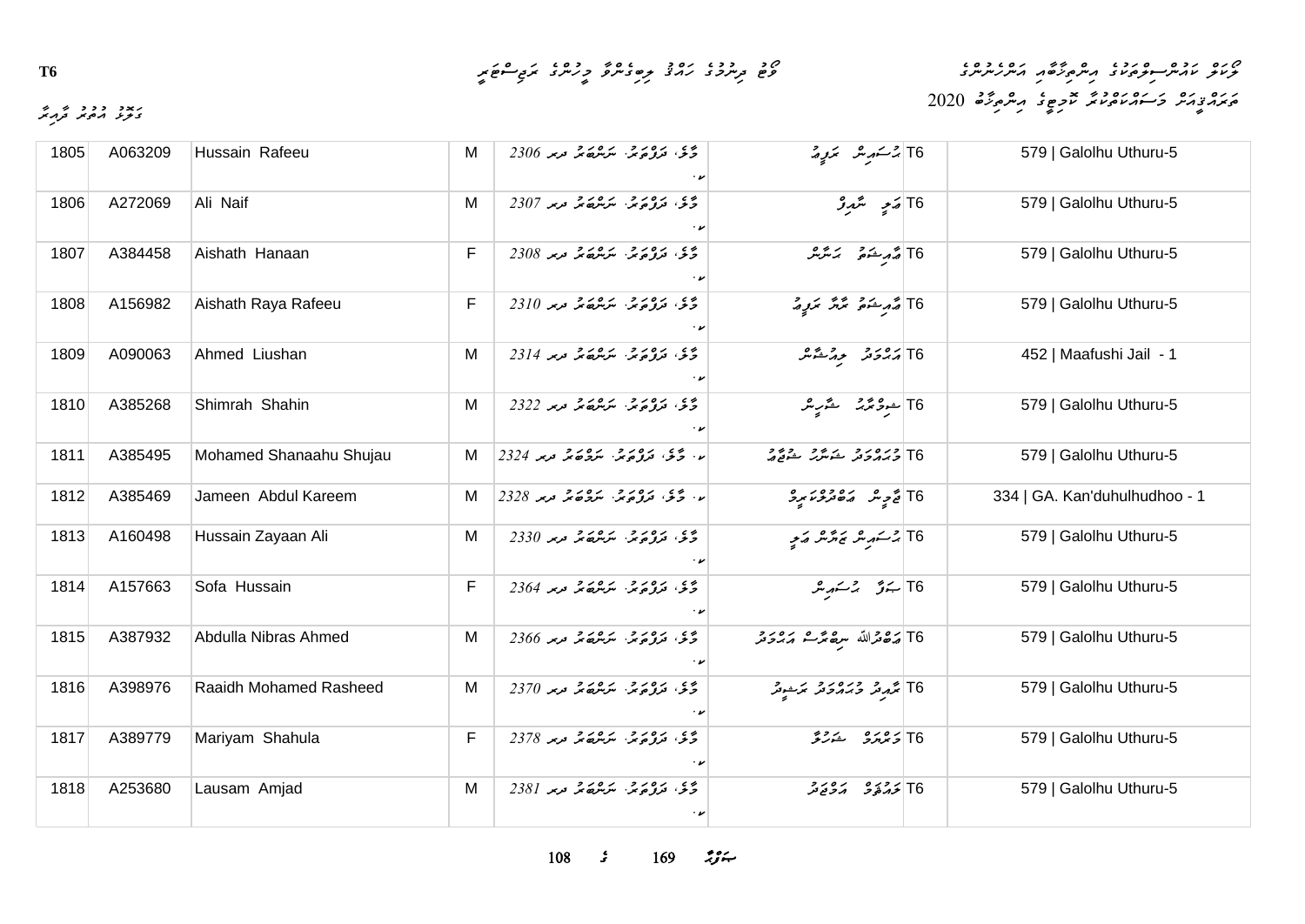*sCw7q7s5w7m< o<n9nOoAw7o< sCq;mAwBoEw7q<m; wBm;vB* م من المسجد المسجد المسجد المسجد المسجد العام 2020<br>مسجد المسجد المسجد المسجد المسجد المسجد المسجد المسجد المسجد ال

| 1819 | A396173 | Lahufa Amjad                                | $\mathsf{F}$ | 33، تروپ پر سرچی تربر 2382                     | T6 <i>تزبرگ پرون</i> وتر                     | 579   Galolhu Uthuru-5       |
|------|---------|---------------------------------------------|--------------|------------------------------------------------|----------------------------------------------|------------------------------|
| 1820 | A047562 | <b>AHMED SHIFAN</b>                         | M            | 33، تروم تر. ترتگه تر کا 2385                  | T6 <i>ټرې تر شوگنگ</i> ر                     | 456   India / Trivandrum - 1 |
| 1821 | A047563 | <b>ULFA MOHAMED SHAREEF</b>                 | $\mathsf{F}$ | 336 مَرْوْحَ مِّرْ. سَرْسْھَ مِرْ مَرْسَر 2386 | T6   پروژ د <i>چرک و پر شمېر</i> و           | 579   Galolhu Uthuru-5       |
| 1822 | A331768 | <b>FATHIMATH MAEESHA ABDUL</b><br>RAHEEM    | F            | 33، تروم تر. ترشق تر و2393                     | T6 زُب <i>ودَه</i> دَرٍ شُر رُودِهِ بَرَ دِ  | 579   Galolhu Uthuru-5       |
| 1823 | A331770 | Mohamed Maeesh Abdul Raheem                 | M            | 33) رەرر شەھەت مەر 2394                        | T6 دره د د بر مه ده ده د ده د                | 456   India / Trivandrum - 1 |
| 1824 | A344834 | Ahmed Maahee                                | M            | 33 مَرْوْجَ پَرْ سَرْسْھَ پِرْ مِهْدِ 2396     | T6 <i>ټرون</i> و و <i>پ</i>                  | 579   Galolhu Uthuru-5       |
| 1825 | A088968 | Aishath Abdulla                             | $\mathsf{F}$ | 33، تروم تر. تركه تمر 2401                     | T6 مُصِيحَة مَصْعَدالله                      | 579   Galolhu Uthuru-5       |
| 1826 | A390383 | Aminath Aina Ali                            | F            | 33، تروم تر. ترشق تر 2406                      | T6 أَمُّ حِسَوْهُ أَمَدِ مَثَّرٍ أَمَرَ مِنْ | 579   Galolhu Uthuru-5       |
| 1827 | A262965 | Ismail Yanim Abdulla                        | M            | 33، تروم تر مرش تهر 2417                       | T6 م <i>رت دؤم و \$ مرد مَ</i> صَدَاللّه     | 579   Galolhu Uthuru-5       |
| 1828 | A260563 | Aminath Yamany                              | $\mathsf{F}$ | 33، تروم تر. ترشق تر 2418                      | T6 مُ <i>جِسَعُو مَ</i> حَسِ                 | 579   Galolhu Uthuru-5       |
| 1829 | A323967 | <b>MOHAMED AIHAM AHMED</b><br><b>SHAHID</b> | M            | مَحَقٍّ مَرْوَجٍ مِنْ سَرْسُ مَمَدٍ 2424.      | T6 ويروبرو بربرى بروبرو كم بر                | 579   Galolhu Uthuru-5       |
| 1830 | A060860 | Adam Ibrahim                                | M            | وي مرور مركز مركز قرير 2432                    | T6 <i>مُعَرَّد م</i> ِ <i>مُحَمَّدٍ وَ</i>   | 579   Galolhu Uthuru-5       |
| 1831 | A393683 | Ahmed Asif                                  | M            | 3ء، بروء تہ. سرس پھر مرید 2447                 | T6 <i>ټرې پر په پ</i>                        | 579   Galolhu Uthuru-5       |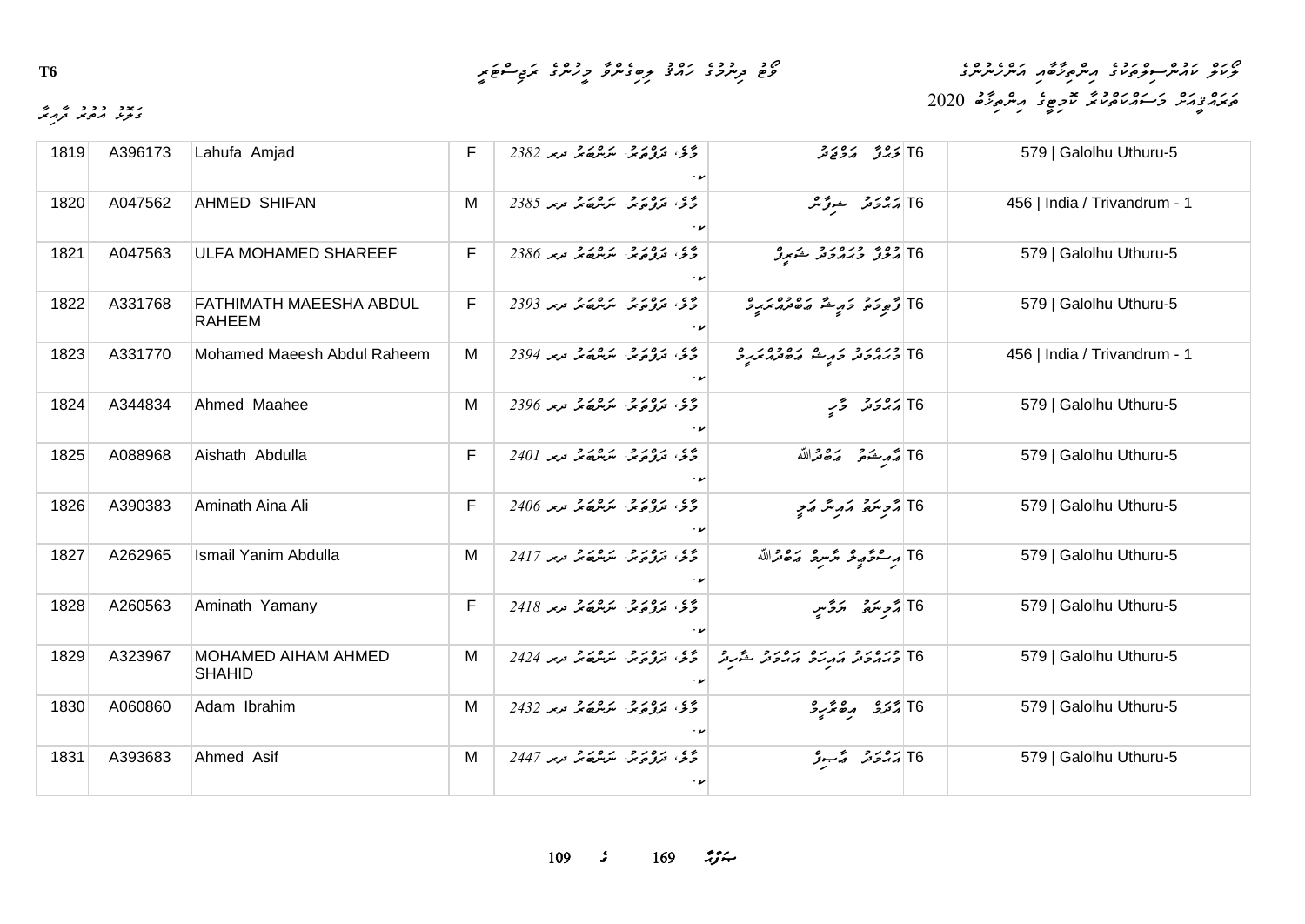*sCw7q7s5w7m< o<n9nOoAw7o< sCq;mAwBoEw7q<m; wBm;vB* م من المرة المرة المرة المرجع المرجع في المركبة 2020<br>مجم*د المريض المربوط المربع المرجع في المراجع المركبة* 

|  | $\rightarrow$ $\rightarrow$ $\rightarrow$ $\rightarrow$ $\rightarrow$ $\rightarrow$ $\rightarrow$ $\rightarrow$ |
|--|-----------------------------------------------------------------------------------------------------------------|
|  | ى يحرى - مەھەر - مرمە بر                                                                                        |

| 1832 | A392809 | Ifsha Ibrahim                | F           | 33، تروپرتر، سرسم سربر 2449               | T6  مِرْزَحْتُمْ مِنْ مُرْكَبِرْدُ            | 579   Galolhu Uthuru-5        |
|------|---------|------------------------------|-------------|-------------------------------------------|-----------------------------------------------|-------------------------------|
| 1833 | A392808 | Ibshar Ibrahim               | M           | 33، تروم تر. ترکھ تر 2450                 | T6 مەھشىر م <i>ەشرى</i> ۋ                     | 579   Galolhu Uthuru-5        |
| 1834 | A165757 | Aishath Hanan Fazeel         | F           | 33، تروم تر. سرچھ تر ترین 2451            | T6 م <i>ۇم شەھ تەنگەنگە ق-ب</i> وگ            | 579   Galolhu Uthuru-5        |
| 1835 | A392862 | Ruksana Habeeb               | $\mathsf F$ | 33، تروم تر. ترکھ تر 2454                 | T6 بزر مشتر برَص <sup>2</sup>                 | 579   Galolhu Uthuru-5        |
| 1836 | A393758 | Nihreer Dhawoodh             | $\mathsf F$ | وي مرور مرد مردم کرد 2457                 | T6 سرچرینز گروهر                              | 579   Galolhu Uthuru-5        |
| 1837 | A393446 | Hawwa Thihunaan              | F           | 33، تروم چې سرش چې ترمر 2458              | T6 <i>يَدْهُ وَ</i> مِرْ مَرْ مِنْ            | 579   Galolhu Uthuru-5        |
| 1838 | A393448 | Ibrahim Raiaan               | M           | 33، تروم تر. ترکھ تر 2459 2459            | T6 <i>مەھەرىي مەمەشى</i>                      | 579   Galolhu Uthuru-5        |
| 1839 | A407876 | Ahmed Rifau                  | M           | 33، تروڅ تر سرشھ تر سر 2460               | T6 <i>ټرې تو</i> پروگه                        | 579   Galolhu Uthuru-5        |
| 1840 | A394146 | Jumana Abdul Shakoor         | $\mathsf F$ | 33، مروم و. سكر محمد مرمد 2475            | T6 <i>فوڤش مۇھەرمى</i> دە د                   | 579   Galolhu Uthuru-5        |
| 1841 | A337014 | <b>Mohamed Maaish Waheed</b> | M           | وي مرور و.<br>وكل مروري سرس مدين وبر 2482 | T6 <i>وُبَهُ وَوَمَدٍ وَمِ</i> حْهِ وَرِمِّرَ | 579   Galolhu Uthuru-5        |
| 1842 | A337015 | Mariyam Maishan Waheed       | $\mathsf F$ | 33، تروم 3، سَرْسُ مَدْ تَرْسَ 2483       | T6 <i>وَجُهْدًى وَمِ</i> عْدَمَّر وَرِيْرَ    | 684   LUX* North Male Atoll-1 |
| 1843 | A394235 | Mohamed Hussain Ibrahim      | M           | 33، تروم تر. تركي تر تربر 2492            | T6   دېرو د د کريه شه شو موځ ده.              | 579   Galolhu Uthuru-5        |
| 1844 | A394216 | Hamza Mohamed                | M           | 33، تروڅ تر سرسه تر دبر 2496              | T6 كەبىر <i>دىمەدى</i> ر                      | 579   Galolhu Uthuru-5        |

 $110$  *s*  $169$  *if*<sub>i</sub>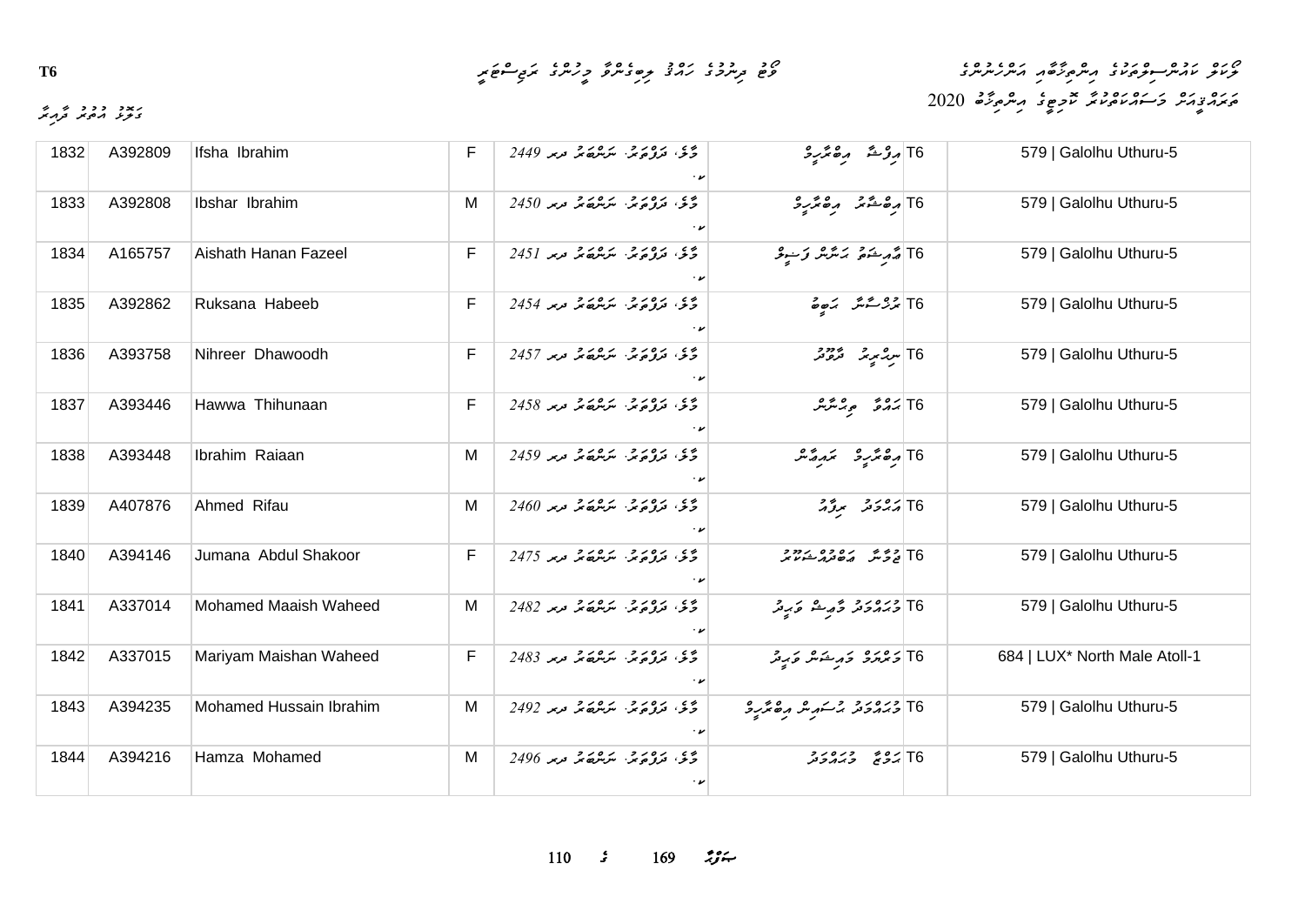*sCw7q7s5w7m< o<n9nOoAw7o< sCq;mAwBoEw7q<m; wBm;vB* م من المرة المرة المرة المرجع المرجع في المركبة 2020<br>مجم*د المريض المربوط المربع المرجع في المراجع المركبة* 

|  | * * <b>&gt;&gt;&gt; &gt; &gt;</b> |
|--|-----------------------------------|
|  | ى يو د مەمد ترمىر                 |

| 1845 | A394342 | Mariyam Ibthisham              | F            | 35، تروپر شریف پر 2497          | T6 <i>كېرىزى مەھم</i> ىشۇ                 | 579   Galolhu Uthuru-5 |
|------|---------|--------------------------------|--------------|---------------------------------|-------------------------------------------|------------------------|
| 1846 | A158521 | Aminath Maleeha Moosa          | F            | 33، تروڅ تر سرشھ تر معد 2500    | T6 أَمُّ وِسَمَّةَ ۖ وَمِيَّدٌ ۖ وَّسُدُّ | 579   Galolhu Uthuru-5 |
| 1847 | A340948 | Aminath Saha                   | F            | 33، تروم تر. ترکھ تر 2503       | T6 م <i>جْ جِسَعَة جَسَدَّ</i>            | 579   Galolhu Uthuru-5 |
| 1848 | A066759 | Aishath Sheema                 | F            | 33، ترويز سرش تر 2505           | T6 مُرِيشَمُ شِرَّ                        | 579   Galolhu Uthuru-5 |
| 1849 | A153794 | Aminath Samaha                 | $\mathsf F$  | 33، تروڅ تر سرش ته 2506         | T6 مُج <i>مَّد حَدَّدٌ</i>                | 149   K. Dhiffushi - 2 |
| 1850 | A345488 | Mohamed Nawwaf                 | M            | 33، تروم تر. سرچھ تر 2514       | $7202$ $7227$ The                         | 579   Galolhu Uthuru-5 |
| 1851 | A345485 | Fathimath Shadaa               | F            | 33، تروم تر سرچھ تر 2515        | T6 <i>وُّجِوحَة</i> شَعَّةً               | 579   Galolhu Uthuru-5 |
| 1852 | A406738 | <b>Umamah Mohamed Thaufeeq</b> | F            | 33، تروڅ تر سرسه تر 2516        | T6 رُرُسُ دِرور د د و و                   | 579   Galolhu Uthuru-5 |
| 1853 | A061010 | Ahmed Shareef                  | M            | ۇي مۇمۇر. سەھەم بىر 2186        | T6  <i>ډېر څخه پین</i> و                  | 579   Galolhu Uthuru-5 |
| 1854 | A039829 | Aishath Abdulla                | $\mathsf F$  | 33، ئۇۋىر ئىرگە ئىر ئەس 2119    | T6 مُرْمِّسْمَعْ مَرْصُوْرَاللَّهُ        | 579   Galolhu Uthuru-5 |
| 1855 | A060133 | Hariyya Ali                    | $\mathsf{F}$ | 33، تروڅ تر. تروڅ تر بر ب       | T6 ب <i>زیره بر م</i> َر <sub>م</sub> ِ   | 579   Galolhu Uthuru-5 |
| 1856 | A052685 | Aishath Hussain                | $\mathsf F$  | 33، تروم تر. ترم محمد برسو 2123 | T6 م <i>حمد مشترقہ</i> گرسکر میں          | 579   Galolhu Uthuru-5 |
| 1857 | A012837 | Moosa Haneef                   | M            | 33، تروم تر. ترترچ تر بر 2124   | T6 چرمجہ برس <i>ب</i> وتر                 | 579   Galolhu Uthuru-5 |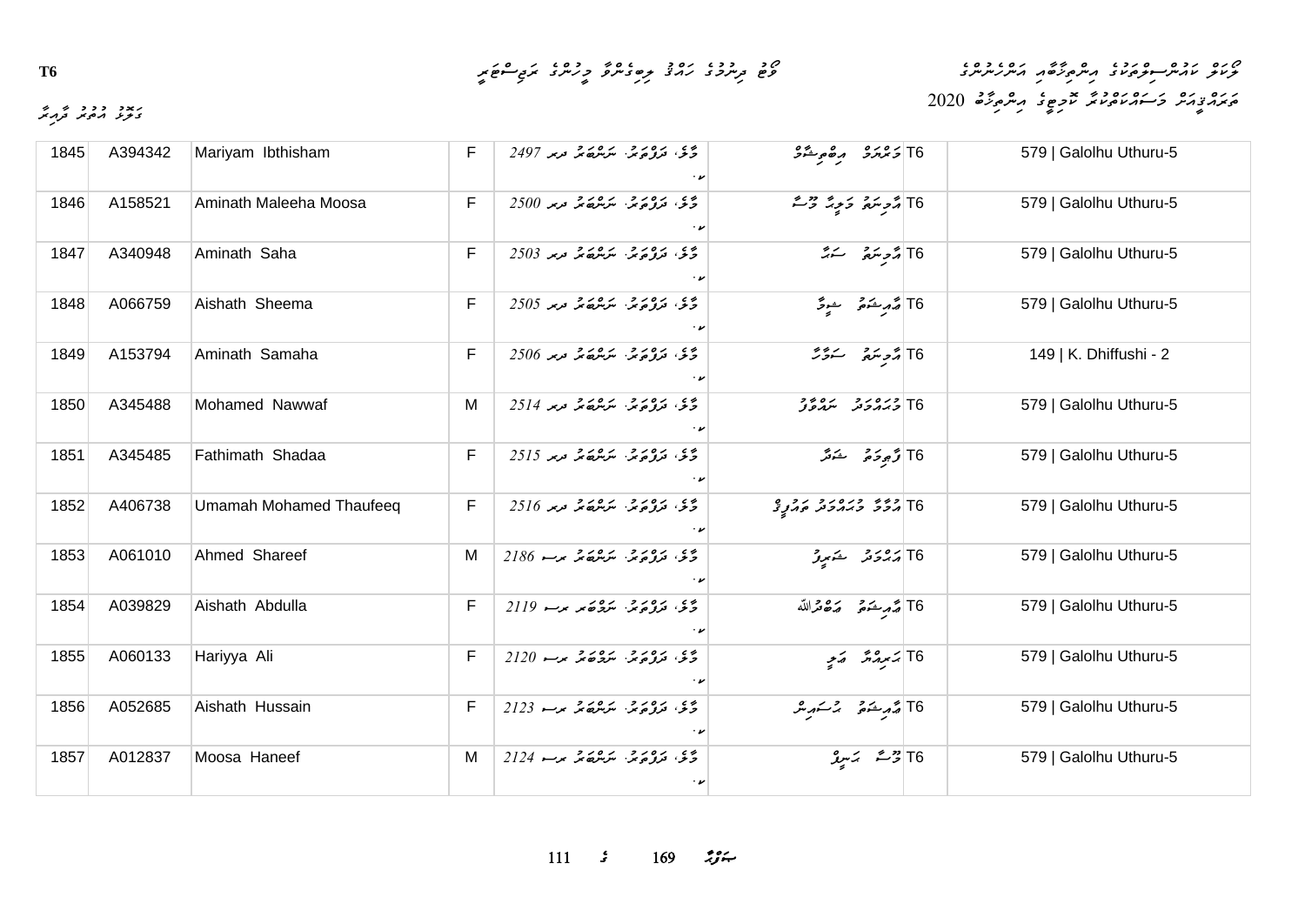*sCw7q7s5w7m< o<n9nOoAw7o< sCq;mAwBoEw7q<m; wBm;vB* م من المسجد المسجد المسجد المسجد المسجد العام 2020<br>مسجد المسجد المسجد المسجد المسجد المسجد المسجد المسجد المسجد ال

| 1858 | A082060 | Ameena Mohamed Didi         | F            | 33، تروم تر. ترتیب تر ہے 2131                  | T6  كەچ ئىگ تەم <i>كەنگەتت</i> وپىر       | 579   Galolhu Uthuru-5       |
|------|---------|-----------------------------|--------------|------------------------------------------------|-------------------------------------------|------------------------------|
| 1859 | A022966 | Ahmed Naeem                 | M            | 33) مُرُومٌ مُنْ سَرْسُهُمْ مِنْ 2137          | T6 <i>בُرْدُوَ مَّهُ</i> وُ               | 579   Galolhu Uthuru-5       |
| 1860 | A049977 | Abdulla Amir                | M            | 33، تروم چې سرچ څخه سر د 2141                  | T6 كَرْحْدْرَاللّه مُرْحَدٌ               | 579   Galolhu Uthuru-5       |
| 1861 | A026075 | Mohamed Shareef             | M            | وي مرور مرور مرور و 2142                       | T6  <i>3223\$ شكيرة</i>                   | 378   Hithadhoo Ehenihen - 1 |
| 1862 | A060367 | Azeeza Ibrahim              | $\mathsf{F}$ | ۇي مۇمۇر. سەھەتمە بىر سە 2150                  | T6 <i>ھَيِّ جُهُ م</i> ِھُتَّ <i>رِدُ</i> | 579   Galolhu Uthuru-5       |
| 1863 | A048272 | Maqbool Khalid              | M            | 35، ئۇۋغۇش ئىرقەھ ئەسە 2160                    | T6 ك <sup>72</sup> 5 گونر                 | 579   Galolhu Uthuru-5       |
| 1864 | A130541 | Afeefa Hilmee               | $\mathsf{F}$ | 33، مَرْوْمَ يْرْ، سَرْسْرْھَ يْرْ سِيْسْ 2170 | T6 <i>ړُوٍوَ" بر</i> و <sub>ح</sub>       | 579   Galolhu Uthuru-5       |
| 1865 | A040525 | Ahmed Rasheed               | M            | وی ده دو مرورد برای 174                        | T6 <i>ב</i> 22 كەنبەتر                    | 579   Galolhu Uthuru-5       |
| 1866 | A055966 | Mohamed Faig                | M            | 33، مَرْوَمَ مِنْ سَرْسُ مِنْ 2175             | T6 <i>جُدُمُ جُدُو گُردُ</i>              | 579   Galolhu Uthuru-5       |
| 1867 | A059912 | Abdul Sattar Ali            | M            | 33، مَرْوَمِهْ. سَرْسْھَةَ مِرْ - 2176         |                                           | 579   Galolhu Uthuru-5       |
| 1868 | A027063 | <b>Ibrahim Mohamed Adam</b> | M            | 33، تروكۇپر، ترىرگەنز برسە 2180                | T6 مەھرىپ ئەمەمەد مەمەد                   | 579   Galolhu Uthuru-5       |
| 1869 | A040001 | Abida Ahmed                 | $\mathsf F$  | 33، تروم تر. تركھ تر تر 2181                   | T6 مُصعَّر مَ <sup>ر</sup> ْدَدَ          | 579   Galolhu Uthuru-5       |
| 1870 | A064783 | Abdul Majeed Umar           | M            | وی مرور مردمین میگردیم و 2184                  | T6 كەھەر <i>35 كە</i> ر كەرگە             | 579   Galolhu Uthuru-5       |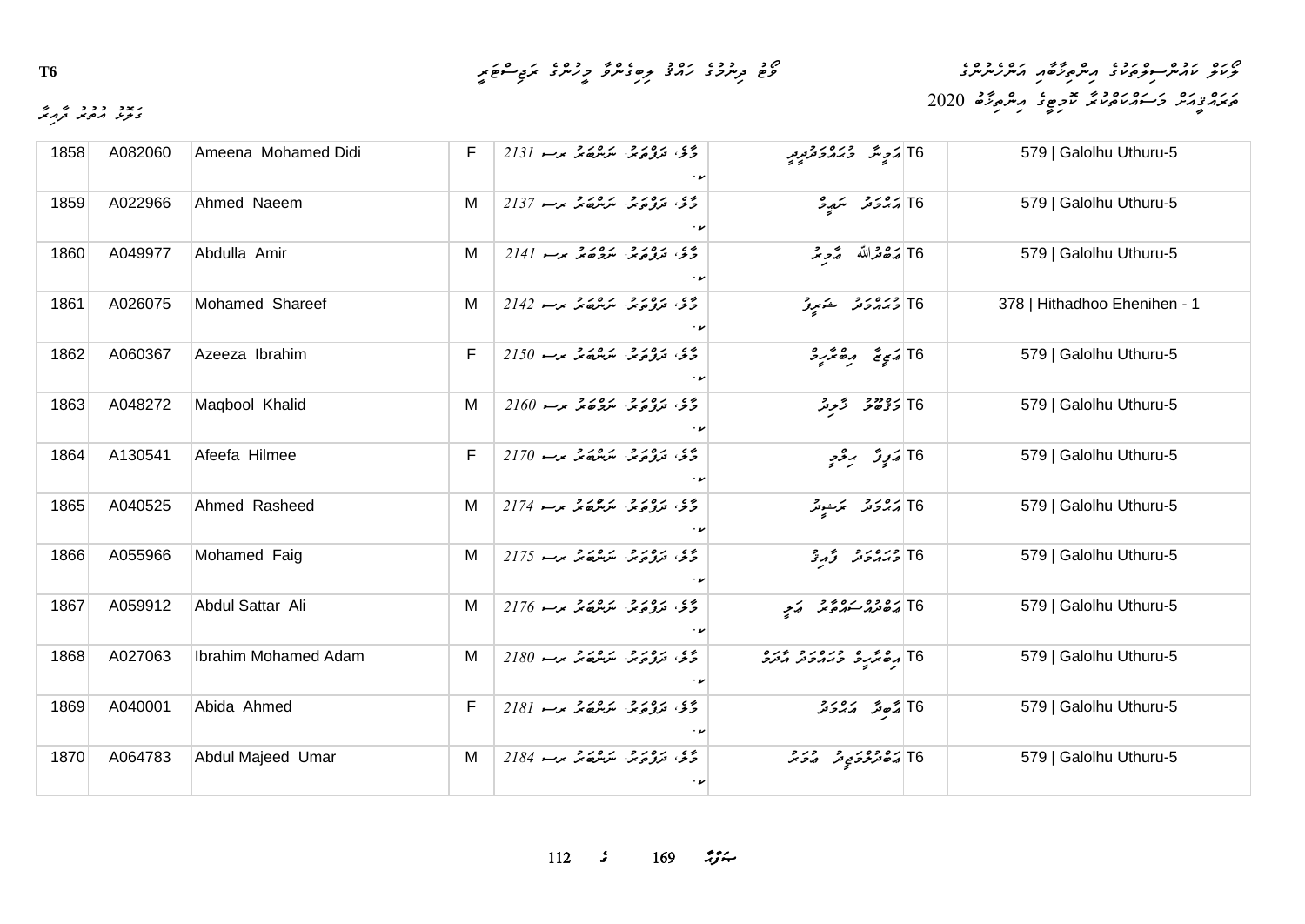*sCw7q7s5w7m< o<n9nOoAw7o< sCq;mAwBoEw7q<m; wBm;vB* م من المسجد المسجد المسجد المسجد المسجد العام 2020<br>مسجد المسجد المسجد المسجد المسجد المسجد المسجد المسجد المسجد ال

### *n8o<n@ q8qAq< q:uBmC*

| 1871 | A131048 | Aminath Rasheeda           | F            | 33، تروم تر. س س س سه 2187                     | T6  <i>مُّحِ مَرَّةُ مَرَ</i> حْبِيَّ <i>رُ</i> | 579   Galolhu Uthuru-5  |
|------|---------|----------------------------|--------------|------------------------------------------------|-------------------------------------------------|-------------------------|
| 1872 | A056972 | Zahira Ismail              | F            | دَّىْ، مَرْدْھَ يْرْ. سَرْيْرْھَ يْرْ يرب 2190 | T6 <i>تجربڈ م</i> ر ش <i>وڈم</i> یو             | 343   GDh. Madaveli - 2 |
| 1873 | A065576 | Saheema Abdul Rahman       | $\mathsf F$  | 33، ئۇۋە تەشقۇق بىر يەر 2196                   | T6 س <i>زرهٔ مقدم بردو</i> مر                   | 579   Galolhu Uthuru-5  |
| 1874 | A065447 | <b>Mohamed Faiz Muneer</b> | M            | 33، مَرْوَمِهْ. سَهْرَهُ مِنْ سِمْ 2207        | T6 <i>ڈیزودونر وُہ</i> ی تحسیلا                 | 579   Galolhu Uthuru-5  |
| 1875 | A065570 | Mariyam Faiza              | $\mathsf F$  | 33، تروم تر. سرة 2210 مرسو 2210                | T6 <i>وَجُهْدَةَ</i> وَ <i>مِ</i> يَّ           | 579   Galolhu Uthuru-5  |
| 1876 | A065792 | Haseena Hassan             | $\mathsf{F}$ | وی دورو برورو بر 2212                          |                                                 | 579   Galolhu Uthuru-5  |
| 1877 | A049805 | Mohamed Adam               | M            | وی بروبرو. برگونه بر ب                         | T6 <i>ڈیزوڈنز پڑوڑ</i>                          | 579   Galolhu Uthuru-5  |
| 1878 | A068294 | Abdul Latheef Thaufeeq     | M            | وی برورو برورو برسو 2221                       | T6 <i>مەھەرمۇمۇق مۇمۇ</i> بۇ                    | 579   Galolhu Uthuru-5  |
| 1879 | A038415 | Ali Ahmed                  | M            | 33) مَرْوَمْ مَنْ سَرْجَمْ مِنْ 2231           | T6 <i>جَرِي جَهْ</i> دَتْرُ                     | 579   Galolhu Uthuru-5  |
| 1880 | A068327 | Abdulla Thaufeeq           | M            | 33) مرەم دەكتىش مەسە 2235                      | T6 كەھەراللە <i>كەم بو</i> تر                   | 579   Galolhu Uthuru-5  |
| 1881 | A049508 | Mohamed Ali                | M            | وي مرور مروري مروري مرسو 2253                  | T6 <i>جَهُ جُودَ – م</i> َعِ                    | 579   Galolhu Uthuru-5  |
| 1882 | A001698 | Ismail Ramiz               | M            | 33، مروم و سرگھ مرسو 2258                      | T6 <sub>م</sub> رےد <i>ؤر</i> بھی مگرم تھ       | 579   Galolhu Uthuru-5  |
| 1883 | A027771 | Maryam Haroon              | $\mathsf F$  | ۇي مۇمۇر سەھەم بىر 2261                        | T6تج <i>رمرڈ گیرنگ</i> ر                        | 579   Galolhu Uthuru-5  |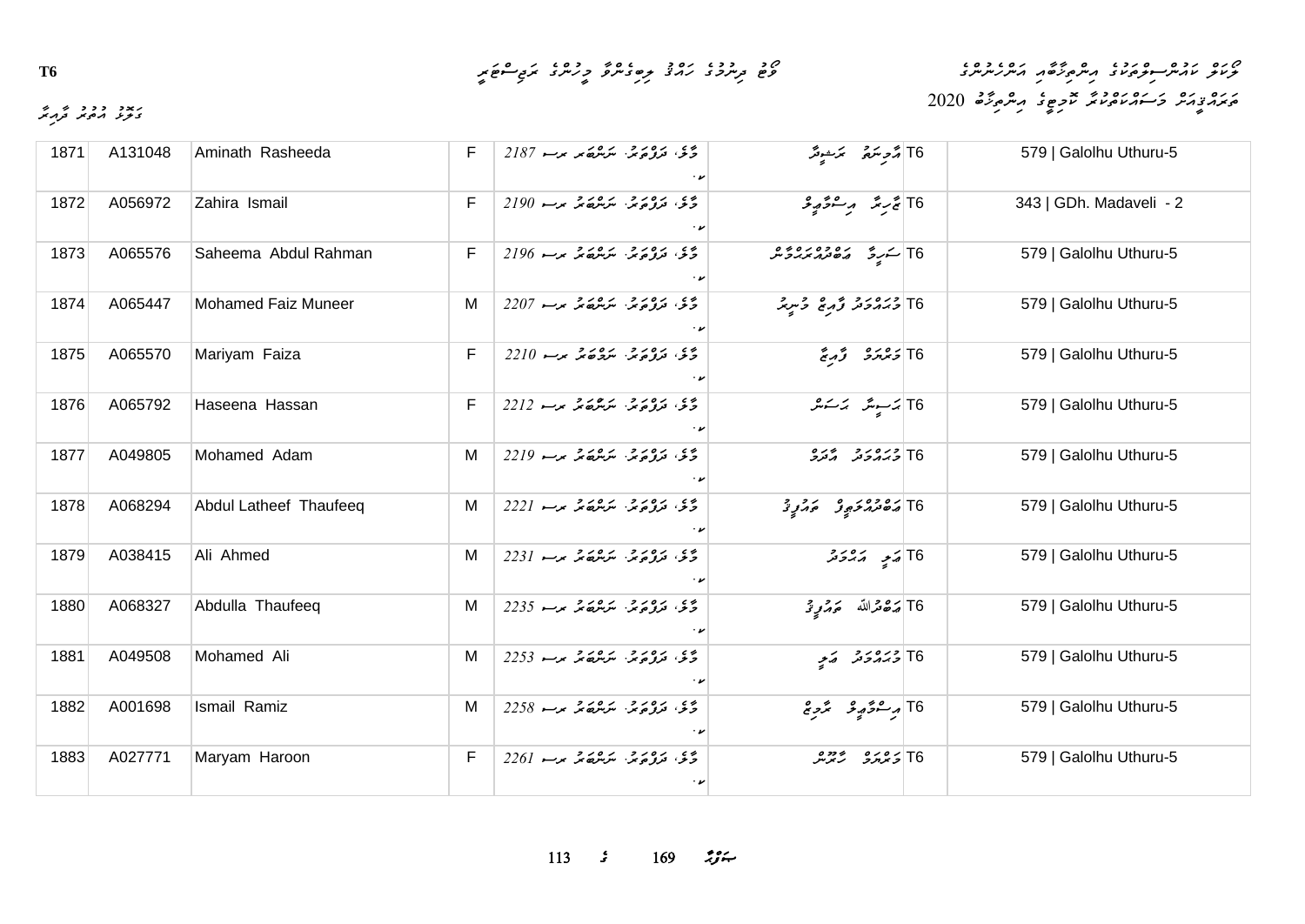*sCw7q7s5w7m< o<n9nOoAw7o< sCq;mAwBoEw7q<m; wBm;vB* م من المسجد المسجد المسجد المسجد المسجد العام 2020<br>مسجد المسجد المسجد المسجد المسجد المسجد المسجد المسجد المسجد ال

| 1884 | A027265 | NAFIA ABDUL RAHEEM   | $\mathsf{F}$ | 33، ترونجيز، ترم تھي پرسہ 2270                    | T6 ي <i>نگوند من قور ترب</i> و          | 579   Galolhu Uthuru-5       |
|------|---------|----------------------|--------------|---------------------------------------------------|-----------------------------------------|------------------------------|
| 1885 | A040293 | Fathimath Ibrahim    | $\mathsf F$  | وي مرور و سرور و در 2279                          | T6 <i>ڙوِدَهُ وهُن</i> َرِدُ            | 579   Galolhu Uthuru-5       |
| 1886 | A033978 | Afeefa Ali           | $\mathsf{F}$ | 33، مَرْوْمَ يْمْ. سَرْسْرْھَ يْمْ. سِيْسْمْ 2280 | T6 <i>ڇُوِڙَ ڇَڇِ</i>                   | 579   Galolhu Uthuru-5       |
| 1887 | A039206 | Abdul Ghanee Hussain | M            | ۇي تروپرى شەھەر بىر يە2290                        | T6 <i>בُھُوَدُوْدَسِ بِرُسَوِيدُ</i>    | 579   Galolhu Uthuru-5       |
| 1888 | A065726 | Hassan Adam          | M            | 33، مَرْوَمِهْ. سَرْجَعْهُ مِرْ - 2291            | T6 پرس <i>ٹر گ<sup>ی</sup>وڈ</i>        | 460   Srilanka / Colombo - 1 |
| 1889 | A011585 | Ahmed Zabeen         | M            | 33 مَرْوْمَ بْمْ. سَرْسْرْھَ بْمْ سِــو 2300      | T6 <i>גُرُدَنْ بَيْ صِ</i> رْ           | 579   Galolhu Uthuru-5       |
| 1890 | A057395 | Ali Rasheed Hussain  | M            | 33 مَرْوْحَ يْمْ. سَرْيْرْجَة يْمْ يْمْسَى 2302.  | T6 کی پی تر شوش بر مشر بر شر            | 579   Galolhu Uthuru-5       |
| 1891 | A070102 | Hareera Hussain      | $\mathsf{F}$ | 33 مَرْوْمَ مِنْ سَرْسْرْھَ مِنْ 2304 كَ          | T6  تەمەيمى   تەسەمباشر                 | 579   Galolhu Uthuru-5       |
| 1892 | A040287 | Aboobakuru Yoosuf    | M            | 33، تروم تر. ترتگر ما تر 2307                     | $3 - 3 - 22 - 16$                       | 579   Galolhu Uthuru-5       |
| 1893 | A001955 | Abdul Shakoor Hassan | M            | 33، ئۇۋەتمە شرىكرى بىر سە 2316                    | T6 <i>ړے پروے پر پیم پر پر پر</i>       | 579   Galolhu Uthuru-5       |
| 1894 | A069603 | Hussain Fahmy        | M            | 33 قرۇم تەر سەھەت برسە 2320                       | T6 پڑے پر بھ ت <i>و</i> ڑ <sub>جی</sub> | 579   Galolhu Uthuru-5       |
| 1895 | A004001 | Zuhura Saud          | F            | 33) مَرْوَمْ مَنْ سَرْسُرْ مِنْ عَرَبْ 2321       | T6 يحر <sup>م</sup> د سكھ بر            | 48   HDh. Neykurendhoo - 1   |
| 1896 | A070030 | Mohamed Shaheem      | M            | دي. تروم تر سره تر تر 2331                        | T6  <i>وُټرونو خری</i>                  | 579   Galolhu Uthuru-5       |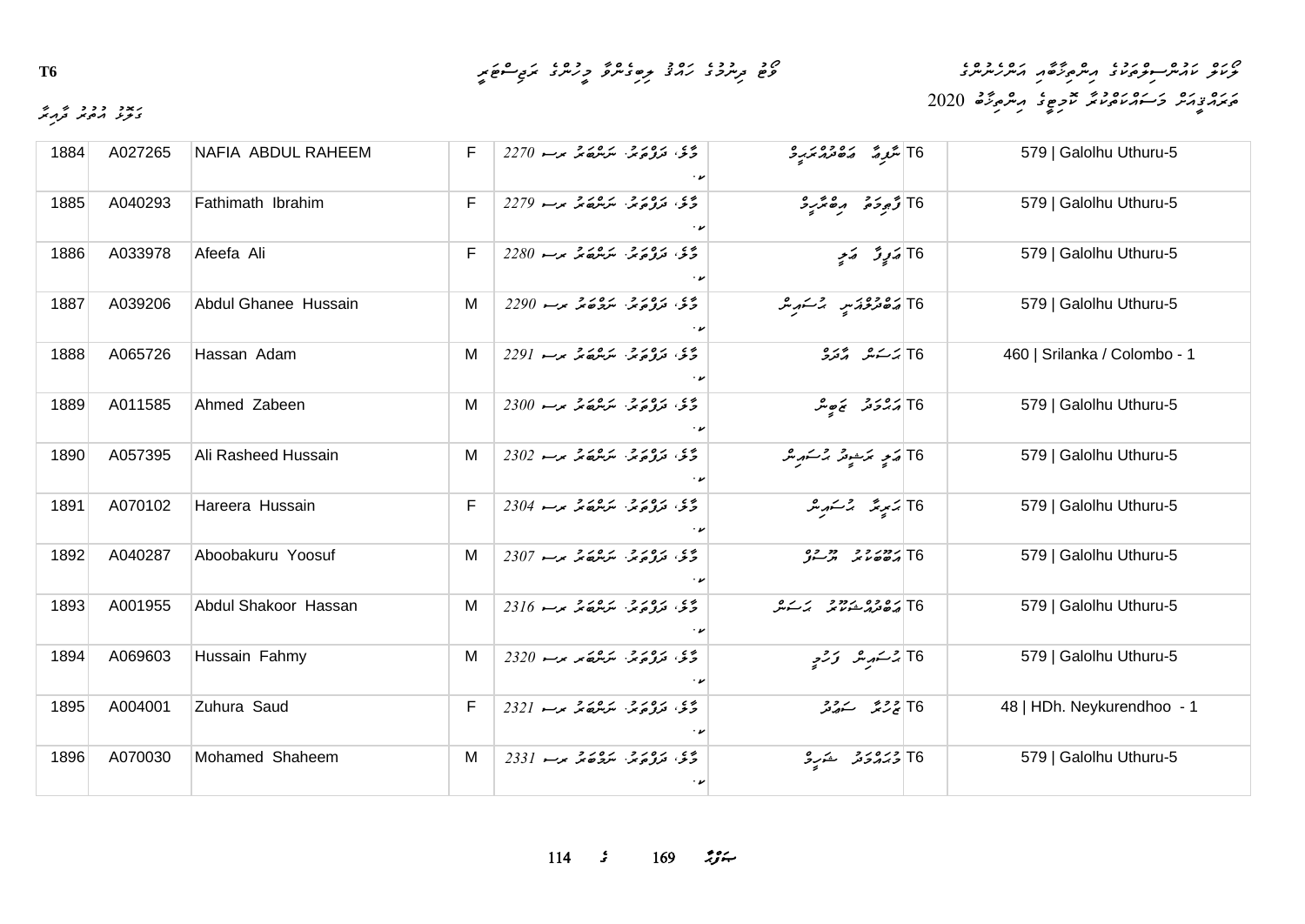*sCw7q7s5w7m< o<n9nOoAw7o< sCq;mAwBoEw7q<m; wBm;vB* م من المرة المرة المرة المرجع المرجع في المركبة 2020<br>مجم*د المريض المربوط المربع المرجع في المراجع المركبة* 

|  | * * <b>&gt;&gt;&gt; &gt; &gt;</b> |
|--|-----------------------------------|
|  | ى يو د مەمد ترمىر                 |

| 1897 | A028139 | Hassan Thakhkhan           | M           | 33 - يوم چې سرچونکه سر سه 2332             | T6 ئەسەم <i>ىر مەرشى</i> ر                         | 579   Galolhu Uthuru-5 |
|------|---------|----------------------------|-------------|--------------------------------------------|----------------------------------------------------|------------------------|
| 1898 | A026774 | Mohamed Ibrahim            | M           | 33 مرور مرشد به 2333                       | T6تر <i>ه دو م</i> وغربو                           | 579   Galolhu Uthuru-5 |
| 1899 | A057023 | Abdul Latheef Ahmed        | M           | 33، تروم تر سره تدريجه مرسو 2345           | T6 בטינג <del>ע</del> קי באגבע                     | 579   Galolhu Uthuru-5 |
| 1900 | A061638 | Ahmed Adam                 | M           | 33، تروم ته. سرچری برسه 2348               | T6 <i>בُرُوَنَّرُ مُ</i> مَرَّدُ                   | 579   Galolhu Uthuru-5 |
| 1901 | A130973 | Zahida Ali Manik           | $\mathsf F$ |                                            | T6 ئ <sub>ى</sub> رى <i>گە مۇج</i> ۇسر <i>ى</i> گە | 579   Galolhu Uthuru-5 |
| 1902 | A069758 | Fathmath Mamdhooha         | $\mathsf F$ | 33، تروم تر سره تر برسه 2353               | T6 <i>وُّجِ دَءُ دَوَمَرُ بُ</i>                   | 99   R. Dhuvaafaru - 1 |
| 1903 | A071096 | Aminath Seeza Abdul Ghanee | $\mathsf F$ | 33، مَرْوَمَ مَنْ سَرْسُرْہَ مِنْ 2354 کے  |                                                    | 579   Galolhu Uthuru-5 |
| 1904 | A051217 | ABDUL WAHID IBRAHIM        | M           |                                            | T6 مەھىر <i>ۋۇبىر مەمگى</i> ر 16                   | 579   Galolhu Uthuru-5 |
| 1905 | A051829 | Ibrahim Fareed Ahmed       | M           | وي مرور مرور مرور و 2357                   | T6 مەھمەر <i>5 دېرىد مەدوند</i>                    | 579   Galolhu Uthuru-5 |
| 1906 | A050241 | Zeenath Solih              | $\mathsf F$ | 33 مرور مرسمة مرسو 2358                    | T6 <sub>مح</sub> يترنم شمار مش <i>ار ب</i> ه       | 579   Galolhu Uthuru-5 |
| 1907 | A022463 | Mohamed Nadeem             | M           | 33، مَرْوْمَ يْرْ. سَرْسْرْھَ يْرْ بْ 2365 | T6 <i>3523 سَمَعِي</i> دَ                          | 579   Galolhu Uthuru-5 |
| 1908 | A024698 | Ahmed Jawad                | M           | 33، ئۇۋەتمە. ئىرتىھەتمە بىر سە 2366        | T6 <i>גُرُوَتْرٌ فَعُوَّتْرُ</i>                   | 579   Galolhu Uthuru-5 |
| 1909 | A060749 | Ahmed Mohamed Manik        | M           | 33، تروم تر. تركز تمريح برسه 2369          | T6 בכבע כבהכבעבית                                  | 579   Galolhu Uthuru-5 |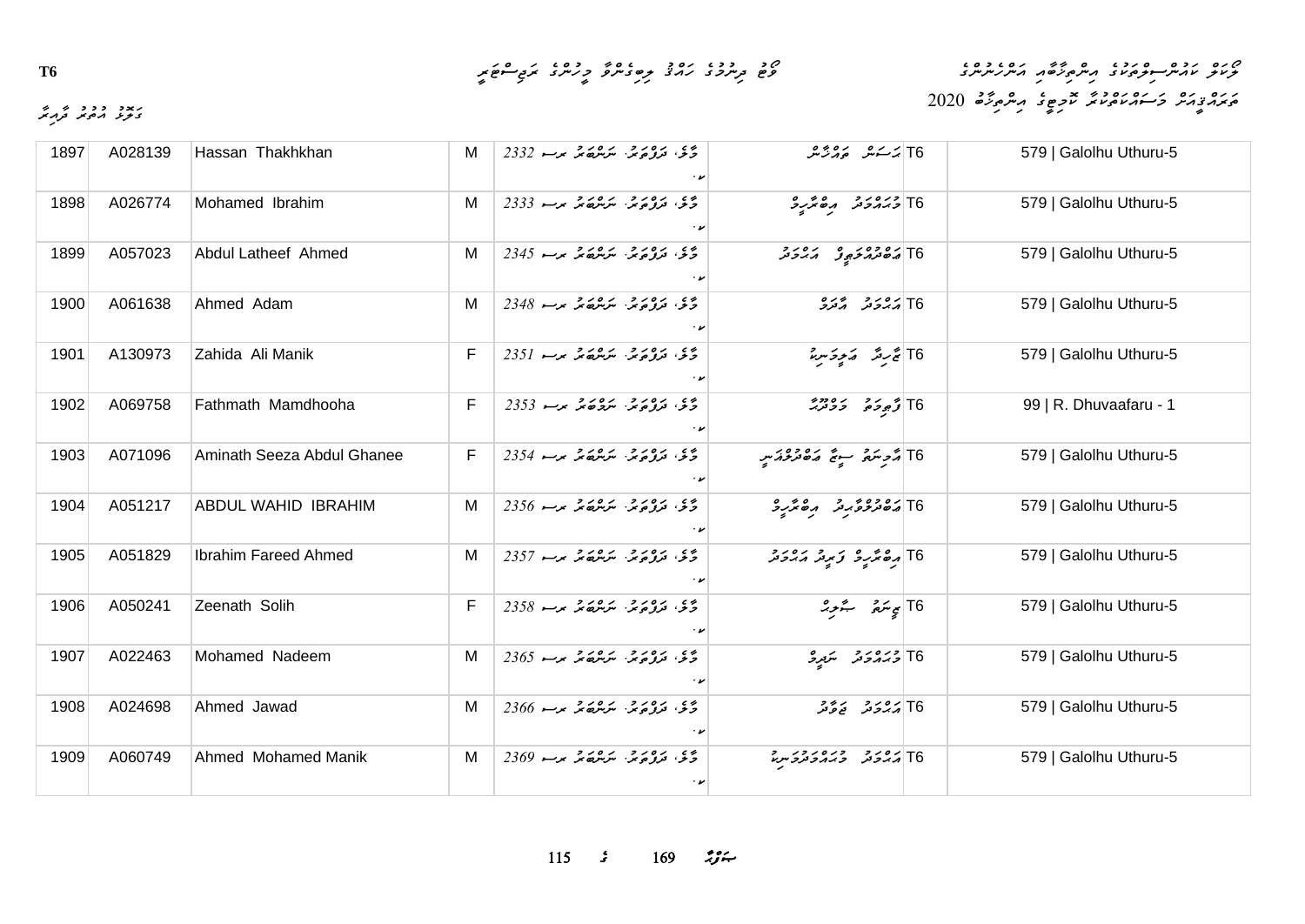*sCw7q7s5w7m< o<n9nOoAw7o< sCq;mAwBoEw7q<m; wBm;vB* م من المرة المرة المرة المرجع المرجع في المركبة 2020<br>مجم*د المريض المربوط المربع المرجع في المراجع المركبة* 

| $\phi$ $\phi$ $\phi$ $\phi$ $\phi$ $\phi$ |  |
|-------------------------------------------|--|
| ى ترىز برەپر تربرىر<br>╰                  |  |

| 1910 | A047743 | Ibrahim Ali         | M           | تَرَكَّى، مَرْتَوْجَرْ بْرَ سَرْسَرْجَة مِرْسِدِ 2370 | T6 <sub>م</sub> ەتزى <sub>ر</sub> و كەمچ       | 309   L. Gan - 2           |
|------|---------|---------------------|-------------|-------------------------------------------------------|------------------------------------------------|----------------------------|
| 1911 | A025528 | Aishath Najwan      | $\mathsf F$ | وی مرورد مرورد برسه 2374                              | T6 مەم ئىق ئىق ئىق ئىس                         | 579   Galolhu Uthuru-5     |
| 1912 | A040269 | Ismail Naseer       | M           | وی مرور مرورد برورو 2379                              | T6 <sub>م</sub> رےد <i>و پ</i> و س <i>رج</i> و | 579   Galolhu Uthuru-5     |
| 1913 | A040813 | Hussain Rasheed     | M           | 33 مَرْوْمَ بْمْ. سَرْسْرْھَ بْمْ. سِــو 2380         | T6 پُرڪيريش ڪرشي <i>و</i> گر                   | 579   Galolhu Uthuru-5     |
| 1914 | A070638 | Mohamed Easa        | M           | 33، تروم تر شهر تر 2382                               | T6 يُرَ <i>دُّدُونَ بِ</i> بُ                  | 579   Galolhu Uthuru-5     |
| 1915 | A071374 | Adam Mohamed        | M           | 33) مَرْوَمَ مَنْ سَرْسُرْھَ مِنْ 2391                | T6 <i>جُمْرَى حَمَدُومْر</i>                   | 579   Galolhu Uthuru-5     |
| 1916 | A007190 | Ahmed Ibrahim       | M           | وی ترویز تروپزی پر 2392                               | T6 <i>בֿ.22 ھ</i> ُ مِصْرَىٰ 2                 | 579   Galolhu Uthuru-5     |
| 1917 | A113481 | Mohamed Jaleel      | M           | وی دورو. تروه پر سر 2394                              | T6  <i>3223\$ ف</i> َء <i>ِ وَ</i>             | 579   Galolhu Uthuru-5     |
| 1918 | A064450 | Mohamed Shareef     | M           | وی بروبرو بروه پر سر 2397                             | T6 <i>ۇنەۋەتى خەيرۇ</i>                        | 579   Galolhu Uthuru-5     |
| 1919 | A044175 | Mohamed Shahid      | M           | ۇي ترۇمۇ. تىر ھەتكە بىر 2401                          | T6  <i>وُبَہُ وَمَرْ</i> مُقَرِّرٌ             | 579   Galolhu Uthuru-5     |
| 1920 | A070812 | <b>ISMAIL AFEEF</b> | M           | دى. تر <i>ومى. ئىرۋە بىر بىر يى</i> م 2402            | T6  م سىمى تەرىخە    ئەرىخ                     | 297   Th. Gaadhiffushi - 1 |
| 1921 | A062294 | Yoosuf Hussain      | M           | 33، تروم تر. سَرْسْرَ تَمَرْ سِرْ 2404                | T6 برستر برسته بر                              | 327   GA. Nilandhoo - 1    |
| 1922 | A042732 | Usman Yoosuf        | M           | 33، تروڅ تر. ترترکھ تر سه 2406                        | T6 ۾ پُرمَش جي صوبر                            | 579   Galolhu Uthuru-5     |

 $116$  *s*  $169$  *n***<sub>3</sub>** *n*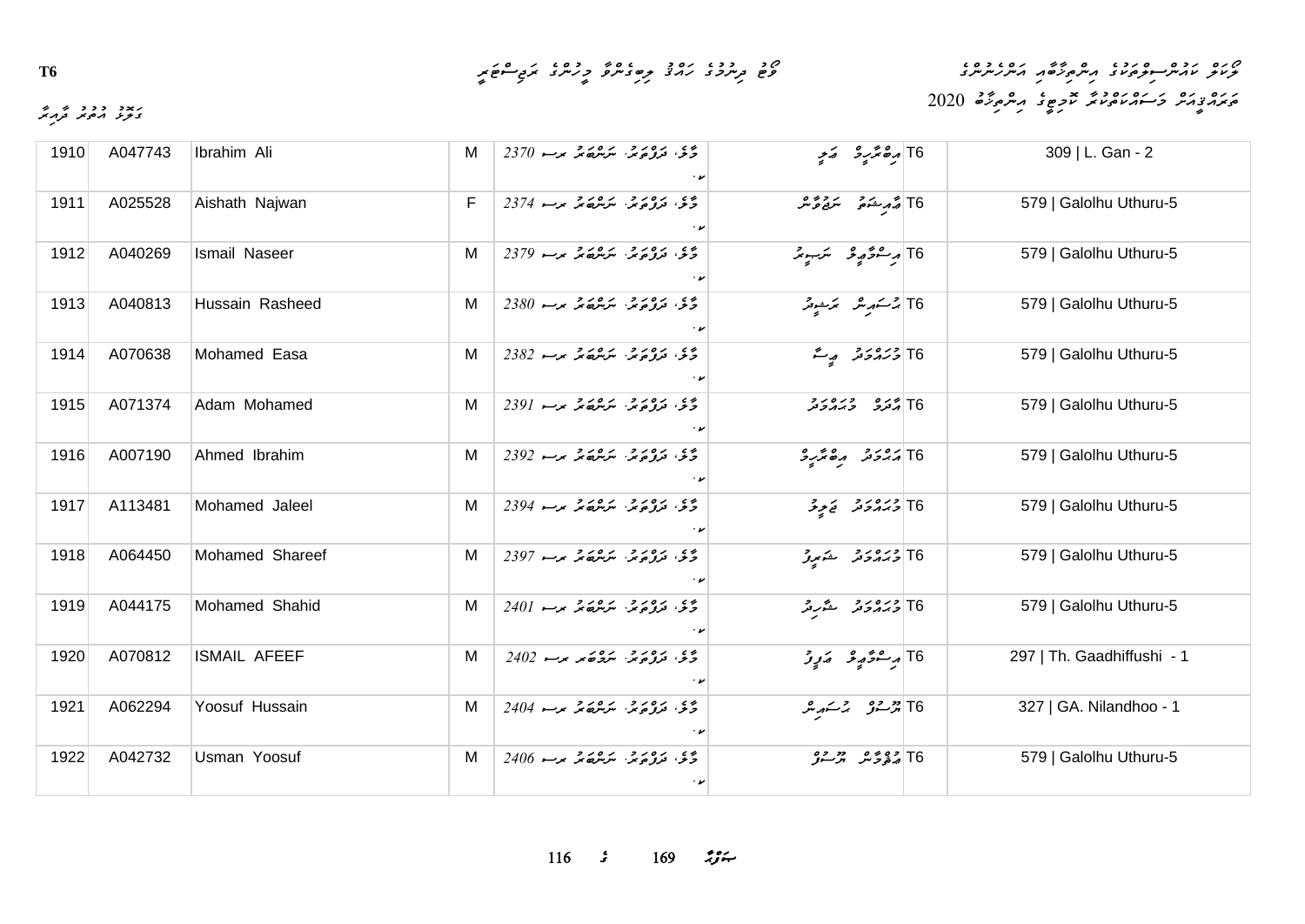*sCw7q7s5w7m< o<n9nOoAw7o< sCq;mAwBoEw7q<m; wBm;vB 2020*<br>*په پوهر وسوډيرونو لومو د موجو د مرمونه* 2020

| 1923 | A039686 | Mohamed Ali Mohamed  | M | 33، مَرْوْمَ يْرْ. سَرْسْرْھَ يْرْ سِيْلَ 2408 | T6 <i>בגר</i> כע דיכ בגרכע                            | 579   Galolhu Uthuru-5      |
|------|---------|----------------------|---|------------------------------------------------|-------------------------------------------------------|-----------------------------|
| 1924 | A081207 | Sobira Ahmed Mohamed | F | 33، ئۇۋەتمە، ئىرتىھەتمە ئەسە 2409              | T6 بەھ ئەر ئەر ئەر ئەر دىر                            | 579   Galolhu Uthuru-5      |
| 1925 | A032419 | Ahmed Mohamed        | M | 33، تروم تر. ترشھ تر سے 2410                   | T6 <i>ג׳.כ</i> تر <i>۔ درورہ</i>                      | 579   Galolhu Uthuru-5      |
| 1926 | A025134 | Jamal Hussain        | M | وی دوری شهره پر 2412                           | T6 يَحَرُّو كَرْسَ <sub>مَ</sub> رِسُّرَ              | 579   Galolhu Uthuru-5      |
| 1927 | A026069 | Ahmed Azmeer         | M | 33، تروم تر سرچ تر بر 2413                     | T6 <i>ב</i> כבי בלקיב                                 | 579   Galolhu Uthuru-5      |
| 1928 | A023560 | Abbas Ali            | M | 33، تروم تر. ترشھ تر سے 2420                   | T6 <i>مەشھىشە مەي</i>                                 | 579   Galolhu Uthuru-5      |
| 1929 | A001965 | Mohamed Saeed        | M | $2422$ مروم مروم مروم مرسوم 2422               | T6 <i>3223 كەم</i> ەتر                                | 579   Galolhu Uthuru-5      |
| 1930 | A062024 | Ahmed Jaufar         | M | 33) مَرْقْ جَرْ سَرْسْھَة بِرَ - 2431          | T6 <i>ביכב צבציב</i>                                  | 579   Galolhu Uthuru-5      |
| 1931 | A062428 | Sultan Rajaau        | M | 33، تروم 3. ترترچە برسە 2435                   | T6 جۇيۇش ئە <i>ق</i> ەر                               | 579   Galolhu Uthuru-5      |
| 1932 | A065683 | Ibrahim Moosa        | M | وي مرور مر سر 2436 مرسو 2436                   | T6 رەئزى <sub>ر</sub> و ۋىتە                          | 93   R. Rasgetheemu - 1     |
| 1933 | A085052 | Mariyam Haseena Ali  | F | وی بروبرو بره په 2438                          | T6  <i>دَ بْرْمَ</i> رْدَ بْرَ بِهِ مَّد <sub>ٍ</sub> | 382   Maradhoofeydhoo - 1   |
| 1934 | A057828 | Ali Ahmed Didi       | M | 33، مَرْقْ جَمْ. سَرْسْھَ جَمْ بِرِبْ 2440     | T6 كەي كەنگە <i>قرىرى</i> ر                           | 599   Fuvammulah Ehenihen-1 |
| 1935 | A071073 | Ali Rasheed          | M | 33، تروم 3. ترترچە تر بر 2445                  | T6 <i>۾ُجِ - مَ</i> ڻِيمُرُ                           | 1   HA. Thuraakunu - 1      |

*117 sC 169 nNw?mS*

ر **x و c c c c c c c c c c c c c c c**<br>*E <del>c c</del> c c c c c c c c c c c c c*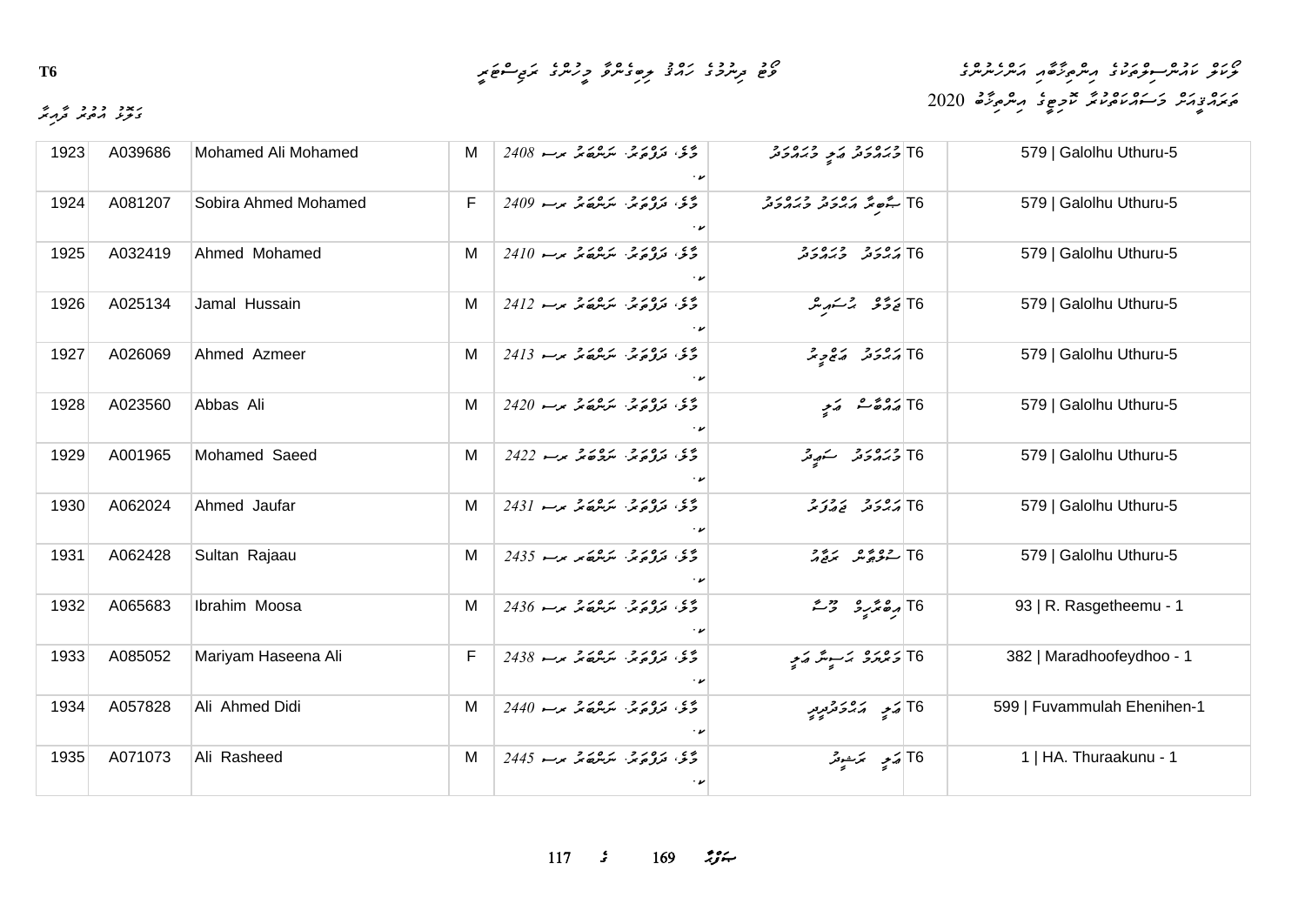*sCw7q7s5w7m< o<n9nOoAw7o< sCq;mAwBoEw7q<m; wBm;vB* م من المرة المرة المرة المرجع المرجع في المركبة 2020<br>مجم*د المريض المربوط المربع المرجع في المراجع المركبة* 

| 1936 | A027681 | Fathimath Shadhiya           | F | 33، ترورو. ترم چر ترب 2452                  | T6 <i>وَّجِ دَمَّةَ</i> شَم <i>َّدِيرَّةَ</i> | 579   Galolhu Uthuru-5            |
|------|---------|------------------------------|---|---------------------------------------------|-----------------------------------------------|-----------------------------------|
| 1937 | A068360 | Abdul Majeed Mahir           | M | وي مرور مروري مروري مرسو 2454               | T6 كەھەر <i>3-يەتر - دەرىر</i>                | 579   Galolhu Uthuru-5            |
| 1938 | A073451 | Abdul Gayyoom Ibrahim        | M | ۇي مەدەبىي سەھەم بىر 2456                   | T6 رەدىرە دوە مەھگرى                          | 388   Feydhoo Ehenihen - 1        |
| 1939 | A070247 | Shaheema Mohamed             | F | ۇي تروپرى ترىش تەرىپ 2460                   | T6 خرىرى مەمەمەرىيە                           | 579   Galolhu Uthuru-5            |
| 1940 | A059444 | Abdulla Shareef              | M | 33، تروڤ تر سرش بر سه 2463                  | T6 كەھەراللە خەمب <i>وت</i>                   | 382   Maradhoofeydhoo - 1         |
| 1941 | A048803 | Aishath Fareesha Ali         | F | 33، مَرْوَمَ مَنْ سَرْسُرْھَ مَنْ سَنَ 2467 | T6 صُرِحَمُو تَرَمِيحُ صَرِ                   | 579   Galolhu Uthuru-5            |
| 1942 | A037384 | Ali Waheed                   | M | وي مرور مرور ورود 1472                      | T6 <i>ڇُجِ وَب</i> ِعْرُ                      | 579   Galolhu Uthuru-5            |
| 1943 | A050180 | Abdul Sattar Hussain         | M | وی کے دورو کرورو پر 2477                    | T6 <sub>م</sub> ەھىر مەمۇرى جىسىمەش           | 579   Galolhu Uthuru-5            |
| 1944 | A058041 | Adnan Ibrahim                | M | 33، تروم ته. ترتگر تنجر برسد 2478           | T6 كەنگەنگرىش م <i>ەھەگەپ</i> ۇ               | 579   Galolhu Uthuru-5            |
| 1945 | A039192 | Ameena Mohamed               | F | 33، مروم و سر مرحد مرسو 2479                | T6 <i>مَوِسٌ وَيَهُوَفُرُ</i>                 | 666   Kagi Maldives Spa Island -1 |
| 1946 | A040226 | Abdulla Saeed                | M | دي. مرور مرسمي مرسم 1883                    | T6 كەھمىراللە كىمپىقر                         | 579   Galolhu Uthuru-5            |
| 1947 | A012858 | Mohamed Shafeeq Abdul Kareem | M | 33 <sup>,</sup> مرور مرور مرور پر ب         | T6 ديره در د عروف ماه دور مرد                 | 579   Galolhu Uthuru-5            |
| 1948 | A025632 | Moosa Ali Didi               | M | 35، ترون تر شریع تر بر 2485                 | T6   خ <sup>م</sup> ث - مَرْمِدِيرِ           | 579   Galolhu Uthuru-5            |

## ر **x و c c c c c c c c c c c c c c c**<br>*E <del>c c</del> c c c c c c c c c c c c c*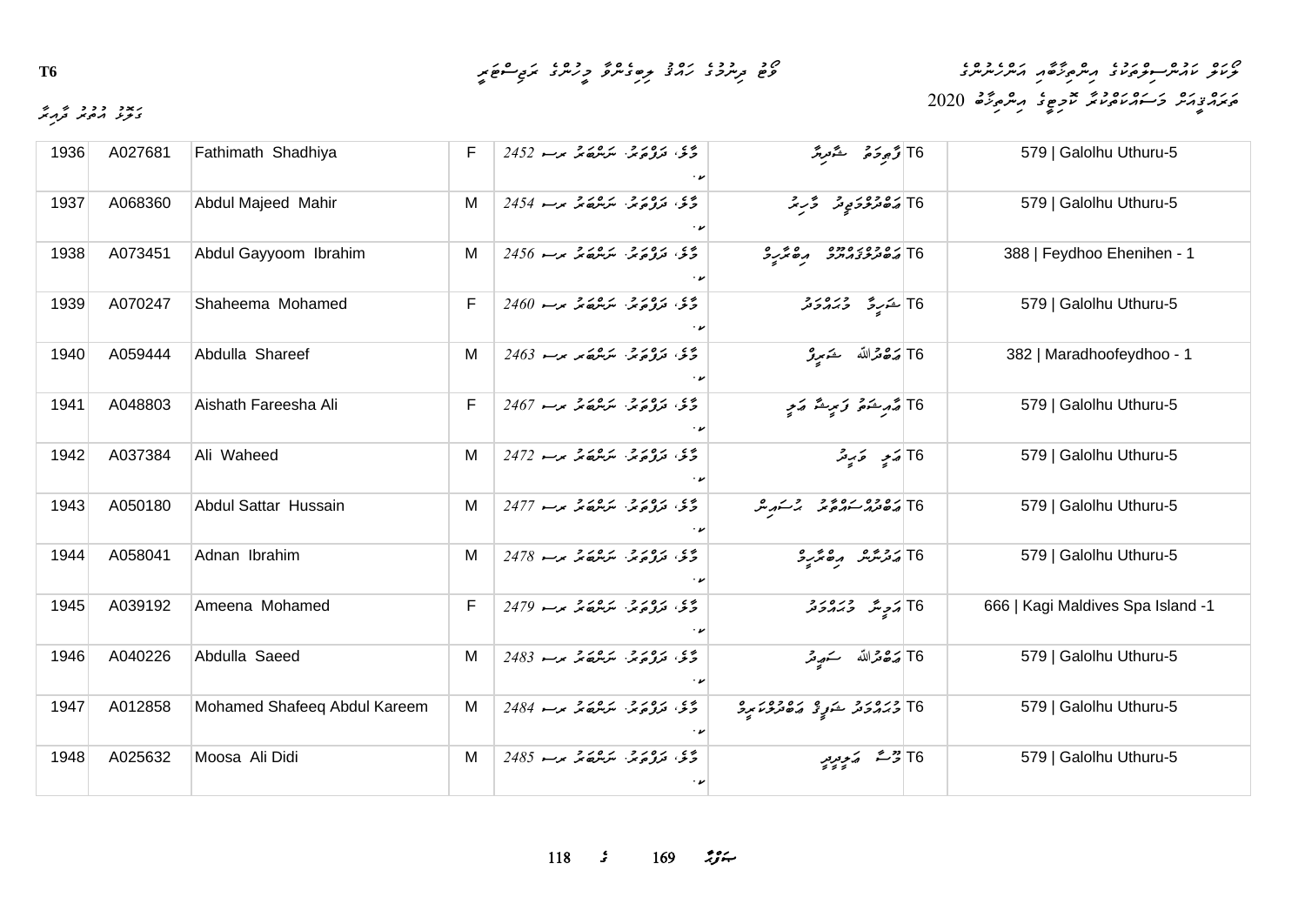*sCw7q7s5w7m< o<n9nOoAw7o< sCq;mAwBoEw7q<m; wBm;vB* م من المرة المرة المرة المرجع المرجع في المركبة 2020<br>مجم*د المريض المربوط المربع المرجع في المراجع المركبة* 

| 1949 | A038487 | Hussain Ali                     | M | 33، تروپرتی، سرچھ تر سے 2486           | T6 پر <i>سکوینگر م</i> یکو                        | 579   Galolhu Uthuru-5    |
|------|---------|---------------------------------|---|----------------------------------------|---------------------------------------------------|---------------------------|
| 1950 | A037364 | Mohamed Rafeeg                  | M | 33، تروم 3، ترترچ بر سه 2488           | T6 <i>3223 برو</i> ءِ                             | 579   Galolhu Uthuru-5    |
| 1951 | A047409 | Hassan Ibrahim                  | M | وي مرور مريدي مريد ته 2493             | T6ته په موس <i>و</i> کېږي.                        | 579   Galolhu Uthuru-5    |
| 1952 | A049040 | Shaheem Mohamed                 | M | 33، تروم 3. ترترچ تر برسه 2494         | T6 خرى ئىمگە ئىقدىم                               | 579   Galolhu Uthuru-5    |
| 1953 | A042310 | Abdul Razzaq Ismail             | M |                                        | T6 مەھىرمىدىنى مەش <i>ۇم</i> بۇ                   | 291   Th. Dhiyamigili - 1 |
| 1954 | A072353 | Shareefa Abdul Rahman           | F | 33، تروم تر. ترشق تر بيب 2497          | T6 خ <i>ويرۇ مەھەرمەدۋىل</i>                      | 579   Galolhu Uthuru-5    |
| 1955 | A027730 | Mohamed Zuhair                  | м | وی بروبرو. برگونه تر برجا 2498         | T6 <i>جنہ جو جنہ ب</i>                            | 579   Galolhu Uthuru-5    |
| 1956 | A048482 | Ali Rifath                      | M | 33، مَرْوْحَةٍ. سَرْسْھَةٌ مِرْ - 2499 | T6 <i>مَجِ بِروْمَةُ</i>                          | 579   Galolhu Uthuru-5    |
| 1957 | A050945 | Saeed Mohamed                   | M | 33، تروم تر. بىر شىمكى بىر - 2513      | T6 كى <i>مپىتى قەتمەدى</i> ر                      | 579   Galolhu Uthuru-5    |
| 1958 | A126224 | Mohamed Zahir                   | M | وي مرور مر سر 2518 مرسو 2518           | T6 <i>وُبَرُوْدَوْ</i> گُرِيْرُ                   | 579   Galolhu Uthuru-5    |
| 1959 | A038198 | Ahmed Hytham Rasheed            | M | لا گرگان میں گھ                        | T6 <i>בُ.2 בُ.5 مَدِجْ</i> 5 مَرْسُومُرُ          | 183   Galolhu Uthuru - 2  |
| 1960 | A121138 | Bassam Rasheed                  | M | لا د څخه د سره ش                       | T6 <i>ھار گ</i> ئو - مَرَسُومَرُ                  | 183   Galolhu Uthuru - 2  |
| 1961 | A038197 | <b>Fathimath Reesha Rasheed</b> | F | لا د څخه د سره ش                       | T6 <i>وَّەودَة برِ</i> حَّۃ بَرَح <sub>و</sub> ثر | 183   Galolhu Uthuru - 2  |
| 1962 | A035528 | <b>Mohamed Rasheed Yoosuf</b>   | M | لا د څخه د سره ش                       | T6 <i>دېمم</i> ونه بر <sub>شونه</sub> برخو        | 183   Galolhu Uthuru - 2  |

ر **x و c c c c c c c c c c c c c c c**<br>*E <del>c c</del> c c c c c c c c c c c c c*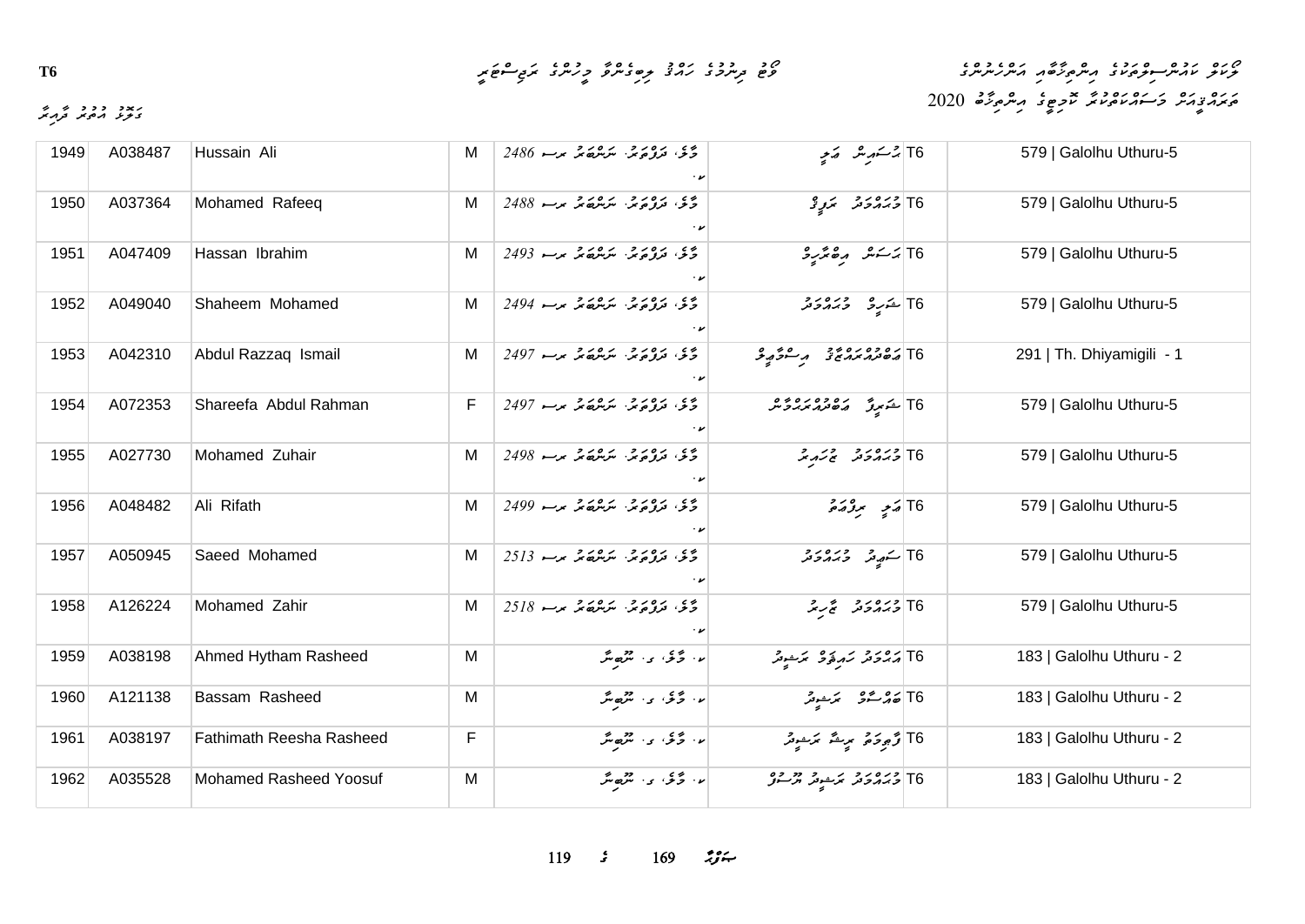*sCw7q7s5w7m< o<n9nOoAw7o< sCq;mAwBoEw7q<m; wBm;vB* م من المسجد المسجد المسجد المسجد المسجد العام 2020<br>مسجد المسجد المسجد المسجد المسجد المسجد المسجد المسجد المسجد ال

| 1963 | A000027 | Ashfag Ibrahim            | M           | لا د محمود المال در مرکز مرکز                                                                                                                                                                                                                        | T6 كەشۇر مە <i>مگې</i> ۋ                           | 184   Galolhu Uthuru - 3     |
|------|---------|---------------------------|-------------|------------------------------------------------------------------------------------------------------------------------------------------------------------------------------------------------------------------------------------------------------|----------------------------------------------------|------------------------------|
| 1964 | A045686 | Asiya Ibrahim             | F           | الا المحمود المالي المحمد المحمد المحمد المحمد المحمد المحمد المحمد المحمد المحمد المحمد المحمد الم                                                                                                                                                  | T6 م <i>ەسىر مەھترى</i> رى                         | 184   Galolhu Uthuru - 3     |
| 1965 | A164727 | Raad Thoriq Ibrahim       | M           | لا د څخه د انترنگرېگر                                                                                                                                                                                                                                | T6 تُرَمَّدُ <i>مُجْعِدَةٌ مِ</i> قْمَدِيْرَ       | 184   Galolhu Uthuru - 3     |
| 1966 | A034339 | Raheema Moosa Didi        | F           | لا د څکې د اسرچم کرمر                                                                                                                                                                                                                                | T6 ترىرى ق <sup>ىر م</sup> ەربر                    | 184   Galolhu Uthuru - 3     |
| 1967 | A053833 | Thoriq Ibrahim            | M           | لا د محمود المال در مرکز مرکز                                                                                                                                                                                                                        | T6 جۇمر <sup>چ</sup> ە مەھم <i>رى</i> ي            | 184   Galolhu Uthuru - 3     |
| 1968 | A039522 | Ahmed Shafgath Ali        | M           | لا د څخه د اسرچينې                                                                                                                                                                                                                                   | T6   كەشكەت ئىسىر <i>قەرە كەي</i> چ                | 184   Galolhu Uthuru - 3     |
| 1969 | A023644 | Ali Hussain               | M           | لا د څخه د اسروبره                                                                                                                                                                                                                                   | T6 <i>ھَجِ پُرْڪَمِينَرُ</i>                       | 460   Srilanka / Colombo - 1 |
| 1970 | A039523 | Aminath Shareefa          | F           | لا د څخه د اسرچينې                                                                                                                                                                                                                                   | T6 مُرْحِسَمُ شَمِيرٌ                              | 184   Galolhu Uthuru - 3     |
| 1971 | A048513 | <b>Mohamed Sharif Ali</b> | M           | ر، ده و، در دوره و.<br>را، درگان دار میروندی                                                                                                                                                                                                         | T6 <i>\$نەۋەتى جۇمبۇ مۇم</i>                       | 184   Galolhu Uthuru - 3     |
| 1972 | A039521 | Shifara Ali Hussain       | $\mathsf F$ | د کال دوره د                                                                                                                                                                                                                                         | T6 جوڙنگ <sub>ه</sub> ڪو بڻڪمياهن                  | 184   Galolhu Uthuru - 3     |
| 1973 | A000260 | Latheefa Moosa Didi       | F           | $\begin{array}{cc} \mathcal{C}\neq \mathcal{C}\neq \mathcal{S}\neq \mathcal{D} & \mathcal{C}\neq \mathcal{S}\neq \mathcal{D} \\ \mathcal{S}\neq \mathcal{S}\neq \mathcal{S}\neq \mathcal{D}^{\mathcal{D}} & \mathcal{C}\neq \mathcal{S} \end{array}$ | T6 ك <i>َهِوِدٌ وَ"َسُ</i> ّسِرِيرِ                | 184   Galolhu Uthuru - 3     |
| 1974 | A000261 | Mohamed Shaheen           | M           | د ده ده در ۲۶۵ ورو ده دارد.<br>دا د کال د اسرو برد در د                                                                                                                                                                                              | T6 <i>ڈیزوڈو مڈر</i> یر                            | 184   Galolhu Uthuru - 3     |
| 1975 | A337949 | Ahmed Yaeesh Latheef      | M           | لا د څخه له همدې                                                                                                                                                                                                                                     | T6 <i>גُرُدُدَ مَهِ</i> يْدُ حَب <sub>َ</sub> وِرْ | 182   Galolhu Uthuru - 1     |
| 1976 | A306002 | Aishath Alisha Mohamed    | F           | لا د څخه را مرد برر                                                                                                                                                                                                                                  | T6 مُرمِشَمُ مَرْمِشٌ وَبَرَمُرَمَّرَ              | 182   Galolhu Uthuru - 1     |
| 1977 | A340893 | Aishath Lubana Labeeb     | F           | لا د څخه را مرد برد                                                                                                                                                                                                                                  | T6 مُرمِشَمُ قَرَّةٌ قَرَّةٍ قَرَّةٍ مُ            | 182   Galolhu Uthuru - 1     |
| 1978 | A034090 | Dhunya Zahid              | F           | ر، دمجنې ر، پېړۍ <i>پر</i>                                                                                                                                                                                                                           | T6 مُرْسْرٌ مِحْ بِقْرِ                            | 182   Galolhu Uthuru - 1     |
| 1979 | A044447 | Fathimath Maalaa          | F           | ر، د د د برد برد بر                                                                                                                                                                                                                                  | T6 <i>وَّجِ حَمَّ</i> حَمَّ                        | 182   Galolhu Uthuru - 1     |

*120 sC 169 nNw?mS*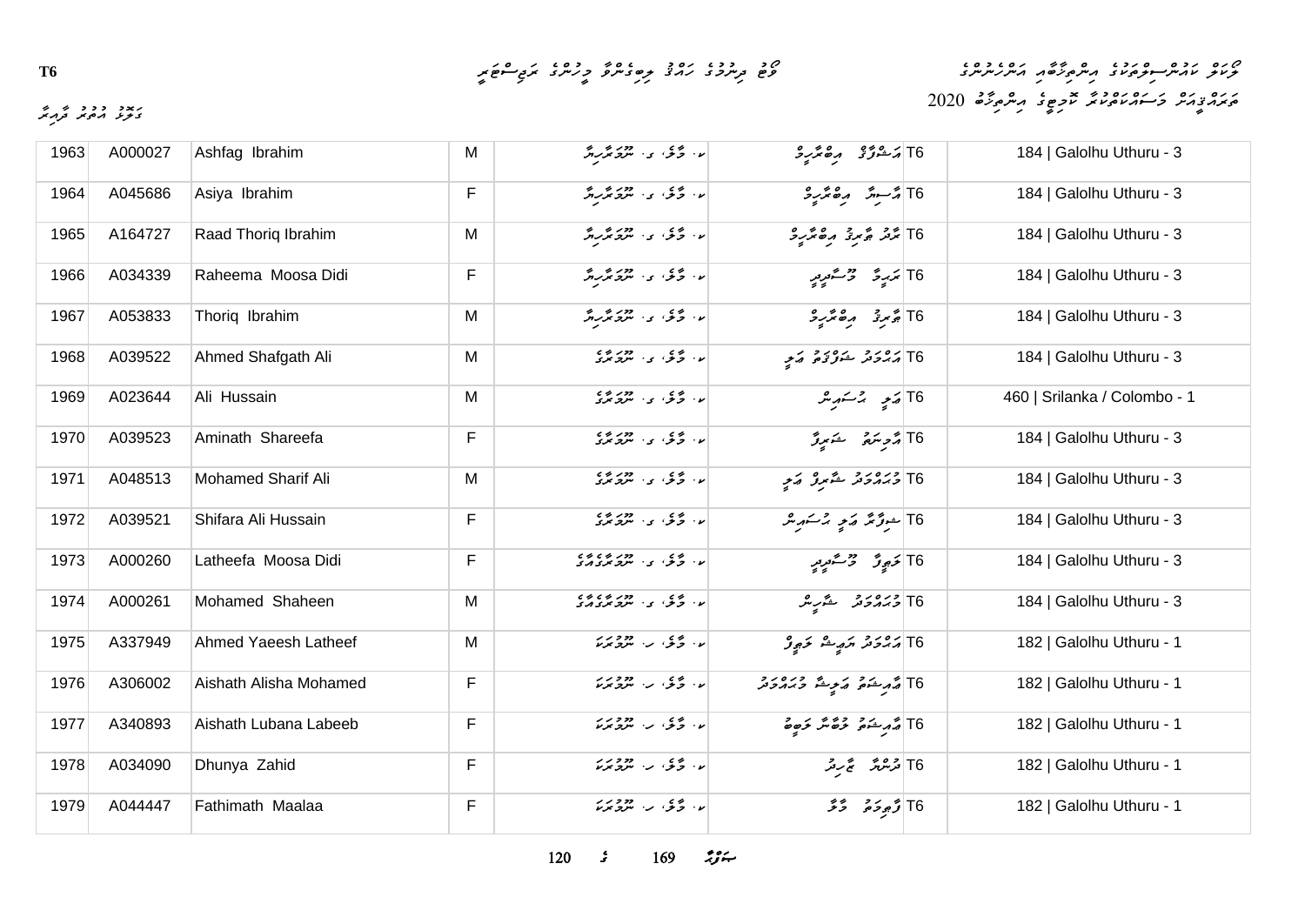*sCw7q7s5w7m< o<n9nOoAw7o< sCq;mAwBoEw7q<m; wBm;vB* م من المرة المرة المرة المرجع المرجع في المركبة 2020<br>مجم*د المريض المربوط المربع المرجع في المراجع المركبة* 

| 1980 | A306499 | <b>Fathimath Laisa Latheef</b> | F | لا د څخه له پېړۍ لرو                                                                                  | T6 تَ <i>وجود خَمِيةَ خَمِيوْ</i>                      | 182   Galolhu Uthuru - 1 |
|------|---------|--------------------------------|---|-------------------------------------------------------------------------------------------------------|--------------------------------------------------------|--------------------------|
| 1981 | A340892 | Ibrahim Laamih Labeeb          | M | لا د څخه له همدې                                                                                      | T6 مەھمگىرى گەمى <sup>2</sup> كەھ                      | 182   Galolhu Uthuru - 1 |
| 1982 | A340894 | Mariyam Luhumath Labeeb        | F | لا د محرکې له اندې ترکيبونو                                                                           | T6 <i>בُمُ</i> رَدَّ وُرَدَّةً وَهِ هُ                 | 182   Galolhu Uthuru - 1 |
| 1983 | A033416 | Mohamed Labeeb                 | M | لا د څخه له همدې                                                                                      | T6 <i>5222 كوم</i> رة                                  | 182   Galolhu Uthuru - 1 |
| 1984 | A306498 | <b>Mohamed Waris Ali</b>       | M | ر، دمجنۍ، ر. مرد <i>پر</i> و                                                                          | T6  <i>وُبَرُوُدَوْ</i> وُمِنْ <sub>ه</sub> َمِ        | 182   Galolhu Uthuru - 1 |
| 1985 | A034093 | YUMNA ZAHID                    | F | ر، دمجنې ر، ۱۱۶۶۵                                                                                     | T6 <i>مُرْدُ مَّدْ</i> مَحْ سِعْرَ                     | 182   Galolhu Uthuru - 1 |
| 1986 | A044444 | Ahmed Hussain                  | M | لار ۇي ئاللىرىگىر                                                                                     | T6 <i>ټرې پر پر شهر نګر</i>                            | 184   Galolhu Uthuru - 3 |
| 1987 | A309672 | Aminath Mansha Ahmed           | F | لار ۇي ئاللىرىگىر                                                                                     | T6 أ <i>مَّ مِ سَعْرِ حَسَّرَ مَدَ مَ</i>              | 184   Galolhu Uthuru - 3 |
| 1988 | A033773 | Fathimath Afeef                | F | ىر، ئۇق، ئەسىرتىش                                                                                     | T6 <i>وَّجِ حَمْ    مَرٍوْ</i>                         | 184   Galolhu Uthuru - 3 |
| 1989 | A032237 | <b>Mohamed Nabeel Ahmed</b>    | M | ىر، ئۇنى، ئەسىر بىرىگەنلەر                                                                            | T6 <i>دېرو دو پره د م</i> رد تر                        | 184   Galolhu Uthuru - 3 |
| 1990 | A128653 | Shifana Ahmed Bushry           | F | ىر، ئۇنى، ئەس بىر <i>ە ئەي</i>                                                                        | T6 خىر <i>ۇش مەدەرە ھى</i> شىر                         | 184   Galolhu Uthuru - 3 |
| 1991 | A026262 | Maumoona Haleem                | F | لار دمچې د انگرېزلونکو                                                                                | T6 <i>خەدق ئې</i> چى                                   | 183   Galolhu Uthuru - 2 |
| 1992 | A011229 | Aishath Neena Ahmed            | F |                                                                                                       | T6 مُرمِ شَمَّ سِرْسُ مَ <sup>ر</sup> ْدَدَ            | 183   Galolhu Uthuru - 2 |
| 1993 | A011230 | Aminath Meena Ahmed            | F | u - 33 ك - مرتكز مرتقب مرتقبة 2 - 2                                                                   | T6 <i>مُوسَعْد وِسُّ مَدْدُونْد</i>                    | 183   Galolhu Uthuru - 2 |
| 1994 | A010465 | <b>Ismail Samih Ahmed</b>      | M |                                                                                                       | T6 <sub>م</sub> رےد <i>ۇ<sub>م</sub>وڭ ھۇرى مەدەند</i> | 183   Galolhu Uthuru - 2 |
| 1995 | A038387 | Moomina Haleem                 | F | لا د د د محمد د مشتر موقع محمد المستن محمد المستند المستند المستند المستند المستند المستند المستند ال | T6 دُبُر <sub>َ ج</sub> يئر برَمْزِدْ                  | 183   Galolhu Uthuru - 2 |
| 1996 | A066929 | Aishath                        | F | لاستخفى الماستيمو                                                                                     | T6 مُگرِيشَ <i>مُ</i>                                  | 183   Galolhu Uthuru - 2 |

 $121$  *s*  $169$  *i*<sub>s</sub>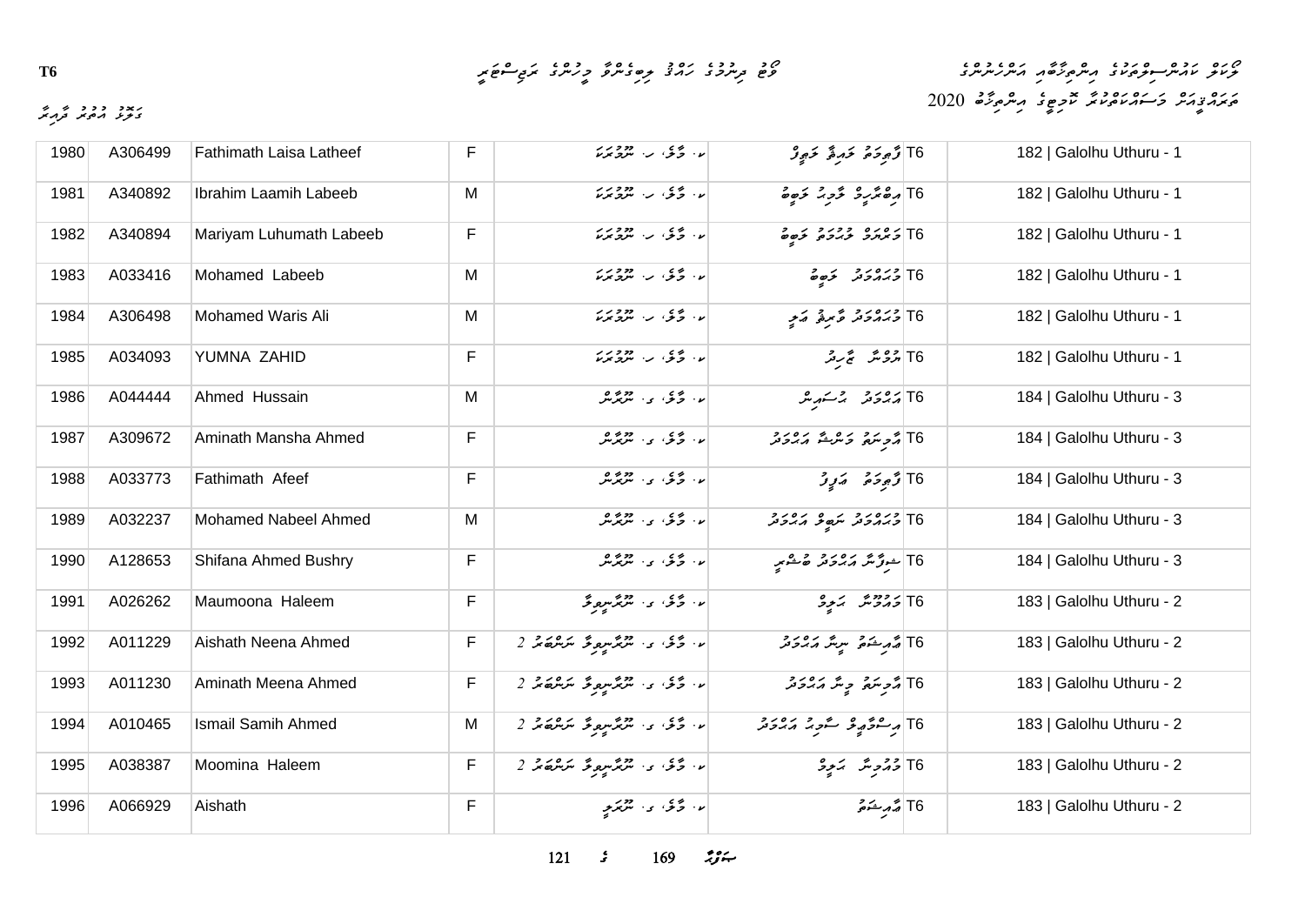*sCw7q7s5w7m< o<n9nOoAw7o< sCq;mAwBoEw7q<m; wBm;vB* م من المرة المرة المرة المرجع المرجع في المركبة 2020<br>مجم*د المريض المربوط المربع المرجع في المراجع المركبة* 

|  |  | $\theta$ $\theta$ $\theta$ $\theta$ $\theta$ $\theta$ $\theta$ |
|--|--|----------------------------------------------------------------|
|  |  | ى يحري - مەمىر - مرمىر                                         |

| 1997 | A316030 | Asma Jameel            | F           | الأرا بحثى الاراد فينجرمج                 | T6   پرسٹری کے <i>ج</i> و                        | 183   Galolhu Uthuru - 2 |
|------|---------|------------------------|-------------|-------------------------------------------|--------------------------------------------------|--------------------------|
| 1998 | A051801 | Mohamed Shareef        | M           | الأرمح في الماستمري                       | T6  <i>32,325 شەير</i> ۇ                         | 183   Galolhu Uthuru - 2 |
| 1999 | A055128 | Hafeeza Ibrahim        | F           | لا د څخه د انگريزيوب                      | T6 بَرَرٍ <i>مَّ م</i> ِ <i>مَّ بِ</i> دُ        | 185   Galolhu Uthuru - 4 |
| 2000 | A056231 | Mohamed Yammai         | M           | لار گەنگە بەر ئەتكەنلەر بە                | T6 <i>\$222 مَدَّمَ</i>                          | 185   Galolhu Uthuru - 4 |
| 2001 | A054447 | Hafsa Ibrahim          | F           | لا د څخه د امريزمرمر                      | T6 <i>ټرنگ م</i> ېڅر <i>ن</i> و                  | 185   Galolhu Uthuru - 4 |
| 2002 | A061586 | Mariyam Shahana Mufeed | F           | لا د محمود او د مرکز مرکز مرکز            | T6 <i>ۈنگەگ خەڭ</i> ىگ <i>دۆ</i> رگە             | 185   Galolhu Uthuru - 4 |
| 2003 | A040777 | Eman Hussain           | F           | لا د څخه د امترکمېږدنه                    | T6 مرِدَّنْدُ کے سَمَدِیْر                       | 183   Galolhu Uthuru - 2 |
| 2004 | A068090 | Ahmed Faisal           | M           | لا : د د د المرکز الله کرد کرد کرد الله ا | T6 <i>ټرې وَربَ</i> ک                            | 185   Galolhu Uthuru - 4 |
| 2005 | A141499 | Maryam Insha Faisal    | F           | ئاسىمى كەرەپ ئەسىر بىر ئاس                | T6 <i>ويمبرق م</i> رشرشة ك <i>م</i> رسك          | 185   Galolhu Uthuru - 4 |
| 2006 | A152742 | Mohamed Ishraq Faisal  | M           | ئار ئۇنى كى ئەسىر ئىلگەنلىرىس             | T6  درەرەر مەشقىق قەم يىگى                       | 185   Galolhu Uthuru - 4 |
| 2007 | A067313 | Ayesha Junaina Faisal  | F           | لا ژوان پرېزىدى                           | T6 <i>مَهِ</i> ثَّہُ ف <i>َسَمِیٹَ وَہ</i> ِسَوْ | 185   Galolhu Uthuru - 4 |
| 2008 | A330748 | Fazra Fayyaz           | F           | ىر، ئۇنى بىر ئەچرىرە ئ                    | T6 زېږگر نو <i>ډې</i> ر شه                       | 185   Galolhu Uthuru - 4 |
| 2009 | A165823 | Ibrahim Jumain Faisal  | M           | لا د څخه د سرچروه                         | T6 رەڭرىرى ق <i>ۇرى</i> ر <i>ۋەبىك</i> ۇ         | 185   Galolhu Uthuru - 4 |
| 2010 | A067312 | Maryam Jaihan Faisal   | $\mathsf F$ | لا د څخه د اميزمنده                       | T6 كەيمەرچ ئەرگە ئەربىگى                         | 185   Galolhu Uthuru - 4 |
| 2011 | A044311 | Mohamed Faisal         | M           | لا ژوان پرېزىدى                           | T6 <i>32222 ق</i> ديكو                           | 185   Galolhu Uthuru - 4 |
| 2012 | A057302 | Naazly Ibrahim         | F           | لاستخوا كالمستر متركز ملزى                | T6 ب <i>ترچ ج م</i> ھتر ہو                       | 185   Galolhu Uthuru - 4 |
| 2013 | A160314 | Faena Fayyaz           | F           | لا د دی. د شمر شود                        | T6 <i>وَدْ بَدْ وَدْ بَرْ -</i>                  | 185   Galolhu Uthuru - 4 |

 $122$  *s*  $169$  *i***<sub>s</sub>** $\frac{2}{5}$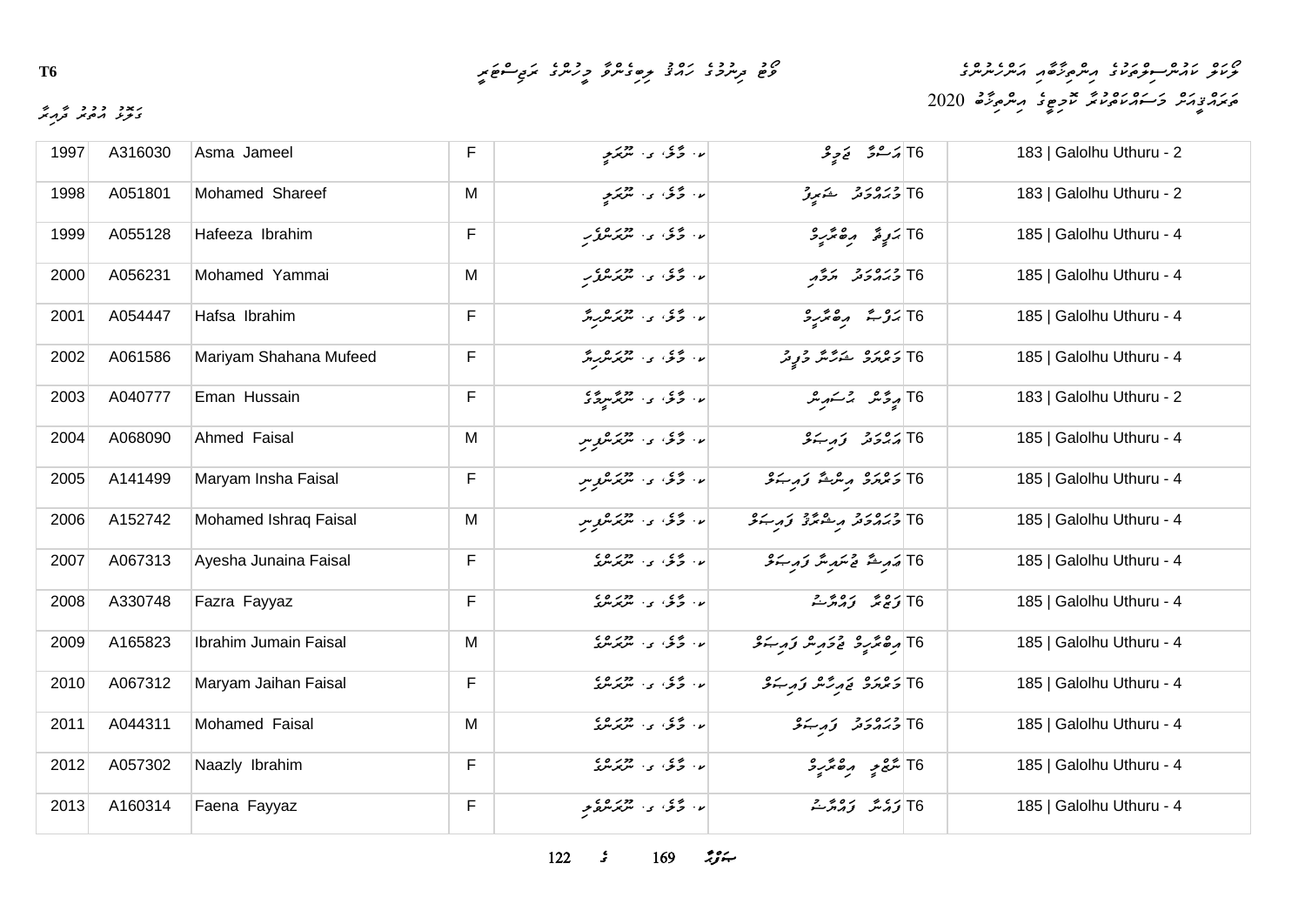*sCw7q7s5w7m< o<n9nOoAw7o< sCq;mAwBoEw7q<m; wBm;vB 2020<sup>, م</sup>وسر در مدد مدرج به مدرم مقرم قرار 2020*<br>موسر المستقرم المستقرم المستقرم المستقرم المستقرم المستقرم المستقرم المستقرم المستقرم المستقرم المستقرم المستقر

| 2014 | A116063 | Fayyaz Faisal         | M | لا د څخه د انگرېزملامو       | T6تى <i>مىڭ قەبىكى</i>                       | 185   Galolhu Uthuru - 4 |
|------|---------|-----------------------|---|------------------------------|----------------------------------------------|--------------------------|
| 2015 | A073048 | Ahmed Shaheem         | M | لا د څخه د لمريونوب          | T6  <i>222 حَرِوْ</i>                        | 183   Galolhu Uthuru - 2 |
| 2016 | A053916 | Aishath Hussain       | F | لا د څخه د چمپورې            | T6 م <i>جمعشی میں شر</i> ید                  | 183   Galolhu Uthuru - 2 |
| 2017 | A053914 | Aminath Fazeeha       | F | لار د کلی در همبروگر         | T6 مَّ <i>جِسَعَۃَ</i> وَسِيَّۃَ             | 183   Galolhu Uthuru - 2 |
| 2018 | A057335 | Asree Shaheem         | M | لار د کلی در همبرد کر        | T6 كەشقىي ھە <i>ر</i> ى                      | 183   Galolhu Uthuru - 2 |
| 2019 | A067645 | Fathimath Hussain     | F | الاستخرى كالمستميزة          | T6 <i>وَّجِوَة جُسَمب</i> ش                  | 183   Galolhu Uthuru - 2 |
| 2020 | A062006 | Najma Hussain         | F | مار گرمی کار انگرېزوگړنې     | T6 يتر <i>يج في جنسمبرينل</i>                | 183   Galolhu Uthuru - 2 |
| 2021 | A160009 | Yasmine Shaheem       | F | مار محمد الار المجموع به الم | T6 #رسفوبنز مقدرٍ في                         | 183   Galolhu Uthuru - 2 |
| 2022 | A371512 | Hassan Nahil          | M | الأرمح في الماسم المعرفي     | T6   يَرْسَدُّ مُدَّرِدْتُ ا                 | 185   Galolhu Uthuru - 4 |
| 2023 | A368241 | Hussain Shamil        | M | لا د څوا د سمهونود           | T6 يُرسَم <i>رِ بْنُ حَدَّوِ</i> وَ          | 185   Galolhu Uthuru - 4 |
| 2024 | A146270 | Sakeena Ali           | F | لا د څوا د سمهونود           | T6 س <i>ن</i> ي تګر ته چ                     | 185   Galolhu Uthuru - 4 |
| 2025 | A036228 | Ali Ahmed             | M | ر، دې په سرچ د               | T6 <i>ڇَجِ پَنجُ</i> جَھُ                    | 182   Galolhu Uthuru - 1 |
| 2026 | A036253 | Fathimath Waheeda     | F | لا د څکې ی شرچ د             | T6 <i>وَّجِ حَمَّى ۖ وَب</i> ِعَّ <i>ر</i> َ | 182   Galolhu Uthuru - 1 |
| 2027 | A045500 | Hussain Ibrahim       | M | لا د څخه د کاره              | T6 يُرسَمبر مَر مِنْ مِرْسِرَةِ              | 185   Galolhu Uthuru - 4 |
| 2028 | A038937 | Ibrahim Mohamed Manik | M | 310.35.5                     | T6 رەئزىر ئەرەردىرىدە                        | 185   Galolhu Uthuru - 4 |
| 2029 | A045501 | Mariyam Ibrahim       | F | ىدۇ. ئۇن ئەرە                | T6 <i>كې</i> ر پر موغرب                      | 185   Galolhu Uthuru - 4 |
| 2030 | A045499 | Nadiya Ibrahim        | F | لا د څخه د کاره              | T6 بى <i>زىرىگە مەھەتگە</i> ر 16             | 185   Galolhu Uthuru - 4 |

*123 sC 169 nNw?mS*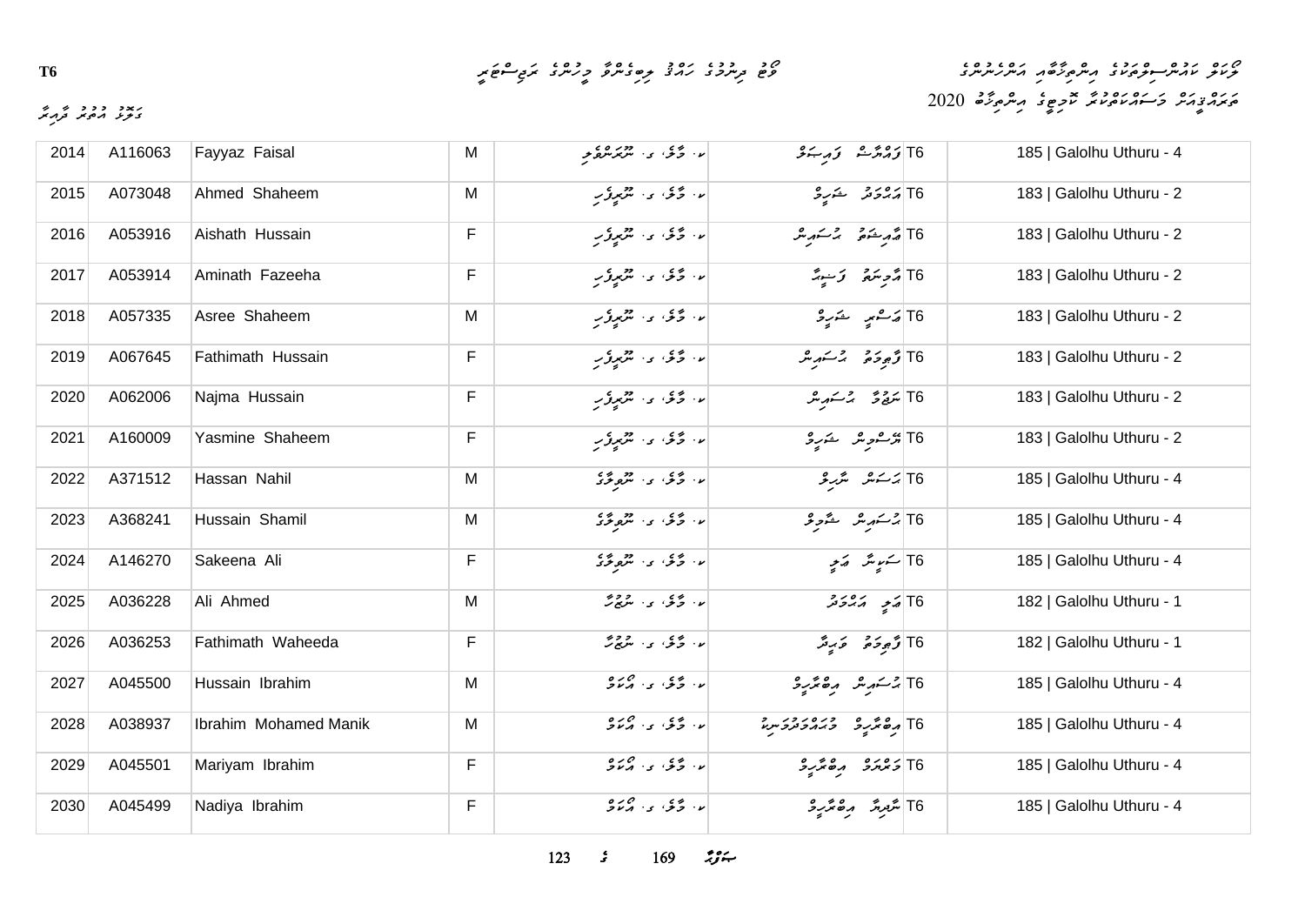*sCw7q7s5w7m< o<n9nOoAw7o< sCq;mAwBoEw7q<m; wBm;vB* م من المسجد المسجد المسجد المسجد المسجد العام 2020<br>مسجد المسجد المسجد المسجد المسجد المسجد المسجد المسجد المسجد ال

| A057507 | Aminath Sherin              | F           |                                                                                                          |                                    | 185   Galolhu Uthuru - 4                                                                                                                                                                                                                                                                                                                                                                                                                                                                                                                                                                                                                                                |
|---------|-----------------------------|-------------|----------------------------------------------------------------------------------------------------------|------------------------------------|-------------------------------------------------------------------------------------------------------------------------------------------------------------------------------------------------------------------------------------------------------------------------------------------------------------------------------------------------------------------------------------------------------------------------------------------------------------------------------------------------------------------------------------------------------------------------------------------------------------------------------------------------------------------------|
| A222364 | Fathimath Ibthihaj Athif    | F           | لا د محمد المسلم المسلم المسلم المسلم المسلم المسلم المسلم المسلم المسلم المسلم المسلم المسلم المسلم الأ |                                    | 185   Galolhu Uthuru - 4                                                                                                                                                                                                                                                                                                                                                                                                                                                                                                                                                                                                                                                |
| A336719 | Mohamed Zayyan Nasheed      | M           | لا د محمد المسلم المسلم المسلم المسلم المسلم المسلم المسلم المسلم المسلم المسلم المسلم المسلم المسلم الأ |                                    | 185   Galolhu Uthuru - 4                                                                                                                                                                                                                                                                                                                                                                                                                                                                                                                                                                                                                                                |
| A038879 | Zareena Gasim               | F           | لاستخرى الاستعمال                                                                                        |                                    | 183   Galolhu Uthuru - 2                                                                                                                                                                                                                                                                                                                                                                                                                                                                                                                                                                                                                                                |
| A024249 | Dr. Ikuleel Shareef         | M           | لا، دېڅو، په مړيو و                                                                                      |                                    | 579   Galolhu Uthuru-5                                                                                                                                                                                                                                                                                                                                                                                                                                                                                                                                                                                                                                                  |
| A032271 | Ibthisham Adam              | F           | لا، دَنْرَ، ر. رُبوءِ                                                                                    |                                    | 579   Galolhu Uthuru-5                                                                                                                                                                                                                                                                                                                                                                                                                                                                                                                                                                                                                                                  |
| A046336 | Ihusaan Shareef             | M           | لار محرمي ساهم و                                                                                         |                                    | 579   Galolhu Uthuru-5                                                                                                                                                                                                                                                                                                                                                                                                                                                                                                                                                                                                                                                  |
| A039861 | Iruthisham Adam             | F           | لا، دَنْرَ، ر. رُبوءِ                                                                                    |                                    | 579   Galolhu Uthuru-5                                                                                                                                                                                                                                                                                                                                                                                                                                                                                                                                                                                                                                                  |
| A039862 | <b>Islah Shareef</b>        | M           | لار محرمي ساهم ولايا                                                                                     |                                    | 579   Galolhu Uthuru-5                                                                                                                                                                                                                                                                                                                                                                                                                                                                                                                                                                                                                                                  |
| A039743 | Sayyid Ibrahim              | M           | $3.9 \times 3.5 \times$                                                                                  |                                    | 579   Galolhu Uthuru-5                                                                                                                                                                                                                                                                                                                                                                                                                                                                                                                                                                                                                                                  |
| A048972 | <b>Ahmed Samuel Shafeeu</b> | M           | لار د محمد المستخدم و د د                                                                                |                                    | 579   Galolhu Uthuru-5                                                                                                                                                                                                                                                                                                                                                                                                                                                                                                                                                                                                                                                  |
| A048971 | Fathimath Nabreesa Shafeeu  | F           |                                                                                                          |                                    | 579   Galolhu Uthuru-5                                                                                                                                                                                                                                                                                                                                                                                                                                                                                                                                                                                                                                                  |
| A035524 | Ahmed Razeen                | М           | لا، بحري، به برخشتما                                                                                     |                                    | 185   Galolhu Uthuru - 4                                                                                                                                                                                                                                                                                                                                                                                                                                                                                                                                                                                                                                                |
| A157823 | Ahmed Akram Mohamed         | M           | لا، بحثى، لا برخشتر                                                                                      |                                    | 185   Galolhu Uthuru - 4                                                                                                                                                                                                                                                                                                                                                                                                                                                                                                                                                                                                                                                |
| A333475 | <b>Ahmed Atheek Hussain</b> | M           | لا، قَرَّقُ بِ مَرْشَرَةً                                                                                |                                    | 185   Galolhu Uthuru - 4                                                                                                                                                                                                                                                                                                                                                                                                                                                                                                                                                                                                                                                |
| A034070 | <b>AISHATH RISHANA</b>      | $\mathsf F$ | لارتج في الرابع مقبرة                                                                                    |                                    | 460   Srilanka / Colombo - 1                                                                                                                                                                                                                                                                                                                                                                                                                                                                                                                                                                                                                                            |
| A167554 | Ali Afrah Mohamed           | M           | لا، وَبِي، رِبِ مِيْرِ مِيْرَ                                                                            |                                    | 185   Galolhu Uthuru - 4                                                                                                                                                                                                                                                                                                                                                                                                                                                                                                                                                                                                                                                |
|         |                             |             |                                                                                                          | لا د محمد المسلم المعدد المسلمة مد | T6 مَرْحِ سَمَعَ مَسْسِرِ سَمَّر مِسْرِ<br>T6 أَرْج <i>ُوحَةُ م</i> ِقْعَةٍ مُدَّجَّةٍ مُدَّجَّةٍ<br>T6 <i>وبرور و پرورگر</i> س <i>رخون</i> ر<br>T6 ئىم پىگە گ <sup>ې</sup> سىر ك<br>T6 ۽ <i>مر، مرناموِي ڪمبرو</i><br>T6 م <i>ەھمىشۇ مەترە</i><br>T6  مربر شکس شکمپرتر<br>T6 م <i>ېرې هېڅ</i> و گ <i>ې تر</i> و<br>T6 م <i>ېنگ<sup>و</sup>نگ ختمپو</i> گ<br>T6 س <i>ەھەرىتە مەھەتگەي</i> ى<br>T6 <i>ג</i> ەرد بەردىدى خىر <i>د</i><br>T6 <i>ڙُڄِدَمُ</i> سَھسِيَّ سُو <i>رِةُ</i><br>T6 <i>ټرې ترې ترې</i><br>T6   <i>גُיִי בَצُ בְּיָה בְּיָה בְּבֹל</i><br>T6 <i>גُ.چرنگ مَهِ بِهِ بِرُسَوِيدٌ</i><br>T6 <i>مُّ مِ</i> شَمَّ مِیشَمَّد<br>T6 <i>ړې دوند د در</i> ورو |

### *n8o<n@ q8qAq< q:uBmC*

*124 s* **169** *n***<sub>s</sub>**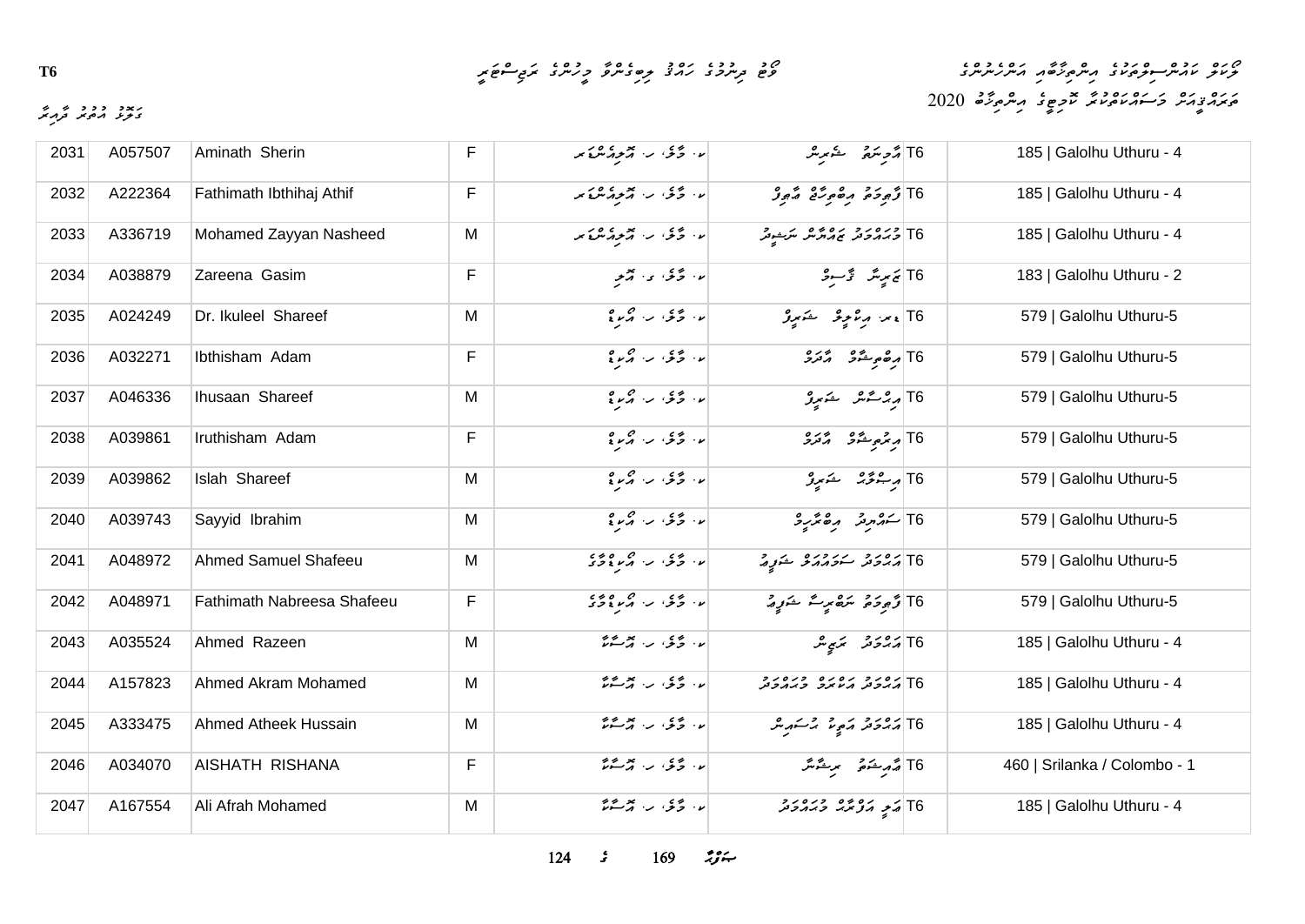*sCw7q7s5w7m< o<n9nOoAw7o< sCq;mAwBoEw7q<m; wBm;vB* م من المرة المرة المرة المرجع المرجع في المركبة 2020<br>مجم*د المريض المربوط المربع المرجع في المراجع المركبة* 

| 2048 | A034071 | Aminath Rilwana Ibrahim        | $\mathsf{F}$ | لاستحق لاستمر میتواند             | T6 مُرجِسَمُ بِرِتْمُوَسَّرَ مِعْتَزِيْرِ       | 185   Galolhu Uthuru - 4 |
|------|---------|--------------------------------|--------------|-----------------------------------|-------------------------------------------------|--------------------------|
| 2049 | A157824 | Fathimath Shahula Nashid       | F            | لا، بحثى به برخمه                 | T6 <i>وَّجِ دَمَ \$ سَمَرْتُى مَّرْجِ</i> مِتْر | 185   Galolhu Uthuru - 4 |
| 2050 | A344398 | <b>FATHMATH RIFA FAIZ</b>      | $\mathsf F$  | لا، ۇى كەر ئەستىر                 | T6 <i>وَّجِوَدَةُ</i> بِرَوَّ وَ <i>ّم</i> ِ جَ | 185   Galolhu Uthuru - 4 |
| 2051 | A035523 | Ibrahim Manik                  | M            | لا : حُرْقُ بِ الْمَرْشَرُةُ مَ   | T6 رە ئۇرپۇ ئەبرى <sup>1</sup>                  | 185   Galolhu Uthuru - 4 |
| 2052 | A034074 | Mariyam Rikhushana             | F            | لا، بحثى به برخمه                 | T6  <i>ۇنۇپۇق ب</i> رقىقەت <i>گ</i>             | 238   AA. Ukulhas - 1    |
| 2053 | A034163 | Mohamed Rizwan                 | M            | للأرقوش لرسيم متشقة               | T6 <i>32,020 برج و</i> شر                       | 185   Galolhu Uthuru - 4 |
| 2054 | A339337 | <b>Mohamed Ahzam Nashid</b>    | M            | لا، وَبِي، رِبِ مِيْرِ مِيْرَ     | T6 <i>وبروبر مردب</i> و شهر                     | 185   Galolhu Uthuru - 4 |
| 2055 | A034343 | Ahmed Hafeez                   | M            | ر، ۇي بەسىمىدە <i>بى</i>          | T6  <i>ړېږي پرو</i> ن <sub>ځ</sub>              | 185   Galolhu Uthuru - 4 |
| 2056 | A167247 | Aishath Muzna Ahmed            | $\mathsf F$  | ىر، بۇي بىر بېر مېرى <i>مى</i>    | T6 مۇم ھەم بىرى ئەرەر د                         | 185   Galolhu Uthuru - 4 |
| 2057 | A167248 | <b>Fathimath Muzaina Ahmed</b> | F            | ر، ۇي بەسىمىد <i>ە بۇ</i>         | T6 ژُ <i>ّوِدَه دَی</i> م شُر <i>مُ</i> ردند    | 185   Galolhu Uthuru - 4 |
| 2058 | A035626 | Haseena Moosa                  | F            | ىر، بۇي بەر ئېزىشق                | T6 پرسپر وقت                                    | 185   Galolhu Uthuru - 4 |
| 2059 | A131427 | Mohamed Muzaffar Ahmed         | M            | لا، دېڅو، د برخشو                 | T6 ديرورو ويرورو رورو                           | 185   Galolhu Uthuru - 4 |
| 2060 | A035785 | Shamiya Ali                    | F            | ر، ۇي بەسىمىدە <i>بى</i>          | T6 ڪُ <i>وبڙ مَ</i> ھِ                          | 185   Galolhu Uthuru - 4 |
| 2061 | A161280 | Abdullah Adhuham               | M            | ر، وی را بیرو بر                  | T6 مَرْهُ مَرْاللّه مَرْمَرْدَدْ                | 182   Galolhu Uthuru - 1 |
| 2062 | A036075 | Adhuham Ahmed Rameez           | M            | لاستخرى سأتبهم تجريحه بد          | T6 <i>בکردی حدود ترو</i> یم                     | 182   Galolhu Uthuru - 1 |
| 2063 | A036073 | Moomina Faiz                   | F            | ر، وی را بیرو بر                  | T6 <i>دېمبر</i> ژبر ع                           | 182   Galolhu Uthuru - 1 |
| 2064 | A036094 | <b>Musab Ahmed Rameez</b>      | M            | لا، وَكُوْا را بِهِ بِمَعْرُوجِرِ | T6 ترجمه مصرف مردح                              | 182   Galolhu Uthuru - 1 |

 $125$  *s*  $169$  *n***<sub>3</sub>** *n*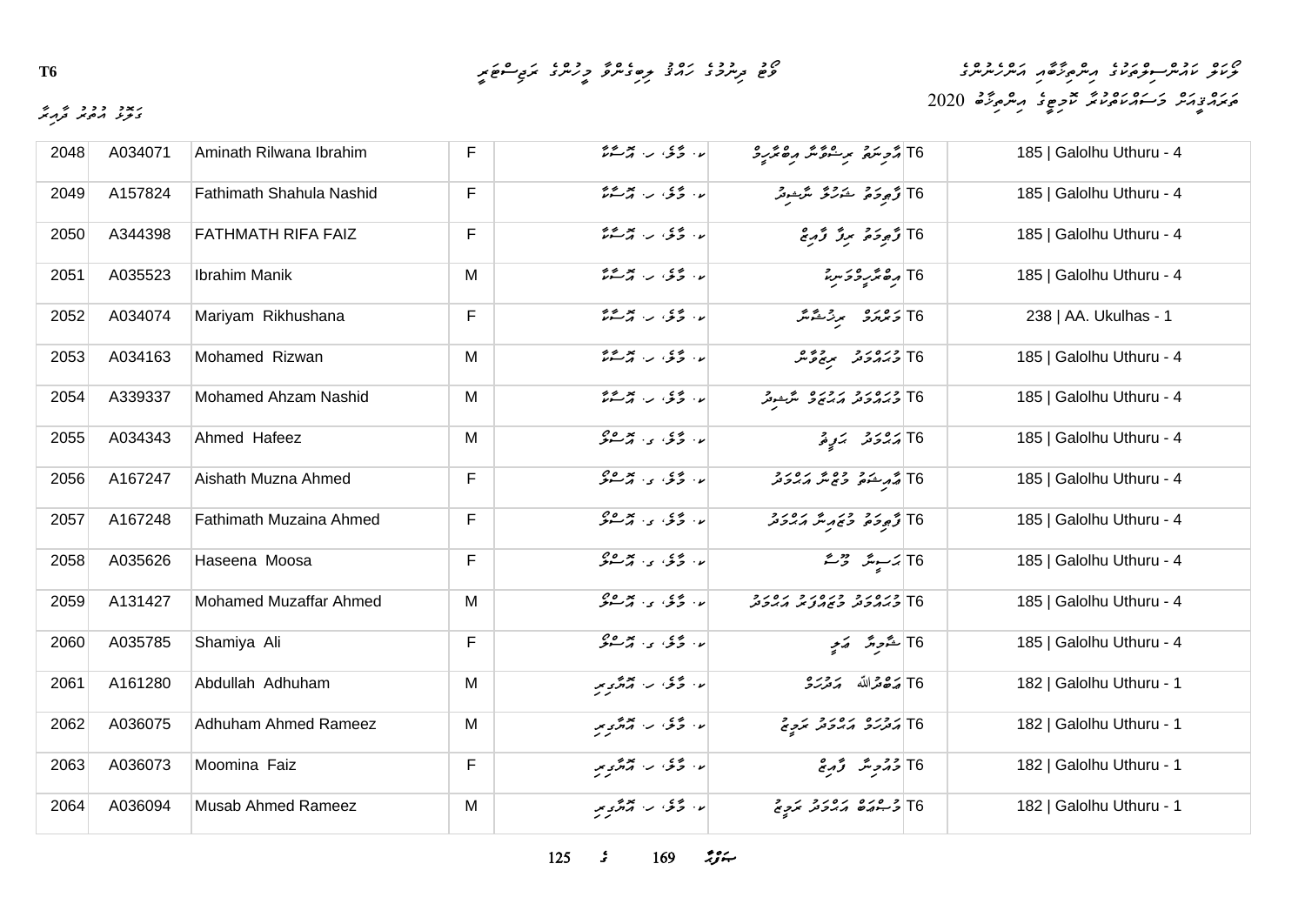*sCw7q7s5w7m< o<n9nOoAw7o< sCq;mAwBoEw7q<m; wBm;vB* م من المسجد المسجد المسجد المسجد المسجد العام 2020<br>مسجد المسجد المسجد المسجد المسجد المسجد المسجد المسجد المسجد ال

| 2065 | A155470 | Athfaan Mohamed Amir          | M | ۱۰ ۋى ئەرەپرىترىپر                                                                                             | T6   <i>ماجوؤ مر جد و در ماج</i> بر                             | 185   Galolhu Uthuru - 4 |
|------|---------|-------------------------------|---|----------------------------------------------------------------------------------------------------------------|-----------------------------------------------------------------|--------------------------|
| 2066 | A123726 | Aishath Rifga Rasheed         | F | لا د څخه د اوگرمانوار                                                                                          | T6 <i>۾ُ مِ</i> ڪَمَ مِروَءٌ مَرَسُومُر                         | 183   Galolhu Uthuru - 2 |
| 2067 | A334217 | Ali Iflah Rasheed             | M | لا د څکې د اوگرمانوار                                                                                          | T6 كەي ب <i>روگ<sup>و</sup> كەيدۇ</i> ر                         | 183   Galolhu Uthuru - 2 |
| 2068 | A040321 | Ibrahim Rasheed               | M | لا د څخه د او ترمرانوار                                                                                        | T6 <i>مِرڠترَّرٍ وَ</i> - مَرْشِر <i>ِيرُ</i>                   | 183   Galolhu Uthuru - 2 |
| 2069 | A123727 | Mohamed Ifran Rasheed         | M | لا د څخه د اوگرمانوار                                                                                          | T6 <i>وبروبرو <sub>م</sub>وبڑ مر برخ</i> وٹر                    | 183   Galolhu Uthuru - 2 |
| 2070 | A000552 | Ahmed Rasheed Mohamed         | M | لا د څکې د او ده ده                                                                                            | T6 <i>גُיכڤر بَرَحوفر وَبَرَمُ</i> وَفَرَ                       | 183   Galolhu Uthuru - 2 |
| 2071 | A039669 | Aishath Shaheenaz             | F | ر، دې ي. ژرين                                                                                                  | T6 <i>مُّ مِ</i> حَوَمِ مَحَمَّدِ مُ <i>ُنَّبَعُ</i>            | 183   Galolhu Uthuru - 2 |
| 2072 | A147485 | Fathmath Shaahunaz            | F | ر، دې ي. ژرين                                                                                                  | T6 <i>وُ<sub>ج</sub>ودَ ۾ شُرُسُ</i> ج                          | 183   Galolhu Uthuru - 2 |
| 2073 | A000621 | <b>Ismail Khilath Rasheed</b> | M | ر، دې ي. ژريږي                                                                                                 | T6 <sub>م</sub> رےد <i>ۇ<sub>م</sub>ى</i> رى <i>جەڭ مەجەن</i> ر | 183   Galolhu Uthuru - 2 |
| 2074 | A072845 | Mariyam Shehenaz Parker       | F | ر، دې ي. ژرين                                                                                                  | T6 <i>دېږي ځینگه</i> تر <i>ډن</i> د                             | 183   Galolhu Uthuru - 2 |
| 2075 | A340341 | Mohamed Yazdan Rasheed        | M | لا د څکې د او ده ده                                                                                            | T6 <i>وبروبرو بروفرش برَ</i> خوتر                               | 183   Galolhu Uthuru - 2 |
| 2076 | A116606 | Aishath Sabia Saeed           | F | الا د د د کار د کار د د کار د د کار د کار د کار د کار د کار د کار د کار د کار د کار د کار د کار د کار د کار د  | T6 مُرمِشَمُ گُرُومُ کُمْ پُر                                   | 183   Galolhu Uthuru - 2 |
| 2077 | A116605 | <b>Fathimath Saisa Saeed</b>  | F | لا د د د کار د برا د د کار کرد و د ک                                                                           | T6 <i>وُّجِودَة</i> سُنَّهُ سُنَّةٍ سَنَّهُمْ مُ                | 183   Galolhu Uthuru - 2 |
| 2078 | A074370 | Mariyam Saeeda                | F | لا د د د کار د برگاران د د                                                                                     | T6 كىمىڭ سى <i>مپى</i> گ                                        | 183   Galolhu Uthuru - 2 |
| 2079 | A035625 | Mohamed Saeed                 | M |                                                                                                                | T6 <i>\$222 كوم</i> تر                                          | 183   Galolhu Uthuru - 2 |
| 2080 | A059811 | Shahid Hussain                | M | لار د د کار او د بار کار د کار د کار د کار د کار د کار د کار د کار د کار د کار د کار د کار د کار د کار د کار د | T6 ڪري <i>ر برڪوينر</i>                                         | 185   Galolhu Uthuru - 4 |
| 2081 | A147269 | Ismail Azaan Mausoom          | M | الا المحكوم الارا والمعلى م                                                                                    | T6 <sub>م</sub> ېشۇم <sub>ب</sub> ۇ مۇسرىمەتتى 76               | 185   Galolhu Uthuru - 4 |

### *n8o<n@ q8qAq< q:uBmC*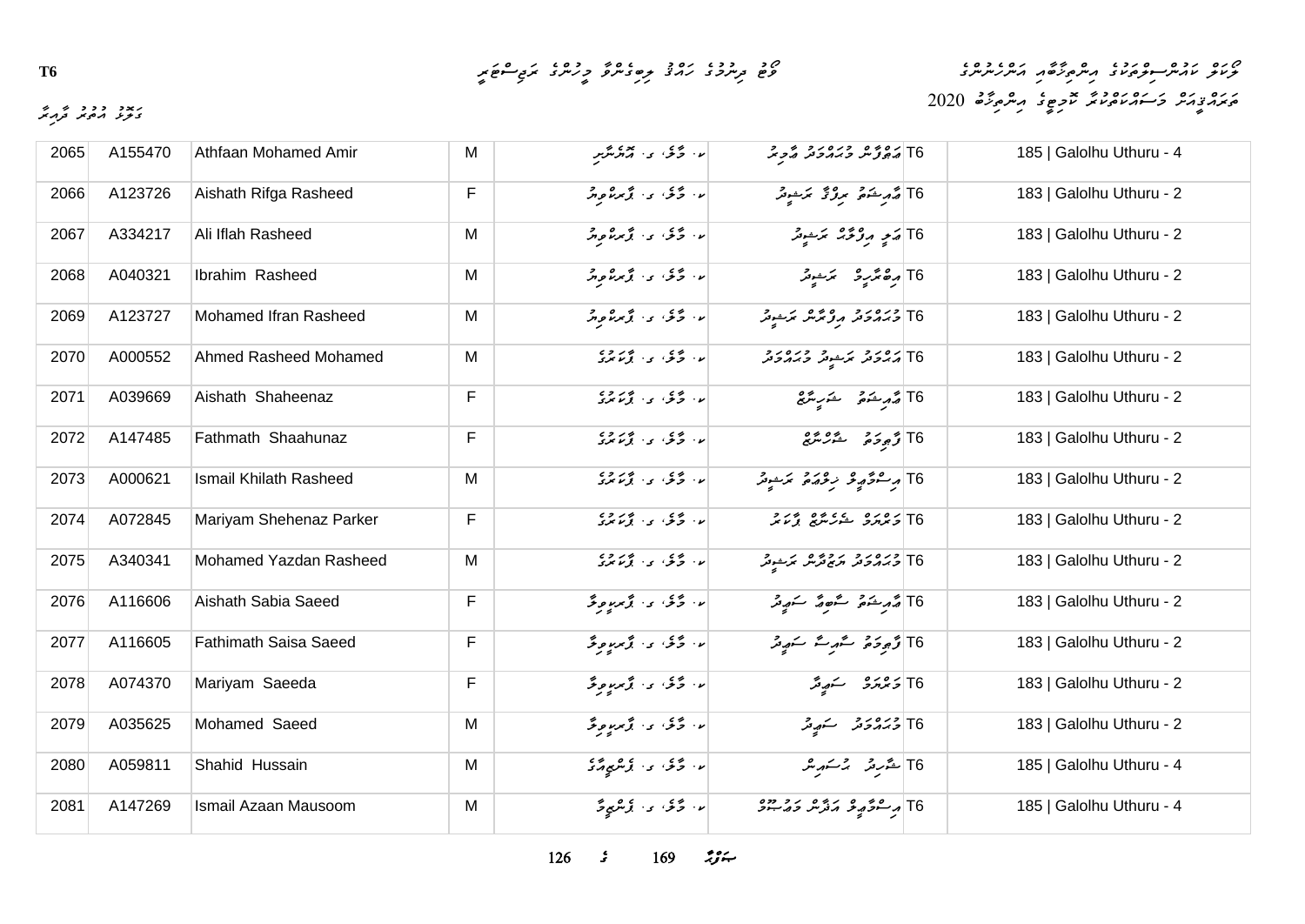*sCw7q7s5w7m< o<n9nOoAw7o< sCq;mAwBoEw7q<m; wBm;vB* م من المرة المرة المرة المرجع المرجع في المركبة 2020<br>مجم*د المريض المربوط المربع المرجع في المراجع المركبة* 

185 | Galolhu Uthuru - 4

|      | ريدو ووو عرم گر<br>تح <i>وي منه ترم گر</i> |                        |   |                                                                                                                                                                                                                                                                                                                                                                                                                           |                             |
|------|--------------------------------------------|------------------------|---|---------------------------------------------------------------------------------------------------------------------------------------------------------------------------------------------------------------------------------------------------------------------------------------------------------------------------------------------------------------------------------------------------------------------------|-----------------------------|
| 2082 | A038740                                    | Mausoom Shakir         | М | ئەس قۇق بىلى بۇرىم تەرىپ ق                                                                                                                                                                                                                                                                                                                                                                                                | T6 <i>كەن يىلى ئىگەن</i> گە |
| 2083 | A068473                                    | Abdul Rahman Aboobakur | М | $\left  \begin{array}{cc} \sqrt{2} & \sqrt{2} & \sqrt{2} & \sqrt{2} & \sqrt{2} & \sqrt{2} & \sqrt{2} & \sqrt{2} & \sqrt{2} & \sqrt{2} & \sqrt{2} & \sqrt{2} & \sqrt{2} & \sqrt{2} & \sqrt{2} & \sqrt{2} & \sqrt{2} & \sqrt{2} & \sqrt{2} & \sqrt{2} & \sqrt{2} & \sqrt{2} & \sqrt{2} & \sqrt{2} & \sqrt{2} & \sqrt{2} & \sqrt{2} & \sqrt{2} & \sqrt{2} & \sqrt{2} & \sqrt{2} & \sqrt{2} & \sqrt{2} & \sqrt{2} & \sqrt{2}$ | T6 גפינג גלים נפט פי        |

| 2083 | A068473 | Abdul Rahman Aboobakur    | M | $\left  \begin{array}{cc} \mathbf{c}^{\prime\prime} & \mathbf{c}^{\prime\prime} \end{array} \right.$ ر . وَتَعْرَى وَ | 72222222222                                                                                          | 185   Galolhu Uthuru - 4 |
|------|---------|---------------------------|---|-----------------------------------------------------------------------------------------------------------------------|------------------------------------------------------------------------------------------------------|--------------------------|
| 2084 | A342252 | Aishath Usaid             | F |                                                                                                                       | T6 م <i>جمع شکر میں مق</i> ریقر                                                                      | 185   Galolhu Uthuru - 4 |
| 2085 | A045554 | Ali Usaid                 | M | لا د څو د برگرې څو                                                                                                    | T6 <i>ڇَجِ پرڪويرُ</i>                                                                               | 185   Galolhu Uthuru - 4 |
| 2086 | A077851 | Fathimath Usaid           | F | لار د دې کې لومړي د د                                                                                                 | T6 <i>وُّجوحَمْ مُ</i> سَن <i>م</i> ِ مِّر                                                           | 185   Galolhu Uthuru - 4 |
| 2087 | A055918 | Ibrahim Fikry             | M | لار د دې کې لومړي د د                                                                                                 | T6 م <i>وڭ ئۇرۇ بوي</i> گىيە                                                                         | 185   Galolhu Uthuru - 4 |
| 2088 | A116259 | Nasooh Abdul Rahman       | M | لار د دې لار لومړي د د                                                                                                | T6 بر دوم ده وه بره وه                                                                               | 185   Galolhu Uthuru - 4 |
| 2089 | A316620 | Nuha Abdul Rahman         | F | لار د دې لار لومړي د د                                                                                                | T6 تر <i>و مصور مورو و</i>                                                                           | 185   Galolhu Uthuru - 4 |
| 2090 | A056985 | Aishath Shaan Shakir      | F | لا . ۇ ئۇ ، ئۇ ئىرى ۋ ئا 1                                                                                            | T6 م <i>ەم شەھ</i> مۇمەم ئۇم بر                                                                      | 185   Galolhu Uthuru - 4 |
| 2091 | A345430 | Alysha Ahmed Shakeel      | F | 15222: 2732                                                                                                           | T6 كەرچە كەردى ئەركى<br>16                                                                           | 185   Galolhu Uthuru - 4 |
| 2092 | A005563 | Raziyya Mohamed Didi      | F | پارستخوا کې او شمېر شريع څو                                                                                           | T6 <i>بَرَىنِيهُمُّ وَبَرُهُ وَبَرْبِ</i> رِيرِ                                                      | 185   Galolhu Uthuru - 4 |
| 2093 | A045494 | <b>Ahmed Manik</b>        | M | لاستخفى بالتجميل                                                                                                      | T6   ئەبەئە <i>قرى سرىت</i> ا                                                                        | 185   Galolhu Uthuru - 4 |
| 2094 | A062974 | Aishath Nazhath           | F | لاستخفى الماستجملين                                                                                                   | T6 م <i>ەمبەشقى مەمبرىقى</i>                                                                         | 185   Galolhu Uthuru - 4 |
| 2095 | A278528 | Aishath Reesha Ahmed      | F | ئارا ئۇنى، ئارا ئۇيمايلارىشى                                                                                          | T6 مُفَقِيدٍ مَنْ مَدَّدَ مَنْ اللهِ عَلَيْ مِنْ اللهِ مَنْ اللهِ مَنْ اللهِ مِنْ اللهِ مِنْ اللَّهِ | 185   Galolhu Uthuru - 4 |
| 2096 | A096787 | Aminath Nazdheek          | F | الله المحتى الالا المجملة وسوسكم                                                                                      | T6   مُتَّحِسَمُ مَسَّمَّةٍ مِرْمٌ                                                                   | 185   Galolhu Uthuru - 4 |
| 2097 | A032762 | Fathimath Naheed          | F | ئاس گەنگە ، ئەرەبىر ئەسرىك                                                                                            | T6 <i>وَّجِ دَءُ</i> گَر <sub>َبِ</sub> يْر                                                          | 185   Galolhu Uthuru - 4 |
| 2098 | A144813 | Fathimath Ihthisham Abeer | F | ئارا ئۇنى، ئارا ئۇيرىيوت                                                                                              | T6 ژُب <i>ودَهُ م</i> ېگو شُو مَصِمُ                                                                 | 185   Galolhu Uthuru - 4 |

*127 s 169 <i>n*<sub>3</sub> *i*<sub>3</sub> *i*<sub>3</sub> *i*<sub>3</sub> *i*<sub>3</sub> *i*<sub>3</sub> *i*<sub>3</sub> *i*<sub>3</sub> *i*<sub>3</sub> *i*<sub>3</sub> *i*<sub>3</sub> *i*<sub>3</sub> *i*<sub>3</sub> *i*<sub>3</sub> *i*<sub>3</sub> *i*<sub>3</sub> *i*<sub>3</sub> *i*<sub>3</sub> *i*<sub>3</sub> *i*<sub>3</sub> *i*<sub>3</sub> *i*<sub>3</sub> *i*<sub>3</sub> *i*<sub>3</sub> *i*<sub>3</sub> *i*<sub>3</sub> *i*<sub>3</sub> *i*<sub>3</sub> *i*<sub>3</sub> *i*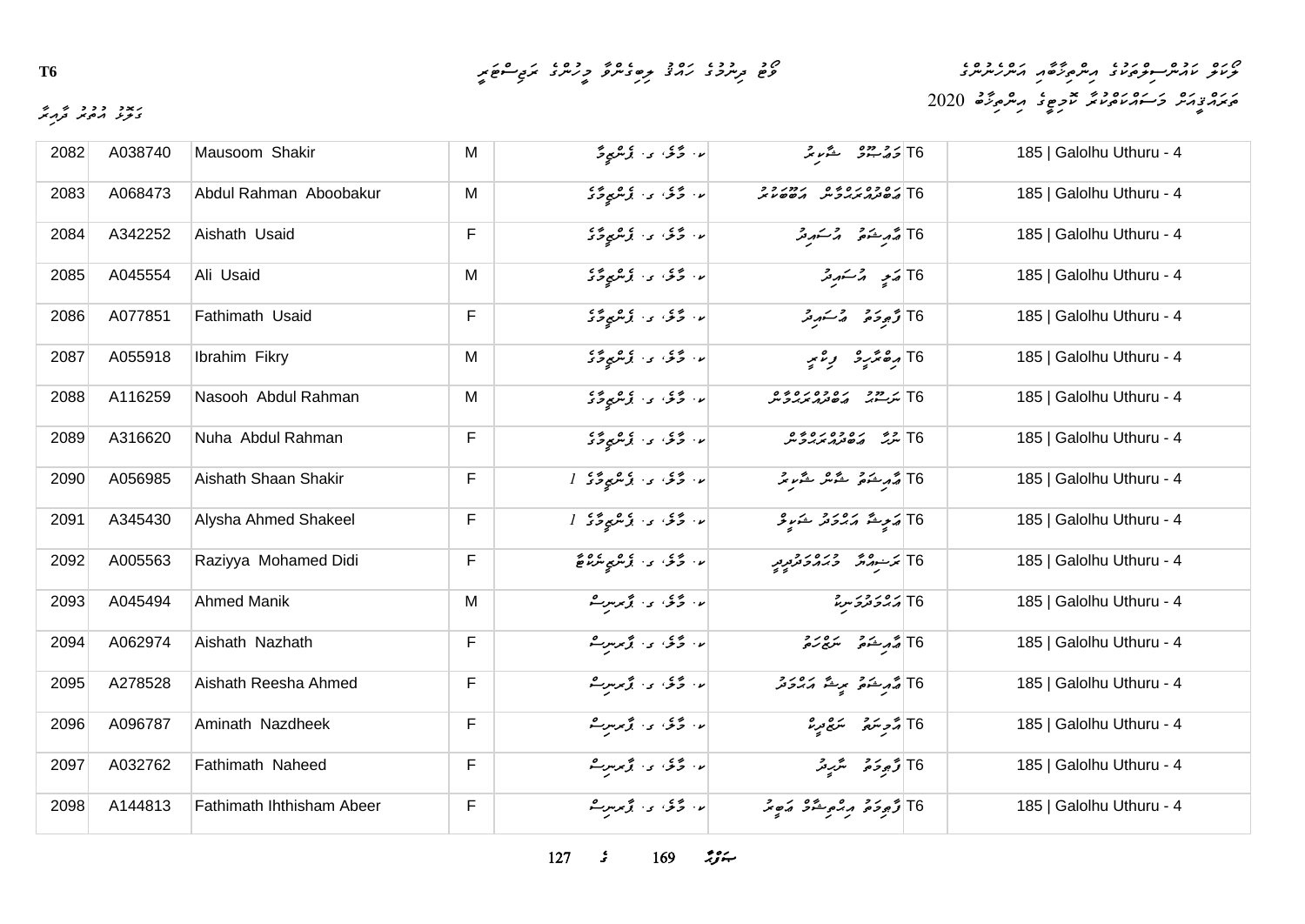*sCw7q7s5w7m< o<n9nOoAw7o< sCq;mAwBoEw7q<m; wBm;vB* م من المسجد المسجد المسجد المسجد المسجد العام 2020<br>مسجد المسجد المسجد المسجد المسجد المسجد المسجد المسجد المسجد ال

| 2099 | A078480 | Hassan Fayaz          | M | ئاس ئۇنقى بىرى بۇ ئۆسىرىك       | T6 يُرتدش كوميشيو                            | 185   Galolhu Uthuru - 4 |
|------|---------|-----------------------|---|---------------------------------|----------------------------------------------|--------------------------|
| 2100 | A095187 | Hussain Fayaz         | M | الله المحكى الماء المجموعين مثل | T6 پرستمبر بھر ت <del>م</del> ر شد           | 185   Galolhu Uthuru - 4 |
| 2101 | A045492 | Ibrahim Fayaz         | M | الله المحمى الماء المجملين والم | T6 مەھەرىرى ئەمەت                            | 185   Galolhu Uthuru - 4 |
| 2102 | A095246 | Mariyam Neelam        | F | الله المحكى الماء المجموعين مثل | T6  <i>5نگەدى س<sub>ې</sub>تى</i> ۋ          | 185   Galolhu Uthuru - 4 |
| 2103 | A045491 | Mohamed Fayaz         | M | الاستمحى الماس ومجموعين         | T6  <i>وُبَہُ وَمَرْ وَمُرَّتْ</i>           | 185   Galolhu Uthuru - 4 |
| 2104 | A165298 | Mohamed Abaan Areef   | M | ئار گەنگە كەن ئەھرىس كى         | T6 ديره د د برخ ه مربور                      | 185   Galolhu Uthuru - 4 |
| 2105 | A100890 | Mohamed Rishwan Ahmed | M | ئار ئۇنى، ئارا ئۇيرىلوپ         | T6 <i>دره در</i> مرشومه روبرد                | 185   Galolhu Uthuru - 4 |
| 2106 | A045493 | Nahiza Ahmed          | F | ئارا ئۇنى، ئارا ئۇيمايلارىشى    | T6 سَّر <i>َبةَ مَدْدَود</i> َ               | 185   Galolhu Uthuru - 4 |
| 2107 | A095204 | Najiya Ahmed          | F | الله المحمى الماء المجملين والم | T6 سَّمِهِ مَدَّ مَدَّ مَدَّ مَدَّ           | 185   Galolhu Uthuru - 4 |
| 2108 | A049954 | Nashath Ahmed         | F | الله المحكى الماء المجموعين مثل | T6 <i>سَرْخَةً جَمْدُوَ مَدْ</i>             | 185   Galolhu Uthuru - 4 |
| 2109 | A128552 | Nayasheen Ahmed       | F | لاستخفى الماستجملين             | T6 <i>سَرَدَّحِيدُ <sub>م</sub>َدْدَوْرَ</i> | 185   Galolhu Uthuru - 4 |
| 2110 | A045490 | Nazeeha Ahmed         | F | الله المحمى الماء المجملين والم | T6 ى <i>نبې<sup>ۇ</sup> مەدۇن</i> ر          | 185   Galolhu Uthuru - 4 |
| 2111 | A051368 | Nazfa Ahmed           | F | الله المحمى الماء المجملين والم | T6 ىتر <i>ى قەرىقى</i>                       | 185   Galolhu Uthuru - 4 |
| 2112 | A100706 | Abdulla Niyaz         | M | الا المحتى الإس والريم والمحمد  | T6 كەھەراللە س <i>ىتزىتى</i>                 | 183   Galolhu Uthuru - 2 |
| 2113 | A064347 | Ahmed Faisal          | M | الا المحكى المالي والرواحي      | T6   كەركە قىلى ئىرىكىلىكى ئىس               | 183   Galolhu Uthuru - 2 |
| 2114 | A067745 | Ali Shihaan           | M | لا المحتى الأرام والمريم من     | T6 <i>ڇُجِ خوش</i> گر                        | 183   Galolhu Uthuru - 2 |
| 2115 | A046685 | Aminath Ali           | F | الا الحجي، به الإسرائيل         | T6 م <i>ُّوسَعْہ</i> مَی                     | 183   Galolhu Uthuru - 2 |

### *n8o<n@ q8qAq< q:uBmC*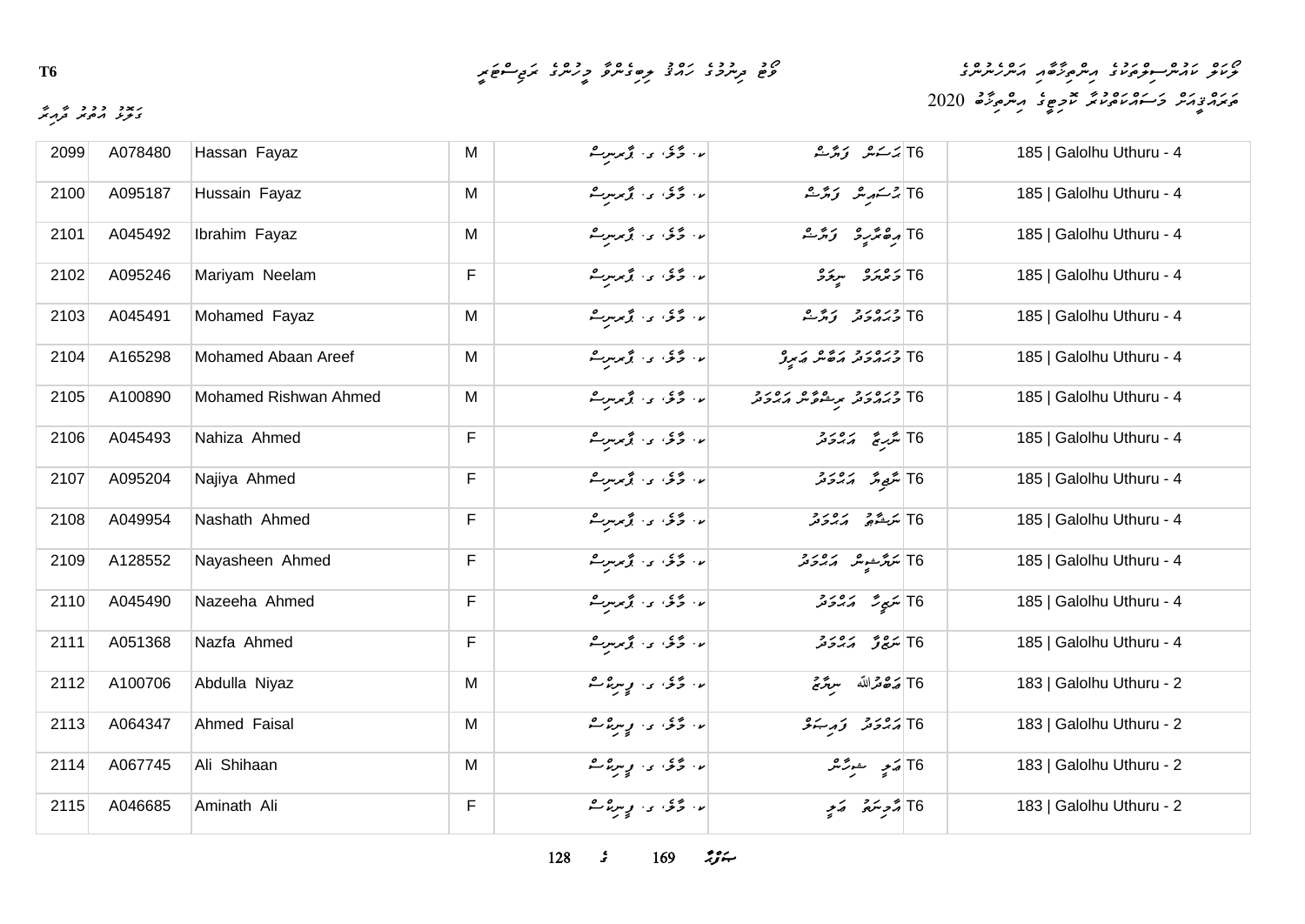*sCw7q7s5w7m< o<n9nOoAw7o< sCq;mAwBoEw7q<m; wBm;vB* م من المسجد المسجد المسجد المسجد المسجد العام 2020<br>مسجد المسجد المسجد المسجد المسجد المسجد المسجد المسجد المسجد ال

### *n8o<n@ q8qAq< q:uBmC*

| 2116 | A067747 | Ibrahim Hassan                 | M           | یں گئی تی ویبرنا ہے                                                                                          | T6  رەڭرىرى ئەسەش                                          | 183   Galolhu Uthuru - 2 |
|------|---------|--------------------------------|-------------|--------------------------------------------------------------------------------------------------------------|------------------------------------------------------------|--------------------------|
| 2117 | A113827 | Abdulla Shihad                 | M           | ر د محکي <sub>ک</sub> بره وروده                                                                              | T6 كَدَّةْ قَدْاللَّهُ شَوَرَّتْدَ                         | 184   Galolhu Uthuru - 3 |
| 2118 | A130824 | Adam Shihad                    | M           | ر، وی ی بروبرموم                                                                                             | T6 مُ <i>مْدَدْ</i> ہے ِ مُدَّمْر                          | 184   Galolhu Uthuru - 3 |
| 2119 | A066355 | Ahmed Nizar                    | M           | ر، دی. د. برو پروه                                                                                           | T6 <i>مَدْدَوَنْدَ</i> سِيَّ <i>ةَ م</i> ُ                 | 184   Galolhu Uthuru - 3 |
| 2120 | A001228 | Ahmed Shihad                   | M           | ر د محکي <sub>ک</sub> بره وروده                                                                              | T6  <i>ړی</i> ونه جو <i>ره</i>                             | 184   Galolhu Uthuru - 3 |
| 2121 | A067391 | Aminath Shaheen                | $\mathsf F$ | پارسی کا محمد محمدہ                                                                                          | T6 م <i>ُّ جِسَعَة</i> مُحَمَّدٍ مُّثَّرِ مُشَ             | 184   Galolhu Uthuru - 3 |
| 2122 | A066471 | Fathmath Rasheeda Hassan Fulhu | $\mathsf F$ |                                                                                                              | T6 <i>وُجوحَمْ بَرَحْبِيرٌ بَرَحْمَرُوْ</i> دُ             | 184   Galolhu Uthuru - 3 |
| 2123 | A001226 | Haleema Shahida                | F           | پارستخوا در میروم محمده                                                                                      | T6 كەرچۇ ھەر <i>بۇ</i>                                     | 184   Galolhu Uthuru - 3 |
| 2124 | A349209 | Ibrahim Shaihan Shihad         | M           | در مجموعه المرضوع المرضوع المرضوع المرضوع المرضوع المرضوع المرضع المرضع المرضع المرضع المرضع المرضع المرضع ا | T6 <sub>م</sub> ەنگرىرى خىمەنگىر خو <i>نگى</i> ر           | 184   Galolhu Uthuru - 3 |
| 2125 | A113826 | Ismail Shihadh                 | M           | په د مخې کې د کارونو د کارونو لرغونو له د ځلونو لرغونو له د کارونو لرغونو لرغونو لرغونو لرغونو کارونو کارونو | T6 <sub>م</sub> رىئۇ پەغ سى <i>ر</i> گە                    | 184   Galolhu Uthuru - 3 |
| 2126 | A161262 | Ismail Zakwan Shihad           | M           | پارسی کی دیگر محمده                                                                                          | T6 <sub>م</sub> رسۇ <i>ئىچ يىڭ ئىرىگى</i> ر سى <i>رگەر</i> | 184   Galolhu Uthuru - 3 |
| 2127 | A001227 | Mariyam Shamiha                | $\mathsf F$ | ر، وی ی بروبرموم                                                                                             | T6 <i>وَبُرْبُرُوْ</i> َ شُمَ <i>ّحِرُّ</i>                | 184   Galolhu Uthuru - 3 |
| 2128 | A045425 | Mohamed Shihad                 | M           | ر، وی ی بروبرموم                                                                                             | T6 <i>ۇنەممۇمۇ</i> ئىب <i>رگەگ</i>                         | 184   Galolhu Uthuru - 3 |
| 2129 | A043753 | Adam Niyaz                     | M           | ر، د کې د برو پرو                                                                                            | T6 <i>مُحَرَّدُ</i> سِمَّتَّ                               | 184   Galolhu Uthuru - 3 |
| 2130 | A158863 | Ali Miruhaan Hassan            | M           | پارستخوا دی اور بوده و به دی                                                                                 | T6 كەبى <i>بەيدى</i> گە ئەسەنگە                            | 184   Galolhu Uthuru - 3 |
| 2131 | A000288 | Asiyath Shahula                | F           | ر، وی ی بوه بود                                                                                              | T6 مُرْسِ <i>مَرْمُ</i> شَرْكَزُ                           | 184   Galolhu Uthuru - 3 |
| 2132 | A000289 | AZEEZA MOHAMED                 | $\mathsf F$ | ر، وی ی بوه بود                                                                                              | T6 كەيپىتى <i>مەندە</i> مە                                 | 184   Galolhu Uthuru - 3 |

*129 s 169 <i>n*<sub>3</sub> *i*</sup>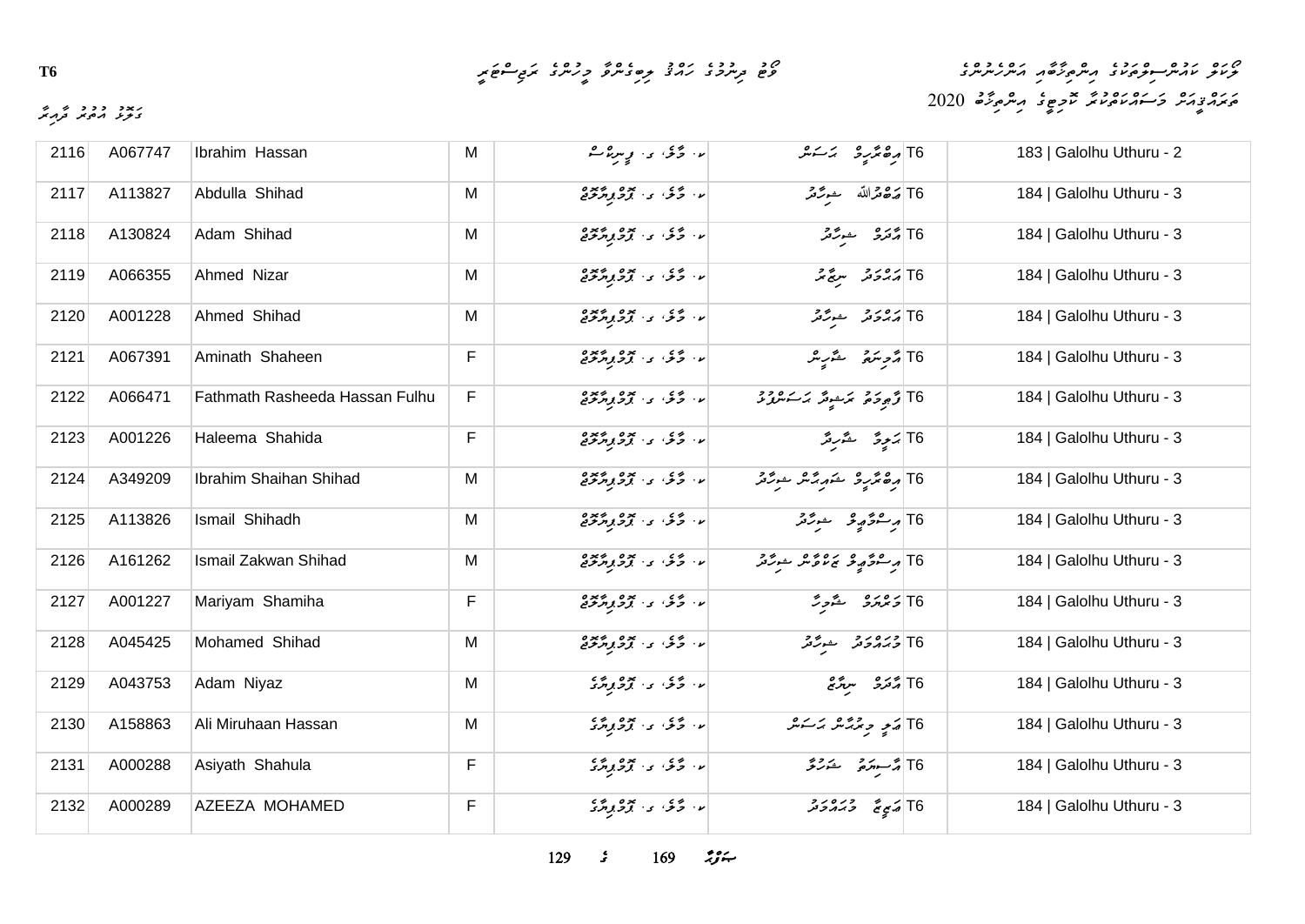*sCw7q7s5w7m< o<n9nOoAw7o< sCq;mAwBoEw7q<m; wBm;vB* م من المسجد المسجد المسجد المسجد المسجد العام 2020<br>مسجد المسجد المسجد المسجد المسجد المسجد المسجد المسجد المسجد ال

### *n8o<n@ q8qAq< q:uBmC*

| 2133 | A072564 | Fathimath Lamaan               | F           | پار د محمد کار د بود و د محمد د ک                                                                                                                                                                   | T6 <i>وَّ. وَدَهُ</i> كَرَدْهُ مَّرْ               | 184   Galolhu Uthuru - 3 |
|------|---------|--------------------------------|-------------|-----------------------------------------------------------------------------------------------------------------------------------------------------------------------------------------------------|----------------------------------------------------|--------------------------|
| 2134 | A161749 | <b>FATHIMATH REEMAAZ RIYAZ</b> | $\mathsf F$ | ر، د کې د بروبرون                                                                                                                                                                                   | T6 <i>وَّجودَهُ</i> مِرِدَّ مِرْدَتْ <b>[</b>      | 184   Galolhu Uthuru - 3 |
| 2135 | A035257 | Ismail Riyaz                   | M           | ر، وی ی بوه وی                                                                                                                                                                                      | T6 <sub>م</sub> رےدو پر ہوگئے                      | 184   Galolhu Uthuru - 3 |
| 2136 | A000397 | Ismail Siraj                   | M           | ر، د کې د برو وول                                                                                                                                                                                   | T6 م <i>ې</i> شۇمۇ سېرى                            | 184   Galolhu Uthuru - 3 |
| 2137 | A000292 | Mariyam Salwa                  | F           | ر، د د و، د برو و د ،                                                                                                                                                                               | T6  <i>ى يۇ<sub>م</sub>ۇ ئىنى</i> مۇ               | 184   Galolhu Uthuru - 3 |
| 2138 | A000286 | Mohamed Waheed                 | M           | ر، د کې د بروبرون                                                                                                                                                                                   | T6 <i>35222 قب</i> ر                               | 184   Galolhu Uthuru - 3 |
| 2139 | A158236 | Mohamed Reehaan Riyaz          | M           | ر، د کې د بروبرون                                                                                                                                                                                   | T6 <i>\$ندمى تور بېرىگىر بىر</i> ىگىشە             | 184   Galolhu Uthuru - 3 |
| 2140 | A331546 | Fathimath Nasha Yoosuf         | $\mathsf F$ | لا د محمد المراجع د محمد المراجع من المحمد المحمد المحمد المحمد المحمد المحمد المحمد المحمد المحمد المحمد المحمد                                                                                    | T6 رُج <i>ودَه</i> مَرَسَّهُ م <i>ُرْسُوْ</i>      | 185   Galolhu Uthuru - 4 |
| 2141 | A079024 | Mohamed Shaun Yoosuf           | M           | لا محمد المتحدة على المحمد المحمد المحمد المحمد المحمد المحمد المحمد المحمد المحمد المحمد المحمد الم                                                                                                | T6 <i>وبروبر و شهر مل بین و و و و</i>              | 185   Galolhu Uthuru - 4 |
| 2142 | A051415 | <b>NASEEMA HUSSAIN</b>         | F           | لا محمد المتحدة على المحمد المحمد المحمد المحمد المحمد المحمد المحمد المحمد المحمد المحمد المحمد الم                                                                                                | T6 <i>نترب وقت باستهر مثل</i>                      | 185   Galolhu Uthuru - 4 |
| 2143 | A331057 | Adam Rihaan Craig              | M           | $\overset{\circ}{\mathcal{E}}$ , $\overset{\circ}{\mathcal{E}}$ , $\overset{\circ}{\mathcal{E}}$ , $\overset{\circ}{\mathcal{E}}$ , $\overset{\circ}{\mathcal{E}}$ , $\overset{\circ}{\mathcal{E}}$ |                                                    | 251   ADh. Dhangethi - 2 |
| 2144 | A050848 | Ahmed Rivaj                    | M           | ر، ۇي بى مەرق                                                                                                                                                                                       | T6 <i>مُدْدَوْرٌ بِروُّ</i> ق                      | 183   Galolhu Uthuru - 2 |
| 2145 | A056778 | Aishath Rooman                 | $\mathsf F$ | ر، ۇي بى مەرە <u>م</u>                                                                                                                                                                              | T6م <i>جم شرق محرم محمد ال</i> له                  | 183   Galolhu Uthuru - 2 |
| 2146 | A331059 | Ameera Rukan Craig             | $\mathsf F$ | $60.60$ $3.6$ $4.6$                                                                                                                                                                                 | T6 <i>مَحِبَّدٌ بَرْنَ</i> ّتَر <i>نْتَمَدِ</i> ءُ | 183   Galolhu Uthuru - 2 |
| 2147 | A000527 | Hassan Raaif                   | M           | لا د محرکې له د مړي هغ                                                                                                                                                                              | T6   يَرْسَدُ مُحَم <i>دِ</i> وَ                   | 183   Galolhu Uthuru - 2 |
| 2148 | A147297 | Hawwa Reesha                   | F           | $\overset{\circ}{\mathcal{E}}$ , $\overset{\circ}{\mathcal{E}}$ , $\overset{\circ}{\mathcal{E}}$ , $\overset{\circ}{\mathcal{E}}$ , $\overset{\circ}{\mathcal{E}}$ , $\overset{\circ}{\mathcal{E}}$ | T6 <i>بَدْهُ</i> بِهِشَّ                           | 183   Galolhu Uthuru - 2 |
| 2149 | A045619 | Hussain Rasheed                | M           | $\begin{bmatrix} 0 & 0 & 0 & 0 \\ 0 & -1 & 0 & 0 \\ 0 & 0 & 0 & 0 \end{bmatrix}$                                                                                                                    | T6 پرسکوپٹر کر <sub>شو</sub> پڑ                    | 183   Galolhu Uthuru - 2 |

*130 s 169 <i>n*<sub>3</sub> *i*</sup>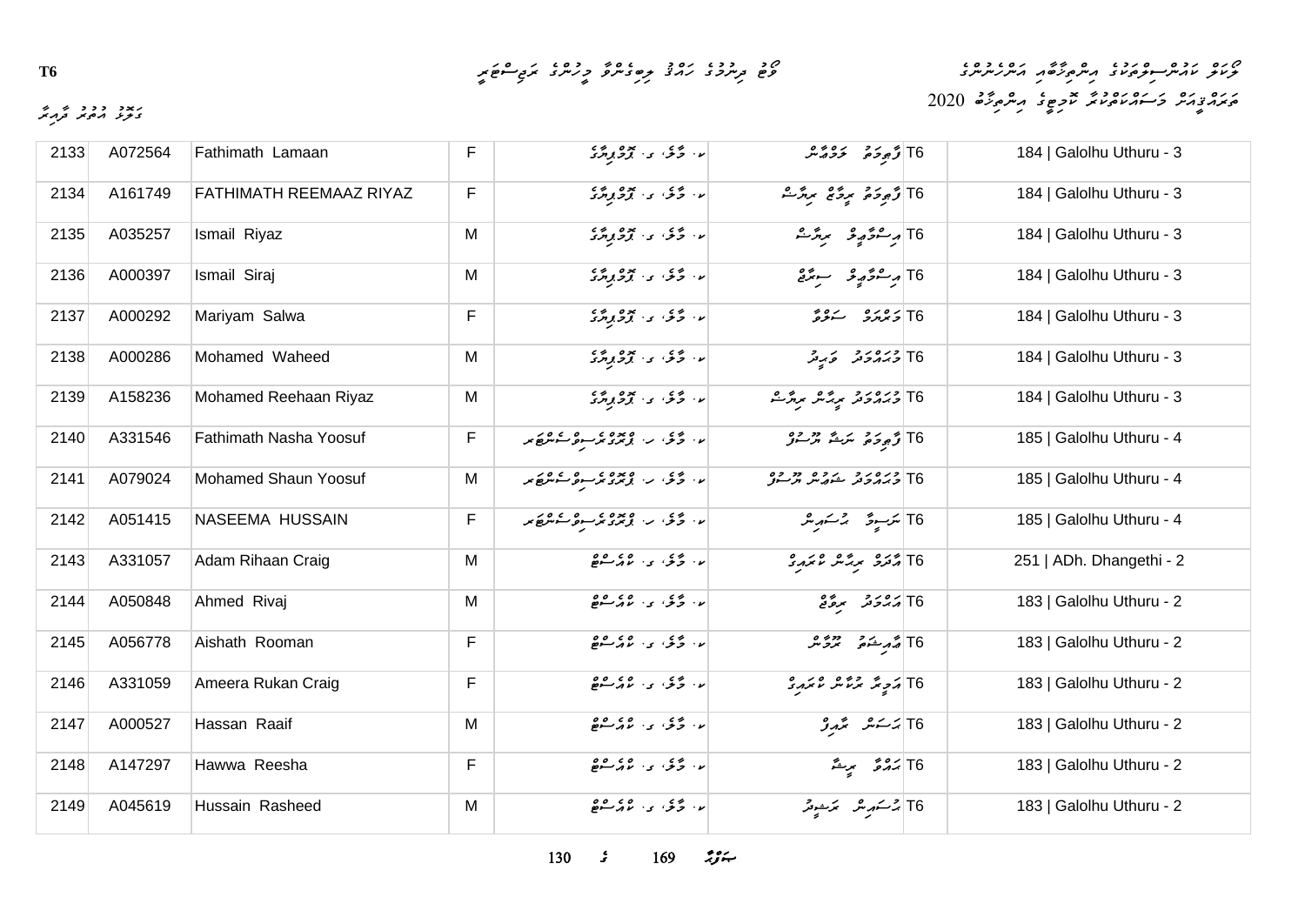*sCw7q7s5w7m< o<n9nOoAw7o< sCq;mAwBoEw7q<m; wBm;vB* م من المرة المرة المرة المرجع المرجع في المركبة 2020<br>مجم*د المريض المربوط المربع المرجع في المراجع المركبة* 

| 2150 | A043334 | Ibrahim Rizvee            | M | لا د څخه ی لار شو                                                                                              | T6 م <i>ِ&amp;مُدُرٍ\$ مِربِّي مِ</i>        | 183   Galolhu Uthuru - 2     |
|------|---------|---------------------------|---|----------------------------------------------------------------------------------------------------------------|----------------------------------------------|------------------------------|
| 2151 | A046298 | Mohamed Riyaz             | M | $\begin{bmatrix} 0 & 0 & 0 & 0 \\ 0 & -1 & 0 & 0 \\ 0 & 0 & 0 & 0 \end{bmatrix}$                               | T6 <i>جُهُدُو بَهْرُ بِ</i> رِيْرُ بِهِ بِ   | 183   Galolhu Uthuru - 2     |
| 2152 | A000528 | Naeema Aboobakuru         | F | $20.50 + 32.0$                                                                                                 | $2222$ $+200$                                | 183   Galolhu Uthuru - 2     |
| 2153 | A037669 | Shaheema Hussain          | F | الا انجاقی اللہ میٹمک                                                                                          | T6 ڪر <i>پ</i> وگ جي <i>ڪمي نگ</i> ر         | 185   Galolhu Uthuru - 4     |
| 2154 | A326401 | Ahmed Ajaadh              | M | $\begin{bmatrix} 0 & 0 & 0 & 0 \\ 0 & 0 & 0 & 0 \\ 0 & 0 & 0 & 0 \end{bmatrix}$                                | T6 <i>ټرې پېر</i> ته کړې ته                  | 184   Galolhu Uthuru - 3     |
| 2155 | A326701 | Mohamed Idaam             | M | لا د څخه د لمنده پروه                                                                                          | T6  <i>32مركز م</i> ى <i>رى</i>              | 184   Galolhu Uthuru - 3     |
| 2156 | A326699 | Sidhra Yoosuf             | F | لا د څخه د نمه ده ده                                                                                           | T6 سو <i>نزی پژ</i> شتر                      | 184   Galolhu Uthuru - 3     |
| 2157 | A329444 | Abdulla Nawwaf Ali        | M | لاستخرى كالمتحرك بمركز                                                                                         | T6 كەھەراللە ئىر <i>ەۋۇ كەي</i>              | 183   Galolhu Uthuru - 2     |
| 2158 | A032785 | Fathimath Naseem          | F | لاستخرى كالممتركين                                                                                             | T6 <i>وَّجِوَدَة</i> مَرَسٍو <i>دُ</i>       | 460   Srilanka / Colombo - 1 |
| 2159 | A067307 | Fathimath Nashaya Ali     | F | لا د گري دا برگرفش                                                                                             | T6 رُّجِ <i>دَة</i> كَرَحْتَمَّ كَمَ مِنْ 16 | 183   Galolhu Uthuru - 2     |
| 2160 | A338714 | Mariyam Hanani Aslam      | F | لاستخرى كالممركز فر                                                                                            | T6 كەبۇرى ئەنگەير كەشل <i>ۇ</i> ۋ            | 183   Galolhu Uthuru - 2     |
| 2161 | A052502 | Maryam                    | F | الأرمح في الأرادة                                                                                              | $5525$ T6                                    | 460   Srilanka / Colombo - 1 |
| 2162 | A329448 | Mohamed Nabhaan Ali       | M | الأستحق الماسم لمركزهم                                                                                         | T6 <i>25,25 مرة مرة مربو</i>                 | 183   Galolhu Uthuru - 2     |
| 2163 | A001441 | Ahmed Fathih              | M | ر د وي د ره د ده د د                                                                                           | T6 <i>ټرې پې</i> وگړي                        | 185   Galolhu Uthuru - 4     |
| 2164 | A350088 | <b>Ahmed Shius Faisal</b> | M | لا د محکو د مرکز د د د کار د د کار د د کار د کار د کار د کار د کار د کار د کار د کار د کار د کار د کار د کار د | T6 <i>גُرُدُنْدُ</i> سُبِيْرُسُمْ وَبِرْجُوْ | 185   Galolhu Uthuru - 4     |
| 2165 | A055008 | Aminath Jasmine           | F | ١٠ د څو، د مروه د کارو                                                                                         | T6 گەچ سىم ئىق ئىچ چە بىر                    | 460   Srilanka / Colombo - 1 |
| 2166 | A055009 | Fathimath Mohamed         | F | په د کلي کال کلي کال کلي کال کلي کال کلي کال کلي کال کلي کال کلي کال کلي کال کلي کال کلي کال کلي کال کلي کال   | T6 <i>وُّڄِوَ حُمَّ وَجُدُو</i> َ مَرَّ      | 185   Galolhu Uthuru - 4     |

 $131$  *s*  $169$  *n***<sub>3</sub>** *n* 

ر **x و c c c c c c c c c c c c c c c**<br>*E <del>c c</del> c c c c c c c c c c c c c*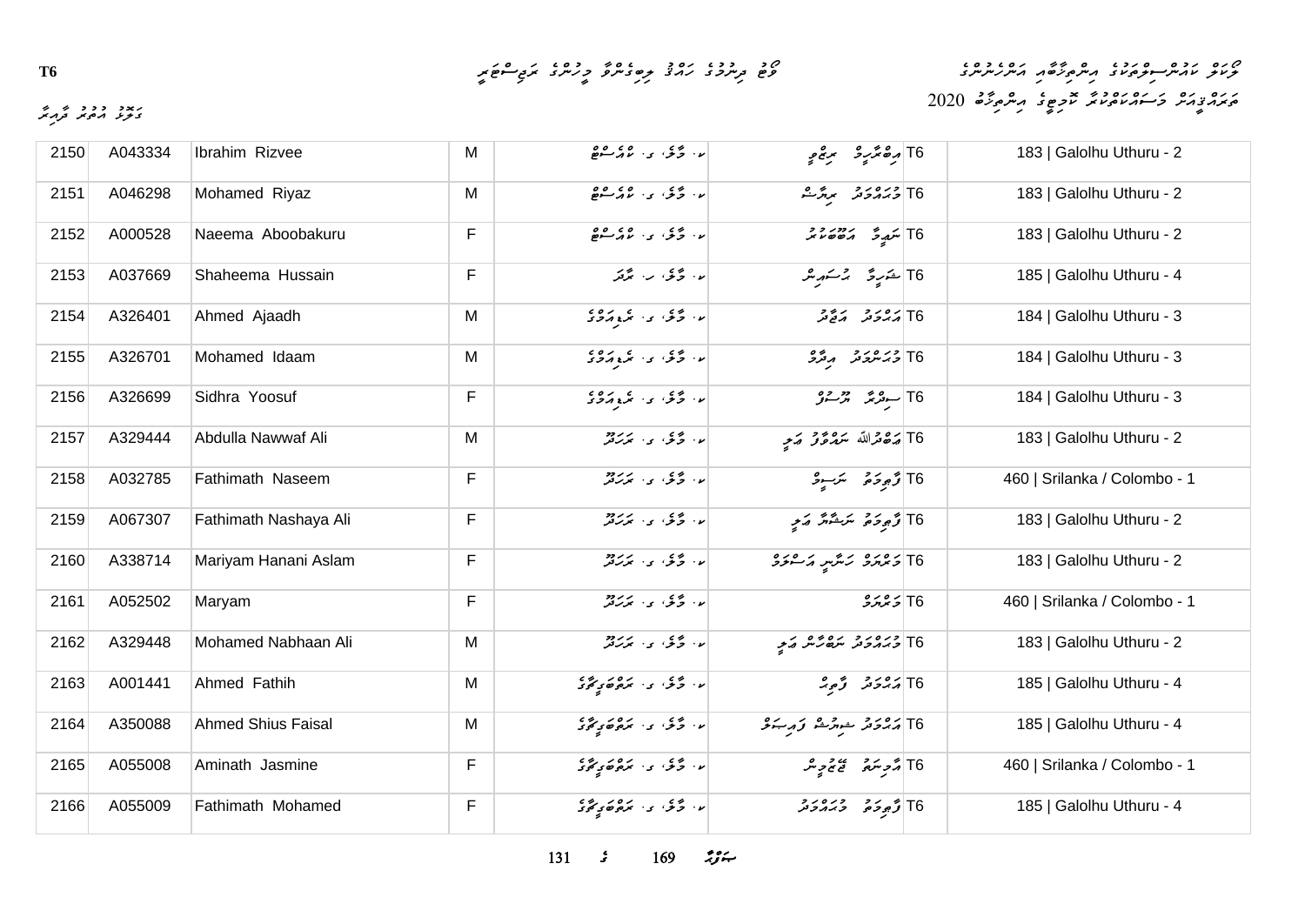*sCw7q7s5w7m< o<n9nOoAw7o< sCq;mAwBoEw7q<m; wBm;vB* م من المسجد المسجد المسجد المسجد المسجد العام 2020<br>مجم*د المسجد المسجد المستجد المسجد المسجد المسجد المسجد المسجد المسجد المسجد المسجد المسجد المسجد المسجد المسجد* 

| 2167 | A321481 | Fathimath Jazly Amir          | F           | ر د وي د ره د ده د د                                                                                           | T6 <i>وُّجِودَة في عُوبِ مُدَّوِيرُ</i>            | 185   Galolhu Uthuru - 4 |
|------|---------|-------------------------------|-------------|----------------------------------------------------------------------------------------------------------------|----------------------------------------------------|--------------------------|
| 2168 | A340384 | Ibrahim Yushau Fathih         | M           | په د کلي کال کلي کال کلي کال کلي کال کلي کال کلي کال کلي کال کلي کال کلي کال کلي کال کلي کال کلي کال کلي کال   | T6 مەھەر بولى ئۆزگە ئەمەيد                         | 185   Galolhu Uthuru - 4 |
| 2169 | A036482 | Mariyam Jameel                | F           | ر د محمود د ده د ده د د د د                                                                                    | T6 <i>5 پر<sub>م</sub>رڈ</i> <sub>52</sub> پ       | 185   Galolhu Uthuru - 4 |
| 2170 | A056984 | <b>Fathimath Nahid Shakir</b> | $\mathsf F$ | لا د څکې د انده د مگر                                                                                          | T6 <i>وَّجِودَة</i> مُ <i>رْبِهْ حُدَّمٍ بُ</i> رُ | 185   Galolhu Uthuru - 4 |
| 2171 | A038739 | Abdulla Althof Shakir         | M           | لا د څکې ی. بره دد                                                                                             | T6 رَصْرَاللّه رَءْ وَمُحْ شَمَّ رَ                | 185   Galolhu Uthuru - 4 |
| 2172 | A334438 | Moomina Misaly Althof         | F           | لا د څکې ی بره ده                                                                                              | T6 دُمُّ دِرُو پِر مَوْرُو (                       | 185   Galolhu Uthuru - 4 |
| 2173 | A392002 | <b>Ahmed Aaish Hussain</b>    | M           | لا د څخه د نمومبر                                                                                              | T6 <i>גُرُوَنَّزْ مُ</i> مِثْ بُرْسَمَ مِنْ        | 185   Galolhu Uthuru - 4 |
| 2174 | A028031 | Aishath Jumna                 | F           | لا د څکې د انگروهېږي                                                                                           | T6 مُصِنْعَةِ فِي مُحَمَّد                         | 185   Galolhu Uthuru - 4 |
| 2175 | A059244 | Aminath Jeen                  | F           | لا د څکې د انگرونېږ                                                                                            | T6 <i>مُّجِسَعُ</i> مِیْر                          | 185   Galolhu Uthuru - 4 |
| 2176 | A132403 | Fathimath Shakira             | F           | لار گرگی ای ایره مرکز                                                                                          | T6 ۇ <sub>جو</sub> رَة شَ <sub>رْم</sub> مَّ       | 185   Galolhu Uthuru - 4 |
| 2177 | A112913 | Ibrahim Junah                 | M           | لار گرگی ای ایره مرکز                                                                                          | T6 <sub>م</sub> ەنزىر قىرىز                        | 185   Galolhu Uthuru - 4 |
| 2178 | A054582 | Idrees Badeeu                 | M           | لا د څخه د انگرولونک                                                                                           | T6 <sub>م</sub> وترموے ک <i>ے تو</i> رثہ           | 185   Galolhu Uthuru - 4 |
| 2179 | A335462 | <b>Ismail Qaish Badeeu</b>    | M           | لا د څکې د انگروهېږي                                                                                           | T6 مرےوٌمہو ت <sub>ک</sub> رے صَ <i>دِم</i> ہ      | 185   Galolhu Uthuru - 4 |
| 2180 | A064616 | Mariyam Jeeza                 | F           | لا د څکې د انگرونېږ                                                                                            | T6 <i>كَرْمَرْدْ وِيُّ</i>                         | 185   Galolhu Uthuru - 4 |
| 2181 | A059237 | MOHAMED JAMEEL                | M           | لا د څخه د انگرولونک                                                                                           | T6 <i>\$نەۋەتى ق</i> وق                            | 185   Galolhu Uthuru - 4 |
| 2182 | A120905 | Saudulla Ali                  | M           | لا د څکې د انگرونکړ                                                                                            | T6 كەنتىراللە ك <i>ە</i> م                         | 185   Galolhu Uthuru - 4 |
| 2183 | A011283 | Ahmed Nashid                  | M           | لا د محمد المستخدم المستخدم المستخدم المستخدم المستخدم المستخدم المستخدم المستخدم المستخدم المستخدم المستخدم ا | T6 <i>ב برو 5 مگرېنو پ</i> ر                       | 579   Galolhu Uthuru-5   |

*n8o<n@ q8qAq< q:uBmC*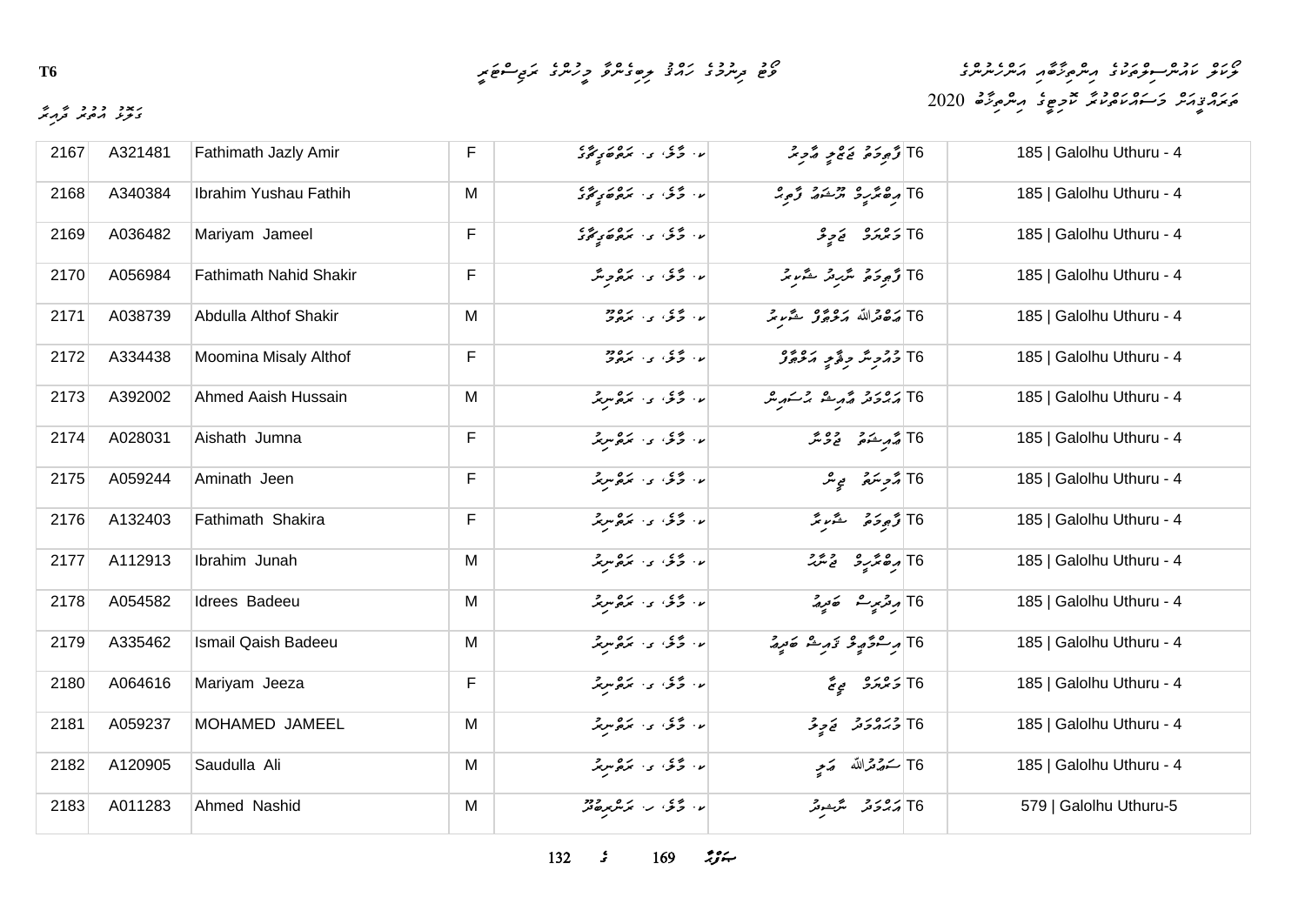*sCw7q7s5w7m< o<n9nOoAw7o< sCq;mAwBoEw7q<m; wBm;vB*  $2020$  مَمَرْكَزِيَّةَ وَسَعْدَ *مَا يَوْمِيَّةُ وَسَعْدِهِ مِسْتَخْ*فَةِ وَفَسَنَ وَيَسْتَخْفَضَ وَفَسَنَ وَيَسْتَخْ

184 | Galolhu Uthuru - 3

| 2184 | A027183 | Aminath Hilmy                | F | لاستخرى كالمتحصص                 | T6 مَّحِسَمَۃُ بِگُرْحِ                              | 460   Srilanka / Colombo - 1 |
|------|---------|------------------------------|---|----------------------------------|------------------------------------------------------|------------------------------|
| 2185 | A154113 | Ahmed Ahusan                 | M | لا د گري دا مره گرمرگر           | T6 <i>בَ.پُروَتَر دَ.پُرسَ</i> سُ                    | 184   Galolhu Uthuru - 3     |
| 2186 | A054034 | Aishath Amanee               | F | لا د څخه د اندونونونو            | T6 <i>مُفرِيشة مَوَّسِ</i>                           | 184   Galolhu Uthuru - 3     |
| 2187 | A073286 | Ali Yameen                   | M | لا د څخه د اندونونونو            | T6 <i>ڇُجِ گُجِينگ</i>                               | 452   Maafushi Jail - 1      |
| 2188 | A036530 | Enaas Hussain                | F | لا د څکې د اندوگريزنو            | T6 <sub>می</sub> نژے ترتے <i>پر</i>                  | 184   Galolhu Uthuru - 3     |
| 2189 | A154118 | <b>Mohamed Aiman Ibrahim</b> | M | لا د څخه د اندونونونو            | T6 ديره دير ټرېر شه په پرې                           | 184   Galolhu Uthuru - 3     |
| 2190 | A053845 | Rifau Ali                    | M | ر، گ <sup>ې</sup> کې د مروکونونو | T6 بر <i>ُدَّة مَ</i> رِ                             | 184   Galolhu Uthuru - 3     |
| 2191 | A081541 | Abdul Raheem                 | M | لا د څخه د عمده په مر            | T6 كەھ <i>ىر گەنجى</i> ر 3                           | 185   Galolhu Uthuru - 4     |
| 2192 | A001968 | Ahmed Shimail                | M | ر، دې ي. مېږه ده کل              | T6 <i>גُ.2 دَوْ</i> سِوَّمِيوْ                       | 185   Galolhu Uthuru - 4     |
| 2193 | A083318 | Fathmath Shereleen           | F | لا د څخه ی بره بره پره           | T6 <i>وَّجِ دَةَ</i> شَعَر <i>ُوِيْد</i>             | 185   Galolhu Uthuru - 4     |
| 2194 | A120390 | <b>Ismail Saneem</b>         | M | لا، دېڅو، د، بروبره              | T6 م <i>ې</i> شۇمۇ سەير <i>ۇ</i>                     | 185   Galolhu Uthuru - 4     |
| 2195 | A083317 | Khadeeja Mohamed             | F | ، دې ي. مېږه<br>۱۷ د کلي         | T6 كتريعً ك <i>مكم</i> كركر                          | 185   Galolhu Uthuru - 4     |
| 2196 | A125799 | Mohamed Abdul Raheem         | M | لا د څخه ی تره پره               | 76 כנפנים נפינים בס                                  | 185   Galolhu Uthuru - 4     |
| 2197 | A069429 | Hawwa Abdulla Didi           | F |                                  | T6 <i>بَدَهُ قُسَّ مَدَّهُ قُرْ</i> اللَّهُ مَرِمَرِ | 184   Galolhu Uthuru - 3     |
| 2198 | A062032 | Ahmed Amjad                  | M | الاستخرى الراسي بتولي            | T6 كەبر <i>ى كەن كەن قى</i> ر                        | 579   Galolhu Uthuru-5       |
| 2199 | A341145 | Mohamed Yafaau Amjad         | M | مار گەنگە راز مۇلوما             | T6   1978 و 1977 و 1977   10                         | 579   Galolhu Uthuru-5       |

*133 <i>s 169 <i>n*<sub>3</sub> *i*</sup>

76 كۇنى كەنتەتقىرىسى بىلىن ئىنتى بىلەن كىلەر مەمىر مەمىر مىلىكىنىڭ . A059086 Lugumaan Ahmed Didi Mmuqumaan Mmed

ر پود د د د و مر محرم تر<br>پر *مون*د ترمنگر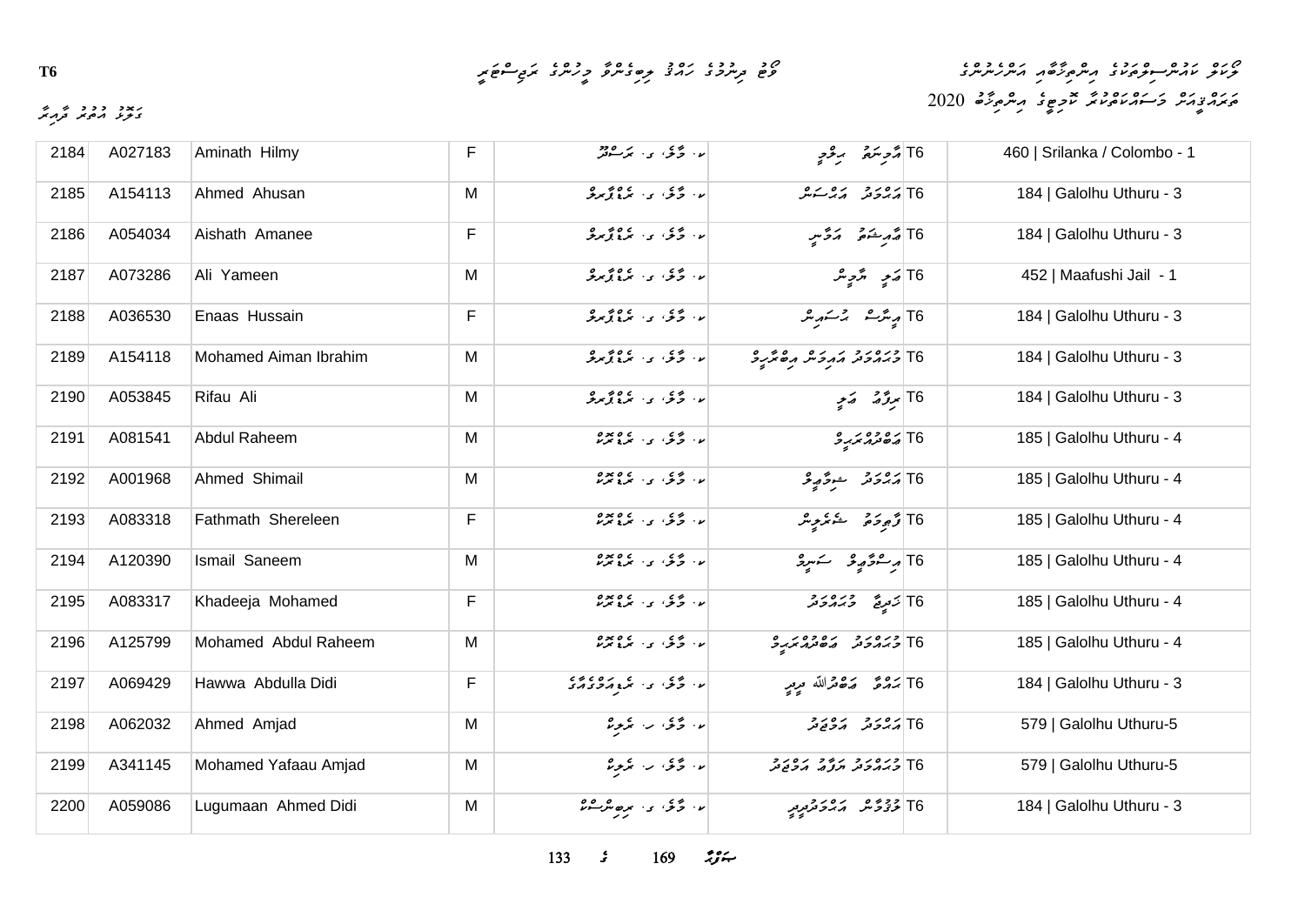*sCw7q7s5w7m< o<n9nOoAw7o< sCq;mAwBoEw7q<m; wBm;vB* م من المسجد المسجد المسجد المسجد المسجد العام 2020<br>مجم*د المسجد المسجد المستجد المسجد المسجد المسجد المسجد المسجد المسجد المسجد المسجد المسجد المسجد المسجد المسجد* 

| 2201 | A138717 | Mariyam Nathalia Luguman  | F | پارسی کی ایر جا بر میں شریع | T6 <i>ويروزه برؤوش ودو</i> مر                              | 184   Galolhu Uthuru - 3 |
|------|---------|---------------------------|---|-----------------------------|------------------------------------------------------------|--------------------------|
| 2202 | A138716 | Mohamed Ilyushin Lugumaan | M | لا د څخه د مره مرسوم        | T6 <i>בرەر د م</i> ور <sub>ىشوش</sub> وچچىر                | 184   Galolhu Uthuru - 3 |
| 2203 | A035220 | Ahmed Shafeeq             | M | لاستخرق الاستمريكل          | T6 <i>كەنگەنىڭ سىمبى</i> تى                                | 183   Galolhu Uthuru - 2 |
| 2204 | A106842 | Aishath Shafeeg           | F | الا گرگی او ا ایرنگ         | T6 م <i>گهرڪو شکو</i> ِتو                                  | 183   Galolhu Uthuru - 2 |
| 2205 | A012007 | Aminath Shareef           | F | الا گرگی او ا ایرنگ         | T6 مُرْحِسَمُ شَمِيرُ                                      | 183   Galolhu Uthuru - 2 |
| 2206 | A056588 | Fathimath Shafeeq         | F | الا گرگی ای الموفر          | T6 <i>وَّجِ حَمَّى حَبَوٍ وَ</i>                           | 183   Galolhu Uthuru - 2 |
| 2207 | A106846 | Mariyam Shafeeq           | F | الا گرگی ای ایرنگر          | T6تر <i>مرد شروٍ و</i>                                     | 183   Galolhu Uthuru - 2 |
| 2208 | A056587 | Mohamed Shafeeq           | M | لاستخلاص موفرٌ              | T6 <i>ۇنەۋەتى خوپۇ</i>                                     | 183   Galolhu Uthuru - 2 |
| 2209 | A033976 | Aishath Mohamed           | F | ئەسىخ ئەس ئەرىرى مىش        | T6 مُصِنْعَة وَيَدْوَيْرَ                                  | 184   Galolhu Uthuru - 3 |
| 2210 | A057856 | Mohamed Hassaan Ahmed     | M | لا : 33، را بررۇپ           | T6   دره در دره شهر مدرور                                  | 184   Galolhu Uthuru - 3 |
| 2211 | A330919 | Yaeesh Ahmed Fazeen       | M | ، دمی را برروگ              | T6 <i>مزم<sub>ی</sub>دے م</i> کرد تر تر پر شر              | 184   Galolhu Uthuru - 3 |
| 2212 | A053852 | <b>Ahmed Nazal Nazim</b>  | M | الا دمجني الأربولي          | T6 <i>كەندى كىرىگى ئىلم</i> وگ                             | 183   Galolhu Uthuru - 2 |
| 2213 | A049010 | Nazim Ahmed               | M | لا د څکې د امدرونو          | T6 سَّمَعِ 12 مَدْ تَرَسَّ                                 | 183   Galolhu Uthuru - 2 |
| 2214 | A034156 | Sofiyya Ismail            | F | لا د څکې د امريزونو         | T6 ب <i>ەرەش مەشۇرى</i> 3                                  | 183   Galolhu Uthuru - 2 |
| 2215 | A040969 | Ali Ibrahim               | M | لاء وَيَحْرُ، ب يُوسِيرُ    | T6 <i>ڇَڄِ رُهڻَ پ</i> ُءُ                                 | 182   Galolhu Uthuru - 1 |
| 2216 | A339269 | Mariyam Eesha Ali         | F | لاء وَيَحْرُ، ب يُوسِيرُ    | T6 <i>وَبُرْمَرْدْ <sub>م</sub>ِ</i> حَدِّ م <i>َ</i> حِرِ | 182   Galolhu Uthuru - 1 |
| 2217 | A054799 | Fathimath Ibrahim         | F | لا د څکې د انگرېنې          | T6 <i>وُجوحَمْ م</i> ِ صَمَّرِ مِنْ                        | 183   Galolhu Uthuru - 2 |

*134 s 169 <i>n*<sub>2</sub> *n*<sub>2</sub> *n*<sub>2</sub> *n*<sub>2</sub> *n*<sub>2</sub> *n*<sub>2</sub> *n*<sub>2</sub> *n*<sub>2</sub> *n*<sub>2</sub> *n*<sub>2</sub> *n*<sub>2</sub> *n*<sub>2</sub> *n*<sub>2</sub> *n*<sub>2</sub> *n*<sub>2</sub> *n*<sub>2</sub> *n*<sub>2</sub> *n*<sub>2</sub> *n*<sub>2</sub> *n*<sub>2</sub> *n*<sub>2</sub> *n*<sub>2</sub> *n*<sub>2</sub> *n*<sub>2</sub> *n*<sub>2</sub> *n*<sub>2</sub> *n*<sub>2</sub> *n*<sub>2</sub> *n*<sub>2</sub>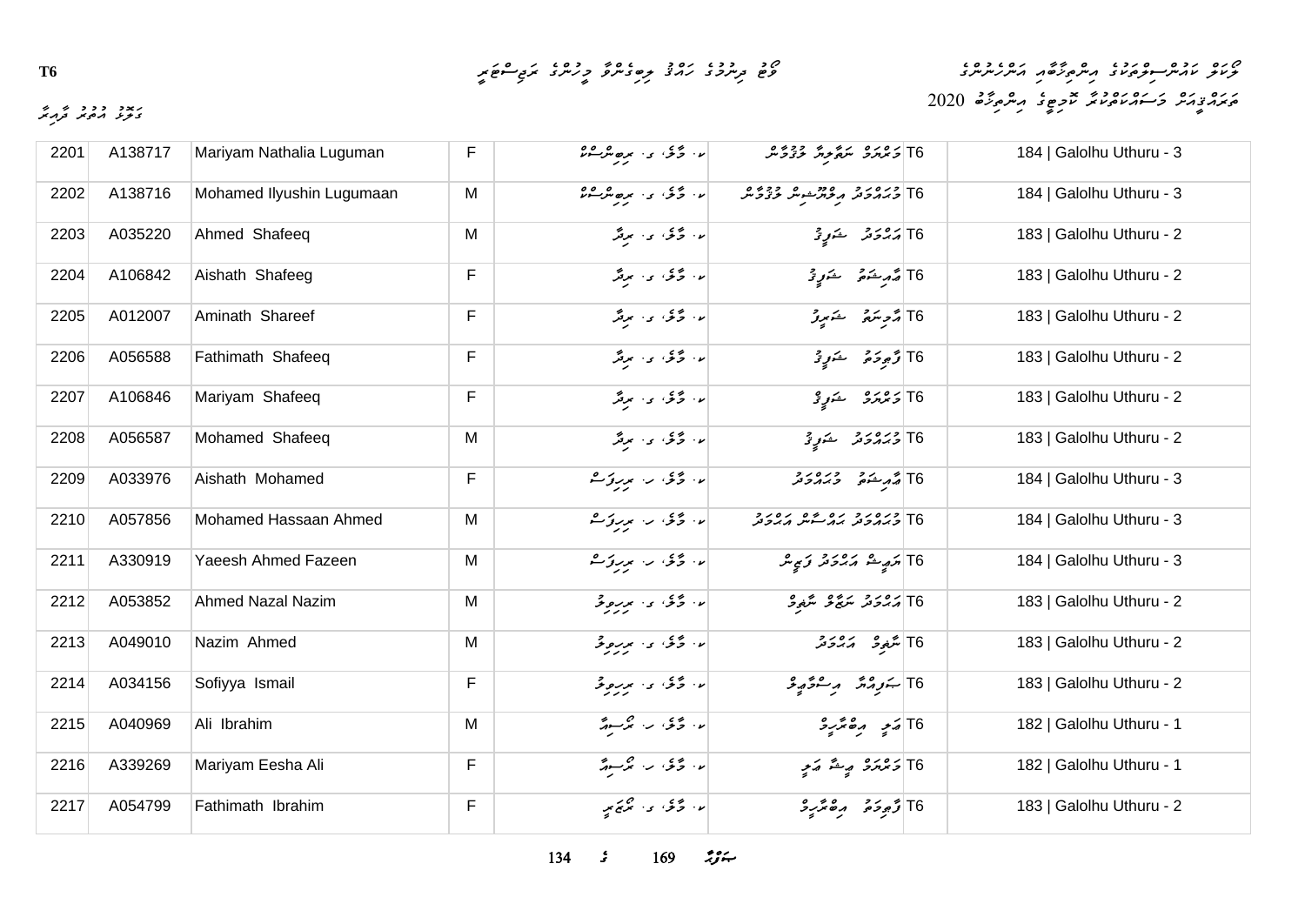*sCw7q7s5w7m< o<n9nOoAw7o< sCq;mAwBoEw7q<m; wBm;vB* م من المرة المرة المرة المرجع المرجع في المركبة 2020<br>مجم*د المريض المربوط المربع المرجع في المراجع المركبة* 

| 2218 | A056226 | Hussain Ibrahim       | M           | الأراقيمي المارج والممتضمين                                                                                                                                                                                                                                                                                                    |                                                         | 183   Galolhu Uthuru - 2 |
|------|---------|-----------------------|-------------|--------------------------------------------------------------------------------------------------------------------------------------------------------------------------------------------------------------------------------------------------------------------------------------------------------------------------------|---------------------------------------------------------|--------------------------|
| 2219 | A166381 | Ibrahim Izaan Hussain | M           |                                                                                                                                                                                                                                                                                                                                | T6 رەڭرىرى روگە ئەسەر شەھەر ئەس ئىسى ئاسىم ئىس          | 183   Galolhu Uthuru - 2 |
| 2220 | A043119 | Aishath Ibrahim       | F           | لا د څکې د انگلامونگ                                                                                                                                                                                                                                                                                                           | T6 م <i>ۇم شۇمۇ مەھەرد</i> ۇ                            | 183   Galolhu Uthuru - 2 |
| 2221 | A333974 | Ali Ruwaidh Ameen     | M           | لا د څخه د انگرېمبولوگ                                                                                                                                                                                                                                                                                                         | T6 <i>ڇَجِ بُرُوَ<sub>م</sub>ِيرُ پُرَجِيرُ</i>         | 183   Galolhu Uthuru - 2 |
| 2222 | A158967 | Ibrahim Raidh Ameen   | M           | ئار گەنگە كەن ئىرىم ئىرىم گە                                                                                                                                                                                                                                                                                                   | T6 <sub>م</sub> ەنگەپى ئ <sub>ىم</sub> ىر مەچ           | 183   Galolhu Uthuru - 2 |
| 2223 | A041054 | Ismail Ibrahim        | M           | $\begin{bmatrix} 0 & 0 & 0 & 0 \\ 0 & 0 & 0 & 0 \\ 0 & 0 & 0 & 0 \\ 0 & 0 & 0 & 0 \\ 0 & 0 & 0 & 0 \\ 0 & 0 & 0 & 0 \\ 0 & 0 & 0 & 0 \\ 0 & 0 & 0 & 0 \\ 0 & 0 & 0 & 0 \\ 0 & 0 & 0 & 0 \\ 0 & 0 & 0 & 0 & 0 \\ 0 & 0 & 0 & 0 & 0 \\ 0 & 0 & 0 & 0 & 0 \\ 0 & 0 & 0 & 0 & 0 \\ 0 & 0 & 0 & 0 & 0 \\ 0 & 0 & 0 & 0 & 0 \\ 0 & $ | T6 <sub>م</sub> ِ جۇ <sub>م</sub> ۇ بە مەم <i>گرى</i> 3 | 183   Galolhu Uthuru - 2 |
| 2224 | A025941 | KHADEEJA IBRAHIM DIDI | F           | $\begin{bmatrix} 0 & 0 & 0 & 0 \\ 0 & 0 & 0 & 0 \\ 0 & 0 & 0 & 0 \\ 0 & 0 & 0 & 0 \\ 0 & 0 & 0 & 0 \\ 0 & 0 & 0 & 0 \\ 0 & 0 & 0 & 0 \\ 0 & 0 & 0 & 0 \\ 0 & 0 & 0 & 0 \\ 0 & 0 & 0 & 0 \\ 0 & 0 & 0 & 0 \\ 0 & 0 & 0 & 0 & 0 \\ 0 & 0 & 0 & 0 & 0 \\ 0 & 0 & 0 & 0 & 0 \\ 0 & 0 & 0 & 0 & 0 \\ 0 & 0 & 0 & 0 & 0 \\ 0 & 0 &$  | T6 كَتَرِيعٌ مِنْ مُرْكِرُونِ مِرْمَرِ                  | 183   Galolhu Uthuru - 2 |
| 2225 | A055139 | Zulaikha Ibrahim      | F           | $\begin{bmatrix} 0 & 0 & 0 & 0 & 0 \\ 0 & 0 & 0 & 0 & 0 \\ 0 & 0 & 0 & 0 & 0 \\ 0 & 0 & 0 & 0 & 0 \\ 0 & 0 & 0 & 0 & 0 \\ 0 & 0 & 0 & 0 & 0 \\ 0 & 0 & 0 & 0 & 0 \\ 0 & 0 & 0 & 0 & 0 \\ 0 & 0 & 0 & 0 & 0 \\ 0 & 0 & 0 & 0 & 0 \\ 0 & 0 & 0 & 0 & 0 \\ 0 & 0 & 0 & 0 & 0 \\ 0 & 0 & 0 & 0 & 0 \\ 0 & 0 & 0 & 0 & 0 \\ 0 &$    | T6 ىخ <i>قرى</i> ر ئىس مەھ <i>گرى</i> رى                | 183   Galolhu Uthuru - 2 |
| 2226 | A022288 | Khadeeja Shareef      | F           | لا د څخه د امرچ پولونا                                                                                                                                                                                                                                                                                                         | T6 كَتْمِيعٌ صُمَّمِيوٌ                                 | 184   Galolhu Uthuru - 3 |
| 2227 | A010981 | Aminath Shareef       | F           | لا . د څو ، د . موځ رو                                                                                                                                                                                                                                                                                                         | T6 مُرْحِسَمُ شَمَعِينُ                                 | 184   Galolhu Uthuru - 3 |
| 2228 | A040939 | Abdulla Shareef       | M           | $\frac{22}{3}$ , $\frac{2}{3}$ , $\frac{2}{3}$ , $\frac{2}{3}$ , $\frac{2}{3}$                                                                                                                                                                                                                                                 | T6 كەش ئىرى <i>گە</i> ئىقتى <i>رىۋ</i>                  | 184   Galolhu Uthuru - 3 |
| 2229 | A040938 | Mushaid Abdulla       | M           |                                                                                                                                                                                                                                                                                                                                | T6 كَرْشَمْ مِرْكَ مَدَّكَ مَدَّاللَّهُ                 | 184   Galolhu Uthuru - 3 |
| 2230 | A040936 | Nashwa Abdulla        | F           | 282, 292, 302, 302, 302                                                                                                                                                                                                                                                                                                        | T6 سَرْشُوَّة مَرْكَ قَدَّاللَّه                        | 184   Galolhu Uthuru - 3 |
| 2231 | A040937 | Ruslan Abdulla        | M           | ، ۇي ، ئۇسۇمۇمۇ                                                                                                                                                                                                                                                                                                                | T6 ترْ- تَرَسَّر بَرَ صَرَاللَّه                        | 184   Galolhu Uthuru - 3 |
| 2232 | A125204 | Mariyam Shareef       | F           | لا د څکې د اندې وکړ                                                                                                                                                                                                                                                                                                            | T6 كەيمەنى ھەمبەتى                                      | 184   Galolhu Uthuru - 3 |
| 2233 | A053633 | Aminath Saeed         | F           | لا د محمځان د اسمهم مرحوم                                                                                                                                                                                                                                                                                                      | T6 م <i>ُّوسَع</i> ْ سَم <i>ِينْر</i>                   | 183   Galolhu Uthuru - 2 |
| 2234 | A053685 | Lizna Ramiz           | $\mathsf F$ | لا د څکې د انگرې بروه                                                                                                                                                                                                                                                                                                          | T6 مِيءَ مَّتَّر جُمَّ مِيَّة الْمَسْتَخْرِ بِيَّ       | 183   Galolhu Uthuru - 2 |

*135 s 169 <i>n*<sub>3</sub> *i*<sub>3</sub> *i*<sub>3</sub> *i*<sub>3</sub> *i*<sub>3</sub> *i*<sub>3</sub> *i*<sub>3</sub> *i*<sub>3</sub> *i*<sub>3</sub> *i*<sub>3</sub> *i*<sub>3</sub> *i*<sub>3</sub> *i*<sub>3</sub> *i*<sub>3</sub> *i*<sub>3</sub> *i*<sub>3</sub> *i*<sub>3</sub> *i*<sub>3</sub> *i*<sub>3</sub> *i*<sub>3</sub> *i*<sub>3</sub> *i*<sub>3</sub> *i*<sub>3</sub> *i*<sub>3</sub> *i*<sub>3</sub> *i*<sub>3</sub> *i*<sub>3</sub> *i*<sub>3</sub> *i*<sub>3</sub> *i* 

ر **x و c c c c c c c c c c c c c c c**<br>*E <del>c c</del> c c c c c c c c c c c c c*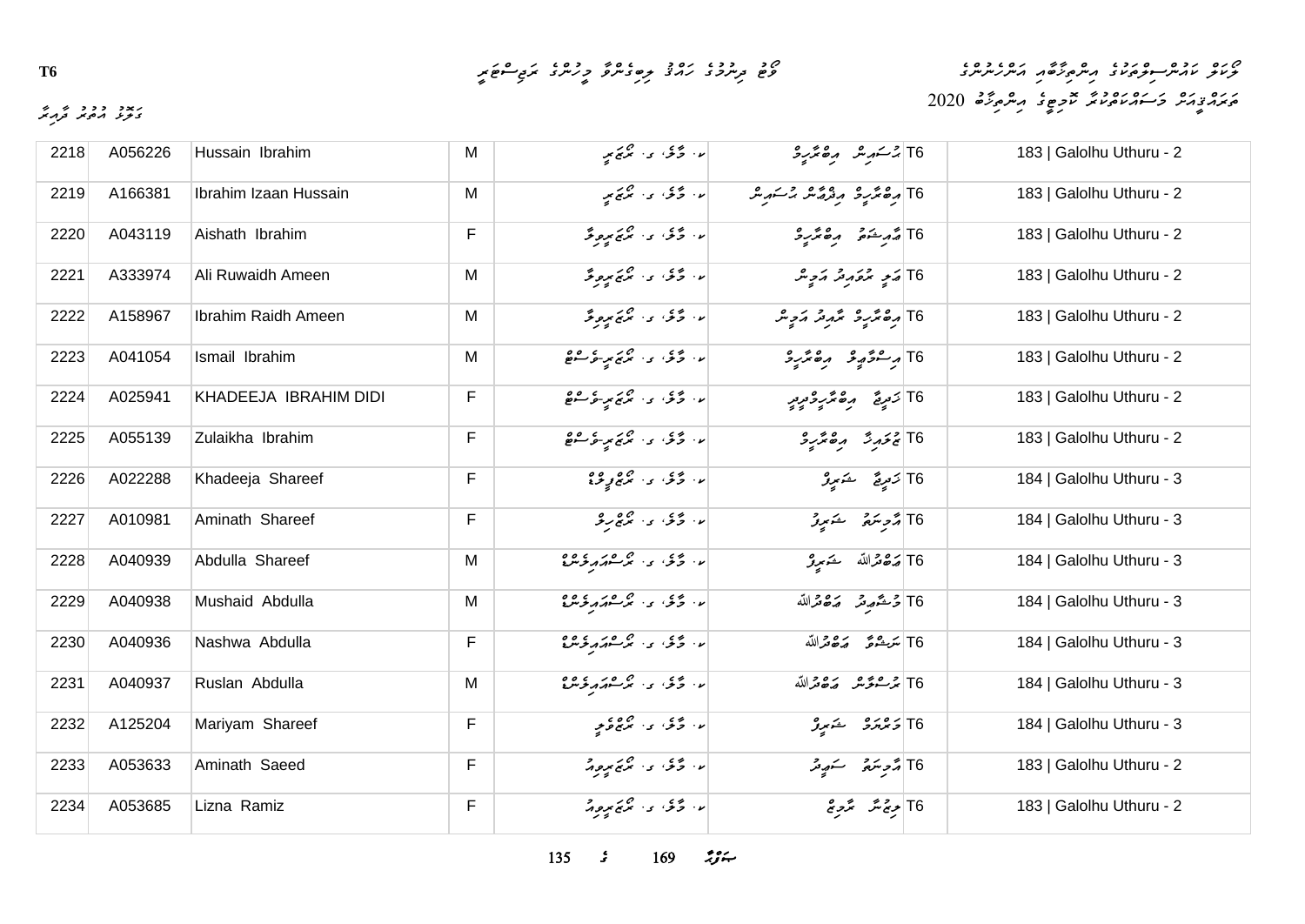*sCw7q7s5w7m< o<n9nOoAw7o< sCq;mAwBoEw7q<m; wBm;vB 2020<sup>, م</sup>وسر در مدد مدرج به مدرم مقرم قرار 2020*<br>موسر المستقرم المستقرم المستقرم المستقرم المستقرم المستقرم المستقرم المستقرم المستقرم المستقرم المستقرم المستقر

| 2235 | A081455 | Lubna Ramiz             | F | لا د څخه د چې بروه                                             | T6 <i>تُرْهَ مَدَّ بَرُّدِ</i> مَحَ               | 183   Galolhu Uthuru - 2 |
|------|---------|-------------------------|---|----------------------------------------------------------------|---------------------------------------------------|--------------------------|
| 2236 | A082483 | Ahmed Nishan            | M | لا د څخه د موړه وه                                             | T6 كەبرى ئىر س <sub>ى</sub> شەھر                  | 185   Galolhu Uthuru - 4 |
| 2237 | A071045 | Khadeeja Mohamed Didi   | F | ر، گرمی کی ده وه                                               | T6 كَتْمِيعٌ      وْتَرْمُوقَوْمِيْمِرِ           | 185   Galolhu Uthuru - 4 |
| 2238 | A075509 | Mariyam Rasheeda        | F | $\begin{bmatrix} 0 & 2 & 0 & 0 \\ 2 & 2 & 3 & 5 \end{bmatrix}$ | T6 ك <i>رىمى كى مى</i> سىمىگە                     | 185   Galolhu Uthuru - 4 |
| 2239 | A024191 | Mohamed Niyaz           | M | $0200$ $390$                                                   | T6 <i>5225 سرگرمی</i>                             | 185   Galolhu Uthuru - 4 |
| 2240 | A067785 | Hamid Mohamed           | M | ر، دی ر، موج دوت                                               | T6  يُر <i>وِيْن وْبَرْدُوْيْ</i> رْ              | 182   Galolhu Uthuru - 1 |
| 2241 | A342492 | Fahud Ibrahim Rasheed   | M | لا د څخه د مره مره                                             | T6 كَرْكَتْرْ مِرْكَة بْكُرْبِرْكْ بْكَرْشْيِيْرْ | 182   Galolhu Uthuru - 1 |
| 2242 | A022644 | Ibrahim Rasheed         | M | لا د څخه د بره ده.                                             | T6 <i>مِرْهُ مُرَّرِدُ مَرَ</i> حْمِد <i>ُ</i> رُ | 182   Galolhu Uthuru - 1 |
| 2243 | A103567 | Sharfa Ibrahim Rasheed  | F | لا د څخه د بره ده                                              | T6 ڪمبرڙ ر <i>ھڻرد</i> و بر <sub>شو</sub> ر       | 182   Galolhu Uthuru - 1 |
| 2244 | A056576 | Shaziya Ibrahim Rasheed | F | $\sim$ د څو، د مره د ک                                         | T6 ڪُئي, مُر مِرھ مُرَبِرِ مُرَسِيْر              | 182   Galolhu Uthuru - 1 |
| 2245 | A057864 | Shazwa Ibrahim Rasheed  | F | $\sim$ د څخه ی نموم ک                                          | T6 خۇچ م <i>ەھگرى م</i> ىشى <i>م</i>              | 182   Galolhu Uthuru - 1 |
| 2246 | A050594 | Sudfa Ibrahim Rasheed   | F | لا د څخه د مره مره                                             | T6 سە <i>ندۇ م</i> ەھمگرىي مەھمەتە                | 182   Galolhu Uthuru - 1 |
| 2247 | A361922 | Ahmed Safraz            | M | لار گەنگە ئەرگە ئەرگە ئىر                                      | T6 كەبرۇ ئەرەپ يونى <i>دى</i>                     | 184   Galolhu Uthuru - 3 |
| 2248 | A362492 | Aishath Maisha Hussain  | F | ر، ۇي بەستۇم <i>بى</i> ر                                       | T6 م <i>مّه شَمّه دَه شَه جُــَــَه م</i> ُر      | 184   Galolhu Uthuru - 3 |
| 2249 | A102559 | Aminath Fayaza Ismail   | F | لا د څخه د استوه پر                                            | T6 أَمَّرِسَمْ وَمَرَّتَهُ مِــْحَرَّمٍ فِرْ      | 184   Galolhu Uthuru - 3 |
| 2250 | A081773 | Fuhaira Shareef         | F | لار گەنگە ئەرەپىتى ئەرەپىتى بىر                                | T6 <i>وُرَم ِمَّ</i> شَمِيوُ                      | 184   Galolhu Uthuru - 3 |
| 2251 | A081760 | Mariyam Fayaza          | F | لار محتى كارا مشتروندى                                         | T6توپریو ت <i>ی</i> گرشگ                          | 184   Galolhu Uthuru - 3 |

*136 sC 169 nNw?mS*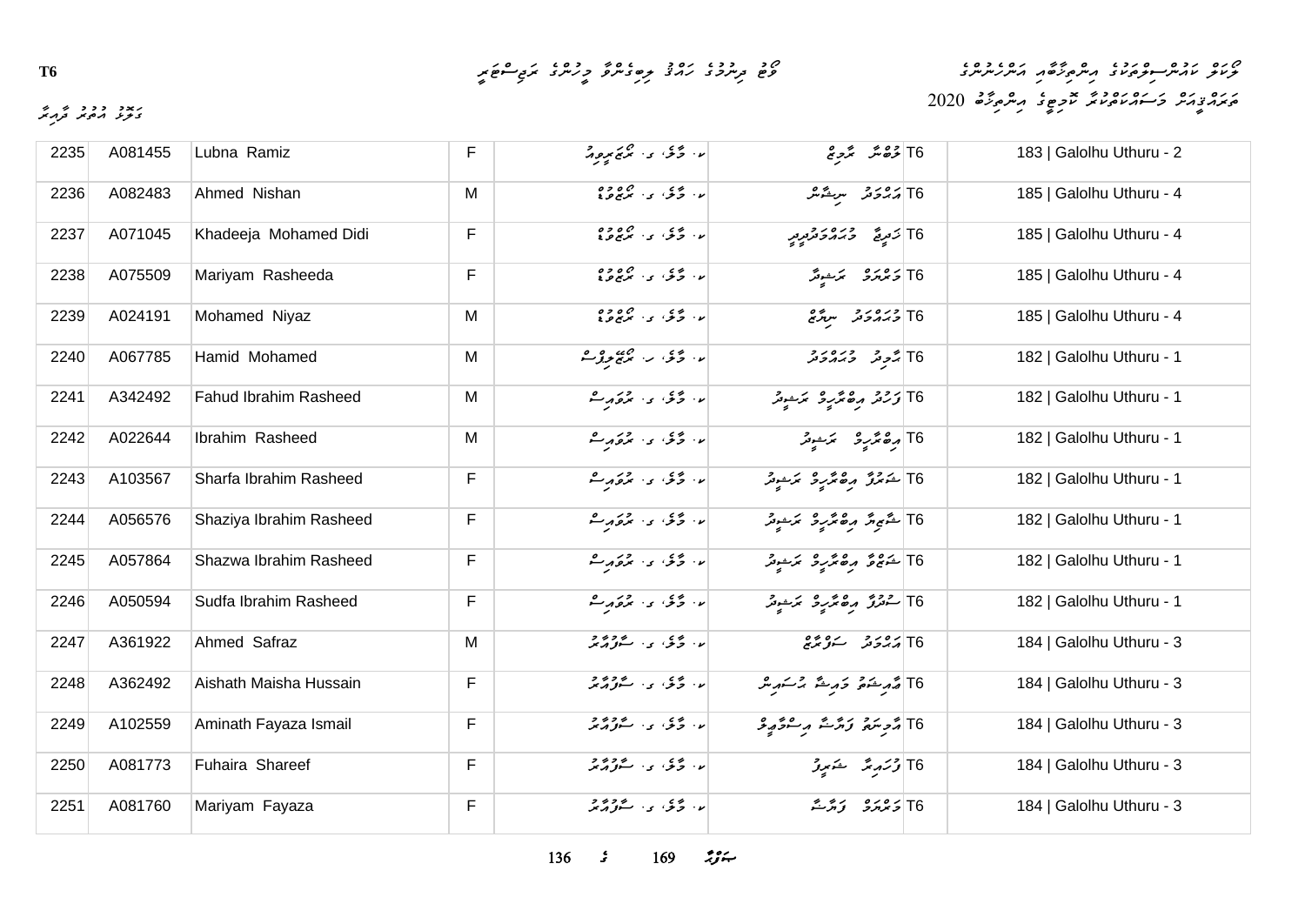*sCw7q7s5w7m< o<n9nOoAw7o< sCq;mAwBoEw7q<m; wBm;vB* م من المرة المرة المرة المرجع المرجع في المركبة 2020<br>مجم*د المريض المربوط المربع المرجع في المراجع المركبة* 

| ريدو ووو عربر عم |         |                               |   |                             |                                                  | EUZU ENRAL KORAN UGAZ ENRAL ETA |
|------------------|---------|-------------------------------|---|-----------------------------|--------------------------------------------------|---------------------------------|
| 2252             | A167461 | Mohamed Ismail                | M | لا د څو، د استوه پر         | T6 <i>32,025 برنىۋېرى</i> –                      | 184   Galolhu Uthuru - 3        |
| 2253             | A160134 | Raufa Ismail                  | F | لا د څو، د استوه پر         | T6 <i>بَدْيَرٌ وِ سُؤُوِدٌ</i>                   | 184   Galolhu Uthuru - 3        |
| 2254             | A066883 | Abdulla Mohamed Habeeb        | M | لا : دَكْرُ، ر. سَمَّيْ     | T6 مُصْعَرِ اللَّهُ كَيَدَمُ كَمَدٍ يَرْصِصْ     | 67   Sh. Funadhoo - 1           |
| 2255             | A107041 | Ahmed Faisal                  | M | لاستخرى للدائقي             | T6 <i>ټرې تومب</i> کو                            | 182   Galolhu Uthuru - 1        |
| 2256             | A120234 | Ali Faris                     | M | لاستخرى للاستحق             | T6 <i>ڇَجِ وُمِرَ شُ</i>                         | 182   Galolhu Uthuru - 1        |
| 2257             | A120235 | Aminath Reema                 | F | لاستخرى ب سگھ               | T6 <i>مُّجِسَّعُ</i> مِرَدَّ                     | 182   Galolhu Uthuru - 1        |
| 2258             | A120233 | Fathmath Nareeman             | F | لا، وَكَرْ، ر. سَمْقَ       | T6 <i>وَّجِوحَةُ</i> سَمِرِدَّسْ                 | 182   Galolhu Uthuru - 1        |
| 2259             | A120236 | Fathmath Rushdha Ahmed Habeeb | F | $22 - 32$ ک                 | T6 ژ <sub>گ</sub> ورد و پرشونز برورد بره ه       | 182   Galolhu Uthuru - 1        |
| 2260             | A079933 | Mohamed Habeeb                | M | لا : گَرُّوْا بْ السُّلُّكَ | T6 <i>5585 بن</i> صرة                            | 182   Galolhu Uthuru - 1        |
| 2261             | A113060 | Rahma Mohamed Habeeb          | F | لاستخرق لاستقفى             | T6 <i>بَرْدُدُ</i> د <i>ُرَمُ دَوْمَ بَرُوهُ</i> | 182   Galolhu Uthuru - 1        |
| 2262             | A007205 | Abdul Sattar Mohamed          | M | لا د محکي د اسگوچه کار      | T6 رەمور سەرە بولى دىرە دىر                      | 185   Galolhu Uthuru - 4        |
| 2263             | A048828 | Aishath Nazima                | F | لا د څو د شوه ده.           | T6 <i>مُگرِسْدَة مُگَرِّدً</i>                   | 460   Srilanka / Colombo - 1    |
| 2264             | A050559 | Athika                        | F | لا د محمود د اسکوچه په      | T6 مُحم <i>دة</i> ً                              | 185   Galolhu Uthuru - 4        |
| 2265             | A069527 | Ibrahim Fayaz                 | M | لا د څو د شوه ده.           | T6  رەڭرىرى ز <sup>ى</sup> رى                    | 64   Sh. Komandoo - 1           |
| 2266             | A155900 | Maryam Maleesha               | F | لا د محمود د اسکوچه په      | T6 <i>وَبُرْبُرُوْ وَمِ</i> يشً                  | 185   Galolhu Uthuru - 4        |
| 2267             | A155901 | Mohamed Maaheen               | M | لا د مجموعي المستموج ورهم   | T6 <i>52828 وَرِ</i> سْ                          | 185   Galolhu Uthuru - 4        |
| 2268             | A334396 | Ahmed Zayan Mohamed           | M | لا د څو د څوشو              | T6 <i>גיפית הוצית בגף כ</i> ת                    | 185   Galolhu Uthuru - 4        |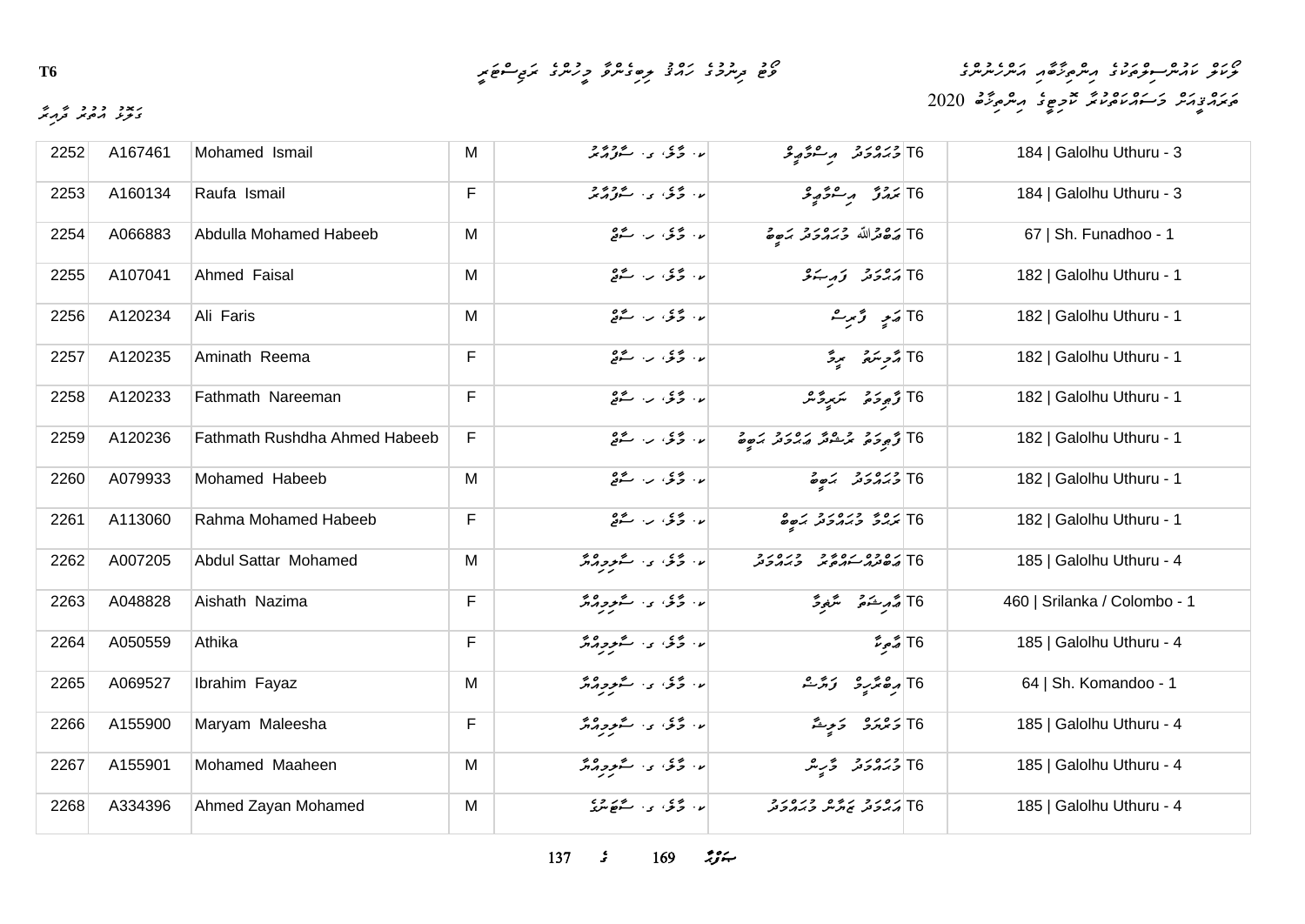*sCw7q7s5w7m< o<n9nOoAw7o< sCq;mAwBoEw7q<m; wBm;vB* م من المرة المرة المرة المرجع المرجع في المركبة 2020<br>مجم*د المريض المربوط المربع المرجع في المراجع المركبة* 

| ر پور د د د عرم عر |  |  |  |
|--------------------|--|--|--|
|--------------------|--|--|--|

| 2269 | A027756 | Aishath Rishtha             | F | ر، ۇىق <sub>ئ</sub> ې شۇھىرى | T6 <i>مُفْہِ شَہْرِ مُ</i> مِشْہُمُ           | 185   Galolhu Uthuru - 4     |
|------|---------|-----------------------------|---|------------------------------|-----------------------------------------------|------------------------------|
| 2270 | A046400 | Aminath Rishma              | F | لا گرگان گروه                | T6 مَّحِسَمَ مِشْرَّ                          | 185   Galolhu Uthuru - 4     |
| 2271 | A120444 | Fathmath Hasma              | F | لا د څو د شوه شو             | T6 تَ <i>وجوجه بَ</i> سْتَرَ                  | 185   Galolhu Uthuru - 4     |
| 2272 | A046402 | Saeeda Ali                  | F | لا د څو، د شومتروه           | T6 <i>سکھی ق</i> وی                           | 185   Galolhu Uthuru - 4     |
| 2273 | A120389 | Tholaal Hassan              | M | لا د څو، د شومتروه           | T6 يَرْتَوْ بَرْسَسْ                          | 185   Galolhu Uthuru - 4     |
| 2274 | A046401 | Tholhath Hassan             | M | لا د څو د څوندې              | T6 ي <i>وفرد بن سک</i> شر                     | 185   Galolhu Uthuru - 4     |
| 2275 | A150273 | Ahmed Aiham Ibrahim         | M | لاستخرى كالمستغرث            | T6 <i>גُיכَوْ גُגְ</i> رَدُ مُصَرَّرِدُ       | 183   Galolhu Uthuru - 2     |
| 2276 | A051505 | Aishath Sumayya             | F | لار ۇي كى سۇنۇپ              | T6م شركة مشر <i>د و</i> ر                     | 460   Srilanka / Colombo - 1 |
| 2277 | A055618 | Mohamed Ahzam Ibrahim       | M | لاستخرى كالمستغرث            | $76$ $79.91$ $79.91$ $79.91$                  | 183   Galolhu Uthuru - 2     |
| 2278 | A071977 | <b>Ahmed Nasif Umar</b>     | M | لارتج في الراسيح والكرونج    | T6 <i>גُرُدُدَ رُسُبِيْ رُدُدَ</i>            | 460   Srilanka / Colombo - 1 |
| 2279 | A036412 | Aminath Naeema Omar         | F | لاستحق ساستكو كمره           | T6 <i>مُّحِسَمُ سَمِيعُ مُحَ</i> سَ           | 185   Galolhu Uthuru - 4     |
| 2280 | A080391 | Ismail Aiham Ibrahim        | M | ما بحري را سڪوچيدوي          | T6 <sub>م</sub> ر مؤرد <i>مهدر و م</i> فتر د  | 185   Galolhu Uthuru - 4     |
| 2281 | A052046 | Mariyam Naeema Omar         | F | لاستحق ساستكو كمره           | T6 <i>وَ بُرْمَرْ بِمَهِرَّ مِ</i> حَمَّد     | 185   Galolhu Uthuru - 4     |
| 2282 | A094871 | <b>Mohamed Danial Nasif</b> | M | لاستحق ساستكو كمره           | T6 <i>دېرو دو مرسرگی مرسو</i> ر               | 460   Srilanka / Colombo - 1 |
| 2283 | A035708 | Nasiha Omar                 | F | لاستخرى ساك كالموسكرة في     | T6 بترجية م <i>ح</i> قة                       | 185   Galolhu Uthuru - 4     |
| 2284 | A038947 | Omar Maniku                 | M | لار ومحور سن منظمة مسكرة في  | T6   ئەنە ئەرىخە س <sub>ى</sub> رىد           | 185   Galolhu Uthuru - 4     |
| 2285 | A333431 | Aishath Iyaanie Fathih      | F | لا د د د . سوړترو شوی        | T6 مُرِسْدَمْ رِتَّرْسٍ رَّمَو <sup>ر</sup> ُ | 579   Galolhu Uthuru-5       |

**138** *s* **169** *if*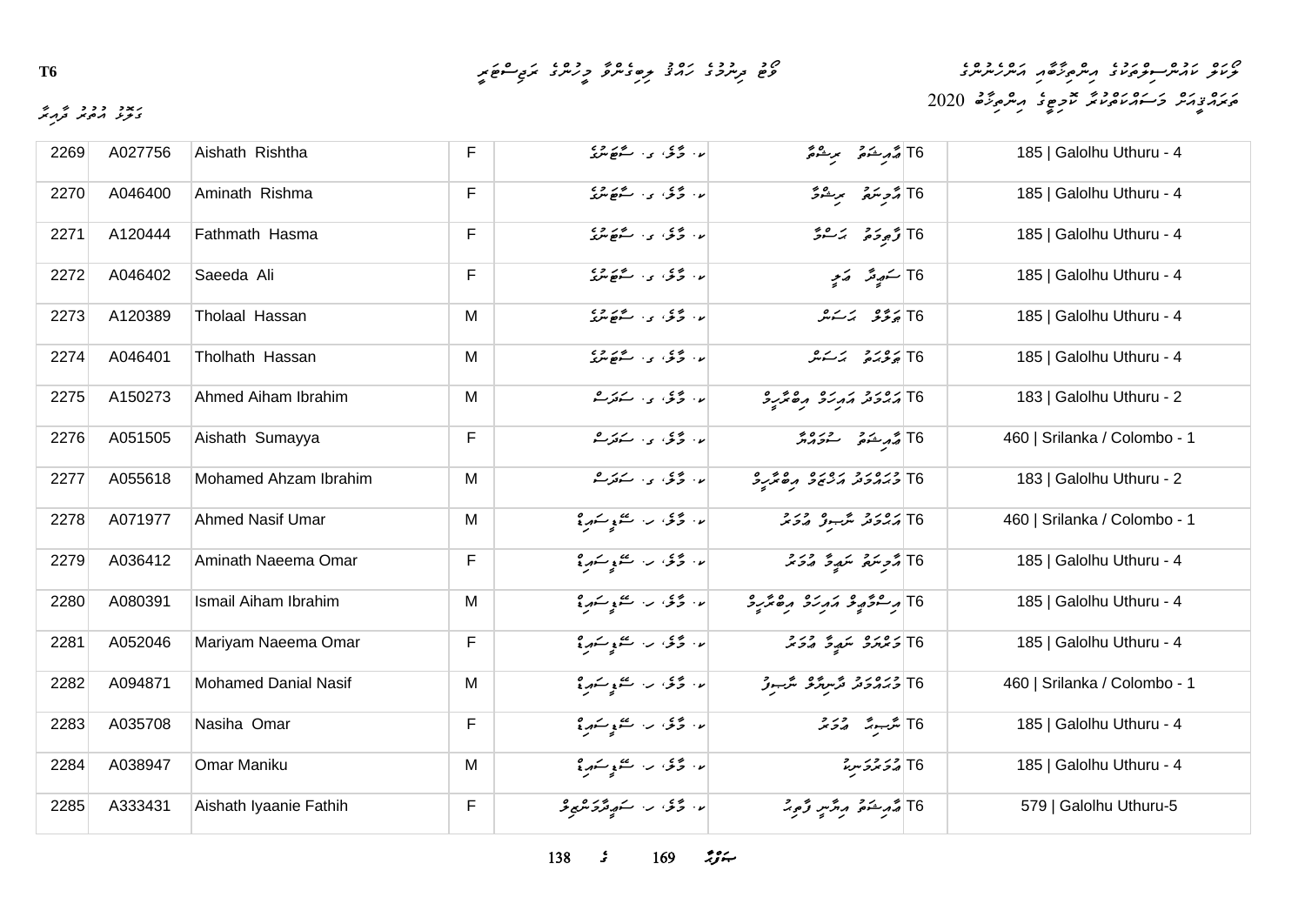*sCw7q7s5w7m< o<n9nOoAw7o< sCq;mAwBoEw7q<m; wBm;vB 2020<sup>, م</sup>وسر در مدد مدرج به مدرم مقرم قرار 2020*<br>موسر المستقرم المستقرم المستقرم المستقرم المستقرم المستقرم المستقرم المستقرم المستقرم المستقرم المستقرم المستقر

| A071422 | <b>Balgis Abdul Sattar</b> | F | الا : ۇكى لا سەمەتگەنگەنچ                                                                                      | T6 ڪوت <sub>و</sub> ھو پره ده بره پور                               | 579   Galolhu Uthuru-5       |
|---------|----------------------------|---|----------------------------------------------------------------------------------------------------------------|---------------------------------------------------------------------|------------------------------|
| A152731 | Mohamed Ashraf             | M | الا . ۇقۇال سۇمەتكەر ھىي ئى                                                                                    | T6 در در دیگرو                                                      | 579   Galolhu Uthuru-5       |
| A161750 | Ahmed Raif Ali Asgar       | M | س ۇق را سىرىگەنگەنى ئ                                                                                          | T6 <i>ג ج</i> وج م <i>حمدو مک</i> ر مک انگر                         | 184   Galolhu Uthuru - 3     |
| A033746 | Aishath Ahmed Didi         | F | لا ئۇق بە سۇلاشگەنگىنى ئى                                                                                      | T6 م <i>ەم شەھ مەمەقەترى</i> رىر                                    | 184   Galolhu Uthuru - 3     |
| A040050 | Aishath Sheereen           | F | لا ئۇق بە سۇلاشگەنلىقى ئى                                                                                      | T6 <i>مگهرڪوفي</i> شومري <i>گر</i>                                  | 184   Galolhu Uthuru - 3     |
| A057551 | Aishath Ibthisham Hilmy    | F | $\downarrow$ ، دَوَ، ر. سَرِ سَرَ سَرَ دِ سَرِ دِ د                                                            |                                                                     | 460   Srilanka / Colombo - 1 |
| A040049 | Ali Asgar Mohamed Ali      | M | $\downarrow$ ، دۇ، ر. سىر ئىردىرى ئى                                                                           | T6 <i>ړې د شونه ورورو د</i> ې                                       | 184   Galolhu Uthuru - 3     |
| A327134 | Ibrahim Yaaniu Shafeeg     | M | لا ئۇق بە سۇلاشگەنلىقى ئى                                                                                      | T6 <sub>م</sub> ەھ <i>گرى</i> گە م <i>گرىرى</i> شەر <sub>ۇ</sub> ئى | 184   Galolhu Uthuru - 3     |
| A048419 | Mahfooza Mohamed Ali       | F | لا د د د . سولار مرد کرد کار د کار د کار د کار د کار د کار د کار د کار د کار د کار د کار د کار د کار د کار د ک | T6 <i>ډېرو ورورو ډې</i>                                             | 184   Galolhu Uthuru - 3     |
| A148860 | Mariyam Raya Ali Asgar     | F | $\downarrow$ ، دَگرَ، ر. سَرَ سَرَ سَرَدَ سَرْمِ دَ                                                            | T6 <i>دەمەدە بۇيۇ مۇ ماسىمگ</i>                                     | 184   Galolhu Uthuru - 3     |
| A058451 | Mohamed Ali Nasir          | M | لا د ئۇق بەر سۇمەتترىكى ئى                                                                                     | T6 <i>وَبَرُودُوَ مَ</i> عٍ مَرْسِمَ                                | 184   Galolhu Uthuru - 3     |
| A057297 | Mohamed Hathim Ali         | M | لا د ئۇق بەر سۇمەتترىكى ئى                                                                                     | T6 دُبَرُ دُورٌ رُّمِ وَ <sub>م</sub> َر <sub>ْحِ</sub>             | 184   Galolhu Uthuru - 3     |
| A322538 | Mohamed Raidh Ali Asgar    | M | $ $ لا، دَكَرْ، ر. سَرِيرْدَسْ وَلِي                                                                           | T6 <i>בימכית ית היה הבינה בית ה</i>                                 | 184   Galolhu Uthuru - 3     |
| A040066 | Sakeena Mohamed Ali        | F | لا د د د . سولار مرد کرد کار د کار د کار د کار د کار د کار د کار د کار د کار د کار د کار د کار د کار د کار د ک | T6  سَرَرٍ مَرَّ بِرَوْ بِرَوْ مَرْمٍ مِ                            | 184   Galolhu Uthuru - 3     |
| A066188 | Aminath Hussain            | F | لا د څخه د سکوه پر                                                                                             | T6 گەج ئىكى ئەسكە <i>ر بىر</i>                                      | 184   Galolhu Uthuru - 3     |
| A009383 | Abdulla Rasheed            | M | لار ئۇق كەرىكەش بولۇ                                                                                           | T6 كەڭداللە كەخب <i>ىرى</i> گ                                       | 183   Galolhu Uthuru - 2     |
| A101067 | Shaifana Rasheed           | F | لا ئۇق كە سەھرىسى ھەممى                                                                                        | T6 ڪ <i>مروگنگ م</i> َڪوم <i>گ</i>                                  | 183   Galolhu Uthuru - 2     |
|         |                            |   |                                                                                                                |                                                                     |                              |

# *n8o<n@ q8qAq< q:uBmC*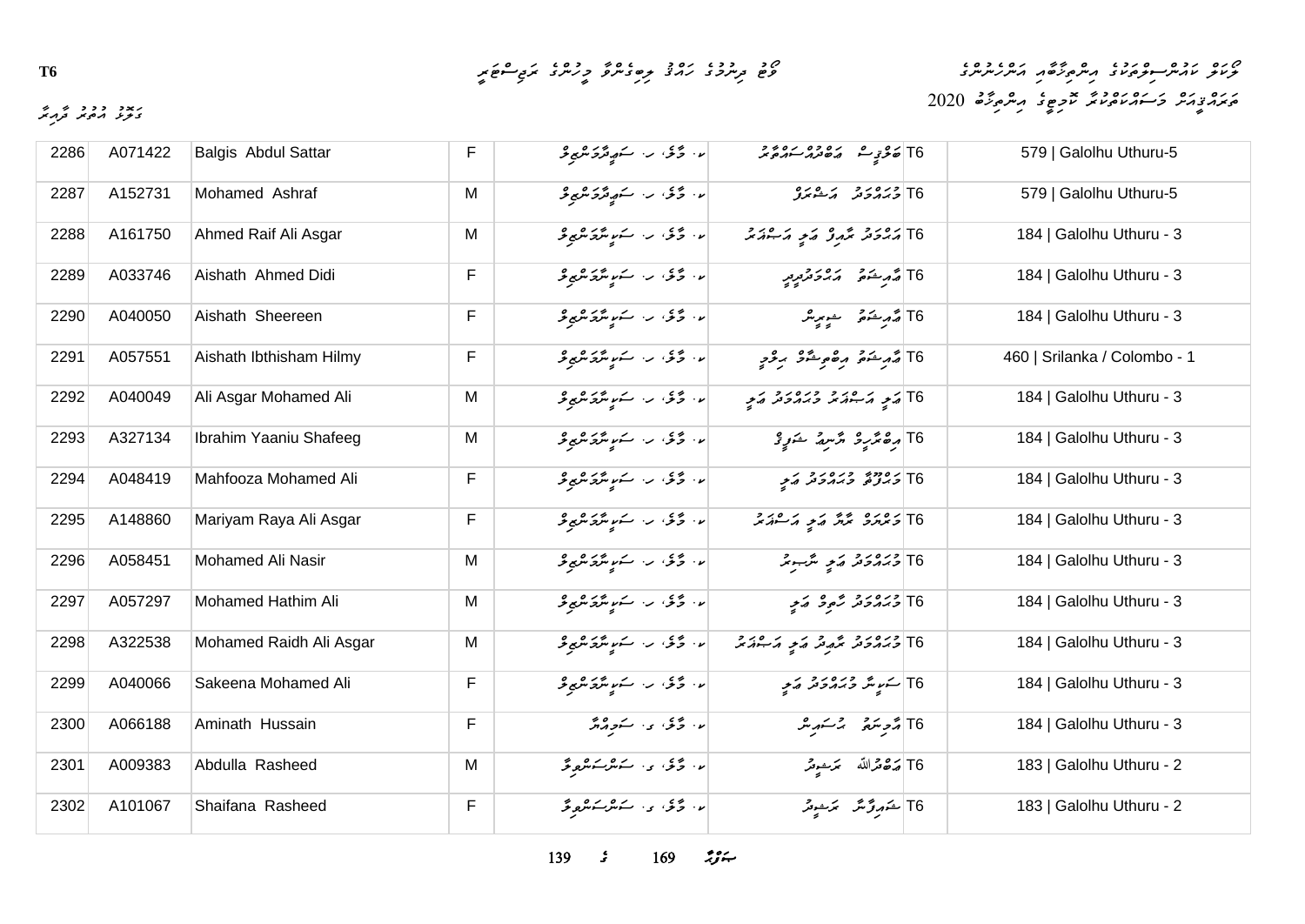*sCw7q7s5w7m< o<n9nOoAw7o< sCq;mAwBoEw7q<m; wBm;vB* م من المسجد المسجد المسجد المسجد المسجد العام 2020<br>مجم*د المسجد المسجد المستجد المسجد المسجد المسجد المسجد المسجد المسجد المسجد المسجد المسجد المسجد المسجد المسجد* 

| 2303 | A354234 | Shammaah Rasheed            | M           | لا : ۇقۇرا يەر سەنكەسكەنلىرى ئى           | T6 شەر <i>ۇرقى</i> مەنبەتر              | 183   Galolhu Uthuru - 2     |
|------|---------|-----------------------------|-------------|-------------------------------------------|-----------------------------------------|------------------------------|
| 2304 | A101068 | Sifana Rasheed              | F           | لا ئۇق ئەسكىرىكىرىمۇ                      | T6 سو <i>ؤنڈ</i> تر <sub>شو</sub> یز    | 183   Galolhu Uthuru - 2     |
| 2305 | A101070 | Simana Rasheed              | F           | ئەس ئۇق كەر ئىشرىكىشى ئى                  | T6 سىرگىنگە كەش <u>ب</u> وتر            | 183   Galolhu Uthuru - 2     |
| 2306 | A324924 | Siruhan Rasheed             | M           | لا ئۇق ئەسكىرىكىرىمۇ                      | T6 س <i>بەردە مەسىرەت</i> ر             | 183   Galolhu Uthuru - 2     |
| 2307 | A101069 | Siyana Rasheed              | F           | لا ئۇق ئەسكەرىكەللىرى ئى                  | T6 سومرٌسٌ مَرَسُومٌرُ                  | 183   Galolhu Uthuru - 2     |
| 2308 | A058574 | Ahmed Faathih               | M           | لار ۇق، يەر سەھەسكەن ئ                    | T6 <i>ټرې توگ</i> ونه                   | 183   Galolhu Uthuru - 2     |
| 2309 | A031870 | Ahmed Lizam                 | M           | لار ۇق بى سەھەسكەنى                       | T6   <i>مَدْدَوْرِ مِیْ</i> وْ          | 183   Galolhu Uthuru - 2     |
| 2310 | A369311 | Aminath Leen Lizam          | F           | لار گەنقى بىر سەنكەت ئىلگەنگەنگە          | T6 مُرْحِسَمُ مِعْ مِيْحَ               | 183   Galolhu Uthuru - 2     |
| 2311 | A058573 | Aminath Leeza Mohamed       | F           | لا ئۇق بى سەھەسىمى                        | T6 مُرْسِسَمْ مِيَّ دَيَمْ دَمَّ        | 183   Galolhu Uthuru - 2     |
| 2312 | A058572 | Fathimath Liusha            | F           | لار گەنگى كەن ئەسىر ئىش كەن ئاسى          | T6 رَّج <i>وحَة</i> م <i>ِ</i> جَرْحَةَ | 183   Galolhu Uthuru - 2     |
| 2313 | A079674 | Mariyam Leela               | $\mathsf F$ | لار ۇي كى سەھەسىرە ئ                      | T6 ك <i>رىمىۋ</i> م <sub>و</sub> تۇ     | 183   Galolhu Uthuru - 2     |
| 2314 | A121806 | Mohamed Rasheed             | M           | لار گەنگى كەن ئەسىر ئىش كەن ئاسى          | T6  <i>وُبَہُ دُوَ مَدْ بِنِ</i> مِیْرِ | 183   Galolhu Uthuru - 2     |
| 2315 | A341690 | <b>Ahmed Maain Mafaaz</b>   | M           | لا د څو د استرل شروره ده د                | T6 كەبر <i>و بۇ بەش خۇن</i> ر           | 183   Galolhu Uthuru - 2     |
| 2316 | A041273 | Fathimath Muna Hussain      | F           | لار گەنى كى ئەسكەت ئەلگەنى ئەلگەن         | T6 <i>وَّجِعَة وَعَرَّ بِرُسَهِير</i>   | 183   Galolhu Uthuru - 2     |
| 2317 | A354911 | Mohamed Haichael Ibrahim    | M           | لار محتی کی ستمبرستمبری دی                | T6  دبروروته ترمریم و مرگ مرکز و        | 183   Galolhu Uthuru - 2     |
| 2318 | A341691 | <b>Mohamed Maaid Mafaaz</b> | M           | ىن ئۇنى بىر سەھەسىمەدى <i>دى</i>          | T6 <i>دېرو دو وگړو وگ</i> نر            | 460   Srilanka / Colombo - 1 |
| 2319 | A161508 | <b>Mohamed Raaid Ismail</b> | M           | ر، ئ <sup>ې</sup> يې شەركەتلىرى <i>كە</i> |                                         | 183   Galolhu Uthuru - 2     |

### *n8o<n@ q8qAq< q:uBmC*

*140 s 169 <i>n*<sub>2</sub> *n*<sub>2</sub>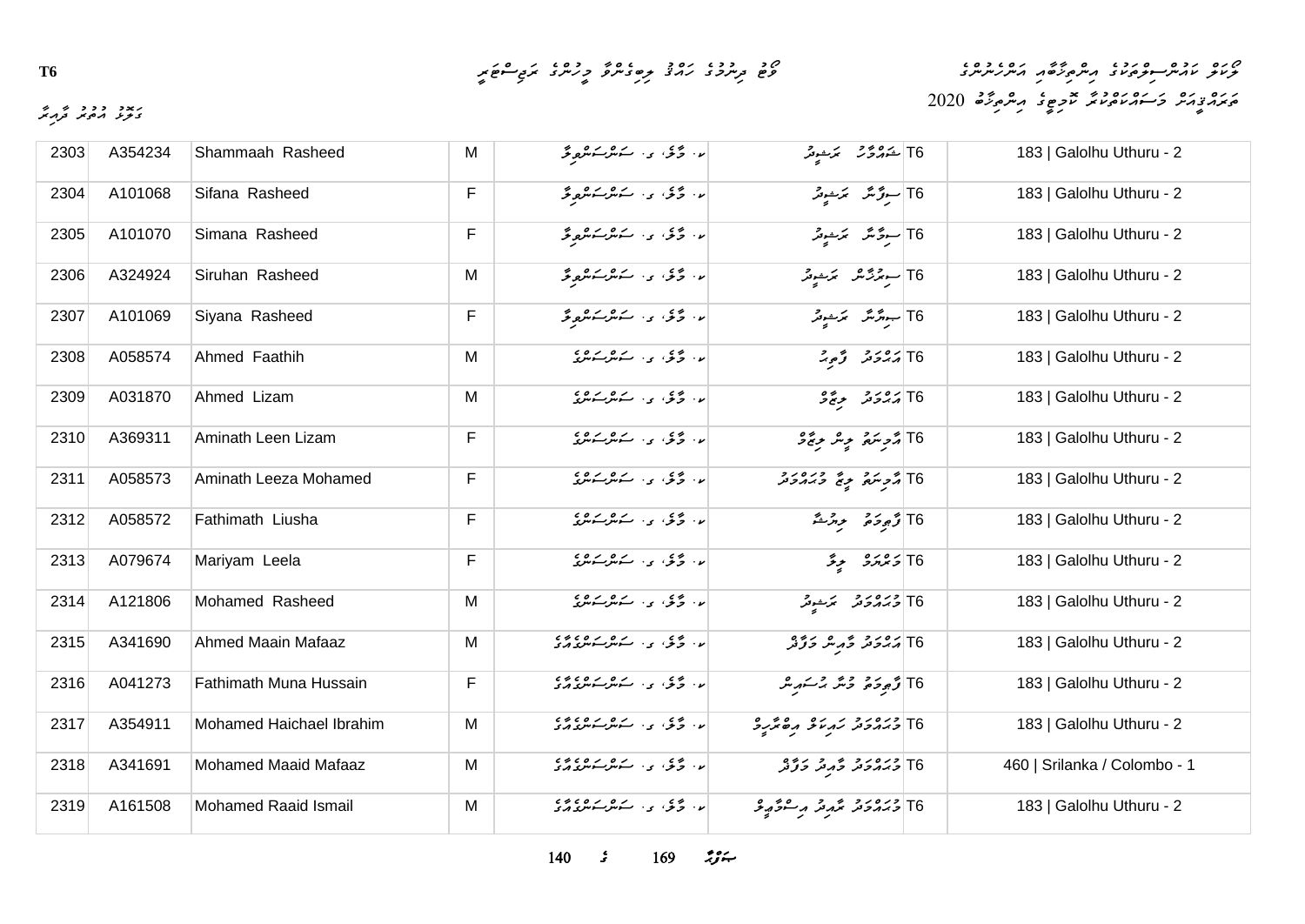*sCw7q7s5w7m< o<n9nOoAw7o< sCq;mAwBoEw7q<m; wBm;vB 2020<sup>, م</sup>وسر در مدد مدرج به مدرم مقرم قرار 2020*<br>موسر المستقرم المستقرم المستقرم المستقرم المستقرم المستقرم المستقرم المستقرم المستقرم المستقرم المستقرم المستقر

| 2320 | A036941 | Rasheeda Ibrahim Didi     | F           | لا د څو، له د شوېک په ده د د                    | T6   يَرْسُوِيَّزُ    بِرِرِهُ بَرْرِ وُبِرِيْرِ                                                    | 183   Galolhu Uthuru - 2     |
|------|---------|---------------------------|-------------|-------------------------------------------------|-----------------------------------------------------------------------------------------------------|------------------------------|
| 2321 | A064967 | Aminath Adam Manik        | F           | لا د د دی را سکرسرو برگ                         | T6 مُح <i>مِّسَة مُعَرَّدُ مَّسِ</i> ءُ                                                             | 579   Galolhu Uthuru-5       |
| 2322 | A034317 | Fathmath Suad             | F           | لا د گال را سکرسی بال                           | T6 زٌجوحَمُ صَفَرَ مَرَ                                                                             | 579   Galolhu Uthuru-5       |
| 2323 | A034009 | Ibrahim Adam Manik        | M           | لا د گانگار اسکانگرسی گرانگر                    | T6 مەھمەر ئەھمەدە ئىرە ئەس                                                                          | 579   Galolhu Uthuru-5       |
| 2324 | A054451 | Hussain Shareef           | M           | لار گەنگە كەر سونتىرىنى                         | T6 يُرْسَمَ مِيْتَ مِيْتَ مِيْتَ عَلَيْهِ مِنْ مِيْتَ مِيْتَ مِيْتَ مِيْتَ مِيْتَ مِيْتَ مِيْتَ مِي | 184   Galolhu Uthuru - 3     |
| 2325 | A001235 | Abdulla Ibrahim           | M           | الا، نۇتۇ، ب، سەھ بۇ                            | T6 كەھمىراللە م <i>ەھمىچ</i> ى                                                                      | 182   Galolhu Uthuru - 1     |
| 2326 | A149535 | Fathmath Inasha Abdulla   | F           | الا، نۇتۇ، ب، سەھ بۇ                            | T6 <i>وَّجِوَدَة مِسَّرْشَة مَ</i> صَّرَاللَّه                                                      | 460   Srilanka / Colombo - 1 |
| 2327 | A045030 | Mohamed Hussain           | M           | ر دی.<br>در گرگ در شوه مروم وقع                 | T6 <i>وُيَدُودُو بِيَ سُنْهِ مَدْ</i>                                                               | 183   Galolhu Uthuru - 2     |
| 2328 | A025827 | Munawwar Hady             | M           | ر د مې د موروبون<br>د گون د خو <i>ه مرو</i> لون | T6 ت <i>ح شرق مرتد ب</i> ر محسن محسن بن                                                             | 183   Galolhu Uthuru - 2     |
| 2329 | A045509 | Shirin Hussain            | F           | ر، گرمی، روزه ده بره بره ده.<br>مستورک          | T6 حومری <i>گ جر کمبریگ</i> ر                                                                       | 183   Galolhu Uthuru - 2     |
| 2330 | A334000 | Suha Munawwar             | F           | ر وي پي شوه بر ورو.<br>د گون پي شوه مرچ موج     | $2222$ $227$ T6                                                                                     | 183   Galolhu Uthuru - 2     |
| 2331 | A039544 | Ahmed Saeed               | M           | لا المحتى الماء المتما في المردج كا             | T6 كەنزى ئىر ئىش <i>مە</i> ق                                                                        | 183   Galolhu Uthuru - 2     |
| 2332 | A049476 | Akeed Ahmed               | M           | لا المحمى المستحا المعرفي                       | T6 كەرىپ <i>قىرىم ئە</i> ركىتىلىكى كىل                                                              | 183   Galolhu Uthuru - 2     |
| 2333 | A049475 | Akmal Ahmed               | M           | لا المحكى الماء المتكافيري                      | T6 <i>בטביב הבכת</i>                                                                                | 183   Galolhu Uthuru - 2     |
| 2334 | A049471 | <b>AISHATH HIBA AHMED</b> | $\mathsf F$ | لا د گلی از انگلاتی                             | T6 مەم شەھ بىر <i>ە مەدە</i> تر                                                                     | 185   Galolhu Uthuru - 4     |
| 2335 | A027409 | Fathimath Yulia Ahmed     | F           | الاستحق الرابيعي بيوه                           | T6 رُج <i>وحو مرَّجمَّ مَدُوم</i> َر                                                                | 185   Galolhu Uthuru - 4     |
| 2336 | A022441 | Nada Ahmed                | F           | لا . ۇ ئى لا . ئىش بوق                          | T6 يترن <i>گر پروژن</i> گر                                                                          | 185   Galolhu Uthuru - 4     |

*141 sC 169 nNw?mS*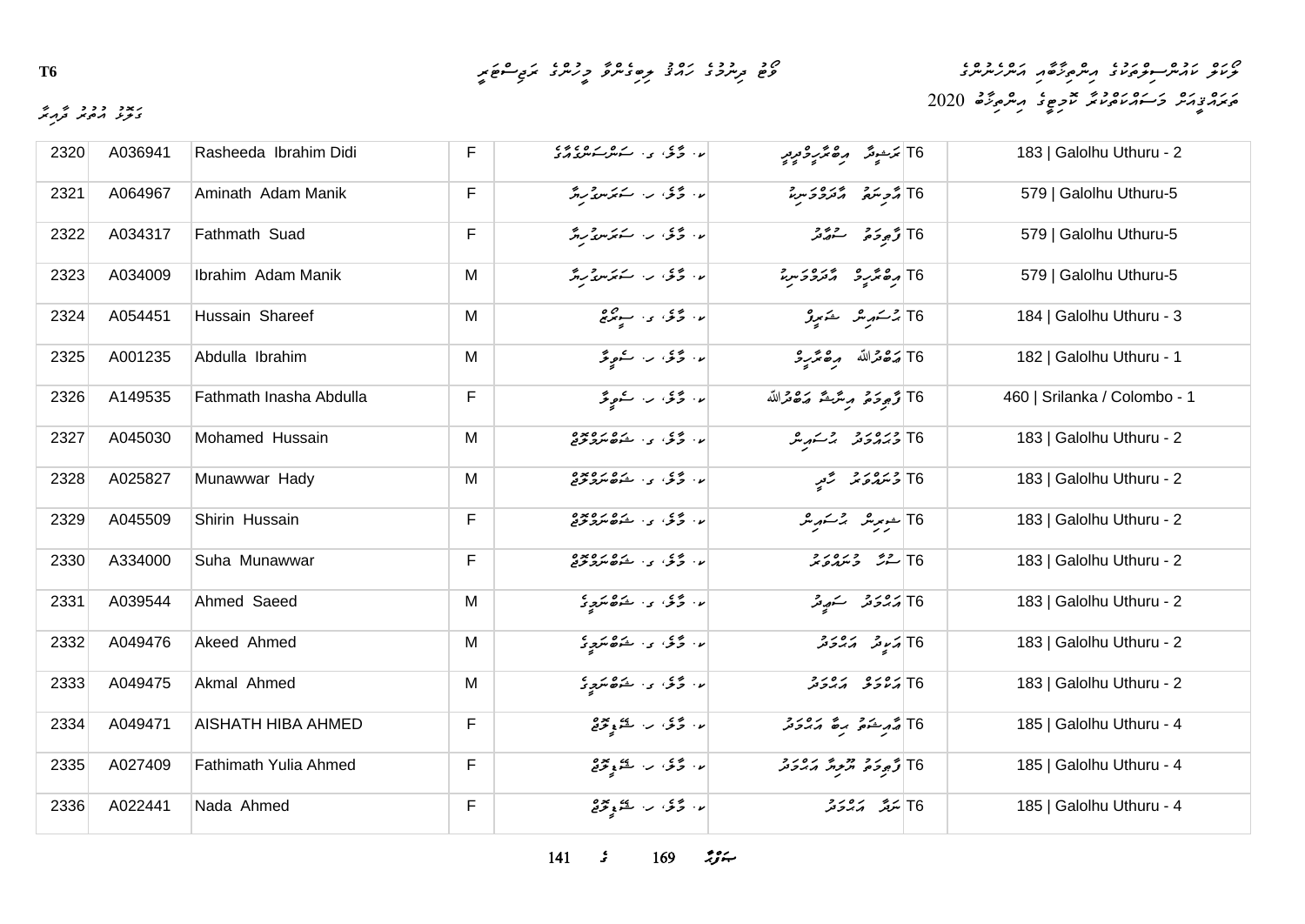*sCw7q7s5w7m< o<n9nOoAw7o< sCq;mAwBoEw7q<m; wBm;vB* م من المرة المرة المرة المرجع المرجع في المركبة 2020<br>مجم*د المريض المربوط المربع المرجع في المراجع المركبة* 

| ر پور دور عرم تر |  |
|------------------|--|

| 2337 | A001353 | Faruhana Ahmed           | F           | س ۇغۇر ساھىيى ئۇيرۇ                                                                                                           | T6 كۆپرىگە كەير <i>ۇ</i> ر                     | 185   Galolhu Uthuru - 4 |
|------|---------|--------------------------|-------------|-------------------------------------------------------------------------------------------------------------------------------|------------------------------------------------|--------------------------|
| 2338 | A330123 | Amaan Hassan Aziz        | M           | $\frac{1}{2}$ $\frac{1}{2}$ $\frac{1}{2}$ $\frac{1}{2}$ $\frac{1}{2}$ $\frac{1}{2}$ $\frac{1}{2}$ $\frac{1}{2}$ $\frac{1}{2}$ | T6 كەۋىر كەس <i>تىر كەي ق</i>                  | 184   Galolhu Uthuru - 3 |
| 2339 | A079902 | Hassan Aziz              | M           | الا الحرمي الاستكرامي                                                                                                         | T6تے ہے کہ تحقیق کے <i>این</i>                 | 184   Galolhu Uthuru - 3 |
| 2340 | A095172 | Jamal Aziz               | M           | لا . د څکې ای . استوګرنۍ                                                                                                      | T6 <i>ف</i> َرَكَّرْ <i>مَيِّ</i> يْ           | 184   Galolhu Uthuru - 3 |
| 2341 | A348063 | Najma Aziz               | F           | الا گرگی کی کھوگی                                                                                                             | T6 <i>سَنَةَ \$ مَيِ</i> ءُ                    | 184   Galolhu Uthuru - 3 |
| 2342 | A356647 | Sadia Aziz               | $\mathsf F$ | لا د گري کې شکوکی                                                                                                             | T6 گەمبە <i>گە مەي</i>                         | 184   Galolhu Uthuru - 3 |
| 2343 | A122443 | Saima Azeez              | $\mathsf F$ | لا . وَگُوَا ای استَعْوَاتِی                                                                                                  | T6 شەرى <i>خ مۇيى</i>                          | 184   Galolhu Uthuru - 3 |
| 2344 | A348064 | Sofia Aziz               | $\mathsf F$ | الا انجنى الاستركة                                                                                                            | T6 بثورمًا صَبِيعًا                            | 184   Galolhu Uthuru - 3 |
| 2345 | A152913 | Abdul Sattar Ali         | M           | $ v ^2$ لا د څکې د استمولگرو کليږ                                                                                             | T6 مەھىرمەم مەر                                | 182   Galolhu Uthuru - 1 |
| 2346 | A282881 | Aminath Shaliya          | F           | ئەس ئۇ ئەس ئۇ ئۇ ئۇ ئۇ ئىل ئىلى ئىلى                                                                                          | T6 مَّرْمِتَهُمْ شَّعْرِ مَّرْ                 | 182   Galolhu Uthuru - 1 |
| 2347 | A282882 | Hassan Shaaniu           | M           | الله د کار د استمویژکاندی ک                                                                                                   | T6 كەسكە شەھرىيەتىيەتكە <mark>T</mark> 6       | 452   Maafushi Jail - 1  |
| 2348 | A070845 | Aishath Iyada            | $\mathsf F$ | الا د د د . خپروگرمهو                                                                                                         | T6 م <i>ەمبەھ مەم</i> گىر                      | 579   Galolhu Uthuru-5   |
| 2349 | A423315 | <b>AISHATH SHIRUMEEN</b> | F           | $\downarrow$ ، د د سورگورگور د د سروگور کرد و د استان کرد .                                                                   | T6 <i>۾ُ مِ</i> ڪُمُ ش <i>ومُرُو پُر</i> ُ     | 579   Galolhu Uthuru-5   |
| 2350 | A166776 | Aminath Hashma           | $\mathsf F$ | $ v - \xi \xi  < \Delta z$ ى باشكى بى                                                                                         | T6 مَّحِسَمَۃُ بَـُـَّدَّدُّ                   | 579   Galolhu Uthuru-5   |
| 2351 | A063910 | Fathimath Thamauneena    | F           | $\downarrow$ ر ئۇ $\downarrow$ ى با ئۇمرۇكلىرى                                                                                | T6 <i>وُ<sub>ّج</sub>ودَ ۾ وَهُ</i> سِتَر      | 579   Galolhu Uthuru-5   |
| 2352 | A124993 | Mariyam Hamna            | $\mathsf F$ | $\downarrow$ ، د د . خوړوگرمنځو ک                                                                                             | T6 كەب <i>تەرگە بەبى</i> گە                    | 579   Galolhu Uthuru-5   |
| 2353 | A088924 | Aishath Rasheeda         | F           | لا - 33، لا - شَمَيِرَةٌ وَسْمَعِ 2-2                                                                                         | T6 <i>مُ<sub>م</sub>ُرِحَمَّة مَرْحِ</i> مَّةً | 579   Galolhu Uthuru-5   |

*142 s 169 <i>n*<sub>2</sub> *n*<sub>2</sub> *n*<sub>2</sub> *n*<sub>2</sub> *n*<sub>2</sub> *n*<sub>2</sub> *n*<sub>2</sub> *n*<sub>2</sub> *n*<sub>2</sub> *n*<sub>2</sub> *n*<sub>2</sub> *n*<sub>2</sub> *n*<sub>2</sub> *n*<sub>2</sub> *n*<sub>2</sub> *n*<sub>2</sub> *n*<sub>2</sub> *n*<sub>2</sub> *n*<sub>2</sub> *n*<sub>2</sub> *n*<sub>2</sub> *n*<sub>2</sub> *n*<sub>2</sub> *n*<sub>2</sub> *n*<sub>2</sub> *n*<sub>2</sub> *n*<sub>2</sub> *n*<sub>2</sub> *n*<sub>2</sub>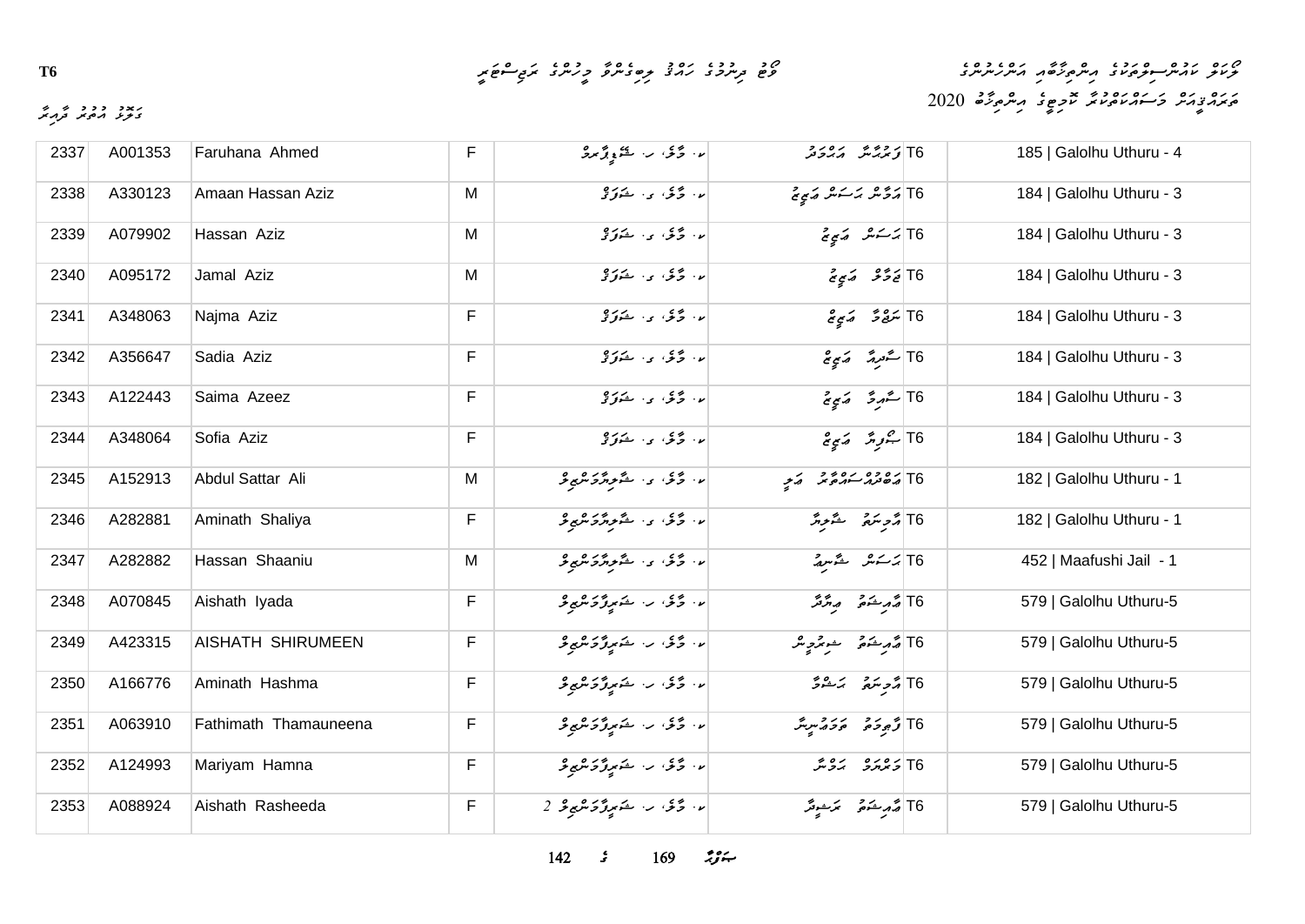*sCw7q7s5w7m< o<n9nOoAw7o< sCq;mAwBoEw7q<m; wBm;vB 2020<sup>, م</sup>وسر در مدد مدرج به مدرم مقرم قرار 2020*<br>موسر المستقرم المستقرم المستقرم المستقرم المستقرم المستقرم المستقرم المستقرم المستقرم المستقرم المستقرم المستقر

| 2354 | A148734 | Aminath Liusha              | F           | لا - 33، لا - خەمبەرگەشمەتى 2-2                                                                                                                                                                                                                                                                  | T6 أ <i>مَّ حِبرَ هُمْ جَهْ</i>                      | 579   Galolhu Uthuru-5      |
|------|---------|-----------------------------|-------------|--------------------------------------------------------------------------------------------------------------------------------------------------------------------------------------------------------------------------------------------------------------------------------------------------|------------------------------------------------------|-----------------------------|
| 2355 | A122309 | Ismail Visham               | M           | لا د گلی را خلیوگرگلهای 2-2                                                                                                                                                                                                                                                                      | T6 م <i>رےدو چینے و</i> ینے تھ                       | 240   AA. Bodufolhudhoo - 1 |
| 2356 | A027757 | Mariyam Mausooma            | F           | لا د گلی لا خلیوگرگلهای 2                                                                                                                                                                                                                                                                        | $5 - 22$ $2 - 5$                                     | 579   Galolhu Uthuru-5      |
| 2357 | A122369 | Mohamed Lisham              | M           | لا د گانگان سکانوگارگان و 2                                                                                                                                                                                                                                                                      | T6  <i>32,25 وحدَّة</i>                              | 579   Galolhu Uthuru-5      |
| 2358 | A078127 | Mohamed Rasheed Adam        | M           | لاستحق كالمقترح                                                                                                                                                                                                                                                                                  | T6 <i>وَيُرُودُو بَرَ</i> حُوثَرُ م <i>ُ</i> تَرَدُّ | 184   Galolhu Uthuru - 3    |
| 2359 | A072590 | Rifaq Rasheed               | M           | لاستحق كالمتفور                                                                                                                                                                                                                                                                                  | T6 مروَّ تحم مَرْسُومَرُ                             | 184   Galolhu Uthuru - 3    |
| 2360 | A077207 | Rifdha Rasheed              | F           | لاستخرى كالمتفرجين                                                                                                                                                                                                                                                                               | T6 مروٌتَر   مَرْشِيشٌ                               | 184   Galolhu Uthuru - 3    |
| 2361 | A071966 | Rishfa Rasheed              | $\mathsf F$ | لاستخرى كالمتفرجين                                                                                                                                                                                                                                                                               | T6 مرڪو <i>گر</i> مگرجونگر                           | 184   Galolhu Uthuru - 3    |
| 2362 | A155015 | Rizma Rasheed               | F           | لاستحق كالمشتركة                                                                                                                                                                                                                                                                                 | T6 ىرىج <i>5 ىن</i> ىش <sub>ى</sub> تر               | 184   Galolhu Uthuru - 3    |
| 2363 | A078126 | Shimla Shareef              | $\mathsf F$ | لاستخوار المشترين                                                                                                                                                                                                                                                                                | T6 خو <i>گۇ خەمپ</i> ۇ                               | 184   Galolhu Uthuru - 3    |
| 2364 | A314684 | Shiyama Hussain             | F           | الله الحجي الله الشكافح                                                                                                                                                                                                                                                                          | T6 شەھ <sup>ىرى</sup> مەكسىر ش                       | 185   Galolhu Uthuru - 4    |
| 2365 | A033327 | Ahmed Shaan Mansoor         | M           | الار گرمی ای استعادها                                                                                                                                                                                                                                                                            | T6 <i>أورد و مش</i> هر ك <i>اهيج</i> ر               | 183   Galolhu Uthuru - 2    |
| 2366 | A342091 | Ahmed Shahdhaan Shazin      | M           | الار گرمی ای استعادها                                                                                                                                                                                                                                                                            | T6 <i>كەندۇقر خەرقرىر خ<sup>ى</sup>م بىر</i>         | 183   Galolhu Uthuru - 2    |
| 2367 | A007324 | Aishath Sheeneez Mansoor    | $\mathsf F$ | الا، گرمی، ای سویلل                                                                                                                                                                                                                                                                              | T6 <i>مەرخۇم خومېرى كىرىيىتى</i> ر                   | 183   Galolhu Uthuru - 2    |
| 2368 | A067060 | Aminath Shaneeza            | $\mathsf F$ | الار گەنگى، الى دا سىيەنلىك                                                                                                                                                                                                                                                                      | T6 گھ جو سکھ جو سکھ تھو ت                            | 183   Galolhu Uthuru - 2    |
| 2369 | A037101 | Fathimath Shahuneez Mansoor | F           | $\left\vert \begin{array}{cc} \mathbf{L} & \mathbf{L} & \mathbf{L} \\ \mathbf{L} & \mathbf{L} & \mathbf{L} \end{array} \right\vert$ الدو المحروم المعروم المعروم المعروم المعروم المعروم المعروم المعروم المعروم المعروم المعروم المعروم المعروم المعروم المعروم المعروم المعروم المعروم المعروم | T6 ز <sub>ۇ</sub> چە ئەرسى ئەربىيە                   | 183   Galolhu Uthuru - 2    |
| 2370 | A040349 | <b>Hamid Shazin Mansoor</b> | M           | الاء گري کي، استعالي ک                                                                                                                                                                                                                                                                           | T6 گەجەنز ھەم بىر كەش <i>رىيەت</i> ر                 | 183   Galolhu Uthuru - 2    |

*143 sC 169 nNw?mS*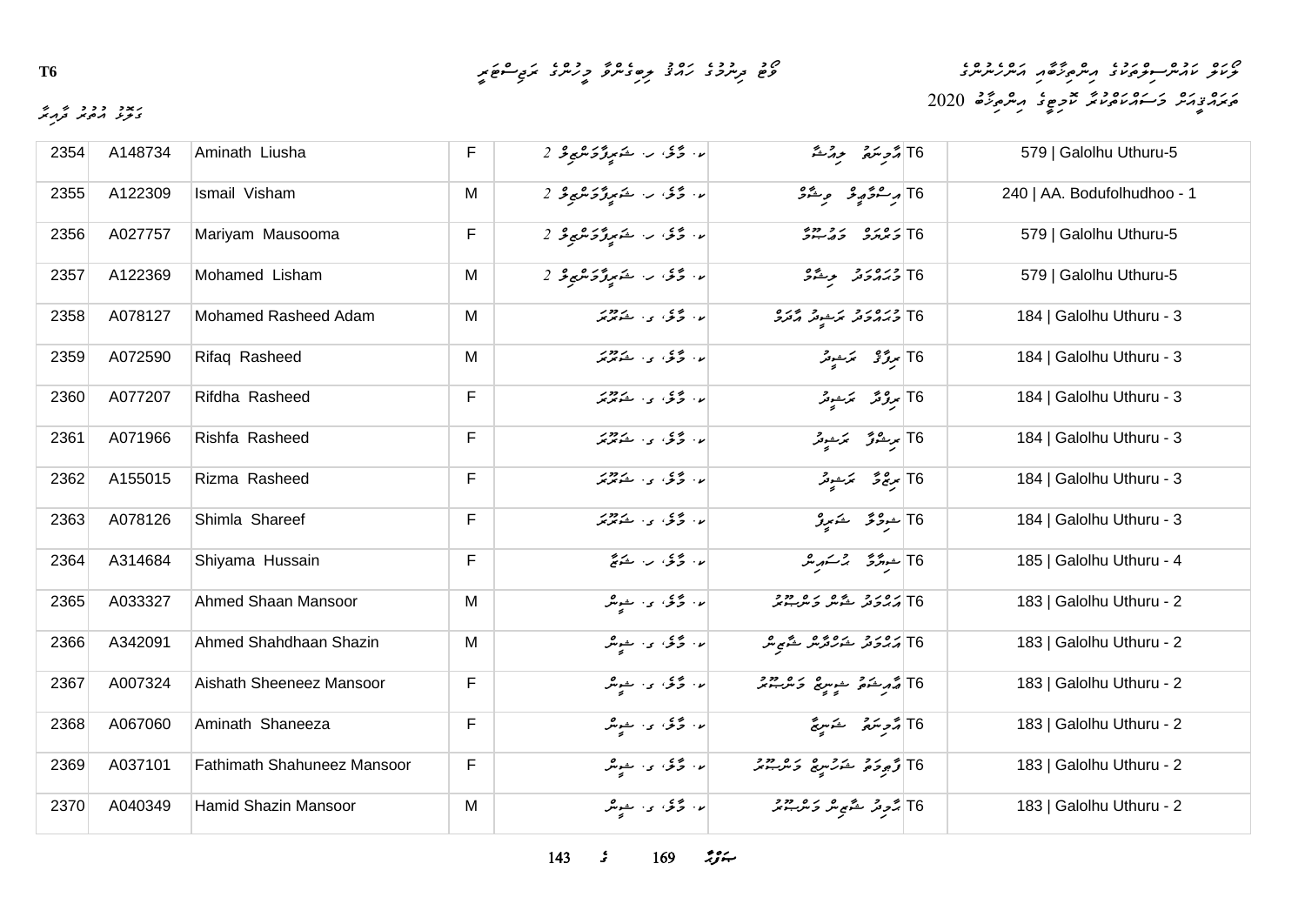*sCw7q7s5w7m< o<n9nOoAw7o< sCq;mAwBoEw7q<m; wBm;vB 2020<sup>, م</sup>وسر در مدد مدرج به مدرم مقرم قرار 2020*<br>موسر المستقرم المستقرم المستقرم المستقرم المستقرم المستقرم المستقرم المستقرم المستقرم المستقرم المستقرم المستقر

| A342092 | Hassan Shuaib Shazin           | M           | الا گرمی ای خوش             |                                                                                                            | 460   Srilanka / Colombo - 1                                                                                                                                                                                                                                                                                                                                                                                                                                                                                                                                                                                                     |
|---------|--------------------------------|-------------|-----------------------------|------------------------------------------------------------------------------------------------------------|----------------------------------------------------------------------------------------------------------------------------------------------------------------------------------------------------------------------------------------------------------------------------------------------------------------------------------------------------------------------------------------------------------------------------------------------------------------------------------------------------------------------------------------------------------------------------------------------------------------------------------|
| A351752 | Ismail Laish Shaan             | M           |                             |                                                                                                            | 183   Galolhu Uthuru - 2                                                                                                                                                                                                                                                                                                                                                                                                                                                                                                                                                                                                         |
| A351753 | Mariyam Ema Shaan              | $\mathsf F$ |                             |                                                                                                            | 183   Galolhu Uthuru - 2                                                                                                                                                                                                                                                                                                                                                                                                                                                                                                                                                                                                         |
| A032343 | <b>Mohamed Shaheen Mansoor</b> | M           |                             |                                                                                                            | 183   Galolhu Uthuru - 2                                                                                                                                                                                                                                                                                                                                                                                                                                                                                                                                                                                                         |
| A166473 | Naaish Ahmed Niyaz             | M           | الا گرگی ای خوش             |                                                                                                            | 183   Galolhu Uthuru - 2                                                                                                                                                                                                                                                                                                                                                                                                                                                                                                                                                                                                         |
| A330416 | Ryan Shaheen Mansoor           | M           |                             |                                                                                                            | 183   Galolhu Uthuru - 2                                                                                                                                                                                                                                                                                                                                                                                                                                                                                                                                                                                                         |
| A037091 | Shazeen Mansoor                | M           | الار گرمی ای استعادها       |                                                                                                            | 183   Galolhu Uthuru - 2                                                                                                                                                                                                                                                                                                                                                                                                                                                                                                                                                                                                         |
| A037080 | SHUNAAN MANSOOR                | M           | الار گەنگەرى سىيەنگە        |                                                                                                            | 183   Galolhu Uthuru - 2                                                                                                                                                                                                                                                                                                                                                                                                                                                                                                                                                                                                         |
| A132693 | Shuwaineez Mansoor             | F           | الاء گري کي، استعالي ک      |                                                                                                            | 183   Galolhu Uthuru - 2                                                                                                                                                                                                                                                                                                                                                                                                                                                                                                                                                                                                         |
| A036680 | Surayya Umar                   | F           | الار گەنگەرى، ئىشونىگە      |                                                                                                            | 183   Galolhu Uthuru - 2                                                                                                                                                                                                                                                                                                                                                                                                                                                                                                                                                                                                         |
| A330417 | Zara Shaheen Mansoor           | F           | الار گەنگى، الى دا سىيەنلىك |                                                                                                            | 183   Galolhu Uthuru - 2                                                                                                                                                                                                                                                                                                                                                                                                                                                                                                                                                                                                         |
| A122571 | Hanaan Ali                     | $\mathsf F$ | الا : ۇقى كى ئەسكەن ئى      |                                                                                                            | 182   Galolhu Uthuru - 1                                                                                                                                                                                                                                                                                                                                                                                                                                                                                                                                                                                                         |
| A071702 | Khadheeja Waheedha             | $\mathsf F$ | لا گرگوا کی اسکانگریش       |                                                                                                            | 182   Galolhu Uthuru - 1                                                                                                                                                                                                                                                                                                                                                                                                                                                                                                                                                                                                         |
| A122572 | Muna Ali                       | F           | لا : گرمی کی اسکانگریش      |                                                                                                            | 182   Galolhu Uthuru - 1                                                                                                                                                                                                                                                                                                                                                                                                                                                                                                                                                                                                         |
| A373366 | Rana Ali                       | F           | لا : ۇقى ئى شەكەنگە         |                                                                                                            | 182   Galolhu Uthuru - 1                                                                                                                                                                                                                                                                                                                                                                                                                                                                                                                                                                                                         |
| A131253 | Sana Ali                       | F           | لار گرمی که سکامکریش        |                                                                                                            | 182   Galolhu Uthuru - 1                                                                                                                                                                                                                                                                                                                                                                                                                                                                                                                                                                                                         |
| A373367 | Zaina Ali                      | F           | لار گرگی ای انگریش          |                                                                                                            | 182   Galolhu Uthuru - 1                                                                                                                                                                                                                                                                                                                                                                                                                                                                                                                                                                                                         |
|         |                                |             |                             | الله گرگو، ای، انتقابلل<br>الله گرگی ای استعیال<br>الله گرمی ای استعمال<br>$\downarrow$ ، دَگر، او، اسولگر | T6 كەسەنگر ش <i>ەھ</i> ەر <i>ھ</i> ىشىنگر<br>T6 <sub>م</sub> رے دورہ تحمید میں شہر<br>T6تر پر پر پر مقبر ا<br>T6 <i>ورورو مؤرپر و م</i> رجعر<br>T6 سَمَدِ ۖ مَدَوَنَهُ سِنَّهُ جَ<br>T6 <i>بَرْمِهُ بَنْ</i> رِ شُرِيْرِ وَبَرْجَعَةِ<br>T6 ڪ <sub>ت</sub> م شرق ڪائر جو جو جو جي س<br>T6 ڪيگري <i>گر ڪي پيرچ</i> و<br>T6 شۇم بىرى خىرجىمىز<br>$7.2$ $2.2$ $7.2$ $76$<br>T6 ع مَّ حَدَّرٍ مَّر دَمَرْ جَمَّرٍ مِنْ مَعْ<br>T6   ئەنگەنىڭ كەنچە<br>T6 كَترِيعٌ - <i>وَبِ</i> يمٌ<br>T6 تحتر <del>م</del> حی <sub>ج</sub><br>T6 بَرَسَّر <sub>م</sub> َر <sub>َ</sub> حٍ<br>T6 سنگر <i>چ</i> وپہ<br>T6 نج م <i>رینگ مرکب</i><br>مع |

### *n8o<n@ q8qAq< q:uBmC*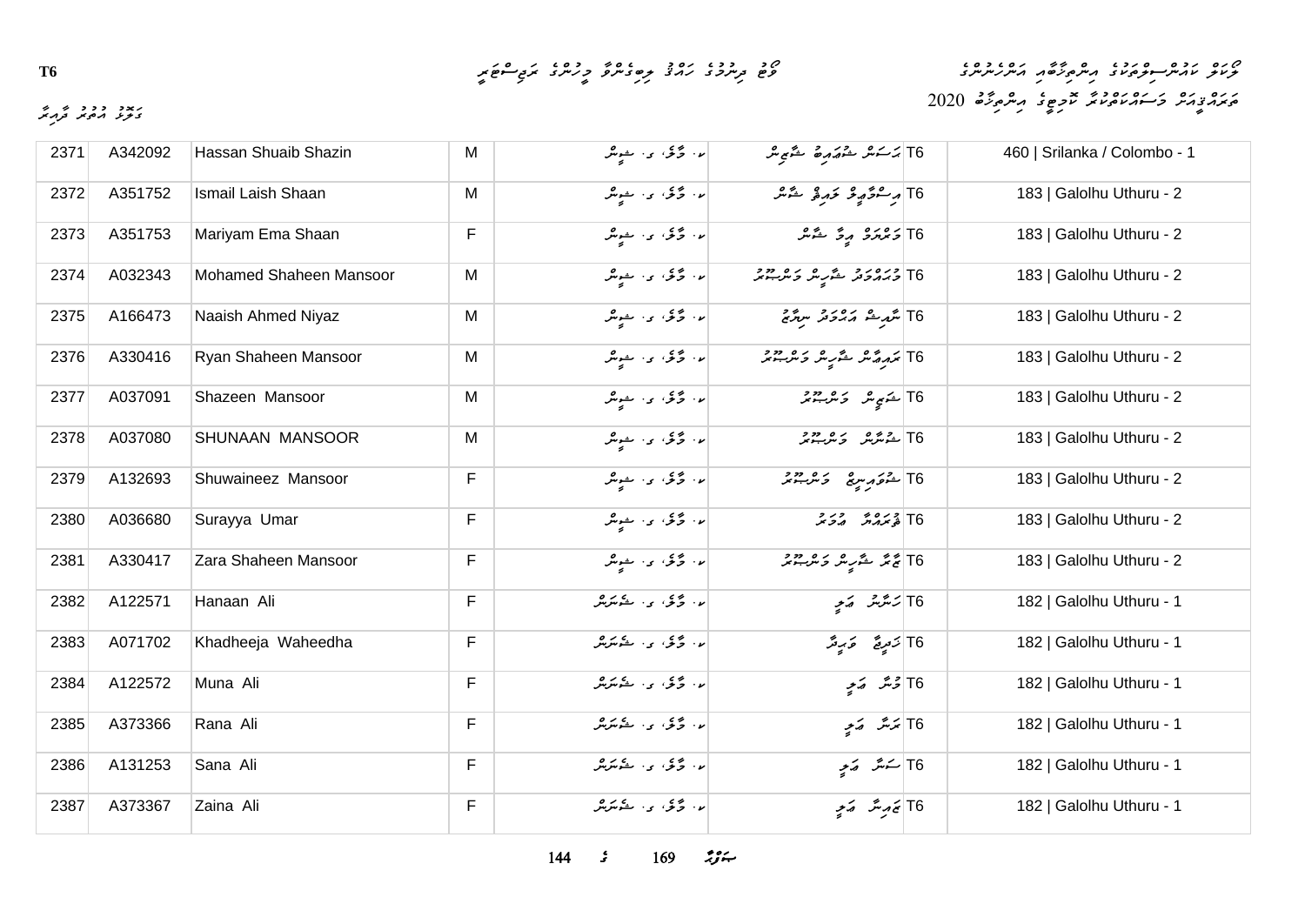*sCw7q7s5w7m< o<n9nOoAw7o< sCq;mAwBoEw7q<m; wBm;vB* م من المسجد المسجد المسجد المسجد المسجد العام 2020<br>مسجد المسجد المسجد المسجد المسجد المسجد المسجد المسجد المسجد ال

### *n8o<n@ q8qAq< q:uBmC*

| 2388 | A035418 | Aishath Waheeda             | F            | لاستخرى بالمقترض                                                    | T6 <i>مُّہِ حَوَّةً وَب</i> ِعُ <i>ّةً</i> | 460   Srilanka / Colombo - 1 |
|------|---------|-----------------------------|--------------|---------------------------------------------------------------------|--------------------------------------------|------------------------------|
| 2389 | A130491 | Aminath Ahmed               | $\mathsf{F}$ | لار گەنگە كەن ئىشتىرگە                                              | T6 مُتَّحِسَمُ مَدَّدَمُ                   | 460   Srilanka / Colombo - 1 |
| 2390 | A033215 | Fathmath Fazeela            | F            | لاستخرى بالمقتر                                                     | 76 <i>وُّهِ وَءُ وَي</i> ِعٌ               | 460   Srilanka / Colombo - 1 |
| 2391 | A033203 | Mariyam Fazeela             | $\mathsf{F}$ | لاستحق کا کھیل                                                      | T6 كەبىر <i>كى ئى ئى</i>                   | 182   Galolhu Uthuru - 1     |
| 2392 | A033216 | Mohamed Irshad              | M            | لاستخرى بالمقتر                                                     | T6 <i>32028 به بر</i> ش <sup>و</sup> تر    | 182   Galolhu Uthuru - 1     |
| 2393 | A349603 | Aminath Zaiba Shabeer       | $\mathsf F$  | الا د گای کا سوژنگر                                                 | T6 مُرْسَعُ يَهْرُهُ شَهْدٍ                | 182   Galolhu Uthuru - 1     |
| 2394 | A066844 | Ismail Nadeem               | M            | الا د گای کا استوکس                                                 | T6 <sub>م</sub> رےد <i>و پی جم</i> یرو     | 182   Galolhu Uthuru - 1     |
| 2395 | A033942 | Mariyam Shiyana             | F            | الا د گای دا سوژنگر                                                 | T6 <i>كَرْمَرْدْ شِيرَّسَّ</i>             | 182   Galolhu Uthuru - 1     |
| 2396 | A330422 | <b>Mohamed Raaim Nadeem</b> | M            | لا د گلی دا سوژنتر                                                  | T6 <i>352.5 مُدَود م</i> َديرِ مَرَ بِرِدِ | 182   Galolhu Uthuru - 1     |
| 2397 | A115227 | Aishath Azleena             | $\mathsf{F}$ | $\begin{bmatrix} 0 & 0 & 0 \\ 0 & 0 & 0 \\ 0 & 0 & 0 \end{bmatrix}$ | T6 م <sub>ص</sub> ر شوتم مستصح پیشر        | 579   Galolhu Uthuru-5       |
| 2398 | A012045 | Aminath Naseera             | F            | $\begin{bmatrix} 0 & 0 & 0 \\ 0 & 0 & 0 \\ 0 & 0 & 0 \end{bmatrix}$ | T6 مُتَّحِسَمُ مَسَبِّعٌ                   | 378   Hithadhoo Ehenihen - 1 |
| 2399 | A083794 | Sharafulla Shihab           | M            | لا د محکي را سوړندي                                                 | T6 شَمَعَرَ اللّه شَمِرَّةُ                | 579   Galolhu Uthuru-5       |
| 2400 | A054054 | Abdulla Shafeeu             | M            | لا محتی را سود ۱۳۵۷                                                 | T6 كەھەراللە ش <i>ەرپە</i>                 | 579   Galolhu Uthuru-5       |
| 2401 | A024544 | Ahmed Idhuham               | M            | $\frac{1}{2}$                                                       | T6 <i>ړېږي په پرچ</i> و                    | 579   Galolhu Uthuru-5       |
| 2402 | A024546 | Mohamed Ameer               | M            | $\frac{1}{2}$                                                       | T6 <i>5223 كوچر</i>                        | 579   Galolhu Uthuru-5       |
| 2403 | A149031 | <b>Ubaid Yoosuf</b>         | M            | لا محق را سورتامور                                                  | T6ھ مقدم میں مقرر دو                       | 579   Galolhu Uthuru-5       |
| 2404 | A357864 | Ugail Yoosuf                | M            | $\frac{1}{2}$                                                       | T6تو موسى تەرىپى<br>16تومبر مى             | 579   Galolhu Uthuru-5       |

**145** *s* **169** *n***<sub>3</sub>** *n*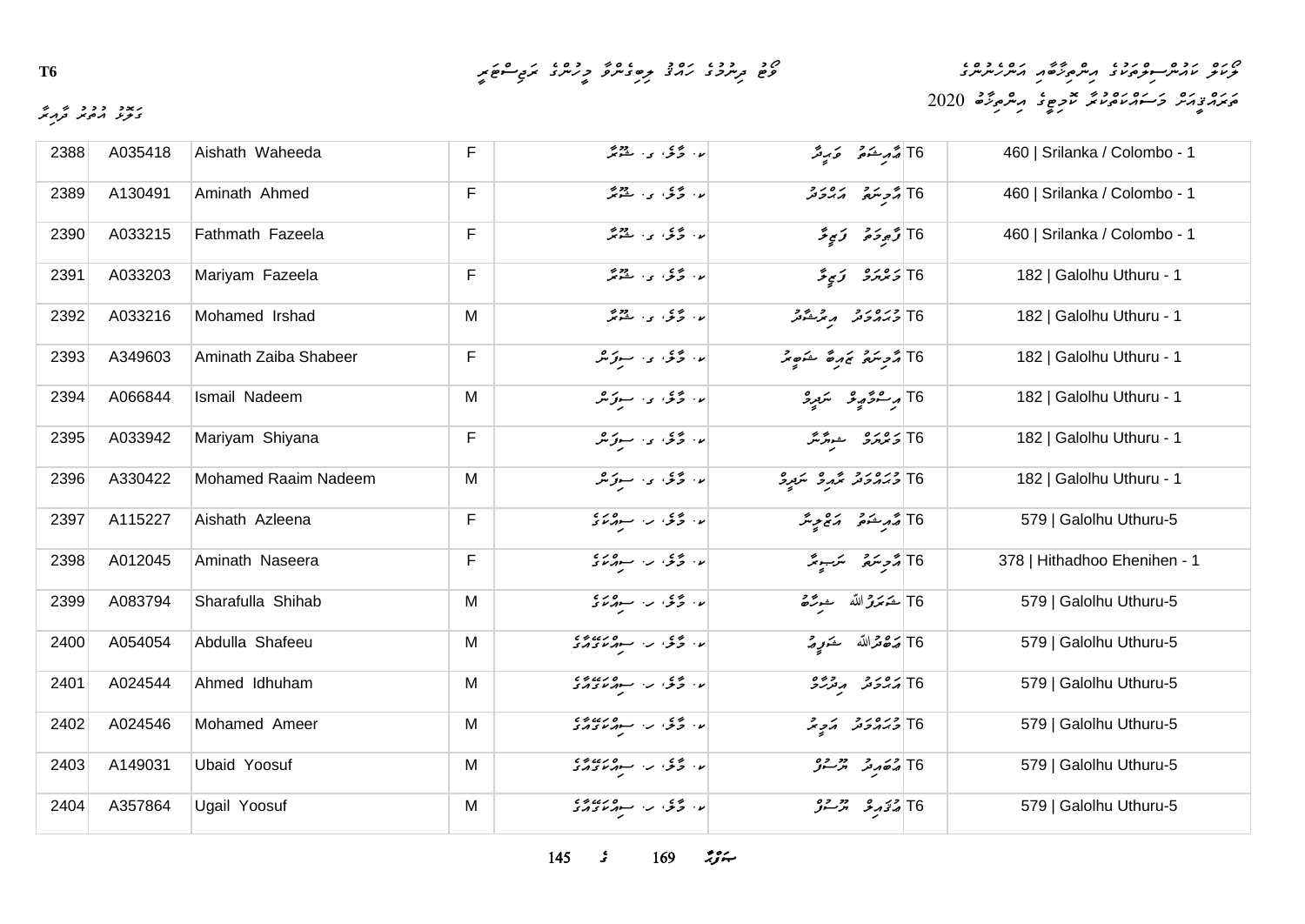*sCw7q7s5w7m< o<n9nOoAw7o< sCq;mAwBoEw7q<m; wBm;vB* م من المسجد المسجد المسجد المسجد المسجد العام 2020<br>مسجد المسجد المسجد المسجد المسجد المسجد المسجد المسجد المسجد ال

| 2405 | A357865 | <b>Ulya Naseer Yoosuf</b> | F           | لا محتی را سود ۱۳۵۷                                  | T6 كەنزىگە ئىزىبو <i>غە قرىسى</i> رى           | 579   Galolhu Uthuru-5   |
|------|---------|---------------------------|-------------|------------------------------------------------------|------------------------------------------------|--------------------------|
| 2406 | A149032 | Umair Yoosuf              | M           | لا محتی را سود ۱۳۵۷                                  | T6 <i>مۇنىرىڭ مۇستۇ</i>                        | 579   Galolhu Uthuru-5   |
| 2407 | A043034 | Hassan Rasheed            | M           | ر ده و در سه در ده در ده<br>را د گوار اسلام در در در | T6   يَرْسَمْرُ - يَرْسُوِيْرُ                 | 579   Galolhu Uthuru-5   |
| 2408 | A010504 | Abdul Rasheed Zakariyya   | M           | ئار گەنگە كەر سوڭرىسوگەنگە                           | T6 مەھەم مەسىر ئىس مەمدە مە                    | 184   Galolhu Uthuru - 3 |
| 2409 | A120108 | Aishath Ziyada            | $\mathsf F$ | لار د د کار د او سولاسوند د کار                      | T6 م <i>ەمبەھ بې</i> ر <i>ۇنگ</i> ر            | 184   Galolhu Uthuru - 3 |
| 2410 | A078361 | Ali Rasheed               | M           | لا د د د . سودسود د                                  | T6 <i>ھَ۔ جَنَوْمُ</i>                         | 184   Galolhu Uthuru - 3 |
| 2411 | A120924 | Aminath Ziyada            | F           | لا د د کې د سول د د د                                | T6 م <i>ُّ جِ مَنْ مِنْ مُرْمَّدُ</i>          | 184   Galolhu Uthuru - 3 |
| 2412 | A025555 | Fazla Hassan              | $\mathsf F$ | الا د د د . سوه مروژ                                 | T6 <i>ق3ع ترترنگ</i> ر                         | 182   Galolhu Uthuru - 1 |
| 2413 | A025425 | Mohamed Rukshan Hassan    | M           | ، دُکَّ، را سوگەمبول                                 | T6  <i>ڈبزودو بڑہ گے،گ بزخ</i> ش               | 182   Galolhu Uthuru - 1 |
| 2414 | A354122 | Ahmed Aiham               | M           | لا د گري کې سوچرچ                                    | $55.25$ $\sim$ 76                              | 185   Galolhu Uthuru - 4 |
| 2415 | A055176 | Fathimath Aboobakru       | F           | لا د گڼې د استعما                                    | T6 ژُ <sub>ج</sub> ودَ پر مصنعه                | 185   Galolhu Uthuru - 4 |
| 2416 | A055178 | Mariyam Waasifa           | F           | لا د څخه د استعراضي                                  | T6 <i>وَيُرْدَّدُ</i> قُرْبَةً                 | 185   Galolhu Uthuru - 4 |
| 2417 | A010219 | Ahmed Sultan              | M           | ر، محق ر. مەھەمدە                                    | T6 كەبرو مەمۇمى                                | 182   Galolhu Uthuru - 1 |
| 2418 | A072605 | Ali Samhaan               | M           | ر، محق ر. مەھمەدە                                    | T6  <i>ړې خو</i> بر و                          | 182   Galolhu Uthuru - 1 |
| 2419 | A010195 | Aminath Shaila            | F           | ر، محق ر، مەھ بوە                                    | T6 مَّحِسَمَةٌ حَ <i>مَّدٍ فَتَ</i>            | 182   Galolhu Uthuru - 1 |
| 2420 | A032008 | Hussain Fulhu             | M           | ر، محق ر. مەھ بوھ                                    | T6 ير <i>شور ب</i> حد محمد محمد محمد محمد ا    | 182   Galolhu Uthuru - 1 |
| 2421 | A045222 | Mariyam Sara Ibrahim      | F           | ر، محق ر. ھ <sup>0</sup> 20 بوھ                      | T6 <i>وَجُهْدُوْ ــدُّمَّةُ وِهْمَّدِي</i> ْدُ | 182   Galolhu Uthuru - 1 |

### *n8o<n@ q8qAq< q:uBmC*

*146 s 169 <i>n***<sub>s</sub>** *n*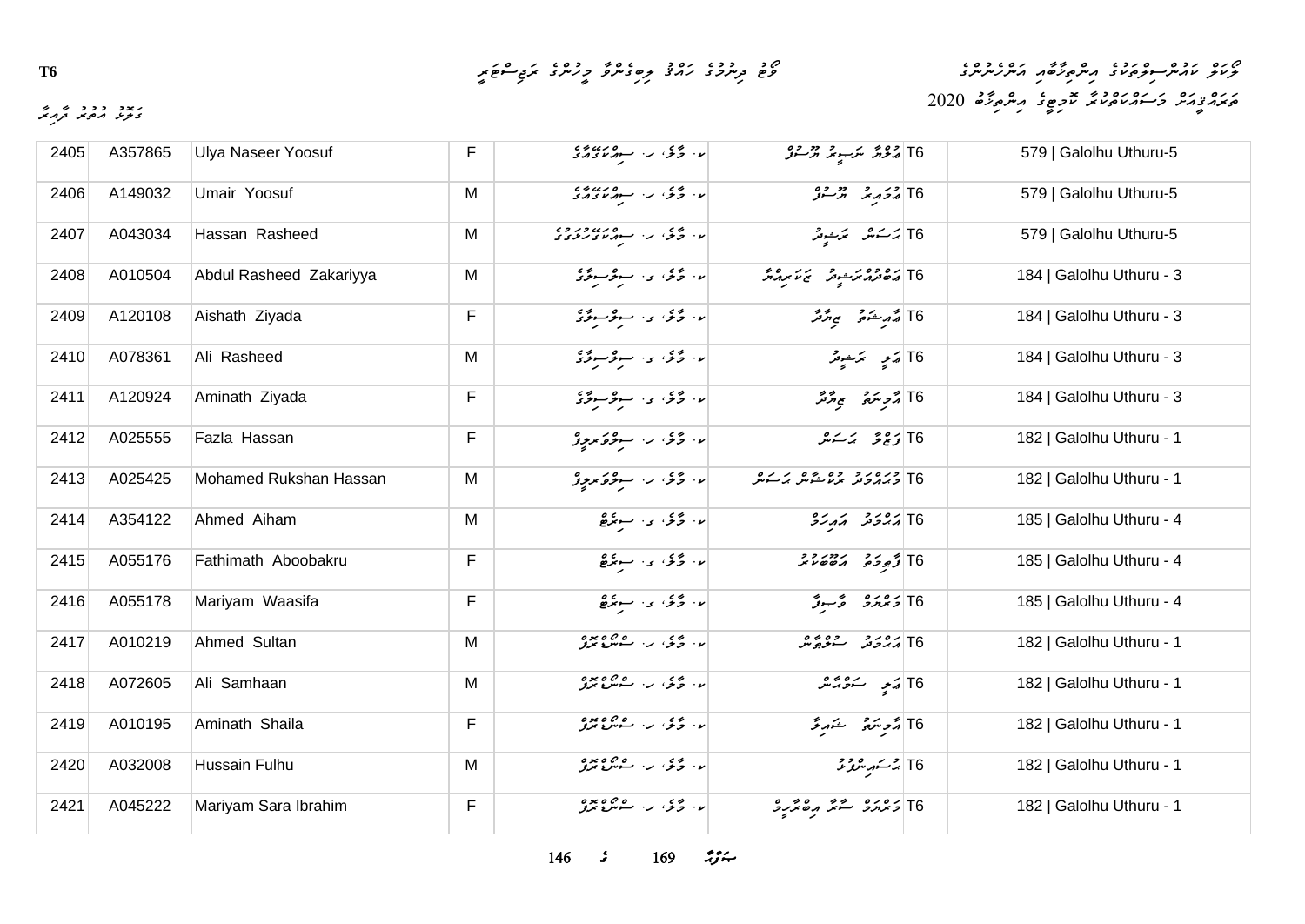*sCw7q7s5w7m< o<n9nOoAw7o< sCq;mAwBoEw7q<m; wBm;vB* م من المسجد المسجد المسجد المسجد المسجد العام 2020<br>مسجد المسجد المسجد المسجد المسجد المسجد المسجد المسجد المسجد ال

| 2422 | A023695 | Mohamed Saleem              | M           | ر، محق ر. مەھ بوھ                | T6 <i>5222 سکو</i> ی                                   | 182   Galolhu Uthuru - 1 |
|------|---------|-----------------------------|-------------|----------------------------------|--------------------------------------------------------|--------------------------|
| 2423 | A052124 | Ahmed Nael                  | M           | ر، ئۇنى بەر ھەم يوم ئەھ ھەم يوسى | T6 <i>ב ب</i> حقہ شہو                                  | 182   Galolhu Uthuru - 1 |
| 2424 | A033271 | Aishath Shaheeba            | $\mathsf F$ | لا ئۇق ئاسلىكرىدىگە              | T6م <i>م شمتم</i> شركتم                                | 185   Galolhu Uthuru - 4 |
| 2425 | A073035 | Aminath Hamna Naseem        | $\mathsf F$ | ئار ئۇقى بى سەھكەر بىر           | T6 مَّ <i>جِسَعْہ بَ</i> \$ مَّرْ مَرْسِوْ             | 185   Galolhu Uthuru - 4 |
| 2426 | A079057 | Mohamed Hamdhoon Naseem     | M           | لا ئۇق ئاسلىكرىدىگە              | T6 <i>وبروبرو برومز</i> ش ترسوی                        | 185   Galolhu Uthuru - 4 |
| 2427 | A037120 | <b>Ibrahim Nazim Naseer</b> | M           | مار محتی اب سکوپی                | T6 <i>مەھگرى</i> گ مگھ <sub>ر</sub> ى مگرىبولىر        | 579   Galolhu Uthuru-5   |
| 2428 | A349064 | Mariyam Naeesha Nafiu       | $\mathsf F$ | ئەس قىق سەر سىمبورىگ             | T6 <i>كَمْ يَرْدَى مَهِ</i> مِّهُ مَ <i>َّتْدِهُ</i>   | 579   Galolhu Uthuru-5   |
| 2429 | A349065 | <b>Mohamed Nabeel Nafiu</b> | M           | ئەس قىچە ئەس سىگوپىر             | T6 <i>وَبَهُ دَوَ</i> تَرَ سَه <i>وِ وَ سُّدِرَ</i>    | 579   Galolhu Uthuru-5   |
| 2430 | A036210 | <b>Mohamed Nihan Naseer</b> | M           | ئەس قىچە ئەس سىمبورىگە           | T6 <i>32,25 سربر مگر مگرسوم</i> گر                     | 579   Galolhu Uthuru-5   |
| 2431 | A035341 | Nahida Naseer               | $\mathsf F$ | ئەس قىچە ئەس سىكوپەتكە           | T6 مُدْرِمَّر - مَدَسِوْمَر                            | 579   Galolhu Uthuru-5   |
| 2432 | A037121 | Nahuda Naseer               | F           | ئەس قىچە ئەس سىمبورىگە           | T6 <i>مَرْدُهُ مَهِي</i> دُ                            | 579   Galolhu Uthuru-5   |
| 2433 | A038112 | Nasheedha Naseer            | F           | پار د مختلی از را همایی در ک     | T6 مَرْسُومٌ - مَرَسِومٌ-                              | 579   Galolhu Uthuru-5   |
| 2434 | A037122 | Nashita Naseer              | $\mathsf F$ | ئەس قىق سەر سىگە بولگە           | T6 سَّرْسُوجَّة - سَرَسِوجَرَ                          | 579   Galolhu Uthuru-5   |
| 2435 | A371663 | Naufa Zahir Ali             | F           | ئەس قىچە ئەس سىمبورىگە           | T6 <i>سَمَرُوَّ بِحَرِيمُ مَ</i> حٍ                    | 63   Sh. Lhaimagu - 1    |
| 2436 | A074390 | Naushad Zahir               | м           | مار محتى را سكرونگر              | T6 مَدَمَّتَ مِنْ مَحْرَمَّة مِنْ مِنْ                 | 579   Galolhu Uthuru-5   |
| 2437 | A074738 | Nawaz Zahir                 | M           | بار محکمهٔ بار اصحافی مگر        | T6 سَمَّدَّ مَحْسِسَ                                   | 579   Galolhu Uthuru-5   |
| 2438 | A037124 | Niusha Naseer               | $\mathsf F$ | لاء محتى لاء سكوير               | T6 سرم شه شرب مرکز میں مقرر اللہ میں تقریبات<br>مقدمات | 579   Galolhu Uthuru-5   |

*n*<sup>2</sup> *f*<sub>*s*</sub> *s*<sup>*n*</sup> *169 <i>n*<sub>3</sub> *i*<sub>s</sub>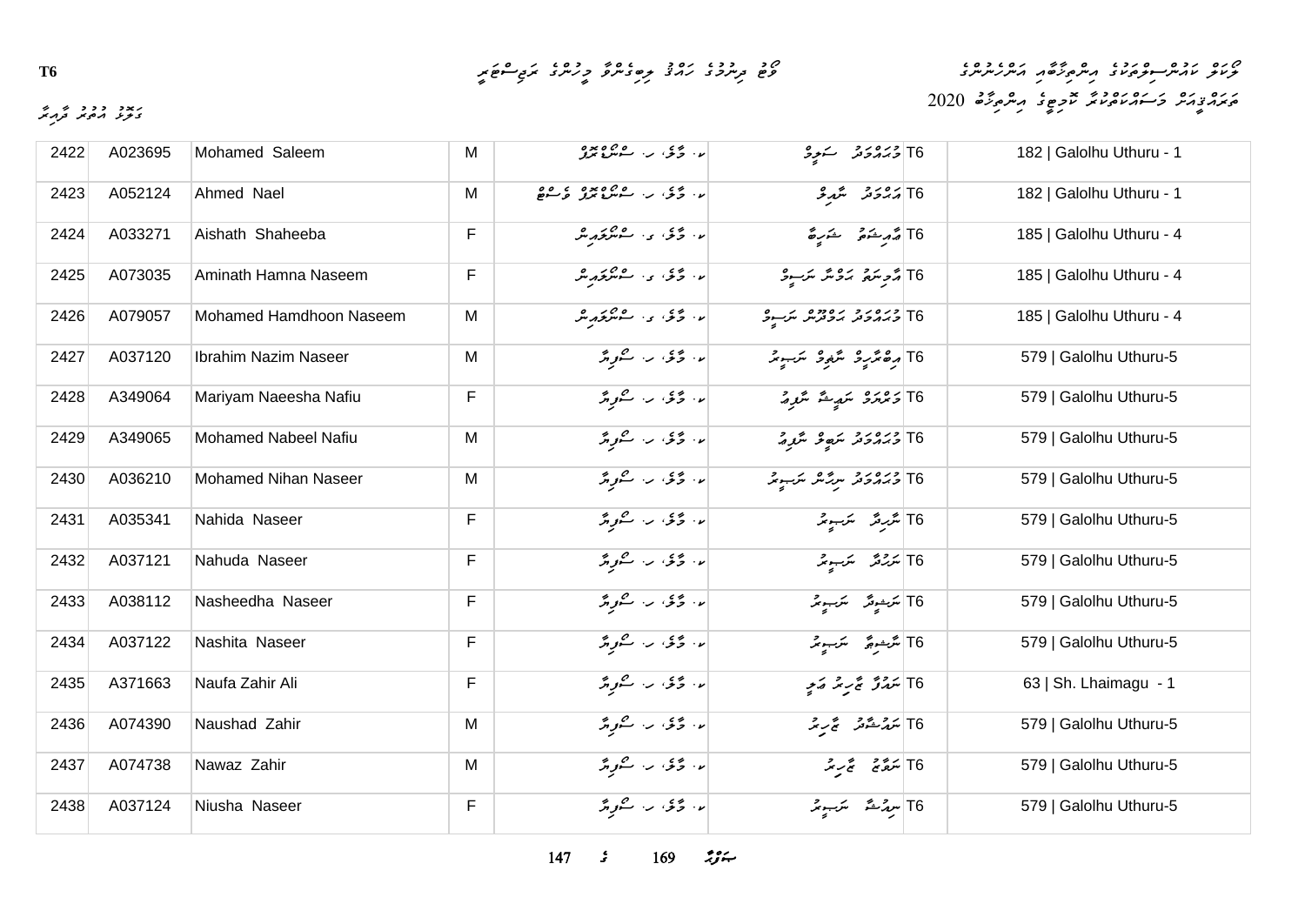*sCw7q7s5w7m< o<n9nOoAw7o< sCq;mAwBoEw7q<m; wBm;vB* م من المسجد المسجد المسجد المسجد المسجد العام 2020<br>مسجد المسجد المسجد المسجد المسجد المسجد المسجد المسجد المسجد ال

| 2439 | A334175 | <b>Zuha Nihan Naseer</b>                    | F           | لار گەنگە را سۈرگە                                                                                                                                                                                                             | T6 ىج ش سر محمد سر سر بىر بىر<br>16                         | 579   Galolhu Uthuru-5       |
|------|---------|---------------------------------------------|-------------|--------------------------------------------------------------------------------------------------------------------------------------------------------------------------------------------------------------------------------|-------------------------------------------------------------|------------------------------|
| 2440 | A048242 | <b>Ahmed Raaidh Shareef</b>                 | М           | لاستخوا بالمسكوس                                                                                                                                                                                                               | T6 <i>גُرْدُوَنْدْ تَزْمِ</i> نْدْ شَ <i>مِينْ</i>          | 184   Galolhu Uthuru - 3     |
| 2441 | A048260 | Aishath Ihma Shareef                        | F           | لاستخوا بالمسكوس                                                                                                                                                                                                               | T6 مەرىشىمى مەرگە ھەمبەر                                    | 184   Galolhu Uthuru - 3     |
| 2442 | A002442 | Sousan Luthfi                               | F           | لاستخرى بى سىگە سىر                                                                                                                                                                                                            | T6 ڪي <sup>و</sup> ڪشعر <del>- قري</del> و پر               | 184   Galolhu Uthuru - 3     |
| 2443 | A054462 | Abdulla Saeed                               | M           | لا : ۇقى كى سۇرىرسۇھ                                                                                                                                                                                                           | T6 كەنھەتراللە كىم <i>و</i> تىر                             | 183   Galolhu Uthuru - 2     |
| 2444 | A056383 | Ahmed Dhanish Abdulla                       | M           |                                                                                                                                                                                                                                | T6 <i>مَدْوَمَّد مُرَّسِيْءُ مَ</i> صَمَّرَاللَّه           | 183   Galolhu Uthuru - 2     |
| 2445 | A056382 | Ibrahim Yaeesh Abdulla                      | M           | لا : د څو ي . ستو پر شوه                                                                                                                                                                                                       | T6 م <i>ِ ھُمَّرٍ وَ مَهِ</i> ۖ مَ <i>َ هُ</i> مَدَّاللّٰهَ | 183   Galolhu Uthuru - 2     |
| 2446 | A117516 | Dhifleen Mohamed Luthfee                    | $\mathsf F$ |                                                                                                                                                                                                                                | T6 مِروٌ <i>جِيسْ دُبَرُ دُوَدْ</i> تَحِيجُ <i>بِي</i>      | 184   Galolhu Uthuru - 3     |
| 2447 | A309720 | <b>FATHIMATH MOHAMED</b><br><b>LUTHUFEE</b> | F           | الا و و د اس د د و د د ا                                                                                                                                                                                                       | T6 رُّجِ <i>دَهُ دَيَهُ دَوْرٍ</i>                          | 184   Galolhu Uthuru - 3     |
| 2448 | A141017 | Majid Mohamed Luthufee                      | M           | ، دی، د. گ ک سره دور                                                                                                                                                                                                           | T6 <i>وُّجِهْ دُبُرُودُ دُوْرٍ</i>                          | 184   Galolhu Uthuru - 3     |
| 2449 | A324327 | Naaif Mohamed Luthfee                       | M           | الا و و د اس دو دور                                                                                                                                                                                                            | T6 <i>سُهِ زُمْ دُودُو دُورِ</i>                            | 184   Galolhu Uthuru - 3     |
| 2450 | A309717 | Zakiru Mohamed Luthfee                      | M           | ١٠٤٤، ٢٠٤٠٠٠٠٠                                                                                                                                                                                                                 | T6 ئ <i>ج بابلا ئابرا دو دو د</i> ور                        | 184   Galolhu Uthuru - 3     |
| 2451 | A045626 | Aishath Rushda Majidh Shakir                | F           | ر ده د از کاره د مورد کاره به در د کاره کرد که کرد و کرد کرد کرد کرد که کرد و کرد که در این کار در این کار کرد<br>کار کار کار کرد که کار کرد کرد کرد کرد کرد کرد کرد کرد کرد که کرد که کرد که کرد که کار کرد که کار کرد که کار | T6 مُصِنْعَةٌ مُرْشَعَتُر وَّي مُرْ شَمَّعَ                 | 460   Srilanka / Colombo - 1 |
| 2452 | A038330 | Aishath Rasheed                             | F           | $\sim$ د د د . د موځ د څوړ د .                                                                                                                                                                                                 | T6 م <i>حْمِرِ حَدَّمَ</i> مَرَسُومُرُ                      | 579   Galolhu Uthuru-5       |
| 2453 | A051508 | Abdulla Nashid                              | M           | ىن ئۇي ر. ھەم ج                                                                                                                                                                                                                | T6 كَدَّةْ قَرْاللَّهُ مُّتَرَسُوتَرُ                       | 579   Galolhu Uthuru-5       |
| 2454 | A158361 | Ali Shariq Shiyaad                          | M           | لا د محري را معدمي                                                                                                                                                                                                             | T6 كوبو مگرموتۇ مىيوگرىگر                                   | 579   Galolhu Uthuru-5       |
| 2455 | A079069 | Aminath Moosa                               | F           | لا د محمد ره د معادی                                                                                                                                                                                                           | T6 أُمُّ حِسْعَةٌ حَمَّـةٌ                                  | 579   Galolhu Uthuru-5       |

*n8o<n@ q8qAq< q:uBmC*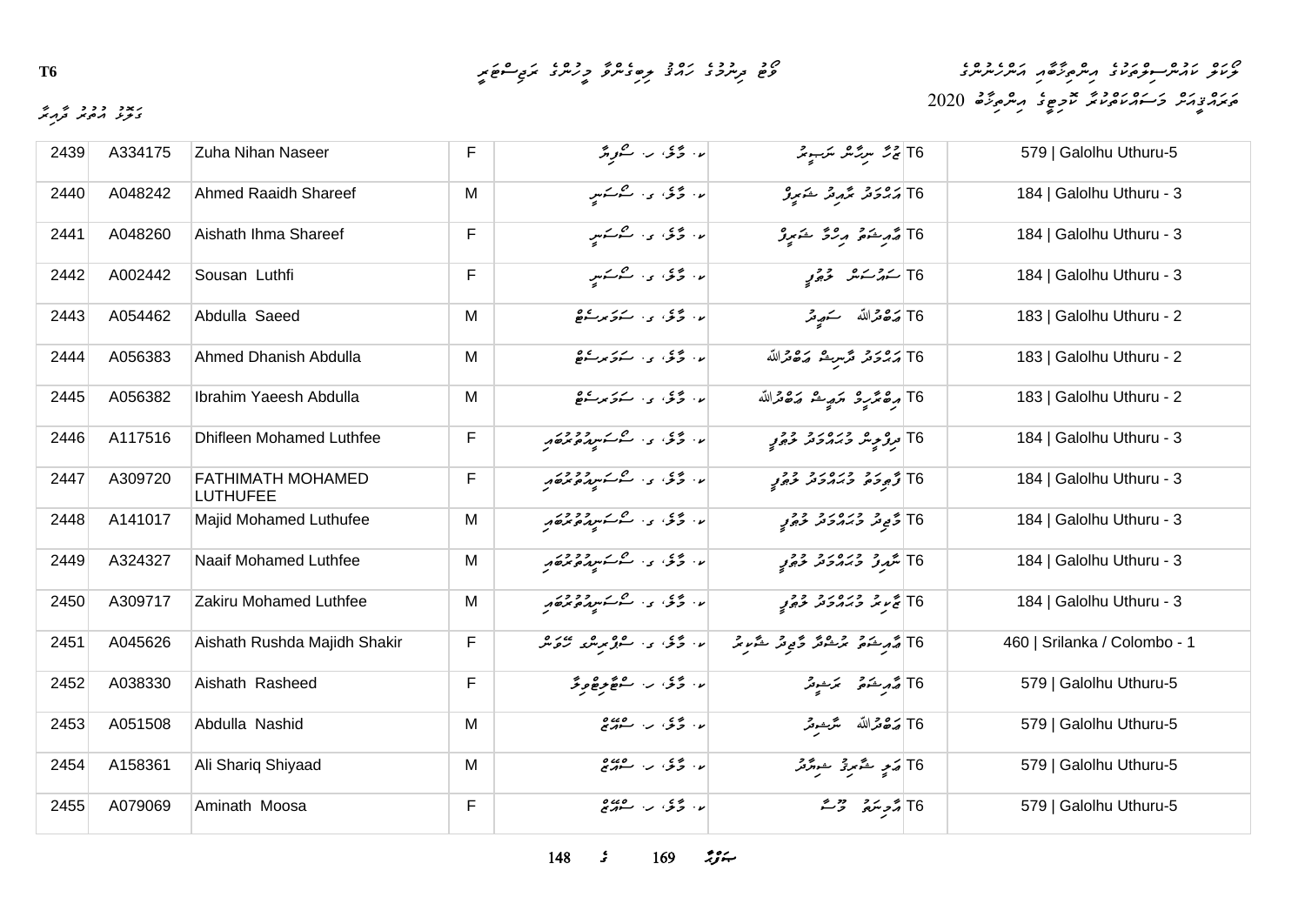*sCw7q7s5w7m< o<n9nOoAw7o< sCq;mAwBoEw7q<m; wBm;vB* م من المسجد المسجد المسجد المسجد المسجد العام 2020<br>مسجد المسجد المسجد المسجد المسجد المسجد المسجد المسجد المسجد ال

# *n8o<n@ q8qAq< q:uBmC*

| 2456 | A002011 | Ibrahim Shiyaad          | M           | ر، بحری، ر. ے میں م                                                                                                                                                                                                                                                                                                             | T6  مِنْھُمَّرِے مُتَقِيمَةِ                                        | 579   Galolhu Uthuru-5   |
|------|---------|--------------------------|-------------|---------------------------------------------------------------------------------------------------------------------------------------------------------------------------------------------------------------------------------------------------------------------------------------------------------------------------------|---------------------------------------------------------------------|--------------------------|
| 2457 | A158592 | Ismail Shahiq Shiyaad    | M           | $\begin{bmatrix} 0 & 0 & 0 & 0 \\ 0 & -1 & 0 & 0 \\ 0 & 0 & 0 & 0 \\ 0 & 0 & 0 & 0 \\ 0 & 0 & 0 & 0 \\ 0 & 0 & 0 & 0 \\ 0 & 0 & 0 & 0 \\ 0 & 0 & 0 & 0 \\ 0 & 0 & 0 & 0 \\ 0 & 0 & 0 & 0 \\ 0 & 0 & 0 & 0 & 0 \\ 0 & 0 & 0 & 0 & 0 \\ 0 & 0 & 0 & 0 & 0 \\ 0 & 0 & 0 & 0 & 0 \\ 0 & 0 & 0 & 0 & 0 \\ 0 & 0 & 0 & 0 & 0 \\ 0 & $ | T6 <sub>م</sub> رےد <i>ۇ يو</i> مۇ ئۇرق <sub>ۇ</sub> ئور <i>ۇرۇ</i> | 579   Galolhu Uthuru-5   |
| 2458 | A024616 | Mohamed Naushad          | M           | لا د محمد ره سوړي په                                                                                                                                                                                                                                                                                                            | T6 <i>دې ده ده</i> شم <sup>ر</sup> شو                               | 579   Galolhu Uthuru-5   |
| 2459 | A032515 | Aishath Shareef          | $\mathsf F$ | ىر، ئۇقى ئەسكۈنىرى <i>نى</i> ش                                                                                                                                                                                                                                                                                                  |                                                                     | 184   Galolhu Uthuru - 3 |
| 2460 | A078541 | Ahmed Moosa              | M           | $\overset{\circ}{\mathcal{E}}$                                                                                                                                                                                                                                                                                                  | $23.22$ T6                                                          | 185   Galolhu Uthuru - 4 |
| 2461 | A353365 | Aishath Fainan Thagiyyu  | $\mathsf F$ | $e^{2}$ , $e^{2}$ , $e^{2}$ , $-2$ , $-2$ , $-2$ , $-2$ , $-2$ , $-2$ , $-2$ , $-2$ , $-2$ , $-2$ , $-2$ , $-2$ , $-2$ , $-2$ , $-2$ , $-2$ , $-2$ , $-2$ , $-2$ , $-2$ , $-2$ , $-2$ , $-2$ , $-2$ , $-2$ , $-2$ , $-2$ , $-2$ , $-2$ , $-2$ , $-2$ , $-2$ , $-2$ ,                                                            | T6 مەم شەقر كەر ئىرىگىر مۇيەمە                                      | 185   Galolhu Uthuru - 4 |
| 2462 | A303868 | Ali Shivaan              | M           |                                                                                                                                                                                                                                                                                                                                 | T6 <i>ڇُجِ شومَ ٿُرُ</i>                                            | 185   Galolhu Uthuru - 4 |
| 2463 | A163305 | Aroosha Ibrahim          | F           | $e$ , $e$ , $e$ , $\frac{1}{2}$ , $\frac{1}{2}$ , $\frac{1}{2}$ , $\frac{1}{2}$ , $\frac{1}{2}$                                                                                                                                                                                                                                 | T6 <i>مَكَرَّحَة م</i> ِ <i>مَحْرِج</i>                             | 185   Galolhu Uthuru - 4 |
| 2464 | A131795 | Fathimath Mohamed        | $\mathsf F$ | $e^{2}$ , $e^{2}$ , $e^{2}$ , $-2$ , $-2$ , $-2$ , $-2$ , $-2$ , $-2$ , $-2$ , $-2$ , $-2$ , $-2$ , $-2$ , $-2$ , $-2$ , $-2$ , $-2$ , $-2$ , $-2$ , $-2$ , $-2$ , $-2$ , $-2$ , $-2$ , $-2$ , $-2$ , $-2$ , $-2$ , $-2$ , $-2$ , $-2$ , $-2$ , $-2$ , $-2$ , $-2$ ,                                                            | T6 ژ <sub>جوخ</sub> ی دی. در                                        | 185   Galolhu Uthuru - 4 |
| 2465 | A071918 | Fathmath Maseera Ibrahim | F           | $\overset{\circ}{\mathcal{E}}$                                                                                                                                                                                                                                                                                                  | T6 <i>وَّجِودَة دَ-بِيرَ وَهُ بَرْبِ</i> دُ                         | 185   Galolhu Uthuru - 4 |
| 2466 | A048135 | Mariyam Moosa            | F           | $e$ , $e$ , $e$ , $\frac{1}{2}$ , $\frac{1}{2}$ , $\frac{1}{2}$ , $\frac{1}{2}$ , $\frac{1}{2}$                                                                                                                                                                                                                                 | $23$ $22$ $76$                                                      | 185   Galolhu Uthuru - 4 |
| 2467 | A303866 | MOHAMED NAEEM            | M           | $e^{2}$ , $e^{2}$ , $e^{2}$ , $-2$ , $-2$ , $-2$ , $-2$ , $-2$ , $-2$ , $-2$ , $-2$ , $-2$ , $-2$ , $-2$ , $-2$ , $-2$ , $-2$ , $-2$ , $-2$ , $-2$ , $-2$ , $-2$ , $-2$ , $-2$ , $-2$ , $-2$ , $-2$ , $-2$ , $-2$ , $-2$ , $-2$ , $-2$ , $-2$ , $-2$ , $-2$ , $-2$ ,                                                            | T6 <i>3523 متمدِ</i> \$                                             | 185   Galolhu Uthuru - 4 |
| 2468 | A100637 | Muhaimin Ahmed           | M           |                                                                                                                                                                                                                                                                                                                                 | T6 <i>ڈیز<sub>مرح</sub> بڑ مذونہ</i>                                | 185   Galolhu Uthuru - 4 |
| 2469 | A051835 | Safiyyu Moosa            | M           | $e^{2}$ , $e^{2}$ , $e^{2}$ , $-2$ , $-2$ , $-2$ , $-2$ , $-2$ , $-2$ , $-2$ , $-2$ , $-2$ , $-2$ , $-2$ , $-2$ , $-2$ , $-2$ , $-2$ , $-2$ , $-2$ , $-2$ , $-2$ , $-2$ , $-2$ , $-2$ , $-2$ , $-2$ , $-2$ , $-2$ , $-2$ , $-2$ , $-2$ , $-2$ , $-2$ , $-2$ , $-2$ ,                                                            | $23.22$ $-76$                                                       | 185   Galolhu Uthuru - 4 |
| 2470 | A303864 | Shuaiba                  | F           | 9.7991.392.7                                                                                                                                                                                                                                                                                                                    | $5.52$ T6                                                           | 185   Galolhu Uthuru - 4 |
| 2471 | A049740 | Thagiyyu Moosa           | M           | $e$ , $e$ , $e$ , $\frac{1}{2}$ , $\frac{1}{2}$ , $\frac{1}{2}$ , $\frac{1}{2}$ , $\frac{1}{2}$                                                                                                                                                                                                                                 | $23$ $33.5$ T6                                                      | 185   Galolhu Uthuru - 4 |
| 2472 | A055473 | Ahmed Siyam Mohamed      | M           | لا ، ۇق، ي. سۇمىرسۇم                                                                                                                                                                                                                                                                                                            | T6 ג' <i>ב</i> צ' – ייצב צ' ג' בע                                   | 185   Galolhu Uthuru - 4 |

*149 s 169 <i>n*<sub>3</sub> *s*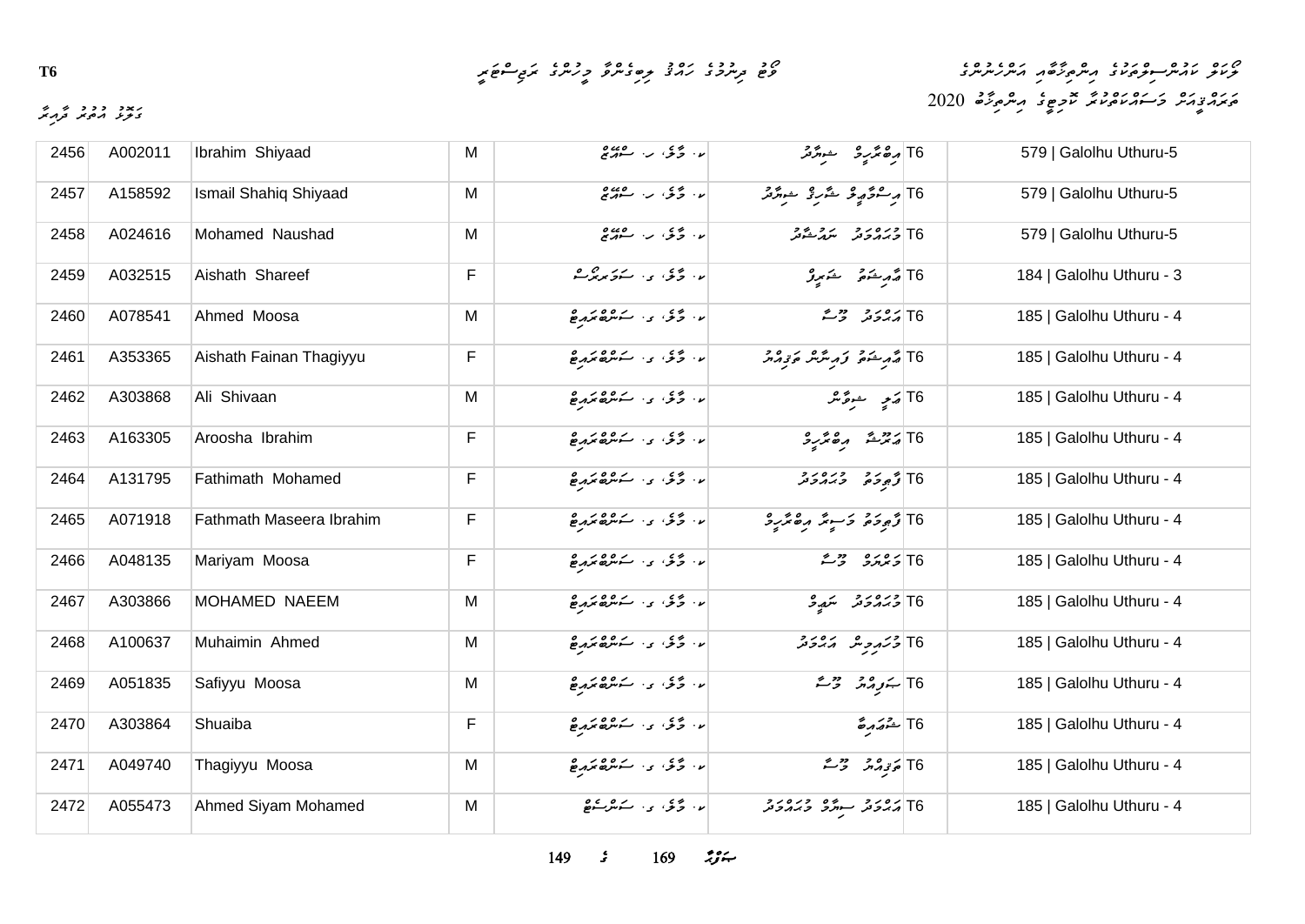*sCw7q7s5w7m< o<n9nOoAw7o< sCq;mAwBoEw7q<m; wBm;vB* م من المرة المرة المرة المرجع المرجع في المركبة 2020<br>مجم*د المريض المربوط المربع المرجع في المراجع المركبة* 

|  |  | $\rightarrow$ $\rightarrow$ $\rightarrow$ $\rightarrow$ $\rightarrow$ $\rightarrow$ $\rightarrow$ |
|--|--|---------------------------------------------------------------------------------------------------|
|  |  | ى ترىز "مەير "ترمير                                                                               |
|  |  |                                                                                                   |

| 2473 | A097702 | Fathmath Sharau Shiyam  | F            | لار ۇي بى سۇمرىيە ھ             | T6 <i>وَّجِودَة</i> سُمَ <i>عَهُ</i> سُب <i>عَّةُ</i> | 185   Galolhu Uthuru - 4     |
|------|---------|-------------------------|--------------|---------------------------------|-------------------------------------------------------|------------------------------|
| 2474 | A102952 | Ahmed Shihab            | M            | لا ئۇنى كە سەھرىسەردە بولۇ      | T6 <i>كەنگە كى ئىمەنگە</i>                            | 185   Galolhu Uthuru - 4     |
| 2475 | A101514 | Aminath Nushath         | F            | ئەس ئۇق كەر سەھرىسى ئەرقى       | T6 گھ جو سکھ سرگ میں محمد حر                          | 185   Galolhu Uthuru - 4     |
| 2476 | A060013 | Hawwa Abdulla Didi      | F            | لا لا دى. كەن سەنگەر قالۇم ئى   | T6 <i>جَهُرَّ • جَ</i> صَرَّاللَّهُ مِرِمِرِ          | 460   Srilanka / Colombo - 1 |
| 2477 | A167013 | Mohamed Shihab          | M            | لا د نۇنى ، سەھەسىمە دەمۇم      | $76$ $222$ $-222$                                     | 185   Galolhu Uthuru - 4     |
| 2478 | A102932 | Murshida Shaukath       | $\mathsf F$  | لا ئۇقى ئەسكەرلىرە ئوق          | T6 دُبَرْسْبِعَرٌ سُنَ <i>مْ دُمَّةً</i>              | 185   Galolhu Uthuru - 4     |
| 2479 | A023388 | Muznath Shaukath        | F            | لا د نۇنى كەن سەھرىسەر دەن ئونۇ | $7.22 \div 2.2$                                       | 460   Srilanka / Colombo - 1 |
| 2480 | A163180 | Sama Shaukath           | F            | لا ئۇقى كە سەھرىسكەر قانۇنتى    | $7.22 \div 76$                                        | 185   Galolhu Uthuru - 4     |
| 2481 | A062226 | Samaha Shaukath         | F            | لا د نۇنى ، سەھرىسىمە دەنۇ      | T6 جۇي <sup>ج</sup> خەممى                             | 185   Galolhu Uthuru - 4     |
| 2482 | A324769 | Shamoon Shihab          | M            | ئەس ئۇق كەرلىكىنىڭ مەس ئۇ ئوق   | $76$ $-222$                                           | 185   Galolhu Uthuru - 4     |
| 2483 | A141358 | Sidhra Shaukath         | $\mathsf{F}$ | لا ئۇق كە سەھرىسىم قائ          | T6_يوترنگر ڪ <i>ورندي</i>                             | 185   Galolhu Uthuru - 4     |
| 2484 | A091019 | Aishath Aima Musthafa   | F            | لا : ۇى را سەئىرىز              | T6 مەم شىم كەرگە كەسىم <i>ۇ تى</i>                    | 579   Galolhu Uthuru-5       |
| 2485 | A033558 | Aminath Abdulla         | F            | لار ۇي ب سەئىرىم                | T6 مُرْحِبَتِهِ مَصْغَرِاللَّه                        | 579   Galolhu Uthuru-5       |
| 2486 | A349657 | Fathimath Raia Musthafa | F            | لا : دَكَرُ رَ سُمْسَرَ لَمْ    | T6 زُّەِرَە مُحَمَّدٍ مُحَسَّورٌ                      | 579   Galolhu Uthuru-5       |
| 2487 | A349797 | Ismail Musthafa Fikry   | M            | الله د محرمي الله المستقرئيل    | T6 <sub>م</sub> ر <i>حۇرپى ئىشبۇق بەتىر</i>           | 579   Galolhu Uthuru-5       |
| 2488 | A094743 | Khadeeja Naseem         | $\mathsf F$  | لار ۇي بەر سەئىرىم              | T6 كَتَمِيعٌ مُتَرَسِيحٌ مِنْ السَّارِيخُ             | 579   Galolhu Uthuru-5       |
| 2489 | A094721 | Mariyam Naseem          | F            | لا : ۇ ئى لەر سىلەر             | T6  <i>ى پۇ<sub>م</sub>زۇ بىرس<sub>ى</sub> بى</i>     | 579   Galolhu Uthuru-5       |

*150 s 169 <i>n*<sub>3</sub> *i*</sup>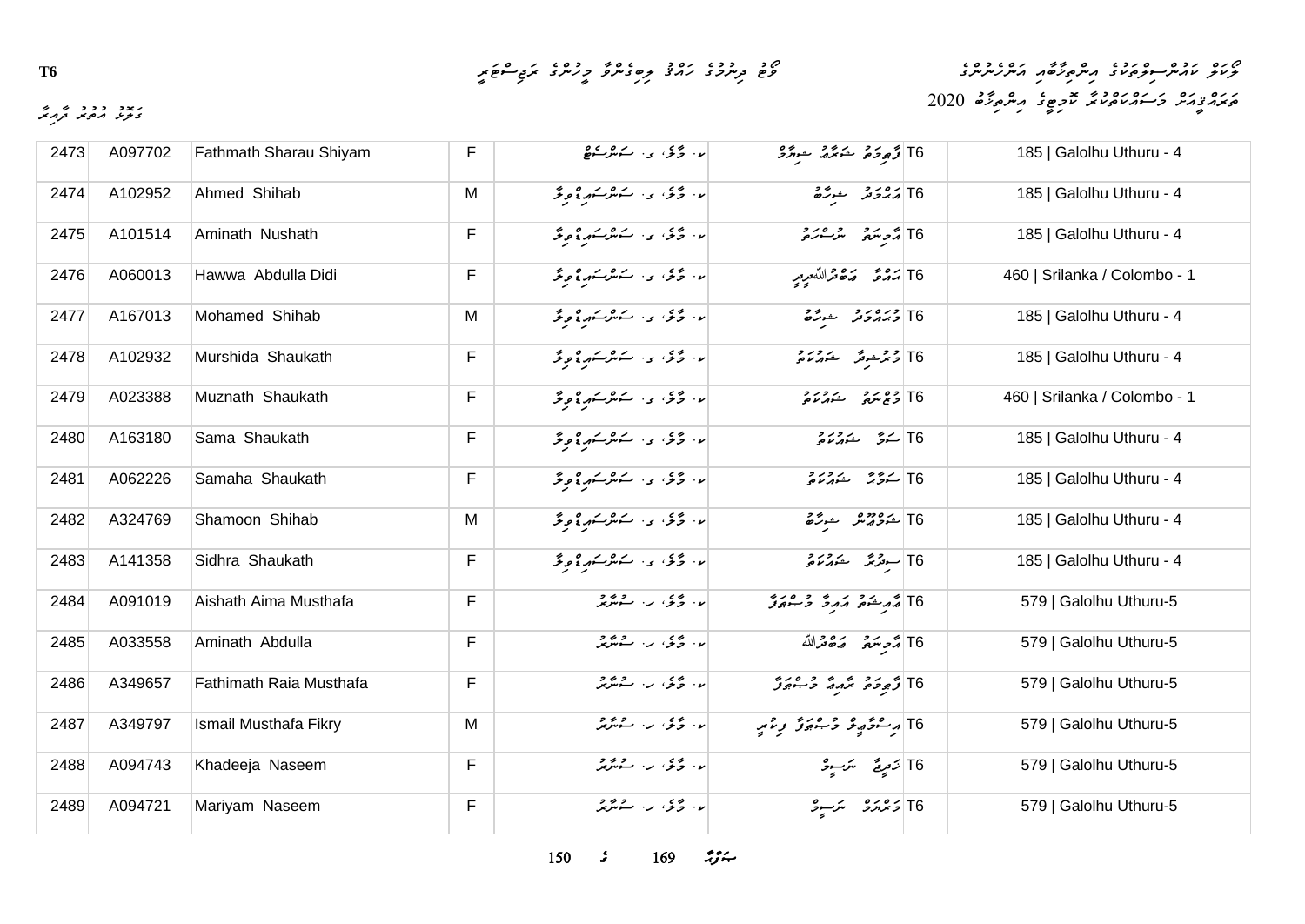*sCw7q7s5w7m< o<n9nOoAw7o< sCq;mAwBoEw7q<m; wBm;vB* م من المسجد المسجد المسجد المسجد المسجد العام 2020<br>مسجد المسجد المسجد المسجد المسجد المسجد المسجد المسجد المسجد ال

### *n8o<n@ q8qAq< q:uBmC*

| 2490 | A034319 | Sabeeha Ahmed Didi     | F            | ىر، بۇ ئۇ، بەر سەئىگەنگە                                                                                                                                                                                                  | T6 ج <i>نھ پر مذکوتر</i> مر                     | 579   Galolhu Uthuru-5   |
|------|---------|------------------------|--------------|---------------------------------------------------------------------------------------------------------------------------------------------------------------------------------------------------------------------------|-------------------------------------------------|--------------------------|
| 2491 | A032595 | Sariya Ahmed Didi      | $\mathsf F$  | لاستحق ب سقنگر                                                                                                                                                                                                            | T6   س <i>تمبرڈ مردوفر م</i> رمر                | 579   Galolhu Uthuru-5   |
| 2492 | A106664 | Sarah Ahmed Shareef    | $\mathsf{F}$ | $\mathcal{L} \subset \mathcal{L}$ ى كەن سىكەن ئەن                                                                                                                                                                         | T6   سُمَّرٌ <i>مَدْوَمْ</i> سَمَ <i>بِرِدْ</i> | 183   Galolhu Uthuru - 2 |
| 2493 | A106661 | Ibrahim Hamza Khaleel  | M            | لا د څکې د استعماده                                                                                                                                                                                                       | T6 <sub>م</sub> ەھ <i>ئۇرۇ بەۋق</i> ئوپۇ        | 183   Galolhu Uthuru - 2 |
| 2494 | A009919 | Abdul Rasheed          | M            | لا د څخه د استعمام د                                                                                                                                                                                                      | T6 <i>مُرْهُ مُرْ</i> مُرَ م <u>ُ</u> رِ مِرْ   | 185   Galolhu Uthuru - 4 |
| 2495 | A056492 | Mohamed Jinah          | M            | لا د څخه د استعمام د                                                                                                                                                                                                      | T6 <i>\$نە\$قۇ</i> ب <i>ې ئ<sup>ۇر</sup>؟</i>   | 185   Galolhu Uthuru - 4 |
| 2496 | A041728 | Mohamed Rasheed Ismail | M            | د کامی او د د د د کامونوی                                                                                                                                                                                                 | T6 <i>وبرودوگر برڪوگر م</i> رڪو <i>گرم</i> و    | 185   Galolhu Uthuru - 4 |
| 2497 | A041695 | Sameera Mohamed Fulhu  | F            | لا د څخه د استعمام د                                                                                                                                                                                                      | T6 سَرِيمٌ دَيْرُو دَورْ د                      | 185   Galolhu Uthuru - 4 |
| 2498 | A066141 | Yamin Rasheed          | M            | لا د څخه د استعمام د                                                                                                                                                                                                      | T6 <i>مُزْحٍ مُنْ مَدْشِينَرْ</i>               | 185   Galolhu Uthuru - 4 |
| 2499 | A045125 | Yumna Rasheed          | $\mathsf{F}$ | لا د څخه د استعمام د                                                                                                                                                                                                      | T6 <i>بُرُوْ بُنْ بَرَحْبِيْرُ</i>              | 185   Galolhu Uthuru - 4 |
| 2500 | A054614 | Fathimath Shareef      | F            | لا په نومي کې ده ۱۳۶۵ کل                                                                                                                                                                                                  | T6 تَ <i>وْجِوَةْ شَمْبِيْ</i> رْ               | 184   Galolhu Uthuru - 3 |
| 2501 | A343039 | RADHAAN ABDUL SATTAR   | M            | ر، محق، <sub>ک</sub> ه مصر <i>وم</i>                                                                                                                                                                                      | T6 بروژه په ۱۹۶۵ کرونو د                        | 184   Galolhu Uthuru - 3 |
| 2502 | A009756 | Ahmed Suzan            | M            | $\stackrel{\circ}{\mathscr{C}}$ , $\stackrel{\circ}{\mathscr{C}}$ , $\stackrel{\circ}{\mathscr{C}}$ , $\stackrel{\circ}{\mathscr{C}}$ , $\stackrel{\circ}{\mathscr{C}}$ , $\stackrel{\circ}{\mathscr{C}}$                 | T6 <i>ړې دو</i> شمځ شر                          | 185   Galolhu Uthuru - 4 |
| 2503 | A049137 | Fareeda Ali            | $\mathsf{F}$ | $\overset{\circ}{\mathscr{C}}_2 \overset{\circ}{\mathscr{C}}_2 \overset{\circ}{\mathscr{C}}_3 \overset{\circ}{\mathscr{C}}_2 \overset{\circ}{\mathscr{C}}_3 \overset{\circ}{\mathscr{C}}_4$                               | T6 تزمیٹر ک <i>ے ی</i>                          | 185   Galolhu Uthuru - 4 |
| 2504 | A049136 | Hawwa Sifza            | $\mathsf{F}$ | $\stackrel{\circ}{\mathcal{L}}\stackrel{\circ}{\mathcal{L}}\stackrel{\circ}{\mathcal{L}}\stackrel{\circ}{\mathcal{L}}\cdots\stackrel{\circ}{\mathcal{L}}\stackrel{\circ}{\mathcal{L}}\stackrel{\circ}{\mathcal{L}}\cdots$ | T6 <i>يَدُهُ</i> جونُرٌ                         | 185   Galolhu Uthuru - 4 |
| 2505 | A035514 | Iqbal Adam             | M            | لا به محمد المحمد المعالج مع المحمد المعالج مع المحمد المحمد المحمد المحمد المحمد المحمد المحمد المحمد المحمد                                                                                                             | T6 مِنْ <i>هُنْ مُ</i> مَرْد                    | 185   Galolhu Uthuru - 4 |
| 2506 | A046250 | Khadeeja Nusra         | F            | $\stackrel{\circ}{\mathscr{C}}$ , $\stackrel{\circ}{\mathscr{C}}$ , $\stackrel{\circ}{\mathscr{C}}$ , $\stackrel{\circ}{\mathscr{C}}$ , $\stackrel{\circ}{\mathscr{C}}$ , $\stackrel{\circ}{\mathscr{C}}$                 | T6 كَتَرِيعٌ مُتَرَسَّدَتَّرُ                   | 185   Galolhu Uthuru - 4 |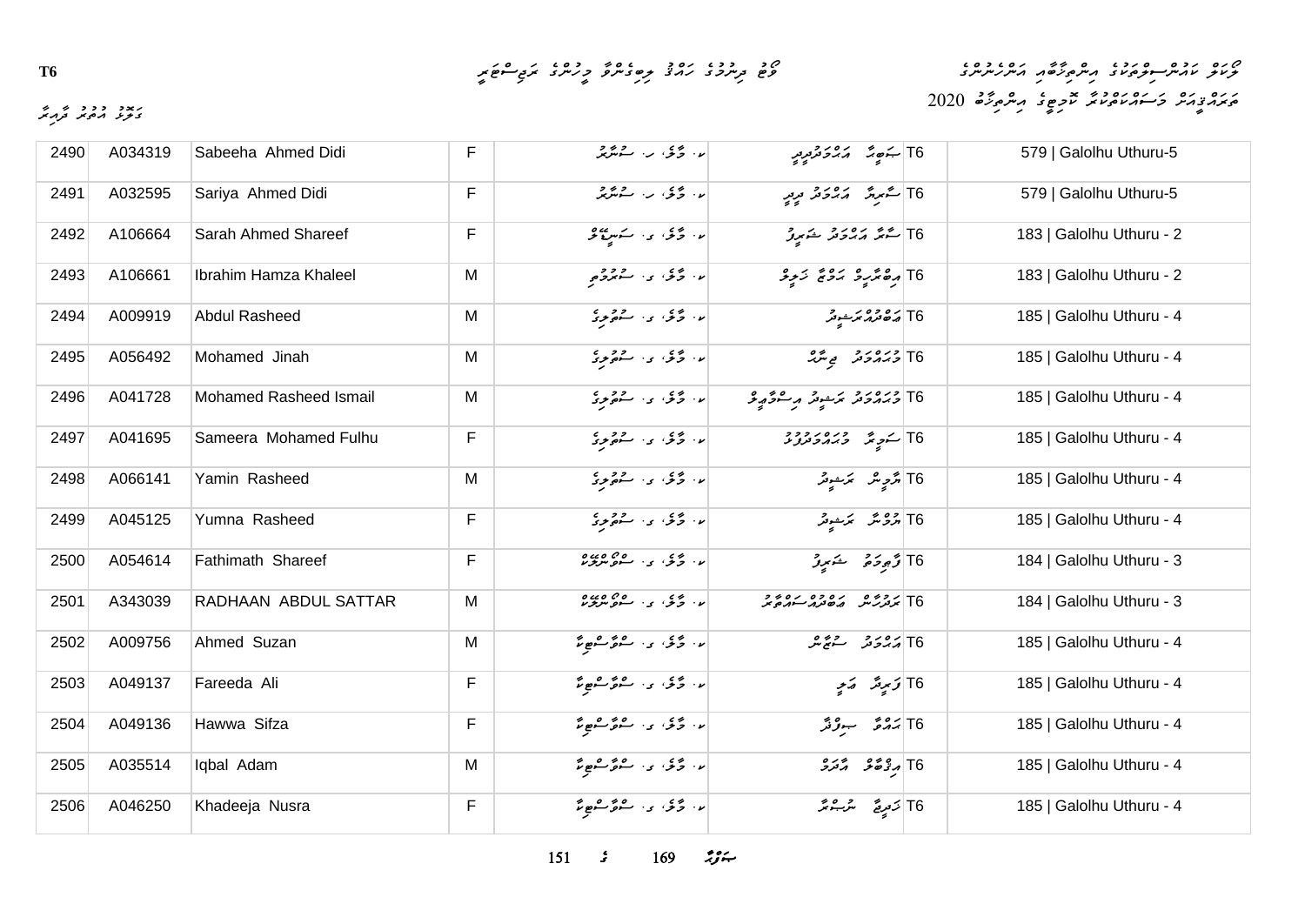*sCw7q7s5w7m< o<n9nOoAw7o< sCq;mAwBoEw7q<m; wBm;vB* م من المسجد المسجد المسجد المسجد المسجد العام 2020<br>مسجد المسجد المسجد المسجد المسجد المسجد المسجد المسجد المسجد ال

| 2507 | A002435 | Mariyam Nizna Adam           | F | $\stackrel{\circ}{\mathcal{L}}\stackrel{\circ}{\mathcal{L}}\stackrel{\circ}{\mathcal{L}}\stackrel{\circ}{\mathcal{L}}\cdots\stackrel{\circ}{\mathcal{L}}\stackrel{\circ}{\mathcal{L}}\stackrel{\circ}{\mathcal{L}}\cdots$  | T6 كەبەر ئەرەپ ئىگە ئەتەر <i>ە</i>                  | 185   Galolhu Uthuru - 4     |
|------|---------|------------------------------|---|----------------------------------------------------------------------------------------------------------------------------------------------------------------------------------------------------------------------------|-----------------------------------------------------|------------------------------|
| 2508 | A158534 | Mariyam Shafa Ziyad          | F | $\overset{\circ}{\mathscr{C}}_2 \overset{\circ}{\mathscr{C}}_3 \overset{\circ}{\mathscr{C}}_2 \overset{\circ}{\mathscr{C}}_3 \overset{\circ}{\mathscr{C}}_4 \overset{\circ}{\mathscr{C}}_5 \overset{\circ}{\mathscr{C}}_6$ | T6 كەيمەكرى شىر <i>ۇ ب</i> ېرگىر                    | 185   Galolhu Uthuru - 4     |
| 2509 | A039729 | Mohamed Ziyad                | M | $\overset{\circ}{\mathscr{C}}_2 \overset{\circ}{\mathscr{C}}_2 \overset{\circ}{\mathscr{C}}_3 \overset{\circ}{\mathscr{C}}_2 \overset{\circ}{\mathscr{C}}_3 \overset{\circ}{\mathscr{C}}_4$                                | T6  <i>ڈیزہ ڈوڈ</i> بے پڑ                           | 185   Galolhu Uthuru - 4     |
| 2510 | A046251 | Niyaza Adam                  | F | $\overset{\circ}{\mathscr{C}}_2 \overset{\circ}{\mathscr{C}}_2 \overset{\circ}{\mathscr{C}}_3 \overset{\circ}{\mathscr{C}}_2 \overset{\circ}{\mathscr{C}}_3 \overset{\circ}{\mathscr{C}}_4$                                | T6 سِرْمَجَ مُرْمَرْدُ                              | 185   Galolhu Uthuru - 4     |
| 2511 | A164730 | Aminath Naza                 | F | لا د څخه د له شوشته                                                                                                                                                                                                        | T6 م <i>ُّوِسَعْهِ مَنْ</i> حٌ                      | 460   Srilanka / Colombo - 1 |
| 2512 | A330043 | Aminath Saany Naseer         | F | لا د څخه د شوشه                                                                                                                                                                                                            | T6 أَمُّ حِسَمَةً ۖ مُّ سٍ سَرَ-بِهِ مُّ            | 184   Galolhu Uthuru - 3     |
| 2513 | A099956 | Ibrahim Kashif Naseer        | M | $\mathcal{L} \rightarrow \mathcal{L}$ لا، دې کلی دی اسکولوندی $\mathcal{L}$                                                                                                                                                | T6 <sub>م</sub> ەنگرىرى ئاھور ئىرلىرىم              | 184   Galolhu Uthuru - 3     |
| 2514 | A120373 | Ivan Nazim Naseer            | M | لا د څخه د لشومند                                                                                                                                                                                                          | T6 <sub>م</sub> ومَّدْ مَّهوْ مَن <sub>ْ</sub> بِرْ | 184   Galolhu Uthuru - 3     |
| 2515 | A097164 | <b>Mohamed Mazhar Naseer</b> | M | $\mathcal{L} \rightarrow \mathcal{L}$ لا، دې کلی دی اسکولوندی $\mathcal{L}$                                                                                                                                                |                                                     | 184   Galolhu Uthuru - 3     |
| 2516 | A047640 | Muneera Hussain              | F | لا د څخه د لشومند                                                                                                                                                                                                          | T6  3سرپر پر <i>شم</i> رپر                          | 184   Galolhu Uthuru - 3     |
| 2517 | A301605 | Nazim Naseer                 | M | لا د څخه د لشومند                                                                                                                                                                                                          | T6 مُتَّفِرة - مَرْسِوْمُر                          | 184   Galolhu Uthuru - 3     |
| 2518 | A026894 | Shuaib Naseer                | M | لا د څخه د لشومند                                                                                                                                                                                                          | T6 ش <i>ەمەھ سەبى</i> ر                             | 184   Galolhu Uthuru - 3     |
| 2519 | A039733 | Ahmed Shifaan Thowfeequ      | M | الاء الحكى الراد المحافر                                                                                                                                                                                                   | T6 <i>גُرُوَنْدَ</i> حَب <i>ِّرْ مَرْ دُرِيْرَ</i>  | 182   Galolhu Uthuru - 1     |
| 2520 | A042059 | Suraiyya Ahmed               | F | ىر، ئۇنى سەس ئىچ                                                                                                                                                                                                           | T6 فو <i>تره. بم. دو</i> ر                          | 182   Galolhu Uthuru - 1     |
| 2521 | A154395 | <b>Ahmed Alsan Amir</b>      | M | لا د څخه له څمکړه کل                                                                                                                                                                                                       | T6 <i>ړېږي روسکر مځ</i> وبر                         | 579   Galolhu Uthuru-5       |
| 2522 | A048451 | Aminath Neefeen Amir         | F | ، دَبَّى را غَيَرْسُمَّ                                                                                                                                                                                                    | T6 <i>مُوسَعُ سِدٍ مُّ</i> مُُوسُ                   | 579   Galolhu Uthuru-5       |
| 2523 | A055589 | Aishath Nizar                | F | $288 - 35$                                                                                                                                                                                                                 | T6 م <i>مَّدِ شَهُمَّة سِيَّةٌ مَ</i> رْ            | 182   Galolhu Uthuru - 1     |

*152 sC 169 nNw?mS*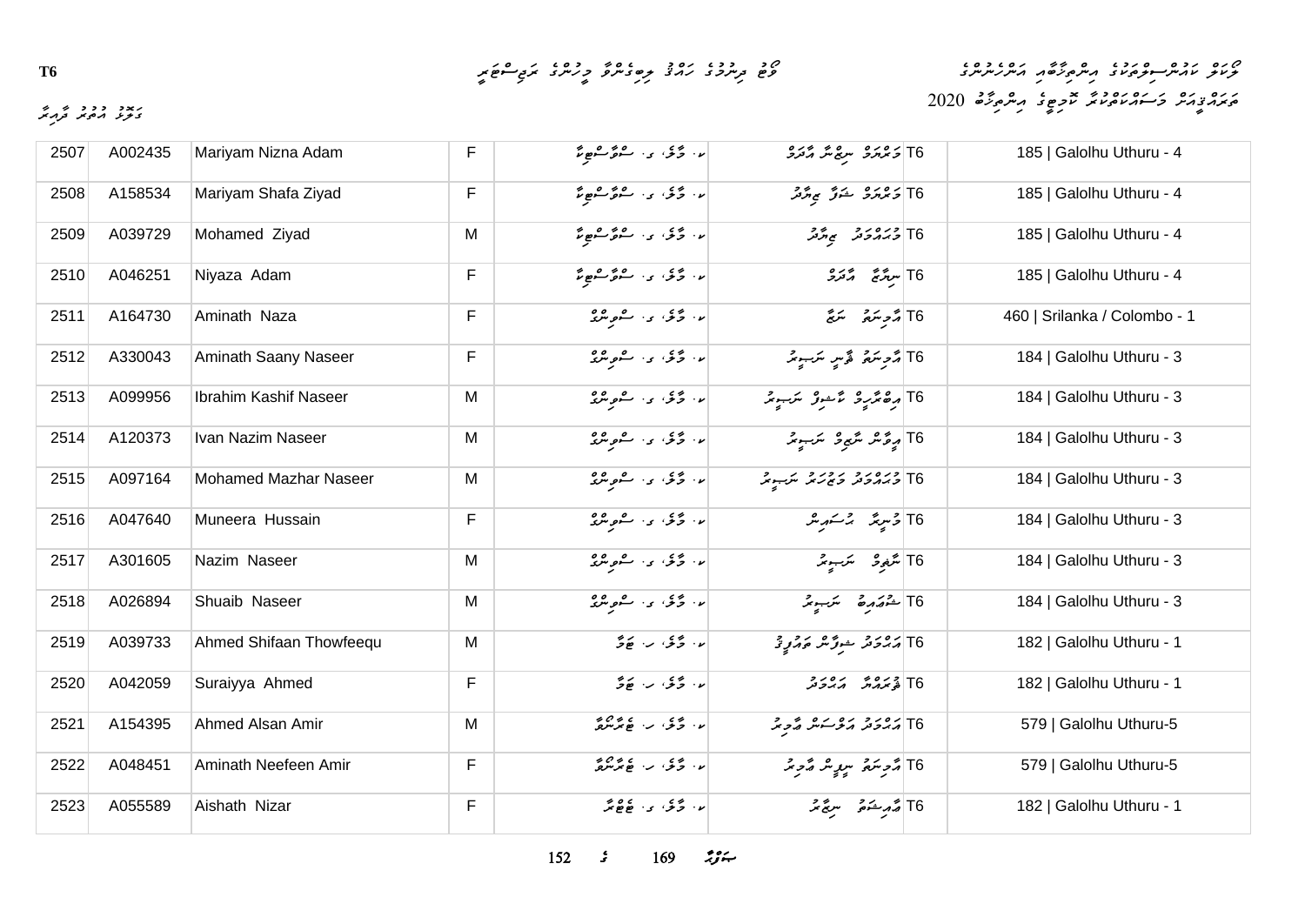*sCw7q7s5w7m< o<n9nOoAw7o< sCq;mAwBoEw7q<m; wBm;vB* م من المرة المرة المرة المرجع المرجع في المركبة 2020<br>مجم*د المريض المربوط المربع المرجع في المراجع المركبة* 

| ريده دوه و.<br>ديونز مهمد ترميز |  |
|---------------------------------|--|
|                                 |  |

| 2524 | A055596 | Khadheeja Nizar                | F           | ىر، ئۇنى، ئۇغۇنگە                                                                                            | T6 كَعْرِيعٌ مِنْ يُحْمَدُ                                                                                                                                                                                                                                                                                                                                                                                                                                                                         | 182   Galolhu Uthuru - 1 |
|------|---------|--------------------------------|-------------|--------------------------------------------------------------------------------------------------------------|----------------------------------------------------------------------------------------------------------------------------------------------------------------------------------------------------------------------------------------------------------------------------------------------------------------------------------------------------------------------------------------------------------------------------------------------------------------------------------------------------|--------------------------|
| 2525 | A053456 | Niuma Nizar                    | F           | $288 - 35$                                                                                                   | T6 س <i>مہُ ڈ</i> سرنج تمہ                                                                                                                                                                                                                                                                                                                                                                                                                                                                         | 182   Galolhu Uthuru - 1 |
| 2526 | A365153 | Sameera Lujain Rafeeu          | F           | $x = \frac{3}{2}$                                                                                            | T6 س <i>َوِيدٌ وُق<sub>ا</sub>مِيدٌ مَرْدٍ مُ</i>                                                                                                                                                                                                                                                                                                                                                                                                                                                  | 182   Galolhu Uthuru - 1 |
| 2527 | A064628 | Aminath Rasheeda               | $\mathsf F$ | سائد محمد میں محمد میں محمد میں محمد اللہ میں محمد میں محمد اللہ میں محمد میں محمد اللہ میں اللہ میں اللہ می | T6 مُجِسَعُ مَنْ مَنْ مِنْ                                                                                                                                                                                                                                                                                                                                                                                                                                                                         | 183   Galolhu Uthuru - 2 |
| 2528 | A158854 | Mariyam Thaaa                  | F           | لا د گانگان گالبرگ                                                                                           | T6 كەبەر <i>ە</i> بۇرگە                                                                                                                                                                                                                                                                                                                                                                                                                                                                            | 183   Galolhu Uthuru - 2 |
| 2529 | A158856 | Thalhath Faiz                  | F           | لا، ئۇقى بەر ئۇس ئى                                                                                          | T6 <i>پُوتِرَ ۾ وُ</i> مِيَ                                                                                                                                                                                                                                                                                                                                                                                                                                                                        | 183   Galolhu Uthuru - 2 |
| 2530 | A012064 | Mohamed Thaufeeg               | M           | ىد، بۇيى، بەر بۇيتر                                                                                          | T6 <i>ڊُبَہُ جو پاڻو ٿو ٿو</i>                                                                                                                                                                                                                                                                                                                                                                                                                                                                     | 183   Galolhu Uthuru - 2 |
| 2531 | A322904 | Aishath Meheruban Abdul Gayoom | $\mathsf F$ |                                                                                                              | $\mathcal{L}_{\mathcal{P}}\left[\begin{array}{cc} \mathcal{L}_{\mathcal{P}} & \mathcal{L}_{\mathcal{P}} & \mathcal{L}_{\mathcal{P}} & \mathcal{L}_{\mathcal{P}} & \mathcal{L}_{\mathcal{P}} & \mathcal{L}_{\mathcal{P}} \\ \mathcal{L}_{\mathcal{P}} & \mathcal{L}_{\mathcal{P}} & \mathcal{L}_{\mathcal{P}} & \mathcal{L}_{\mathcal{P}} & \mathcal{L}_{\mathcal{P}} & \mathcal{L}_{\mathcal{P}} & \mathcal{L}_{\mathcal{P}} & \mathcal{L}_{\mathcal{P}} & \mathcal{L}_{\mathcal{P}} \end{array}\$ | 183   Galolhu Uthuru - 2 |
| 2532 | A096769 | Fathmath Zuhurubaan            | $\mathsf F$ | لا د گرگان کار می کنده درگر                                                                                  | T6 ژُم <i>ود و دوم م</i>                                                                                                                                                                                                                                                                                                                                                                                                                                                                           | 183   Galolhu Uthuru - 2 |
| 2533 | A042431 | Niuma Ahmed Gasim              | F           | $\mathcal{L}(\mathcal{L}) = \mathcal{L}(\mathcal{L})$ لار د کارواژگر                                         | T6 سم <i>م</i> محمد المسلم المسلم المسلم المسلم المسلم المسلم المسلم المسلم المسلم المسلم المسلم المسلم المسلم المسلم                                                                                                                                                                                                                                                                                                                                                                              | 183   Galolhu Uthuru - 2 |
| 2534 | A355225 | Ahmed Ashraf                   | M           | ر، د دې ر، وورونې                                                                                            | T6 <i>גُ.ژدَنْ پَ</i> ـُّمُ <i>رُوْ</i>                                                                                                                                                                                                                                                                                                                                                                                                                                                            | 182   Galolhu Uthuru - 1 |
| 2535 | A341851 | Aishath Liwaza Ali             | F           | ر، د څخه ر، ه مرمز                                                                                           | T6 مُەمِسَىمْ مِرَةٌ مَىمِ                                                                                                                                                                                                                                                                                                                                                                                                                                                                         | 182   Galolhu Uthuru - 1 |
| 2536 | A238242 | Aminath Hamdha Ali             | F           | ر، دمجنۍ ر، څو <i>م</i> رمز                                                                                  | T6 مُ <i>وِ سَمَعُ بَرَ</i> وْمَّرَ م <i>َ وِ</i>                                                                                                                                                                                                                                                                                                                                                                                                                                                  | 182   Galolhu Uthuru - 1 |
| 2537 | A053555 | Fathimath Rasheeda             | F           | ر، دمجي ر، مي دمو                                                                                            | T6 <i>وَّج</i> وحَۃُ کَمَسْوِمَّرُ                                                                                                                                                                                                                                                                                                                                                                                                                                                                 | 182   Galolhu Uthuru - 1 |
| 2538 | A341852 | Ibrahim Yamin Ali              | M           | ر، د څو، ر، <sub>م</sub> ولاړنې                                                                              | T6 <sub>م</sub> ِر <i>ونُدُرٍ وَ مُ</i> َرِيْد <i>ُ مَ</i> رِ                                                                                                                                                                                                                                                                                                                                                                                                                                      | 182   Galolhu Uthuru - 1 |
| 2539 | A341850 | <b>Mohamed Fathih Ali</b>      | M           | پارستخوان المادور دي.<br>  پارستخوان الماد المادور دي.                                                       | T6 دُبَرُودَ وُمِرٌ مَرِ                                                                                                                                                                                                                                                                                                                                                                                                                                                                           | 182   Galolhu Uthuru - 1 |
| 2540 | A076352 | Abdul Hameed Hassan            | M           | الا د د د الله د مونوکولو                                                                                    | T6 <i>ړُیونژوِيزوِيز برَڪنر</i>                                                                                                                                                                                                                                                                                                                                                                                                                                                                    | 182   Galolhu Uthuru - 1 |

**153** *s* **169** *if*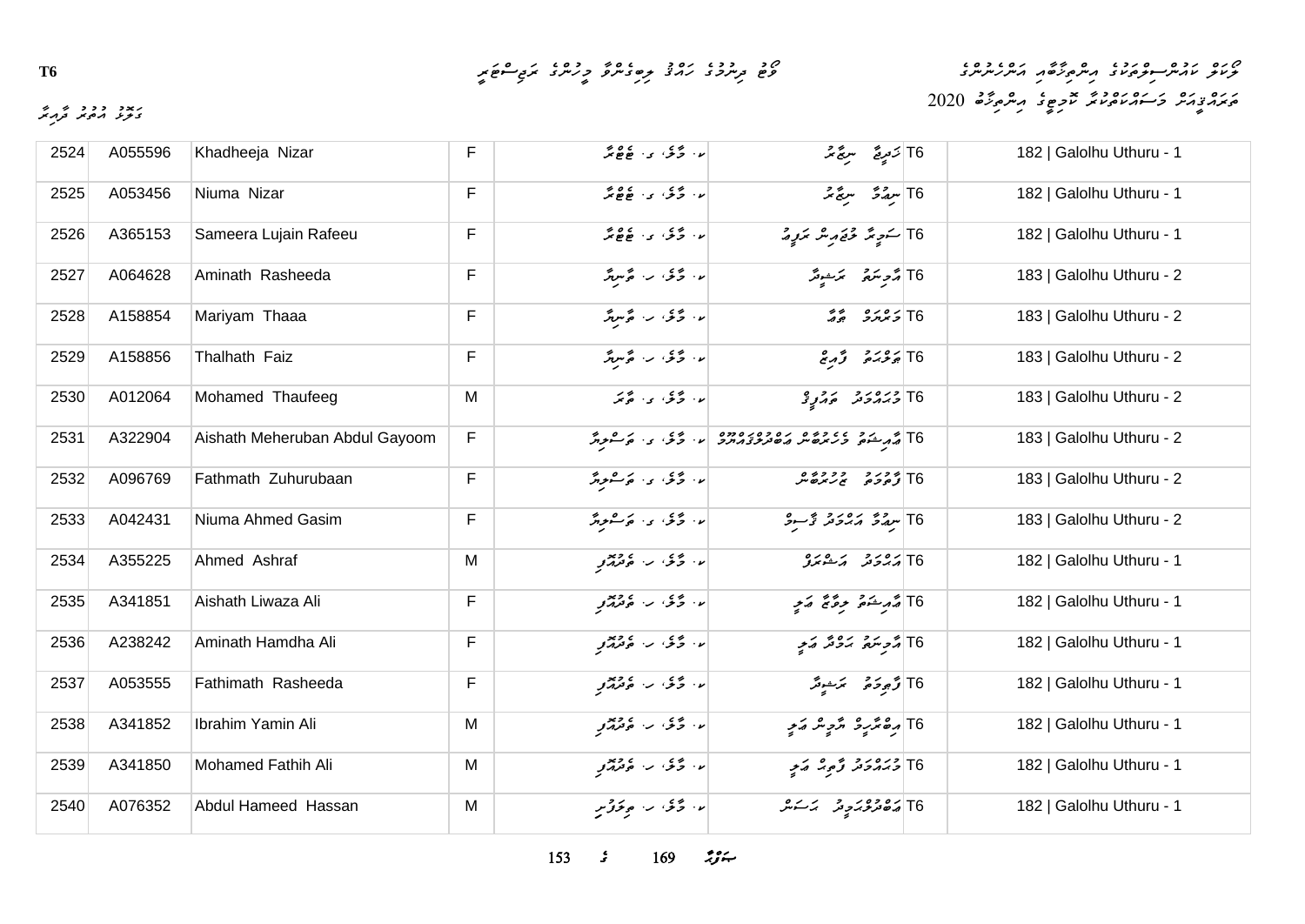*sCw7q7s5w7m< o<n9nOoAw7o< sCq;mAwBoEw7q<m; wBm;vB 2020*<br>*په پوهر وسوډيرونو لومو د موجو د مرمونه* 2020

| 2541 | A152784 | Hussain Sawaadh           | M           | الا د څخه له موتوکيو           | T6 يُرْسَمَ مِيْشْ مَسْتَوَفَّر                                       | 182   Galolhu Uthuru - 1     |
|------|---------|---------------------------|-------------|--------------------------------|-----------------------------------------------------------------------|------------------------------|
| 2542 | A046486 | Mohamed Waheed Hassan     | M           | الا . د څو لار المونوکولولو    | T6 <i>ويرورو بريتر برسكر</i>                                          | 182   Galolhu Uthuru - 1     |
| 2543 | A056897 | Visam Latheef             | M           | ما د څخه را موځوتونو           | 76 م <i>وسگر</i> گ قر <i>ېږو</i> گر                                   | 460   Srilanka / Colombo - 1 |
| 2544 | A333921 | Yoosuf Visam Latheef      | M           | ما د څخه را موځونور            | T6 پژىنز <sub>م</sub> ېشۇ خ <sub>ىجۇ</sub> ر                          | 460   Srilanka / Colombo - 1 |
| 2545 | A059238 | Aboobakur Jauhary         | M           | لا د څخه د هم په کام شمېر      | T6 مُصْحَدٍ مَدْ مَمْرَ مَرِ                                          | 184   Galolhu Uthuru - 3     |
| 2546 | A066198 | Aishath Jooliya           | F           | لا ئەقتى ئەرەپىتى ھەركىسى      | T6 مُصِنْعَة فَيُحِيَّزُ                                              | 184   Galolhu Uthuru - 3     |
| 2547 | A339620 | Aishath Lamha Thohir      | F           | لا د څخه د هم په ده سمبر       | T6 مەم شەم ئىقىدى ئەرىتىلىكى ئىقىدىن                                  | 184   Galolhu Uthuru - 3     |
| 2548 | A022729 | Aminath Shifza            | $\mathsf F$ | لا د د د کار د کار د کار د کند | T6 مُرْحِسَمُ مُ سُورٌ مُحَ                                           | 184   Galolhu Uthuru - 3     |
| 2549 | A106905 | Azfar Aboobakuru          | M           | ۱۰ دی. د ، هم مره مهم          | $72222$ $-225$                                                        | 184   Galolhu Uthuru - 3     |
| 2550 | A254052 | Fathimath Muna            | $\mathsf F$ | لا د څخه د هم پره شمېر         | T6 <i>وُجِ دَيْرَ</i> دَيْرَ                                          | 184   Galolhu Uthuru - 3     |
| 2551 | A000731 | Ismail Ziyadh             | M           | لا د د د کار د کار د کار د کند | T6 <sub>م</sub> رشۇ <sub>م</sub> و پەر <i>ۇ</i> ر                     | 184   Galolhu Uthuru - 3     |
| 2552 | A085138 | Mariyam Minha             | F           | لا ئەقتى ئەرەپىتى ھەركىسى      | T6 <i>وَ بُرْمَرْدْ وِ مُرْبُّ</i>                                    | 184   Galolhu Uthuru - 3     |
| 2553 | A339474 | Mohamed Mubeen            | M           | لا ئەقتى ئەرەپىتى ھەركىسى      | T6 <i>جُهُدُونَدُ</i> وَصِعْر                                         | 184   Galolhu Uthuru - 3     |
| 2554 | A063102 | Dr. Asma Ibrahim Sulaiman | F           | د څو د په دوه                  | T6 <i>مَ</i> ــْرَ مِعْمَرِ وَ تَنْزَرِدْ مَدَ<br>بره پر د<br>٤ نو عر | 185   Galolhu Uthuru - 4     |
| 2555 | A350552 | Haleemath Baan Mausoom    | $\mathsf F$ | لار څخه د اودونو               | T6 يَر <i>وِّدُو هُ</i> مَّر <i>دَوْ</i> سُرَدُ                       | 185   Galolhu Uthuru - 4     |
| 2556 | A043118 | Ibrahim Ali               | M           | ر وي.<br>د گرگ د هجوم          | T6 <sub>م</sub> ەتزى <sub>ر</sub> و كىمىي                             | 185   Galolhu Uthuru - 4     |

ر **x و c c c c c c c c c c c c c c c**<br>*E <del>c c</del> c c c c c c c c c c c c c* 

*154 s 169 <i>n*<sub>3</sub> *i*<sub>3</sub> *i*<sub>3</sub> *i*<sub>3</sub> *i*<sub>3</sub> *i*<sub>3</sub> *i*<sub>3</sub> *i*<sub>3</sub> *i*<sub>3</sub> *i*<sub>3</sub> *i*<sub>3</sub> *i*<sub>3</sub> *i*<sub>3</sub> *i*<sub>3</sub> *i*<sub>3</sub> *i*<sub>3</sub> *i*<sub>3</sub> *i*<sub>3</sub> *i*<sub>3</sub> *i*<sub>3</sub> *i*<sub>3</sub> *i*<sub>3</sub> *i*<sub>3</sub> *i*<sub>3</sub> *i*<sub>3</sub> *i*<sub>3</sub> *i*<sub>3</sub> *i*<sub>3</sub> *i*<sub>3</sub> *i*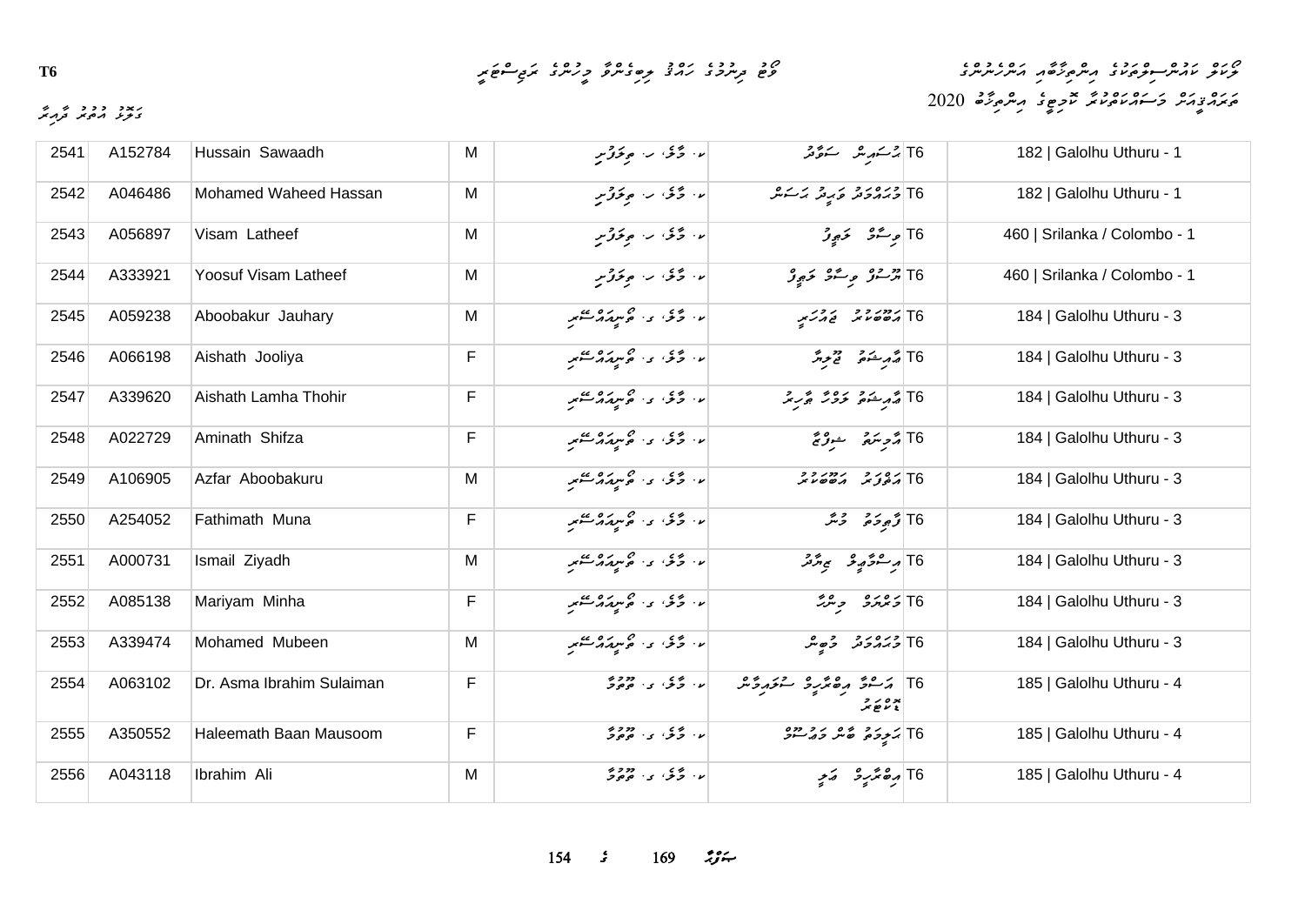*sCw7q7s5w7m< o<n9nOoAw7o< sCq;mAwBoEw7q<m; wBm;vB* م من المرة المرة المرة المرجع المرجع في المركبة 2020<br>مجم*د المريض المربوط المربع المرجع في المراجع المركبة* 

|  | ى يو د مەس ترمىر |
|--|------------------|

| 2557 | A347526 | Mashaar Ibrahim          | M           | لا د څو، د اوه ده          | T6  كَسْتَمْرَ مِنْ مُرْكَبِرْد           | 185   Galolhu Uthuru - 4          |
|------|---------|--------------------------|-------------|----------------------------|-------------------------------------------|-----------------------------------|
| 2558 | A064953 | Mausoom Ali              | M           | ر، وی ی. دوه<br>را، وی     | T6 كەن يەھىيە بىر ئەرىپە                  | 185   Galolhu Uthuru - 4          |
| 2559 | A335593 | Meefa Ibrahim            | F           | ر وي د ووه<br>رو گون د موک | T6 <i>جِرْدُ مِـھُنَّرِ وُ</i>            | 185   Galolhu Uthuru - 4          |
| 2560 | A303995 | Minvaal Ibrahim          | M           | ر، وی ی. دوه<br>را، وی     | T6  <i>جِسْعُوْ مِعْبُرِ و</i> ُ          | 185   Galolhu Uthuru - 4          |
| 2561 | A062514 | Sama Ibrahim             | F           | لا د څو، د په دوه          | T6 سَرَدَ م <i>ِ ه</i> ُ بَرِدْ           | 666   Kagi Maldives Spa Island -1 |
| 2562 | A067775 | Fathimath Afiya          | F           | لا د محكي را محمد خرم ه ه  | T6 <i>وَّجِ حَمَّ</i> م <i>ُّوبِّرٌ</i>   | 185   Galolhu Uthuru - 4          |
| 2563 | A033669 | Aishath Rashfa           | F           | الا ومحوات وللمر           | T6 م <i>ەمبىئىق مەشۇ</i> گە               | 579   Galolhu Uthuru-5            |
| 2564 | A033668 | Aminath Nazra            | F           | الا د محمد المال المحمد    | T6 مُرْحِبَهُ مَنْ يَحْمَدُ               | 579   Galolhu Uthuru-5            |
| 2565 | A034445 | Fathimath Nadiya Hussain | $\mathsf F$ | الا ومحوات وللمر           | T6 <i>وُمِودَة مُرْمَدِةً بِرُسَوِيدٌ</i> | 579   Galolhu Uthuru-5            |
| 2566 | A033633 | Haseena Ali              | F           | الا المحكى المالم مهرس     | T6   يزيب <i>قرمي</i>                     | 579   Galolhu Uthuru-5            |
| 2567 | A033670 | Khadeeja Noora           | F           | لا، دَ کَ را می مریز       | T6 كَتَعْرِيقٌ مِسْرَبٌدً                 | 579   Galolhu Uthuru-5            |
| 2568 | A033671 | Mariyam Humra            | F           | الا د محكم الله محمد       | T6 <i>خ</i> م پرو پروتر                   | 579   Galolhu Uthuru-5            |
| 2569 | A060275 | Nashid Hussain           | M           | الا ومحوات وللمر           | T6 بٹر شونڈ کے سک <i>ر ب</i> گر           | 579   Galolhu Uthuru-5            |
| 2570 | A042578 | Rasheeda Ali             | F           | الاء محكى الماد محمومة     | T6 <i>مَرْحومٌ مَ</i> حٍ                  | 67   Sh. Funadhoo - 1             |
| 2571 | A000523 | Abdulla Ashraf           | M           | لا د څو د ځ بوه            | T6 مَرْدُوْرَاللّه مَرْشَ <i>عَرُوْ</i>   | 184   Galolhu Uthuru - 3          |
| 2572 | A036979 | Ahmed Yasir              | M           | ر، ۇكى، يەسىم بولۇم        | T6 كەبرى قرىسىز                           | 184   Galolhu Uthuru - 3          |
| 2573 | A050124 | Aishath Muna             | F           | ر، ۇكى، يەن مەدەرە         | T6 <i>مُگرِيحَمْۃ دُنگ</i> ر              | 184   Galolhu Uthuru - 3          |

 $155$  *s*  $169$  *if*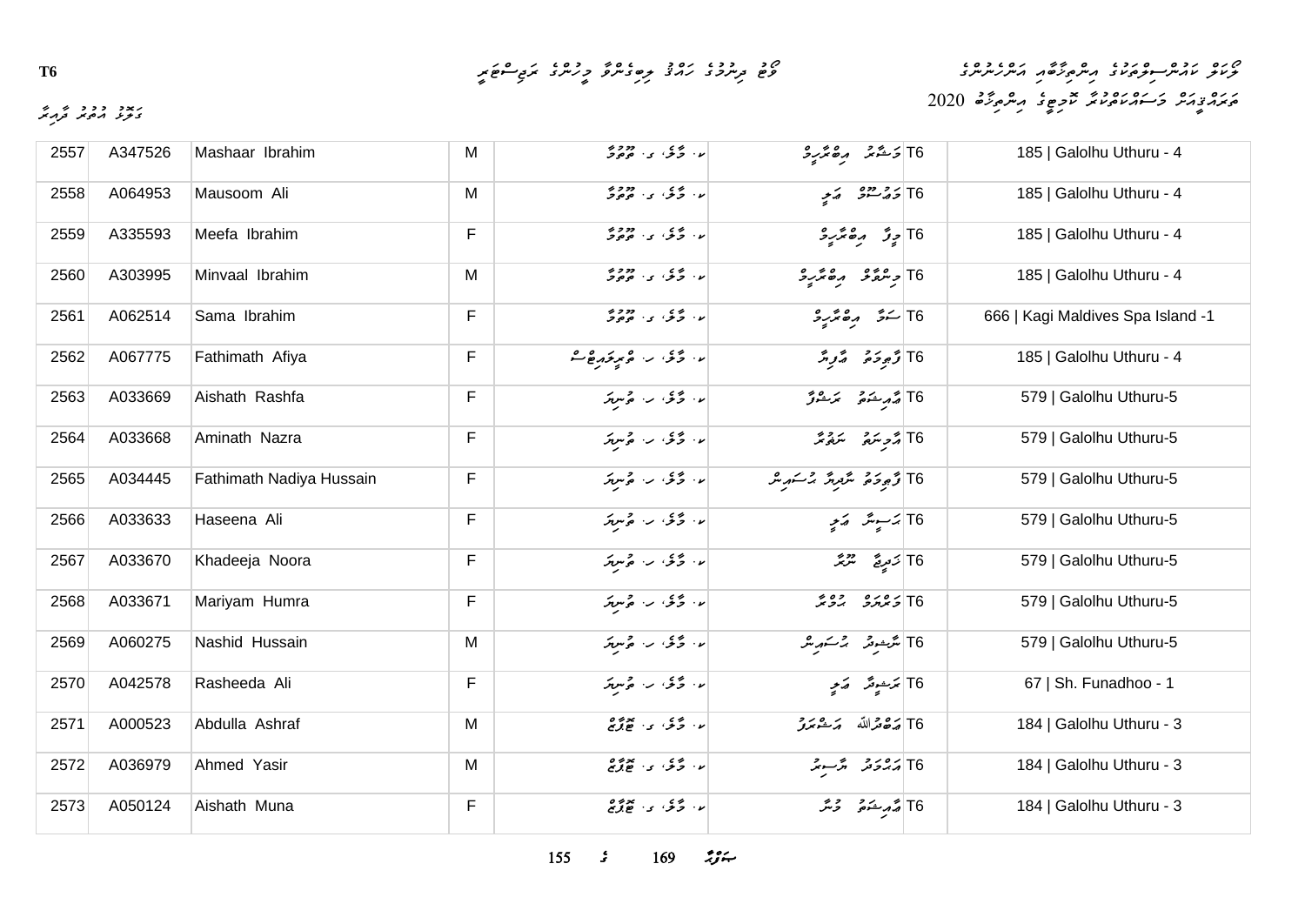*sCw7q7s5w7m< o<n9nOoAw7o< sCq;mAwBoEw7q<m; wBm;vB* م من المسجد المسجد المسجد المسجد المسجد العام 2020<br>مسجد المسجد المسجد المسجد المسجد المسجد المسجد المسجد المسجد ال

# *n8o<n@ q8qAq< q:uBmC*

| 2574 | A000524 | Ali Muaz                | M           | ىر، ئۇنۇ، يەر ئەيۇمى             | T6 <i>ڇُجِ - جُهُوْ</i>           | 184   Galolhu Uthuru - 3 |
|------|---------|-------------------------|-------------|----------------------------------|-----------------------------------|--------------------------|
| 2575 | A337220 | AMINATH LUYOONA MOHAMED | F           | پر گري که خوده                   | T6 مُجِسَع مِهرسُ ويرورو          | 184   Galolhu Uthuru - 3 |
| 2576 | A067852 | Fathimath Huda          | F           | ر، وی ی چوه<br>را، وی            | T6 <i>وَّجِ حَمَّى حَ</i> مَّ     | 184   Galolhu Uthuru - 3 |
| 2577 | A115979 | Ghassan Mohamed         | M           | ر، وی ی جوړه<br>راندن و ځ        | T6 زَرْرٌ شَرْرٌ وَبَرُودُو       | 184   Galolhu Uthuru - 3 |
| 2578 | A115948 | Hammad Mohamed          | M           | ر گري په موځ وه کا               | T6 يُهوَّتر ويهودو                | 184   Galolhu Uthuru - 3 |
| 2579 | A000525 | Hussain Riyaz           | M           | ر، وی ی جوړه<br>راندن و ځ        | T6  پرستمبر مریز میں میں میں م    | 184   Galolhu Uthuru - 3 |
| 2580 | A064118 | Mohamed Gasim           | M           | ر، ۇي پەنغۇچ                     | T6 <i>\$نەمى قىسىۋ</i>            | 184   Galolhu Uthuru - 3 |
| 2581 | A062519 | Nafeesa Mohamed         | F           | ر، ۇي پەنغۇچ                     | T6 <i>سَموِے حمد حمد ح</i> قر     | 184   Galolhu Uthuru - 3 |
| 2582 | A115982 | Nafha Mohamed           | F           | ر گري په موځ وه کا               | T6 يتر <i>و بي ويرودو</i>         | 184   Galolhu Uthuru - 3 |
| 2583 | A054059 | Nisreen Mohamed         | F           | پر گري که خوده                   | T6 سرگرمریٹر ا <i>و جہاد و</i> یر | 184   Galolhu Uthuru - 3 |
| 2584 | A122425 | Ahmed Moosa             | M           | لا په څو، د ه کار ۹۶۵۵           | $23.522$ T6                       | 185   Galolhu Uthuru - 4 |
| 2585 | A304880 | Aishath Ahmed           | F           | ۱۰ دی. د ۱۵۵۰ وره ده             | T6م م مشرقه م م مرکز مر           | 185   Galolhu Uthuru - 4 |
| 2586 | A247731 | Aminath Aboobakuru      | $\mathsf F$ | لا په نمې کې د ۹،۵۵۵ په          | $72222$ $2422$ $16$               | 185   Galolhu Uthuru - 4 |
| 2587 | A304879 | Hussain Ahmed           | M           | ۱۰ د کې یې هم کروه ده            | T6تر <i>سکوینگر میگردین</i> گر    | 185   Galolhu Uthuru - 4 |
| 2588 | A149522 | Mariyam Ahmed           | F           | لا په نمې د هم شوه ده و          | T6 كەبەرە كەرگەرد                 | 185   Galolhu Uthuru - 4 |
| 2589 | A149517 | Mohamed Ahmed           | M           | لا په نمې د هم شوه ده و          | T6 <i>وبروبرو بروبر</i> و         | 185   Galolhu Uthuru - 4 |
| 2590 | A166750 | Aishath Ifham           | F           | ر، دمجني، ر، ھ <sub>ا</sub> صغرو | T6 <i>مُّهِ شَيْءٍ وِدْرٌوْ</i>   | 579   Galolhu Uthuru-5   |

 $156$  *s*  $\qquad$  *f*  $\qquad$  *n*  $\qquad$  *s*  $\qquad$  *n*  $\qquad$  *n*  $\qquad$  *n*  $\qquad$  *n*  $\qquad$  *n*  $\qquad$  *n*  $\qquad$  *n*  $\qquad$  *n*  $\qquad$  *n*  $\qquad$  *n*  $\qquad$  *n*  $\qquad$  *n*  $\qquad$  *n*  $\qquad$  *n*  $\qquad$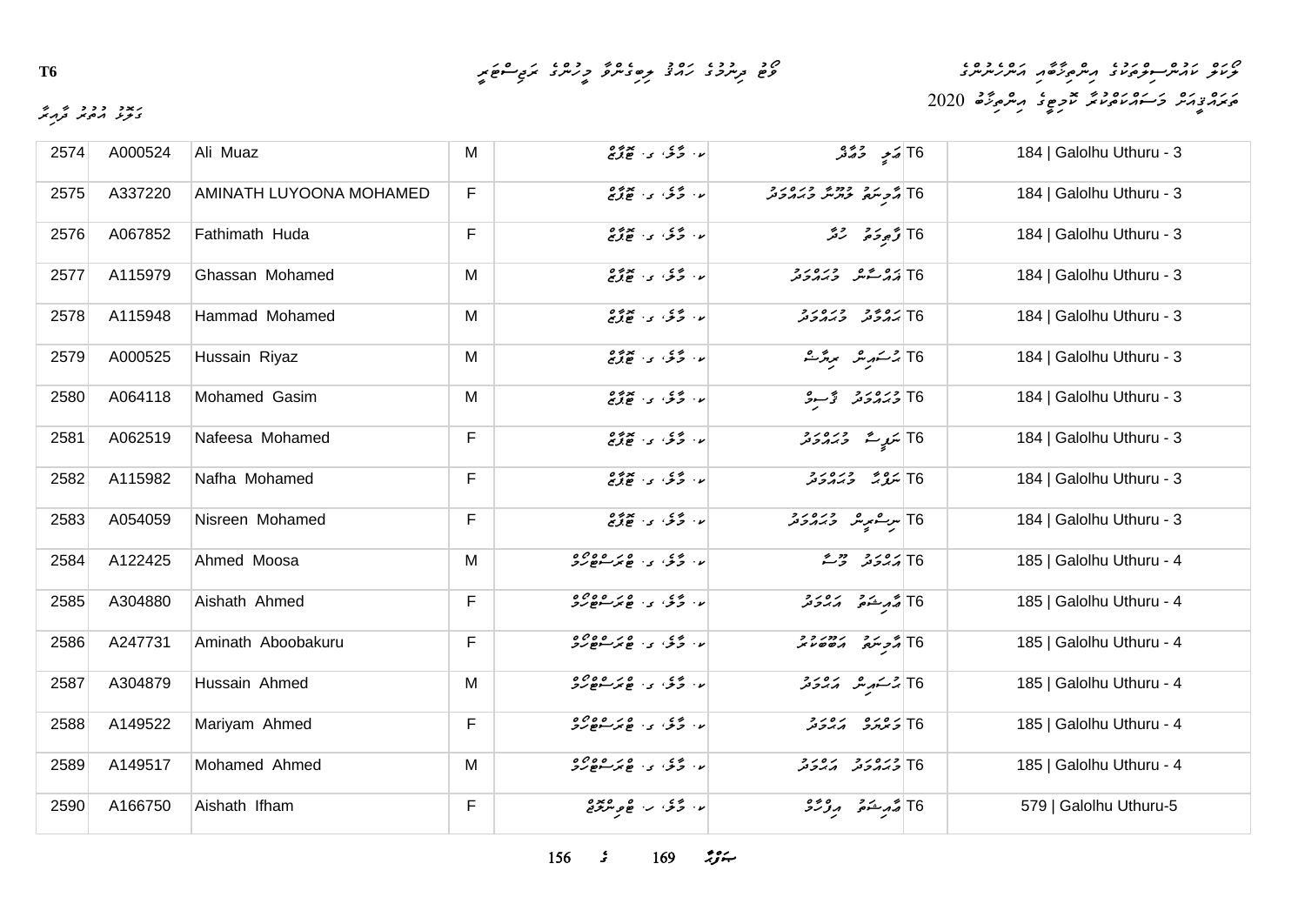*sCw7q7s5w7m< o<n9nOoAw7o< sCq;mAwBoEw7q<m; wBm;vB* م من المسجد المسجد المسجد المسجد المسجد العام 2020<br>مسجد المسجد المسجد المسجد المسجد المسجد المسجد المسجد المسجد ال

| 2591 | A097558 | Fathimath Rasheeda      | $\mathsf F$  | ر، دمجني، ر، ھ <sub>ا</sub> صغرو                                                                     | T6  <i>وُّہِ دَمُ</i> – مَرْسُومُرُ                | 579   Galolhu Uthuru-5       |
|------|---------|-------------------------|--------------|------------------------------------------------------------------------------------------------------|----------------------------------------------------|------------------------------|
| 2592 | A281426 | Hassan Fizal            | M            | ر، دمجني، ر، ھ <sub>ا</sub> صغرو                                                                     | T6 كەس <i>تەنگە</i> بوشى <i>گە</i>                 | 579   Galolhu Uthuru-5       |
| 2593 | A024593 | Hussain Rasheed         | M            | الا المحتى، لا المحافز من مركز من المحدد المحدد المحدد المحدد المحدد المحدد المحدد المحدد المحدد الم | T6 پرسکوپٹر کر <sub>شو</sub> پڑ                    | 579   Galolhu Uthuru-5       |
| 2594 | A150051 | Ibrahim Fuhaid          | M            | لا په نوموړي کې د کالو کله ده کالو                                                                   | T6  م <i>وڭ ئۇرۇ ئىگەن</i> تە                      | 579   Galolhu Uthuru-5       |
| 2595 | A166788 | Mariyam Malaka          | F            | ر، دمجري، ر، ھ <sub>ا</sub> و ميرون                                                                  | T6 كەيمەر ئەرىمىتىسى <i>كەنە</i>                   | 579   Galolhu Uthuru-5       |
| 2596 | A024199 | Mohamed Fayaz           | M            | ر، دمجري، ر، ھ <sub>ا</sub> و ميون                                                                   | T6 <i>ۋېزو دې زېژ</i> شه                           | 579   Galolhu Uthuru-5       |
| 2597 | A128386 | Ali Mukarram Ibrahim    | M            | لار ۇي بى مۇنلۇر                                                                                     | T6 <i>مَرِّدٍ دَنَهُ مَدَّةٍ مِ</i> هْتَرِيْدِ     | 185   Galolhu Uthuru - 4     |
| 2598 | A001410 | Nasima Shiham           | F            | لار ۇي بى مۇنلۇر                                                                                     | T6 مُرْسِوءٌ ش <i>ِردٌ</i> \$                      | 185   Galolhu Uthuru - 4     |
| 2599 | A165302 | Abdulla Nahil Mohamed   | M            | لا د څخه د امرونکره پس                                                                               | T6 كَرَّةْ مَرَّاللَّهُ مُدَّرَّةً وَبَرْدَوَمَرَ  | 183   Galolhu Uthuru - 2     |
| 2600 | A097564 | Ahmed Hamdhaan Mohamed  | M            | لا د څخه د امرونکوس                                                                                  | T6 <i>ב</i> . <i>ב</i> כנ <i>ר, בפנים בב</i> מכנים | 183   Galolhu Uthuru - 2     |
| 2601 | A059508 | Aishath Ali             | F            | لار دمچې کې مرکز مرغ مېر                                                                             | T6 مُرشَعْرِ مَعِ                                  | 460   Srilanka / Colombo - 1 |
| 2602 | A352116 | Ali Yameen Mohamed      | M            | لا د څخه د امرونکره کل                                                                               | T6 كمبر مركبه وبروبرد و <i>بر</i>                  | 183   Galolhu Uthuru - 2     |
| 2603 | A352117 | Fathimath Sana Mohamed  | F            | لا د څخه د امروسموس                                                                                  | T6 أَوَّجِوَدَ مَنْ سَنَّسَ وَبَرَوْدَ قَرْ        | 183   Galolhu Uthuru - 2     |
| 2604 | A149726 | Hassan Yaamin Mohamed   | M            | لا د څخه د امروسموس                                                                                  | T6   يَرْسَسْ مُرَّحِسْ وَبَرْمُ وَسَ              | 460   Srilanka / Colombo - 1 |
| 2605 | A068668 | Ahmed Muaz              | M            | لار محتى الرائد مركبترين في                                                                          | T6 <i>ټرې پېر د څو</i>                             | 182   Galolhu Uthuru - 1     |
| 2606 | A081499 | <b>FATHIMATH JULIYA</b> | F            | لا د څخه له م کرمري                                                                                  | T6 رَّج <i>وحَ</i> جَمَع مِعَرَّ                   | 182   Galolhu Uthuru - 1     |
| 2607 | A334395 | Mariyam Janan Hashim    | $\mathsf{F}$ | الاستخرى الرائد مكاندر كالحارث                                                                       | T6 كەبۇر <i>ۇ   يا ئۇنگە گەخ</i> و                 | 182   Galolhu Uthuru - 1     |

# ر **x و c c c c c c c c c c c c c c c**<br>*E <del>c c</del> c c c c c c c c c c c c c*

*157 s 169 <i>n*<sub>3</sub> *i*<sub>3</sub> *i*<sub>3</sub> *i*<sub>3</sub> *i*<sub>3</sub> *i*<sub>3</sub> *i*<sub>3</sub> *i*<sub>3</sub> *i*<sub>3</sub> *i*<sub>3</sub> *i*<sub>3</sub> *i*<sub>3</sub> *i*<sub>3</sub> *i*<sub>3</sub> *i*<sub>3</sub> *i*<sub>3</sub> *i*<sub>3</sub> *i*<sub>3</sub> *i*<sub>3</sub> *i*<sub>3</sub> *i*<sub>3</sub> *i*<sub>3</sub> *i*<sub>3</sub> *i*<sub>3</sub> *i*<sub>3</sub> *i*<sub>3</sub> *i*<sub>3</sub> *i*<sub>3</sub> *i*<sub>3</sub> *i*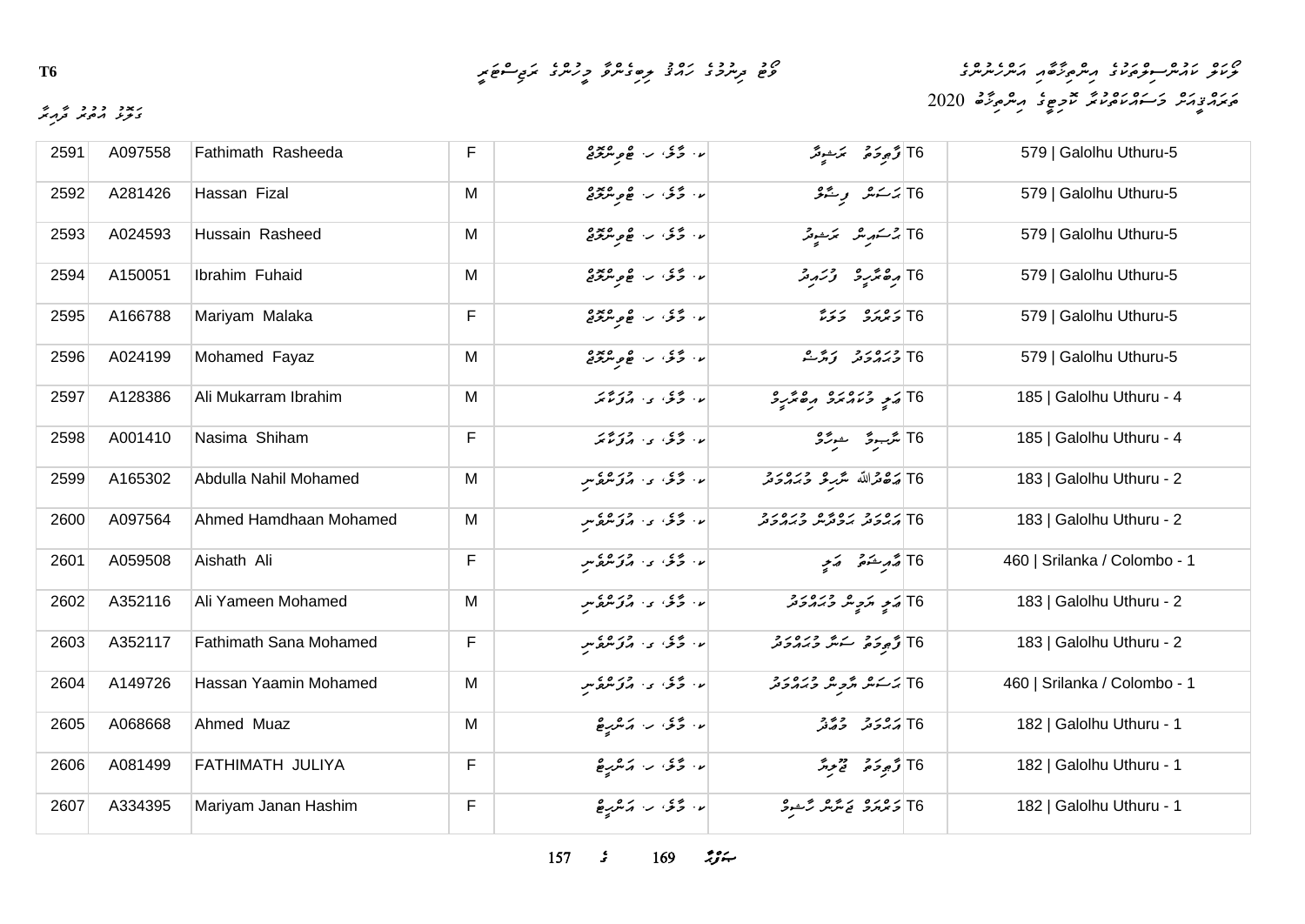*sCw7q7s5w7m< o<n9nOoAw7o< sCq;mAwBoEw7q<m; wBm;vB* م من المرة المرة المرة المرجع المرجع في المركبة 2020<br>مجم*د المريض المربوط المربع المرجع في المراجع المركبة* 

| 2608 | A124811 | Mohamed Amsad          | M | لار دمجني سه بر مرکز ک                                                                                                                                                                                                                                                                                                                                                                                                                                                                                                                                                                                 | T6 ديرە دە بەر ئەر                                       | 182   Galolhu Uthuru - 1     |
|------|---------|------------------------|---|--------------------------------------------------------------------------------------------------------------------------------------------------------------------------------------------------------------------------------------------------------------------------------------------------------------------------------------------------------------------------------------------------------------------------------------------------------------------------------------------------------------------------------------------------------------------------------------------------------|----------------------------------------------------------|------------------------------|
| 2609 | A138910 | Zareena Ahmed          | F | لا د څخه له م کرمرغ                                                                                                                                                                                                                                                                                                                                                                                                                                                                                                                                                                                    | T6 ى <sub>ج مې</sub> ىگە كەبرى قىر                       | 182   Galolhu Uthuru - 1     |
| 2610 | A167078 | Fathimath Hamdha       | F | ر، وګڼ ی مقومت                                                                                                                                                                                                                                                                                                                                                                                                                                                                                                                                                                                         | T6 <i>وُّجِوَدُوْ</i> بَرَوْتَرُ                         | 182   Galolhu Uthuru - 1     |
| 2611 | A167077 | Mohamed Hamdhoon       | M | لاستخري المستحرج والمحافية                                                                                                                                                                                                                                                                                                                                                                                                                                                                                                                                                                             | T6 <i>وبروبرو برووده</i>                                 | 182   Galolhu Uthuru - 1     |
| 2612 | A056949 | Rugiyya Waheeda        | F | ۱۰ وګې ی همچون                                                                                                                                                                                                                                                                                                                                                                                                                                                                                                                                                                                         | T6 <i>بڭ<sub>ۇ</sub>م</i> ىگە قەب <sub>ى</sub> قە        | 182   Galolhu Uthuru - 1     |
| 2613 | A046370 | Ali Khaleel            | M | ۱۰ د د د ده ده ده ش                                                                                                                                                                                                                                                                                                                                                                                                                                                                                                                                                                                    | T6  کی تی تی تی شرید<br>معالم <i>ت</i> ی تیم تیم تیم تیم | 183   Galolhu Uthuru - 2     |
| 2614 | A058277 | Ahmed Khaleel          | M | لا د څو، د اوه ده                                                                                                                                                                                                                                                                                                                                                                                                                                                                                                                                                                                      | T6  پَرْدُوَنْرَ کَمَعِ وَ                               | 183   Galolhu Uthuru - 2     |
| 2615 | A043705 | Aishath Khaleel        | F | ر وه ده ده ده ده ده در د                                                                                                                                                                                                                                                                                                                                                                                                                                                                                                                                                                               | T6 م <i>ۇم ھۇم ئۇچ</i> ۇ                                 | 183   Galolhu Uthuru - 2     |
| 2616 | A122803 | Dhiyana Abdul Wahhab   | F | ر، دې ي. دوه ده<br>پن د کې ي. ماموندي                                                                                                                                                                                                                                                                                                                                                                                                                                                                                                                                                                  | T6 درگرمگر بره وه بره بود                                | 183   Galolhu Uthuru - 2     |
| 2617 | A166253 | Fathimath Uzma Khaleel | F |                                                                                                                                                                                                                                                                                                                                                                                                                                                                                                                                                                                                        | T6 <i>وُجِودَة ح</i> جوءٌ رَ <sub>ّحِ</sub> وْ           | 183   Galolhu Uthuru - 2     |
| 2618 | A166252 | Mariyam Eefa Khaleel   | F |                                                                                                                                                                                                                                                                                                                                                                                                                                                                                                                                                                                                        | T6 كەيمەنى ب <sub>و</sub> رٌ ئەرٍىگ                      | 183   Galolhu Uthuru - 2     |
| 2619 | A056446 | Mohamed Khaleel        | M | $545799 - 559 - 4$                                                                                                                                                                                                                                                                                                                                                                                                                                                                                                                                                                                     | T6 <i>\$نە\$ى دَوِ\$</i>                                 | 183   Galolhu Uthuru - 2     |
| 2620 | A011860 | Ali Shareef            | M | ىر، ئۇنى يەر ئۇنجە                                                                                                                                                                                                                                                                                                                                                                                                                                                                                                                                                                                     | T6 <i>ڇَڄِ شَمِرِڙ</i> َ                                 | 183   Galolhu Uthuru - 2     |
| 2621 | A349560 | Aman Ali Shareef       | M | ىر، بۇي يەر بۇي                                                                                                                                                                                                                                                                                                                                                                                                                                                                                                                                                                                        | T6   كەڭرىگە مەھرىقى ئىكەنبەر گ                          | 183   Galolhu Uthuru - 2     |
| 2622 | A349618 | Amna Ali Shareef       | F | ىر، ئۇنى يەر ئۇنجە                                                                                                                                                                                                                                                                                                                                                                                                                                                                                                                                                                                     | T6 كەنگە كەبچە خەبرى <sup>9</sup>                        | 183   Galolhu Uthuru - 2     |
| 2623 | A036750 | Ahmed Asim             | M |                                                                                                                                                                                                                                                                                                                                                                                                                                                                                                                                                                                                        | T6 <i>ډېر دي.</i><br>د سر                                | 183   Galolhu Uthuru - 2     |
| 2624 | A336871 | Ahmed Raidh Raheef     | M | $\begin{array}{cc} c \mathrel{\circ} c \ c \mathrel{\circ} c \ c \ c \ \mathrel{\circ} \mathrel{\circ} \mathrel{\circ} \mathrel{\circ} \mathrel{\circ} \mathrel{\circ} \mathrel{\circ} \mathrel{\circ} \mathrel{\circ} \mathrel{\circ} \mathrel{\circ} \mathrel{\circ} \mathrel{\circ} \mathrel{\circ} \mathrel{\circ} \mathrel{\circ} \mathrel{\circ} \mathrel{\circ} \mathrel{\circ} \mathrel{\circ} \mathrel{\circ} \mathrel{\circ} \mathrel{\circ} \mathrel{\circ} \mathrel{\circ} \mathrel{\circ} \mathrel{\circ} \mathrel{\circ} \mathrel{\circ} \mathrel{\circ} \mathrel{\circ} \mathrel{\circ$ | T6   كەشكەت مەرىتى مەرىكى                                | 456   India / Trivandrum - 1 |

# ر **x و c c c c c c c c c c c c c c c**<br>*E <del>c c</del> c c c c c c c c c c c c c*

**158** *s* **169** *n***<sub>s</sub>***n*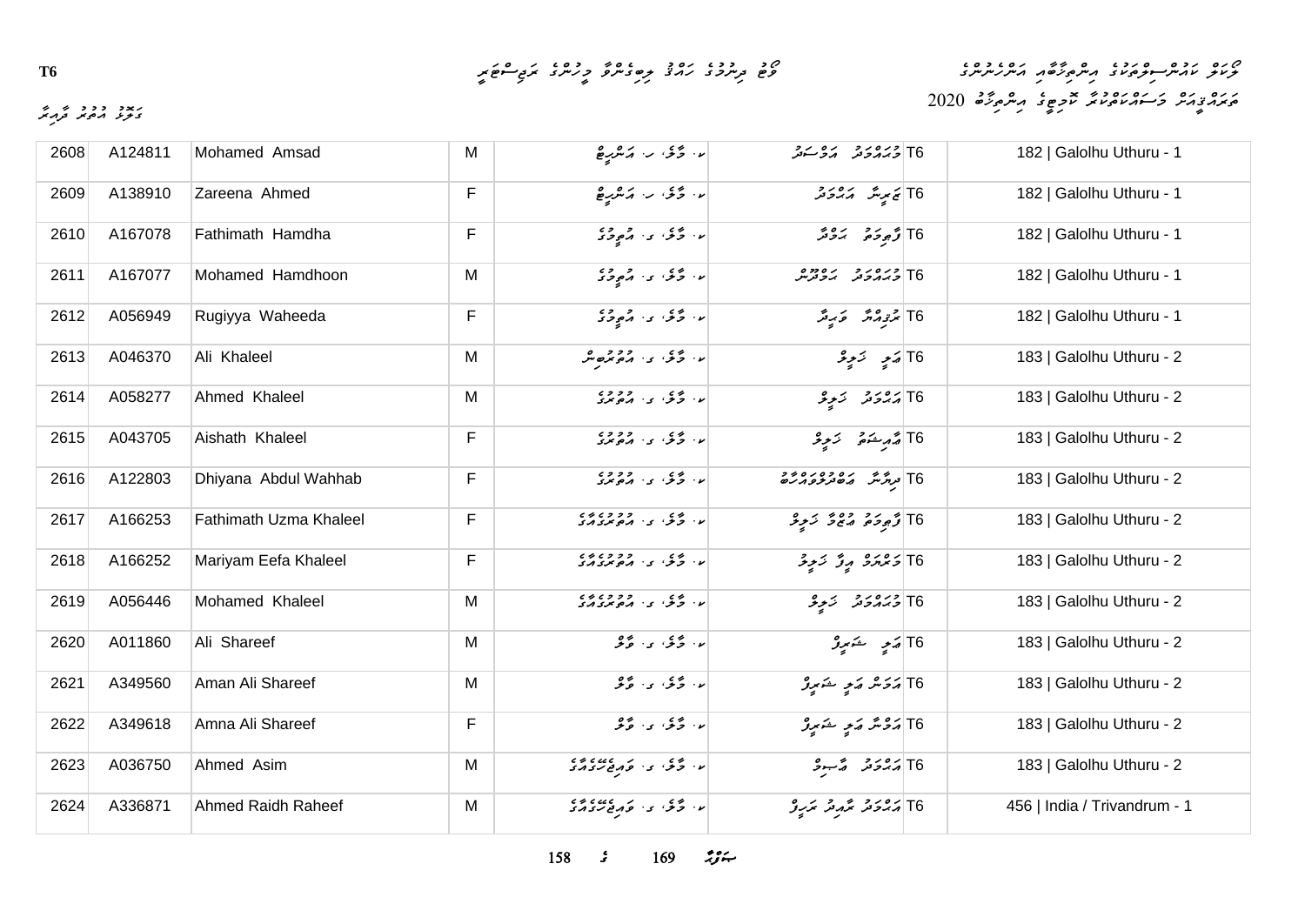*sCw7q7s5w7m< o<n9nOoAw7o< sCq;mAwBoEw7q<m; wBm;vB 2020<sup>, م</sup>وسر در مدد مدرج به مدرم مقرم قرار 2020*<br>موسر المستقرم المستقرم المستقرم المستقرم المستقرم المستقرم المستقرم المستقرم المستقرم المستقرم المستقرم المستقر

| 2625 | A328818 | Amru Asim                     | M           | $\begin{array}{cc} \mathcal{C}\neq \mathcal{C}\ \mathcal{C}\ \mathcal{C}\ \mathcal{C}\ \mathcal{C}\ \mathcal{C}\ \mathcal{C}\ \mathcal{C}\ \mathcal{C}\ \mathcal{C}\ \mathcal{C}\ \mathcal{C}\ \mathcal{C}\ \mathcal{C}\ \mathcal{C}\ \mathcal{C}\ \mathcal{C}\ \mathcal{C}\ \mathcal{C}\ \mathcal{C}\ \mathcal{C}\ \mathcal{C}\ \mathcal{C}\ \mathcal{C}\ \mathcal{C}\ \mathcal{C}\ \mathcal{C}\ \mathcal{C}\ \mathcal{C}\ \mathcal{C}\ \mathcal{C}\ \mathcal{C}\ \mathcal{C}\ \mathcal{C}\ \$                                                        | T6 <i>ټرې په پ</i> ه                                  | 183   Galolhu Uthuru - 2  |
|------|---------|-------------------------------|-------------|--------------------------------------------------------------------------------------------------------------------------------------------------------------------------------------------------------------------------------------------------------------------------------------------------------------------------------------------------------------------------------------------------------------------------------------------------------------------------------------------------------------------------------------------------------|-------------------------------------------------------|---------------------------|
| 2626 | A036660 | Ashiya Rasheed                | $\mathsf F$ | $\frac{c}{c}$ , $\frac{c}{c}$ , $\frac{c}{c}$ , $\frac{c}{c}$ , $\frac{c}{c}$ , $\frac{c}{c}$ , $\frac{c}{c}$ , $\frac{c}{c}$ , $\frac{c}{c}$ , $\frac{c}{c}$ , $\frac{c}{c}$ , $\frac{c}{c}$ , $\frac{c}{c}$ , $\frac{c}{c}$ , $\frac{c}{c}$ , $\frac{c}{c}$ , $\frac{c}{c}$ , $\frac{c}{c}$ , $\frac{c}{c}$ , $\frac{c}{c}$ ,                                                                                                                                                                                                                        | T6 صُحْبِهُ كَرَحْبِهِ مُ                             | 183   Galolhu Uthuru - 2  |
| 2627 | A337022 | Ibrahim Ihusan Asim           | M           | $\begin{array}{cc} c \mathrel{\phi} c \mathrel{\phi} c \mathrel{\phi} c \end{array} \begin{array}{c} c \mathrel{\phi} c \mathrel{\phi} c \end{array} \begin{array}{c} c \mathrel{\phi} c \mathrel{\phi} c \end{array} \begin{array}{c} c \mathrel{\phi} c \mathrel{\phi} c \end{array} \begin{array}{c} c \mathrel{\phi} c \end{array} \begin{array}{c} c \mathrel{\phi} c \end{array} \begin{array}{c} c \mathrel{\phi} c \end{array} \begin{array}{c} c \mathrel{\phi} c \end{array} \begin{array}{c} c \mathrel{\phi} c \end{array} \begin{array}{$ | T6 رەئزىر ئىگە ئىبدۇ                                  | 183   Galolhu Uthuru - 2  |
| 2628 | A336868 | Ibrahim Rafhan Raheef         | M           | $\frac{c}{c}$ , $\frac{c}{c}$ , $\frac{c}{c}$ , $\frac{c}{c}$ , $\frac{c}{c}$ , $\frac{c}{c}$ , $\frac{c}{c}$ , $\frac{c}{c}$                                                                                                                                                                                                                                                                                                                                                                                                                          | T6 مەھەمجەبەدى ئىروشى <i>گە ئەب</i> ور                | 183   Galolhu Uthuru - 2  |
| 2629 | A298308 | Mohamed Jazlan Asim           | M           | $\frac{c}{c}$ , $\frac{c}{c}$ , $\frac{c}{c}$ , $\frac{c}{c}$ , $\frac{c}{c}$ , $\frac{c}{c}$ , $\frac{c}{c}$ , $\frac{c}{c}$ , $\frac{c}{c}$ , $\frac{c}{c}$ , $\frac{c}{c}$ , $\frac{c}{c}$ , $\frac{c}{c}$ , $\frac{c}{c}$ , $\frac{c}{c}$ , $\frac{c}{c}$ , $\frac{c}{c}$ , $\frac{c}{c}$ , $\frac{c}{c}$ , $\frac{c}{c}$ ,                                                                                                                                                                                                                        | T6   <i>دېروبرو د وغو</i> شر گ <i>ړ</i> ېدو           | 183   Galolhu Uthuru - 2  |
| 2630 | A036403 | Athifa Rasheed                | $\mathsf F$ | 25956675.55.4                                                                                                                                                                                                                                                                                                                                                                                                                                                                                                                                          | T6 م <i>ُنْهُوڻَ مَنْ</i> سُومُرُ                     | 183   Galolhu Uthuru - 2  |
| 2631 | A101583 | Ulya Ahmed                    | $\mathsf F$ |                                                                                                                                                                                                                                                                                                                                                                                                                                                                                                                                                        | T6 ړوبر پرورو                                         | 183   Galolhu Uthuru - 2  |
| 2632 | A050669 | Izzath Rasheed                | F           | 1 3 1 1 1 1 1 1 1 1 1 1 1 1 1 1 1 1 1                                                                                                                                                                                                                                                                                                                                                                                                                                                                                                                  | T6 <i>محمدة محمد مؤمر</i><br>16 محمد محمد محمد المحمد | 183   Galolhu Uthuru - 2  |
| 2633 | A047860 | Ahmed Ashraf                  | M           | الأرمحى المار مكرموس                                                                                                                                                                                                                                                                                                                                                                                                                                                                                                                                   | T6 <i>גُرْدَنْ پَرْ وُيُوتُرُ</i>                     | 185   Galolhu Uthuru - 4  |
| 2634 | A326408 | Sayyaf Ahmed Ashraf           | M           | الأرتجني المراكب وأمرغ للمر                                                                                                                                                                                                                                                                                                                                                                                                                                                                                                                            | T6 رەپو دەرى دەرە                                     | 185   Galolhu Uthuru - 4  |
| 2635 | A023113 | Ahmed Saif                    | M           | ىر ئەقتى ب ئەنەھ                                                                                                                                                                                                                                                                                                                                                                                                                                                                                                                                       | T6  <i>پرونډ</i> شهري                                 | 182   Galolhu Uthuru - 1  |
| 2636 | A131511 | Fathmath Shenyna              | $\mathsf F$ | لا : دَّنَوْ، لا : دَكْرَسْ                                                                                                                                                                                                                                                                                                                                                                                                                                                                                                                            | T6 <i>وُمِودَة</i> شَمْرِسَّ                          | 182   Galolhu Uthuru - 1  |
| 2637 | A080589 | Hawwa Naseeba                 | $\mathsf F$ | لا : دَّنَوْ، لا : دَكْرَسْ                                                                                                                                                                                                                                                                                                                                                                                                                                                                                                                            | T6 <i>بَدْدُوَّ</i> سَرَجَةَ                          | 182   Galolhu Uthuru - 1  |
| 2638 | A124840 | <b>Hussain Mohamed Haneef</b> | M           | ىر ئەقتى ب ئەنزىتىنى                                                                                                                                                                                                                                                                                                                                                                                                                                                                                                                                   |                                                       | 182   Galolhu Uthuru - 1  |
| 2639 | A063418 | Ibrahim Khaleel               | M           | لا : 33، لا كەنزىترى                                                                                                                                                                                                                                                                                                                                                                                                                                                                                                                                   | T6 <sub>مر</sub> ھ <i>مُرْرِ</i> وْ کَ مِوْتَو        | 182   Galolhu Uthuru - 1  |
| 2640 | A048912 | Moosa Khaleel                 | M           | ىر ئەقتى ب ئەنەھ                                                                                                                                                                                                                                                                                                                                                                                                                                                                                                                                       | T6 تخریخ تر <i>وی</i> خ                               | 294   Th. Kan'doodhoo - 1 |
| 2641 | A153482 | Safa Saeed                    | F           | ىر گەنى ب كەنزىقى                                                                                                                                                                                                                                                                                                                                                                                                                                                                                                                                      | T6 جزء ک <i>مپ</i> وٹر                                | 182   Galolhu Uthuru - 1  |

# *n8o<n@ q8qAq< q:uBmC*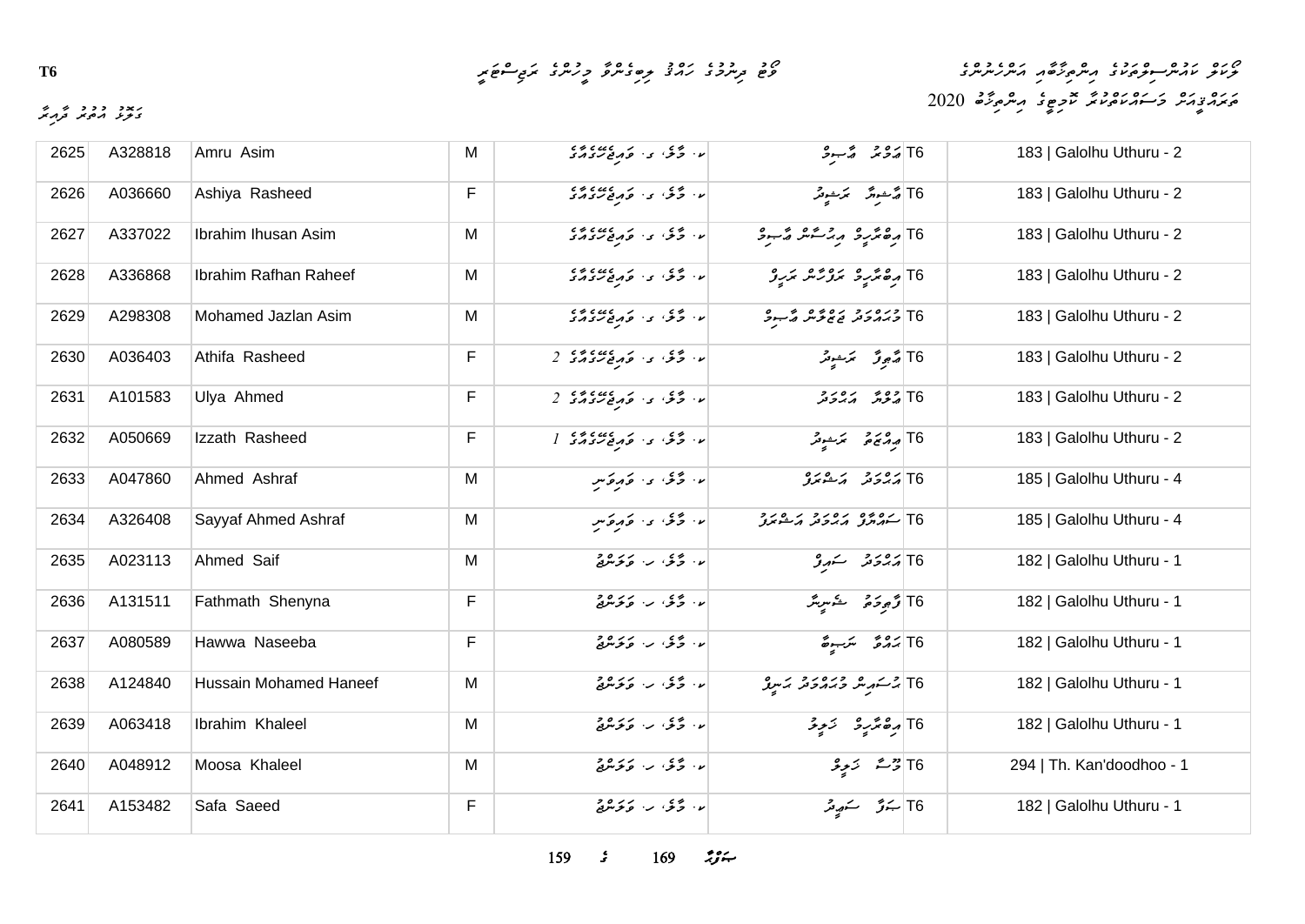*sCw7q7s5w7m< o<n9nOoAw7o< sCq;mAwBoEw7q<m; wBm;vB* م من المرة المرة المرة المرجع المرجع في المركبة 2020<br>مجم*د المريض المربوط المربع المرجع في المراجع المركبة* 

| 2642 | A068911 | Zahida Hussain                | F           | الاستخرى المسا كالمحامدة                 | T6 تج ب <i>ے بڑے ہ</i> یگر                    | 182   Galolhu Uthuru - 1     |
|------|---------|-------------------------------|-------------|------------------------------------------|-----------------------------------------------|------------------------------|
| 2643 | A075285 | Ahmed Azmeen Shareef          | M           | لا د محمود د المحموم و د مرکز            | T6 <i>גُرُدُو دُ</i> ءُ جِسْ حَ <i>بِي</i> رْ | 599   Fuvammulah Ehenihen-1  |
| 2644 | A042096 | Aishath Shaaza Shareef        | $\mathsf F$ | لا په مختې د کوچوبوړ کل                  | T6 صَّەمِ شَوَيَّةَ شَوَيْرَتَّ               | 183   Galolhu Uthuru - 2     |
| 2645 | A056385 | Aminath Waheeda               | F           | لا په مختې کې د کاموسر کله کله           | T6 مَّ <i>جِسَعَةَ عَ</i> بِيَّتَر            | 326   GA. Maamendhoo - 1     |
| 2646 | A123808 | <b>Hassan Saif Shareef</b>    | M           | $\mathcal{L} = \{x_1, x_2, \dots, x_n\}$ | T6   يَرْسَدُ سَهْرِ وَ حَمَدٍ وَ             | 183   Galolhu Uthuru - 2     |
| 2647 | A123809 | Hussain Razan Shareef         | M           | لا د محمود المال د د محمد شود کرد .      | T6 پرڪو <i>پ تر پڻ تگر ڪوپر</i> و             | 329   GA. Dhaandhoo - 2      |
| 2648 | A027024 | Irumeen Shareef               | M           | لا په مختې کې د کاموسر کله کله           | T6 <sub>مو</sub> یژویٹر خوبوژ                 | 183   Galolhu Uthuru - 2     |
| 2649 | A073820 | Fathimath Naz                 | $\mathsf F$ | ر، وی ی ویرسههای                         | T6 <i>وُّجِودَة</i> مَّدَّة                   | 183   Galolhu Uthuru - 2     |
| 2650 | A160355 | Fathimath Inaan Athif         | $\mathsf F$ | ، دې ، وگرېزمه                           | T6 <i>وَجوحَمْ مِسَّنَّدْ مُنَّج</i> و        | 183   Galolhu Uthuru - 2     |
| 2651 | A159523 | <b>Fathimath Shuau Ashraf</b> | F           | ، دې ، وگرېزمه                           | T6 ژ <sub>جو</sub> د ته مشهد کمشهر            | 183   Galolhu Uthuru - 2     |
| 2652 | A166440 | Hawwa Aish Ashraf             | F           | ر، دې د، وگوس ده.                        | T6 <i>بَدْهُ قَ</i> مَدِ شَرَ مَشْعَرُ        | 183   Galolhu Uthuru - 2     |
| 2653 | A372228 | <b>Mohamed Azaan Athif</b>    | M           |                                          | T6 <i>درور د بروه و و</i>                     | 460   Srilanka / Colombo - 1 |
| 2654 | A048498 | Fathimath Jameel              | F           | ىدا ئۇقتا يەس كەنلەرگە                   | T6 <i>وَّجِوَۃ فَی</i> ٰ جِوْ                 | 185   Galolhu Uthuru - 4     |
| 2655 | A354649 | Hawwa Suha Hassan             | F           | ىدا بۇي ئەس كەنلەر                       | T6 <i>يَدُوُّوْ سَنْ يَرْسَ</i> سُ            | 185   Galolhu Uthuru - 4     |
| 2656 | A000150 | Liyagath Ali                  | M           | ىر، بۇي بى بە بۇ شە                      | T6 <i>جِئُزَةً وَ مَ</i> حٍ                   | 185   Galolhu Uthuru - 4     |
| 2657 | A082677 | Mohamed Liyagath              | M           | لا، دېڅو، دا د همک                       | T6 <i>ڈیزو دی ج<sup>و</sup>دو</i>             | 185   Galolhu Uthuru - 4     |
| 2658 | A143961 | Yumna Liyagath                | F           | لا، دېڅو، دا د همک                       | T6 <i>مرد شور بو مرتزم</i> و                  | 185   Galolhu Uthuru - 4     |

ر **x و c c c c c c c c c c c c c c c**<br>*E <del>c c</del> c c c c c c c c c c c c c* 

 $160$  *s*  $169$  *n***<sub>3</sub>** *n*<sub>3</sub>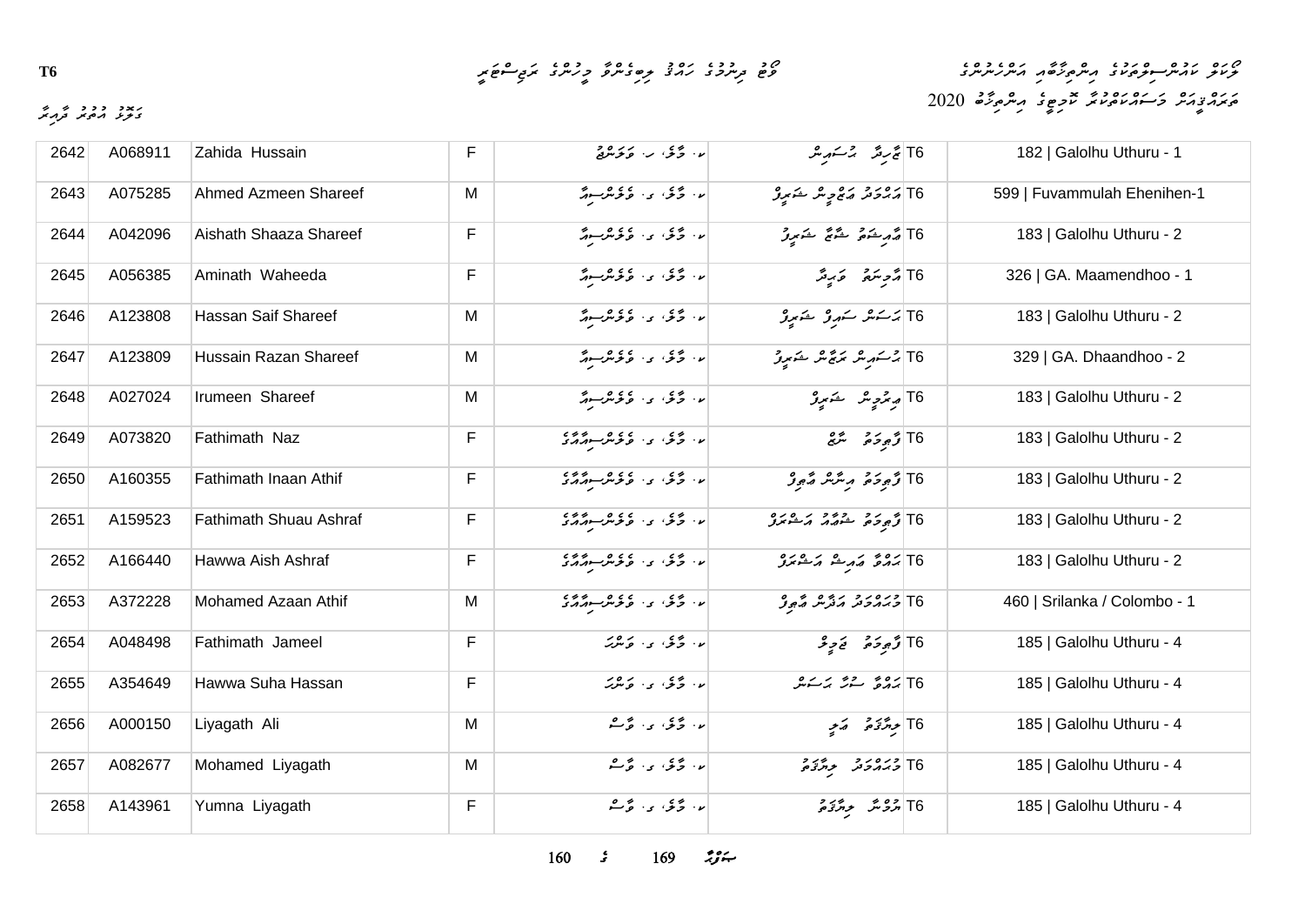*sCw7q7s5w7m< o<n9nOoAw7o< sCq;mAwBoEw7q<m; wBm;vB* م من المسجد المسجد المسجد المسجد المسجد العام 2020<br>مسجد المسجد المسجد المسجد المسجد المسجد المسجد المسجد المسجد ال

| 2659 | A033044 | Abdulla Shakeeb             | M | ر، د څو، ر، وگړې سره سردره | T6 كەڭداللە خ <i>وم ق</i>                                       | 182   Galolhu Uthuru - 1 |
|------|---------|-----------------------------|---|----------------------------|-----------------------------------------------------------------|--------------------------|
| 2660 | A063210 | Ahmed Humair                | M | ر د وي ر وه و مرکب دره د   | T6  <i>مَدْوَدٌ دُوَم</i> ِ مَ                                  | 182   Galolhu Uthuru - 1 |
| 2661 | A000879 | Aishath Huzaima             | F | ر د وي ر ده پروه بروه      | T6 مُصِيَّعَة حَيَّصَرَةً                                       | 182   Galolhu Uthuru - 1 |
| 2662 | A000769 | Aminath Shafwath            | F | ر د وي ر وه و مرکب دره د   | T6 مُرْحِبَهُمْ شَوَ <i>وْءُ</i>                                | 182   Galolhu Uthuru - 1 |
| 2663 | A000692 | Fathimath Hussain Didi      | F | ر، دمی، ر، دکھ پرسک معدد د | T6 <i>وَّجِودَة حَمَّد مَرْسَمَ بِمُرْسِرِيرِ</i>               | 182   Galolhu Uthuru - 1 |
| 2664 | A138521 | Fathin Shoora Haleem        | F | ر د وي ر ده پروه بروه      | T6 أَوَّهِ مَرْ مِنْتَمَرَّ مَرْجِرَ                            | 182   Galolhu Uthuru - 1 |
| 2665 | A039816 | Ibrahim Hussain Didi        | M | ر د وي ر وه و مرکب دره د   |                                                                 | 335   GDh. Thinadhoo - 1 |
| 2666 | A064519 | Mariyam Hussain Didi        | F | ر د وي ر وه و مرکب دره د   | T6 كەبەر قارىم ئارسى ئارىسى ئارىسى T6                           | 182   Galolhu Uthuru - 1 |
| 2667 | A146165 | Mariyam Vabil Nuzair        | F | ر د وي ر ده پروه بروه      | T6 <i>كَمُرْمَرْكَ قُرْحَةً مِرْبَعُ مِ</i> بِرَ                | 182   Galolhu Uthuru - 1 |
| 2668 | A000873 | Mohamed Humair              | M | ر د وي ر ده پروه بروه      | T6 <i>وبروبر دوم</i> تر                                         | 182   Galolhu Uthuru - 1 |
| 2669 | A150435 | Mohamed Nabhan Ibrahim Didi | M |                            | T6 در دورو رومه مه مهرد و مرمد با از دور از از مهرم مورد در دور | 182   Galolhu Uthuru - 1 |
| 2670 | A347303 | <b>Mohamed Nabil Nuzair</b> | M | ر د وي ر وه و مرکب دره د   | T6 <i>دېروند شوې شخ</i> م <i>ب</i> ر                            | 182   Galolhu Uthuru - 1 |
| 2671 | A064809 | Myfau Shakeeb               | F | ر د وي ر وه و مرکب دره د   | T6 <i>جِ وَدَّة</i> شَمَعٍ صَحْبِ                               | 182   Galolhu Uthuru - 1 |
| 2672 | A053261 | REENA ABDUL SATTAR          | F | ر د وي ر ده پروه بروه      | T6 برنگر بره ده بره و د                                         | 182   Galolhu Uthuru - 1 |
| 2673 | A347302 | Umar Rabil Nuzair           | M | ر ده و در وه وسر کرده و د  | T6 <i>مۇنىڭ بۇي قىرىتقىدى</i> ر                                 | 182   Galolhu Uthuru - 1 |
| 2674 | A316677 | Zareena Moosa               | F | ر د وي ر وه و مرکب دره د   | T6 تج پر نثر ہ <sup>ی ج</sup>                                   | 182   Galolhu Uthuru - 1 |
| 2675 | A056379 | <b>AISHATH NASIR</b>        | F | ، دۇئى را ئۇنىڭ            | T6 <i>مُّهرِ شَهُمُ</i> مُ <i>ُّرْسِومُرُ</i>                   | 579   Galolhu Uthuru-5   |

*161 sC 169 nNw?mS*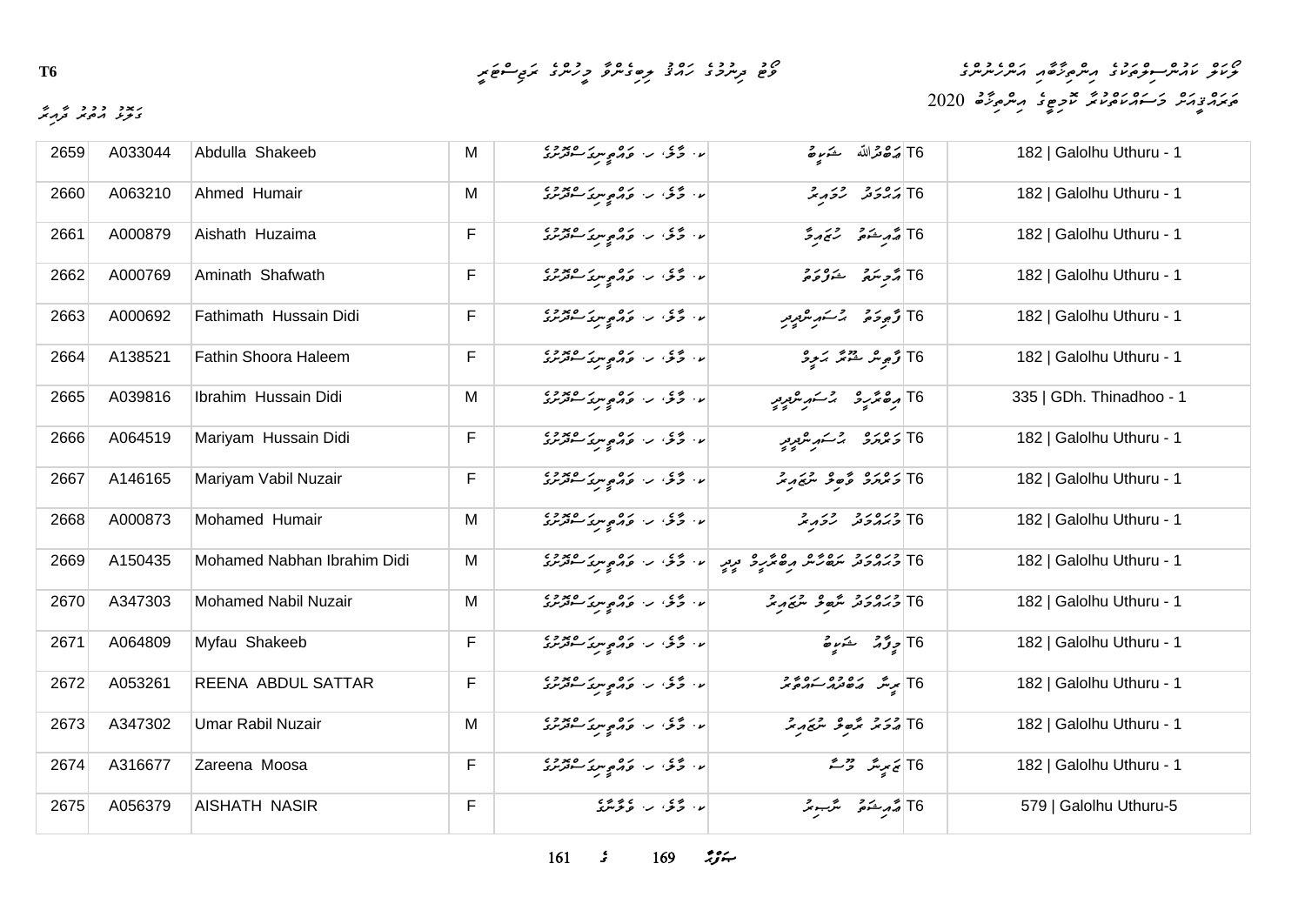*sCw7q7s5w7m< o<n9nOoAw7o< sCq;mAwBoEw7q<m; wBm;vB* م من المسجد المسجد المسجد المسجد المسجد العام 2020<br>مسجد المسجد المسجد المسجد المسجد المسجد المسجد المسجد المسجد ال

| 2676 | A063284 | Ali Nasir                                     | м | لىن ئۇنق، سە ئۇقىدى            | T6  کی موسیقی میں مقدم ا                                                                              | 579   Galolhu Uthuru-5   |
|------|---------|-----------------------------------------------|---|--------------------------------|-------------------------------------------------------------------------------------------------------|--------------------------|
| 2677 | A036829 | Ismail Nasir                                  | M | ، دَبَي رَ وَوَّسَمَدُ         | T6 <sub>م</sub> رےد <i>ۇ پى</i> ر مگرىبونمى                                                           | 579   Galolhu Uthuru-5   |
| 2678 | A124229 | Aishath Zara Hamid                            | F | لا : دَّى را ەُمْمَىرْ ش       | T6 م <i>ۇم شۇمۇ</i> ئۇنجە ئ <i>ۈر ق</i> ر                                                             | 84   N. Holhudhoo - 2    |
| 2679 | A078399 | Mohamed Ishnaan Hamid Hameed                  | M |                                | T6 درەرد مۇش، ئەدە ئەدەر - ئاس ئى ئاس ئادىن                                                           | 184   Galolhu Uthuru - 3 |
| 2680 | A078398 | Shaistha Hamid Hameed                         | F | ئار گەنگە را ئە كەنگەشكە       | T6 ڪمر سگھ گرونگر کر <sub>و</sub> نگر                                                                 | 184   Galolhu Uthuru - 3 |
| 2681 | A051121 | Shareefa Mohamed                              | F | $\sim$ وَدَى ر $\sim$ وَمِرْكَ | T6 خ <i>تىرۇ ئىمگەن</i> مىز                                                                           | 184   Galolhu Uthuru - 3 |
| 2682 | A021145 | Abdulla Moomin                                | M | الا دمجني الماسي ولكره ولمحدث  | T6 كەھەراللە ج <sup>ە</sup> جەمە                                                                      | 183   Galolhu Uthuru - 2 |
| 2683 | A089967 | <b>AHMED YUSREE MOHAMED</b><br><b>SHAREEF</b> | M |                                | T6 كەرەر كەرمىي دىرەرد خەردۇ (سەنجى) مەستەم ئى                                                        | 183   Galolhu Uthuru - 2 |
| 2684 | A068125 | Aminath Nusra Mohamed Shareef                 | F |                                | T6 مُرْسِرَة - و- و- و- ورور - شهرِ في الله الحري الله - المحلوم المحمد المحمد المحمد المحمد المحمد ا | 183   Galolhu Uthuru - 2 |
| 2685 | A034491 | Fathimath Agisa                               | F |                                | .<br>T6 توجر مۇنىڭ كەسى بەرگەن بەيدىش بۇ                                                              | 183   Galolhu Uthuru - 2 |
| 2686 | A034475 | Mariyam Yusra Mohamed Shareef                 | F |                                | T6 د ه ده و ه د مدرود و د برو الا او د الا و مرکز الموثر المحمد و مرکز الله دیگر                      | 183   Galolhu Uthuru - 2 |
| 2687 | A032919 | Mohamed Shareef                               | М | ئەس ئىچ كەن ئەر بەر شەھرىچى ك  | T6 <i>32828</i> شەمر <i>ۇ</i>                                                                         | 183   Galolhu Uthuru - 2 |
| 2688 | A032636 | Majda Shakir                                  | F | لار ئۇق ي ئاھاشى               | T6ح <i>قى قىڭ مەنى</i> ر                                                                              | 185   Galolhu Uthuru - 4 |
| 2689 | A080387 | Aisha Muhammad Asim Simon                     | F |                                | T6 حُمدِ شَد ورور حَرَّمَ حُسِوط سوڤار الله الحرَّمُ المَالِمَ وَاللهُ                                | 183   Galolhu Uthuru - 2 |
| 2690 | A056380 | Fathimath Shahida Zubair                      | F | پارستخ کې او د دې              | T6 <i>وَّج</i> وحَة حَسَّرتَدَّ بمَعَه بِمُ                                                           | 183   Galolhu Uthuru - 2 |
| 2691 | A080199 | Iman Muhammad Asim Simon                      | F |                                | T6 رومه دره دو و مسوو سومه الاستراحات المعده                                                          | 183   Galolhu Uthuru - 2 |
| 2692 | A080201 | Lina Muhammad Asim Simon                      | F |                                |                                                                                                       | 183   Galolhu Uthuru - 2 |

*n8o<n@ q8qAq< q:uBmC*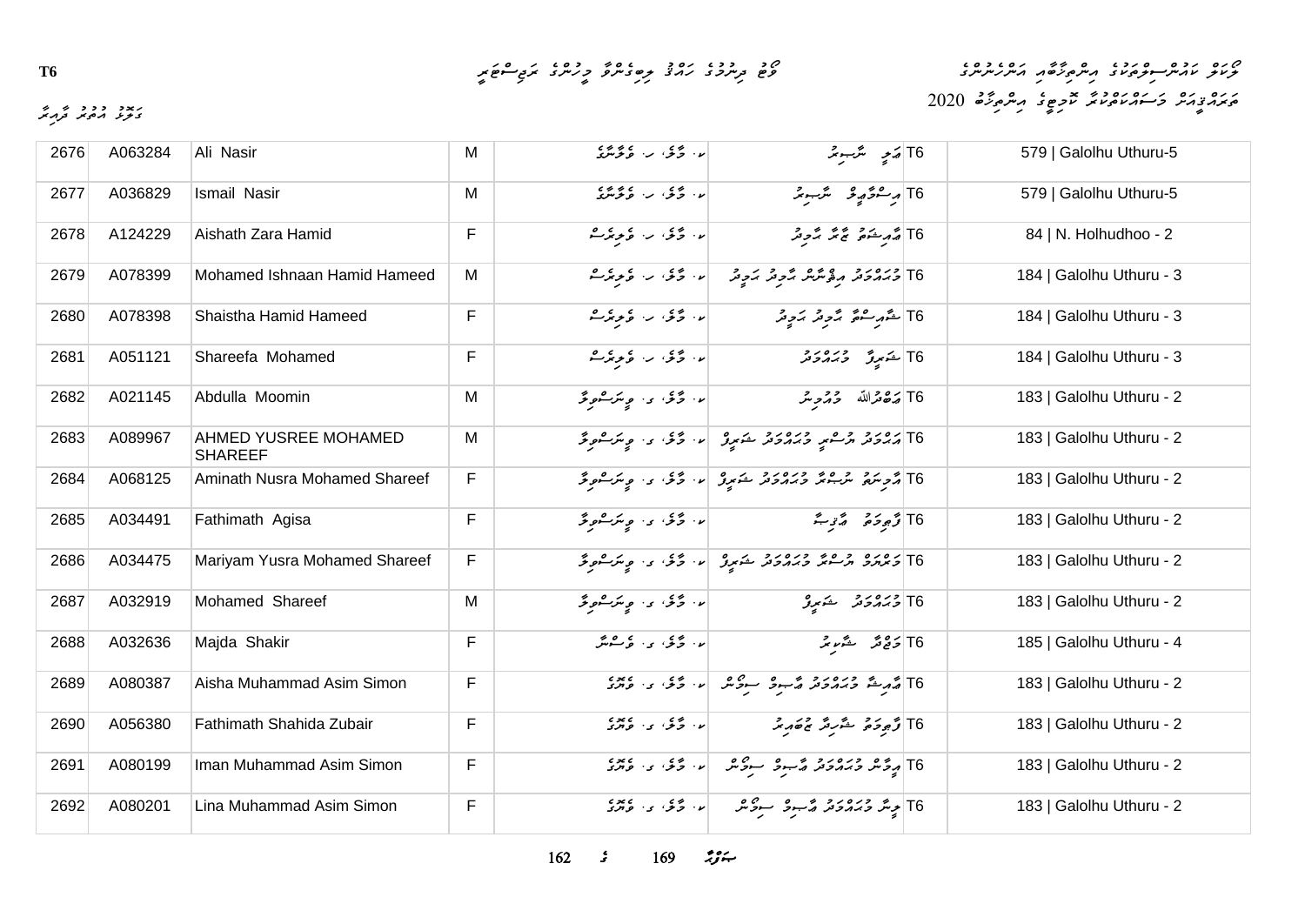*sCw7q7s5w7m< o<n9nOoAw7o< sCq;mAwBoEw7q<m; wBm;vB* م من المرة المرة المرة المرجع المرجع في المركبة 2020<br>مجم*د المريض المربوط المربع المرجع في المراجع المركبة* 

| ريدد دود عرم تر<br>تحريح ما مهر عرم تر |
|----------------------------------------|
|----------------------------------------|

| 2693 | A076933 | Afiya Hussain Manik      | F            | ۱۰ څخه ی وروغېزم <sup>ه</sup>                                                                       | T6 <i>مُزْوِيرٌ بِرُسَوْيِرِيرُوْيَبِرِيرْ</i>         | 184   Galolhu Uthuru - 3 |
|------|---------|--------------------------|--------------|-----------------------------------------------------------------------------------------------------|--------------------------------------------------------|--------------------------|
| 2694 | A051166 | Ahmed Naeem              | M            | لا د څخه د ولاځمد                                                                                   | T6 <i>בُرْدُوَ مَّهِ وُ</i>                            | 184   Galolhu Uthuru - 3 |
| 2695 | A331476 | Ahmed Iyaan Imthiyaz     | M            | لا د محمد د و مانج مردم                                                                             | T6 كەندىرى مەمگىر مەدمۇم <i>گى</i> ج                   | 184   Galolhu Uthuru - 3 |
| 2696 | A045872 | Aishath Gureyshia        | $\mathsf F$  | $\stackrel{0}{\lambda}$                                                                             | T6 م <i>ەم ھەم تى تىم مەمىرى</i> بىر                   | 184   Galolhu Uthuru - 3 |
| 2697 | A160330 | Aishath Lamha Imthiyaz   | F            | لا د محمد د و مانج مردم                                                                             | T6 مُصِنْعَمْ مَرْدَبُّهُ مِرْمِوْمَىْ                 | 184   Galolhu Uthuru - 3 |
| 2698 | A042024 | Aminath Gumeyria         | $\mathsf F$  | لا د څخه د ولاځمد                                                                                   | T6 مُر <i>ج مَدَّة وَمَحْبَّدة</i> ُ                   | 184   Galolhu Uthuru - 3 |
| 2699 | A045873 | Fathimath Juveyriya      | $\mathsf{F}$ | الا د څخه د ولاځمده.                                                                                | T6 <i>وُّجِوحَةْ</i> قَاحَدِ مِرْدَّ                   | 184   Galolhu Uthuru - 3 |
| 2700 | A326201 | Fathimath Dheena Ismail  | F            | الا د څخه د ولاځمده.                                                                                | T6 <i>وُجوحَمْ مِرِسُّرٌ <sub>مُر</sub>َحَدَّمٍ وُ</i> | 184   Galolhu Uthuru - 3 |
| 2701 | A326742 | FATHIMATH FILWA FAYAZ    | $\mathsf F$  | ۱۰ د څو، د ورځ برو                                                                                  | T6 <i>وَّجِوَدَهُ و</i> ِحْرَّ وَ <i>مَّ</i> رَّتْ     | 184   Galolhu Uthuru - 3 |
| 2702 | A076934 | Hawwa Ashiya             | F            | الا د محمد المعدد و مع محمد محمد الله المعدد محمد الله الله عليه الله عليه الله عليه الله عليه الله | T6 <i>بَدْدُوَّ</i> مُّسْتَمَّ                         | 184   Galolhu Uthuru - 3 |
| 2703 | A045608 | Hussain Mohamed Manik    | M            | الاستحق والمقابلة                                                                                   | T6 يُرْسَمْ مِنْ مُحْمَدَ مِنْ مِنْ مِنْ مِنْ مِنْ     | 184   Galolhu Uthuru - 3 |
| 2704 | A001549 | Ibrahim Fayaz            | M            | لا د محمد و موسيق مردم ک                                                                            | T6 مەھە <i>ترى</i> دۇ كەترىشە                          | 184   Galolhu Uthuru - 3 |
| 2705 | A060166 | Ibrahim Mohamed          | M            | ۱۰ د څخه د ورځ پرو                                                                                  | T6 مەھم <i>گى</i> رو ئەممىقىر                          | 184   Galolhu Uthuru - 3 |
| 2706 | A034059 | <b>MARIYAM KUREYSHIA</b> | $\mathsf F$  | الاستحق ي ولاهمه                                                                                    | T6 كەبەر ئەتمەر شەم <b>گ</b>                           | 184   Galolhu Uthuru - 3 |
| 2707 | A339657 | Mariyam Shaura Naeem     | F            | 2.899.2.3.2.4                                                                                       | T6 <i>وَجْهَدُوْ َ جُدْمَدُ سَمِي</i> وْ               | 184   Galolhu Uthuru - 3 |
| 2708 | A103613 | Mohamed Imthiyaz         | M            | لا د څخه د ورځ مرتم                                                                                 | T6 <i>בُגُרْכ</i> َى مِوْجِهِرَّج                      | 184   Galolhu Uthuru - 3 |
| 2709 | A337197 | Mohamed Iz'aan Ibrahim   | M            | لا د څخه د ومقومه                                                                                   | T6   دبرو د د بروژه رو برگرد                           | 184   Galolhu Uthuru - 3 |

 $163$  *s*  $169$  *i***<sub>s</sub>** $\frac{2}{5}$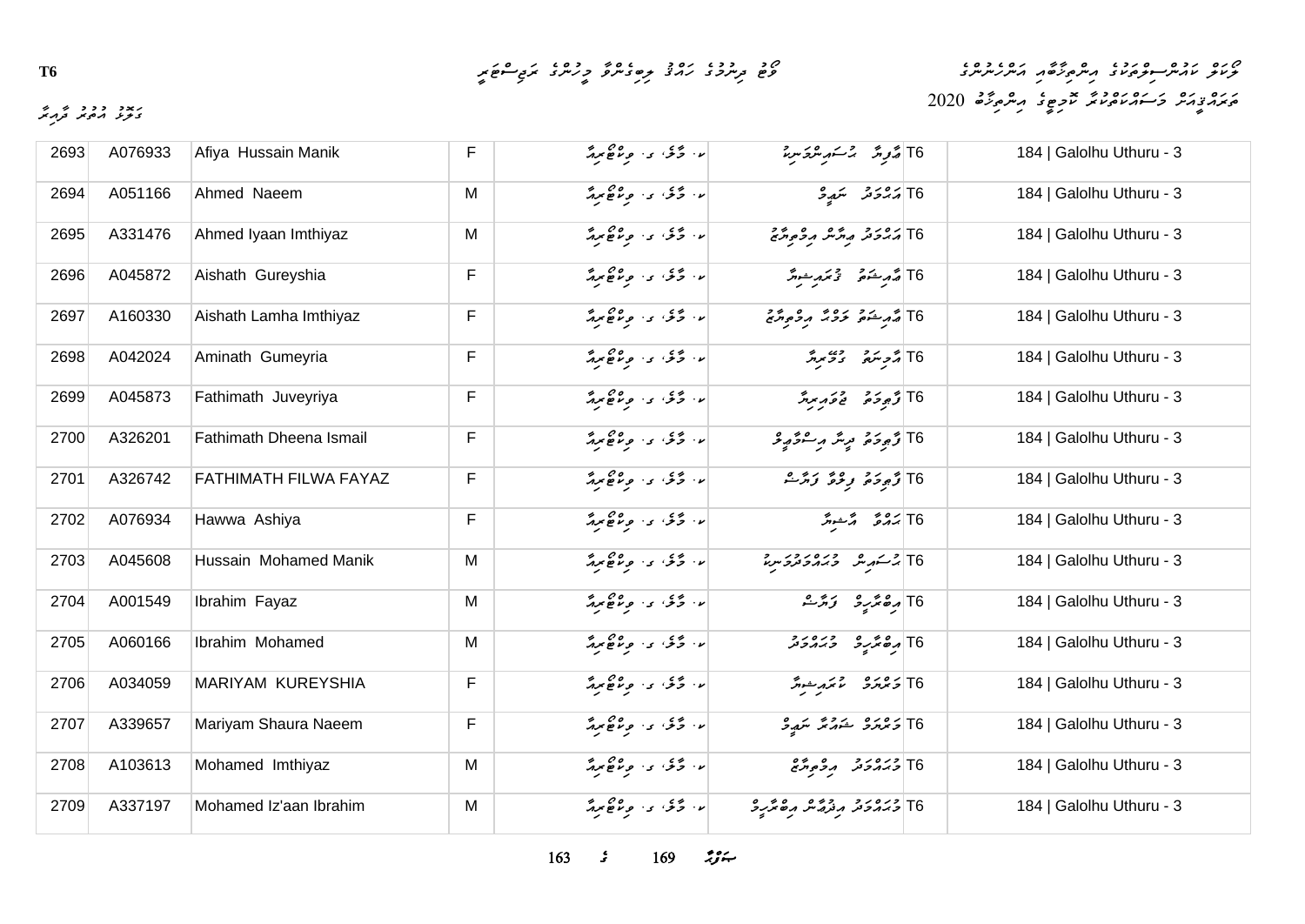*sCw7q7s5w7m< o<n9nOoAw7o< sCq;mAwBoEw7q<m; wBm;vB* م من المرة المرة المرة المرجع المرجع في المركبة 2020<br>مجم*د المريض المربوط المربع المرجع في المراجع المركبة* 

|  | ر پور د د د عرم عر |  |  |
|--|--------------------|--|--|
|--|--------------------|--|--|

| 2710 | A045871 | Saeeda Mohamed          | F            | الا د څخه د اولاغ بروگ        | T6  س <i>َموِمَّد حُبُدُومَّد</i>               | 184   Galolhu Uthuru - 3 |
|------|---------|-------------------------|--------------|-------------------------------|-------------------------------------------------|--------------------------|
| 2711 | A079079 | Raheema Ibrahim Manik   | $\mathsf F$  | ر، دې ر، وراغېږده             | T6 <i>بَدْيِرةُ وِهْ بَدُّرِ دْ دَ بِرِي</i> رْ | 185   Galolhu Uthuru - 4 |
| 2712 | A357015 | Ahmed Imran             | M            | الا د څخه د الموفرونه         | T6 <i>בکی قرانی مرگ</i> ینگر                    | 185   Galolhu Uthuru - 4 |
| 2713 | A052900 | Ali Ahmed               | M            | لا د څخه د الوفروه            | T6 <i>حَرِ حَدْدَوْ</i>                         | 185   Galolhu Uthuru - 4 |
| 2714 | A167589 | Mohamed Evan            | M            | ر د گري کې وتروپن             | T6 <i>\$22.2 قرقى</i> گر                        | 185   Galolhu Uthuru - 4 |
| 2715 | A249851 | Mohamed Shifah          | M            | ر د هې د وتروبره              | $75.222$ $-16$                                  | 185   Galolhu Uthuru - 4 |
| 2716 | A061122 | Aishath Jeehan          | F            | الأرمح يحوار والمحمد          | T6 <i>مُفرِيشَة وِگُنْر</i>                     | 185   Galolhu Uthuru - 4 |
| 2717 | A061123 | Aminath Sausan          | $\mathsf{F}$ | پار گچې ای او م               | T6 مُ <i>جِينَهُ جَيْرُ جَيْرُ</i>              | 185   Galolhu Uthuru - 4 |
| 2718 | A038095 | Aishath Riza            | $\mathsf F$  | ر، دَبَی را وِنَزَرْ و        | T6 م <i>ەرشىمى بې</i> ش                         | 579   Galolhu Uthuru-5   |
| 2719 | A051009 | Aminath Khaleela        | F            | الا د د د الله د برو د کرد.   | T6 مُ <i>وِسَعْ</i> دَمِعَ مُ                   | 579   Galolhu Uthuru-5   |
| 2720 | A034036 | <b>FATHIMATH RIZA</b>   | $\mathsf{F}$ | الا د د د الله د برو د ک      | 76 <i>وُّهِ وَهُ</i> مِنْ مِنْ                  | 579   Galolhu Uthuru-5   |
| 2721 | A125702 | Fathimath Nabla Hussain | F            | الا د د د الله د برو د ک      | T6 <i>وَّجِودَةُ</i> سَهْءٌ بِرَسَهِ سَ         | 579   Galolhu Uthuru-5   |
| 2722 | A045011 | Hussain Riza            | M            | ، دَی را وِترَ را ع           | T6 پُرکرپٹر برگ                                 | 579   Galolhu Uthuru-5   |
| 2723 | A051010 | Nadhuva Husein          | $\mathsf F$  | الا : دَکَنْ لا عِنْ عَرْمَتْ | T6 يتر <i>وڭ بى</i> شەر ش                       | 579   Galolhu Uthuru-5   |
| 2724 | A051011 | Naveen Husein Riza      | M            | ئەس ئۇنى سەر ئەي ئۇنىڭ ئا     | T6 سَمِوِيْتَرَ بِرْسَمَ بِرِيْحَ – مِرْيَجَ    | 579   Galolhu Uthuru-5   |
| 2725 | A051176 | Noona Husein            | $\mathsf F$  | ا ، د د کار ، د د برد ک       | T6 نتر <i>ينگ برڪورينگ</i>                      | 579   Galolhu Uthuru-5   |
| 2726 | A166929 | Ahmed Izuan Amir        | M            | لا د څخه د لوڅوکړه            | T6 <i>גُرْدُوَدْ مِغْرَمُ</i> مُ <i>دْمِ</i> رْ | 183   Galolhu Uthuru - 2 |

**164** *s* **169** *if*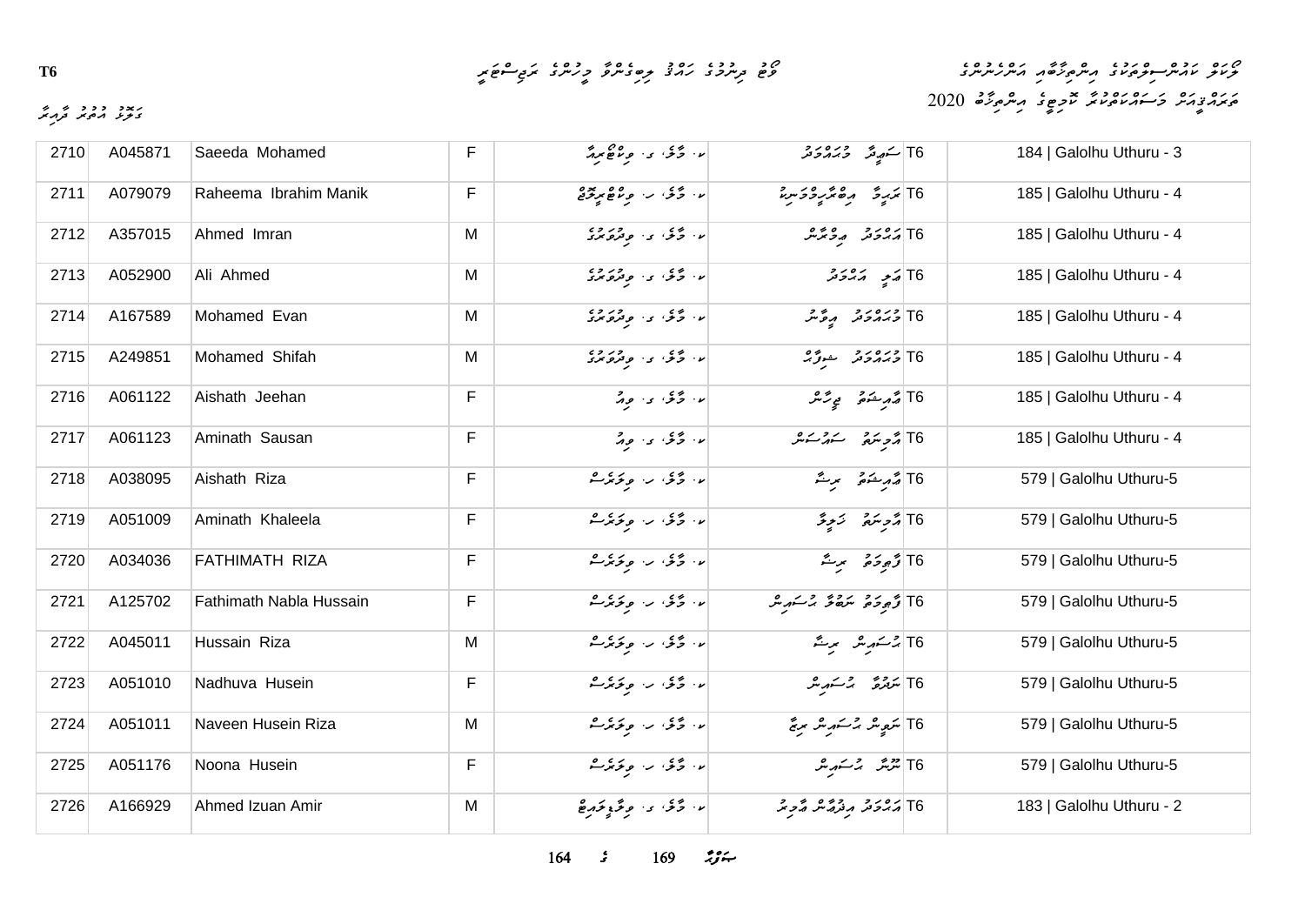*sCw7q7s5w7m< o<n9nOoAw7o< sCq;mAwBoEw7q<m; wBm;vB 2020<sup>, م</sup>وسر در مدد مدرج به مدرم مقرم قرار 2020*<br>موسر المستقرم المستقرم المستقرم المستقرم المستقرم المستقرم المستقرم المستقرم المستقرم المستقرم المستقرم المستقر

| 2727 | A033002 | Amir Ahmed              | M | لا د څکې د الوڅوکمهغ                   | T6 م <i>جُوبِرْ مَدْدَوْرْ</i>                                                                                 | 460   Srilanka / Colombo - 1 |
|------|---------|-------------------------|---|----------------------------------------|----------------------------------------------------------------------------------------------------------------|------------------------------|
| 2728 | A065200 | Arifa Shakir            | F | $ v $ د د د و د و د د و د د ه $ v $    | T6 ڪيبرڙ ڪ <sub>يب</sub> ر                                                                                     | 183   Galolhu Uthuru - 2     |
| 2729 | A166928 | Fathmath Ihudha Amir    | F | ، دُی د وِدٌ دَوِهِ                    | T6 <i>وُّجوحَمْ مِ</i> يْعَرُّ مُ <i>وْج</i> َرُ                                                               | 183   Galolhu Uthuru - 2     |
| 2730 | A114173 | Aishath Laesha Mohamed  | F | لار ۇقۇرىز، بوقۇ يەسكەنلەر             | T6 مُصِحَمَ وَصِعٌ وَيَهُووَ                                                                                   | 184   Galolhu Uthuru - 3     |
| 2731 | A329924 | Aminath Juhaina Mohamed | F | لا . ۇقۇرىز بوقۇ يەسكەنلەر             | T6 أَمُّ مِسَمَّعٍ فَيَرَ مِسَمَّ وَيَرَ مَرَّ وَ                                                              | 184   Galolhu Uthuru - 3     |
| 2732 | A063840 | Humayd Abdulla          | M | ر، ۇقۇر سا ب <sub>و</sub> گرى سىمسكىلە | T6  يُحَمِيعُ صَ <b>صْ</b> قَرْاللَّه                                                                          | 184   Galolhu Uthuru - 3     |
| 2733 | A036552 | Husam Abdulla           | M | لار ئۇقۇر سا بوقۇ يەسكەنلەر            | T6 يُرْسُوْ     پرهورالله                                                                                      | 184   Galolhu Uthuru - 3     |
| 2734 | A073903 | Mariyam Shaliya Mohamed | F | لار ۇقۇرىز، بوقۇ يەسكەنلەر             | T6 وبرمرو گرومز وبرماد و                                                                                       | 184   Galolhu Uthuru - 3     |
| 2735 | A074349 | Sajida Abdulla          | F | لار ئۇقۇر سا بوقۇ يەسكەنلەر            | T6 گوم <i>قر مگر ه</i> نگرالله                                                                                 | 184   Galolhu Uthuru - 3     |
| 2736 | A053545 | Abdulla Faiz            | M | ىر، بۇي بىر، مەھ ھ                     | T6 مَەھتراللە ق <sub>ە</sub> مى                                                                                | 185   Galolhu Uthuru - 4     |
| 2737 | A149037 | Aishath Shaira Hassan   | F | لار محتى بن عام ھاگ                    | T6 <i>۾ُوحَمَوَ حُومِيَّ بَ</i> ڪِسُ                                                                           | 185   Galolhu Uthuru - 4     |
| 2738 | A343391 | Aminath Shaira Hassan   | F | ىر، بۇي بىر، مەھ ب                     | T6 <i>مُزْجِ سَعْوَ شَهِ بِدُ</i> بَرَسَةَ سُرَ                                                                | 185   Galolhu Uthuru - 4     |
| 2739 | A044697 | Hassan Manik            | M | ر، گ <sup>و</sup> ی که ۱۵۵۵ ه          | T6 ئەسەئىدى بىرى <i>ڭ</i>                                                                                      | 185   Galolhu Uthuru - 4     |
| 2740 | A381933 | Hussain Fazil Faiz      | M | ىر بەقتى بىر مەھ ھە                    | T6 پرستمبر بھ توسیح توریج                                                                                      | 185   Galolhu Uthuru - 4     |
| 2741 | A357023 | Mohamed Fareed Hassan   | M | ىر، ئۇق، يەرەھ ھەر                     | T6  <i>32,35 وَبِرِيرْ بَرَسَ</i> سَ                                                                           | 185   Galolhu Uthuru - 4     |
| 2742 | A036544 | Aminath Shibana         | F |                                        | T6  <i>مُّحِسَمُ</i> مُعَمَّد                                                                                  | 184   Galolhu Uthuru - 3     |
| 2743 | A336204 | Mohamed Avsam Fuwad     | M | لا د څخه د او شوه وسی                  | T6 تربره بر تر بر بر بر استریبر استفاده بر استفاده بر استفاده بر استفاده بر استفاده بر استفاده بر استفاده بر ا | 184   Galolhu Uthuru - 3     |

*165 sC 169 nNw?mS*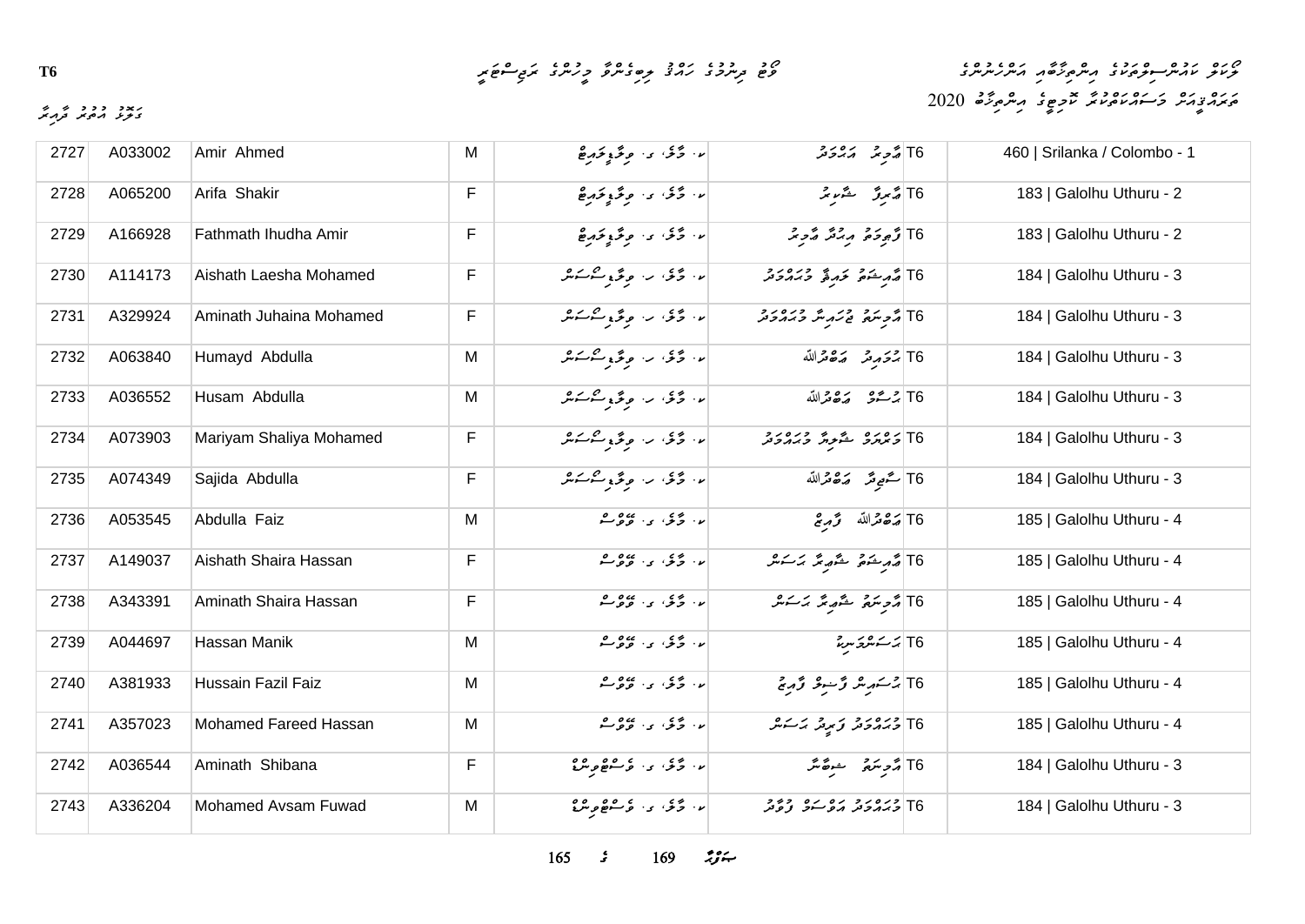*sCw7q7s5w7m< o<n9nOoAw7o< sCq;mAwBoEw7q<m; wBm;vB* م من المسجد المسجد المسجد المسجد المسجد العام 2020<br>مسجد المسجد المسجد المسجد المسجد المسجد المسجد المسجد المسجد ال

| 2744 | A052271 | Raziyya Hassan                | F |                                                                                                                                                                                                                                                                                                                              | T6 <i>تزىنىدۇ. تۇ</i> تەسەئىر                                      | 184   Galolhu Uthuru - 3 |
|------|---------|-------------------------------|---|------------------------------------------------------------------------------------------------------------------------------------------------------------------------------------------------------------------------------------------------------------------------------------------------------------------------------|--------------------------------------------------------------------|--------------------------|
| 2745 | A336526 | <b>Ahmed Afzal Nasheed</b>    | M | $\frac{1}{2}$                                                                                                                                                                                                                                                                                                                | T6 <i>גُرُوَنْډُ ډَوْ -تُ</i> نُو سَ <i>رْجُودُ</i>                | 184   Galolhu Uthuru - 3 |
| 2746 | A047888 | Aida Saeed                    | F | $\begin{array}{cc} 0 & 2 & 2 & 0 \\ 2 & 0 & 2 & 0 \\ 3 & 0 & 3 & 0 \end{array}$                                                                                                                                                                                                                                              | T6 م <i>حمد محمد شر</i>                                            | 184   Galolhu Uthuru - 3 |
| 2747 | A354139 | Aishath Mohamed Nasheed       | F | $\begin{bmatrix} 0 & 0 & 0 & 0 & 0 & 0 & 0 & 0 \\ 0 & 0 & 0 & 0 & 0 & 0 & 0 & 0 \\ 0 & 0 & 0 & 0 & 0 & 0 & 0 & 0 \\ 0 & 0 & 0 & 0 & 0 & 0 & 0 & 0 \\ 0 & 0 & 0 & 0 & 0 & 0 & 0 & 0 \\ 0 & 0 & 0 & 0 & 0 & 0 & 0 & 0 \\ 0 & 0 & 0 & 0 & 0 & 0 & 0 & 0 \\ 0 & 0 & 0 & 0 & 0 & 0 & 0 & 0 \\ 0 & 0 & 0 & 0 & 0 & 0 & 0 & $       | T6 مُهرِسَمَ وَيَرْمُونَهُ سَرَسِوتُر                              | 184   Galolhu Uthuru - 3 |
| 2748 | A400932 | Aminath Shifra                | F | $\begin{pmatrix} 0 & 0 & 0 & 0 & 0 \\ 0 & 0 & 0 & 0 & 0 \\ 0 & 0 & 0 & 0 & 0 \\ 0 & 0 & 0 & 0 & 0 \\ 0 & 0 & 0 & 0 & 0 \\ 0 & 0 & 0 & 0 & 0 \\ 0 & 0 & 0 & 0 & 0 \\ 0 & 0 & 0 & 0 & 0 \\ 0 & 0 & 0 & 0 & 0 \\ 0 & 0 & 0 & 0 & 0 \\ 0 & 0 & 0 & 0 & 0 \\ 0 & 0 & 0 & 0 & 0 \\ 0 & 0 & 0 & 0 & 0 \\ 0 & 0 & 0 & 0 & 0 \\ 0 & $ | T6 م <i>گرم مگرم شور مگر</i>                                       | 184   Galolhu Uthuru - 3 |
| 2749 | A153632 | <b>Fathimath Eman Nasheed</b> | F | $\begin{pmatrix} 0 & 0 & 0 & 0 \\ 0 & 0 & 0 & 0 \\ 0 & 0 & 0 & 0 \end{pmatrix}$                                                                                                                                                                                                                                              | T6 <i>وَّجِودَة <sub>بِر</sub>وَّنْد مَرْشِيْد</i> َ               | 184   Galolhu Uthuru - 3 |
| 2750 | A159519 | Ismail Rayyan                 | M | $\begin{pmatrix} 0 & 0 & 0 & 0 \\ 0 & 0 & 0 & 0 \\ 0 & 0 & 0 & 0 \end{pmatrix}$                                                                                                                                                                                                                                              | T6 <sub>م</sub> ِ سُوَّ <sub>مِ</sub> پَر <i>مُ</i> مُرَ مُرَّ مِ  | 184   Galolhu Uthuru - 3 |
| 2751 | A405189 | Ismail Rayyan                 | M | $\begin{pmatrix} 0 & 0 & 0 & 0 \\ 0 & 0 & 0 & 0 \\ 0 & 0 & 0 & 0 \end{pmatrix}$                                                                                                                                                                                                                                              | T6م م <i>حدَّم</i> ِ وَمحمد محمد الله عليه الله                    | 184   Galolhu Uthuru - 3 |
| 2752 | A151780 | Mohamed Nasheed               | M | $\begin{pmatrix} 0 & 0 & 0 & 0 \\ 0 & 0 & 0 & 0 \\ 0 & 0 & 0 & 0 \end{pmatrix}$                                                                                                                                                                                                                                              | T6 <i>وُبَرُوْدَوْ بَرَجِيْرِ</i>                                  | 184   Galolhu Uthuru - 3 |
| 2753 | A040676 | <b>JAMEELA ALI KHALID</b>     | F | لا د کلی را کاروونکی د کار                                                                                                                                                                                                                                                                                                   | T6  ق <i>وِ ڈ کو ڈون</i> ڈ                                         | 184   Galolhu Uthuru - 3 |
| 2754 | A334005 | Rubiya Hassan Fazal           | F | $\frac{1}{2}$                                                                                                                                                                                                                                                                                                                | T6 برەمەر ئەسەھ ئ <sup>ەيد</sup> و                                 | 184   Galolhu Uthuru - 3 |
| 2755 | A092632 | <b>ZAIF HASSAN FAZAL</b>      | M | $\frac{1}{2}$                                                                                                                                                                                                                                                                                                                | T6 يَهرِوْ بَرَسَيْنَ وَسَدَّوْ                                    | 184   Galolhu Uthuru - 3 |
| 2756 | A120797 | Mohamed Rasheed               | M | لا : دَ دَ الله عَ رَضَ عَ اللَّهُ عَلَيْهِ                                                                                                                                                                                                                                                                                  | T6 <i>وُبَرُوْدَوْ بَرَحْبِيْرُ</i>                                | 182   Galolhu Uthuru - 1 |
| 2757 | A115995 | Ahmed Nakheem                 | M | لا د کار د کاره شوم برد                                                                                                                                                                                                                                                                                                      | T6 <i>בُرْدُوَ تَرْدِ</i> وْ                                       | 182   Galolhu Uthuru - 1 |
| 2758 | A057521 | Ahmed Zabeeh                  | M |                                                                                                                                                                                                                                                                                                                              | T6 <i>גُرْدَنْدْ بَنْ و</i> َرْ                                    | 182   Galolhu Uthuru - 1 |
| 2759 | A140825 | Ameena Ibrahim                | F |                                                                                                                                                                                                                                                                                                                              | T6 كەچ ئىر مەھ ئ <i>ۇر</i> 3                                       | 182   Galolhu Uthuru - 1 |
| 2760 | A034559 | Aminath Aroosha Ibrahim       | F |                                                                                                                                                                                                                                                                                                                              | T6 أ <i>مُّ حِسَمَةً مِنْ مُحَمَّدٍ حَسَنَةً مِنْ مَحَمَّدٍ حَ</i> | 182   Galolhu Uthuru - 1 |

### *n8o<n@ q8qAq< q:uBmC*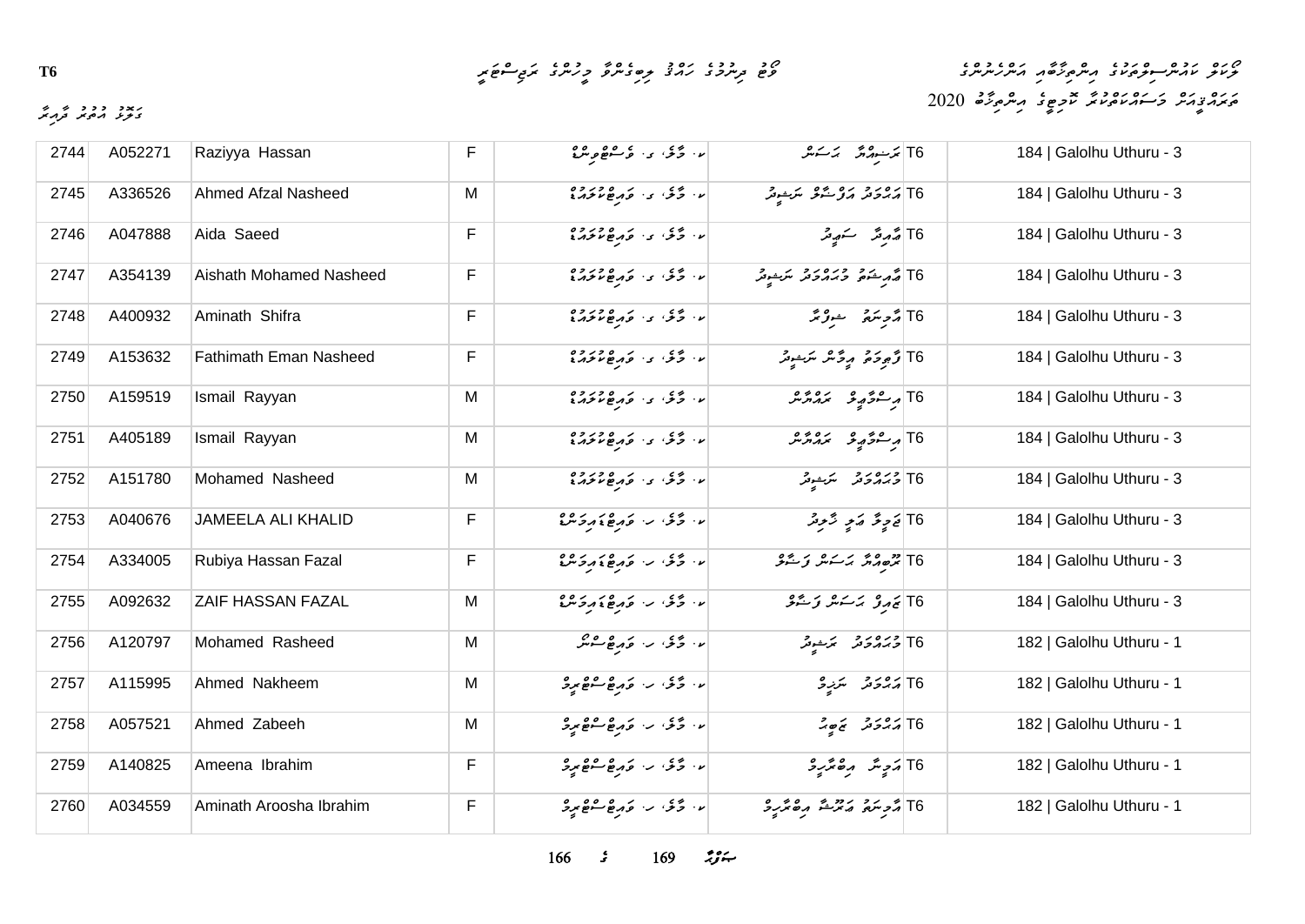*sCw7q7s5w7m< o<n9nOoAw7o< sCq;mAwBoEw7q<m; wBm;vB* م من المسجد المسجد المسجد المسجد المسجد العام 2020<br>مسجد المسجد المسجد المسجد المسجد المسجد المسجد المسجد المسجد ال

| 2761 | A122459 | Fathimath Sharmeela       | F           | لا المحكوم الاستراكية والمتفاعدة                    | T6 <i>وَّ. وِحَمْ شَهْرِ وَ</i> ّ         | 182   Galolhu Uthuru - 1     |
|------|---------|---------------------------|-------------|-----------------------------------------------------|-------------------------------------------|------------------------------|
| 2762 | A057522 | Fathimath Zimna           | F           | لا د د کاره کاره کارو د د                           | T6 ز <sub>نجو</sub> ځو پ <sub>و</sub> ځنگ | 182   Galolhu Uthuru - 1     |
| 2763 | A393376 | Ibrahim Hamdhan           | M           | لا د د کاره کاره کارو د د                           | T6 مەھ <i>مگىي</i> ئەرەم ئىرە             | 460   Srilanka / Colombo - 1 |
| 2764 | A039103 | <b>Mohamed Alim Murad</b> | М           | لا وي را ورغ مقرو                                   | T6 <i>درور و څو</i> ه ورو                 | 182   Galolhu Uthuru - 1     |
| 2765 | A128262 | <b>Mohamed Noor Ahmed</b> | M           | $9.809$ $-2.20$ $-3.20$                             | T6 כנסנפ מבני הסנפ                        | 460   Srilanka / Colombo - 1 |
| 2766 | A071028 | Nafeesa Ibrahim           | F           | $9.809$ $-2.20$ $-3.20$                             | T6 <i>سَرِے م</i> ِ صَحَّرِ وَ            | 182   Galolhu Uthuru - 1     |
| 2767 | A393377 | Suba Ahmed                | F           | لا د د کاره کاره کارو د د                           | T6 ينه پروترنز                            | 182   Galolhu Uthuru - 1     |
| 2768 | A120529 | Ziama Mohamed             | F           |                                                     | T6 يږ <i>مگرڅ د چرو چر</i>                | 182   Galolhu Uthuru - 1     |
| 2769 | A155459 | Faugiyya Ali              | F           |                                                     | T6 <i>وَجَهْدِهُ جَمْدٍ</i>               | 460   Srilanka / Colombo - 1 |
| 2770 | A002001 | Mohamed Nizwan Ismail     | M           | $\sim$ وَمَوْ $\sim$ وَمَعْ وَمَوْمَحْرِ            | T6 <i>درور ده مربوع</i> م <i>ربوع</i> و   | 182   Galolhu Uthuru - 1     |
| 2771 | A027969 | <b>IBRAHIM MADIH</b>      | M           | لا گري د وه شهره                                    | T6  م <i>ەھتىر ۋە دۇم</i> بر              | 184   Galolhu Uthuru - 3     |
| 2772 | A076747 | Abdulla Naval Ahmed       | M           | ر، وی که ده معرو                                    | T6 كەھەرللە ئىرگە ئەرەرد                  | 185   Galolhu Uthuru - 4     |
| 2773 | A104911 | Ihsan Sadiq               | M           | ر، وګڼ ر، وړه وګ                                    | T6 م <i>ەيشىنگە</i> سۇمبرقى               | 185   Galolhu Uthuru - 4     |
| 2774 | A038698 | Shameema Hussain          | F           | لا د څخه لرا ووکونځ                                 | T6 ڪوچ <i>گرڪوينگ</i> ر                   | 185   Galolhu Uthuru - 4     |
| 2775 | A039050 | Aishath Zaeema            | $\mathsf F$ | $\ddot{\mathcal{S}}$ لا، دَکْرَا دَا کَامِروَّہِ دَ | T6مقصر من المحصر في 16                    | 183   Galolhu Uthuru - 2     |
| 2776 | A039051 | Aminath Hussain           | F           | $\sim$ وَكَرْسٍ وَسَمَحِ وَمَحْرِ وَمُحْرِ          | T6 مٌ <i>وِ مَرَة بِهُ جُسَمَ مِ</i> مُرَ | 183   Galolhu Uthuru - 2     |
| 2777 | A072685 | Fathimath Hussain         | $\mathsf F$ | $\sim$ وَکَ $\sim$ وَاسِعَ وَکَوتَرَ                | T6 <i>وُّهِ دَهْ</i> جُسَمَ <i>رِ</i> سُ  | 183   Galolhu Uthuru - 2     |

### *n8o<n@ q8qAq< q:uBmC*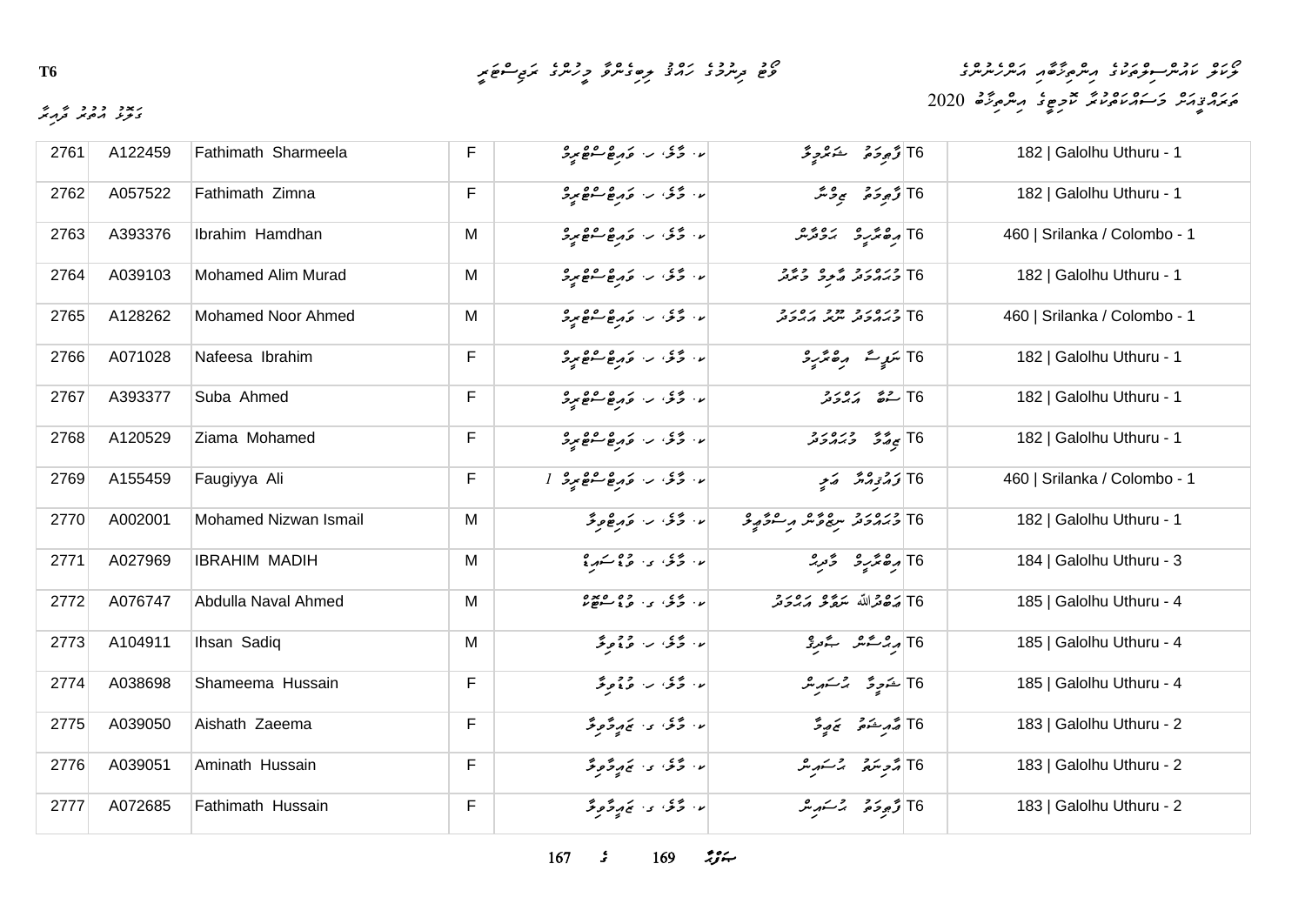*sCw7q7s5w7m< o<n9nOoAw7o< sCq;mAwBoEw7q<m; wBm;vB* م من المسجد المسجد المسجد المسجد المسجد العام 2020<br>مسجد المسجد المسجد المسجد المسجد المسجد المسجد المسجد المسجد ال

| 2778 | A039053 | Hussain Mohamed            | M           | الا د څخه د نموړوگونځه                                                                                       |                                                                                                       | 183   Galolhu Uthuru - 2 |
|------|---------|----------------------------|-------------|--------------------------------------------------------------------------------------------------------------|-------------------------------------------------------------------------------------------------------|--------------------------|
| 2779 | A039052 | Mohamed Hussain            | M           | لا الحجنى الاستجار جحافيا في                                                                                 | T6 <i>دې ده د</i> جمسکه ش                                                                             | 183   Galolhu Uthuru - 2 |
| 2780 | A061197 | Abdul Azeez Mohamed        | M           | لار ۇي ئەس ئۇش                                                                                               | T6 בַּפּּלִצְבְּבְאָ 25,000 E                                                                         | 184   Galolhu Uthuru - 3 |
| 2781 | A047043 | <b>ABDUL GAYOOM</b>        | M           | لار ۇي ئەس ئۇش                                                                                               | T6 كەھىر <i>و ۋە يو</i> رە                                                                            | 184   Galolhu Uthuru - 3 |
| 2782 | A140730 | NAWAZ ABDUL GAYOOM         | М           | لا . ۇقۇرى بىر ئۇرىگە                                                                                        | T6 נשם נספטנסמס                                                                                       | 184   Galolhu Uthuru - 3 |
| 2783 | A166996 | Zaffa Abdul Gayoom         | $\mathsf F$ | لا . دې د انجۇش                                                                                              | 76 במר הפיני הסיפי                                                                                    | 184   Galolhu Uthuru - 3 |
| 2784 | A040677 | Zahiya Zareer              | F           | ىر، بۇ ئۇ ، ئەرەپتى                                                                                          | T6 تج ببرڈ تج پریڈ                                                                                    | 184   Galolhu Uthuru - 3 |
| 2785 | A043495 | Fathimath Nazeera          | $\mathsf F$ | لا د څخه د ، ځڅ سره لانو                                                                                     | T6 <i>وَّجِوَدَة</i> مَعَ يَحَدَّ                                                                     | 185   Galolhu Uthuru - 4 |
| 2786 | A035158 | Ibrahim Sanih Ahmed        | M           | ئاس ئۇق كەس ئۇ ئاس ئۇ ئۇ ئو                                                                                  | T6 مەھمگېرى گەسىگە مەكەدىر                                                                            | 185   Galolhu Uthuru - 4 |
| 2787 | A046911 | Ismail Samih Ahmed         | M           | لا د محکمه د انجام محمد ملک                                                                                  | T6 <sub>م</sub> ر مؤثر پولو محمد المدوند                                                              | 185   Galolhu Uthuru - 4 |
| 2788 | A046763 | Mohamed Shaafiee           | M           | لا د څو د ځومله لاتو                                                                                         | T6  <i>وېروونو ځوم</i> ړ                                                                              | 185   Galolhu Uthuru - 4 |
| 2789 | A155676 | <b>Abdul Raoof</b>         | M           | لا : 33 ر. ئۇگىرىي ئەتر                                                                                      | 76 בפתח מבנים                                                                                         | 22   HA. Baarah - 1      |
| 2790 | A153421 | Aishath Shazlyn            | $\mathsf F$ | $\mathcal{L}$ ى. ئۇنى بەر ئۇگەنلىق ئەتمە                                                                     | T6 <i>۾ُ مِ</i> ڪَمُ شَگھُ <i>مِ</i> شُ                                                               | 182   Galolhu Uthuru - 1 |
| 2791 | A078055 | Aishath Warudha Abdul Rauf | $\mathsf F$ |                                                                                                              | T6 مەرشەم ئەمەم مەمەمەمەم ئەس ئەس ئەرەپ ئەرەپ ئالاردىكى ئالاردىكى ئالاردىكى ئالاردىكى ئالاردىكى ئالار | 182   Galolhu Uthuru - 1 |
| 2792 | A112433 | Aminath Rishfa             | F           | ئەس ئۆكى بىرى ئۆلگەن ئۆلگەن ئۆلگەن ئۆلگەن ئۆلگەن ئۆلگەن ئۆلگەن ئۆلگەن ئۆلگەن ئۆلگەن ئۆلگەن ئۆلگەن ئۆلگەن ئۆل | T6 مُرْسِرَةٌ مِشْرٌ                                                                                  | 182   Galolhu Uthuru - 1 |
| 2793 | A343329 | Fathmath Rifga             | F           | لا : ۇڭزا ما ئۇگىرىي رەۋ                                                                                     | T6 <i>وُّجِودَة</i> بروْتًا                                                                           | 182   Galolhu Uthuru - 1 |
| 2794 | A150390 | Mariyam Abeer              | F           | لا : ئەڭ ب ئەڭ ئىرى ئەڭ                                                                                      | T6 <i>خ</i> مبرد مقصم                                                                                 | 182   Galolhu Uthuru - 1 |

*168 sC 169 nNw?mS*